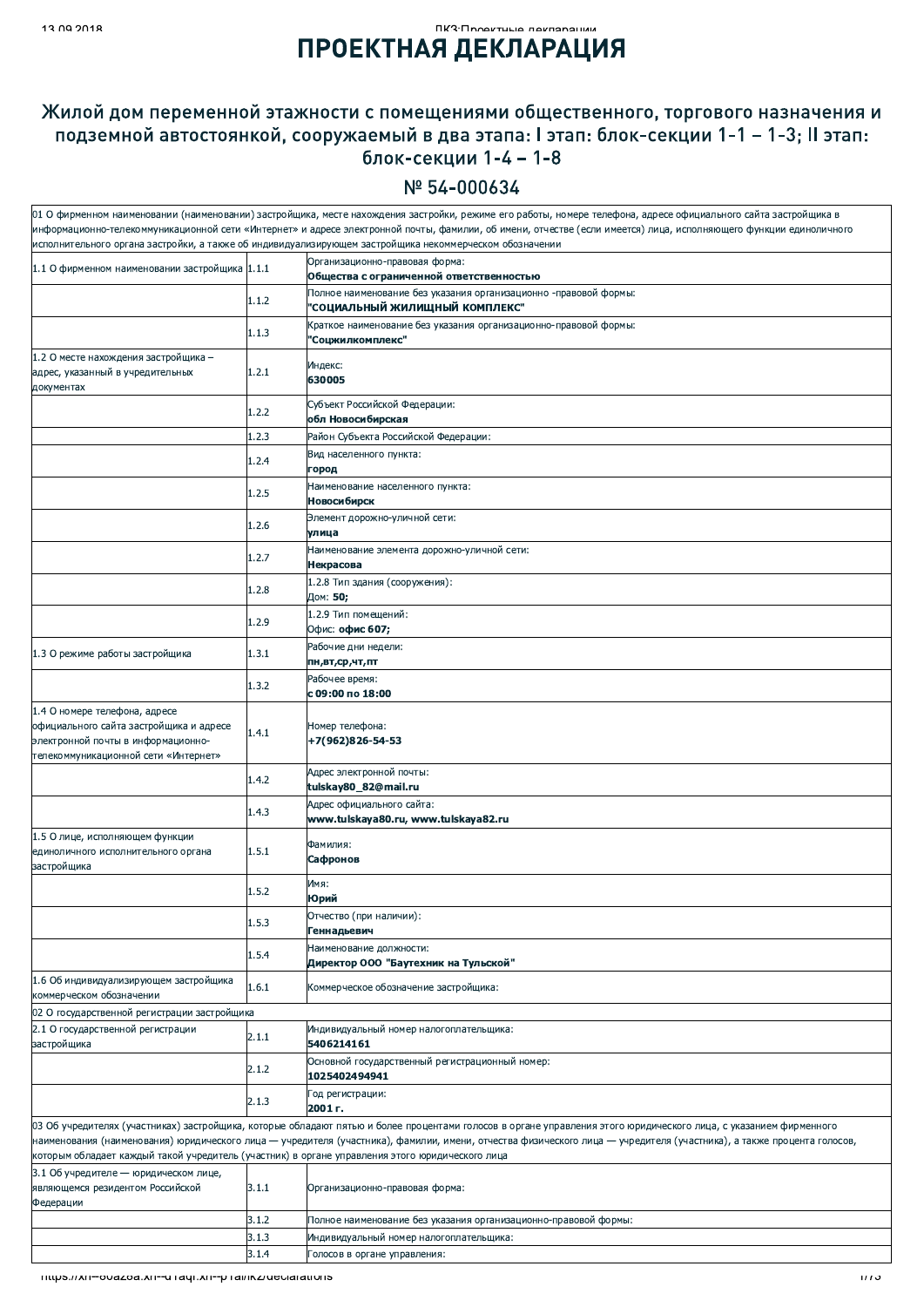| 3.2.1<br>Фирменное наименование организации:<br>3.2.2<br>Страна регистрации юридического лица:<br>3.2.3<br>Дата регистрации:<br>3.2.4<br>Регистрационный номер:<br>3.2.5<br>Наименование регистрирующего органа:<br>3.2.6<br>Адрес в стране регистрации:<br>3.2.7<br>Голосов в органе управления:<br>Фамилия:<br>3.3 Об учредителе - физическом лице<br>3.3.1<br>Панасенко<br>Имя:<br>3.3.2<br>Сергей<br>Отчество (при наличии):<br>3.3.3<br>Борисович<br>Гражданство:<br>3.3.4<br>Российская Федерация<br>Страна места жительства:<br>3.3.5<br>Российская Федрация<br>Голосов в органе управления:<br>3.3.6<br>25 %<br>Фамилия:<br>3.3.1<br>Панасенко<br>Имя:<br>3.3.2<br>Сергей<br>Отчество (при наличии):<br>3.3.3<br>Сергеевич<br>Гражданство:<br>3.3.4<br>Российская Федерация<br>Страна места жительства:<br>3.3.5<br>Российская Федерация<br>Голосов в органе управления:<br>3.3.6<br>25 %<br>Фамилия:<br>3.3.1<br>Сафронов<br>Имя:<br>3.3.2<br>Юрий<br>Отчество (при наличии):<br>3.3.3<br>Геннадьевич<br>Гражданство:<br>3.3.4<br>Российская Федерация<br>Страна места жительства:<br>3.3.5<br>Российская Федерация<br>Голосов в органе управления:<br>3.3.6<br>25 %<br>Фамилия:<br>3.3.1<br>3.3 (4) Об учредителе - физическом лице<br>Сафронова<br>Имя:<br>3.3.2<br>Наталья<br>Отчество (при наличии):<br>3.3.3<br>Геннадьевна<br>Гражданство:<br>3.3.4<br>Российская Федерация<br>Страна места жительства:<br>3.3.5<br>Российская Федерация<br>Голосов в органе управления:<br>3.3.6<br>25 %<br>04 О проектах строительства многоквартирных домов и (или) иных объектов недвижимости, в которых принимал участие застройщик в течение трех лет, предшествующих<br>опубликованию проектной декларации, с указанием места нахождения указанных объектов недвижимости, сроков ввода их в эксплуатацию<br>4.1 О проектах строительства<br>многоквартирных домов и (или) иных<br>объектов недвижимости, в которых принимал 4.1.1<br>Вид объекта капитального строительства:<br>участие застройщик в течение трех лет,<br>предшествующих опубликованию проектной<br>4.1.2<br>Субъект Российской Федерации:<br>4.1.3<br>Район субъекта Российской Федерации:<br>4.1.4<br>Вид населенного пункта:<br>4.1.5<br>Наименование населенного пункта:<br>4.1.6<br>Элемент дорожно-уличной сети:<br>4.1.7<br>Наименование элемента дорожно-уличной сети:<br>4.1.8 Тип здания (сооружения):<br>4.1.8<br>Дом: ; Корпус: ; Строение: ;<br>4.1.9<br>Индивидуализирующее объект, группу объектов капитального строительства коммерческое обозначение:<br>4.1.10<br>Срок ввода объекта капитального строительства в эксплуатацию:<br>4.1.11<br>Дата выдачи разрешения на ввод объекта в эксплуатацию:<br>Thttps://xn--ouazoa.xn--u rayi.xn--p rai/ikz/declarations<br>د 1 اک | 13.00.2018                              | <b><i><u>IK3: Проектные пекларации</u></i></b> |  |
|--------------------------------------------------------------------------------------------------------------------------------------------------------------------------------------------------------------------------------------------------------------------------------------------------------------------------------------------------------------------------------------------------------------------------------------------------------------------------------------------------------------------------------------------------------------------------------------------------------------------------------------------------------------------------------------------------------------------------------------------------------------------------------------------------------------------------------------------------------------------------------------------------------------------------------------------------------------------------------------------------------------------------------------------------------------------------------------------------------------------------------------------------------------------------------------------------------------------------------------------------------------------------------------------------------------------------------------------------------------------------------------------------------------------------------------------------------------------------------------------------------------------------------------------------------------------------------------------------------------------------------------------------------------------------------------------------------------------------------------------------------------------------------------------------------------------------------------------------------------------------------------------------------------------------------------------------------------------------------------------------------------------------------------------------------------------------------------------------------------------------------------------------------------------------------------------------------------------------------------------------------------------------------------------------------------------------------------------------------------------------------------------------------------------------------------------------------------------------------------------------------------------------------------------------------------------------------------------------------------------------------------------------------------------------------------------------------------------------------------------------------------------|-----------------------------------------|------------------------------------------------|--|
|                                                                                                                                                                                                                                                                                                                                                                                                                                                                                                                                                                                                                                                                                                                                                                                                                                                                                                                                                                                                                                                                                                                                                                                                                                                                                                                                                                                                                                                                                                                                                                                                                                                                                                                                                                                                                                                                                                                                                                                                                                                                                                                                                                                                                                                                                                                                                                                                                                                                                                                                                                                                                                                                                                                                                                    | 3.2 Об учредителе - юридическом лице,   |                                                |  |
|                                                                                                                                                                                                                                                                                                                                                                                                                                                                                                                                                                                                                                                                                                                                                                                                                                                                                                                                                                                                                                                                                                                                                                                                                                                                                                                                                                                                                                                                                                                                                                                                                                                                                                                                                                                                                                                                                                                                                                                                                                                                                                                                                                                                                                                                                                                                                                                                                                                                                                                                                                                                                                                                                                                                                                    | являющемся нерезидентом Российской      |                                                |  |
|                                                                                                                                                                                                                                                                                                                                                                                                                                                                                                                                                                                                                                                                                                                                                                                                                                                                                                                                                                                                                                                                                                                                                                                                                                                                                                                                                                                                                                                                                                                                                                                                                                                                                                                                                                                                                                                                                                                                                                                                                                                                                                                                                                                                                                                                                                                                                                                                                                                                                                                                                                                                                                                                                                                                                                    | Федерации                               |                                                |  |
|                                                                                                                                                                                                                                                                                                                                                                                                                                                                                                                                                                                                                                                                                                                                                                                                                                                                                                                                                                                                                                                                                                                                                                                                                                                                                                                                                                                                                                                                                                                                                                                                                                                                                                                                                                                                                                                                                                                                                                                                                                                                                                                                                                                                                                                                                                                                                                                                                                                                                                                                                                                                                                                                                                                                                                    |                                         |                                                |  |
|                                                                                                                                                                                                                                                                                                                                                                                                                                                                                                                                                                                                                                                                                                                                                                                                                                                                                                                                                                                                                                                                                                                                                                                                                                                                                                                                                                                                                                                                                                                                                                                                                                                                                                                                                                                                                                                                                                                                                                                                                                                                                                                                                                                                                                                                                                                                                                                                                                                                                                                                                                                                                                                                                                                                                                    |                                         |                                                |  |
|                                                                                                                                                                                                                                                                                                                                                                                                                                                                                                                                                                                                                                                                                                                                                                                                                                                                                                                                                                                                                                                                                                                                                                                                                                                                                                                                                                                                                                                                                                                                                                                                                                                                                                                                                                                                                                                                                                                                                                                                                                                                                                                                                                                                                                                                                                                                                                                                                                                                                                                                                                                                                                                                                                                                                                    |                                         |                                                |  |
|                                                                                                                                                                                                                                                                                                                                                                                                                                                                                                                                                                                                                                                                                                                                                                                                                                                                                                                                                                                                                                                                                                                                                                                                                                                                                                                                                                                                                                                                                                                                                                                                                                                                                                                                                                                                                                                                                                                                                                                                                                                                                                                                                                                                                                                                                                                                                                                                                                                                                                                                                                                                                                                                                                                                                                    |                                         |                                                |  |
|                                                                                                                                                                                                                                                                                                                                                                                                                                                                                                                                                                                                                                                                                                                                                                                                                                                                                                                                                                                                                                                                                                                                                                                                                                                                                                                                                                                                                                                                                                                                                                                                                                                                                                                                                                                                                                                                                                                                                                                                                                                                                                                                                                                                                                                                                                                                                                                                                                                                                                                                                                                                                                                                                                                                                                    |                                         |                                                |  |
|                                                                                                                                                                                                                                                                                                                                                                                                                                                                                                                                                                                                                                                                                                                                                                                                                                                                                                                                                                                                                                                                                                                                                                                                                                                                                                                                                                                                                                                                                                                                                                                                                                                                                                                                                                                                                                                                                                                                                                                                                                                                                                                                                                                                                                                                                                                                                                                                                                                                                                                                                                                                                                                                                                                                                                    |                                         |                                                |  |
|                                                                                                                                                                                                                                                                                                                                                                                                                                                                                                                                                                                                                                                                                                                                                                                                                                                                                                                                                                                                                                                                                                                                                                                                                                                                                                                                                                                                                                                                                                                                                                                                                                                                                                                                                                                                                                                                                                                                                                                                                                                                                                                                                                                                                                                                                                                                                                                                                                                                                                                                                                                                                                                                                                                                                                    |                                         |                                                |  |
|                                                                                                                                                                                                                                                                                                                                                                                                                                                                                                                                                                                                                                                                                                                                                                                                                                                                                                                                                                                                                                                                                                                                                                                                                                                                                                                                                                                                                                                                                                                                                                                                                                                                                                                                                                                                                                                                                                                                                                                                                                                                                                                                                                                                                                                                                                                                                                                                                                                                                                                                                                                                                                                                                                                                                                    |                                         |                                                |  |
|                                                                                                                                                                                                                                                                                                                                                                                                                                                                                                                                                                                                                                                                                                                                                                                                                                                                                                                                                                                                                                                                                                                                                                                                                                                                                                                                                                                                                                                                                                                                                                                                                                                                                                                                                                                                                                                                                                                                                                                                                                                                                                                                                                                                                                                                                                                                                                                                                                                                                                                                                                                                                                                                                                                                                                    |                                         |                                                |  |
|                                                                                                                                                                                                                                                                                                                                                                                                                                                                                                                                                                                                                                                                                                                                                                                                                                                                                                                                                                                                                                                                                                                                                                                                                                                                                                                                                                                                                                                                                                                                                                                                                                                                                                                                                                                                                                                                                                                                                                                                                                                                                                                                                                                                                                                                                                                                                                                                                                                                                                                                                                                                                                                                                                                                                                    |                                         |                                                |  |
|                                                                                                                                                                                                                                                                                                                                                                                                                                                                                                                                                                                                                                                                                                                                                                                                                                                                                                                                                                                                                                                                                                                                                                                                                                                                                                                                                                                                                                                                                                                                                                                                                                                                                                                                                                                                                                                                                                                                                                                                                                                                                                                                                                                                                                                                                                                                                                                                                                                                                                                                                                                                                                                                                                                                                                    |                                         |                                                |  |
|                                                                                                                                                                                                                                                                                                                                                                                                                                                                                                                                                                                                                                                                                                                                                                                                                                                                                                                                                                                                                                                                                                                                                                                                                                                                                                                                                                                                                                                                                                                                                                                                                                                                                                                                                                                                                                                                                                                                                                                                                                                                                                                                                                                                                                                                                                                                                                                                                                                                                                                                                                                                                                                                                                                                                                    |                                         |                                                |  |
|                                                                                                                                                                                                                                                                                                                                                                                                                                                                                                                                                                                                                                                                                                                                                                                                                                                                                                                                                                                                                                                                                                                                                                                                                                                                                                                                                                                                                                                                                                                                                                                                                                                                                                                                                                                                                                                                                                                                                                                                                                                                                                                                                                                                                                                                                                                                                                                                                                                                                                                                                                                                                                                                                                                                                                    |                                         |                                                |  |
|                                                                                                                                                                                                                                                                                                                                                                                                                                                                                                                                                                                                                                                                                                                                                                                                                                                                                                                                                                                                                                                                                                                                                                                                                                                                                                                                                                                                                                                                                                                                                                                                                                                                                                                                                                                                                                                                                                                                                                                                                                                                                                                                                                                                                                                                                                                                                                                                                                                                                                                                                                                                                                                                                                                                                                    |                                         |                                                |  |
|                                                                                                                                                                                                                                                                                                                                                                                                                                                                                                                                                                                                                                                                                                                                                                                                                                                                                                                                                                                                                                                                                                                                                                                                                                                                                                                                                                                                                                                                                                                                                                                                                                                                                                                                                                                                                                                                                                                                                                                                                                                                                                                                                                                                                                                                                                                                                                                                                                                                                                                                                                                                                                                                                                                                                                    |                                         |                                                |  |
|                                                                                                                                                                                                                                                                                                                                                                                                                                                                                                                                                                                                                                                                                                                                                                                                                                                                                                                                                                                                                                                                                                                                                                                                                                                                                                                                                                                                                                                                                                                                                                                                                                                                                                                                                                                                                                                                                                                                                                                                                                                                                                                                                                                                                                                                                                                                                                                                                                                                                                                                                                                                                                                                                                                                                                    |                                         |                                                |  |
|                                                                                                                                                                                                                                                                                                                                                                                                                                                                                                                                                                                                                                                                                                                                                                                                                                                                                                                                                                                                                                                                                                                                                                                                                                                                                                                                                                                                                                                                                                                                                                                                                                                                                                                                                                                                                                                                                                                                                                                                                                                                                                                                                                                                                                                                                                                                                                                                                                                                                                                                                                                                                                                                                                                                                                    |                                         |                                                |  |
|                                                                                                                                                                                                                                                                                                                                                                                                                                                                                                                                                                                                                                                                                                                                                                                                                                                                                                                                                                                                                                                                                                                                                                                                                                                                                                                                                                                                                                                                                                                                                                                                                                                                                                                                                                                                                                                                                                                                                                                                                                                                                                                                                                                                                                                                                                                                                                                                                                                                                                                                                                                                                                                                                                                                                                    |                                         |                                                |  |
|                                                                                                                                                                                                                                                                                                                                                                                                                                                                                                                                                                                                                                                                                                                                                                                                                                                                                                                                                                                                                                                                                                                                                                                                                                                                                                                                                                                                                                                                                                                                                                                                                                                                                                                                                                                                                                                                                                                                                                                                                                                                                                                                                                                                                                                                                                                                                                                                                                                                                                                                                                                                                                                                                                                                                                    | 3.3 (2) Об учредителе - физическом лице |                                                |  |
|                                                                                                                                                                                                                                                                                                                                                                                                                                                                                                                                                                                                                                                                                                                                                                                                                                                                                                                                                                                                                                                                                                                                                                                                                                                                                                                                                                                                                                                                                                                                                                                                                                                                                                                                                                                                                                                                                                                                                                                                                                                                                                                                                                                                                                                                                                                                                                                                                                                                                                                                                                                                                                                                                                                                                                    |                                         |                                                |  |
|                                                                                                                                                                                                                                                                                                                                                                                                                                                                                                                                                                                                                                                                                                                                                                                                                                                                                                                                                                                                                                                                                                                                                                                                                                                                                                                                                                                                                                                                                                                                                                                                                                                                                                                                                                                                                                                                                                                                                                                                                                                                                                                                                                                                                                                                                                                                                                                                                                                                                                                                                                                                                                                                                                                                                                    |                                         |                                                |  |
|                                                                                                                                                                                                                                                                                                                                                                                                                                                                                                                                                                                                                                                                                                                                                                                                                                                                                                                                                                                                                                                                                                                                                                                                                                                                                                                                                                                                                                                                                                                                                                                                                                                                                                                                                                                                                                                                                                                                                                                                                                                                                                                                                                                                                                                                                                                                                                                                                                                                                                                                                                                                                                                                                                                                                                    |                                         |                                                |  |
|                                                                                                                                                                                                                                                                                                                                                                                                                                                                                                                                                                                                                                                                                                                                                                                                                                                                                                                                                                                                                                                                                                                                                                                                                                                                                                                                                                                                                                                                                                                                                                                                                                                                                                                                                                                                                                                                                                                                                                                                                                                                                                                                                                                                                                                                                                                                                                                                                                                                                                                                                                                                                                                                                                                                                                    |                                         |                                                |  |
|                                                                                                                                                                                                                                                                                                                                                                                                                                                                                                                                                                                                                                                                                                                                                                                                                                                                                                                                                                                                                                                                                                                                                                                                                                                                                                                                                                                                                                                                                                                                                                                                                                                                                                                                                                                                                                                                                                                                                                                                                                                                                                                                                                                                                                                                                                                                                                                                                                                                                                                                                                                                                                                                                                                                                                    |                                         |                                                |  |
|                                                                                                                                                                                                                                                                                                                                                                                                                                                                                                                                                                                                                                                                                                                                                                                                                                                                                                                                                                                                                                                                                                                                                                                                                                                                                                                                                                                                                                                                                                                                                                                                                                                                                                                                                                                                                                                                                                                                                                                                                                                                                                                                                                                                                                                                                                                                                                                                                                                                                                                                                                                                                                                                                                                                                                    |                                         |                                                |  |
|                                                                                                                                                                                                                                                                                                                                                                                                                                                                                                                                                                                                                                                                                                                                                                                                                                                                                                                                                                                                                                                                                                                                                                                                                                                                                                                                                                                                                                                                                                                                                                                                                                                                                                                                                                                                                                                                                                                                                                                                                                                                                                                                                                                                                                                                                                                                                                                                                                                                                                                                                                                                                                                                                                                                                                    |                                         |                                                |  |
|                                                                                                                                                                                                                                                                                                                                                                                                                                                                                                                                                                                                                                                                                                                                                                                                                                                                                                                                                                                                                                                                                                                                                                                                                                                                                                                                                                                                                                                                                                                                                                                                                                                                                                                                                                                                                                                                                                                                                                                                                                                                                                                                                                                                                                                                                                                                                                                                                                                                                                                                                                                                                                                                                                                                                                    |                                         |                                                |  |
|                                                                                                                                                                                                                                                                                                                                                                                                                                                                                                                                                                                                                                                                                                                                                                                                                                                                                                                                                                                                                                                                                                                                                                                                                                                                                                                                                                                                                                                                                                                                                                                                                                                                                                                                                                                                                                                                                                                                                                                                                                                                                                                                                                                                                                                                                                                                                                                                                                                                                                                                                                                                                                                                                                                                                                    |                                         |                                                |  |
|                                                                                                                                                                                                                                                                                                                                                                                                                                                                                                                                                                                                                                                                                                                                                                                                                                                                                                                                                                                                                                                                                                                                                                                                                                                                                                                                                                                                                                                                                                                                                                                                                                                                                                                                                                                                                                                                                                                                                                                                                                                                                                                                                                                                                                                                                                                                                                                                                                                                                                                                                                                                                                                                                                                                                                    |                                         |                                                |  |
|                                                                                                                                                                                                                                                                                                                                                                                                                                                                                                                                                                                                                                                                                                                                                                                                                                                                                                                                                                                                                                                                                                                                                                                                                                                                                                                                                                                                                                                                                                                                                                                                                                                                                                                                                                                                                                                                                                                                                                                                                                                                                                                                                                                                                                                                                                                                                                                                                                                                                                                                                                                                                                                                                                                                                                    |                                         |                                                |  |
|                                                                                                                                                                                                                                                                                                                                                                                                                                                                                                                                                                                                                                                                                                                                                                                                                                                                                                                                                                                                                                                                                                                                                                                                                                                                                                                                                                                                                                                                                                                                                                                                                                                                                                                                                                                                                                                                                                                                                                                                                                                                                                                                                                                                                                                                                                                                                                                                                                                                                                                                                                                                                                                                                                                                                                    | 3.3 (3) Об учредителе - физическом лице |                                                |  |
|                                                                                                                                                                                                                                                                                                                                                                                                                                                                                                                                                                                                                                                                                                                                                                                                                                                                                                                                                                                                                                                                                                                                                                                                                                                                                                                                                                                                                                                                                                                                                                                                                                                                                                                                                                                                                                                                                                                                                                                                                                                                                                                                                                                                                                                                                                                                                                                                                                                                                                                                                                                                                                                                                                                                                                    |                                         |                                                |  |
|                                                                                                                                                                                                                                                                                                                                                                                                                                                                                                                                                                                                                                                                                                                                                                                                                                                                                                                                                                                                                                                                                                                                                                                                                                                                                                                                                                                                                                                                                                                                                                                                                                                                                                                                                                                                                                                                                                                                                                                                                                                                                                                                                                                                                                                                                                                                                                                                                                                                                                                                                                                                                                                                                                                                                                    |                                         |                                                |  |
|                                                                                                                                                                                                                                                                                                                                                                                                                                                                                                                                                                                                                                                                                                                                                                                                                                                                                                                                                                                                                                                                                                                                                                                                                                                                                                                                                                                                                                                                                                                                                                                                                                                                                                                                                                                                                                                                                                                                                                                                                                                                                                                                                                                                                                                                                                                                                                                                                                                                                                                                                                                                                                                                                                                                                                    |                                         |                                                |  |
|                                                                                                                                                                                                                                                                                                                                                                                                                                                                                                                                                                                                                                                                                                                                                                                                                                                                                                                                                                                                                                                                                                                                                                                                                                                                                                                                                                                                                                                                                                                                                                                                                                                                                                                                                                                                                                                                                                                                                                                                                                                                                                                                                                                                                                                                                                                                                                                                                                                                                                                                                                                                                                                                                                                                                                    |                                         |                                                |  |
|                                                                                                                                                                                                                                                                                                                                                                                                                                                                                                                                                                                                                                                                                                                                                                                                                                                                                                                                                                                                                                                                                                                                                                                                                                                                                                                                                                                                                                                                                                                                                                                                                                                                                                                                                                                                                                                                                                                                                                                                                                                                                                                                                                                                                                                                                                                                                                                                                                                                                                                                                                                                                                                                                                                                                                    |                                         |                                                |  |
|                                                                                                                                                                                                                                                                                                                                                                                                                                                                                                                                                                                                                                                                                                                                                                                                                                                                                                                                                                                                                                                                                                                                                                                                                                                                                                                                                                                                                                                                                                                                                                                                                                                                                                                                                                                                                                                                                                                                                                                                                                                                                                                                                                                                                                                                                                                                                                                                                                                                                                                                                                                                                                                                                                                                                                    |                                         |                                                |  |
|                                                                                                                                                                                                                                                                                                                                                                                                                                                                                                                                                                                                                                                                                                                                                                                                                                                                                                                                                                                                                                                                                                                                                                                                                                                                                                                                                                                                                                                                                                                                                                                                                                                                                                                                                                                                                                                                                                                                                                                                                                                                                                                                                                                                                                                                                                                                                                                                                                                                                                                                                                                                                                                                                                                                                                    |                                         |                                                |  |
|                                                                                                                                                                                                                                                                                                                                                                                                                                                                                                                                                                                                                                                                                                                                                                                                                                                                                                                                                                                                                                                                                                                                                                                                                                                                                                                                                                                                                                                                                                                                                                                                                                                                                                                                                                                                                                                                                                                                                                                                                                                                                                                                                                                                                                                                                                                                                                                                                                                                                                                                                                                                                                                                                                                                                                    |                                         |                                                |  |
|                                                                                                                                                                                                                                                                                                                                                                                                                                                                                                                                                                                                                                                                                                                                                                                                                                                                                                                                                                                                                                                                                                                                                                                                                                                                                                                                                                                                                                                                                                                                                                                                                                                                                                                                                                                                                                                                                                                                                                                                                                                                                                                                                                                                                                                                                                                                                                                                                                                                                                                                                                                                                                                                                                                                                                    |                                         |                                                |  |
|                                                                                                                                                                                                                                                                                                                                                                                                                                                                                                                                                                                                                                                                                                                                                                                                                                                                                                                                                                                                                                                                                                                                                                                                                                                                                                                                                                                                                                                                                                                                                                                                                                                                                                                                                                                                                                                                                                                                                                                                                                                                                                                                                                                                                                                                                                                                                                                                                                                                                                                                                                                                                                                                                                                                                                    |                                         |                                                |  |
|                                                                                                                                                                                                                                                                                                                                                                                                                                                                                                                                                                                                                                                                                                                                                                                                                                                                                                                                                                                                                                                                                                                                                                                                                                                                                                                                                                                                                                                                                                                                                                                                                                                                                                                                                                                                                                                                                                                                                                                                                                                                                                                                                                                                                                                                                                                                                                                                                                                                                                                                                                                                                                                                                                                                                                    |                                         |                                                |  |
|                                                                                                                                                                                                                                                                                                                                                                                                                                                                                                                                                                                                                                                                                                                                                                                                                                                                                                                                                                                                                                                                                                                                                                                                                                                                                                                                                                                                                                                                                                                                                                                                                                                                                                                                                                                                                                                                                                                                                                                                                                                                                                                                                                                                                                                                                                                                                                                                                                                                                                                                                                                                                                                                                                                                                                    |                                         |                                                |  |
|                                                                                                                                                                                                                                                                                                                                                                                                                                                                                                                                                                                                                                                                                                                                                                                                                                                                                                                                                                                                                                                                                                                                                                                                                                                                                                                                                                                                                                                                                                                                                                                                                                                                                                                                                                                                                                                                                                                                                                                                                                                                                                                                                                                                                                                                                                                                                                                                                                                                                                                                                                                                                                                                                                                                                                    |                                         |                                                |  |
|                                                                                                                                                                                                                                                                                                                                                                                                                                                                                                                                                                                                                                                                                                                                                                                                                                                                                                                                                                                                                                                                                                                                                                                                                                                                                                                                                                                                                                                                                                                                                                                                                                                                                                                                                                                                                                                                                                                                                                                                                                                                                                                                                                                                                                                                                                                                                                                                                                                                                                                                                                                                                                                                                                                                                                    |                                         |                                                |  |
|                                                                                                                                                                                                                                                                                                                                                                                                                                                                                                                                                                                                                                                                                                                                                                                                                                                                                                                                                                                                                                                                                                                                                                                                                                                                                                                                                                                                                                                                                                                                                                                                                                                                                                                                                                                                                                                                                                                                                                                                                                                                                                                                                                                                                                                                                                                                                                                                                                                                                                                                                                                                                                                                                                                                                                    |                                         |                                                |  |
|                                                                                                                                                                                                                                                                                                                                                                                                                                                                                                                                                                                                                                                                                                                                                                                                                                                                                                                                                                                                                                                                                                                                                                                                                                                                                                                                                                                                                                                                                                                                                                                                                                                                                                                                                                                                                                                                                                                                                                                                                                                                                                                                                                                                                                                                                                                                                                                                                                                                                                                                                                                                                                                                                                                                                                    |                                         |                                                |  |
|                                                                                                                                                                                                                                                                                                                                                                                                                                                                                                                                                                                                                                                                                                                                                                                                                                                                                                                                                                                                                                                                                                                                                                                                                                                                                                                                                                                                                                                                                                                                                                                                                                                                                                                                                                                                                                                                                                                                                                                                                                                                                                                                                                                                                                                                                                                                                                                                                                                                                                                                                                                                                                                                                                                                                                    |                                         |                                                |  |
|                                                                                                                                                                                                                                                                                                                                                                                                                                                                                                                                                                                                                                                                                                                                                                                                                                                                                                                                                                                                                                                                                                                                                                                                                                                                                                                                                                                                                                                                                                                                                                                                                                                                                                                                                                                                                                                                                                                                                                                                                                                                                                                                                                                                                                                                                                                                                                                                                                                                                                                                                                                                                                                                                                                                                                    |                                         |                                                |  |
|                                                                                                                                                                                                                                                                                                                                                                                                                                                                                                                                                                                                                                                                                                                                                                                                                                                                                                                                                                                                                                                                                                                                                                                                                                                                                                                                                                                                                                                                                                                                                                                                                                                                                                                                                                                                                                                                                                                                                                                                                                                                                                                                                                                                                                                                                                                                                                                                                                                                                                                                                                                                                                                                                                                                                                    |                                         |                                                |  |
|                                                                                                                                                                                                                                                                                                                                                                                                                                                                                                                                                                                                                                                                                                                                                                                                                                                                                                                                                                                                                                                                                                                                                                                                                                                                                                                                                                                                                                                                                                                                                                                                                                                                                                                                                                                                                                                                                                                                                                                                                                                                                                                                                                                                                                                                                                                                                                                                                                                                                                                                                                                                                                                                                                                                                                    |                                         |                                                |  |
|                                                                                                                                                                                                                                                                                                                                                                                                                                                                                                                                                                                                                                                                                                                                                                                                                                                                                                                                                                                                                                                                                                                                                                                                                                                                                                                                                                                                                                                                                                                                                                                                                                                                                                                                                                                                                                                                                                                                                                                                                                                                                                                                                                                                                                                                                                                                                                                                                                                                                                                                                                                                                                                                                                                                                                    |                                         |                                                |  |
|                                                                                                                                                                                                                                                                                                                                                                                                                                                                                                                                                                                                                                                                                                                                                                                                                                                                                                                                                                                                                                                                                                                                                                                                                                                                                                                                                                                                                                                                                                                                                                                                                                                                                                                                                                                                                                                                                                                                                                                                                                                                                                                                                                                                                                                                                                                                                                                                                                                                                                                                                                                                                                                                                                                                                                    |                                         |                                                |  |
|                                                                                                                                                                                                                                                                                                                                                                                                                                                                                                                                                                                                                                                                                                                                                                                                                                                                                                                                                                                                                                                                                                                                                                                                                                                                                                                                                                                                                                                                                                                                                                                                                                                                                                                                                                                                                                                                                                                                                                                                                                                                                                                                                                                                                                                                                                                                                                                                                                                                                                                                                                                                                                                                                                                                                                    |                                         |                                                |  |
|                                                                                                                                                                                                                                                                                                                                                                                                                                                                                                                                                                                                                                                                                                                                                                                                                                                                                                                                                                                                                                                                                                                                                                                                                                                                                                                                                                                                                                                                                                                                                                                                                                                                                                                                                                                                                                                                                                                                                                                                                                                                                                                                                                                                                                                                                                                                                                                                                                                                                                                                                                                                                                                                                                                                                                    |                                         |                                                |  |
|                                                                                                                                                                                                                                                                                                                                                                                                                                                                                                                                                                                                                                                                                                                                                                                                                                                                                                                                                                                                                                                                                                                                                                                                                                                                                                                                                                                                                                                                                                                                                                                                                                                                                                                                                                                                                                                                                                                                                                                                                                                                                                                                                                                                                                                                                                                                                                                                                                                                                                                                                                                                                                                                                                                                                                    |                                         |                                                |  |
|                                                                                                                                                                                                                                                                                                                                                                                                                                                                                                                                                                                                                                                                                                                                                                                                                                                                                                                                                                                                                                                                                                                                                                                                                                                                                                                                                                                                                                                                                                                                                                                                                                                                                                                                                                                                                                                                                                                                                                                                                                                                                                                                                                                                                                                                                                                                                                                                                                                                                                                                                                                                                                                                                                                                                                    |                                         |                                                |  |
|                                                                                                                                                                                                                                                                                                                                                                                                                                                                                                                                                                                                                                                                                                                                                                                                                                                                                                                                                                                                                                                                                                                                                                                                                                                                                                                                                                                                                                                                                                                                                                                                                                                                                                                                                                                                                                                                                                                                                                                                                                                                                                                                                                                                                                                                                                                                                                                                                                                                                                                                                                                                                                                                                                                                                                    |                                         |                                                |  |
|                                                                                                                                                                                                                                                                                                                                                                                                                                                                                                                                                                                                                                                                                                                                                                                                                                                                                                                                                                                                                                                                                                                                                                                                                                                                                                                                                                                                                                                                                                                                                                                                                                                                                                                                                                                                                                                                                                                                                                                                                                                                                                                                                                                                                                                                                                                                                                                                                                                                                                                                                                                                                                                                                                                                                                    |                                         |                                                |  |
|                                                                                                                                                                                                                                                                                                                                                                                                                                                                                                                                                                                                                                                                                                                                                                                                                                                                                                                                                                                                                                                                                                                                                                                                                                                                                                                                                                                                                                                                                                                                                                                                                                                                                                                                                                                                                                                                                                                                                                                                                                                                                                                                                                                                                                                                                                                                                                                                                                                                                                                                                                                                                                                                                                                                                                    | декларации                              |                                                |  |
|                                                                                                                                                                                                                                                                                                                                                                                                                                                                                                                                                                                                                                                                                                                                                                                                                                                                                                                                                                                                                                                                                                                                                                                                                                                                                                                                                                                                                                                                                                                                                                                                                                                                                                                                                                                                                                                                                                                                                                                                                                                                                                                                                                                                                                                                                                                                                                                                                                                                                                                                                                                                                                                                                                                                                                    |                                         |                                                |  |
|                                                                                                                                                                                                                                                                                                                                                                                                                                                                                                                                                                                                                                                                                                                                                                                                                                                                                                                                                                                                                                                                                                                                                                                                                                                                                                                                                                                                                                                                                                                                                                                                                                                                                                                                                                                                                                                                                                                                                                                                                                                                                                                                                                                                                                                                                                                                                                                                                                                                                                                                                                                                                                                                                                                                                                    |                                         |                                                |  |
|                                                                                                                                                                                                                                                                                                                                                                                                                                                                                                                                                                                                                                                                                                                                                                                                                                                                                                                                                                                                                                                                                                                                                                                                                                                                                                                                                                                                                                                                                                                                                                                                                                                                                                                                                                                                                                                                                                                                                                                                                                                                                                                                                                                                                                                                                                                                                                                                                                                                                                                                                                                                                                                                                                                                                                    |                                         |                                                |  |
|                                                                                                                                                                                                                                                                                                                                                                                                                                                                                                                                                                                                                                                                                                                                                                                                                                                                                                                                                                                                                                                                                                                                                                                                                                                                                                                                                                                                                                                                                                                                                                                                                                                                                                                                                                                                                                                                                                                                                                                                                                                                                                                                                                                                                                                                                                                                                                                                                                                                                                                                                                                                                                                                                                                                                                    |                                         |                                                |  |
|                                                                                                                                                                                                                                                                                                                                                                                                                                                                                                                                                                                                                                                                                                                                                                                                                                                                                                                                                                                                                                                                                                                                                                                                                                                                                                                                                                                                                                                                                                                                                                                                                                                                                                                                                                                                                                                                                                                                                                                                                                                                                                                                                                                                                                                                                                                                                                                                                                                                                                                                                                                                                                                                                                                                                                    |                                         |                                                |  |
|                                                                                                                                                                                                                                                                                                                                                                                                                                                                                                                                                                                                                                                                                                                                                                                                                                                                                                                                                                                                                                                                                                                                                                                                                                                                                                                                                                                                                                                                                                                                                                                                                                                                                                                                                                                                                                                                                                                                                                                                                                                                                                                                                                                                                                                                                                                                                                                                                                                                                                                                                                                                                                                                                                                                                                    |                                         |                                                |  |
|                                                                                                                                                                                                                                                                                                                                                                                                                                                                                                                                                                                                                                                                                                                                                                                                                                                                                                                                                                                                                                                                                                                                                                                                                                                                                                                                                                                                                                                                                                                                                                                                                                                                                                                                                                                                                                                                                                                                                                                                                                                                                                                                                                                                                                                                                                                                                                                                                                                                                                                                                                                                                                                                                                                                                                    |                                         |                                                |  |
|                                                                                                                                                                                                                                                                                                                                                                                                                                                                                                                                                                                                                                                                                                                                                                                                                                                                                                                                                                                                                                                                                                                                                                                                                                                                                                                                                                                                                                                                                                                                                                                                                                                                                                                                                                                                                                                                                                                                                                                                                                                                                                                                                                                                                                                                                                                                                                                                                                                                                                                                                                                                                                                                                                                                                                    |                                         |                                                |  |
|                                                                                                                                                                                                                                                                                                                                                                                                                                                                                                                                                                                                                                                                                                                                                                                                                                                                                                                                                                                                                                                                                                                                                                                                                                                                                                                                                                                                                                                                                                                                                                                                                                                                                                                                                                                                                                                                                                                                                                                                                                                                                                                                                                                                                                                                                                                                                                                                                                                                                                                                                                                                                                                                                                                                                                    |                                         |                                                |  |
|                                                                                                                                                                                                                                                                                                                                                                                                                                                                                                                                                                                                                                                                                                                                                                                                                                                                                                                                                                                                                                                                                                                                                                                                                                                                                                                                                                                                                                                                                                                                                                                                                                                                                                                                                                                                                                                                                                                                                                                                                                                                                                                                                                                                                                                                                                                                                                                                                                                                                                                                                                                                                                                                                                                                                                    |                                         |                                                |  |
|                                                                                                                                                                                                                                                                                                                                                                                                                                                                                                                                                                                                                                                                                                                                                                                                                                                                                                                                                                                                                                                                                                                                                                                                                                                                                                                                                                                                                                                                                                                                                                                                                                                                                                                                                                                                                                                                                                                                                                                                                                                                                                                                                                                                                                                                                                                                                                                                                                                                                                                                                                                                                                                                                                                                                                    |                                         |                                                |  |
|                                                                                                                                                                                                                                                                                                                                                                                                                                                                                                                                                                                                                                                                                                                                                                                                                                                                                                                                                                                                                                                                                                                                                                                                                                                                                                                                                                                                                                                                                                                                                                                                                                                                                                                                                                                                                                                                                                                                                                                                                                                                                                                                                                                                                                                                                                                                                                                                                                                                                                                                                                                                                                                                                                                                                                    |                                         |                                                |  |
|                                                                                                                                                                                                                                                                                                                                                                                                                                                                                                                                                                                                                                                                                                                                                                                                                                                                                                                                                                                                                                                                                                                                                                                                                                                                                                                                                                                                                                                                                                                                                                                                                                                                                                                                                                                                                                                                                                                                                                                                                                                                                                                                                                                                                                                                                                                                                                                                                                                                                                                                                                                                                                                                                                                                                                    |                                         |                                                |  |
|                                                                                                                                                                                                                                                                                                                                                                                                                                                                                                                                                                                                                                                                                                                                                                                                                                                                                                                                                                                                                                                                                                                                                                                                                                                                                                                                                                                                                                                                                                                                                                                                                                                                                                                                                                                                                                                                                                                                                                                                                                                                                                                                                                                                                                                                                                                                                                                                                                                                                                                                                                                                                                                                                                                                                                    |                                         |                                                |  |
|                                                                                                                                                                                                                                                                                                                                                                                                                                                                                                                                                                                                                                                                                                                                                                                                                                                                                                                                                                                                                                                                                                                                                                                                                                                                                                                                                                                                                                                                                                                                                                                                                                                                                                                                                                                                                                                                                                                                                                                                                                                                                                                                                                                                                                                                                                                                                                                                                                                                                                                                                                                                                                                                                                                                                                    |                                         |                                                |  |
|                                                                                                                                                                                                                                                                                                                                                                                                                                                                                                                                                                                                                                                                                                                                                                                                                                                                                                                                                                                                                                                                                                                                                                                                                                                                                                                                                                                                                                                                                                                                                                                                                                                                                                                                                                                                                                                                                                                                                                                                                                                                                                                                                                                                                                                                                                                                                                                                                                                                                                                                                                                                                                                                                                                                                                    |                                         |                                                |  |
|                                                                                                                                                                                                                                                                                                                                                                                                                                                                                                                                                                                                                                                                                                                                                                                                                                                                                                                                                                                                                                                                                                                                                                                                                                                                                                                                                                                                                                                                                                                                                                                                                                                                                                                                                                                                                                                                                                                                                                                                                                                                                                                                                                                                                                                                                                                                                                                                                                                                                                                                                                                                                                                                                                                                                                    |                                         |                                                |  |
|                                                                                                                                                                                                                                                                                                                                                                                                                                                                                                                                                                                                                                                                                                                                                                                                                                                                                                                                                                                                                                                                                                                                                                                                                                                                                                                                                                                                                                                                                                                                                                                                                                                                                                                                                                                                                                                                                                                                                                                                                                                                                                                                                                                                                                                                                                                                                                                                                                                                                                                                                                                                                                                                                                                                                                    |                                         |                                                |  |
|                                                                                                                                                                                                                                                                                                                                                                                                                                                                                                                                                                                                                                                                                                                                                                                                                                                                                                                                                                                                                                                                                                                                                                                                                                                                                                                                                                                                                                                                                                                                                                                                                                                                                                                                                                                                                                                                                                                                                                                                                                                                                                                                                                                                                                                                                                                                                                                                                                                                                                                                                                                                                                                                                                                                                                    |                                         |                                                |  |
|                                                                                                                                                                                                                                                                                                                                                                                                                                                                                                                                                                                                                                                                                                                                                                                                                                                                                                                                                                                                                                                                                                                                                                                                                                                                                                                                                                                                                                                                                                                                                                                                                                                                                                                                                                                                                                                                                                                                                                                                                                                                                                                                                                                                                                                                                                                                                                                                                                                                                                                                                                                                                                                                                                                                                                    |                                         |                                                |  |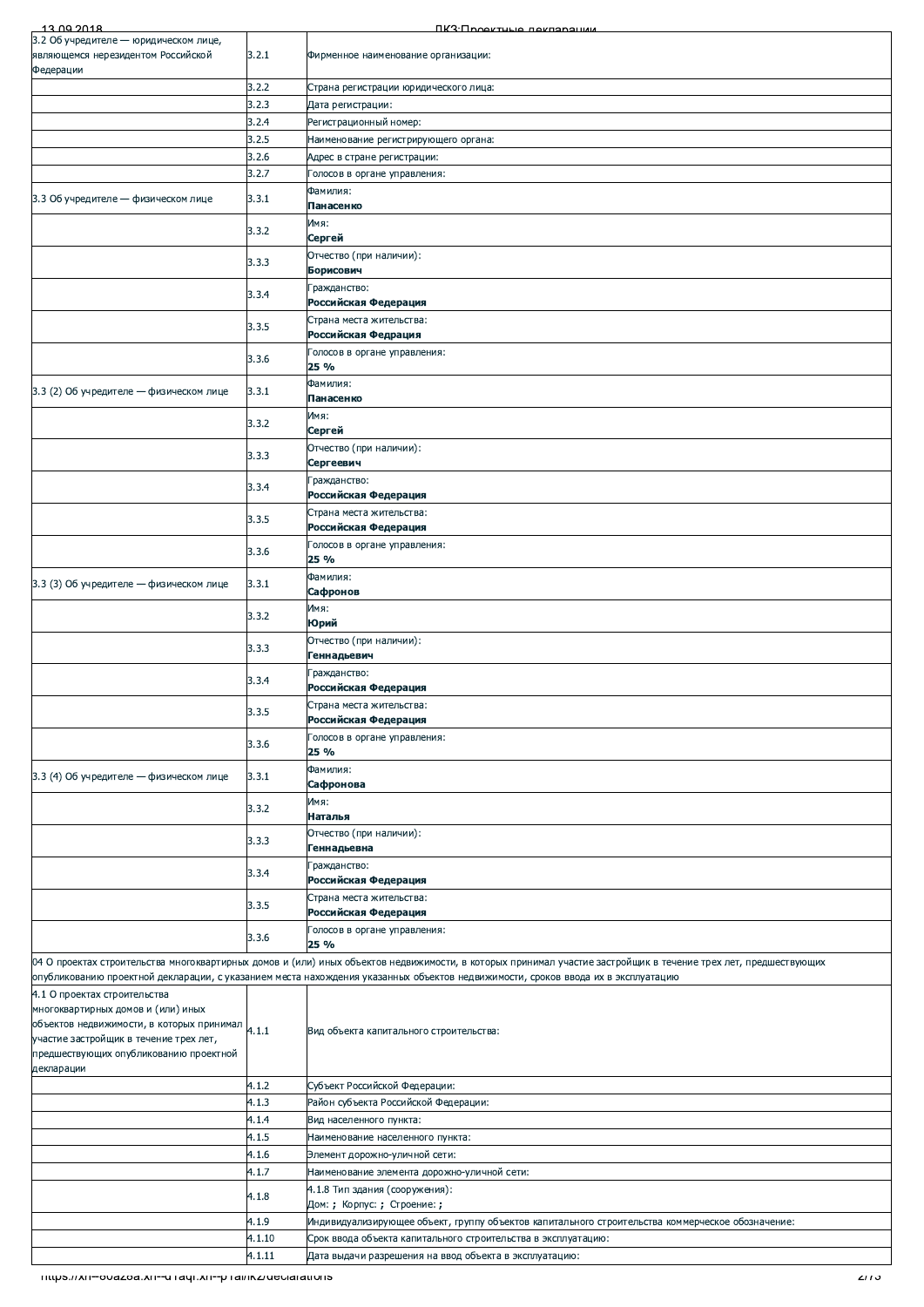| 13.00.2018                                                                                     |        | <b><i><u>IK3: Проектиче пекларации</u></i></b>                                                                                                                                                                                               |
|------------------------------------------------------------------------------------------------|--------|----------------------------------------------------------------------------------------------------------------------------------------------------------------------------------------------------------------------------------------------|
|                                                                                                | 4.1.12 | Номер разрешения на ввод объекта капитального строительства в эксплуатацию:                                                                                                                                                                  |
|                                                                                                | 4.1.13 | Орган, выдавший разрешение на ввод объекта капитального строительства:<br>05 О членстве застройщика в саморегулируемых организациях в области инженерных изысканий, архитектурно-строительного проектирования, строительства, реконструкции, |
|                                                                                                |        | капитального ремонта объектов капитального строительства и о выданных застройщику свидетельствах о допуске к работам, которые оказывают влияние на безопасность объектов                                                                     |
|                                                                                                |        | капитального строительства, а также о членстве застройщика в иных некоммерческих организациях (в том числе обществах взаимного страхования, ассоциациях), если он является                                                                   |
| членом таких организаций и (или) имеет указанные свидетельства<br>5.1 О членстве застройщика в |        |                                                                                                                                                                                                                                              |
| саморегулируемых организациях в области                                                        |        |                                                                                                                                                                                                                                              |
| инженерных изысканий, архитектурно-                                                            |        |                                                                                                                                                                                                                                              |
| строительного проектирования,                                                                  |        | Полное наименование саморегулируемой организации, членом которой является застройщик, без указания организационно-                                                                                                                           |
| строительства, реконструкции, капитального<br>ремонта объектов капитального                    | 5.1.1  | правовой формы:                                                                                                                                                                                                                              |
| строительства и о выданных застройщику                                                         |        |                                                                                                                                                                                                                                              |
| свидетельствах о допуске к работам, которые<br>оказывают влияние на безопасность               |        |                                                                                                                                                                                                                                              |
| объектов капитального строительства                                                            |        |                                                                                                                                                                                                                                              |
|                                                                                                | 5.1.2  | Индивидуальный номер налогоплательщика саморегулируемой организации, членом которой является застройщик:                                                                                                                                     |
|                                                                                                | 5.1.3  | Номер свидетельства о допуске к работам, которые оказывают влияние на безопасность объектов капитального                                                                                                                                     |
|                                                                                                | 5.1.4  | строительства:<br>Дата выдачи свидетельства о допуске к работам:                                                                                                                                                                             |
|                                                                                                | 5.1.5  | Организационно-правовая форма некоммерческой организации, членом которой является застройщик:                                                                                                                                                |
| 5.2 О членстве застройщика в иных                                                              | 5.2.1  | Полное наименование некоммерческой организации, членом которой является застройщик, без указания организационно-                                                                                                                             |
| некоммерческих организациях                                                                    |        | правовой формы:                                                                                                                                                                                                                              |
|                                                                                                | 5.2.2  | Индивидуальный номер налогоплательщика некоммерческой организации:<br>06 О финансовом результате текущего года, размерах кредиторской и дебиторской задолженности на последнюю отчетную дату                                                 |
| 6.1 О финансовом результате текущего года,                                                     |        |                                                                                                                                                                                                                                              |
| о размерах кредиторской и дебиторской                                                          | 6.1.1  | Последняя отчетная дата:<br>30.06.2018                                                                                                                                                                                                       |
| задолженности на последнюю отчетную дату                                                       |        | Размер чистой прибыли (убытков) по данным промежуточной или годовой бухгалтерской (финансовой) отчетности:                                                                                                                                   |
|                                                                                                | 6.1.2  | (1 998 864) p.                                                                                                                                                                                                                               |
|                                                                                                | 6.1.3  | Размер кредиторской задолженности по данным промежуточной или годовой бухгалтерской (финансовой) отчетности:                                                                                                                                 |
|                                                                                                |        | 1 110 437 717 p.<br>Размер дебиторской задолженности по данным промежуточной или годовой бухгалтерской (финансовой) отчетности:                                                                                                              |
|                                                                                                | 6.1.4  | 526 098 543 p.                                                                                                                                                                                                                               |
| 08 Иная, не противоречащая законодательству информация о застройщике                           |        |                                                                                                                                                                                                                                              |
|                                                                                                |        | Информация о застройщике:<br>ООО «Соцжилкомплекс» стало полным правопреемником ООО «Баутехник-Т» (17 августа 2018 года ООО                                                                                                                   |
| 8.1 Информация о застройщике                                                                   | 8.1.1  | «Баутехник-Т» прекратило свою деятельность) Таким образом, была завершена процедура реорганизации в                                                                                                                                          |
|                                                                                                |        | форме присоединения ООО «Баутехник-Т» к ООО «Соцжилкомплекс».                                                                                                                                                                                |
| 9.1 О количестве объектов капитального                                                         |        | 09 О видах строящихся (создаваемых) в рамках проекта строительства объектов капитального строительства, их местоположении и основных характеристиках                                                                                         |
| строительства, в отношении которых                                                             | 9.1.1  | Количество объектов капитального строительства, в отношении которых заполняется проектная декларация:<br>1                                                                                                                                   |
| заполняется проектная декларация                                                               |        |                                                                                                                                                                                                                                              |
|                                                                                                | 9.1.2  | Обоснование строительства нескольких объектов капитального строительства в границах являющегося элементом<br>планировочной структуры квартала, микрорайона, предусмотренным утвержденной документацией по планировке                         |
|                                                                                                |        | территории:                                                                                                                                                                                                                                  |
| 9.2 О видах строящихся в рамках проекта                                                        |        |                                                                                                                                                                                                                                              |
| строительства объектов капитального<br>строительства, их местоположении и                      | 9.2.1  | Вид строящегося (создаваемого) объекта капитального строительства:<br>многоквартирный дом                                                                                                                                                    |
| основных характеристиках                                                                       |        |                                                                                                                                                                                                                                              |
|                                                                                                | 9.2.2  | Субъект Российской Федерации:<br>обл Новосибирская                                                                                                                                                                                           |
|                                                                                                | 9.2.3  | Район субъекта Российской Федерации:                                                                                                                                                                                                         |
|                                                                                                | 9.2.4  | Вид населенного пункта:                                                                                                                                                                                                                      |
|                                                                                                | 9.2.5  | Наименование населенного пункта:                                                                                                                                                                                                             |
|                                                                                                | 9.2.6  | Новосибирск                                                                                                                                                                                                                                  |
|                                                                                                |        | Округ в населенном пункте:<br>Район в населенном пункте:                                                                                                                                                                                     |
|                                                                                                | 9.2.7  | Кировский                                                                                                                                                                                                                                    |
|                                                                                                | 9.2.8  | Вид обозначения улицы:                                                                                                                                                                                                                       |
|                                                                                                |        | Улица<br>Наименование улицы:                                                                                                                                                                                                                 |
|                                                                                                | 9.2.9  | Тульская                                                                                                                                                                                                                                     |
|                                                                                                | 9.2.10 | Дом:<br>80стр. и 82 стр.                                                                                                                                                                                                                     |
|                                                                                                | 9.2.11 | Литера:                                                                                                                                                                                                                                      |
|                                                                                                | 9.2.12 | Корпус:                                                                                                                                                                                                                                      |
|                                                                                                | 9.2.13 | Строение:                                                                                                                                                                                                                                    |
|                                                                                                | 9.2.14 | Владение:<br>Блок-секция:                                                                                                                                                                                                                    |
|                                                                                                | 9.2.15 | Восемь блок-секций, в том числе:три блок-секции -I этап строительства, пять блок-секций -II этап                                                                                                                                             |
|                                                                                                |        | строительства                                                                                                                                                                                                                                |
|                                                                                                | 9.2.16 | Уточнение адреса:<br>Назначение объекта:                                                                                                                                                                                                     |
|                                                                                                | 9.2.17 | Жилое                                                                                                                                                                                                                                        |
|                                                                                                | 9.2.18 | Минимальное кол-во этажей:                                                                                                                                                                                                                   |
|                                                                                                |        | 6<br>১৫৫ -                                                                                                                                                                                                                                   |
| Thups.//XII--ovazoa.xII--u Taqi.xII--p Tal/ikz/decial ations                                   |        |                                                                                                                                                                                                                                              |
|                                                                                                |        |                                                                                                                                                                                                                                              |
|                                                                                                |        |                                                                                                                                                                                                                                              |
|                                                                                                |        |                                                                                                                                                                                                                                              |
|                                                                                                |        |                                                                                                                                                                                                                                              |
|                                                                                                |        |                                                                                                                                                                                                                                              |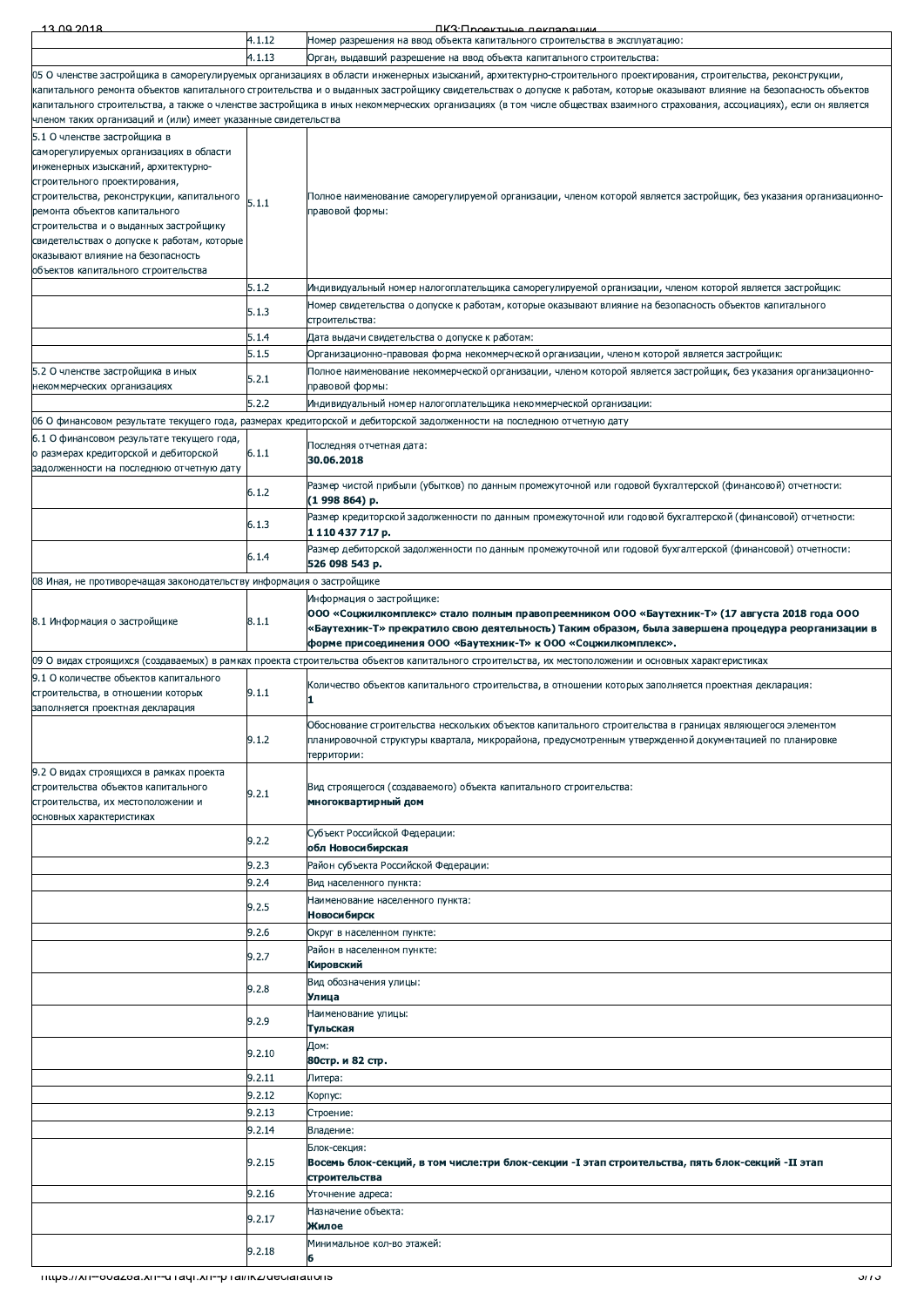| 13.00.2018                                                                      |                  | <b><i><u>RK3: Проектные пекларации</u></i></b>                                                                                                                                                                                                                                                                                                        |
|---------------------------------------------------------------------------------|------------------|-------------------------------------------------------------------------------------------------------------------------------------------------------------------------------------------------------------------------------------------------------------------------------------------------------------------------------------------------------|
|                                                                                 | 9.2.19           | Максимальное кол-во этажей:                                                                                                                                                                                                                                                                                                                           |
|                                                                                 |                  | 20<br>Общая площадь объекта:                                                                                                                                                                                                                                                                                                                          |
|                                                                                 | 9.2.20           | 54317,73 m2                                                                                                                                                                                                                                                                                                                                           |
|                                                                                 |                  | Материал наружных стен и каркаса объекта:                                                                                                                                                                                                                                                                                                             |
|                                                                                 | 9.2.21           | с монолитным железобетонным каркасом и стенами из мелкоштучных каменных материалов (кирпич,<br>керамические камни, блоки и др.)                                                                                                                                                                                                                       |
|                                                                                 |                  | Материал перекрытий:                                                                                                                                                                                                                                                                                                                                  |
|                                                                                 | 9.2.22           | Монолитные железобетонные                                                                                                                                                                                                                                                                                                                             |
|                                                                                 | 9.2.23           | Класс энергоэффективности:<br>$B +$                                                                                                                                                                                                                                                                                                                   |
|                                                                                 |                  | Сейсмостойкость:                                                                                                                                                                                                                                                                                                                                      |
|                                                                                 | 9.2.24           | 6 баллов                                                                                                                                                                                                                                                                                                                                              |
| Объект №1                                                                       |                  |                                                                                                                                                                                                                                                                                                                                                       |
|                                                                                 |                  | 10 О виде договора, для исполнения которого застройщиком осуществляется реализация проекта строительства (в случае заключения такого договора), в том числе договора,                                                                                                                                                                                 |
|                                                                                 |                  | предусмотренного законодательством о градостроительной деятельности, о лицах, выполнивших инженерные изыскания, архитектурно-строительное проектирование, о результатах<br>экспертизы проектной документации и результатов инженерных изысканий, о результатах государственной экологической экспертизы, если требование о проведении таких экспертиз |
| установлено федеральным законом                                                 |                  |                                                                                                                                                                                                                                                                                                                                                       |
| 10.1 О виде договора, для исполнения                                            |                  |                                                                                                                                                                                                                                                                                                                                                       |
| которого застройщиком осуществляется<br>реализация проекта строительства, в том |                  |                                                                                                                                                                                                                                                                                                                                                       |
| числе договора, предусмотренного                                                | 10.1.1           | Вид договора:                                                                                                                                                                                                                                                                                                                                         |
| законодательством Российской Федерации о                                        |                  |                                                                                                                                                                                                                                                                                                                                                       |
| градостроительной деятельности                                                  |                  |                                                                                                                                                                                                                                                                                                                                                       |
|                                                                                 | 10.1.2           | Номер договора:                                                                                                                                                                                                                                                                                                                                       |
|                                                                                 | 10.1.3<br>10.1.4 | Дата заключения договора:<br>Даты внесения изменений в договор:                                                                                                                                                                                                                                                                                       |
| 10.2 О лицах, выполнивших инженерные                                            |                  | Организационно-правовая форма организации, выполнившей инженерные изыскания:                                                                                                                                                                                                                                                                          |
| изыскания                                                                       | 10.2.1           | Непубличные / Закрытые акционерные общества                                                                                                                                                                                                                                                                                                           |
|                                                                                 | 10.2.2           | Полное наименование организации, выполнившей инженерные изыскания, без указания организационно - правовой формы:                                                                                                                                                                                                                                      |
|                                                                                 |                  | 'Керн"                                                                                                                                                                                                                                                                                                                                                |
|                                                                                 | 10.2.3<br>10.2.4 | Фамилия индивидуального предпринимателя, выполнившего инженерные изыскания:                                                                                                                                                                                                                                                                           |
|                                                                                 | 10.2.5           | Имя индивидуального предпринимателя, выполнившего инженерные изыскания:<br>Отчество (при наличии) индивидуального предпринимателя, выполнившего инженерные изыскания:                                                                                                                                                                                 |
|                                                                                 |                  | Индивидуальный номер налогоплательщика, выполнившего инженерные изыскания:                                                                                                                                                                                                                                                                            |
|                                                                                 | 10.2.6           | 5406006919                                                                                                                                                                                                                                                                                                                                            |
| 10.2 (2) О лицах, выполнивших инженерные                                        | 10.2.1           | Организационно-правовая форма организации, выполнившей инженерные изыскания:                                                                                                                                                                                                                                                                          |
| изыскания                                                                       |                  | Общества с ограниченной ответственностью                                                                                                                                                                                                                                                                                                              |
|                                                                                 | 10.2.2           | Полное наименование организации, выполнившей инженерные изыскания, без указания организационно - правовой формы:<br>"Новосибирский инженерный центр"                                                                                                                                                                                                  |
|                                                                                 | 10.2.3           | Фамилия индивидуального предпринимателя, выполнившего инженерные изыскания:                                                                                                                                                                                                                                                                           |
|                                                                                 | 10.2.4           | Имя индивидуального предпринимателя, выполнившего инженерные изыскания:                                                                                                                                                                                                                                                                               |
|                                                                                 | 10.2.5           | Отчество (при наличии) индивидуального предпринимателя, выполнившего инженерные изыскания:                                                                                                                                                                                                                                                            |
|                                                                                 | 10.2.6           | Индивидуальный номер налогоплательщика, выполнившего инженерные изыскания:<br>5406302273                                                                                                                                                                                                                                                              |
| 10.3 О лицах, выполнивших архитектурно-                                         |                  | Организационно-правовая форма организации, выполнившей архитектурно-строительное проектирование:                                                                                                                                                                                                                                                      |
| строительное проектирование                                                     | 10.3.1           | Публичные / Открытые акционерные общества                                                                                                                                                                                                                                                                                                             |
|                                                                                 |                  | Полное наименование организации, выполнившей архитектурно-строительное проектирование, без указания                                                                                                                                                                                                                                                   |
|                                                                                 | 10.3.2           | организационно-правовой формы:<br>"Проектный институт "Новосибгражданпроект"                                                                                                                                                                                                                                                                          |
|                                                                                 | 10.3.3           | Фамилия индивидуального предпринимателя, выполнившего архитектурно-строительное проектирование:                                                                                                                                                                                                                                                       |
|                                                                                 | 10.3.4           | Имя индивидуального предпринимателя, выполнившего архитектурно-строительное проектирование:                                                                                                                                                                                                                                                           |
|                                                                                 | 10.3.5           | Отчество (при наличии) индивидуального предпринимателя, выполнившего архитектурно-строительное проектирование:                                                                                                                                                                                                                                        |
|                                                                                 | 10.3.6           | Индивидуальный номер налогоплательщика, выполнившего архитектурно-строительное проектирование:                                                                                                                                                                                                                                                        |
|                                                                                 |                  | 5407116488                                                                                                                                                                                                                                                                                                                                            |
| 10.3 (2) О лицах, выполнивших<br>архитектурно-строительное проектирование       | 10.3.1           | Организационно-правовая форма организации, выполнившей архитектурно-строительное проектирование:<br>Непубличные / Закрытые акционерные общества                                                                                                                                                                                                       |
|                                                                                 |                  | Полное наименование организации, выполнившей архитектурно-строительное проектирование, без указания                                                                                                                                                                                                                                                   |
|                                                                                 | 10.3.2           | организационно-правовой формы:                                                                                                                                                                                                                                                                                                                        |
|                                                                                 | 10.3.3           | 'СибРегионПроект"<br>Фамилия индивидуального предпринимателя, выполнившего архитектурно-строительное проектирование:                                                                                                                                                                                                                                  |
|                                                                                 | 10.3.4           | Имя индивидуального предпринимателя, выполнившего архитектурно-строительное проектирование:                                                                                                                                                                                                                                                           |
|                                                                                 | 10.3.5           | Отчество (при наличии) индивидуального предпринимателя, выполнившего архитектурно-строительное проектирование:                                                                                                                                                                                                                                        |
|                                                                                 | 10.3.6           | Индивидуальный номер налогоплательщика, выполнившего архитектурно-строительное проектирование:                                                                                                                                                                                                                                                        |
|                                                                                 |                  | 5407231113                                                                                                                                                                                                                                                                                                                                            |
| 10.3 (3) О лицах, выполнивших<br>архитектурно-строительное проектирование       | 10.3.1           | Организационно-правовая форма организации, выполнившей архитектурно-строительное проектирование:<br>Общества с ограниченной ответственностью                                                                                                                                                                                                          |
|                                                                                 |                  | Полное наименование организации, выполнившей архитектурно-строительное проектирование, без указания                                                                                                                                                                                                                                                   |
|                                                                                 | 10.3.2           | организационно-правовой формы:                                                                                                                                                                                                                                                                                                                        |
|                                                                                 |                  | "Сибирские градостроительные проекты"                                                                                                                                                                                                                                                                                                                 |
|                                                                                 | 10.3.3<br>10.3.4 | Фамилия индивидуального предпринимателя, выполнившего архитектурно-строительное проектирование:                                                                                                                                                                                                                                                       |
|                                                                                 | 10.3.5           | Имя индивидуального предпринимателя, выполнившего архитектурно-строительное проектирование:<br>Отчество (при наличии) индивидуального предпринимателя, выполнившего архитектурно-строительное проектирование:                                                                                                                                         |
|                                                                                 |                  | Индивидуальный номер налогоплательщика, выполнившего архитектурно-строительное проектирование:                                                                                                                                                                                                                                                        |
|                                                                                 | 10.3.6           | 5405251611                                                                                                                                                                                                                                                                                                                                            |
|                                                                                 |                  |                                                                                                                                                                                                                                                                                                                                                       |
| Thups.//XII--ovazoa.xII--u Taqi.xII--p Tal/ikz/decial ations                    |                  | 4775                                                                                                                                                                                                                                                                                                                                                  |
|                                                                                 |                  |                                                                                                                                                                                                                                                                                                                                                       |
|                                                                                 |                  |                                                                                                                                                                                                                                                                                                                                                       |
|                                                                                 |                  |                                                                                                                                                                                                                                                                                                                                                       |
|                                                                                 |                  |                                                                                                                                                                                                                                                                                                                                                       |
|                                                                                 |                  |                                                                                                                                                                                                                                                                                                                                                       |
|                                                                                 |                  |                                                                                                                                                                                                                                                                                                                                                       |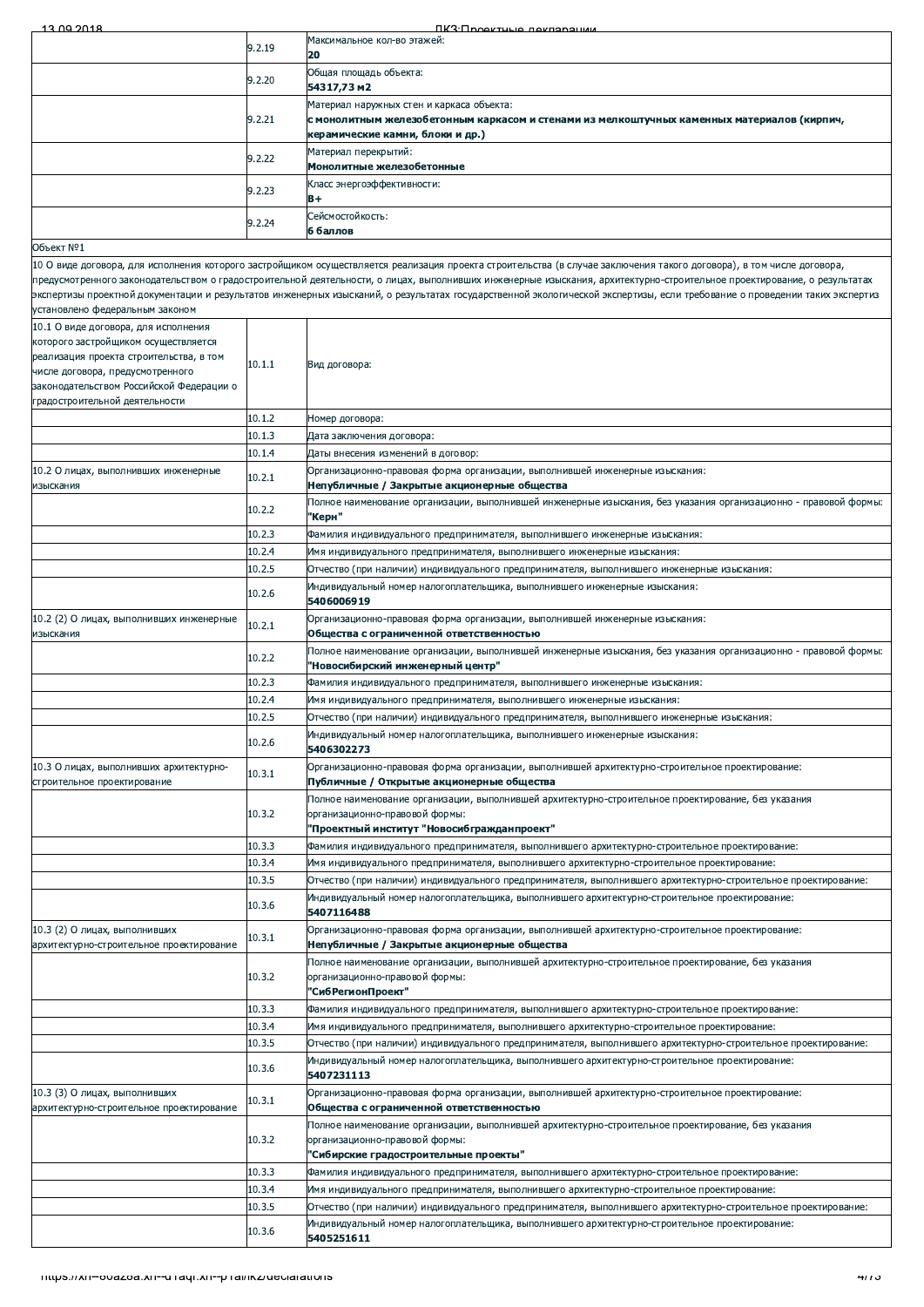| 13.00.2018                                  |        | <b>FIK3: FIDOAVTULIA RAKRADALIMM</b>                                                                                                                                   |
|---------------------------------------------|--------|------------------------------------------------------------------------------------------------------------------------------------------------------------------------|
| 10.3 (4) О лицах, выполнивших               | 10.3.1 | Организационно-правовая форма организации, выполнившей архитектурно-строительное проектирование:                                                                       |
| архитектурно-строительное проектирование    |        | Общества с ограниченной ответственностью                                                                                                                               |
|                                             |        | Полное наименование организации, выполнившей архитектурно-строительное проектирование, без указания                                                                    |
|                                             | 10.3.2 | организационно-правовой формы:<br>'АрхСтрой-Проект"                                                                                                                    |
|                                             | 10.3.3 | Фамилия индивидуального предпринимателя, выполнившего архитектурно-строительное проектирование:                                                                        |
|                                             | 10.3.4 | Имя индивидуального предпринимателя, выполнившего архитектурно-строительное проектирование:                                                                            |
|                                             | 10.3.5 |                                                                                                                                                                        |
|                                             |        | Отчество (при наличии) индивидуального предпринимателя, выполнившего архитектурно-строительное проектирование:                                                         |
|                                             | 10.3.6 | Индивидуальный номер налогоплательщика, выполнившего архитектурно-строительное проектирование:<br>5402560354                                                           |
| 10.4 О результатах экспертизы проектной     |        |                                                                                                                                                                        |
| документации и результатов инженерных       | 10.4.1 | Вид заключения экспертизы:                                                                                                                                             |
| изысканий                                   |        | Положительное заключение экспертизы проектной документации                                                                                                             |
|                                             |        | Дата выдачи заключения экспертизы проектной документации и (или) результатов инженерных изысканий:                                                                     |
|                                             | 10.4.2 | 08.08.2006                                                                                                                                                             |
|                                             | 10.4.3 | Номер заключения экспертизы проектной документации и (или) результатов инженерных изысканий:                                                                           |
|                                             |        | Nº241                                                                                                                                                                  |
|                                             |        | Организационно-правовая форма организации, выдавшей заключение экспертизы проектной документации и (или)                                                               |
|                                             | 10.4.4 | результатов инженерных изысканий:                                                                                                                                      |
|                                             |        | Федеральные государственные автономные учреждения                                                                                                                      |
|                                             |        | Полное наименование организации, выдавшей заключение экспертизы проектной документации и (или) результатов                                                             |
|                                             | 10.4.5 | инженерных изысканий, без указания организационно - правовой формы:                                                                                                    |
|                                             |        | «Главное управление государственной экспертизы» (Управление Главгосэкспертизы России по<br>Новосибирской области»)                                                     |
|                                             |        | Индивидуальный номер налогоплательщика организации, выдавшей заключение государственной экспертизы проектной                                                           |
|                                             | 10.4.6 | документации и (или) результатов инженерных изысканий:                                                                                                                 |
|                                             |        | 7707082071                                                                                                                                                             |
| 10.4 (2) О результатах экспертизы проектной |        |                                                                                                                                                                        |
| документации и результатов инженерных       | 10.4.1 | Вид заключения экспертизы:                                                                                                                                             |
| изысканий                                   |        | Положительное заключение экспертизы проектной документации                                                                                                             |
|                                             | 10.4.2 | Дата выдачи заключения экспертизы проектной документации и (или) результатов инженерных изысканий:                                                                     |
|                                             |        | 28.02.2014                                                                                                                                                             |
|                                             | 10.4.3 | Номер заключения экспертизы проектной документации и (или) результатов инженерных изысканий:                                                                           |
|                                             |        | Nº2-1-1-0015-14                                                                                                                                                        |
|                                             |        | Организационно-правовая форма организации, выдавшей заключение экспертизы проектной документации и (или)                                                               |
|                                             | 10.4.4 | результатов инженерных изысканий:                                                                                                                                      |
|                                             |        | Общества с ограниченной ответственностью                                                                                                                               |
|                                             |        | Полное наименование организации, выдавшей заключение экспертизы проектной документации и (или) результатов                                                             |
|                                             | 10.4.5 | инженерных изысканий, без указания организационно - правовой формы:                                                                                                    |
|                                             |        | 'Эксперт-Проект"                                                                                                                                                       |
|                                             | 10.4.6 | Индивидуальный номер налогоплательщика организации, выдавшей заключение государственной экспертизы проектной<br>документации и (или) результатов инженерных изысканий: |
|                                             |        | 5405475756                                                                                                                                                             |
| 10.4 (3) О результатах экспертизы проектной |        |                                                                                                                                                                        |
| документации и результатов инженерных       | 10.4.1 | Вид заключения экспертизы:                                                                                                                                             |
| изысканий                                   |        | Положительное заключение экспертизы результатов инженерных изысканий                                                                                                   |
|                                             |        | Дата выдачи заключения экспертизы проектной документации и (или) результатов инженерных изысканий:                                                                     |
|                                             | 10.4.2 | 28.12.2006                                                                                                                                                             |
|                                             |        | Номер заключения экспертизы проектной документации и (или) результатов инженерных изысканий:                                                                           |
|                                             | 10.4.3 | Nº510-6.Г/УГГЭ-НСО                                                                                                                                                     |
|                                             |        | Организационно-правовая форма организации, выдавшей заключение экспертизы проектной документации и (или)                                                               |
|                                             | 10.4.4 | результатов инженерных изысканий:                                                                                                                                      |
|                                             |        | Федеральные государственные автономные учреждения                                                                                                                      |
|                                             |        | Полное наименование организации, выдавшей заключение экспертизы проектной документации и (или) результатов                                                             |
|                                             | 10.4.5 | инженерных изысканий, без указания организационно - правовой формы:<br>«Главное управление государственной экспертизы» (Управление Главгосэкспертизы России по         |
|                                             |        | Новосибирской области»)                                                                                                                                                |
|                                             |        |                                                                                                                                                                        |
|                                             | 10.4.6 | Индивидуальный номер налогоплательщика организации, выдавшей заключение государственной экспертизы проектной<br>документации и (или) результатов инженерных изысканий: |
|                                             |        | 7707082071                                                                                                                                                             |
| 10.4 (4) О результатах экспертизы проектной |        |                                                                                                                                                                        |
| документации и результатов инженерных       | 10.4.1 | Вид заключения экспертизы:                                                                                                                                             |
| изысканий                                   |        | Положительное заключение экспертизы результатов инженерных изысканий                                                                                                   |
|                                             |        | Дата выдачи заключения экспертизы проектной документации и (или) результатов инженерных изысканий:                                                                     |
|                                             | 10.4.2 | 29.09.2016                                                                                                                                                             |
|                                             |        | Номер заключения экспертизы проектной документации и (или) результатов инженерных изысканий:                                                                           |
|                                             | 10.4.3 | Nº54-2-1-1-0083-16                                                                                                                                                     |
|                                             |        | Организационно-правовая форма организации, выдавшей заключение экспертизы проектной документации и (или)                                                               |
|                                             | 10.4.4 | результатов инженерных изысканий:                                                                                                                                      |
|                                             |        | Общества с ограниченной ответственностью                                                                                                                               |
|                                             |        | Полное наименование организации, выдавшей заключение экспертизы проектной документации и (или) результатов                                                             |
|                                             | 10.4.5 | инженерных изысканий, без указания организационно - правовой формы:                                                                                                    |
|                                             |        | 'Эксперт-Проект"                                                                                                                                                       |
|                                             |        | Индивидуальный номер налогоплательщика организации, выдавшей заключение государственной экспертизы проектной                                                           |
|                                             | 10.4.6 | документации и (или) результатов инженерных изысканий:<br>5405475756                                                                                                   |
|                                             |        |                                                                                                                                                                        |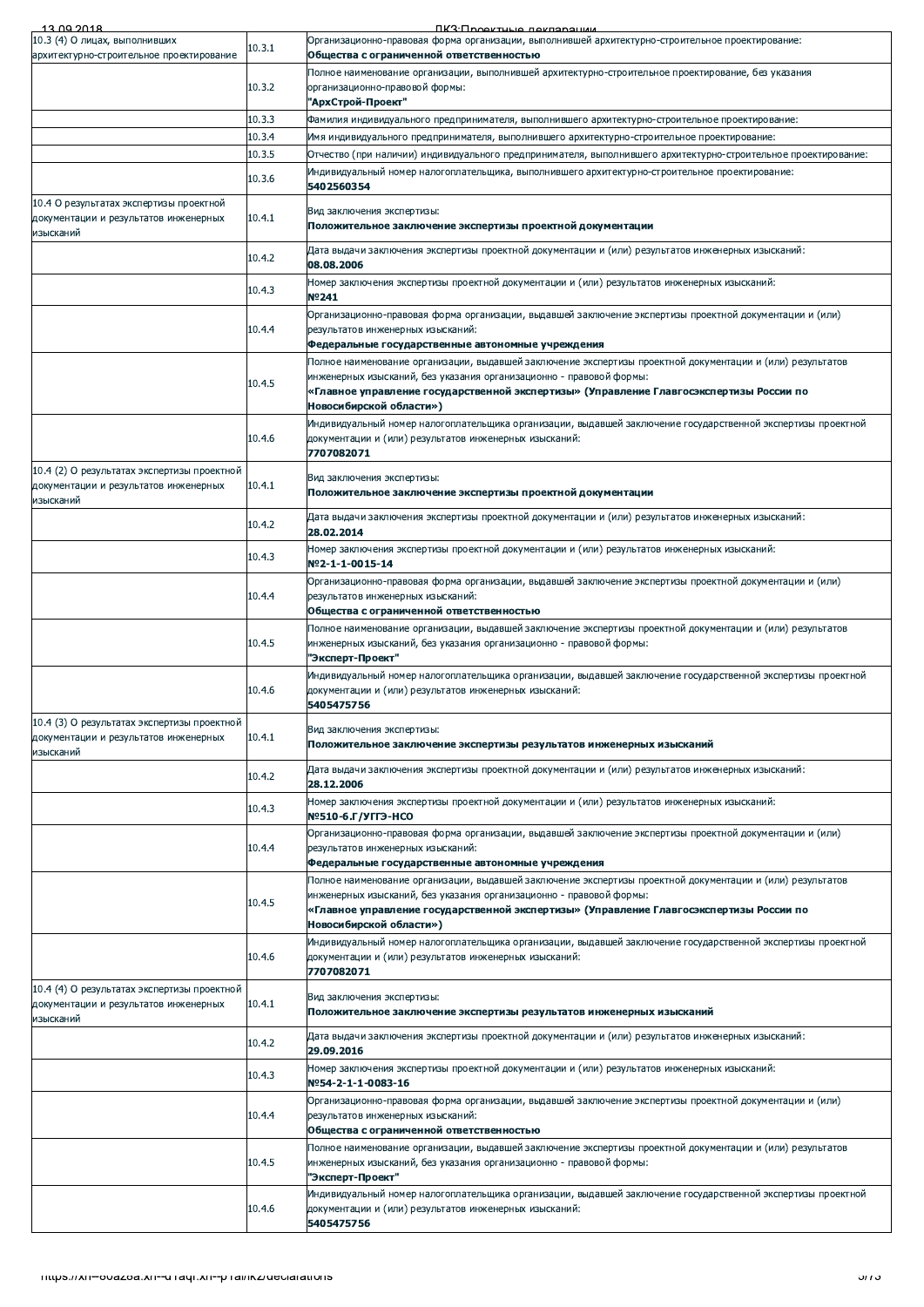| 13.00.2018                                                                                        |        | <b>FIK3: Проектные пекпарации</b>                                                                                                                                                                                                                      |
|---------------------------------------------------------------------------------------------------|--------|--------------------------------------------------------------------------------------------------------------------------------------------------------------------------------------------------------------------------------------------------------|
| 10.4 (5) О результатах экспертизы проектной<br>документации и результатов инженерных              | 10.4.1 | Вид заключения экспертизы:                                                                                                                                                                                                                             |
| изысканий                                                                                         |        | Положительное заключение экспертизы результатов инженерных изысканий<br>Дата выдачи заключения экспертизы проектной документации и (или) результатов инженерных изысканий:                                                                             |
|                                                                                                   | 10.4.2 | 16.01.2017<br>Номер заключения экспертизы проектной документации и (или) результатов инженерных изысканий:                                                                                                                                             |
|                                                                                                   | 10.4.3 | Nº54-2-1-1-0003-17                                                                                                                                                                                                                                     |
|                                                                                                   | 10.4.4 | Организационно-правовая форма организации, выдавшей заключение экспертизы проектной документации и (или)<br>результатов инженерных изысканий:                                                                                                          |
|                                                                                                   |        | Общества с ограниченной ответственностью<br>Полное наименование организации, выдавшей заключение экспертизы проектной документации и (или) результатов                                                                                                 |
|                                                                                                   | 10.4.5 | инженерных изысканий, без указания организационно - правовой формы:<br>"Эксперт-Проект"                                                                                                                                                                |
|                                                                                                   | 10.4.6 | Индивидуальный номер налогоплательщика организации, выдавшей заключение государственной экспертизы проектной<br>документации и (или) результатов инженерных изысканий:<br>5405475756                                                                   |
| 10.4 (6) О результатах экспертизы проектной<br>документации и результатов инженерных<br>изысканий | 10.4.1 | Вид заключения экспертизы:<br>Положительное заключение экспертизы проектной документации                                                                                                                                                               |
|                                                                                                   | 10.4.2 | Дата выдачи заключения экспертизы проектной документации и (или) результатов инженерных изысканий:<br>18.11.2015                                                                                                                                       |
|                                                                                                   | 10.4.3 | .Номер заключения экспертизы проектной документации и (или) результатов инженерных изысканий<br>Nº886-14                                                                                                                                               |
|                                                                                                   | 10.4.4 | Организационно-правовая форма организации, выдавшей заключение экспертизы проектной документации и (или)<br>результатов инженерных изысканий:                                                                                                          |
|                                                                                                   |        | Государственные бюджетные учреждения субъектов Российской Федерации                                                                                                                                                                                    |
|                                                                                                   | 10.4.5 | Полное наименование организации, выдавшей заключение экспертизы проектной документации и (или) результатов<br>инженерных изысканий, без указания организационно - правовой формы:<br>Государственная вневедомственная экспертиза Новосибирской области |
|                                                                                                   | 10.4.6 | Индивидуальный номер налогоплательщика организации, выдавшей заключение государственной экспертизы проектной<br>документации и (или) результатов инженерных изысканий:<br>5406383258                                                                   |
| 10.4 (7) О результатах экспертизы проектной<br>документации и результатов инженерных              | 10.4.1 | Вид заключения экспертизы:<br>Положительное заключение экспертизы проектной документации                                                                                                                                                               |
| изысканий                                                                                         | 10.4.2 | Дата выдачи заключения экспертизы проектной документации и (или) результатов инженерных изысканий:<br>21.08.2018                                                                                                                                       |
|                                                                                                   | 10.4.3 | .Номер заключения экспертизы проектной документации и (или) результатов инженерных изысканий                                                                                                                                                           |
|                                                                                                   |        | Nº54-2-1-2-0006-18<br>Организационно-правовая форма организации, выдавшей заключение экспертизы проектной документации и (или)                                                                                                                         |
|                                                                                                   | 10.4.4 | результатов инженерных изысканий:<br>Общества с ограниченной ответственностью                                                                                                                                                                          |
|                                                                                                   | 10.4.5 | Полное наименование организации, выдавшей заключение экспертизы проектной документации и (или) результатов<br>инженерных изысканий, без указания организационно - правовой формы:<br>Сибирский центр экспертизы и оценки соответствия                  |
|                                                                                                   | 10.4.6 | Индивидуальный номер налогоплательщика организации, выдавшей заключение государственной экспертизы проектной<br>документации и (или) результатов инженерных изысканий:<br>5407053340                                                                   |
| 10.4 (8) О результатах экспертизы проектной<br>документации и результатов инженерных<br>изысканий | 10.4.1 | Вид заключения экспертизы:<br>Положительное заключение экспертизы проектной документации                                                                                                                                                               |
|                                                                                                   | 10.4.2 | Дата выдачи заключения экспертизы проектной документации и (или) результатов инженерных изысканий:<br>18.02.2013                                                                                                                                       |
|                                                                                                   | 10.4.3 | Номер заключения экспертизы проектной документации и (или) результатов инженерных изысканий:<br>Nº2-1-1-0004-13                                                                                                                                        |
|                                                                                                   | 10.4.4 | Организационно-правовая форма организации, выдавшей заключение экспертизы проектной документации и (или)<br>результатов инженерных изысканий:                                                                                                          |
|                                                                                                   |        | Общества с ограниченной ответственностью<br>Полное наименование организации, выдавшей заключение экспертизы проектной документации и (или) результатов                                                                                                 |
|                                                                                                   | 10.4.5 | инженерных изысканий, без указания организационно - правовой формы:<br>"Сибирский центр экспертизы и оценки соответствия"                                                                                                                              |
|                                                                                                   | 10.4.6 | Индивидуальный номер налогоплательщика организации, выдавшей заключение государственной экспертизы проектной<br>документации и (или) результатов инженерных изысканий:<br>5407053340                                                                   |
| 10.5 О результатах государственной<br>экологической экспертизы                                    | 10.5.1 | Дата выдачи заключения государственной экологической экспертизы:                                                                                                                                                                                       |
|                                                                                                   | 10.5.2 | Номер заключения государственной экологической экспертизы:                                                                                                                                                                                             |
|                                                                                                   | 10.5.3 | Организационно-правовая форма организации, выдавшей заключение государственной экологической экспертизы:<br>Полное наименование организации, выдавшей заключение государственной экологической экспертизы, без указания                                |
|                                                                                                   | 10.5.4 | организационно - правовой формы:                                                                                                                                                                                                                       |
| 10.6 Об индивидуализирующем объект,                                                               | 10.5.5 | "Индивидуальный номер налогоплательщика организации, выдавшей заключение экологической экспертизы                                                                                                                                                      |
| группу объектов капитального строительства 10.6.1<br>коммерческом обозначении                     |        | Коммерческое обозначение, индивидуализирующее объект, группу объектов:                                                                                                                                                                                 |
| 11 О разрешении на строительство                                                                  |        |                                                                                                                                                                                                                                                        |
| 11.1 О разрешении на строительство                                                                | 11.1.1 | Номер разрешения на строительство:<br>Ru54303000-372                                                                                                                                                                                                   |
| Thups.//xn--ovazoa.xn--u raqi.xn--p rai/ikz/ueciarations                                          |        | <i>তা তে</i>                                                                                                                                                                                                                                           |
|                                                                                                   |        |                                                                                                                                                                                                                                                        |
|                                                                                                   |        |                                                                                                                                                                                                                                                        |
|                                                                                                   |        |                                                                                                                                                                                                                                                        |
|                                                                                                   |        |                                                                                                                                                                                                                                                        |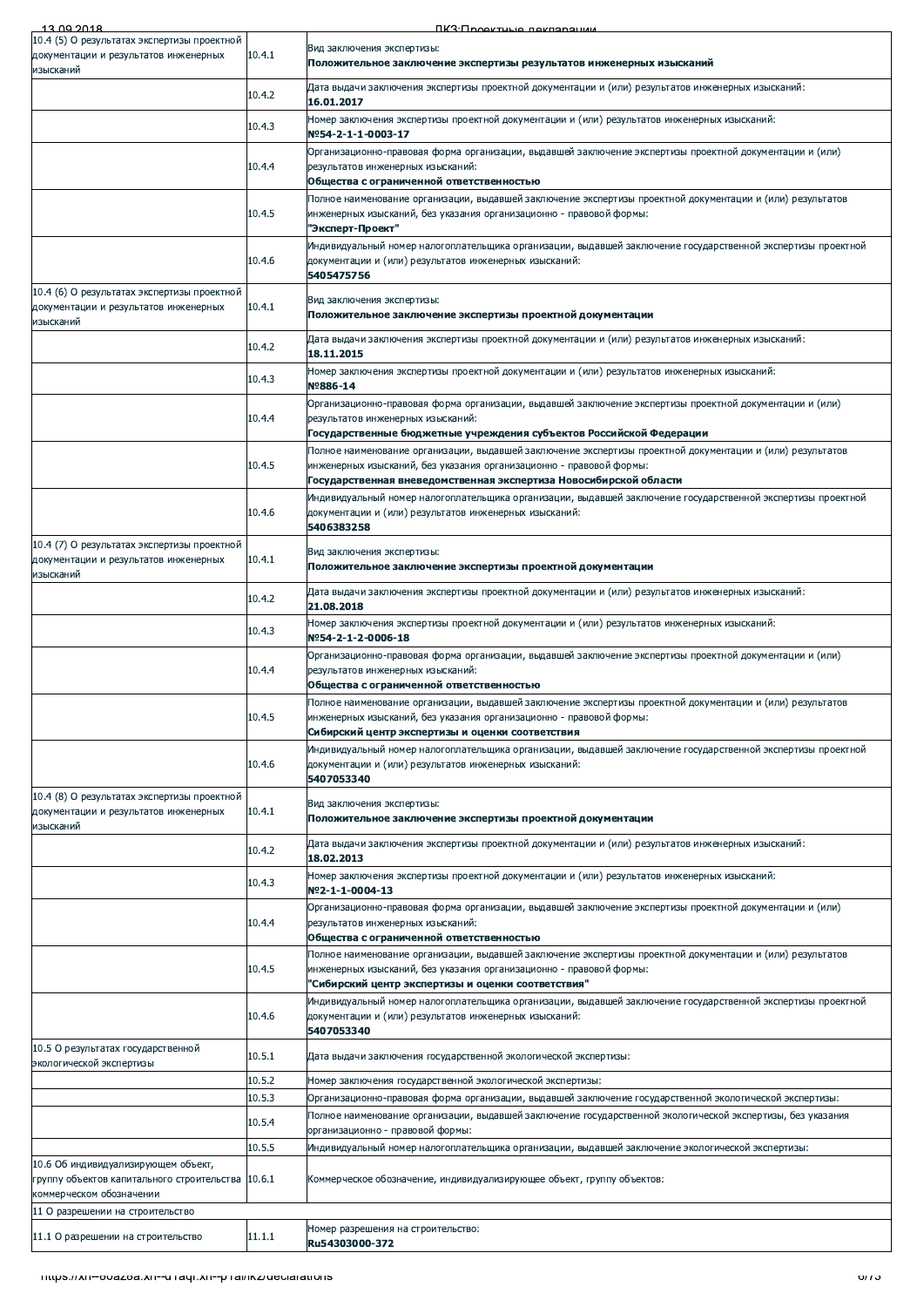| <b><i><u>IK3: Проектица пекларации</u></i></b><br>Дата выдачи разрешения на строительство:<br>11.1.2<br>19.09.2007<br>Срок действия разрешения на строительство:<br>11.1.3<br>19.09.2011<br>Последняя дата продления срока действия разрешения на строительство:<br>11.1.4<br>11.12.2009<br>Наименование органа, выдавшего разрешение на строительство:<br>11.1.5<br>Мэрией города Новосибирска<br>Номер разрешения на строительство:<br>11.1.1<br>11.1 (2) О разрешении на строительство<br>Ru54303000-372/1<br>Дата выдачи разрешения на строительство:<br>11.1.2<br>17.02.2012<br>Срок действия разрешения на строительство:<br>11.1.3<br>01.10.2013<br>11.1.4<br>Последняя дата продления срока действия разрешения на строительство:<br>Наименование органа, выдавшего разрешение на строительство:<br>11.1.5<br>Мэрией города Новосибирска<br>Номер разрешения на строительство:<br>11.1.1<br>11.1 (3) О разрешении на строительство<br>Ru54303000-372/1-и<br>Дата выдачи разрешения на строительство:<br>11.1.2<br>17.08.2012<br>Срок действия разрешения на строительство:<br>11.1.3<br>01.10.2013<br>11.1.4<br>Последняя дата продления срока действия разрешения на строительство:<br>Наименование органа, выдавшего разрешение на строительство:<br>11.1.5<br>Мэрией города Новосибирска<br>Номер разрешения на строительство:<br>11.1.1<br>11.1 (4) О разрешении на строительство<br>Ru54303000-(372/1-и)а-и<br>Дата выдачи разрешения на строительство:<br>11.1.2<br>29.08.2012<br>Срок действия разрешения на строительство:<br>11.1.3<br>31.12.2018<br>Последняя дата продления срока действия разрешения на строительство:<br>11.1.4<br>30.11.2016<br>Наименование органа, выдавшего разрешение на строительство:<br>11.1.5<br>Мэрией города Новосибирска<br>Номер разрешения на строительство:<br>11.1.1<br>11.1 (5) О разрешении на строительство<br>Ru54303000-(372/1-и)б-и<br>Дата выдачи разрешения на строительство:<br>11.1.2<br>29.08.2012<br>Срок действия разрешения на строительство:<br>11.1.3<br>01.10.2013<br>11.1.4<br>Последняя дата продления срока действия разрешения на строительство:<br>Наименование органа, выдавшего разрешение на строительство:<br>11.1.5<br>Мэрией города Новосибирска<br>Номер разрешения на строительство:<br>11.1.1<br>11.1 (6) О разрешении на строительство<br>Ru54303000-(372/1-и)б/1-и1<br>Дата выдачи разрешения на строительство:<br>11.1.2<br>26.06.2013<br>Срок действия разрешения на строительство:<br>11.1.3<br>25.09.2015<br>11.1.4<br>Последняя дата продления срока действия разрешения на строительство:<br>Наименование органа, выдавшего разрешение на строительство:<br>11.1.5<br>Мэрией города Новосибирска<br>Номер разрешения на строительство:<br>11.1.1<br>11.1 (7) О разрешении на строительство<br>Ru54303000-(372/1-и)б/1-и2<br>Дата выдачи разрешения на строительство:<br>11.1.2<br>28.06.2013<br>Срок действия разрешения на строительство:<br>11.1.3<br>31.12.2018<br>Последняя дата продления срока действия разрешения на строительство:<br>11.1.4<br>30.11.2016<br>Наименование органа, выдавшего разрешение на строительство:<br>11.1.5<br>Мэрией города Новосибирска<br>12 О правах застройщика на земельный участок, на котором осуществляется строительство (создание) многоквартирного дома либо многоквартирных домов и (или) иных объектов<br>недвижимости, в том числе о реквизитах правоустанавливающего документа на земельный участок, о собственнике земельного участка (в случае, если застройщик не является<br>собственником земельного участка), о кадастровом номере и площади земельного участка<br>12.1 О правах застройщика на земельный<br>Вид права застройщика на земельный участок:<br>12.1.1<br>участок, на котором осуществляется<br>право аренды<br>строительство (создание)<br>Вид договора:<br>12.1.2<br>Договор аренды<br>Номер договора, определяющего права застройщика на земельный участок:<br>12.1.3<br>112483<br>Дата подписания договора, определяющего права застройщика на земельный участок:<br>12.1.4<br>04.07.2012<br>- mups.//xn--ovazoa.xn--u raqr.xn--p rai/ikz/ueciarations |  |      |
|--------------------------------------------------------------------------------------------------------------------------------------------------------------------------------------------------------------------------------------------------------------------------------------------------------------------------------------------------------------------------------------------------------------------------------------------------------------------------------------------------------------------------------------------------------------------------------------------------------------------------------------------------------------------------------------------------------------------------------------------------------------------------------------------------------------------------------------------------------------------------------------------------------------------------------------------------------------------------------------------------------------------------------------------------------------------------------------------------------------------------------------------------------------------------------------------------------------------------------------------------------------------------------------------------------------------------------------------------------------------------------------------------------------------------------------------------------------------------------------------------------------------------------------------------------------------------------------------------------------------------------------------------------------------------------------------------------------------------------------------------------------------------------------------------------------------------------------------------------------------------------------------------------------------------------------------------------------------------------------------------------------------------------------------------------------------------------------------------------------------------------------------------------------------------------------------------------------------------------------------------------------------------------------------------------------------------------------------------------------------------------------------------------------------------------------------------------------------------------------------------------------------------------------------------------------------------------------------------------------------------------------------------------------------------------------------------------------------------------------------------------------------------------------------------------------------------------------------------------------------------------------------------------------------------------------------------------------------------------------------------------------------------------------------------------------------------------------------------------------------------------------------------------------------------------------------------------------------------------------------------------------------------------------------------------------------------------------------------------------------------------------------------------------------------------------------------------------------------------------------------------------------------------------------------------------------------------------------------------------------------------------------------------------------------------------------------------------------------------------------------------------------------------------------------------------------------------------------------------------------------------------------------------------------------------------------------------------------------------------------------------------------------------------------------------------------------------------------------------------------------|--|------|
|                                                                                                                                                                                                                                                                                                                                                                                                                                                                                                                                                                                                                                                                                                                                                                                                                                                                                                                                                                                                                                                                                                                                                                                                                                                                                                                                                                                                                                                                                                                                                                                                                                                                                                                                                                                                                                                                                                                                                                                                                                                                                                                                                                                                                                                                                                                                                                                                                                                                                                                                                                                                                                                                                                                                                                                                                                                                                                                                                                                                                                                                                                                                                                                                                                                                                                                                                                                                                                                                                                                                                                                                                                                                                                                                                                                                                                                                                                                                                                                                                                                                                                                          |  |      |
|                                                                                                                                                                                                                                                                                                                                                                                                                                                                                                                                                                                                                                                                                                                                                                                                                                                                                                                                                                                                                                                                                                                                                                                                                                                                                                                                                                                                                                                                                                                                                                                                                                                                                                                                                                                                                                                                                                                                                                                                                                                                                                                                                                                                                                                                                                                                                                                                                                                                                                                                                                                                                                                                                                                                                                                                                                                                                                                                                                                                                                                                                                                                                                                                                                                                                                                                                                                                                                                                                                                                                                                                                                                                                                                                                                                                                                                                                                                                                                                                                                                                                                                          |  |      |
|                                                                                                                                                                                                                                                                                                                                                                                                                                                                                                                                                                                                                                                                                                                                                                                                                                                                                                                                                                                                                                                                                                                                                                                                                                                                                                                                                                                                                                                                                                                                                                                                                                                                                                                                                                                                                                                                                                                                                                                                                                                                                                                                                                                                                                                                                                                                                                                                                                                                                                                                                                                                                                                                                                                                                                                                                                                                                                                                                                                                                                                                                                                                                                                                                                                                                                                                                                                                                                                                                                                                                                                                                                                                                                                                                                                                                                                                                                                                                                                                                                                                                                                          |  |      |
|                                                                                                                                                                                                                                                                                                                                                                                                                                                                                                                                                                                                                                                                                                                                                                                                                                                                                                                                                                                                                                                                                                                                                                                                                                                                                                                                                                                                                                                                                                                                                                                                                                                                                                                                                                                                                                                                                                                                                                                                                                                                                                                                                                                                                                                                                                                                                                                                                                                                                                                                                                                                                                                                                                                                                                                                                                                                                                                                                                                                                                                                                                                                                                                                                                                                                                                                                                                                                                                                                                                                                                                                                                                                                                                                                                                                                                                                                                                                                                                                                                                                                                                          |  |      |
|                                                                                                                                                                                                                                                                                                                                                                                                                                                                                                                                                                                                                                                                                                                                                                                                                                                                                                                                                                                                                                                                                                                                                                                                                                                                                                                                                                                                                                                                                                                                                                                                                                                                                                                                                                                                                                                                                                                                                                                                                                                                                                                                                                                                                                                                                                                                                                                                                                                                                                                                                                                                                                                                                                                                                                                                                                                                                                                                                                                                                                                                                                                                                                                                                                                                                                                                                                                                                                                                                                                                                                                                                                                                                                                                                                                                                                                                                                                                                                                                                                                                                                                          |  |      |
|                                                                                                                                                                                                                                                                                                                                                                                                                                                                                                                                                                                                                                                                                                                                                                                                                                                                                                                                                                                                                                                                                                                                                                                                                                                                                                                                                                                                                                                                                                                                                                                                                                                                                                                                                                                                                                                                                                                                                                                                                                                                                                                                                                                                                                                                                                                                                                                                                                                                                                                                                                                                                                                                                                                                                                                                                                                                                                                                                                                                                                                                                                                                                                                                                                                                                                                                                                                                                                                                                                                                                                                                                                                                                                                                                                                                                                                                                                                                                                                                                                                                                                                          |  |      |
|                                                                                                                                                                                                                                                                                                                                                                                                                                                                                                                                                                                                                                                                                                                                                                                                                                                                                                                                                                                                                                                                                                                                                                                                                                                                                                                                                                                                                                                                                                                                                                                                                                                                                                                                                                                                                                                                                                                                                                                                                                                                                                                                                                                                                                                                                                                                                                                                                                                                                                                                                                                                                                                                                                                                                                                                                                                                                                                                                                                                                                                                                                                                                                                                                                                                                                                                                                                                                                                                                                                                                                                                                                                                                                                                                                                                                                                                                                                                                                                                                                                                                                                          |  |      |
|                                                                                                                                                                                                                                                                                                                                                                                                                                                                                                                                                                                                                                                                                                                                                                                                                                                                                                                                                                                                                                                                                                                                                                                                                                                                                                                                                                                                                                                                                                                                                                                                                                                                                                                                                                                                                                                                                                                                                                                                                                                                                                                                                                                                                                                                                                                                                                                                                                                                                                                                                                                                                                                                                                                                                                                                                                                                                                                                                                                                                                                                                                                                                                                                                                                                                                                                                                                                                                                                                                                                                                                                                                                                                                                                                                                                                                                                                                                                                                                                                                                                                                                          |  |      |
|                                                                                                                                                                                                                                                                                                                                                                                                                                                                                                                                                                                                                                                                                                                                                                                                                                                                                                                                                                                                                                                                                                                                                                                                                                                                                                                                                                                                                                                                                                                                                                                                                                                                                                                                                                                                                                                                                                                                                                                                                                                                                                                                                                                                                                                                                                                                                                                                                                                                                                                                                                                                                                                                                                                                                                                                                                                                                                                                                                                                                                                                                                                                                                                                                                                                                                                                                                                                                                                                                                                                                                                                                                                                                                                                                                                                                                                                                                                                                                                                                                                                                                                          |  |      |
|                                                                                                                                                                                                                                                                                                                                                                                                                                                                                                                                                                                                                                                                                                                                                                                                                                                                                                                                                                                                                                                                                                                                                                                                                                                                                                                                                                                                                                                                                                                                                                                                                                                                                                                                                                                                                                                                                                                                                                                                                                                                                                                                                                                                                                                                                                                                                                                                                                                                                                                                                                                                                                                                                                                                                                                                                                                                                                                                                                                                                                                                                                                                                                                                                                                                                                                                                                                                                                                                                                                                                                                                                                                                                                                                                                                                                                                                                                                                                                                                                                                                                                                          |  |      |
|                                                                                                                                                                                                                                                                                                                                                                                                                                                                                                                                                                                                                                                                                                                                                                                                                                                                                                                                                                                                                                                                                                                                                                                                                                                                                                                                                                                                                                                                                                                                                                                                                                                                                                                                                                                                                                                                                                                                                                                                                                                                                                                                                                                                                                                                                                                                                                                                                                                                                                                                                                                                                                                                                                                                                                                                                                                                                                                                                                                                                                                                                                                                                                                                                                                                                                                                                                                                                                                                                                                                                                                                                                                                                                                                                                                                                                                                                                                                                                                                                                                                                                                          |  |      |
|                                                                                                                                                                                                                                                                                                                                                                                                                                                                                                                                                                                                                                                                                                                                                                                                                                                                                                                                                                                                                                                                                                                                                                                                                                                                                                                                                                                                                                                                                                                                                                                                                                                                                                                                                                                                                                                                                                                                                                                                                                                                                                                                                                                                                                                                                                                                                                                                                                                                                                                                                                                                                                                                                                                                                                                                                                                                                                                                                                                                                                                                                                                                                                                                                                                                                                                                                                                                                                                                                                                                                                                                                                                                                                                                                                                                                                                                                                                                                                                                                                                                                                                          |  |      |
|                                                                                                                                                                                                                                                                                                                                                                                                                                                                                                                                                                                                                                                                                                                                                                                                                                                                                                                                                                                                                                                                                                                                                                                                                                                                                                                                                                                                                                                                                                                                                                                                                                                                                                                                                                                                                                                                                                                                                                                                                                                                                                                                                                                                                                                                                                                                                                                                                                                                                                                                                                                                                                                                                                                                                                                                                                                                                                                                                                                                                                                                                                                                                                                                                                                                                                                                                                                                                                                                                                                                                                                                                                                                                                                                                                                                                                                                                                                                                                                                                                                                                                                          |  |      |
|                                                                                                                                                                                                                                                                                                                                                                                                                                                                                                                                                                                                                                                                                                                                                                                                                                                                                                                                                                                                                                                                                                                                                                                                                                                                                                                                                                                                                                                                                                                                                                                                                                                                                                                                                                                                                                                                                                                                                                                                                                                                                                                                                                                                                                                                                                                                                                                                                                                                                                                                                                                                                                                                                                                                                                                                                                                                                                                                                                                                                                                                                                                                                                                                                                                                                                                                                                                                                                                                                                                                                                                                                                                                                                                                                                                                                                                                                                                                                                                                                                                                                                                          |  |      |
|                                                                                                                                                                                                                                                                                                                                                                                                                                                                                                                                                                                                                                                                                                                                                                                                                                                                                                                                                                                                                                                                                                                                                                                                                                                                                                                                                                                                                                                                                                                                                                                                                                                                                                                                                                                                                                                                                                                                                                                                                                                                                                                                                                                                                                                                                                                                                                                                                                                                                                                                                                                                                                                                                                                                                                                                                                                                                                                                                                                                                                                                                                                                                                                                                                                                                                                                                                                                                                                                                                                                                                                                                                                                                                                                                                                                                                                                                                                                                                                                                                                                                                                          |  |      |
|                                                                                                                                                                                                                                                                                                                                                                                                                                                                                                                                                                                                                                                                                                                                                                                                                                                                                                                                                                                                                                                                                                                                                                                                                                                                                                                                                                                                                                                                                                                                                                                                                                                                                                                                                                                                                                                                                                                                                                                                                                                                                                                                                                                                                                                                                                                                                                                                                                                                                                                                                                                                                                                                                                                                                                                                                                                                                                                                                                                                                                                                                                                                                                                                                                                                                                                                                                                                                                                                                                                                                                                                                                                                                                                                                                                                                                                                                                                                                                                                                                                                                                                          |  |      |
|                                                                                                                                                                                                                                                                                                                                                                                                                                                                                                                                                                                                                                                                                                                                                                                                                                                                                                                                                                                                                                                                                                                                                                                                                                                                                                                                                                                                                                                                                                                                                                                                                                                                                                                                                                                                                                                                                                                                                                                                                                                                                                                                                                                                                                                                                                                                                                                                                                                                                                                                                                                                                                                                                                                                                                                                                                                                                                                                                                                                                                                                                                                                                                                                                                                                                                                                                                                                                                                                                                                                                                                                                                                                                                                                                                                                                                                                                                                                                                                                                                                                                                                          |  |      |
|                                                                                                                                                                                                                                                                                                                                                                                                                                                                                                                                                                                                                                                                                                                                                                                                                                                                                                                                                                                                                                                                                                                                                                                                                                                                                                                                                                                                                                                                                                                                                                                                                                                                                                                                                                                                                                                                                                                                                                                                                                                                                                                                                                                                                                                                                                                                                                                                                                                                                                                                                                                                                                                                                                                                                                                                                                                                                                                                                                                                                                                                                                                                                                                                                                                                                                                                                                                                                                                                                                                                                                                                                                                                                                                                                                                                                                                                                                                                                                                                                                                                                                                          |  |      |
|                                                                                                                                                                                                                                                                                                                                                                                                                                                                                                                                                                                                                                                                                                                                                                                                                                                                                                                                                                                                                                                                                                                                                                                                                                                                                                                                                                                                                                                                                                                                                                                                                                                                                                                                                                                                                                                                                                                                                                                                                                                                                                                                                                                                                                                                                                                                                                                                                                                                                                                                                                                                                                                                                                                                                                                                                                                                                                                                                                                                                                                                                                                                                                                                                                                                                                                                                                                                                                                                                                                                                                                                                                                                                                                                                                                                                                                                                                                                                                                                                                                                                                                          |  |      |
|                                                                                                                                                                                                                                                                                                                                                                                                                                                                                                                                                                                                                                                                                                                                                                                                                                                                                                                                                                                                                                                                                                                                                                                                                                                                                                                                                                                                                                                                                                                                                                                                                                                                                                                                                                                                                                                                                                                                                                                                                                                                                                                                                                                                                                                                                                                                                                                                                                                                                                                                                                                                                                                                                                                                                                                                                                                                                                                                                                                                                                                                                                                                                                                                                                                                                                                                                                                                                                                                                                                                                                                                                                                                                                                                                                                                                                                                                                                                                                                                                                                                                                                          |  |      |
|                                                                                                                                                                                                                                                                                                                                                                                                                                                                                                                                                                                                                                                                                                                                                                                                                                                                                                                                                                                                                                                                                                                                                                                                                                                                                                                                                                                                                                                                                                                                                                                                                                                                                                                                                                                                                                                                                                                                                                                                                                                                                                                                                                                                                                                                                                                                                                                                                                                                                                                                                                                                                                                                                                                                                                                                                                                                                                                                                                                                                                                                                                                                                                                                                                                                                                                                                                                                                                                                                                                                                                                                                                                                                                                                                                                                                                                                                                                                                                                                                                                                                                                          |  |      |
|                                                                                                                                                                                                                                                                                                                                                                                                                                                                                                                                                                                                                                                                                                                                                                                                                                                                                                                                                                                                                                                                                                                                                                                                                                                                                                                                                                                                                                                                                                                                                                                                                                                                                                                                                                                                                                                                                                                                                                                                                                                                                                                                                                                                                                                                                                                                                                                                                                                                                                                                                                                                                                                                                                                                                                                                                                                                                                                                                                                                                                                                                                                                                                                                                                                                                                                                                                                                                                                                                                                                                                                                                                                                                                                                                                                                                                                                                                                                                                                                                                                                                                                          |  |      |
|                                                                                                                                                                                                                                                                                                                                                                                                                                                                                                                                                                                                                                                                                                                                                                                                                                                                                                                                                                                                                                                                                                                                                                                                                                                                                                                                                                                                                                                                                                                                                                                                                                                                                                                                                                                                                                                                                                                                                                                                                                                                                                                                                                                                                                                                                                                                                                                                                                                                                                                                                                                                                                                                                                                                                                                                                                                                                                                                                                                                                                                                                                                                                                                                                                                                                                                                                                                                                                                                                                                                                                                                                                                                                                                                                                                                                                                                                                                                                                                                                                                                                                                          |  |      |
|                                                                                                                                                                                                                                                                                                                                                                                                                                                                                                                                                                                                                                                                                                                                                                                                                                                                                                                                                                                                                                                                                                                                                                                                                                                                                                                                                                                                                                                                                                                                                                                                                                                                                                                                                                                                                                                                                                                                                                                                                                                                                                                                                                                                                                                                                                                                                                                                                                                                                                                                                                                                                                                                                                                                                                                                                                                                                                                                                                                                                                                                                                                                                                                                                                                                                                                                                                                                                                                                                                                                                                                                                                                                                                                                                                                                                                                                                                                                                                                                                                                                                                                          |  |      |
|                                                                                                                                                                                                                                                                                                                                                                                                                                                                                                                                                                                                                                                                                                                                                                                                                                                                                                                                                                                                                                                                                                                                                                                                                                                                                                                                                                                                                                                                                                                                                                                                                                                                                                                                                                                                                                                                                                                                                                                                                                                                                                                                                                                                                                                                                                                                                                                                                                                                                                                                                                                                                                                                                                                                                                                                                                                                                                                                                                                                                                                                                                                                                                                                                                                                                                                                                                                                                                                                                                                                                                                                                                                                                                                                                                                                                                                                                                                                                                                                                                                                                                                          |  |      |
|                                                                                                                                                                                                                                                                                                                                                                                                                                                                                                                                                                                                                                                                                                                                                                                                                                                                                                                                                                                                                                                                                                                                                                                                                                                                                                                                                                                                                                                                                                                                                                                                                                                                                                                                                                                                                                                                                                                                                                                                                                                                                                                                                                                                                                                                                                                                                                                                                                                                                                                                                                                                                                                                                                                                                                                                                                                                                                                                                                                                                                                                                                                                                                                                                                                                                                                                                                                                                                                                                                                                                                                                                                                                                                                                                                                                                                                                                                                                                                                                                                                                                                                          |  |      |
|                                                                                                                                                                                                                                                                                                                                                                                                                                                                                                                                                                                                                                                                                                                                                                                                                                                                                                                                                                                                                                                                                                                                                                                                                                                                                                                                                                                                                                                                                                                                                                                                                                                                                                                                                                                                                                                                                                                                                                                                                                                                                                                                                                                                                                                                                                                                                                                                                                                                                                                                                                                                                                                                                                                                                                                                                                                                                                                                                                                                                                                                                                                                                                                                                                                                                                                                                                                                                                                                                                                                                                                                                                                                                                                                                                                                                                                                                                                                                                                                                                                                                                                          |  |      |
|                                                                                                                                                                                                                                                                                                                                                                                                                                                                                                                                                                                                                                                                                                                                                                                                                                                                                                                                                                                                                                                                                                                                                                                                                                                                                                                                                                                                                                                                                                                                                                                                                                                                                                                                                                                                                                                                                                                                                                                                                                                                                                                                                                                                                                                                                                                                                                                                                                                                                                                                                                                                                                                                                                                                                                                                                                                                                                                                                                                                                                                                                                                                                                                                                                                                                                                                                                                                                                                                                                                                                                                                                                                                                                                                                                                                                                                                                                                                                                                                                                                                                                                          |  |      |
|                                                                                                                                                                                                                                                                                                                                                                                                                                                                                                                                                                                                                                                                                                                                                                                                                                                                                                                                                                                                                                                                                                                                                                                                                                                                                                                                                                                                                                                                                                                                                                                                                                                                                                                                                                                                                                                                                                                                                                                                                                                                                                                                                                                                                                                                                                                                                                                                                                                                                                                                                                                                                                                                                                                                                                                                                                                                                                                                                                                                                                                                                                                                                                                                                                                                                                                                                                                                                                                                                                                                                                                                                                                                                                                                                                                                                                                                                                                                                                                                                                                                                                                          |  |      |
|                                                                                                                                                                                                                                                                                                                                                                                                                                                                                                                                                                                                                                                                                                                                                                                                                                                                                                                                                                                                                                                                                                                                                                                                                                                                                                                                                                                                                                                                                                                                                                                                                                                                                                                                                                                                                                                                                                                                                                                                                                                                                                                                                                                                                                                                                                                                                                                                                                                                                                                                                                                                                                                                                                                                                                                                                                                                                                                                                                                                                                                                                                                                                                                                                                                                                                                                                                                                                                                                                                                                                                                                                                                                                                                                                                                                                                                                                                                                                                                                                                                                                                                          |  |      |
|                                                                                                                                                                                                                                                                                                                                                                                                                                                                                                                                                                                                                                                                                                                                                                                                                                                                                                                                                                                                                                                                                                                                                                                                                                                                                                                                                                                                                                                                                                                                                                                                                                                                                                                                                                                                                                                                                                                                                                                                                                                                                                                                                                                                                                                                                                                                                                                                                                                                                                                                                                                                                                                                                                                                                                                                                                                                                                                                                                                                                                                                                                                                                                                                                                                                                                                                                                                                                                                                                                                                                                                                                                                                                                                                                                                                                                                                                                                                                                                                                                                                                                                          |  |      |
|                                                                                                                                                                                                                                                                                                                                                                                                                                                                                                                                                                                                                                                                                                                                                                                                                                                                                                                                                                                                                                                                                                                                                                                                                                                                                                                                                                                                                                                                                                                                                                                                                                                                                                                                                                                                                                                                                                                                                                                                                                                                                                                                                                                                                                                                                                                                                                                                                                                                                                                                                                                                                                                                                                                                                                                                                                                                                                                                                                                                                                                                                                                                                                                                                                                                                                                                                                                                                                                                                                                                                                                                                                                                                                                                                                                                                                                                                                                                                                                                                                                                                                                          |  |      |
|                                                                                                                                                                                                                                                                                                                                                                                                                                                                                                                                                                                                                                                                                                                                                                                                                                                                                                                                                                                                                                                                                                                                                                                                                                                                                                                                                                                                                                                                                                                                                                                                                                                                                                                                                                                                                                                                                                                                                                                                                                                                                                                                                                                                                                                                                                                                                                                                                                                                                                                                                                                                                                                                                                                                                                                                                                                                                                                                                                                                                                                                                                                                                                                                                                                                                                                                                                                                                                                                                                                                                                                                                                                                                                                                                                                                                                                                                                                                                                                                                                                                                                                          |  |      |
|                                                                                                                                                                                                                                                                                                                                                                                                                                                                                                                                                                                                                                                                                                                                                                                                                                                                                                                                                                                                                                                                                                                                                                                                                                                                                                                                                                                                                                                                                                                                                                                                                                                                                                                                                                                                                                                                                                                                                                                                                                                                                                                                                                                                                                                                                                                                                                                                                                                                                                                                                                                                                                                                                                                                                                                                                                                                                                                                                                                                                                                                                                                                                                                                                                                                                                                                                                                                                                                                                                                                                                                                                                                                                                                                                                                                                                                                                                                                                                                                                                                                                                                          |  |      |
|                                                                                                                                                                                                                                                                                                                                                                                                                                                                                                                                                                                                                                                                                                                                                                                                                                                                                                                                                                                                                                                                                                                                                                                                                                                                                                                                                                                                                                                                                                                                                                                                                                                                                                                                                                                                                                                                                                                                                                                                                                                                                                                                                                                                                                                                                                                                                                                                                                                                                                                                                                                                                                                                                                                                                                                                                                                                                                                                                                                                                                                                                                                                                                                                                                                                                                                                                                                                                                                                                                                                                                                                                                                                                                                                                                                                                                                                                                                                                                                                                                                                                                                          |  |      |
|                                                                                                                                                                                                                                                                                                                                                                                                                                                                                                                                                                                                                                                                                                                                                                                                                                                                                                                                                                                                                                                                                                                                                                                                                                                                                                                                                                                                                                                                                                                                                                                                                                                                                                                                                                                                                                                                                                                                                                                                                                                                                                                                                                                                                                                                                                                                                                                                                                                                                                                                                                                                                                                                                                                                                                                                                                                                                                                                                                                                                                                                                                                                                                                                                                                                                                                                                                                                                                                                                                                                                                                                                                                                                                                                                                                                                                                                                                                                                                                                                                                                                                                          |  |      |
|                                                                                                                                                                                                                                                                                                                                                                                                                                                                                                                                                                                                                                                                                                                                                                                                                                                                                                                                                                                                                                                                                                                                                                                                                                                                                                                                                                                                                                                                                                                                                                                                                                                                                                                                                                                                                                                                                                                                                                                                                                                                                                                                                                                                                                                                                                                                                                                                                                                                                                                                                                                                                                                                                                                                                                                                                                                                                                                                                                                                                                                                                                                                                                                                                                                                                                                                                                                                                                                                                                                                                                                                                                                                                                                                                                                                                                                                                                                                                                                                                                                                                                                          |  |      |
|                                                                                                                                                                                                                                                                                                                                                                                                                                                                                                                                                                                                                                                                                                                                                                                                                                                                                                                                                                                                                                                                                                                                                                                                                                                                                                                                                                                                                                                                                                                                                                                                                                                                                                                                                                                                                                                                                                                                                                                                                                                                                                                                                                                                                                                                                                                                                                                                                                                                                                                                                                                                                                                                                                                                                                                                                                                                                                                                                                                                                                                                                                                                                                                                                                                                                                                                                                                                                                                                                                                                                                                                                                                                                                                                                                                                                                                                                                                                                                                                                                                                                                                          |  |      |
|                                                                                                                                                                                                                                                                                                                                                                                                                                                                                                                                                                                                                                                                                                                                                                                                                                                                                                                                                                                                                                                                                                                                                                                                                                                                                                                                                                                                                                                                                                                                                                                                                                                                                                                                                                                                                                                                                                                                                                                                                                                                                                                                                                                                                                                                                                                                                                                                                                                                                                                                                                                                                                                                                                                                                                                                                                                                                                                                                                                                                                                                                                                                                                                                                                                                                                                                                                                                                                                                                                                                                                                                                                                                                                                                                                                                                                                                                                                                                                                                                                                                                                                          |  |      |
|                                                                                                                                                                                                                                                                                                                                                                                                                                                                                                                                                                                                                                                                                                                                                                                                                                                                                                                                                                                                                                                                                                                                                                                                                                                                                                                                                                                                                                                                                                                                                                                                                                                                                                                                                                                                                                                                                                                                                                                                                                                                                                                                                                                                                                                                                                                                                                                                                                                                                                                                                                                                                                                                                                                                                                                                                                                                                                                                                                                                                                                                                                                                                                                                                                                                                                                                                                                                                                                                                                                                                                                                                                                                                                                                                                                                                                                                                                                                                                                                                                                                                                                          |  |      |
|                                                                                                                                                                                                                                                                                                                                                                                                                                                                                                                                                                                                                                                                                                                                                                                                                                                                                                                                                                                                                                                                                                                                                                                                                                                                                                                                                                                                                                                                                                                                                                                                                                                                                                                                                                                                                                                                                                                                                                                                                                                                                                                                                                                                                                                                                                                                                                                                                                                                                                                                                                                                                                                                                                                                                                                                                                                                                                                                                                                                                                                                                                                                                                                                                                                                                                                                                                                                                                                                                                                                                                                                                                                                                                                                                                                                                                                                                                                                                                                                                                                                                                                          |  |      |
|                                                                                                                                                                                                                                                                                                                                                                                                                                                                                                                                                                                                                                                                                                                                                                                                                                                                                                                                                                                                                                                                                                                                                                                                                                                                                                                                                                                                                                                                                                                                                                                                                                                                                                                                                                                                                                                                                                                                                                                                                                                                                                                                                                                                                                                                                                                                                                                                                                                                                                                                                                                                                                                                                                                                                                                                                                                                                                                                                                                                                                                                                                                                                                                                                                                                                                                                                                                                                                                                                                                                                                                                                                                                                                                                                                                                                                                                                                                                                                                                                                                                                                                          |  |      |
|                                                                                                                                                                                                                                                                                                                                                                                                                                                                                                                                                                                                                                                                                                                                                                                                                                                                                                                                                                                                                                                                                                                                                                                                                                                                                                                                                                                                                                                                                                                                                                                                                                                                                                                                                                                                                                                                                                                                                                                                                                                                                                                                                                                                                                                                                                                                                                                                                                                                                                                                                                                                                                                                                                                                                                                                                                                                                                                                                                                                                                                                                                                                                                                                                                                                                                                                                                                                                                                                                                                                                                                                                                                                                                                                                                                                                                                                                                                                                                                                                                                                                                                          |  |      |
|                                                                                                                                                                                                                                                                                                                                                                                                                                                                                                                                                                                                                                                                                                                                                                                                                                                                                                                                                                                                                                                                                                                                                                                                                                                                                                                                                                                                                                                                                                                                                                                                                                                                                                                                                                                                                                                                                                                                                                                                                                                                                                                                                                                                                                                                                                                                                                                                                                                                                                                                                                                                                                                                                                                                                                                                                                                                                                                                                                                                                                                                                                                                                                                                                                                                                                                                                                                                                                                                                                                                                                                                                                                                                                                                                                                                                                                                                                                                                                                                                                                                                                                          |  |      |
|                                                                                                                                                                                                                                                                                                                                                                                                                                                                                                                                                                                                                                                                                                                                                                                                                                                                                                                                                                                                                                                                                                                                                                                                                                                                                                                                                                                                                                                                                                                                                                                                                                                                                                                                                                                                                                                                                                                                                                                                                                                                                                                                                                                                                                                                                                                                                                                                                                                                                                                                                                                                                                                                                                                                                                                                                                                                                                                                                                                                                                                                                                                                                                                                                                                                                                                                                                                                                                                                                                                                                                                                                                                                                                                                                                                                                                                                                                                                                                                                                                                                                                                          |  | 7773 |
|                                                                                                                                                                                                                                                                                                                                                                                                                                                                                                                                                                                                                                                                                                                                                                                                                                                                                                                                                                                                                                                                                                                                                                                                                                                                                                                                                                                                                                                                                                                                                                                                                                                                                                                                                                                                                                                                                                                                                                                                                                                                                                                                                                                                                                                                                                                                                                                                                                                                                                                                                                                                                                                                                                                                                                                                                                                                                                                                                                                                                                                                                                                                                                                                                                                                                                                                                                                                                                                                                                                                                                                                                                                                                                                                                                                                                                                                                                                                                                                                                                                                                                                          |  |      |
|                                                                                                                                                                                                                                                                                                                                                                                                                                                                                                                                                                                                                                                                                                                                                                                                                                                                                                                                                                                                                                                                                                                                                                                                                                                                                                                                                                                                                                                                                                                                                                                                                                                                                                                                                                                                                                                                                                                                                                                                                                                                                                                                                                                                                                                                                                                                                                                                                                                                                                                                                                                                                                                                                                                                                                                                                                                                                                                                                                                                                                                                                                                                                                                                                                                                                                                                                                                                                                                                                                                                                                                                                                                                                                                                                                                                                                                                                                                                                                                                                                                                                                                          |  |      |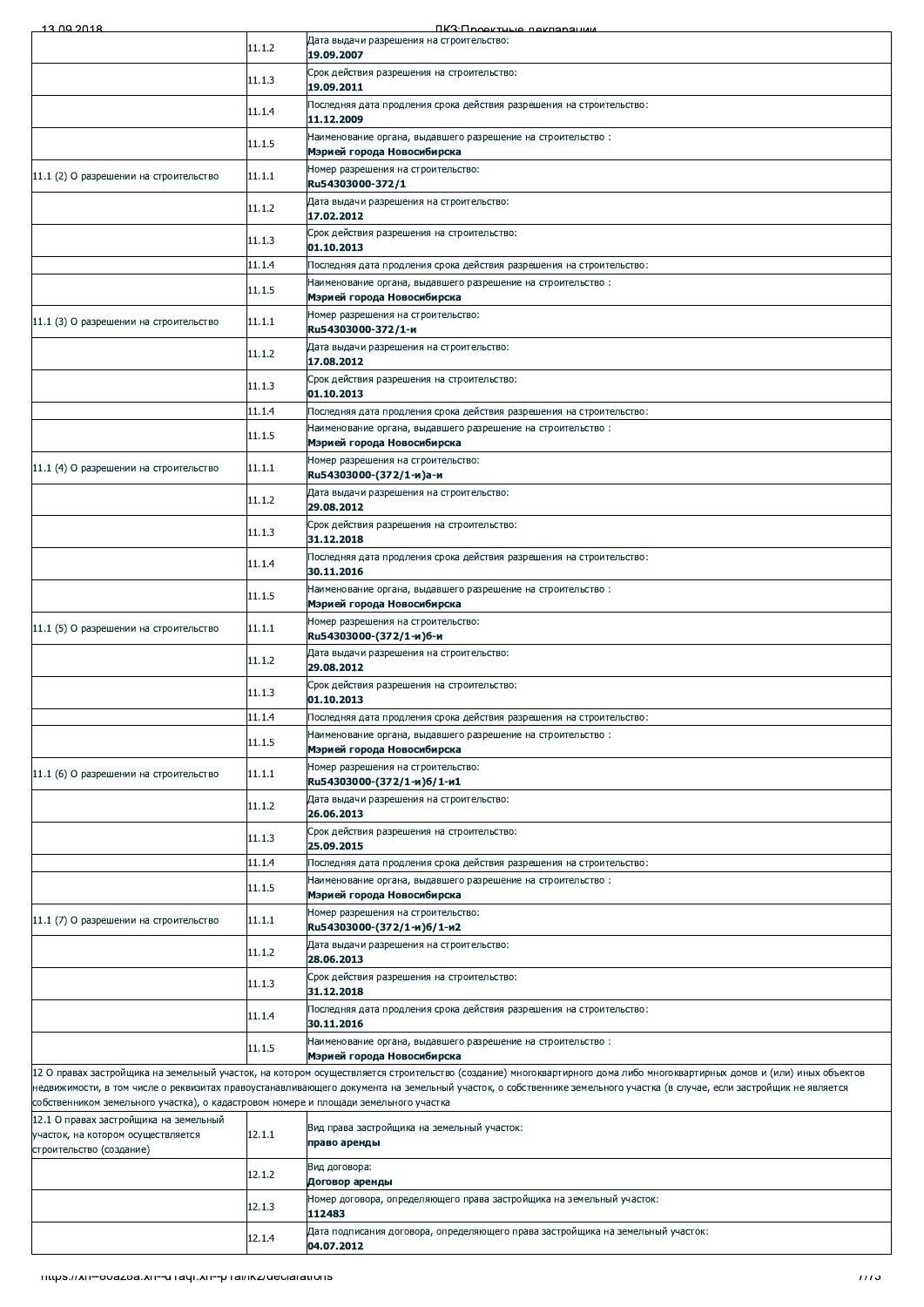| 12 00 2018 |  |  |
|------------|--|--|

| 12.1.5<br>08.08.2012<br>Дата окончания действия права застройщика на земельный участок:<br>12.1.6<br>04.07.2021<br>Дата государственной регистрации изменений в договор:<br>12.1.7<br>19.03.2015,30.07.2018<br>12.1.8<br>Наименование уполномоченного органа, предоставившего земельный участок в собственность:<br>12.1.9<br>Номер правового акта уполномоченного органа о предоставление земельного участка в собственность:<br>12.1.10<br>Дата правового акта уполномоченного органа о предоставление земельного участка в собственность:<br>12.1.11<br>Дата государственной регистрации права собственности:<br>Вид права застройщика на земельный участок:<br>12.1.1<br>право аренды<br>строительство (создание)<br>Вид договора:<br>12.1.2<br>Договор аренды<br>Номер договора, определяющего права застройщика на земельный участок:<br>12.1.3<br>123402p<br>Дата подписания договора, определяющего права застройщика на земельный участок:<br>12.1.4<br>18.08.2016<br>Дата государственной регистрации договора, определяющего права застройщика на земельный участок:<br>12.1.5<br>14.10.2016<br>Дата окончания действия права застройщика на земельный участок:<br>12.1.6<br>06.11.2019<br>12.1.7<br>Дата государственной регистрации изменений в договор:<br>12.1.8<br>Наименование уполномоченного органа, предоставившего земельный участок в собственность:<br>12.1.9<br>Номер правового акта уполномоченного органа о предоставление земельного участка в собственность:<br>12.1.10<br>Дата правового акта уполномоченного органа о предоставление земельного участка в собственность:<br>12.1.11<br>Дата государственной регистрации права собственности:<br>Вид права застройщика на земельный участок:<br>12.1.1<br>право аренды<br>Вид договора:<br>12.1.2<br>Договор аренды<br>Номер договора, определяющего права застройщика на земельный участок:<br>12.1.3<br>123401p<br>Дата подписания договора, определяющего права застройщика на земельный участок:<br>12.1.4<br>18.08.2016<br>Дата государственной регистрации договора, определяющего права застройщика на земельный участок:<br>12.1.5<br>14.10.2016<br>Дата окончания действия права застройщика на земельный участок:<br>12.1.6<br>06.11.2019<br>12.1.7<br>Дата государственной регистрации изменений в договор:<br>12.1.8<br>Наименование уполномоченного органа, предоставившего земельный участок в собственность:<br>12.1.9<br>Номер правового акта уполномоченного органа о предоставление земельного участка в собственность:<br>12.1.10<br>"Дата правового акта уполномоченного органа о предоставление земельного участка в собственность:<br>12.1.11<br>Дата государственной регистрации права собственности:<br>12.1 (4) О правах застройщика на земельный<br>Вид права застройщика на земельный участок:<br>12.1.1<br>участок, на котором осуществляется<br>право аренды<br>строительство (создание)<br>Вид договора:<br>12.1.2<br>Договор аренды<br>Номер договора, определяющего права застройщика на земельный участок:<br>12.1.3<br>108742<br>Дата подписания договора, определяющего права застройщика на земельный участок:<br>12.1.4<br>24.04.2012<br>Дата государственной регистрации договора, определяющего права застройщика на земельный участок:<br>12.1.5<br>06.06.2012<br>Дата окончания действия права застройщика на земельный участок:<br>12.1.6<br>24.04.2021<br>Дата государственной регистрации изменений в договор:<br>12.1.7<br>21.08.2012,23.12.2013,11.03.2014,12.01.2015,18.03.2015,25.04.2018<br>12.1.8<br>Наименование уполномоченного органа, предоставившего земельный участок в собственность:<br>12.1.9<br>Номер правового акта уполномоченного органа о предоставление земельного участка в собственность:<br>12.1.10<br>Дата правового акта уполномоченного органа о предоставление земельного участка в собственность:<br>12.1.11<br>Дата государственной регистрации права собственности:<br>Собственник земельного участка:<br>12.2.1<br>публичный собственник<br>Организационно-правовая форма собственности земельного участка:<br>12.2.2<br>Муниципальные казенные предприятия<br>12.2.3<br>Полное наименование собственника земельного участка, без указания организационно - правовой формы:<br>12.2.4<br>Фамилия собственника земельного участка:<br>12.2.5<br>Имя собственника земельного участка:<br>12.2.6<br>Отчество собственника земельного участка (при наличии):<br>Индивидуальный номер налогоплательщика юридического лица, индивидуального предпринимателя - собственника<br>12.2.7<br>земельного участка:<br>mups.//xn--ovazoa.xn--u raqr.xn--p ramicz/declarations |  |                                                                                                              | <u>IIK ('HAAVTULIA HAVHANAH</u>                                                                  |
|--------------------------------------------------------------------------------------------------------------------------------------------------------------------------------------------------------------------------------------------------------------------------------------------------------------------------------------------------------------------------------------------------------------------------------------------------------------------------------------------------------------------------------------------------------------------------------------------------------------------------------------------------------------------------------------------------------------------------------------------------------------------------------------------------------------------------------------------------------------------------------------------------------------------------------------------------------------------------------------------------------------------------------------------------------------------------------------------------------------------------------------------------------------------------------------------------------------------------------------------------------------------------------------------------------------------------------------------------------------------------------------------------------------------------------------------------------------------------------------------------------------------------------------------------------------------------------------------------------------------------------------------------------------------------------------------------------------------------------------------------------------------------------------------------------------------------------------------------------------------------------------------------------------------------------------------------------------------------------------------------------------------------------------------------------------------------------------------------------------------------------------------------------------------------------------------------------------------------------------------------------------------------------------------------------------------------------------------------------------------------------------------------------------------------------------------------------------------------------------------------------------------------------------------------------------------------------------------------------------------------------------------------------------------------------------------------------------------------------------------------------------------------------------------------------------------------------------------------------------------------------------------------------------------------------------------------------------------------------------------------------------------------------------------------------------------------------------------------------------------------------------------------------------------------------------------------------------------------------------------------------------------------------------------------------------------------------------------------------------------------------------------------------------------------------------------------------------------------------------------------------------------------------------------------------------------------------------------------------------------------------------------------------------------------------------------------------------------------------------------------------------------------------------------------------------------------------------------------------------------------------------------------------------------------------------------------------------------------------------------------------------------------------------------------------------------------------------------------------------------------------------------------------------------------------------------------------------------------------------------------------------------------------------------------------------------------------------------------------------------------------------------------------------------------------------------------------------------------------------------------------------------------------------------------------------------------------------------------------------------------|--|--------------------------------------------------------------------------------------------------------------|--------------------------------------------------------------------------------------------------|
|                                                                                                                                                                                                                                                                                                                                                                                                                                                                                                                                                                                                                                                                                                                                                                                                                                                                                                                                                                                                                                                                                                                                                                                                                                                                                                                                                                                                                                                                                                                                                                                                                                                                                                                                                                                                                                                                                                                                                                                                                                                                                                                                                                                                                                                                                                                                                                                                                                                                                                                                                                                                                                                                                                                                                                                                                                                                                                                                                                                                                                                                                                                                                                                                                                                                                                                                                                                                                                                                                                                                                                                                                                                                                                                                                                                                                                                                                                                                                                                                                                                                                                                                                                                                                                                                                                                                                                                                                                                                                                                                                                                                                          |  |                                                                                                              | Дата государственной регистрации договора, определяющего права застройщика на земельный участок: |
|                                                                                                                                                                                                                                                                                                                                                                                                                                                                                                                                                                                                                                                                                                                                                                                                                                                                                                                                                                                                                                                                                                                                                                                                                                                                                                                                                                                                                                                                                                                                                                                                                                                                                                                                                                                                                                                                                                                                                                                                                                                                                                                                                                                                                                                                                                                                                                                                                                                                                                                                                                                                                                                                                                                                                                                                                                                                                                                                                                                                                                                                                                                                                                                                                                                                                                                                                                                                                                                                                                                                                                                                                                                                                                                                                                                                                                                                                                                                                                                                                                                                                                                                                                                                                                                                                                                                                                                                                                                                                                                                                                                                                          |  |                                                                                                              |                                                                                                  |
|                                                                                                                                                                                                                                                                                                                                                                                                                                                                                                                                                                                                                                                                                                                                                                                                                                                                                                                                                                                                                                                                                                                                                                                                                                                                                                                                                                                                                                                                                                                                                                                                                                                                                                                                                                                                                                                                                                                                                                                                                                                                                                                                                                                                                                                                                                                                                                                                                                                                                                                                                                                                                                                                                                                                                                                                                                                                                                                                                                                                                                                                                                                                                                                                                                                                                                                                                                                                                                                                                                                                                                                                                                                                                                                                                                                                                                                                                                                                                                                                                                                                                                                                                                                                                                                                                                                                                                                                                                                                                                                                                                                                                          |  |                                                                                                              |                                                                                                  |
|                                                                                                                                                                                                                                                                                                                                                                                                                                                                                                                                                                                                                                                                                                                                                                                                                                                                                                                                                                                                                                                                                                                                                                                                                                                                                                                                                                                                                                                                                                                                                                                                                                                                                                                                                                                                                                                                                                                                                                                                                                                                                                                                                                                                                                                                                                                                                                                                                                                                                                                                                                                                                                                                                                                                                                                                                                                                                                                                                                                                                                                                                                                                                                                                                                                                                                                                                                                                                                                                                                                                                                                                                                                                                                                                                                                                                                                                                                                                                                                                                                                                                                                                                                                                                                                                                                                                                                                                                                                                                                                                                                                                                          |  |                                                                                                              |                                                                                                  |
|                                                                                                                                                                                                                                                                                                                                                                                                                                                                                                                                                                                                                                                                                                                                                                                                                                                                                                                                                                                                                                                                                                                                                                                                                                                                                                                                                                                                                                                                                                                                                                                                                                                                                                                                                                                                                                                                                                                                                                                                                                                                                                                                                                                                                                                                                                                                                                                                                                                                                                                                                                                                                                                                                                                                                                                                                                                                                                                                                                                                                                                                                                                                                                                                                                                                                                                                                                                                                                                                                                                                                                                                                                                                                                                                                                                                                                                                                                                                                                                                                                                                                                                                                                                                                                                                                                                                                                                                                                                                                                                                                                                                                          |  |                                                                                                              |                                                                                                  |
|                                                                                                                                                                                                                                                                                                                                                                                                                                                                                                                                                                                                                                                                                                                                                                                                                                                                                                                                                                                                                                                                                                                                                                                                                                                                                                                                                                                                                                                                                                                                                                                                                                                                                                                                                                                                                                                                                                                                                                                                                                                                                                                                                                                                                                                                                                                                                                                                                                                                                                                                                                                                                                                                                                                                                                                                                                                                                                                                                                                                                                                                                                                                                                                                                                                                                                                                                                                                                                                                                                                                                                                                                                                                                                                                                                                                                                                                                                                                                                                                                                                                                                                                                                                                                                                                                                                                                                                                                                                                                                                                                                                                                          |  |                                                                                                              |                                                                                                  |
|                                                                                                                                                                                                                                                                                                                                                                                                                                                                                                                                                                                                                                                                                                                                                                                                                                                                                                                                                                                                                                                                                                                                                                                                                                                                                                                                                                                                                                                                                                                                                                                                                                                                                                                                                                                                                                                                                                                                                                                                                                                                                                                                                                                                                                                                                                                                                                                                                                                                                                                                                                                                                                                                                                                                                                                                                                                                                                                                                                                                                                                                                                                                                                                                                                                                                                                                                                                                                                                                                                                                                                                                                                                                                                                                                                                                                                                                                                                                                                                                                                                                                                                                                                                                                                                                                                                                                                                                                                                                                                                                                                                                                          |  |                                                                                                              |                                                                                                  |
|                                                                                                                                                                                                                                                                                                                                                                                                                                                                                                                                                                                                                                                                                                                                                                                                                                                                                                                                                                                                                                                                                                                                                                                                                                                                                                                                                                                                                                                                                                                                                                                                                                                                                                                                                                                                                                                                                                                                                                                                                                                                                                                                                                                                                                                                                                                                                                                                                                                                                                                                                                                                                                                                                                                                                                                                                                                                                                                                                                                                                                                                                                                                                                                                                                                                                                                                                                                                                                                                                                                                                                                                                                                                                                                                                                                                                                                                                                                                                                                                                                                                                                                                                                                                                                                                                                                                                                                                                                                                                                                                                                                                                          |  |                                                                                                              |                                                                                                  |
|                                                                                                                                                                                                                                                                                                                                                                                                                                                                                                                                                                                                                                                                                                                                                                                                                                                                                                                                                                                                                                                                                                                                                                                                                                                                                                                                                                                                                                                                                                                                                                                                                                                                                                                                                                                                                                                                                                                                                                                                                                                                                                                                                                                                                                                                                                                                                                                                                                                                                                                                                                                                                                                                                                                                                                                                                                                                                                                                                                                                                                                                                                                                                                                                                                                                                                                                                                                                                                                                                                                                                                                                                                                                                                                                                                                                                                                                                                                                                                                                                                                                                                                                                                                                                                                                                                                                                                                                                                                                                                                                                                                                                          |  | 12.1 (2) О правах застройщика на земельный<br>участок, на котором осуществляется                             |                                                                                                  |
|                                                                                                                                                                                                                                                                                                                                                                                                                                                                                                                                                                                                                                                                                                                                                                                                                                                                                                                                                                                                                                                                                                                                                                                                                                                                                                                                                                                                                                                                                                                                                                                                                                                                                                                                                                                                                                                                                                                                                                                                                                                                                                                                                                                                                                                                                                                                                                                                                                                                                                                                                                                                                                                                                                                                                                                                                                                                                                                                                                                                                                                                                                                                                                                                                                                                                                                                                                                                                                                                                                                                                                                                                                                                                                                                                                                                                                                                                                                                                                                                                                                                                                                                                                                                                                                                                                                                                                                                                                                                                                                                                                                                                          |  |                                                                                                              |                                                                                                  |
|                                                                                                                                                                                                                                                                                                                                                                                                                                                                                                                                                                                                                                                                                                                                                                                                                                                                                                                                                                                                                                                                                                                                                                                                                                                                                                                                                                                                                                                                                                                                                                                                                                                                                                                                                                                                                                                                                                                                                                                                                                                                                                                                                                                                                                                                                                                                                                                                                                                                                                                                                                                                                                                                                                                                                                                                                                                                                                                                                                                                                                                                                                                                                                                                                                                                                                                                                                                                                                                                                                                                                                                                                                                                                                                                                                                                                                                                                                                                                                                                                                                                                                                                                                                                                                                                                                                                                                                                                                                                                                                                                                                                                          |  |                                                                                                              |                                                                                                  |
|                                                                                                                                                                                                                                                                                                                                                                                                                                                                                                                                                                                                                                                                                                                                                                                                                                                                                                                                                                                                                                                                                                                                                                                                                                                                                                                                                                                                                                                                                                                                                                                                                                                                                                                                                                                                                                                                                                                                                                                                                                                                                                                                                                                                                                                                                                                                                                                                                                                                                                                                                                                                                                                                                                                                                                                                                                                                                                                                                                                                                                                                                                                                                                                                                                                                                                                                                                                                                                                                                                                                                                                                                                                                                                                                                                                                                                                                                                                                                                                                                                                                                                                                                                                                                                                                                                                                                                                                                                                                                                                                                                                                                          |  |                                                                                                              |                                                                                                  |
|                                                                                                                                                                                                                                                                                                                                                                                                                                                                                                                                                                                                                                                                                                                                                                                                                                                                                                                                                                                                                                                                                                                                                                                                                                                                                                                                                                                                                                                                                                                                                                                                                                                                                                                                                                                                                                                                                                                                                                                                                                                                                                                                                                                                                                                                                                                                                                                                                                                                                                                                                                                                                                                                                                                                                                                                                                                                                                                                                                                                                                                                                                                                                                                                                                                                                                                                                                                                                                                                                                                                                                                                                                                                                                                                                                                                                                                                                                                                                                                                                                                                                                                                                                                                                                                                                                                                                                                                                                                                                                                                                                                                                          |  |                                                                                                              |                                                                                                  |
|                                                                                                                                                                                                                                                                                                                                                                                                                                                                                                                                                                                                                                                                                                                                                                                                                                                                                                                                                                                                                                                                                                                                                                                                                                                                                                                                                                                                                                                                                                                                                                                                                                                                                                                                                                                                                                                                                                                                                                                                                                                                                                                                                                                                                                                                                                                                                                                                                                                                                                                                                                                                                                                                                                                                                                                                                                                                                                                                                                                                                                                                                                                                                                                                                                                                                                                                                                                                                                                                                                                                                                                                                                                                                                                                                                                                                                                                                                                                                                                                                                                                                                                                                                                                                                                                                                                                                                                                                                                                                                                                                                                                                          |  |                                                                                                              |                                                                                                  |
|                                                                                                                                                                                                                                                                                                                                                                                                                                                                                                                                                                                                                                                                                                                                                                                                                                                                                                                                                                                                                                                                                                                                                                                                                                                                                                                                                                                                                                                                                                                                                                                                                                                                                                                                                                                                                                                                                                                                                                                                                                                                                                                                                                                                                                                                                                                                                                                                                                                                                                                                                                                                                                                                                                                                                                                                                                                                                                                                                                                                                                                                                                                                                                                                                                                                                                                                                                                                                                                                                                                                                                                                                                                                                                                                                                                                                                                                                                                                                                                                                                                                                                                                                                                                                                                                                                                                                                                                                                                                                                                                                                                                                          |  |                                                                                                              |                                                                                                  |
|                                                                                                                                                                                                                                                                                                                                                                                                                                                                                                                                                                                                                                                                                                                                                                                                                                                                                                                                                                                                                                                                                                                                                                                                                                                                                                                                                                                                                                                                                                                                                                                                                                                                                                                                                                                                                                                                                                                                                                                                                                                                                                                                                                                                                                                                                                                                                                                                                                                                                                                                                                                                                                                                                                                                                                                                                                                                                                                                                                                                                                                                                                                                                                                                                                                                                                                                                                                                                                                                                                                                                                                                                                                                                                                                                                                                                                                                                                                                                                                                                                                                                                                                                                                                                                                                                                                                                                                                                                                                                                                                                                                                                          |  |                                                                                                              |                                                                                                  |
|                                                                                                                                                                                                                                                                                                                                                                                                                                                                                                                                                                                                                                                                                                                                                                                                                                                                                                                                                                                                                                                                                                                                                                                                                                                                                                                                                                                                                                                                                                                                                                                                                                                                                                                                                                                                                                                                                                                                                                                                                                                                                                                                                                                                                                                                                                                                                                                                                                                                                                                                                                                                                                                                                                                                                                                                                                                                                                                                                                                                                                                                                                                                                                                                                                                                                                                                                                                                                                                                                                                                                                                                                                                                                                                                                                                                                                                                                                                                                                                                                                                                                                                                                                                                                                                                                                                                                                                                                                                                                                                                                                                                                          |  |                                                                                                              |                                                                                                  |
|                                                                                                                                                                                                                                                                                                                                                                                                                                                                                                                                                                                                                                                                                                                                                                                                                                                                                                                                                                                                                                                                                                                                                                                                                                                                                                                                                                                                                                                                                                                                                                                                                                                                                                                                                                                                                                                                                                                                                                                                                                                                                                                                                                                                                                                                                                                                                                                                                                                                                                                                                                                                                                                                                                                                                                                                                                                                                                                                                                                                                                                                                                                                                                                                                                                                                                                                                                                                                                                                                                                                                                                                                                                                                                                                                                                                                                                                                                                                                                                                                                                                                                                                                                                                                                                                                                                                                                                                                                                                                                                                                                                                                          |  |                                                                                                              |                                                                                                  |
|                                                                                                                                                                                                                                                                                                                                                                                                                                                                                                                                                                                                                                                                                                                                                                                                                                                                                                                                                                                                                                                                                                                                                                                                                                                                                                                                                                                                                                                                                                                                                                                                                                                                                                                                                                                                                                                                                                                                                                                                                                                                                                                                                                                                                                                                                                                                                                                                                                                                                                                                                                                                                                                                                                                                                                                                                                                                                                                                                                                                                                                                                                                                                                                                                                                                                                                                                                                                                                                                                                                                                                                                                                                                                                                                                                                                                                                                                                                                                                                                                                                                                                                                                                                                                                                                                                                                                                                                                                                                                                                                                                                                                          |  |                                                                                                              |                                                                                                  |
|                                                                                                                                                                                                                                                                                                                                                                                                                                                                                                                                                                                                                                                                                                                                                                                                                                                                                                                                                                                                                                                                                                                                                                                                                                                                                                                                                                                                                                                                                                                                                                                                                                                                                                                                                                                                                                                                                                                                                                                                                                                                                                                                                                                                                                                                                                                                                                                                                                                                                                                                                                                                                                                                                                                                                                                                                                                                                                                                                                                                                                                                                                                                                                                                                                                                                                                                                                                                                                                                                                                                                                                                                                                                                                                                                                                                                                                                                                                                                                                                                                                                                                                                                                                                                                                                                                                                                                                                                                                                                                                                                                                                                          |  |                                                                                                              |                                                                                                  |
|                                                                                                                                                                                                                                                                                                                                                                                                                                                                                                                                                                                                                                                                                                                                                                                                                                                                                                                                                                                                                                                                                                                                                                                                                                                                                                                                                                                                                                                                                                                                                                                                                                                                                                                                                                                                                                                                                                                                                                                                                                                                                                                                                                                                                                                                                                                                                                                                                                                                                                                                                                                                                                                                                                                                                                                                                                                                                                                                                                                                                                                                                                                                                                                                                                                                                                                                                                                                                                                                                                                                                                                                                                                                                                                                                                                                                                                                                                                                                                                                                                                                                                                                                                                                                                                                                                                                                                                                                                                                                                                                                                                                                          |  | 12.1 (3) О правах застройщика на земельный<br>участок, на котором осуществляется<br>строительство (создание) |                                                                                                  |
|                                                                                                                                                                                                                                                                                                                                                                                                                                                                                                                                                                                                                                                                                                                                                                                                                                                                                                                                                                                                                                                                                                                                                                                                                                                                                                                                                                                                                                                                                                                                                                                                                                                                                                                                                                                                                                                                                                                                                                                                                                                                                                                                                                                                                                                                                                                                                                                                                                                                                                                                                                                                                                                                                                                                                                                                                                                                                                                                                                                                                                                                                                                                                                                                                                                                                                                                                                                                                                                                                                                                                                                                                                                                                                                                                                                                                                                                                                                                                                                                                                                                                                                                                                                                                                                                                                                                                                                                                                                                                                                                                                                                                          |  |                                                                                                              |                                                                                                  |
|                                                                                                                                                                                                                                                                                                                                                                                                                                                                                                                                                                                                                                                                                                                                                                                                                                                                                                                                                                                                                                                                                                                                                                                                                                                                                                                                                                                                                                                                                                                                                                                                                                                                                                                                                                                                                                                                                                                                                                                                                                                                                                                                                                                                                                                                                                                                                                                                                                                                                                                                                                                                                                                                                                                                                                                                                                                                                                                                                                                                                                                                                                                                                                                                                                                                                                                                                                                                                                                                                                                                                                                                                                                                                                                                                                                                                                                                                                                                                                                                                                                                                                                                                                                                                                                                                                                                                                                                                                                                                                                                                                                                                          |  |                                                                                                              |                                                                                                  |
|                                                                                                                                                                                                                                                                                                                                                                                                                                                                                                                                                                                                                                                                                                                                                                                                                                                                                                                                                                                                                                                                                                                                                                                                                                                                                                                                                                                                                                                                                                                                                                                                                                                                                                                                                                                                                                                                                                                                                                                                                                                                                                                                                                                                                                                                                                                                                                                                                                                                                                                                                                                                                                                                                                                                                                                                                                                                                                                                                                                                                                                                                                                                                                                                                                                                                                                                                                                                                                                                                                                                                                                                                                                                                                                                                                                                                                                                                                                                                                                                                                                                                                                                                                                                                                                                                                                                                                                                                                                                                                                                                                                                                          |  |                                                                                                              |                                                                                                  |
|                                                                                                                                                                                                                                                                                                                                                                                                                                                                                                                                                                                                                                                                                                                                                                                                                                                                                                                                                                                                                                                                                                                                                                                                                                                                                                                                                                                                                                                                                                                                                                                                                                                                                                                                                                                                                                                                                                                                                                                                                                                                                                                                                                                                                                                                                                                                                                                                                                                                                                                                                                                                                                                                                                                                                                                                                                                                                                                                                                                                                                                                                                                                                                                                                                                                                                                                                                                                                                                                                                                                                                                                                                                                                                                                                                                                                                                                                                                                                                                                                                                                                                                                                                                                                                                                                                                                                                                                                                                                                                                                                                                                                          |  |                                                                                                              |                                                                                                  |
|                                                                                                                                                                                                                                                                                                                                                                                                                                                                                                                                                                                                                                                                                                                                                                                                                                                                                                                                                                                                                                                                                                                                                                                                                                                                                                                                                                                                                                                                                                                                                                                                                                                                                                                                                                                                                                                                                                                                                                                                                                                                                                                                                                                                                                                                                                                                                                                                                                                                                                                                                                                                                                                                                                                                                                                                                                                                                                                                                                                                                                                                                                                                                                                                                                                                                                                                                                                                                                                                                                                                                                                                                                                                                                                                                                                                                                                                                                                                                                                                                                                                                                                                                                                                                                                                                                                                                                                                                                                                                                                                                                                                                          |  |                                                                                                              |                                                                                                  |
|                                                                                                                                                                                                                                                                                                                                                                                                                                                                                                                                                                                                                                                                                                                                                                                                                                                                                                                                                                                                                                                                                                                                                                                                                                                                                                                                                                                                                                                                                                                                                                                                                                                                                                                                                                                                                                                                                                                                                                                                                                                                                                                                                                                                                                                                                                                                                                                                                                                                                                                                                                                                                                                                                                                                                                                                                                                                                                                                                                                                                                                                                                                                                                                                                                                                                                                                                                                                                                                                                                                                                                                                                                                                                                                                                                                                                                                                                                                                                                                                                                                                                                                                                                                                                                                                                                                                                                                                                                                                                                                                                                                                                          |  |                                                                                                              |                                                                                                  |
|                                                                                                                                                                                                                                                                                                                                                                                                                                                                                                                                                                                                                                                                                                                                                                                                                                                                                                                                                                                                                                                                                                                                                                                                                                                                                                                                                                                                                                                                                                                                                                                                                                                                                                                                                                                                                                                                                                                                                                                                                                                                                                                                                                                                                                                                                                                                                                                                                                                                                                                                                                                                                                                                                                                                                                                                                                                                                                                                                                                                                                                                                                                                                                                                                                                                                                                                                                                                                                                                                                                                                                                                                                                                                                                                                                                                                                                                                                                                                                                                                                                                                                                                                                                                                                                                                                                                                                                                                                                                                                                                                                                                                          |  |                                                                                                              |                                                                                                  |
|                                                                                                                                                                                                                                                                                                                                                                                                                                                                                                                                                                                                                                                                                                                                                                                                                                                                                                                                                                                                                                                                                                                                                                                                                                                                                                                                                                                                                                                                                                                                                                                                                                                                                                                                                                                                                                                                                                                                                                                                                                                                                                                                                                                                                                                                                                                                                                                                                                                                                                                                                                                                                                                                                                                                                                                                                                                                                                                                                                                                                                                                                                                                                                                                                                                                                                                                                                                                                                                                                                                                                                                                                                                                                                                                                                                                                                                                                                                                                                                                                                                                                                                                                                                                                                                                                                                                                                                                                                                                                                                                                                                                                          |  |                                                                                                              |                                                                                                  |
|                                                                                                                                                                                                                                                                                                                                                                                                                                                                                                                                                                                                                                                                                                                                                                                                                                                                                                                                                                                                                                                                                                                                                                                                                                                                                                                                                                                                                                                                                                                                                                                                                                                                                                                                                                                                                                                                                                                                                                                                                                                                                                                                                                                                                                                                                                                                                                                                                                                                                                                                                                                                                                                                                                                                                                                                                                                                                                                                                                                                                                                                                                                                                                                                                                                                                                                                                                                                                                                                                                                                                                                                                                                                                                                                                                                                                                                                                                                                                                                                                                                                                                                                                                                                                                                                                                                                                                                                                                                                                                                                                                                                                          |  |                                                                                                              |                                                                                                  |
|                                                                                                                                                                                                                                                                                                                                                                                                                                                                                                                                                                                                                                                                                                                                                                                                                                                                                                                                                                                                                                                                                                                                                                                                                                                                                                                                                                                                                                                                                                                                                                                                                                                                                                                                                                                                                                                                                                                                                                                                                                                                                                                                                                                                                                                                                                                                                                                                                                                                                                                                                                                                                                                                                                                                                                                                                                                                                                                                                                                                                                                                                                                                                                                                                                                                                                                                                                                                                                                                                                                                                                                                                                                                                                                                                                                                                                                                                                                                                                                                                                                                                                                                                                                                                                                                                                                                                                                                                                                                                                                                                                                                                          |  |                                                                                                              |                                                                                                  |
|                                                                                                                                                                                                                                                                                                                                                                                                                                                                                                                                                                                                                                                                                                                                                                                                                                                                                                                                                                                                                                                                                                                                                                                                                                                                                                                                                                                                                                                                                                                                                                                                                                                                                                                                                                                                                                                                                                                                                                                                                                                                                                                                                                                                                                                                                                                                                                                                                                                                                                                                                                                                                                                                                                                                                                                                                                                                                                                                                                                                                                                                                                                                                                                                                                                                                                                                                                                                                                                                                                                                                                                                                                                                                                                                                                                                                                                                                                                                                                                                                                                                                                                                                                                                                                                                                                                                                                                                                                                                                                                                                                                                                          |  |                                                                                                              |                                                                                                  |
|                                                                                                                                                                                                                                                                                                                                                                                                                                                                                                                                                                                                                                                                                                                                                                                                                                                                                                                                                                                                                                                                                                                                                                                                                                                                                                                                                                                                                                                                                                                                                                                                                                                                                                                                                                                                                                                                                                                                                                                                                                                                                                                                                                                                                                                                                                                                                                                                                                                                                                                                                                                                                                                                                                                                                                                                                                                                                                                                                                                                                                                                                                                                                                                                                                                                                                                                                                                                                                                                                                                                                                                                                                                                                                                                                                                                                                                                                                                                                                                                                                                                                                                                                                                                                                                                                                                                                                                                                                                                                                                                                                                                                          |  |                                                                                                              |                                                                                                  |
|                                                                                                                                                                                                                                                                                                                                                                                                                                                                                                                                                                                                                                                                                                                                                                                                                                                                                                                                                                                                                                                                                                                                                                                                                                                                                                                                                                                                                                                                                                                                                                                                                                                                                                                                                                                                                                                                                                                                                                                                                                                                                                                                                                                                                                                                                                                                                                                                                                                                                                                                                                                                                                                                                                                                                                                                                                                                                                                                                                                                                                                                                                                                                                                                                                                                                                                                                                                                                                                                                                                                                                                                                                                                                                                                                                                                                                                                                                                                                                                                                                                                                                                                                                                                                                                                                                                                                                                                                                                                                                                                                                                                                          |  |                                                                                                              |                                                                                                  |
|                                                                                                                                                                                                                                                                                                                                                                                                                                                                                                                                                                                                                                                                                                                                                                                                                                                                                                                                                                                                                                                                                                                                                                                                                                                                                                                                                                                                                                                                                                                                                                                                                                                                                                                                                                                                                                                                                                                                                                                                                                                                                                                                                                                                                                                                                                                                                                                                                                                                                                                                                                                                                                                                                                                                                                                                                                                                                                                                                                                                                                                                                                                                                                                                                                                                                                                                                                                                                                                                                                                                                                                                                                                                                                                                                                                                                                                                                                                                                                                                                                                                                                                                                                                                                                                                                                                                                                                                                                                                                                                                                                                                                          |  |                                                                                                              |                                                                                                  |
|                                                                                                                                                                                                                                                                                                                                                                                                                                                                                                                                                                                                                                                                                                                                                                                                                                                                                                                                                                                                                                                                                                                                                                                                                                                                                                                                                                                                                                                                                                                                                                                                                                                                                                                                                                                                                                                                                                                                                                                                                                                                                                                                                                                                                                                                                                                                                                                                                                                                                                                                                                                                                                                                                                                                                                                                                                                                                                                                                                                                                                                                                                                                                                                                                                                                                                                                                                                                                                                                                                                                                                                                                                                                                                                                                                                                                                                                                                                                                                                                                                                                                                                                                                                                                                                                                                                                                                                                                                                                                                                                                                                                                          |  |                                                                                                              |                                                                                                  |
|                                                                                                                                                                                                                                                                                                                                                                                                                                                                                                                                                                                                                                                                                                                                                                                                                                                                                                                                                                                                                                                                                                                                                                                                                                                                                                                                                                                                                                                                                                                                                                                                                                                                                                                                                                                                                                                                                                                                                                                                                                                                                                                                                                                                                                                                                                                                                                                                                                                                                                                                                                                                                                                                                                                                                                                                                                                                                                                                                                                                                                                                                                                                                                                                                                                                                                                                                                                                                                                                                                                                                                                                                                                                                                                                                                                                                                                                                                                                                                                                                                                                                                                                                                                                                                                                                                                                                                                                                                                                                                                                                                                                                          |  |                                                                                                              |                                                                                                  |
|                                                                                                                                                                                                                                                                                                                                                                                                                                                                                                                                                                                                                                                                                                                                                                                                                                                                                                                                                                                                                                                                                                                                                                                                                                                                                                                                                                                                                                                                                                                                                                                                                                                                                                                                                                                                                                                                                                                                                                                                                                                                                                                                                                                                                                                                                                                                                                                                                                                                                                                                                                                                                                                                                                                                                                                                                                                                                                                                                                                                                                                                                                                                                                                                                                                                                                                                                                                                                                                                                                                                                                                                                                                                                                                                                                                                                                                                                                                                                                                                                                                                                                                                                                                                                                                                                                                                                                                                                                                                                                                                                                                                                          |  |                                                                                                              |                                                                                                  |
|                                                                                                                                                                                                                                                                                                                                                                                                                                                                                                                                                                                                                                                                                                                                                                                                                                                                                                                                                                                                                                                                                                                                                                                                                                                                                                                                                                                                                                                                                                                                                                                                                                                                                                                                                                                                                                                                                                                                                                                                                                                                                                                                                                                                                                                                                                                                                                                                                                                                                                                                                                                                                                                                                                                                                                                                                                                                                                                                                                                                                                                                                                                                                                                                                                                                                                                                                                                                                                                                                                                                                                                                                                                                                                                                                                                                                                                                                                                                                                                                                                                                                                                                                                                                                                                                                                                                                                                                                                                                                                                                                                                                                          |  |                                                                                                              |                                                                                                  |
|                                                                                                                                                                                                                                                                                                                                                                                                                                                                                                                                                                                                                                                                                                                                                                                                                                                                                                                                                                                                                                                                                                                                                                                                                                                                                                                                                                                                                                                                                                                                                                                                                                                                                                                                                                                                                                                                                                                                                                                                                                                                                                                                                                                                                                                                                                                                                                                                                                                                                                                                                                                                                                                                                                                                                                                                                                                                                                                                                                                                                                                                                                                                                                                                                                                                                                                                                                                                                                                                                                                                                                                                                                                                                                                                                                                                                                                                                                                                                                                                                                                                                                                                                                                                                                                                                                                                                                                                                                                                                                                                                                                                                          |  |                                                                                                              |                                                                                                  |
|                                                                                                                                                                                                                                                                                                                                                                                                                                                                                                                                                                                                                                                                                                                                                                                                                                                                                                                                                                                                                                                                                                                                                                                                                                                                                                                                                                                                                                                                                                                                                                                                                                                                                                                                                                                                                                                                                                                                                                                                                                                                                                                                                                                                                                                                                                                                                                                                                                                                                                                                                                                                                                                                                                                                                                                                                                                                                                                                                                                                                                                                                                                                                                                                                                                                                                                                                                                                                                                                                                                                                                                                                                                                                                                                                                                                                                                                                                                                                                                                                                                                                                                                                                                                                                                                                                                                                                                                                                                                                                                                                                                                                          |  |                                                                                                              |                                                                                                  |
|                                                                                                                                                                                                                                                                                                                                                                                                                                                                                                                                                                                                                                                                                                                                                                                                                                                                                                                                                                                                                                                                                                                                                                                                                                                                                                                                                                                                                                                                                                                                                                                                                                                                                                                                                                                                                                                                                                                                                                                                                                                                                                                                                                                                                                                                                                                                                                                                                                                                                                                                                                                                                                                                                                                                                                                                                                                                                                                                                                                                                                                                                                                                                                                                                                                                                                                                                                                                                                                                                                                                                                                                                                                                                                                                                                                                                                                                                                                                                                                                                                                                                                                                                                                                                                                                                                                                                                                                                                                                                                                                                                                                                          |  |                                                                                                              |                                                                                                  |
|                                                                                                                                                                                                                                                                                                                                                                                                                                                                                                                                                                                                                                                                                                                                                                                                                                                                                                                                                                                                                                                                                                                                                                                                                                                                                                                                                                                                                                                                                                                                                                                                                                                                                                                                                                                                                                                                                                                                                                                                                                                                                                                                                                                                                                                                                                                                                                                                                                                                                                                                                                                                                                                                                                                                                                                                                                                                                                                                                                                                                                                                                                                                                                                                                                                                                                                                                                                                                                                                                                                                                                                                                                                                                                                                                                                                                                                                                                                                                                                                                                                                                                                                                                                                                                                                                                                                                                                                                                                                                                                                                                                                                          |  |                                                                                                              |                                                                                                  |
|                                                                                                                                                                                                                                                                                                                                                                                                                                                                                                                                                                                                                                                                                                                                                                                                                                                                                                                                                                                                                                                                                                                                                                                                                                                                                                                                                                                                                                                                                                                                                                                                                                                                                                                                                                                                                                                                                                                                                                                                                                                                                                                                                                                                                                                                                                                                                                                                                                                                                                                                                                                                                                                                                                                                                                                                                                                                                                                                                                                                                                                                                                                                                                                                                                                                                                                                                                                                                                                                                                                                                                                                                                                                                                                                                                                                                                                                                                                                                                                                                                                                                                                                                                                                                                                                                                                                                                                                                                                                                                                                                                                                                          |  |                                                                                                              |                                                                                                  |
|                                                                                                                                                                                                                                                                                                                                                                                                                                                                                                                                                                                                                                                                                                                                                                                                                                                                                                                                                                                                                                                                                                                                                                                                                                                                                                                                                                                                                                                                                                                                                                                                                                                                                                                                                                                                                                                                                                                                                                                                                                                                                                                                                                                                                                                                                                                                                                                                                                                                                                                                                                                                                                                                                                                                                                                                                                                                                                                                                                                                                                                                                                                                                                                                                                                                                                                                                                                                                                                                                                                                                                                                                                                                                                                                                                                                                                                                                                                                                                                                                                                                                                                                                                                                                                                                                                                                                                                                                                                                                                                                                                                                                          |  | 12.2 О собственности земельного участка                                                                      |                                                                                                  |
|                                                                                                                                                                                                                                                                                                                                                                                                                                                                                                                                                                                                                                                                                                                                                                                                                                                                                                                                                                                                                                                                                                                                                                                                                                                                                                                                                                                                                                                                                                                                                                                                                                                                                                                                                                                                                                                                                                                                                                                                                                                                                                                                                                                                                                                                                                                                                                                                                                                                                                                                                                                                                                                                                                                                                                                                                                                                                                                                                                                                                                                                                                                                                                                                                                                                                                                                                                                                                                                                                                                                                                                                                                                                                                                                                                                                                                                                                                                                                                                                                                                                                                                                                                                                                                                                                                                                                                                                                                                                                                                                                                                                                          |  |                                                                                                              |                                                                                                  |
|                                                                                                                                                                                                                                                                                                                                                                                                                                                                                                                                                                                                                                                                                                                                                                                                                                                                                                                                                                                                                                                                                                                                                                                                                                                                                                                                                                                                                                                                                                                                                                                                                                                                                                                                                                                                                                                                                                                                                                                                                                                                                                                                                                                                                                                                                                                                                                                                                                                                                                                                                                                                                                                                                                                                                                                                                                                                                                                                                                                                                                                                                                                                                                                                                                                                                                                                                                                                                                                                                                                                                                                                                                                                                                                                                                                                                                                                                                                                                                                                                                                                                                                                                                                                                                                                                                                                                                                                                                                                                                                                                                                                                          |  |                                                                                                              |                                                                                                  |
|                                                                                                                                                                                                                                                                                                                                                                                                                                                                                                                                                                                                                                                                                                                                                                                                                                                                                                                                                                                                                                                                                                                                                                                                                                                                                                                                                                                                                                                                                                                                                                                                                                                                                                                                                                                                                                                                                                                                                                                                                                                                                                                                                                                                                                                                                                                                                                                                                                                                                                                                                                                                                                                                                                                                                                                                                                                                                                                                                                                                                                                                                                                                                                                                                                                                                                                                                                                                                                                                                                                                                                                                                                                                                                                                                                                                                                                                                                                                                                                                                                                                                                                                                                                                                                                                                                                                                                                                                                                                                                                                                                                                                          |  |                                                                                                              |                                                                                                  |
|                                                                                                                                                                                                                                                                                                                                                                                                                                                                                                                                                                                                                                                                                                                                                                                                                                                                                                                                                                                                                                                                                                                                                                                                                                                                                                                                                                                                                                                                                                                                                                                                                                                                                                                                                                                                                                                                                                                                                                                                                                                                                                                                                                                                                                                                                                                                                                                                                                                                                                                                                                                                                                                                                                                                                                                                                                                                                                                                                                                                                                                                                                                                                                                                                                                                                                                                                                                                                                                                                                                                                                                                                                                                                                                                                                                                                                                                                                                                                                                                                                                                                                                                                                                                                                                                                                                                                                                                                                                                                                                                                                                                                          |  |                                                                                                              |                                                                                                  |
|                                                                                                                                                                                                                                                                                                                                                                                                                                                                                                                                                                                                                                                                                                                                                                                                                                                                                                                                                                                                                                                                                                                                                                                                                                                                                                                                                                                                                                                                                                                                                                                                                                                                                                                                                                                                                                                                                                                                                                                                                                                                                                                                                                                                                                                                                                                                                                                                                                                                                                                                                                                                                                                                                                                                                                                                                                                                                                                                                                                                                                                                                                                                                                                                                                                                                                                                                                                                                                                                                                                                                                                                                                                                                                                                                                                                                                                                                                                                                                                                                                                                                                                                                                                                                                                                                                                                                                                                                                                                                                                                                                                                                          |  |                                                                                                              |                                                                                                  |
|                                                                                                                                                                                                                                                                                                                                                                                                                                                                                                                                                                                                                                                                                                                                                                                                                                                                                                                                                                                                                                                                                                                                                                                                                                                                                                                                                                                                                                                                                                                                                                                                                                                                                                                                                                                                                                                                                                                                                                                                                                                                                                                                                                                                                                                                                                                                                                                                                                                                                                                                                                                                                                                                                                                                                                                                                                                                                                                                                                                                                                                                                                                                                                                                                                                                                                                                                                                                                                                                                                                                                                                                                                                                                                                                                                                                                                                                                                                                                                                                                                                                                                                                                                                                                                                                                                                                                                                                                                                                                                                                                                                                                          |  |                                                                                                              |                                                                                                  |
|                                                                                                                                                                                                                                                                                                                                                                                                                                                                                                                                                                                                                                                                                                                                                                                                                                                                                                                                                                                                                                                                                                                                                                                                                                                                                                                                                                                                                                                                                                                                                                                                                                                                                                                                                                                                                                                                                                                                                                                                                                                                                                                                                                                                                                                                                                                                                                                                                                                                                                                                                                                                                                                                                                                                                                                                                                                                                                                                                                                                                                                                                                                                                                                                                                                                                                                                                                                                                                                                                                                                                                                                                                                                                                                                                                                                                                                                                                                                                                                                                                                                                                                                                                                                                                                                                                                                                                                                                                                                                                                                                                                                                          |  |                                                                                                              |                                                                                                  |
|                                                                                                                                                                                                                                                                                                                                                                                                                                                                                                                                                                                                                                                                                                                                                                                                                                                                                                                                                                                                                                                                                                                                                                                                                                                                                                                                                                                                                                                                                                                                                                                                                                                                                                                                                                                                                                                                                                                                                                                                                                                                                                                                                                                                                                                                                                                                                                                                                                                                                                                                                                                                                                                                                                                                                                                                                                                                                                                                                                                                                                                                                                                                                                                                                                                                                                                                                                                                                                                                                                                                                                                                                                                                                                                                                                                                                                                                                                                                                                                                                                                                                                                                                                                                                                                                                                                                                                                                                                                                                                                                                                                                                          |  |                                                                                                              | ०/७                                                                                              |
|                                                                                                                                                                                                                                                                                                                                                                                                                                                                                                                                                                                                                                                                                                                                                                                                                                                                                                                                                                                                                                                                                                                                                                                                                                                                                                                                                                                                                                                                                                                                                                                                                                                                                                                                                                                                                                                                                                                                                                                                                                                                                                                                                                                                                                                                                                                                                                                                                                                                                                                                                                                                                                                                                                                                                                                                                                                                                                                                                                                                                                                                                                                                                                                                                                                                                                                                                                                                                                                                                                                                                                                                                                                                                                                                                                                                                                                                                                                                                                                                                                                                                                                                                                                                                                                                                                                                                                                                                                                                                                                                                                                                                          |  |                                                                                                              |                                                                                                  |
|                                                                                                                                                                                                                                                                                                                                                                                                                                                                                                                                                                                                                                                                                                                                                                                                                                                                                                                                                                                                                                                                                                                                                                                                                                                                                                                                                                                                                                                                                                                                                                                                                                                                                                                                                                                                                                                                                                                                                                                                                                                                                                                                                                                                                                                                                                                                                                                                                                                                                                                                                                                                                                                                                                                                                                                                                                                                                                                                                                                                                                                                                                                                                                                                                                                                                                                                                                                                                                                                                                                                                                                                                                                                                                                                                                                                                                                                                                                                                                                                                                                                                                                                                                                                                                                                                                                                                                                                                                                                                                                                                                                                                          |  |                                                                                                              |                                                                                                  |
|                                                                                                                                                                                                                                                                                                                                                                                                                                                                                                                                                                                                                                                                                                                                                                                                                                                                                                                                                                                                                                                                                                                                                                                                                                                                                                                                                                                                                                                                                                                                                                                                                                                                                                                                                                                                                                                                                                                                                                                                                                                                                                                                                                                                                                                                                                                                                                                                                                                                                                                                                                                                                                                                                                                                                                                                                                                                                                                                                                                                                                                                                                                                                                                                                                                                                                                                                                                                                                                                                                                                                                                                                                                                                                                                                                                                                                                                                                                                                                                                                                                                                                                                                                                                                                                                                                                                                                                                                                                                                                                                                                                                                          |  |                                                                                                              |                                                                                                  |
|                                                                                                                                                                                                                                                                                                                                                                                                                                                                                                                                                                                                                                                                                                                                                                                                                                                                                                                                                                                                                                                                                                                                                                                                                                                                                                                                                                                                                                                                                                                                                                                                                                                                                                                                                                                                                                                                                                                                                                                                                                                                                                                                                                                                                                                                                                                                                                                                                                                                                                                                                                                                                                                                                                                                                                                                                                                                                                                                                                                                                                                                                                                                                                                                                                                                                                                                                                                                                                                                                                                                                                                                                                                                                                                                                                                                                                                                                                                                                                                                                                                                                                                                                                                                                                                                                                                                                                                                                                                                                                                                                                                                                          |  |                                                                                                              |                                                                                                  |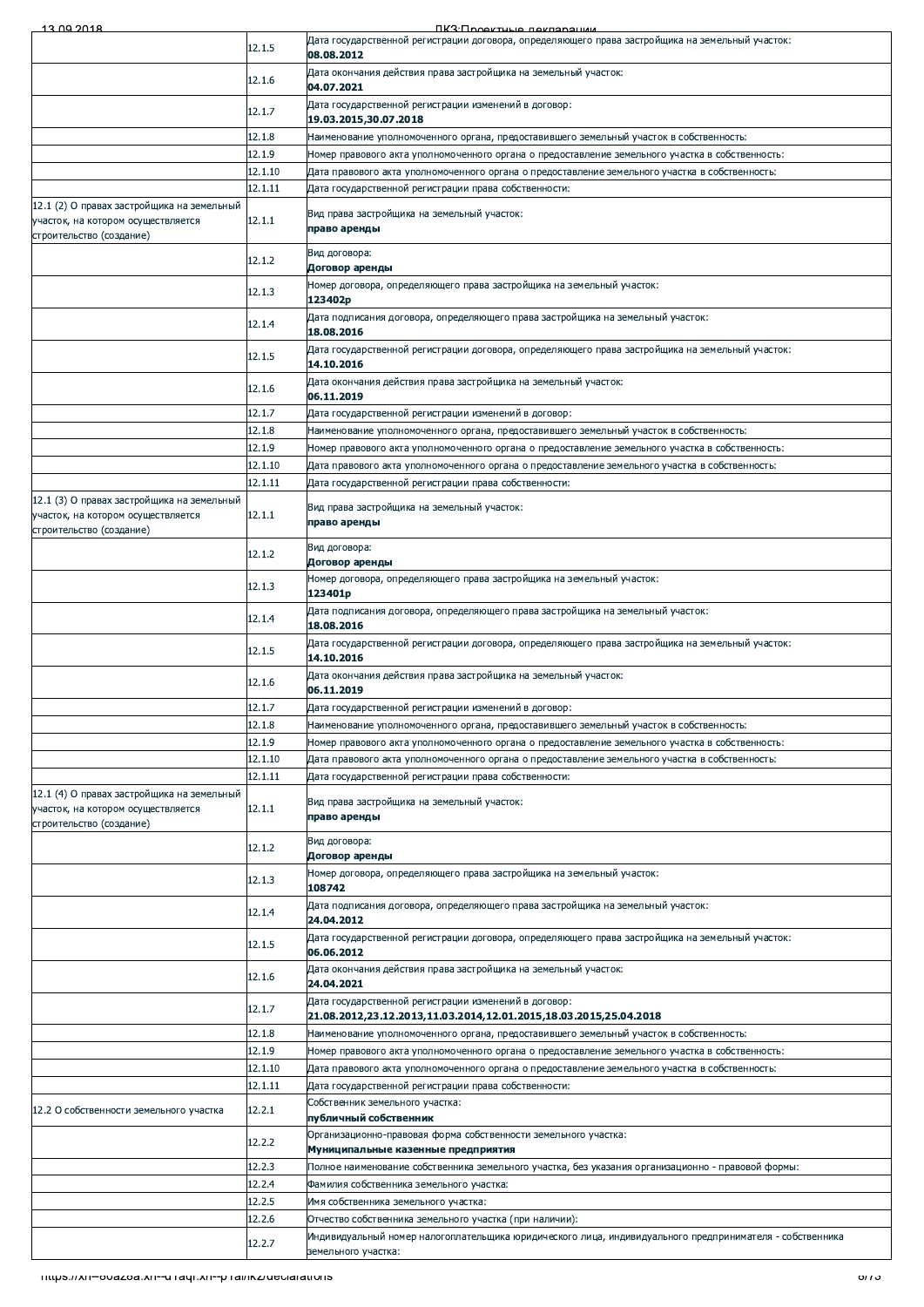| 13.00.2018                                                    |        | <b><i><u>IK3: Проектные пекларации</u></i></b>                                                                                                                                                                                                                                                                                                                                                                                                                                                                                                                                                                                                                                                                                                                                                                                                                                                                                                                                                                |
|---------------------------------------------------------------|--------|---------------------------------------------------------------------------------------------------------------------------------------------------------------------------------------------------------------------------------------------------------------------------------------------------------------------------------------------------------------------------------------------------------------------------------------------------------------------------------------------------------------------------------------------------------------------------------------------------------------------------------------------------------------------------------------------------------------------------------------------------------------------------------------------------------------------------------------------------------------------------------------------------------------------------------------------------------------------------------------------------------------|
|                                                               | 12.2.8 | Форма собственности земельного участка:<br>неразграниченная собственность                                                                                                                                                                                                                                                                                                                                                                                                                                                                                                                                                                                                                                                                                                                                                                                                                                                                                                                                     |
|                                                               | 12.2.9 | Наименование органа уполномоченного на распоряжение земельного участка:<br>Мэрия города Новосибирска                                                                                                                                                                                                                                                                                                                                                                                                                                                                                                                                                                                                                                                                                                                                                                                                                                                                                                          |
| 12.2 (2) О собственности земельного участка                   | 12.2.1 | Собственник земельного участка:<br>публичный собственник                                                                                                                                                                                                                                                                                                                                                                                                                                                                                                                                                                                                                                                                                                                                                                                                                                                                                                                                                      |
|                                                               | 12.2.2 | Организационно-правовая форма собственности земельного участка:                                                                                                                                                                                                                                                                                                                                                                                                                                                                                                                                                                                                                                                                                                                                                                                                                                                                                                                                               |
|                                                               | 12.2.3 | Полное наименование собственника земельного участка, без указания организационно - правовой формы:                                                                                                                                                                                                                                                                                                                                                                                                                                                                                                                                                                                                                                                                                                                                                                                                                                                                                                            |
|                                                               | 12.2.4 | Фамилия собственника земельного участка:                                                                                                                                                                                                                                                                                                                                                                                                                                                                                                                                                                                                                                                                                                                                                                                                                                                                                                                                                                      |
|                                                               | 12.2.5 | Имя собственника земельного участка:                                                                                                                                                                                                                                                                                                                                                                                                                                                                                                                                                                                                                                                                                                                                                                                                                                                                                                                                                                          |
|                                                               | 12.2.6 | Отчество собственника земельного участка (при наличии):                                                                                                                                                                                                                                                                                                                                                                                                                                                                                                                                                                                                                                                                                                                                                                                                                                                                                                                                                       |
|                                                               | 12.2.7 | Индивидуальный номер налогоплательщика юридического лица, индивидуального предпринимателя - собственника<br>земельного участка:                                                                                                                                                                                                                                                                                                                                                                                                                                                                                                                                                                                                                                                                                                                                                                                                                                                                               |
|                                                               | 12.2.8 | Форма собственности земельного участка:<br>неразграниченная собственность                                                                                                                                                                                                                                                                                                                                                                                                                                                                                                                                                                                                                                                                                                                                                                                                                                                                                                                                     |
|                                                               | 12.2.9 | Наименование органа уполномоченного на распоряжение земельного участка:<br>Мэрия города Новосибирска                                                                                                                                                                                                                                                                                                                                                                                                                                                                                                                                                                                                                                                                                                                                                                                                                                                                                                          |
|                                                               |        | Собственник земельного участка:                                                                                                                                                                                                                                                                                                                                                                                                                                                                                                                                                                                                                                                                                                                                                                                                                                                                                                                                                                               |
| 12.2 (3) О собственности земельного участка                   | 12.2.1 | публичный собственник                                                                                                                                                                                                                                                                                                                                                                                                                                                                                                                                                                                                                                                                                                                                                                                                                                                                                                                                                                                         |
|                                                               | 12.2.2 | Организационно-правовая форма собственности земельного участка:                                                                                                                                                                                                                                                                                                                                                                                                                                                                                                                                                                                                                                                                                                                                                                                                                                                                                                                                               |
|                                                               | 12.2.3 | Полное наименование собственника земельного участка, без указания организационно - правовой формы:                                                                                                                                                                                                                                                                                                                                                                                                                                                                                                                                                                                                                                                                                                                                                                                                                                                                                                            |
|                                                               | 12.2.4 | Фамилия собственника земельного участка:                                                                                                                                                                                                                                                                                                                                                                                                                                                                                                                                                                                                                                                                                                                                                                                                                                                                                                                                                                      |
|                                                               | 12.2.5 | Имя собственника земельного участка:                                                                                                                                                                                                                                                                                                                                                                                                                                                                                                                                                                                                                                                                                                                                                                                                                                                                                                                                                                          |
|                                                               | 12.2.6 | Отчество собственника земельного участка (при наличии):                                                                                                                                                                                                                                                                                                                                                                                                                                                                                                                                                                                                                                                                                                                                                                                                                                                                                                                                                       |
|                                                               | 12.2.7 | Индивидуальный номер налогоплательщика юридического лица, индивидуального предпринимателя - собственника<br>земельного участка:                                                                                                                                                                                                                                                                                                                                                                                                                                                                                                                                                                                                                                                                                                                                                                                                                                                                               |
|                                                               | 12.2.8 | Форма собственности земельного участка:<br>неразграниченная собственность                                                                                                                                                                                                                                                                                                                                                                                                                                                                                                                                                                                                                                                                                                                                                                                                                                                                                                                                     |
|                                                               | 12.2.9 | Наименование органа уполномоченного на распоряжение земельного участка:<br>Мэрия города Новосибирска                                                                                                                                                                                                                                                                                                                                                                                                                                                                                                                                                                                                                                                                                                                                                                                                                                                                                                          |
| 12.2 (4) О собственности земельного участка                   | 12.2.1 | Собственник земельного участка:<br>публичный собственник                                                                                                                                                                                                                                                                                                                                                                                                                                                                                                                                                                                                                                                                                                                                                                                                                                                                                                                                                      |
|                                                               | 12.2.2 | Организационно-правовая форма собственности земельного участка:                                                                                                                                                                                                                                                                                                                                                                                                                                                                                                                                                                                                                                                                                                                                                                                                                                                                                                                                               |
|                                                               | 12.2.3 | Полное наименование собственника земельного участка, без указания организационно - правовой формы:                                                                                                                                                                                                                                                                                                                                                                                                                                                                                                                                                                                                                                                                                                                                                                                                                                                                                                            |
|                                                               | 12.2.4 | Фамилия собственника земельного участка:                                                                                                                                                                                                                                                                                                                                                                                                                                                                                                                                                                                                                                                                                                                                                                                                                                                                                                                                                                      |
|                                                               | 12.2.5 | Имя собственника земельного участка:                                                                                                                                                                                                                                                                                                                                                                                                                                                                                                                                                                                                                                                                                                                                                                                                                                                                                                                                                                          |
|                                                               | 12.2.6 | Отчество собственника земельного участка (при наличии):                                                                                                                                                                                                                                                                                                                                                                                                                                                                                                                                                                                                                                                                                                                                                                                                                                                                                                                                                       |
|                                                               | 12.2.7 | Индивидуальный номер налогоплательщика юридического лица, индивидуального предпринимателя - собственника                                                                                                                                                                                                                                                                                                                                                                                                                                                                                                                                                                                                                                                                                                                                                                                                                                                                                                      |
|                                                               | 12.2.8 | земельного участка:<br>Форма собственности земельного участка:                                                                                                                                                                                                                                                                                                                                                                                                                                                                                                                                                                                                                                                                                                                                                                                                                                                                                                                                                |
|                                                               |        | неразграниченная собственность<br>Наименование органа уполномоченного на распоряжение земельного участка:                                                                                                                                                                                                                                                                                                                                                                                                                                                                                                                                                                                                                                                                                                                                                                                                                                                                                                     |
| 12.3 О кадастровом номере и площади                           | 12.2.9 | Мэрия города Новосибирска<br>Кадастровый номер земельного участка:                                                                                                                                                                                                                                                                                                                                                                                                                                                                                                                                                                                                                                                                                                                                                                                                                                                                                                                                            |
| земельного участка                                            | 12.3.1 | 54:35:052345_:53<br>Площадь земельного участка (с указанием единицы измерения):                                                                                                                                                                                                                                                                                                                                                                                                                                                                                                                                                                                                                                                                                                                                                                                                                                                                                                                               |
|                                                               | 12.3.2 | 3915 M2                                                                                                                                                                                                                                                                                                                                                                                                                                                                                                                                                                                                                                                                                                                                                                                                                                                                                                                                                                                                       |
| 12.3 (2) О кадастровом номере и площади<br>земельного участка | 12.3.1 | Кадастровый номер земельного участка:<br>54:35:052395_:26                                                                                                                                                                                                                                                                                                                                                                                                                                                                                                                                                                                                                                                                                                                                                                                                                                                                                                                                                     |
|                                                               | 12.3.2 | Площадь земельного участка (с указанием единицы измерения):<br>1 277 M2                                                                                                                                                                                                                                                                                                                                                                                                                                                                                                                                                                                                                                                                                                                                                                                                                                                                                                                                       |
| 12.3 (3) О кадастровом номере и площади<br>земельного участка | 12.3.1 | Кадастровый номер земельного участка:<br>54:35:052395_:25                                                                                                                                                                                                                                                                                                                                                                                                                                                                                                                                                                                                                                                                                                                                                                                                                                                                                                                                                     |
|                                                               | 12.3.2 | Площадь земельного участка (с указанием единицы измерения):<br>2430 M2                                                                                                                                                                                                                                                                                                                                                                                                                                                                                                                                                                                                                                                                                                                                                                                                                                                                                                                                        |
| 12.3 (4) О кадастровом номере и площади<br>земельного участка | 12.3.1 | Кадастровый номер земельного участка:<br>54:35:052345_:1046_                                                                                                                                                                                                                                                                                                                                                                                                                                                                                                                                                                                                                                                                                                                                                                                                                                                                                                                                                  |
|                                                               | 12.3.2 | Площадь земельного участка (с указанием единицы измерения):<br>6400 m2                                                                                                                                                                                                                                                                                                                                                                                                                                                                                                                                                                                                                                                                                                                                                                                                                                                                                                                                        |
| 13 О планируемых элементах благоустройства территории         |        |                                                                                                                                                                                                                                                                                                                                                                                                                                                                                                                                                                                                                                                                                                                                                                                                                                                                                                                                                                                                               |
| 13.1 Об элементах благоустройства<br>территории               | 13.1.1 | Наличие планируемых проездов, площадок, велосипедных дорожек, пешеходных переходов, тротуаров:<br>Проезды и проходы к зданию и на придомовую территорию предусмотрены со стороны ул.Тульской и<br>безымянного проезда. Благоустройством застраиваемой территории предусмотрены площадки для:-игр детей<br>дошкольного и младшего возраста, отдыха взрослых, занятий физкультурой, хозяйственных целей и выгула                                                                                                                                                                                                                                                                                                                                                                                                                                                                                                                                                                                                |
|                                                               | 13.1.2 | собак. Вдоль проездов предусмотрены пешеходные тротуары.<br>Наличие парковочного пространства вне объекта строительства (расположение, планируемое количество машино - мест):<br>1 этап строительства: Запроектированы открытые автостоянки вместимостью 61 машино-мест, которые<br>планируется размещать: в границах земельных участков, предоставленных для строительства Объекта - 27<br>машино-мест; вне объекта строительства 34 машино-места (23 машино-места расположены вдоль<br>«безымянного» проезда и 11 машино -мест вдоль ул. Тульской напротив участка Новосибирского училища<br>(колледжа) олимпийского резерва по ул.Тульская,86). II этап строительства: Запроектированы открытые<br>автостоянки вместимостью 112 машино-мест, которые планируется размещать: в границах земельных<br>участков, предоставленных для строительства Объекта - 4 машино-места; вне объекта строительства 108<br>машино-места (48 машино-места расположены вдоль «безымянного» проезда,58 машино -мест вдоль ул. |
|                                                               |        | Тульской, 2 машино -места- у ТП (южная граница участка).                                                                                                                                                                                                                                                                                                                                                                                                                                                                                                                                                                                                                                                                                                                                                                                                                                                                                                                                                      |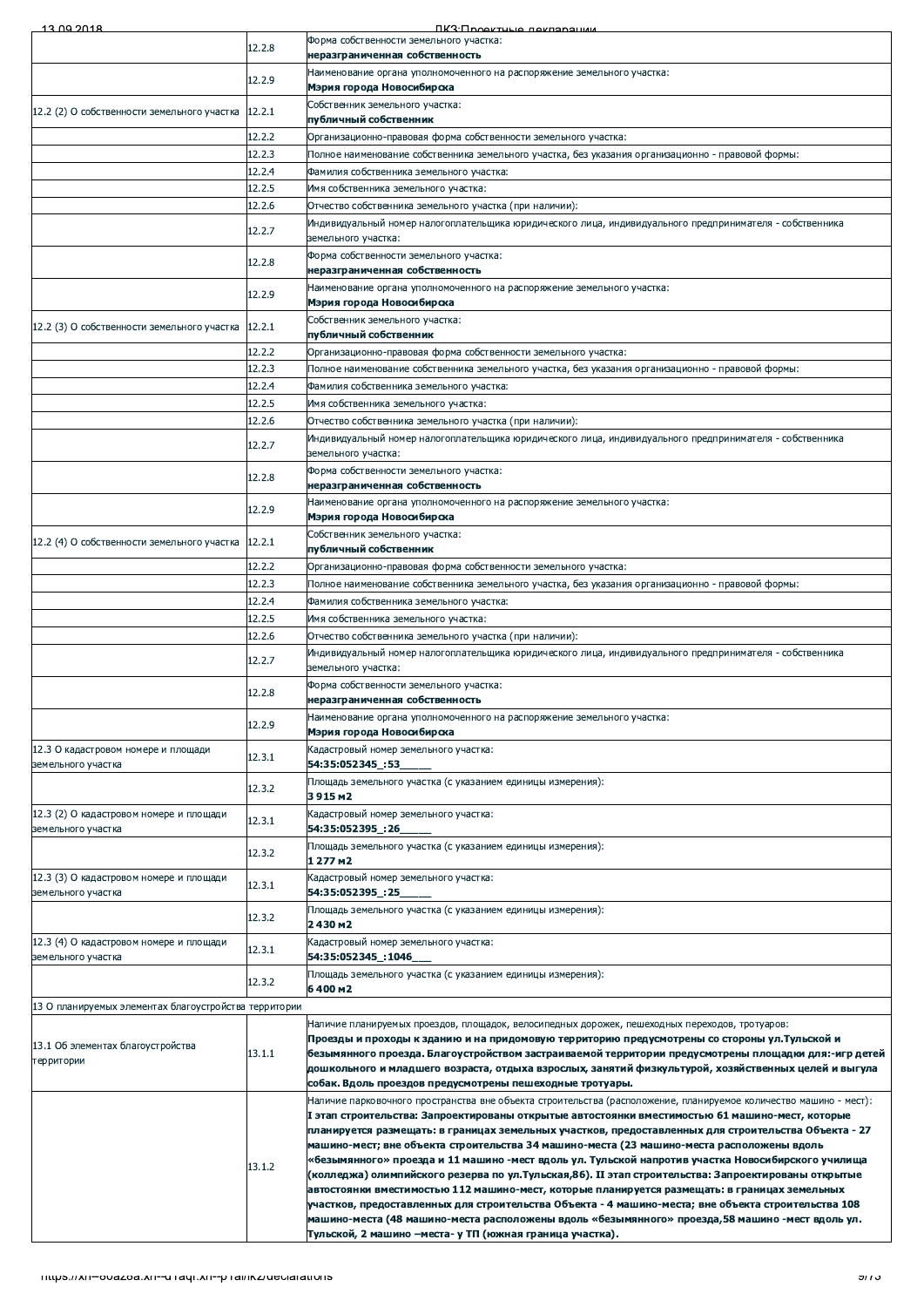| 13.00.2018                                                                 |        | <b><i><u>IK3: Проектные пекларации</u></i></b>                                                                                                                                                          |
|----------------------------------------------------------------------------|--------|---------------------------------------------------------------------------------------------------------------------------------------------------------------------------------------------------------|
|                                                                            |        | Наличие дворового пространства, в том числе детских и спортивных площадок (расположение относительно объекта                                                                                            |
|                                                                            |        | строительства, описание игрового и спортивного оборудования, малых архитектурных форм, иных планируемых элементов):                                                                                     |
|                                                                            | 13.1.3 | Спортивные площадки планируется размещать: в границах земельных участков, предоставленных для                                                                                                           |
|                                                                            |        | строительства Объекта и на эксплуатируемой кровле секции 1-8; вне объекта строительства- на территории                                                                                                  |
|                                                                            |        | ГАПОУ «Новосибирское училище (колледж) олимпийского резерва» по адресу ул. Тульская, 86                                                                                                                 |
|                                                                            |        | Площадки для размещения контейнеров для сбора твердых отходов (расположение относительно объекта строительства):                                                                                        |
|                                                                            | 13.1.4 | Возле южного въезда на площадку с ул. Тульской с торца существующей трансформаторной подстанции                                                                                                         |
|                                                                            |        | предусмотрена площадка с твердым покрытием и контейнерами для сбора бытовых отходов                                                                                                                     |
|                                                                            |        | Описание планируемых мероприятий по озеленению:                                                                                                                                                         |
|                                                                            | 13.1.5 | Предусмотрено благоустройство застраиваемой территории с озеленением площади, не занятой проездами и                                                                                                    |
|                                                                            |        | тротуарами, посадкой деревьев,кустарников, установкой малых архитектурных форм                                                                                                                          |
|                                                                            |        | Соответствие требованиям по созданию безбарьерной среды для маломобильных лиц:                                                                                                                          |
|                                                                            |        | Безбарьерная среда для маломобильных групп разработана в соответствии с СП 59.13330.2012: На                                                                                                            |
|                                                                            |        | придомовой территории. На участке движения МГН не предусмотрены перепады высот. Продольный уклон                                                                                                        |
|                                                                            |        | пути движения, по которому возможен проезд инвалидов на креслах-колясках, не превышает 5%;                                                                                                              |
|                                                                            |        | Поперечный уклон пути движения принят в пределах 1-2%; Высота бортового камня в местах пересечения                                                                                                      |
|                                                                            |        | тротуаров с проезжей частью, а также перепад высот бордюров, бортовых камней вдоль эксплуатируемых                                                                                                      |
|                                                                            |        | газонов и озелененных площадок, примыкающих к путям пешеходного движения, выполнена не выше 0,04м;                                                                                                      |
|                                                                            |        | Для покрытия проездов не применяются насыпные крупноструктурные материалы, препятствующие                                                                                                               |
|                                                                            |        | передвижению МГН на креслах-колясках или с костылями. Покрытия пешеходных дорожек, тротуаров,                                                                                                           |
|                                                                            |        | пандусов выполнены из твердых материалов, без зазоров, не создающие вибрацию при движении, а также                                                                                                      |
|                                                                            |        | предотвращающих скольжение, т.е. сохраняющим крепкое сцепление подошвы обуви, опор вспомогательных                                                                                                      |
|                                                                            | 13.1.6 | средств хождения и колес кресла-коляски при сырости и снеге; Ширина пешеходного пути на участке                                                                                                         |
|                                                                            |        | предусмотрена 1,2 м. Входы в здание. В жилую и общественную часть здания секций доступ для инвалидов-                                                                                                   |
|                                                                            |        | колясочников предусмотрен по пандусу с уклоном 8% (кроме магазинов, размещенных в подвальных                                                                                                            |
|                                                                            |        | этажах). На путях движения исключены двери на качающихся петлях и двери-вертушки. Пандусы                                                                                                               |
|                                                                            |        | предусмотрены с двухсторонним ограждением с поручнями на высоте 0,9 м. Расстояние между поручнями                                                                                                       |
|                                                                            |        | составляет не менее 0,9 м, согласно п. 4.1.15, СП 59.13330.2012. Пандус оборудован колесоотбойными                                                                                                      |
|                                                                            |        | устройствами высотой 0,1 м. на промежуточных площадках и съезде. Перепад высот между площадкой при                                                                                                      |
|                                                                            |        | входе и уровнем пола тамбура здания, между тамбуром здания и основным уровнем пола составляет не более                                                                                                  |
|                                                                            |        | 0,014м. Диаметр зоны для самостоятельного разворота на 900 инвалида на кресле-коляске перед заездом в                                                                                                   |
|                                                                            |        | здание предусмотрен не менее 1,4м. Входные площадки перед дверью предусмотрены не менее 2,2х2,2м.<br>Входные двери имеют ширину « в свету» не менее 1,2 м. Витражные входные двери имеют противоударную |
|                                                                            |        | полосу на высоте 0,3 м от пола. Пути движения внутри здания предусмотрены не менее 1,5м.                                                                                                                |
|                                                                            |        | Наличие наружного освещения дорожных покрытий, пространств в транспортных и пешеходных зонах, архитектурного                                                                                            |
|                                                                            |        | освещения (дата выдачи технических условий, срок действия, наименование организации, выдавшей технические условия):                                                                                     |
|                                                                            | 13.1.7 | Освещение придомовой территории осуществляется от наружных светильников, размещенных над входами в                                                                                                      |
|                                                                            |        | подъезды.                                                                                                                                                                                               |
|                                                                            | 13.1.8 |                                                                                                                                                                                                         |
|                                                                            |        | Описание иных планируемых элементов благоустройства:                                                                                                                                                    |
|                                                                            |        | 14 О планируемом подключении (технологическом присоединении) многоквартирных домов и (или) иных объектов недвижимости к сетям инженерно-технического обеспечения,                                       |
|                                                                            |        |                                                                                                                                                                                                         |
| размере платы за такое подключение и планируемом подключении к сетям связи |        |                                                                                                                                                                                                         |
| 14.1 О планируемом подключении                                             |        | Вид сети инженерно-технического обеспечения:                                                                                                                                                            |
| (технологическом присоединении) к сетям                                    | 14.1.1 | электроснабжение                                                                                                                                                                                        |
| инженерно-технического обеспечения                                         |        |                                                                                                                                                                                                         |
|                                                                            |        | Организационно-правовая форма организации, выдавшей технические условия на подключение к сети инженерно-                                                                                                |
|                                                                            | 14.1.2 | технического обеспечения:                                                                                                                                                                               |
|                                                                            |        | Акционерные общества                                                                                                                                                                                    |
|                                                                            |        | Полное наименование организации, выдавшей технические условия на подключение к сети инженерно-технического                                                                                              |
|                                                                            | 14.1.3 | обеспечения, без указания организационно - правовой формы:                                                                                                                                              |
|                                                                            |        | "Региональные электрические сети"                                                                                                                                                                       |
|                                                                            |        | Индивидуальный номер налогоплательщика организации, выдавшей технические условия на подключение к сети инженерно-                                                                                       |
|                                                                            | 14.1.4 | технического обеспечения:                                                                                                                                                                               |
|                                                                            |        | 5406291470                                                                                                                                                                                              |
|                                                                            | 14.1.5 | Дата выдачи технических условий на подключения к сети инженерно-технического обеспечения:                                                                                                               |
|                                                                            |        | 16.11.2011                                                                                                                                                                                              |
|                                                                            | 14.1.6 | Номер выдачи технических условий подключения к сети инженерно-технического обеспечения:                                                                                                                 |
|                                                                            |        | №РЭлС-04-17/69921                                                                                                                                                                                       |
|                                                                            |        | Срок действия технических условий подключения к сети инженерно-технического обеспечения:                                                                                                                |
|                                                                            | 14.1.7 | 12.12.2018                                                                                                                                                                                              |
|                                                                            |        | Размер платы за подключение к сети инженерно-технического обеспечения:                                                                                                                                  |
|                                                                            | 14.1.8 | 218 360,4 p.                                                                                                                                                                                            |
| 14.1 (2) О планируемом подключении                                         |        |                                                                                                                                                                                                         |
| (технологическом присоединении) к сетям                                    | 14.1.1 | Вид сети инженерно-технического обеспечения:                                                                                                                                                            |
| инженерно-технического обеспечения                                         |        | теплоснабжение                                                                                                                                                                                          |
|                                                                            |        | Организационно-правовая форма организации, выдавшей технические условия на подключение к сети инженерно-                                                                                                |
|                                                                            | 14.1.2 | технического обеспечения:                                                                                                                                                                               |
|                                                                            |        | Публичные / Открытые акционерные общества                                                                                                                                                               |
|                                                                            |        | Полное наименование организации, выдавшей технические условия на подключение к сети инженерно-технического                                                                                              |
|                                                                            | 14.1.3 | обеспечения, без указания организационно - правовой формы:                                                                                                                                              |
|                                                                            |        | "Новосибирскгортеплоэнерго"                                                                                                                                                                             |
|                                                                            |        | Индивидуальный номер налогоплательщика организации, выдавшей технические условия на подключение к сети инженерно-                                                                                       |
|                                                                            | 14.1.4 | технического обеспечения:                                                                                                                                                                               |
|                                                                            |        | 5406268216                                                                                                                                                                                              |
|                                                                            |        | Дата выдачи технических условий на подключения к сети инженерно-технического обеспечения:                                                                                                               |
|                                                                            | 14.1.5 | 30.11.2005                                                                                                                                                                                              |
|                                                                            |        | Номер выдачи технических условий подключения к сети инженерно-технического обеспечения:                                                                                                                 |
|                                                                            | 14.1.6 | Nº991                                                                                                                                                                                                   |
|                                                                            |        | Срок действия технических условий подключения к сети инженерно-технического обеспечения:                                                                                                                |
|                                                                            | 14.1.7 | 31.12.2018                                                                                                                                                                                              |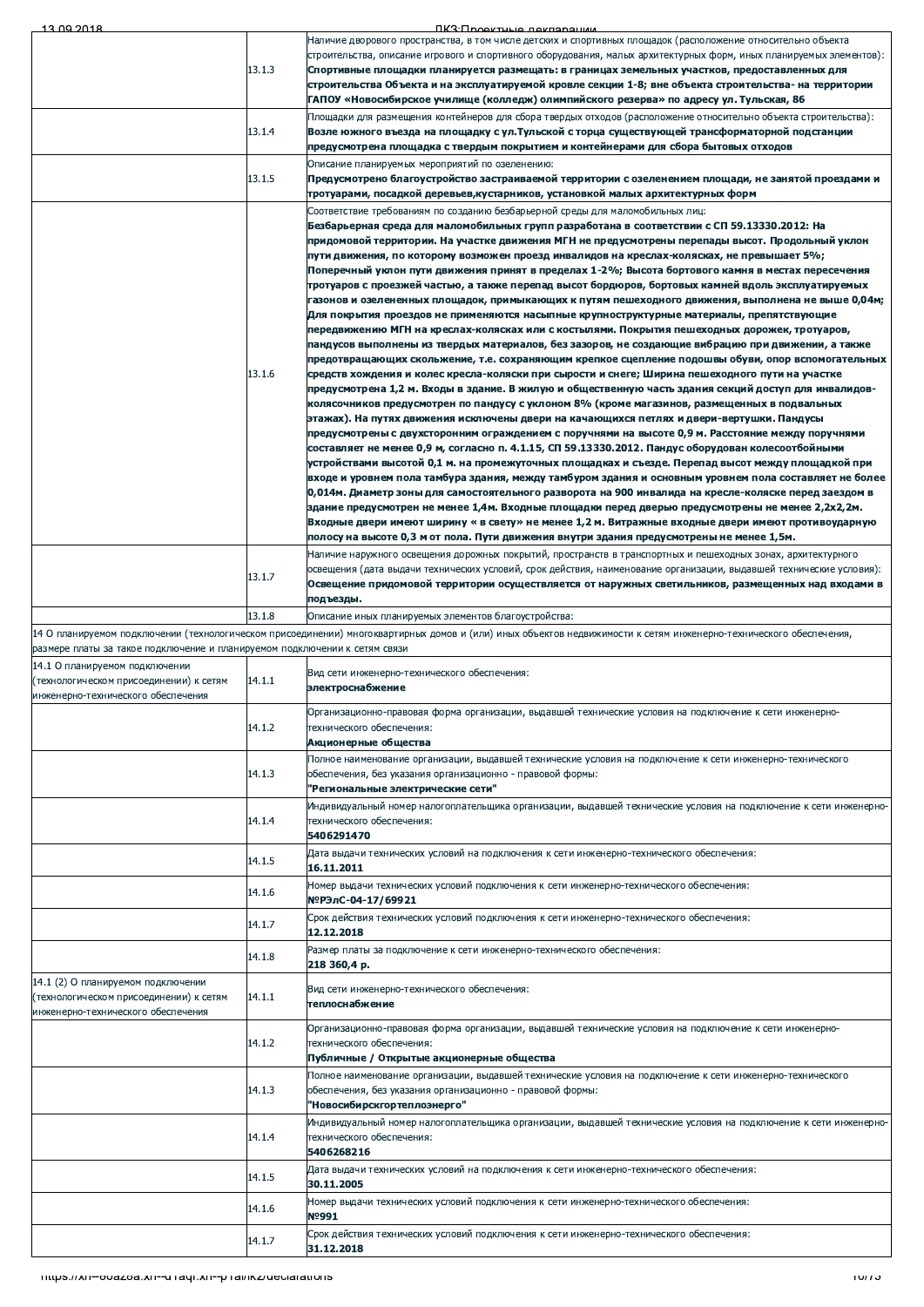| 13.00.2018                                                                    |        | <b><i><u>IK3: Проектные пекларации</u></i></b>                                                                                                                           |
|-------------------------------------------------------------------------------|--------|--------------------------------------------------------------------------------------------------------------------------------------------------------------------------|
|                                                                               | 14.1.8 | Размер платы за подключение к сети инженерно-технического обеспечения:<br>0 p.                                                                                           |
| 14.1 (3) О планируемом подключении                                            |        | Вид сети инженерно-технического обеспечения:                                                                                                                             |
| (технологическом присоединении) к сетям<br>инженерно-технического обеспечения | 14.1.1 | горячее водоснабжение                                                                                                                                                    |
|                                                                               | 14.1.2 | Организационно-правовая форма организации, выдавшей технические условия на подключение к сети инженерно-<br>технического обеспечения:                                    |
|                                                                               |        | Публичные / Открытые акционерные общества                                                                                                                                |
|                                                                               | 14.1.3 | Полное наименование организации, выдавшей технические условия на подключение к сети инженерно-технического<br>обеспечения, без указания организационно - правовой формы: |
|                                                                               |        | "Новосибирскгортеплоэнерго"                                                                                                                                              |
|                                                                               | 14.1.4 | Индивидуальный номер налогоплательщика организации, выдавшей технические условия на подключение к сети инженерно-<br>технического обеспечения:                           |
|                                                                               |        | 5406268216                                                                                                                                                               |
|                                                                               | 14.1.5 | Дата выдачи технических условий на подключения к сети инженерно-технического обеспечения:<br>30.11.2005                                                                  |
|                                                                               | 14.1.6 | Номер выдачи технических условий подключения к сети инженерно-технического обеспечения:<br>Nº991                                                                         |
|                                                                               | 14.1.7 | Срок действия технических условий подключения к сети инженерно-технического обеспечения:                                                                                 |
|                                                                               |        | 31.12.2018<br>Размер платы за подключение к сети инженерно-технического обеспечения:                                                                                     |
|                                                                               | 14.1.8 | 0 p.                                                                                                                                                                     |
| 14.1 (4) О планируемом подключении<br>(технологическом присоединении) к сетям | 14.1.1 | Вид сети инженерно-технического обеспечения:<br>холодное водоснабжение                                                                                                   |
| инженерно-технического обеспечения                                            |        | Организационно-правовая форма организации, выдавшей технические условия на подключение к сети инженерно-                                                                 |
|                                                                               | 14.1.2 | технического обеспечения:                                                                                                                                                |
|                                                                               |        | Муниципальные унитарные предприятия<br>Полное наименование организации, выдавшей технические условия на подключение к сети инженерно-технического                        |
|                                                                               | 14.1.3 | обеспечения, без указания организационно - правовой формы:                                                                                                               |
|                                                                               |        | "ГОРВОДОКАНАЛ"<br>Индивидуальный номер налогоплательщика организации, выдавшей технические условия на подключение к сети инженерно-                                      |
|                                                                               | 14.1.4 | технического обеспечения:                                                                                                                                                |
|                                                                               |        | 5411100875<br>Дата выдачи технических условий на подключения к сети инженерно-технического обеспечения:                                                                  |
|                                                                               | 14.1.5 | 06.10.2003                                                                                                                                                               |
|                                                                               | 14.1.6 | Номер выдачи технических условий подключения к сети инженерно-технического обеспечения:<br>Nº5-4771                                                                      |
|                                                                               | 14.1.7 | Срок действия технических условий подключения к сети инженерно-технического обеспечения:<br>27.12.2019                                                                   |
|                                                                               | 14.1.8 | Размер платы за подключение к сети инженерно-технического обеспечения:<br>0 p.                                                                                           |
| 14.1 (5) О планируемом подключении                                            |        |                                                                                                                                                                          |
| (технологическом присоединении) к сетям<br>инженерно-технического обеспечения | 14.1.1 | Вид сети инженерно-технического обеспечения:<br>бытовое или общесплавное водоотведение                                                                                   |
|                                                                               |        | Организационно-правовая форма организации, выдавшей технические условия на подключение к сети инженерно-                                                                 |
|                                                                               | 14.1.2 | технического обеспечения:<br>Муниципальные унитарные предприятия                                                                                                         |
|                                                                               |        | Полное наименование организации, выдавшей технические условия на подключение к сети инженерно-технического                                                               |
|                                                                               | 14.1.3 | обеспечения, без указания организационно - правовой формы:<br>"ГОРВОДОКАНАЛ"                                                                                             |
|                                                                               | 14.1.4 | Индивидуальный номер налогоплательщика организации, выдавшей технические условия на подключение к сети инженерно-<br>технического обеспечения:                           |
|                                                                               |        | 5411100875                                                                                                                                                               |
|                                                                               | 14.1.5 | Дата выдачи технических условий на подключения к сети инженерно-технического обеспечения:<br>06.10.2003                                                                  |
|                                                                               | 14.1.6 | Номер выдачи технических условий подключения к сети инженерно-технического обеспечения:                                                                                  |
|                                                                               |        | Nº5-4771<br>Срок действия технических условий подключения к сети инженерно-технического обеспечения:                                                                     |
|                                                                               | 14.1.7 | 27.12.2019                                                                                                                                                               |
|                                                                               | 14.1.8 | Размер платы за подключение к сети инженерно-технического обеспечения:<br>0 p.                                                                                           |
| 14.1 (6) О планируемом подключении<br>(технологическом присоединении) к сетям | 14.1.1 | Вид сети инженерно-технического обеспечения:                                                                                                                             |
| инженерно-технического обеспечения                                            |        | ливневое водоотведение                                                                                                                                                   |
|                                                                               | 14.1.2 | Организационно-правовая форма организации, выдавшей технические условия на подключение к сети инженерно-<br>технического обеспечения:                                    |
|                                                                               |        | Муниципальные казенные предприятия                                                                                                                                       |
|                                                                               | 14.1.3 | Полное наименование организации, выдавшей технические условия на подключение к сети инженерно-технического<br>обеспечения, без указания организационно - правовой формы: |
|                                                                               |        | Департамент транспорта и дорожно-благоустроительного комплекса мэрии города Новосибирска                                                                                 |
|                                                                               | 14.1.4 | Индивидуальный номер налогоплательщика организации, выдавшей технические условия на подключение к сети инженерно-<br>технического обеспечения:                           |
|                                                                               |        | 5406404194<br>Дата выдачи технических условий на подключения к сети инженерно-технического обеспечения:                                                                  |
|                                                                               | 14.1.5 | 18.07.2012                                                                                                                                                               |
|                                                                               | 14.1.6 | Номер выдачи технических условий подключения к сети инженерно-технического обеспечения:<br>Nº2164-TY-318                                                                 |
| Thups.//xn--ouazoa.xn--u ragi.xn--p rai/ikz/deciarations                      |        | 1177 J                                                                                                                                                                   |
|                                                                               |        |                                                                                                                                                                          |
|                                                                               |        |                                                                                                                                                                          |
|                                                                               |        |                                                                                                                                                                          |
|                                                                               |        |                                                                                                                                                                          |
|                                                                               |        |                                                                                                                                                                          |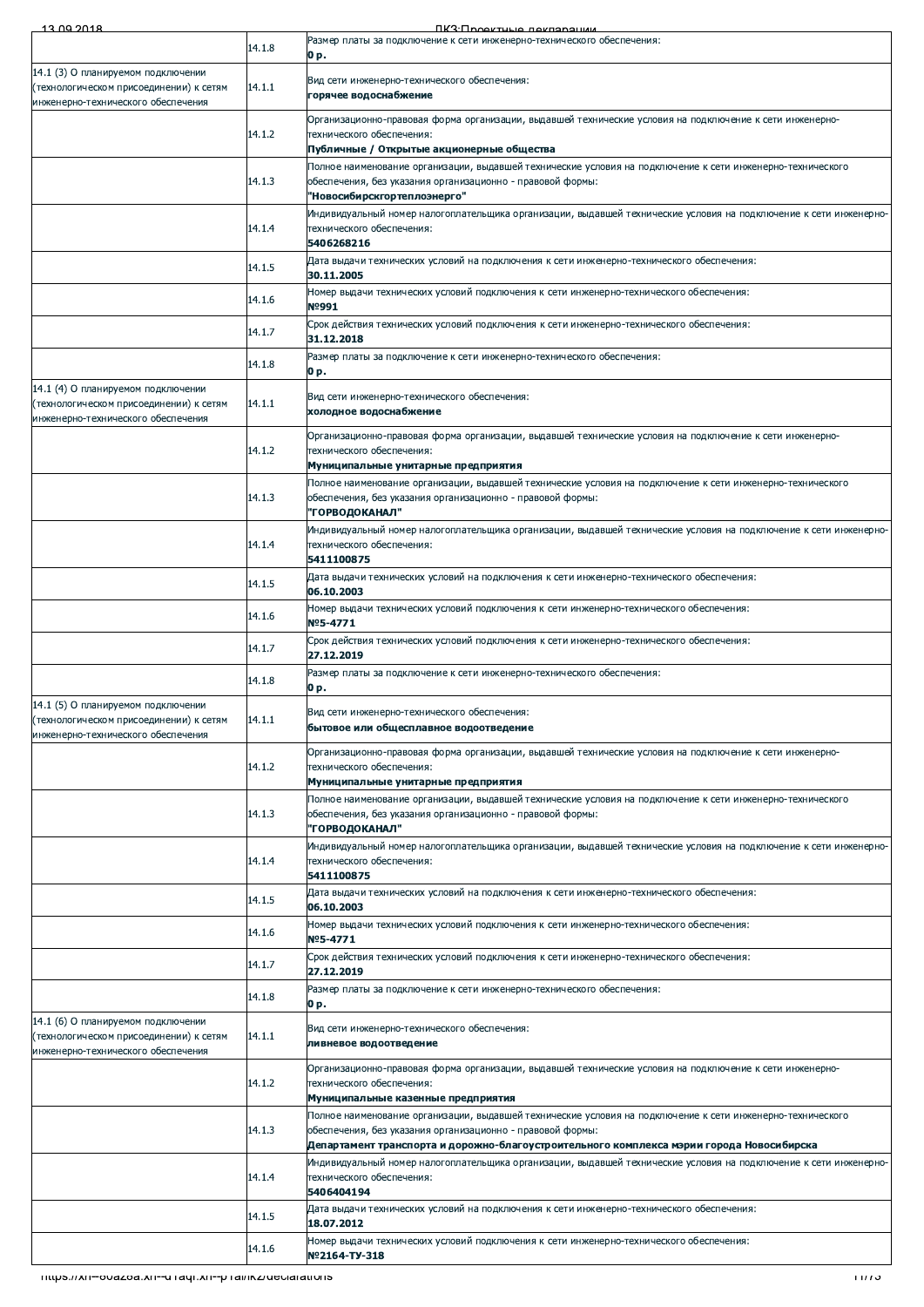$-13,09,2018$ 

|                                                                               | 14.1.7 | Срок действия технических условий подключения к сети инженерно-технического обеспечения:                                                                                                         |
|-------------------------------------------------------------------------------|--------|--------------------------------------------------------------------------------------------------------------------------------------------------------------------------------------------------|
|                                                                               |        | 10.04.2019                                                                                                                                                                                       |
|                                                                               | 14.1.8 | Размер платы за подключение к сети инженерно-технического обеспечения:                                                                                                                           |
| 14.1 (7) О планируемом подключении<br>(технологическом присоединении) к сетям | 14.1.1 | 0 p.<br>Вид сети инженерно-технического обеспечения:<br>электроснабжение                                                                                                                         |
| инженерно-технического обеспечения                                            | 14.1.2 | Организационно-правовая форма организации, выдавшей технические условия на подключение к сети инженерно-<br>технического обеспечения:                                                            |
|                                                                               | 14.1.3 | Акционерные общества<br>Полное наименование организации, выдавшей технические условия на подключение к сети инженерно-технического<br>обеспечения, без указания организационно - правовой формы: |
|                                                                               |        | 'Региональные электрические сети"<br>Индивидуальный номер налогоплательщика организации, выдавшей технические условия на подключение к сети инженерно-                                           |
|                                                                               | 14.1.4 | технического обеспечения:<br>5406291470                                                                                                                                                          |
|                                                                               | 14.1.5 | Дата выдачи технических условий на подключения к сети инженерно-технического обеспечения:<br>26.06.2015                                                                                          |
|                                                                               | 14.1.6 | Номер выдачи технических условий подключения к сети инженерно-технического обеспечения:<br>Nº53-17/114616-1                                                                                      |
|                                                                               | 14.1.7 | Срок действия технических условий подключения к сети инженерно-технического обеспечения:<br>12.12.2021                                                                                           |
|                                                                               | 14.1.8 | Размер платы за подключение к сети инженерно-технического обеспечения:<br>364 103,37 p.                                                                                                          |
| 14.2 О планируемом подключении к сетям<br>СВЯЗИ                               | 14.2.1 | Вид сети связи:<br>диспетчеризация лифтов                                                                                                                                                        |
|                                                                               | 14.2.2 | Организационно-правовая форма организации, выдавшей технические условия, заключившей договор на подключение к<br>сети связи:<br>Акционерные общества                                             |
|                                                                               | 14.2.3 | Полное наименование организации, выдавшей технические условия, заключившей договор на подключение к сети связи, без<br>указания организационно - правовой формы:<br>'Телеконнект"                |
|                                                                               | 14.2.4 | Индивидуальный номер налогоплательщика организации, выдавшей технические условия, заключившей договор на<br>подключение к сети связи:<br>5433142780                                              |
| 14.2 (2) О планируемом подключении к сетям                                    | 14.2.1 | Вид сети связи:                                                                                                                                                                                  |
| СВЯЗИ                                                                         | 14.2.2 | проводная телефонная связь<br>Организационно-правовая форма организации, выдавшей технические условия, заключившей договор на подключение к<br>сети связи:                                       |
|                                                                               | 14.2.3 | Акционерные общества<br>Полное наименование организации, выдавшей технические условия, заключившей договор на подключение к сети связи, без<br>указания организационно - правовой формы:         |
|                                                                               | 14.2.4 | "Телеконнект"<br>Индивидуальный номер налогоплательщика организации, выдавшей технические условия, заключившей договор на<br>подключение к сети связи:                                           |
|                                                                               |        | 5433142780                                                                                                                                                                                       |
| 14.2 (3) О планируемом подключении к сетям<br>СВЯЗИ                           | 14.2.1 | Вид сети связи:<br>проводное телевизионное вещание                                                                                                                                               |
|                                                                               | 14.2.2 | Организационно-правовая форма организации, выдавшей технические условия, заключившей договор на подключение к<br>сети связи:<br>Акционерные общества                                             |
|                                                                               | 14.2.3 | Полное наименование организации, выдавшей технические условия, заключившей договор на подключение к сети связи, без<br>указания организационно - правовой формы:<br>"Телеконнект"                |
|                                                                               | 14.2.4 | Индивидуальный номер налогоплательщика организации, выдавшей технические условия, заключившей договор на<br>подключение к сети связи:<br>5433142780                                              |
| 14.2 (4) О планируемом подключении к сетям                                    | 14.2.1 | Вид сети связи:                                                                                                                                                                                  |
| СВЯЗИ                                                                         |        | проводное радиовещание<br>Организационно-правовая форма организации, выдавшей технические условия, заключившей договор на подключение к                                                          |
|                                                                               | 14.2.2 | сети связи:<br>Акционерные общества                                                                                                                                                              |
|                                                                               | 14.2.3 | Полное наименование организации, выдавшей технические условия, заключившей договор на подключение к сети связи, без<br>указания организационно - правовой формы:<br>'Телеконнект"                |
|                                                                               | 14.2.4 | Индивидуальный номер налогоплательщика организации, выдавшей технические условия, заключившей договор на<br>подключение к сети связи:<br>5433142780                                              |
| 14.2 (5) О планируемом подключении к сетям<br>СВЯЗИ                           | 14.2.1 | Вид сети связи:<br>передача данных и доступа в интернет                                                                                                                                          |
|                                                                               | 14.2.2 | Организационно-правовая форма организации, выдавшей технические условия, заключившей договор на подключение к<br>сети связи:                                                                     |
|                                                                               | 14.2.3 | Акционерные общества<br>Полное наименование организации, выдавшей технические условия, заключившей договор на подключение к сети связи, без<br>указания организационно - правовой формы:         |
| <u>11ttps://xii--ovazoa.xii--u raqi.xii--p rai/ikz/declarations</u>           |        | 'Телеконнект"<br>12/13                                                                                                                                                                           |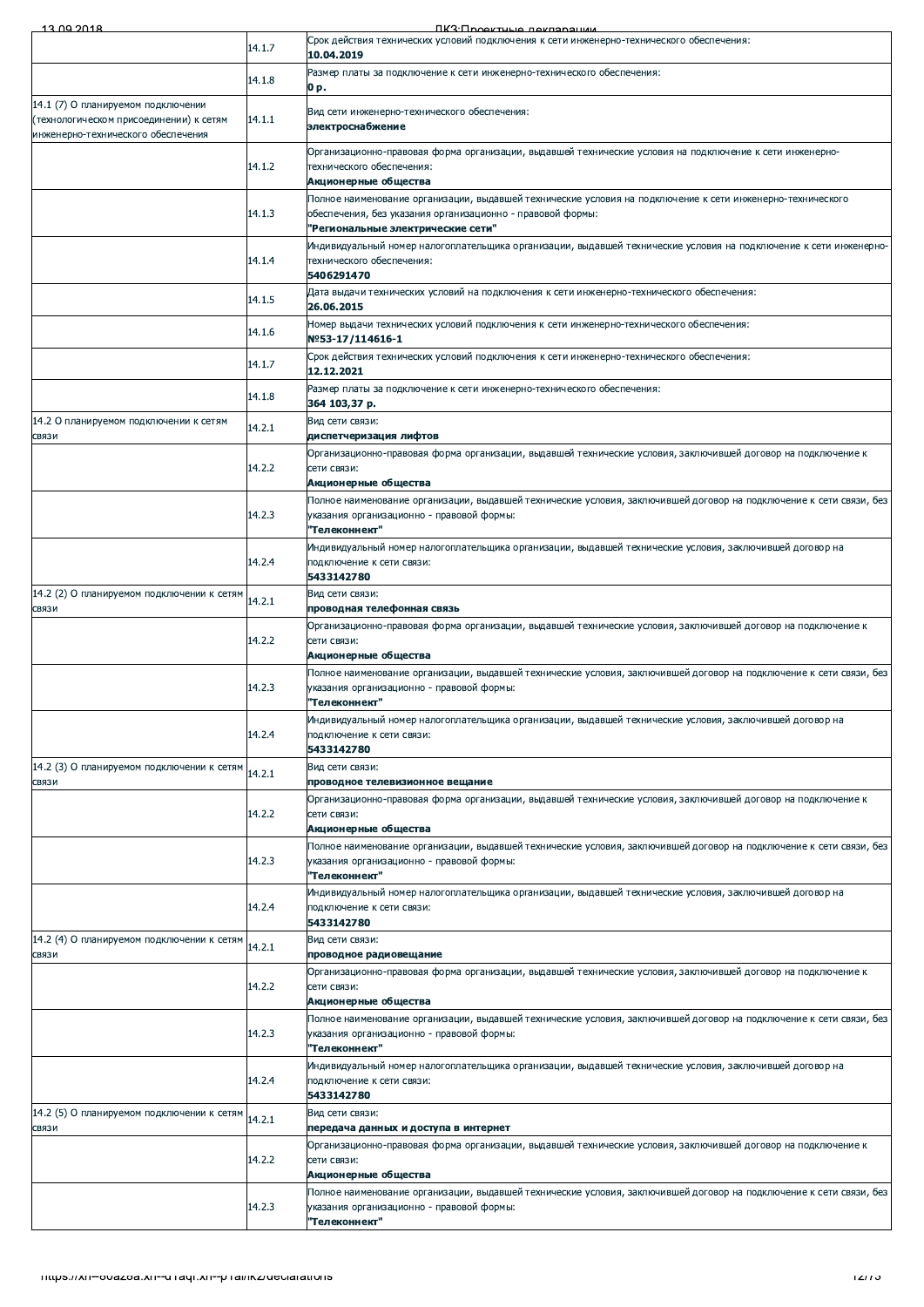| Индивидуальный номер налогоплательщика организации, выдавшей технические условия, заключившей договор на<br>14.2.4<br>подключение к сети связи:<br>5433142780<br>15 О количестве в составе строящихся (создаваемых) в рамках проекта строительства многоквартирных домов и (или) иных объектов недвижимости жилых помещений и нежилых<br>помещений, а также об их основных характеристиках<br>15.1 О количестве в составе строящихся<br>(создаваемых) в рамках проекта<br>Количество жилых помещений:<br>15.1.1<br>строительства многоквартирных домов и<br>708<br>(или) иных объектов недвижимости жилых<br>помещений и нежилых помещений<br>Количество нежилых помещений:<br>15.1.2<br>180<br>15.1.3<br>В том числе машино-мест:<br>В том числе иных нежилых помещений:<br>15.1.4<br>160<br>15.2 Об основных характеристиках жилых<br>15.2.1<br>помещений<br>Площадь помещений вспомогательного<br>Номер<br>Общая площадь<br>Кол-во<br>Номер<br>Площадь комнаты<br>использования<br>Назачение Этаж<br>(M2)<br>(M2)<br>подъезда<br>комнат<br>комнаты<br>Площадь(м2)<br>Наименование<br>I этап строительства<br>81.47<br>16.52<br>15.18<br>$1 - 1$<br>3<br>квартира<br>1<br>кухня<br>$\overline{2}$<br>12.97<br>12.08<br>коридор<br>3<br>2.88<br>16.13<br>ванная<br>1.68<br>туалет<br>4.03<br>коридор<br>2.00<br>лоджия<br>3.36<br>лоджия<br>16.12<br>8.61<br>$1 - 1$<br>51.59<br>$\overline{2}$<br>1<br>квартира<br>кухня<br>$\overline{2}$<br>16.38<br>6.70<br>коридор<br>3.78<br>санузел<br>3.00<br>лоджия<br>2.82<br>лоджия<br>8.95<br>3<br>18.61<br>$1 - 1$<br>34.53<br>1<br>квартира<br>кухня<br>3.58<br>санузел<br>2.82<br>лоджия<br>3.39<br>коридор<br>9.71<br>47.01<br>$1 - 1$<br>$\overline{2}$<br>16.39<br>квартира<br>1<br>кухня<br>$\overline{2}$<br>9.37<br>6.08<br>коридор<br>5.46<br>санузел<br>5.00<br>лоджия<br>квартира<br>$1-1$<br>30.12<br>1<br>$\mathbf{1}$<br>20.35<br>прихожая<br>6.52<br>3.25<br>санузел<br>1.76<br>лоджия<br>5.80<br>6<br>29.75<br>$1 - 1$<br>19.90<br>1<br>прихожая<br>квартира<br>4.05<br>санузел<br>1.30<br>лоджия<br>$1 - 1$<br>81.47<br>3<br>16.52<br>15.18<br>$\overline{2}$<br>$\mathbf{1}$<br>квартира<br>кухня<br>$\overline{2}$<br>12.97<br>12.08<br>коридор<br>3<br>16.13<br>2.88<br>ванная<br>1.68<br>туалет<br>4.03<br>коридор<br>2.00<br>лоджия<br>3.36<br>лоджия<br>8.61<br>$1 - 1$<br>51.59<br>$\overline{2}$<br>16.12<br>$\overline{2}$<br>$\mathbf{1}$<br>квартира<br>кухня<br>$\overline{2}$<br>16.38<br>6.70<br>коридор<br>3.78<br>санузел<br>3.00<br>лоджия<br>2.82<br>лоджия<br>$\overline{2}$<br>34.53<br>18.61<br>8.95<br>$1 - 1$<br>$\mathbf{1}$<br>кухня<br>квартира<br>3.58<br>санузел<br>2.82<br>лоджия<br>3.39<br>коридор<br>9.71<br>47.01<br>$\overline{2}$<br>16.39<br>$\overline{2}$<br>$1 - 1$<br>1<br>квартира<br>кухня<br>$\overline{2}$<br>6.08<br>9.37<br>коридор<br>5.46<br>санузел<br>5.00<br>лоджия<br>${\bf 11}$<br>6.52<br>$\overline{2}$<br>$1 - 1$<br>30.12<br>20.35<br>$\mathbf{1}$<br>квартира<br>1<br>прихожая<br>3.25<br>санузел<br>1.76<br>лоджия<br>5.80<br>$1 - 1$<br>29.75<br>19.90<br>1<br>прихожая<br>квартира<br>2<br>4.05<br>санузел<br>1.30<br>лоджия<br>- mups.//xn--ovazoa.xn--u raqr.xn--p rai/ikz/deciarations | <i>נזו</i> טו | 13.00.2018     |  |  |  |  |  |  |  | ПКЗ•Проектично покларации |  |  |  |  |
|-----------------------------------------------------------------------------------------------------------------------------------------------------------------------------------------------------------------------------------------------------------------------------------------------------------------------------------------------------------------------------------------------------------------------------------------------------------------------------------------------------------------------------------------------------------------------------------------------------------------------------------------------------------------------------------------------------------------------------------------------------------------------------------------------------------------------------------------------------------------------------------------------------------------------------------------------------------------------------------------------------------------------------------------------------------------------------------------------------------------------------------------------------------------------------------------------------------------------------------------------------------------------------------------------------------------------------------------------------------------------------------------------------------------------------------------------------------------------------------------------------------------------------------------------------------------------------------------------------------------------------------------------------------------------------------------------------------------------------------------------------------------------------------------------------------------------------------------------------------------------------------------------------------------------------------------------------------------------------------------------------------------------------------------------------------------------------------------------------------------------------------------------------------------------------------------------------------------------------------------------------------------------------------------------------------------------------------------------------------------------------------------------------------------------------------------------------------------------------------------------------------------------------------------------------------------------------------------------------------------------------------------------------------------------------------------------------------------------------------------------------------------------------------------------------------------------------------------------------------------------------------------------------------------------------------------------------------------------------------------------------------------------------------------------------------------------------------------------------------------------------------------------------------------------------------------------------------------------|---------------|----------------|--|--|--|--|--|--|--|---------------------------|--|--|--|--|
|                                                                                                                                                                                                                                                                                                                                                                                                                                                                                                                                                                                                                                                                                                                                                                                                                                                                                                                                                                                                                                                                                                                                                                                                                                                                                                                                                                                                                                                                                                                                                                                                                                                                                                                                                                                                                                                                                                                                                                                                                                                                                                                                                                                                                                                                                                                                                                                                                                                                                                                                                                                                                                                                                                                                                                                                                                                                                                                                                                                                                                                                                                                                                                                                                       |               |                |  |  |  |  |  |  |  |                           |  |  |  |  |
|                                                                                                                                                                                                                                                                                                                                                                                                                                                                                                                                                                                                                                                                                                                                                                                                                                                                                                                                                                                                                                                                                                                                                                                                                                                                                                                                                                                                                                                                                                                                                                                                                                                                                                                                                                                                                                                                                                                                                                                                                                                                                                                                                                                                                                                                                                                                                                                                                                                                                                                                                                                                                                                                                                                                                                                                                                                                                                                                                                                                                                                                                                                                                                                                                       |               |                |  |  |  |  |  |  |  |                           |  |  |  |  |
|                                                                                                                                                                                                                                                                                                                                                                                                                                                                                                                                                                                                                                                                                                                                                                                                                                                                                                                                                                                                                                                                                                                                                                                                                                                                                                                                                                                                                                                                                                                                                                                                                                                                                                                                                                                                                                                                                                                                                                                                                                                                                                                                                                                                                                                                                                                                                                                                                                                                                                                                                                                                                                                                                                                                                                                                                                                                                                                                                                                                                                                                                                                                                                                                                       |               |                |  |  |  |  |  |  |  |                           |  |  |  |  |
|                                                                                                                                                                                                                                                                                                                                                                                                                                                                                                                                                                                                                                                                                                                                                                                                                                                                                                                                                                                                                                                                                                                                                                                                                                                                                                                                                                                                                                                                                                                                                                                                                                                                                                                                                                                                                                                                                                                                                                                                                                                                                                                                                                                                                                                                                                                                                                                                                                                                                                                                                                                                                                                                                                                                                                                                                                                                                                                                                                                                                                                                                                                                                                                                                       |               |                |  |  |  |  |  |  |  |                           |  |  |  |  |
|                                                                                                                                                                                                                                                                                                                                                                                                                                                                                                                                                                                                                                                                                                                                                                                                                                                                                                                                                                                                                                                                                                                                                                                                                                                                                                                                                                                                                                                                                                                                                                                                                                                                                                                                                                                                                                                                                                                                                                                                                                                                                                                                                                                                                                                                                                                                                                                                                                                                                                                                                                                                                                                                                                                                                                                                                                                                                                                                                                                                                                                                                                                                                                                                                       |               |                |  |  |  |  |  |  |  |                           |  |  |  |  |
|                                                                                                                                                                                                                                                                                                                                                                                                                                                                                                                                                                                                                                                                                                                                                                                                                                                                                                                                                                                                                                                                                                                                                                                                                                                                                                                                                                                                                                                                                                                                                                                                                                                                                                                                                                                                                                                                                                                                                                                                                                                                                                                                                                                                                                                                                                                                                                                                                                                                                                                                                                                                                                                                                                                                                                                                                                                                                                                                                                                                                                                                                                                                                                                                                       |               |                |  |  |  |  |  |  |  |                           |  |  |  |  |
|                                                                                                                                                                                                                                                                                                                                                                                                                                                                                                                                                                                                                                                                                                                                                                                                                                                                                                                                                                                                                                                                                                                                                                                                                                                                                                                                                                                                                                                                                                                                                                                                                                                                                                                                                                                                                                                                                                                                                                                                                                                                                                                                                                                                                                                                                                                                                                                                                                                                                                                                                                                                                                                                                                                                                                                                                                                                                                                                                                                                                                                                                                                                                                                                                       |               |                |  |  |  |  |  |  |  |                           |  |  |  |  |
|                                                                                                                                                                                                                                                                                                                                                                                                                                                                                                                                                                                                                                                                                                                                                                                                                                                                                                                                                                                                                                                                                                                                                                                                                                                                                                                                                                                                                                                                                                                                                                                                                                                                                                                                                                                                                                                                                                                                                                                                                                                                                                                                                                                                                                                                                                                                                                                                                                                                                                                                                                                                                                                                                                                                                                                                                                                                                                                                                                                                                                                                                                                                                                                                                       |               |                |  |  |  |  |  |  |  |                           |  |  |  |  |
|                                                                                                                                                                                                                                                                                                                                                                                                                                                                                                                                                                                                                                                                                                                                                                                                                                                                                                                                                                                                                                                                                                                                                                                                                                                                                                                                                                                                                                                                                                                                                                                                                                                                                                                                                                                                                                                                                                                                                                                                                                                                                                                                                                                                                                                                                                                                                                                                                                                                                                                                                                                                                                                                                                                                                                                                                                                                                                                                                                                                                                                                                                                                                                                                                       |               |                |  |  |  |  |  |  |  |                           |  |  |  |  |
|                                                                                                                                                                                                                                                                                                                                                                                                                                                                                                                                                                                                                                                                                                                                                                                                                                                                                                                                                                                                                                                                                                                                                                                                                                                                                                                                                                                                                                                                                                                                                                                                                                                                                                                                                                                                                                                                                                                                                                                                                                                                                                                                                                                                                                                                                                                                                                                                                                                                                                                                                                                                                                                                                                                                                                                                                                                                                                                                                                                                                                                                                                                                                                                                                       |               |                |  |  |  |  |  |  |  |                           |  |  |  |  |
|                                                                                                                                                                                                                                                                                                                                                                                                                                                                                                                                                                                                                                                                                                                                                                                                                                                                                                                                                                                                                                                                                                                                                                                                                                                                                                                                                                                                                                                                                                                                                                                                                                                                                                                                                                                                                                                                                                                                                                                                                                                                                                                                                                                                                                                                                                                                                                                                                                                                                                                                                                                                                                                                                                                                                                                                                                                                                                                                                                                                                                                                                                                                                                                                                       |               |                |  |  |  |  |  |  |  |                           |  |  |  |  |
|                                                                                                                                                                                                                                                                                                                                                                                                                                                                                                                                                                                                                                                                                                                                                                                                                                                                                                                                                                                                                                                                                                                                                                                                                                                                                                                                                                                                                                                                                                                                                                                                                                                                                                                                                                                                                                                                                                                                                                                                                                                                                                                                                                                                                                                                                                                                                                                                                                                                                                                                                                                                                                                                                                                                                                                                                                                                                                                                                                                                                                                                                                                                                                                                                       |               |                |  |  |  |  |  |  |  |                           |  |  |  |  |
|                                                                                                                                                                                                                                                                                                                                                                                                                                                                                                                                                                                                                                                                                                                                                                                                                                                                                                                                                                                                                                                                                                                                                                                                                                                                                                                                                                                                                                                                                                                                                                                                                                                                                                                                                                                                                                                                                                                                                                                                                                                                                                                                                                                                                                                                                                                                                                                                                                                                                                                                                                                                                                                                                                                                                                                                                                                                                                                                                                                                                                                                                                                                                                                                                       |               |                |  |  |  |  |  |  |  |                           |  |  |  |  |
|                                                                                                                                                                                                                                                                                                                                                                                                                                                                                                                                                                                                                                                                                                                                                                                                                                                                                                                                                                                                                                                                                                                                                                                                                                                                                                                                                                                                                                                                                                                                                                                                                                                                                                                                                                                                                                                                                                                                                                                                                                                                                                                                                                                                                                                                                                                                                                                                                                                                                                                                                                                                                                                                                                                                                                                                                                                                                                                                                                                                                                                                                                                                                                                                                       |               | N <sub>o</sub> |  |  |  |  |  |  |  |                           |  |  |  |  |
|                                                                                                                                                                                                                                                                                                                                                                                                                                                                                                                                                                                                                                                                                                                                                                                                                                                                                                                                                                                                                                                                                                                                                                                                                                                                                                                                                                                                                                                                                                                                                                                                                                                                                                                                                                                                                                                                                                                                                                                                                                                                                                                                                                                                                                                                                                                                                                                                                                                                                                                                                                                                                                                                                                                                                                                                                                                                                                                                                                                                                                                                                                                                                                                                                       |               |                |  |  |  |  |  |  |  |                           |  |  |  |  |
|                                                                                                                                                                                                                                                                                                                                                                                                                                                                                                                                                                                                                                                                                                                                                                                                                                                                                                                                                                                                                                                                                                                                                                                                                                                                                                                                                                                                                                                                                                                                                                                                                                                                                                                                                                                                                                                                                                                                                                                                                                                                                                                                                                                                                                                                                                                                                                                                                                                                                                                                                                                                                                                                                                                                                                                                                                                                                                                                                                                                                                                                                                                                                                                                                       |               |                |  |  |  |  |  |  |  |                           |  |  |  |  |
|                                                                                                                                                                                                                                                                                                                                                                                                                                                                                                                                                                                                                                                                                                                                                                                                                                                                                                                                                                                                                                                                                                                                                                                                                                                                                                                                                                                                                                                                                                                                                                                                                                                                                                                                                                                                                                                                                                                                                                                                                                                                                                                                                                                                                                                                                                                                                                                                                                                                                                                                                                                                                                                                                                                                                                                                                                                                                                                                                                                                                                                                                                                                                                                                                       |               |                |  |  |  |  |  |  |  |                           |  |  |  |  |
|                                                                                                                                                                                                                                                                                                                                                                                                                                                                                                                                                                                                                                                                                                                                                                                                                                                                                                                                                                                                                                                                                                                                                                                                                                                                                                                                                                                                                                                                                                                                                                                                                                                                                                                                                                                                                                                                                                                                                                                                                                                                                                                                                                                                                                                                                                                                                                                                                                                                                                                                                                                                                                                                                                                                                                                                                                                                                                                                                                                                                                                                                                                                                                                                                       |               |                |  |  |  |  |  |  |  |                           |  |  |  |  |
|                                                                                                                                                                                                                                                                                                                                                                                                                                                                                                                                                                                                                                                                                                                                                                                                                                                                                                                                                                                                                                                                                                                                                                                                                                                                                                                                                                                                                                                                                                                                                                                                                                                                                                                                                                                                                                                                                                                                                                                                                                                                                                                                                                                                                                                                                                                                                                                                                                                                                                                                                                                                                                                                                                                                                                                                                                                                                                                                                                                                                                                                                                                                                                                                                       |               |                |  |  |  |  |  |  |  |                           |  |  |  |  |
|                                                                                                                                                                                                                                                                                                                                                                                                                                                                                                                                                                                                                                                                                                                                                                                                                                                                                                                                                                                                                                                                                                                                                                                                                                                                                                                                                                                                                                                                                                                                                                                                                                                                                                                                                                                                                                                                                                                                                                                                                                                                                                                                                                                                                                                                                                                                                                                                                                                                                                                                                                                                                                                                                                                                                                                                                                                                                                                                                                                                                                                                                                                                                                                                                       |               |                |  |  |  |  |  |  |  |                           |  |  |  |  |
|                                                                                                                                                                                                                                                                                                                                                                                                                                                                                                                                                                                                                                                                                                                                                                                                                                                                                                                                                                                                                                                                                                                                                                                                                                                                                                                                                                                                                                                                                                                                                                                                                                                                                                                                                                                                                                                                                                                                                                                                                                                                                                                                                                                                                                                                                                                                                                                                                                                                                                                                                                                                                                                                                                                                                                                                                                                                                                                                                                                                                                                                                                                                                                                                                       |               |                |  |  |  |  |  |  |  |                           |  |  |  |  |
|                                                                                                                                                                                                                                                                                                                                                                                                                                                                                                                                                                                                                                                                                                                                                                                                                                                                                                                                                                                                                                                                                                                                                                                                                                                                                                                                                                                                                                                                                                                                                                                                                                                                                                                                                                                                                                                                                                                                                                                                                                                                                                                                                                                                                                                                                                                                                                                                                                                                                                                                                                                                                                                                                                                                                                                                                                                                                                                                                                                                                                                                                                                                                                                                                       |               | $\overline{2}$ |  |  |  |  |  |  |  |                           |  |  |  |  |
|                                                                                                                                                                                                                                                                                                                                                                                                                                                                                                                                                                                                                                                                                                                                                                                                                                                                                                                                                                                                                                                                                                                                                                                                                                                                                                                                                                                                                                                                                                                                                                                                                                                                                                                                                                                                                                                                                                                                                                                                                                                                                                                                                                                                                                                                                                                                                                                                                                                                                                                                                                                                                                                                                                                                                                                                                                                                                                                                                                                                                                                                                                                                                                                                                       |               |                |  |  |  |  |  |  |  |                           |  |  |  |  |
|                                                                                                                                                                                                                                                                                                                                                                                                                                                                                                                                                                                                                                                                                                                                                                                                                                                                                                                                                                                                                                                                                                                                                                                                                                                                                                                                                                                                                                                                                                                                                                                                                                                                                                                                                                                                                                                                                                                                                                                                                                                                                                                                                                                                                                                                                                                                                                                                                                                                                                                                                                                                                                                                                                                                                                                                                                                                                                                                                                                                                                                                                                                                                                                                                       |               |                |  |  |  |  |  |  |  |                           |  |  |  |  |
|                                                                                                                                                                                                                                                                                                                                                                                                                                                                                                                                                                                                                                                                                                                                                                                                                                                                                                                                                                                                                                                                                                                                                                                                                                                                                                                                                                                                                                                                                                                                                                                                                                                                                                                                                                                                                                                                                                                                                                                                                                                                                                                                                                                                                                                                                                                                                                                                                                                                                                                                                                                                                                                                                                                                                                                                                                                                                                                                                                                                                                                                                                                                                                                                                       |               |                |  |  |  |  |  |  |  |                           |  |  |  |  |
|                                                                                                                                                                                                                                                                                                                                                                                                                                                                                                                                                                                                                                                                                                                                                                                                                                                                                                                                                                                                                                                                                                                                                                                                                                                                                                                                                                                                                                                                                                                                                                                                                                                                                                                                                                                                                                                                                                                                                                                                                                                                                                                                                                                                                                                                                                                                                                                                                                                                                                                                                                                                                                                                                                                                                                                                                                                                                                                                                                                                                                                                                                                                                                                                                       |               |                |  |  |  |  |  |  |  |                           |  |  |  |  |
|                                                                                                                                                                                                                                                                                                                                                                                                                                                                                                                                                                                                                                                                                                                                                                                                                                                                                                                                                                                                                                                                                                                                                                                                                                                                                                                                                                                                                                                                                                                                                                                                                                                                                                                                                                                                                                                                                                                                                                                                                                                                                                                                                                                                                                                                                                                                                                                                                                                                                                                                                                                                                                                                                                                                                                                                                                                                                                                                                                                                                                                                                                                                                                                                                       |               |                |  |  |  |  |  |  |  |                           |  |  |  |  |
|                                                                                                                                                                                                                                                                                                                                                                                                                                                                                                                                                                                                                                                                                                                                                                                                                                                                                                                                                                                                                                                                                                                                                                                                                                                                                                                                                                                                                                                                                                                                                                                                                                                                                                                                                                                                                                                                                                                                                                                                                                                                                                                                                                                                                                                                                                                                                                                                                                                                                                                                                                                                                                                                                                                                                                                                                                                                                                                                                                                                                                                                                                                                                                                                                       |               |                |  |  |  |  |  |  |  |                           |  |  |  |  |
|                                                                                                                                                                                                                                                                                                                                                                                                                                                                                                                                                                                                                                                                                                                                                                                                                                                                                                                                                                                                                                                                                                                                                                                                                                                                                                                                                                                                                                                                                                                                                                                                                                                                                                                                                                                                                                                                                                                                                                                                                                                                                                                                                                                                                                                                                                                                                                                                                                                                                                                                                                                                                                                                                                                                                                                                                                                                                                                                                                                                                                                                                                                                                                                                                       |               |                |  |  |  |  |  |  |  |                           |  |  |  |  |
|                                                                                                                                                                                                                                                                                                                                                                                                                                                                                                                                                                                                                                                                                                                                                                                                                                                                                                                                                                                                                                                                                                                                                                                                                                                                                                                                                                                                                                                                                                                                                                                                                                                                                                                                                                                                                                                                                                                                                                                                                                                                                                                                                                                                                                                                                                                                                                                                                                                                                                                                                                                                                                                                                                                                                                                                                                                                                                                                                                                                                                                                                                                                                                                                                       |               | 4              |  |  |  |  |  |  |  |                           |  |  |  |  |
|                                                                                                                                                                                                                                                                                                                                                                                                                                                                                                                                                                                                                                                                                                                                                                                                                                                                                                                                                                                                                                                                                                                                                                                                                                                                                                                                                                                                                                                                                                                                                                                                                                                                                                                                                                                                                                                                                                                                                                                                                                                                                                                                                                                                                                                                                                                                                                                                                                                                                                                                                                                                                                                                                                                                                                                                                                                                                                                                                                                                                                                                                                                                                                                                                       |               |                |  |  |  |  |  |  |  |                           |  |  |  |  |
|                                                                                                                                                                                                                                                                                                                                                                                                                                                                                                                                                                                                                                                                                                                                                                                                                                                                                                                                                                                                                                                                                                                                                                                                                                                                                                                                                                                                                                                                                                                                                                                                                                                                                                                                                                                                                                                                                                                                                                                                                                                                                                                                                                                                                                                                                                                                                                                                                                                                                                                                                                                                                                                                                                                                                                                                                                                                                                                                                                                                                                                                                                                                                                                                                       |               |                |  |  |  |  |  |  |  |                           |  |  |  |  |
|                                                                                                                                                                                                                                                                                                                                                                                                                                                                                                                                                                                                                                                                                                                                                                                                                                                                                                                                                                                                                                                                                                                                                                                                                                                                                                                                                                                                                                                                                                                                                                                                                                                                                                                                                                                                                                                                                                                                                                                                                                                                                                                                                                                                                                                                                                                                                                                                                                                                                                                                                                                                                                                                                                                                                                                                                                                                                                                                                                                                                                                                                                                                                                                                                       |               | $\overline{5}$ |  |  |  |  |  |  |  |                           |  |  |  |  |
|                                                                                                                                                                                                                                                                                                                                                                                                                                                                                                                                                                                                                                                                                                                                                                                                                                                                                                                                                                                                                                                                                                                                                                                                                                                                                                                                                                                                                                                                                                                                                                                                                                                                                                                                                                                                                                                                                                                                                                                                                                                                                                                                                                                                                                                                                                                                                                                                                                                                                                                                                                                                                                                                                                                                                                                                                                                                                                                                                                                                                                                                                                                                                                                                                       |               |                |  |  |  |  |  |  |  |                           |  |  |  |  |
|                                                                                                                                                                                                                                                                                                                                                                                                                                                                                                                                                                                                                                                                                                                                                                                                                                                                                                                                                                                                                                                                                                                                                                                                                                                                                                                                                                                                                                                                                                                                                                                                                                                                                                                                                                                                                                                                                                                                                                                                                                                                                                                                                                                                                                                                                                                                                                                                                                                                                                                                                                                                                                                                                                                                                                                                                                                                                                                                                                                                                                                                                                                                                                                                                       |               |                |  |  |  |  |  |  |  |                           |  |  |  |  |
|                                                                                                                                                                                                                                                                                                                                                                                                                                                                                                                                                                                                                                                                                                                                                                                                                                                                                                                                                                                                                                                                                                                                                                                                                                                                                                                                                                                                                                                                                                                                                                                                                                                                                                                                                                                                                                                                                                                                                                                                                                                                                                                                                                                                                                                                                                                                                                                                                                                                                                                                                                                                                                                                                                                                                                                                                                                                                                                                                                                                                                                                                                                                                                                                                       |               |                |  |  |  |  |  |  |  |                           |  |  |  |  |
|                                                                                                                                                                                                                                                                                                                                                                                                                                                                                                                                                                                                                                                                                                                                                                                                                                                                                                                                                                                                                                                                                                                                                                                                                                                                                                                                                                                                                                                                                                                                                                                                                                                                                                                                                                                                                                                                                                                                                                                                                                                                                                                                                                                                                                                                                                                                                                                                                                                                                                                                                                                                                                                                                                                                                                                                                                                                                                                                                                                                                                                                                                                                                                                                                       |               |                |  |  |  |  |  |  |  |                           |  |  |  |  |
|                                                                                                                                                                                                                                                                                                                                                                                                                                                                                                                                                                                                                                                                                                                                                                                                                                                                                                                                                                                                                                                                                                                                                                                                                                                                                                                                                                                                                                                                                                                                                                                                                                                                                                                                                                                                                                                                                                                                                                                                                                                                                                                                                                                                                                                                                                                                                                                                                                                                                                                                                                                                                                                                                                                                                                                                                                                                                                                                                                                                                                                                                                                                                                                                                       |               | 7              |  |  |  |  |  |  |  |                           |  |  |  |  |
|                                                                                                                                                                                                                                                                                                                                                                                                                                                                                                                                                                                                                                                                                                                                                                                                                                                                                                                                                                                                                                                                                                                                                                                                                                                                                                                                                                                                                                                                                                                                                                                                                                                                                                                                                                                                                                                                                                                                                                                                                                                                                                                                                                                                                                                                                                                                                                                                                                                                                                                                                                                                                                                                                                                                                                                                                                                                                                                                                                                                                                                                                                                                                                                                                       |               |                |  |  |  |  |  |  |  |                           |  |  |  |  |
|                                                                                                                                                                                                                                                                                                                                                                                                                                                                                                                                                                                                                                                                                                                                                                                                                                                                                                                                                                                                                                                                                                                                                                                                                                                                                                                                                                                                                                                                                                                                                                                                                                                                                                                                                                                                                                                                                                                                                                                                                                                                                                                                                                                                                                                                                                                                                                                                                                                                                                                                                                                                                                                                                                                                                                                                                                                                                                                                                                                                                                                                                                                                                                                                                       |               |                |  |  |  |  |  |  |  |                           |  |  |  |  |
|                                                                                                                                                                                                                                                                                                                                                                                                                                                                                                                                                                                                                                                                                                                                                                                                                                                                                                                                                                                                                                                                                                                                                                                                                                                                                                                                                                                                                                                                                                                                                                                                                                                                                                                                                                                                                                                                                                                                                                                                                                                                                                                                                                                                                                                                                                                                                                                                                                                                                                                                                                                                                                                                                                                                                                                                                                                                                                                                                                                                                                                                                                                                                                                                                       |               |                |  |  |  |  |  |  |  |                           |  |  |  |  |
|                                                                                                                                                                                                                                                                                                                                                                                                                                                                                                                                                                                                                                                                                                                                                                                                                                                                                                                                                                                                                                                                                                                                                                                                                                                                                                                                                                                                                                                                                                                                                                                                                                                                                                                                                                                                                                                                                                                                                                                                                                                                                                                                                                                                                                                                                                                                                                                                                                                                                                                                                                                                                                                                                                                                                                                                                                                                                                                                                                                                                                                                                                                                                                                                                       |               |                |  |  |  |  |  |  |  |                           |  |  |  |  |
|                                                                                                                                                                                                                                                                                                                                                                                                                                                                                                                                                                                                                                                                                                                                                                                                                                                                                                                                                                                                                                                                                                                                                                                                                                                                                                                                                                                                                                                                                                                                                                                                                                                                                                                                                                                                                                                                                                                                                                                                                                                                                                                                                                                                                                                                                                                                                                                                                                                                                                                                                                                                                                                                                                                                                                                                                                                                                                                                                                                                                                                                                                                                                                                                                       |               |                |  |  |  |  |  |  |  |                           |  |  |  |  |
|                                                                                                                                                                                                                                                                                                                                                                                                                                                                                                                                                                                                                                                                                                                                                                                                                                                                                                                                                                                                                                                                                                                                                                                                                                                                                                                                                                                                                                                                                                                                                                                                                                                                                                                                                                                                                                                                                                                                                                                                                                                                                                                                                                                                                                                                                                                                                                                                                                                                                                                                                                                                                                                                                                                                                                                                                                                                                                                                                                                                                                                                                                                                                                                                                       |               | 8              |  |  |  |  |  |  |  |                           |  |  |  |  |
|                                                                                                                                                                                                                                                                                                                                                                                                                                                                                                                                                                                                                                                                                                                                                                                                                                                                                                                                                                                                                                                                                                                                                                                                                                                                                                                                                                                                                                                                                                                                                                                                                                                                                                                                                                                                                                                                                                                                                                                                                                                                                                                                                                                                                                                                                                                                                                                                                                                                                                                                                                                                                                                                                                                                                                                                                                                                                                                                                                                                                                                                                                                                                                                                                       |               |                |  |  |  |  |  |  |  |                           |  |  |  |  |
|                                                                                                                                                                                                                                                                                                                                                                                                                                                                                                                                                                                                                                                                                                                                                                                                                                                                                                                                                                                                                                                                                                                                                                                                                                                                                                                                                                                                                                                                                                                                                                                                                                                                                                                                                                                                                                                                                                                                                                                                                                                                                                                                                                                                                                                                                                                                                                                                                                                                                                                                                                                                                                                                                                                                                                                                                                                                                                                                                                                                                                                                                                                                                                                                                       |               |                |  |  |  |  |  |  |  |                           |  |  |  |  |
|                                                                                                                                                                                                                                                                                                                                                                                                                                                                                                                                                                                                                                                                                                                                                                                                                                                                                                                                                                                                                                                                                                                                                                                                                                                                                                                                                                                                                                                                                                                                                                                                                                                                                                                                                                                                                                                                                                                                                                                                                                                                                                                                                                                                                                                                                                                                                                                                                                                                                                                                                                                                                                                                                                                                                                                                                                                                                                                                                                                                                                                                                                                                                                                                                       |               |                |  |  |  |  |  |  |  |                           |  |  |  |  |
|                                                                                                                                                                                                                                                                                                                                                                                                                                                                                                                                                                                                                                                                                                                                                                                                                                                                                                                                                                                                                                                                                                                                                                                                                                                                                                                                                                                                                                                                                                                                                                                                                                                                                                                                                                                                                                                                                                                                                                                                                                                                                                                                                                                                                                                                                                                                                                                                                                                                                                                                                                                                                                                                                                                                                                                                                                                                                                                                                                                                                                                                                                                                                                                                                       |               | 9              |  |  |  |  |  |  |  |                           |  |  |  |  |
|                                                                                                                                                                                                                                                                                                                                                                                                                                                                                                                                                                                                                                                                                                                                                                                                                                                                                                                                                                                                                                                                                                                                                                                                                                                                                                                                                                                                                                                                                                                                                                                                                                                                                                                                                                                                                                                                                                                                                                                                                                                                                                                                                                                                                                                                                                                                                                                                                                                                                                                                                                                                                                                                                                                                                                                                                                                                                                                                                                                                                                                                                                                                                                                                                       |               |                |  |  |  |  |  |  |  |                           |  |  |  |  |
|                                                                                                                                                                                                                                                                                                                                                                                                                                                                                                                                                                                                                                                                                                                                                                                                                                                                                                                                                                                                                                                                                                                                                                                                                                                                                                                                                                                                                                                                                                                                                                                                                                                                                                                                                                                                                                                                                                                                                                                                                                                                                                                                                                                                                                                                                                                                                                                                                                                                                                                                                                                                                                                                                                                                                                                                                                                                                                                                                                                                                                                                                                                                                                                                                       |               |                |  |  |  |  |  |  |  |                           |  |  |  |  |
|                                                                                                                                                                                                                                                                                                                                                                                                                                                                                                                                                                                                                                                                                                                                                                                                                                                                                                                                                                                                                                                                                                                                                                                                                                                                                                                                                                                                                                                                                                                                                                                                                                                                                                                                                                                                                                                                                                                                                                                                                                                                                                                                                                                                                                                                                                                                                                                                                                                                                                                                                                                                                                                                                                                                                                                                                                                                                                                                                                                                                                                                                                                                                                                                                       |               | 10             |  |  |  |  |  |  |  |                           |  |  |  |  |
|                                                                                                                                                                                                                                                                                                                                                                                                                                                                                                                                                                                                                                                                                                                                                                                                                                                                                                                                                                                                                                                                                                                                                                                                                                                                                                                                                                                                                                                                                                                                                                                                                                                                                                                                                                                                                                                                                                                                                                                                                                                                                                                                                                                                                                                                                                                                                                                                                                                                                                                                                                                                                                                                                                                                                                                                                                                                                                                                                                                                                                                                                                                                                                                                                       |               |                |  |  |  |  |  |  |  |                           |  |  |  |  |
|                                                                                                                                                                                                                                                                                                                                                                                                                                                                                                                                                                                                                                                                                                                                                                                                                                                                                                                                                                                                                                                                                                                                                                                                                                                                                                                                                                                                                                                                                                                                                                                                                                                                                                                                                                                                                                                                                                                                                                                                                                                                                                                                                                                                                                                                                                                                                                                                                                                                                                                                                                                                                                                                                                                                                                                                                                                                                                                                                                                                                                                                                                                                                                                                                       |               |                |  |  |  |  |  |  |  |                           |  |  |  |  |
|                                                                                                                                                                                                                                                                                                                                                                                                                                                                                                                                                                                                                                                                                                                                                                                                                                                                                                                                                                                                                                                                                                                                                                                                                                                                                                                                                                                                                                                                                                                                                                                                                                                                                                                                                                                                                                                                                                                                                                                                                                                                                                                                                                                                                                                                                                                                                                                                                                                                                                                                                                                                                                                                                                                                                                                                                                                                                                                                                                                                                                                                                                                                                                                                                       |               |                |  |  |  |  |  |  |  |                           |  |  |  |  |
|                                                                                                                                                                                                                                                                                                                                                                                                                                                                                                                                                                                                                                                                                                                                                                                                                                                                                                                                                                                                                                                                                                                                                                                                                                                                                                                                                                                                                                                                                                                                                                                                                                                                                                                                                                                                                                                                                                                                                                                                                                                                                                                                                                                                                                                                                                                                                                                                                                                                                                                                                                                                                                                                                                                                                                                                                                                                                                                                                                                                                                                                                                                                                                                                                       |               |                |  |  |  |  |  |  |  |                           |  |  |  |  |
|                                                                                                                                                                                                                                                                                                                                                                                                                                                                                                                                                                                                                                                                                                                                                                                                                                                                                                                                                                                                                                                                                                                                                                                                                                                                                                                                                                                                                                                                                                                                                                                                                                                                                                                                                                                                                                                                                                                                                                                                                                                                                                                                                                                                                                                                                                                                                                                                                                                                                                                                                                                                                                                                                                                                                                                                                                                                                                                                                                                                                                                                                                                                                                                                                       |               |                |  |  |  |  |  |  |  |                           |  |  |  |  |
|                                                                                                                                                                                                                                                                                                                                                                                                                                                                                                                                                                                                                                                                                                                                                                                                                                                                                                                                                                                                                                                                                                                                                                                                                                                                                                                                                                                                                                                                                                                                                                                                                                                                                                                                                                                                                                                                                                                                                                                                                                                                                                                                                                                                                                                                                                                                                                                                                                                                                                                                                                                                                                                                                                                                                                                                                                                                                                                                                                                                                                                                                                                                                                                                                       |               | 12             |  |  |  |  |  |  |  |                           |  |  |  |  |
|                                                                                                                                                                                                                                                                                                                                                                                                                                                                                                                                                                                                                                                                                                                                                                                                                                                                                                                                                                                                                                                                                                                                                                                                                                                                                                                                                                                                                                                                                                                                                                                                                                                                                                                                                                                                                                                                                                                                                                                                                                                                                                                                                                                                                                                                                                                                                                                                                                                                                                                                                                                                                                                                                                                                                                                                                                                                                                                                                                                                                                                                                                                                                                                                                       |               |                |  |  |  |  |  |  |  |                           |  |  |  |  |
|                                                                                                                                                                                                                                                                                                                                                                                                                                                                                                                                                                                                                                                                                                                                                                                                                                                                                                                                                                                                                                                                                                                                                                                                                                                                                                                                                                                                                                                                                                                                                                                                                                                                                                                                                                                                                                                                                                                                                                                                                                                                                                                                                                                                                                                                                                                                                                                                                                                                                                                                                                                                                                                                                                                                                                                                                                                                                                                                                                                                                                                                                                                                                                                                                       |               |                |  |  |  |  |  |  |  |                           |  |  |  |  |
|                                                                                                                                                                                                                                                                                                                                                                                                                                                                                                                                                                                                                                                                                                                                                                                                                                                                                                                                                                                                                                                                                                                                                                                                                                                                                                                                                                                                                                                                                                                                                                                                                                                                                                                                                                                                                                                                                                                                                                                                                                                                                                                                                                                                                                                                                                                                                                                                                                                                                                                                                                                                                                                                                                                                                                                                                                                                                                                                                                                                                                                                                                                                                                                                                       |               |                |  |  |  |  |  |  |  |                           |  |  |  |  |
|                                                                                                                                                                                                                                                                                                                                                                                                                                                                                                                                                                                                                                                                                                                                                                                                                                                                                                                                                                                                                                                                                                                                                                                                                                                                                                                                                                                                                                                                                                                                                                                                                                                                                                                                                                                                                                                                                                                                                                                                                                                                                                                                                                                                                                                                                                                                                                                                                                                                                                                                                                                                                                                                                                                                                                                                                                                                                                                                                                                                                                                                                                                                                                                                                       |               |                |  |  |  |  |  |  |  |                           |  |  |  |  |
|                                                                                                                                                                                                                                                                                                                                                                                                                                                                                                                                                                                                                                                                                                                                                                                                                                                                                                                                                                                                                                                                                                                                                                                                                                                                                                                                                                                                                                                                                                                                                                                                                                                                                                                                                                                                                                                                                                                                                                                                                                                                                                                                                                                                                                                                                                                                                                                                                                                                                                                                                                                                                                                                                                                                                                                                                                                                                                                                                                                                                                                                                                                                                                                                                       |               |                |  |  |  |  |  |  |  |                           |  |  |  |  |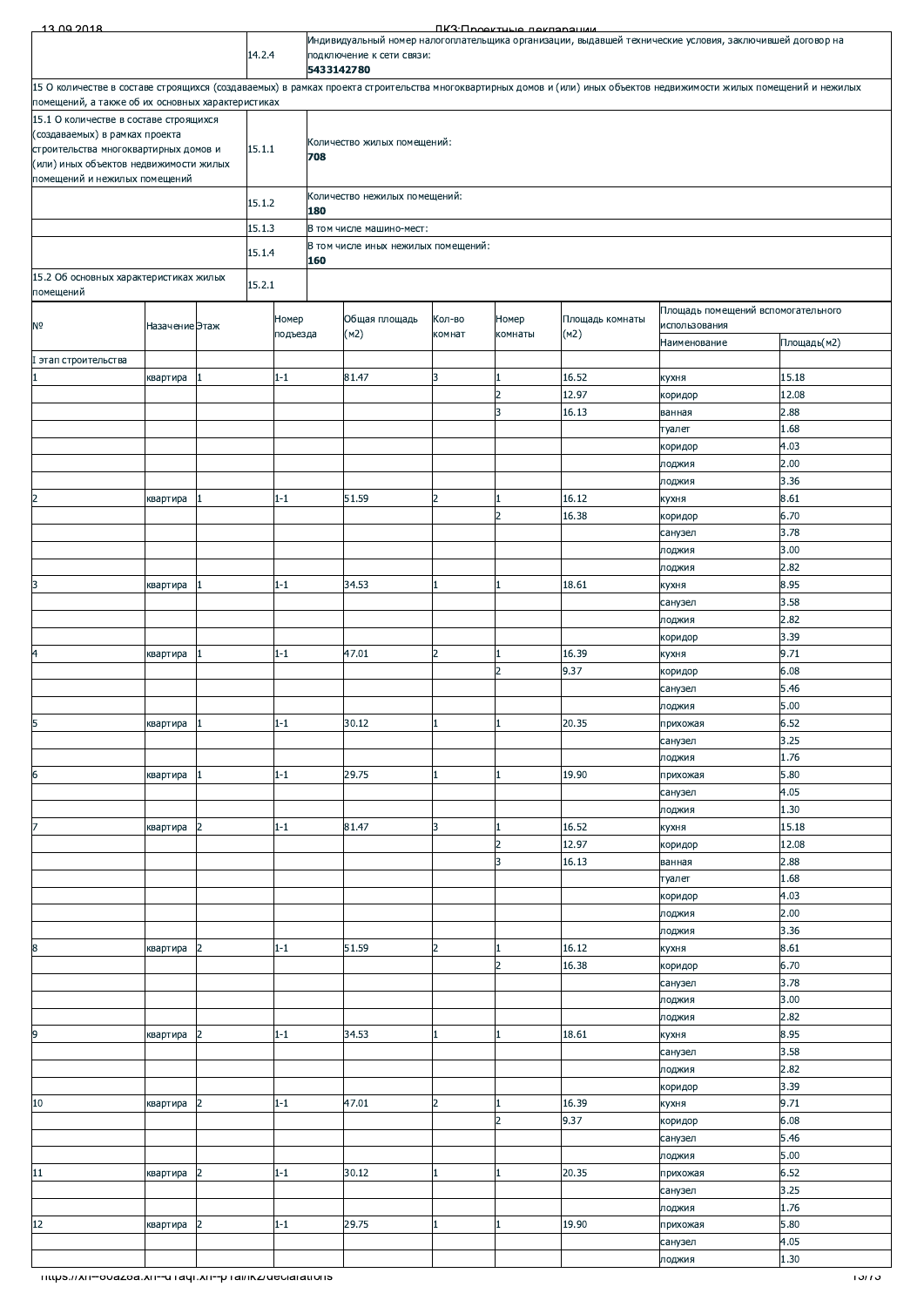| $\frac{13}{13}$ no 2018<br>82.12<br>14.93<br>3<br>$\vert$ 3<br>$1 - 1$<br>16.52<br>квартира<br>кухня<br>12.08<br>13.68<br>$\overline{2}$<br>коридор<br>3<br>16.13<br>3.07<br>ванная<br>1.68<br>туалет<br>4.03<br>коридор<br>2.00<br>лоджия<br>3.36<br>лоджия<br>16.21<br>8.00<br>14<br>51.30<br>3<br>$1 - 1$<br>$\overline{2}$<br>квартира<br>кухня<br>1<br>$\overline{2}$<br>16.38<br>6.93<br>коридор<br>3.78<br>санузел<br>3.00<br>лоджия<br>2.82<br>лоджия<br>15<br>18.61<br>8.48<br>$1 - 1$<br>34.40<br>3<br>квартира<br>1<br>кухня<br>3.58<br>санузел<br>2.82<br>лоджия<br>3.73<br>коридор<br>8.52<br>18.39<br>$1 - 1$<br>33.90<br>квартира<br>3<br>$\mathbf{1}$<br>кухня<br>3.58<br>прихожая<br>3.41<br>санузел<br>2.58<br>лоджия<br>20.07<br>11.30<br>$17\,$<br>68.41<br>3<br>$1 - 1$<br>квартира<br>кухня<br>2<br>1<br>3.20<br>$\overline{2}$<br>20.18<br>санузел<br>1.94<br>лоджия<br>5.15<br>кладовая<br>8.51<br>прихожая<br>28.82<br>20.46<br>$18\,$<br>3<br>$1-1$<br>4.95<br>1a<br>квартира<br>прихожая<br>3.41<br>санузел<br>1.76<br>лоджия<br>19<br>29.40<br>19.51<br>5.80<br>3<br>$1 - 1$<br>1a<br>прихожая<br>квартира<br>4.09<br>санузел<br>1.30<br>лоджия<br>16.52<br>14.93<br>$1 - 1$<br>82.12<br>3<br>$\mathbf{1}$<br>$\overline{4}$<br>кухня<br>квартира<br>$\overline{2}$<br>13.68<br>12.08<br>коридор<br>3<br>16.13<br>3.07<br>ванная<br>1.68<br>туалет<br>4.03<br>коридор<br>2.00<br>лоджия<br>3.36<br>лоджия<br>$\frac{21}{1}$<br>8.00<br>$1 - 1$<br>51.30<br>$\overline{2}$<br>16.21<br>квартира<br>$\overline{a}$<br>1<br>кухня<br>16.38<br>6.93<br>$\overline{2}$<br>коридор<br>3.78<br>санузел<br>3.00<br>лоджия<br>2.82<br>лоджия<br>22<br>18.61<br>8.48<br>34.40<br>$1 - 1$<br>квартира<br>$\vert 4 \vert$<br>1<br>кухня<br>3.58<br>санузел<br>2.82<br>лоджия<br>3.73<br>коридор<br>23<br>$1-1$<br>33.90<br>18.39<br>8.52<br>$\overline{a}$<br>$\mathbf{1}$<br>кухня<br>квартира<br>3.58<br>прихожая<br>3.41<br>санузел<br>2.58<br>лоджия<br>24<br>20.07<br>11.30<br>$1 - 1$<br>68.41<br>2<br>кухня<br>квартира<br>$\overline{\mathbf{r}}$<br>1<br>3.20<br>$\overline{2}$<br>20.18<br>санузел<br>1.94<br>лоджия<br>5.15<br>кладовая<br>8.51<br>прихожая<br>25<br>28.82<br>20.46<br>4.95<br>$\overline{a}$<br>$1 - 1$<br>1a<br>прихожая<br>квартира<br>3.41<br>санузел<br>1.76<br>лоджия<br>$1 - 1$<br>29.40<br>19.51<br>5.80<br>1a<br>$\overline{4}$<br>прихожая<br>квартира<br>4.09<br>санузел<br>1.30<br>лоджия<br>27<br>16.52<br>$1 - 1$<br>82.12<br>3<br>14.93<br>5<br>$\mathbf{1}$<br>кухня<br>квартира<br>13.68<br>12.08<br>2<br>коридор<br>3.07<br>3<br>16.13<br>ванная<br>1.68<br>туалет<br>4.03<br>коридор<br>2.00<br>лоджия<br>3.36<br>лоджия<br>16.21<br>28<br>5<br>51.30<br>8.00<br>$1 - 1$<br>2<br>$\mathbf{1}$<br>квартира<br>кухня<br>16.38<br>6.93<br>$\overline{2}$<br>коридор<br>mups.//xn--ovazoa.xn--u raqr.xn--p ramicz/declarations<br>1477 J |        |  |  | <b><i><u>IK3: Проектине пекларации</u></i></b> |  |  |
|----------------------------------------------------------------------------------------------------------------------------------------------------------------------------------------------------------------------------------------------------------------------------------------------------------------------------------------------------------------------------------------------------------------------------------------------------------------------------------------------------------------------------------------------------------------------------------------------------------------------------------------------------------------------------------------------------------------------------------------------------------------------------------------------------------------------------------------------------------------------------------------------------------------------------------------------------------------------------------------------------------------------------------------------------------------------------------------------------------------------------------------------------------------------------------------------------------------------------------------------------------------------------------------------------------------------------------------------------------------------------------------------------------------------------------------------------------------------------------------------------------------------------------------------------------------------------------------------------------------------------------------------------------------------------------------------------------------------------------------------------------------------------------------------------------------------------------------------------------------------------------------------------------------------------------------------------------------------------------------------------------------------------------------------------------------------------------------------------------------------------------------------------------------------------------------------------------------------------------------------------------------------------------------------------------------------------------------------------------------------------------------------------------------------------------------------------------------------------------------------------------------------------------------------------------------------------------------------------------------------------------------------------------------------------------------------------------------------------------------------------------------------------------------------------------------------------------------------------------------------------------------------------|--------|--|--|------------------------------------------------|--|--|
|                                                                                                                                                                                                                                                                                                                                                                                                                                                                                                                                                                                                                                                                                                                                                                                                                                                                                                                                                                                                                                                                                                                                                                                                                                                                                                                                                                                                                                                                                                                                                                                                                                                                                                                                                                                                                                                                                                                                                                                                                                                                                                                                                                                                                                                                                                                                                                                                                                                                                                                                                                                                                                                                                                                                                                                                                                                                                                    |        |  |  |                                                |  |  |
|                                                                                                                                                                                                                                                                                                                                                                                                                                                                                                                                                                                                                                                                                                                                                                                                                                                                                                                                                                                                                                                                                                                                                                                                                                                                                                                                                                                                                                                                                                                                                                                                                                                                                                                                                                                                                                                                                                                                                                                                                                                                                                                                                                                                                                                                                                                                                                                                                                                                                                                                                                                                                                                                                                                                                                                                                                                                                                    |        |  |  |                                                |  |  |
|                                                                                                                                                                                                                                                                                                                                                                                                                                                                                                                                                                                                                                                                                                                                                                                                                                                                                                                                                                                                                                                                                                                                                                                                                                                                                                                                                                                                                                                                                                                                                                                                                                                                                                                                                                                                                                                                                                                                                                                                                                                                                                                                                                                                                                                                                                                                                                                                                                                                                                                                                                                                                                                                                                                                                                                                                                                                                                    |        |  |  |                                                |  |  |
|                                                                                                                                                                                                                                                                                                                                                                                                                                                                                                                                                                                                                                                                                                                                                                                                                                                                                                                                                                                                                                                                                                                                                                                                                                                                                                                                                                                                                                                                                                                                                                                                                                                                                                                                                                                                                                                                                                                                                                                                                                                                                                                                                                                                                                                                                                                                                                                                                                                                                                                                                                                                                                                                                                                                                                                                                                                                                                    |        |  |  |                                                |  |  |
|                                                                                                                                                                                                                                                                                                                                                                                                                                                                                                                                                                                                                                                                                                                                                                                                                                                                                                                                                                                                                                                                                                                                                                                                                                                                                                                                                                                                                                                                                                                                                                                                                                                                                                                                                                                                                                                                                                                                                                                                                                                                                                                                                                                                                                                                                                                                                                                                                                                                                                                                                                                                                                                                                                                                                                                                                                                                                                    |        |  |  |                                                |  |  |
|                                                                                                                                                                                                                                                                                                                                                                                                                                                                                                                                                                                                                                                                                                                                                                                                                                                                                                                                                                                                                                                                                                                                                                                                                                                                                                                                                                                                                                                                                                                                                                                                                                                                                                                                                                                                                                                                                                                                                                                                                                                                                                                                                                                                                                                                                                                                                                                                                                                                                                                                                                                                                                                                                                                                                                                                                                                                                                    |        |  |  |                                                |  |  |
|                                                                                                                                                                                                                                                                                                                                                                                                                                                                                                                                                                                                                                                                                                                                                                                                                                                                                                                                                                                                                                                                                                                                                                                                                                                                                                                                                                                                                                                                                                                                                                                                                                                                                                                                                                                                                                                                                                                                                                                                                                                                                                                                                                                                                                                                                                                                                                                                                                                                                                                                                                                                                                                                                                                                                                                                                                                                                                    |        |  |  |                                                |  |  |
|                                                                                                                                                                                                                                                                                                                                                                                                                                                                                                                                                                                                                                                                                                                                                                                                                                                                                                                                                                                                                                                                                                                                                                                                                                                                                                                                                                                                                                                                                                                                                                                                                                                                                                                                                                                                                                                                                                                                                                                                                                                                                                                                                                                                                                                                                                                                                                                                                                                                                                                                                                                                                                                                                                                                                                                                                                                                                                    |        |  |  |                                                |  |  |
|                                                                                                                                                                                                                                                                                                                                                                                                                                                                                                                                                                                                                                                                                                                                                                                                                                                                                                                                                                                                                                                                                                                                                                                                                                                                                                                                                                                                                                                                                                                                                                                                                                                                                                                                                                                                                                                                                                                                                                                                                                                                                                                                                                                                                                                                                                                                                                                                                                                                                                                                                                                                                                                                                                                                                                                                                                                                                                    |        |  |  |                                                |  |  |
|                                                                                                                                                                                                                                                                                                                                                                                                                                                                                                                                                                                                                                                                                                                                                                                                                                                                                                                                                                                                                                                                                                                                                                                                                                                                                                                                                                                                                                                                                                                                                                                                                                                                                                                                                                                                                                                                                                                                                                                                                                                                                                                                                                                                                                                                                                                                                                                                                                                                                                                                                                                                                                                                                                                                                                                                                                                                                                    |        |  |  |                                                |  |  |
|                                                                                                                                                                                                                                                                                                                                                                                                                                                                                                                                                                                                                                                                                                                                                                                                                                                                                                                                                                                                                                                                                                                                                                                                                                                                                                                                                                                                                                                                                                                                                                                                                                                                                                                                                                                                                                                                                                                                                                                                                                                                                                                                                                                                                                                                                                                                                                                                                                                                                                                                                                                                                                                                                                                                                                                                                                                                                                    |        |  |  |                                                |  |  |
|                                                                                                                                                                                                                                                                                                                                                                                                                                                                                                                                                                                                                                                                                                                                                                                                                                                                                                                                                                                                                                                                                                                                                                                                                                                                                                                                                                                                                                                                                                                                                                                                                                                                                                                                                                                                                                                                                                                                                                                                                                                                                                                                                                                                                                                                                                                                                                                                                                                                                                                                                                                                                                                                                                                                                                                                                                                                                                    |        |  |  |                                                |  |  |
|                                                                                                                                                                                                                                                                                                                                                                                                                                                                                                                                                                                                                                                                                                                                                                                                                                                                                                                                                                                                                                                                                                                                                                                                                                                                                                                                                                                                                                                                                                                                                                                                                                                                                                                                                                                                                                                                                                                                                                                                                                                                                                                                                                                                                                                                                                                                                                                                                                                                                                                                                                                                                                                                                                                                                                                                                                                                                                    |        |  |  |                                                |  |  |
|                                                                                                                                                                                                                                                                                                                                                                                                                                                                                                                                                                                                                                                                                                                                                                                                                                                                                                                                                                                                                                                                                                                                                                                                                                                                                                                                                                                                                                                                                                                                                                                                                                                                                                                                                                                                                                                                                                                                                                                                                                                                                                                                                                                                                                                                                                                                                                                                                                                                                                                                                                                                                                                                                                                                                                                                                                                                                                    |        |  |  |                                                |  |  |
|                                                                                                                                                                                                                                                                                                                                                                                                                                                                                                                                                                                                                                                                                                                                                                                                                                                                                                                                                                                                                                                                                                                                                                                                                                                                                                                                                                                                                                                                                                                                                                                                                                                                                                                                                                                                                                                                                                                                                                                                                                                                                                                                                                                                                                                                                                                                                                                                                                                                                                                                                                                                                                                                                                                                                                                                                                                                                                    |        |  |  |                                                |  |  |
|                                                                                                                                                                                                                                                                                                                                                                                                                                                                                                                                                                                                                                                                                                                                                                                                                                                                                                                                                                                                                                                                                                                                                                                                                                                                                                                                                                                                                                                                                                                                                                                                                                                                                                                                                                                                                                                                                                                                                                                                                                                                                                                                                                                                                                                                                                                                                                                                                                                                                                                                                                                                                                                                                                                                                                                                                                                                                                    | 16     |  |  |                                                |  |  |
|                                                                                                                                                                                                                                                                                                                                                                                                                                                                                                                                                                                                                                                                                                                                                                                                                                                                                                                                                                                                                                                                                                                                                                                                                                                                                                                                                                                                                                                                                                                                                                                                                                                                                                                                                                                                                                                                                                                                                                                                                                                                                                                                                                                                                                                                                                                                                                                                                                                                                                                                                                                                                                                                                                                                                                                                                                                                                                    |        |  |  |                                                |  |  |
|                                                                                                                                                                                                                                                                                                                                                                                                                                                                                                                                                                                                                                                                                                                                                                                                                                                                                                                                                                                                                                                                                                                                                                                                                                                                                                                                                                                                                                                                                                                                                                                                                                                                                                                                                                                                                                                                                                                                                                                                                                                                                                                                                                                                                                                                                                                                                                                                                                                                                                                                                                                                                                                                                                                                                                                                                                                                                                    |        |  |  |                                                |  |  |
|                                                                                                                                                                                                                                                                                                                                                                                                                                                                                                                                                                                                                                                                                                                                                                                                                                                                                                                                                                                                                                                                                                                                                                                                                                                                                                                                                                                                                                                                                                                                                                                                                                                                                                                                                                                                                                                                                                                                                                                                                                                                                                                                                                                                                                                                                                                                                                                                                                                                                                                                                                                                                                                                                                                                                                                                                                                                                                    |        |  |  |                                                |  |  |
|                                                                                                                                                                                                                                                                                                                                                                                                                                                                                                                                                                                                                                                                                                                                                                                                                                                                                                                                                                                                                                                                                                                                                                                                                                                                                                                                                                                                                                                                                                                                                                                                                                                                                                                                                                                                                                                                                                                                                                                                                                                                                                                                                                                                                                                                                                                                                                                                                                                                                                                                                                                                                                                                                                                                                                                                                                                                                                    |        |  |  |                                                |  |  |
|                                                                                                                                                                                                                                                                                                                                                                                                                                                                                                                                                                                                                                                                                                                                                                                                                                                                                                                                                                                                                                                                                                                                                                                                                                                                                                                                                                                                                                                                                                                                                                                                                                                                                                                                                                                                                                                                                                                                                                                                                                                                                                                                                                                                                                                                                                                                                                                                                                                                                                                                                                                                                                                                                                                                                                                                                                                                                                    |        |  |  |                                                |  |  |
|                                                                                                                                                                                                                                                                                                                                                                                                                                                                                                                                                                                                                                                                                                                                                                                                                                                                                                                                                                                                                                                                                                                                                                                                                                                                                                                                                                                                                                                                                                                                                                                                                                                                                                                                                                                                                                                                                                                                                                                                                                                                                                                                                                                                                                                                                                                                                                                                                                                                                                                                                                                                                                                                                                                                                                                                                                                                                                    |        |  |  |                                                |  |  |
|                                                                                                                                                                                                                                                                                                                                                                                                                                                                                                                                                                                                                                                                                                                                                                                                                                                                                                                                                                                                                                                                                                                                                                                                                                                                                                                                                                                                                                                                                                                                                                                                                                                                                                                                                                                                                                                                                                                                                                                                                                                                                                                                                                                                                                                                                                                                                                                                                                                                                                                                                                                                                                                                                                                                                                                                                                                                                                    |        |  |  |                                                |  |  |
|                                                                                                                                                                                                                                                                                                                                                                                                                                                                                                                                                                                                                                                                                                                                                                                                                                                                                                                                                                                                                                                                                                                                                                                                                                                                                                                                                                                                                                                                                                                                                                                                                                                                                                                                                                                                                                                                                                                                                                                                                                                                                                                                                                                                                                                                                                                                                                                                                                                                                                                                                                                                                                                                                                                                                                                                                                                                                                    |        |  |  |                                                |  |  |
|                                                                                                                                                                                                                                                                                                                                                                                                                                                                                                                                                                                                                                                                                                                                                                                                                                                                                                                                                                                                                                                                                                                                                                                                                                                                                                                                                                                                                                                                                                                                                                                                                                                                                                                                                                                                                                                                                                                                                                                                                                                                                                                                                                                                                                                                                                                                                                                                                                                                                                                                                                                                                                                                                                                                                                                                                                                                                                    |        |  |  |                                                |  |  |
|                                                                                                                                                                                                                                                                                                                                                                                                                                                                                                                                                                                                                                                                                                                                                                                                                                                                                                                                                                                                                                                                                                                                                                                                                                                                                                                                                                                                                                                                                                                                                                                                                                                                                                                                                                                                                                                                                                                                                                                                                                                                                                                                                                                                                                                                                                                                                                                                                                                                                                                                                                                                                                                                                                                                                                                                                                                                                                    |        |  |  |                                                |  |  |
|                                                                                                                                                                                                                                                                                                                                                                                                                                                                                                                                                                                                                                                                                                                                                                                                                                                                                                                                                                                                                                                                                                                                                                                                                                                                                                                                                                                                                                                                                                                                                                                                                                                                                                                                                                                                                                                                                                                                                                                                                                                                                                                                                                                                                                                                                                                                                                                                                                                                                                                                                                                                                                                                                                                                                                                                                                                                                                    |        |  |  |                                                |  |  |
|                                                                                                                                                                                                                                                                                                                                                                                                                                                                                                                                                                                                                                                                                                                                                                                                                                                                                                                                                                                                                                                                                                                                                                                                                                                                                                                                                                                                                                                                                                                                                                                                                                                                                                                                                                                                                                                                                                                                                                                                                                                                                                                                                                                                                                                                                                                                                                                                                                                                                                                                                                                                                                                                                                                                                                                                                                                                                                    |        |  |  |                                                |  |  |
|                                                                                                                                                                                                                                                                                                                                                                                                                                                                                                                                                                                                                                                                                                                                                                                                                                                                                                                                                                                                                                                                                                                                                                                                                                                                                                                                                                                                                                                                                                                                                                                                                                                                                                                                                                                                                                                                                                                                                                                                                                                                                                                                                                                                                                                                                                                                                                                                                                                                                                                                                                                                                                                                                                                                                                                                                                                                                                    |        |  |  |                                                |  |  |
|                                                                                                                                                                                                                                                                                                                                                                                                                                                                                                                                                                                                                                                                                                                                                                                                                                                                                                                                                                                                                                                                                                                                                                                                                                                                                                                                                                                                                                                                                                                                                                                                                                                                                                                                                                                                                                                                                                                                                                                                                                                                                                                                                                                                                                                                                                                                                                                                                                                                                                                                                                                                                                                                                                                                                                                                                                                                                                    | $20\,$ |  |  |                                                |  |  |
|                                                                                                                                                                                                                                                                                                                                                                                                                                                                                                                                                                                                                                                                                                                                                                                                                                                                                                                                                                                                                                                                                                                                                                                                                                                                                                                                                                                                                                                                                                                                                                                                                                                                                                                                                                                                                                                                                                                                                                                                                                                                                                                                                                                                                                                                                                                                                                                                                                                                                                                                                                                                                                                                                                                                                                                                                                                                                                    |        |  |  |                                                |  |  |
|                                                                                                                                                                                                                                                                                                                                                                                                                                                                                                                                                                                                                                                                                                                                                                                                                                                                                                                                                                                                                                                                                                                                                                                                                                                                                                                                                                                                                                                                                                                                                                                                                                                                                                                                                                                                                                                                                                                                                                                                                                                                                                                                                                                                                                                                                                                                                                                                                                                                                                                                                                                                                                                                                                                                                                                                                                                                                                    |        |  |  |                                                |  |  |
|                                                                                                                                                                                                                                                                                                                                                                                                                                                                                                                                                                                                                                                                                                                                                                                                                                                                                                                                                                                                                                                                                                                                                                                                                                                                                                                                                                                                                                                                                                                                                                                                                                                                                                                                                                                                                                                                                                                                                                                                                                                                                                                                                                                                                                                                                                                                                                                                                                                                                                                                                                                                                                                                                                                                                                                                                                                                                                    |        |  |  |                                                |  |  |
|                                                                                                                                                                                                                                                                                                                                                                                                                                                                                                                                                                                                                                                                                                                                                                                                                                                                                                                                                                                                                                                                                                                                                                                                                                                                                                                                                                                                                                                                                                                                                                                                                                                                                                                                                                                                                                                                                                                                                                                                                                                                                                                                                                                                                                                                                                                                                                                                                                                                                                                                                                                                                                                                                                                                                                                                                                                                                                    |        |  |  |                                                |  |  |
|                                                                                                                                                                                                                                                                                                                                                                                                                                                                                                                                                                                                                                                                                                                                                                                                                                                                                                                                                                                                                                                                                                                                                                                                                                                                                                                                                                                                                                                                                                                                                                                                                                                                                                                                                                                                                                                                                                                                                                                                                                                                                                                                                                                                                                                                                                                                                                                                                                                                                                                                                                                                                                                                                                                                                                                                                                                                                                    |        |  |  |                                                |  |  |
|                                                                                                                                                                                                                                                                                                                                                                                                                                                                                                                                                                                                                                                                                                                                                                                                                                                                                                                                                                                                                                                                                                                                                                                                                                                                                                                                                                                                                                                                                                                                                                                                                                                                                                                                                                                                                                                                                                                                                                                                                                                                                                                                                                                                                                                                                                                                                                                                                                                                                                                                                                                                                                                                                                                                                                                                                                                                                                    |        |  |  |                                                |  |  |
|                                                                                                                                                                                                                                                                                                                                                                                                                                                                                                                                                                                                                                                                                                                                                                                                                                                                                                                                                                                                                                                                                                                                                                                                                                                                                                                                                                                                                                                                                                                                                                                                                                                                                                                                                                                                                                                                                                                                                                                                                                                                                                                                                                                                                                                                                                                                                                                                                                                                                                                                                                                                                                                                                                                                                                                                                                                                                                    |        |  |  |                                                |  |  |
|                                                                                                                                                                                                                                                                                                                                                                                                                                                                                                                                                                                                                                                                                                                                                                                                                                                                                                                                                                                                                                                                                                                                                                                                                                                                                                                                                                                                                                                                                                                                                                                                                                                                                                                                                                                                                                                                                                                                                                                                                                                                                                                                                                                                                                                                                                                                                                                                                                                                                                                                                                                                                                                                                                                                                                                                                                                                                                    |        |  |  |                                                |  |  |
|                                                                                                                                                                                                                                                                                                                                                                                                                                                                                                                                                                                                                                                                                                                                                                                                                                                                                                                                                                                                                                                                                                                                                                                                                                                                                                                                                                                                                                                                                                                                                                                                                                                                                                                                                                                                                                                                                                                                                                                                                                                                                                                                                                                                                                                                                                                                                                                                                                                                                                                                                                                                                                                                                                                                                                                                                                                                                                    |        |  |  |                                                |  |  |
|                                                                                                                                                                                                                                                                                                                                                                                                                                                                                                                                                                                                                                                                                                                                                                                                                                                                                                                                                                                                                                                                                                                                                                                                                                                                                                                                                                                                                                                                                                                                                                                                                                                                                                                                                                                                                                                                                                                                                                                                                                                                                                                                                                                                                                                                                                                                                                                                                                                                                                                                                                                                                                                                                                                                                                                                                                                                                                    |        |  |  |                                                |  |  |
|                                                                                                                                                                                                                                                                                                                                                                                                                                                                                                                                                                                                                                                                                                                                                                                                                                                                                                                                                                                                                                                                                                                                                                                                                                                                                                                                                                                                                                                                                                                                                                                                                                                                                                                                                                                                                                                                                                                                                                                                                                                                                                                                                                                                                                                                                                                                                                                                                                                                                                                                                                                                                                                                                                                                                                                                                                                                                                    |        |  |  |                                                |  |  |
|                                                                                                                                                                                                                                                                                                                                                                                                                                                                                                                                                                                                                                                                                                                                                                                                                                                                                                                                                                                                                                                                                                                                                                                                                                                                                                                                                                                                                                                                                                                                                                                                                                                                                                                                                                                                                                                                                                                                                                                                                                                                                                                                                                                                                                                                                                                                                                                                                                                                                                                                                                                                                                                                                                                                                                                                                                                                                                    |        |  |  |                                                |  |  |
|                                                                                                                                                                                                                                                                                                                                                                                                                                                                                                                                                                                                                                                                                                                                                                                                                                                                                                                                                                                                                                                                                                                                                                                                                                                                                                                                                                                                                                                                                                                                                                                                                                                                                                                                                                                                                                                                                                                                                                                                                                                                                                                                                                                                                                                                                                                                                                                                                                                                                                                                                                                                                                                                                                                                                                                                                                                                                                    |        |  |  |                                                |  |  |
|                                                                                                                                                                                                                                                                                                                                                                                                                                                                                                                                                                                                                                                                                                                                                                                                                                                                                                                                                                                                                                                                                                                                                                                                                                                                                                                                                                                                                                                                                                                                                                                                                                                                                                                                                                                                                                                                                                                                                                                                                                                                                                                                                                                                                                                                                                                                                                                                                                                                                                                                                                                                                                                                                                                                                                                                                                                                                                    |        |  |  |                                                |  |  |
|                                                                                                                                                                                                                                                                                                                                                                                                                                                                                                                                                                                                                                                                                                                                                                                                                                                                                                                                                                                                                                                                                                                                                                                                                                                                                                                                                                                                                                                                                                                                                                                                                                                                                                                                                                                                                                                                                                                                                                                                                                                                                                                                                                                                                                                                                                                                                                                                                                                                                                                                                                                                                                                                                                                                                                                                                                                                                                    |        |  |  |                                                |  |  |
|                                                                                                                                                                                                                                                                                                                                                                                                                                                                                                                                                                                                                                                                                                                                                                                                                                                                                                                                                                                                                                                                                                                                                                                                                                                                                                                                                                                                                                                                                                                                                                                                                                                                                                                                                                                                                                                                                                                                                                                                                                                                                                                                                                                                                                                                                                                                                                                                                                                                                                                                                                                                                                                                                                                                                                                                                                                                                                    |        |  |  |                                                |  |  |
|                                                                                                                                                                                                                                                                                                                                                                                                                                                                                                                                                                                                                                                                                                                                                                                                                                                                                                                                                                                                                                                                                                                                                                                                                                                                                                                                                                                                                                                                                                                                                                                                                                                                                                                                                                                                                                                                                                                                                                                                                                                                                                                                                                                                                                                                                                                                                                                                                                                                                                                                                                                                                                                                                                                                                                                                                                                                                                    |        |  |  |                                                |  |  |
|                                                                                                                                                                                                                                                                                                                                                                                                                                                                                                                                                                                                                                                                                                                                                                                                                                                                                                                                                                                                                                                                                                                                                                                                                                                                                                                                                                                                                                                                                                                                                                                                                                                                                                                                                                                                                                                                                                                                                                                                                                                                                                                                                                                                                                                                                                                                                                                                                                                                                                                                                                                                                                                                                                                                                                                                                                                                                                    |        |  |  |                                                |  |  |
|                                                                                                                                                                                                                                                                                                                                                                                                                                                                                                                                                                                                                                                                                                                                                                                                                                                                                                                                                                                                                                                                                                                                                                                                                                                                                                                                                                                                                                                                                                                                                                                                                                                                                                                                                                                                                                                                                                                                                                                                                                                                                                                                                                                                                                                                                                                                                                                                                                                                                                                                                                                                                                                                                                                                                                                                                                                                                                    |        |  |  |                                                |  |  |
|                                                                                                                                                                                                                                                                                                                                                                                                                                                                                                                                                                                                                                                                                                                                                                                                                                                                                                                                                                                                                                                                                                                                                                                                                                                                                                                                                                                                                                                                                                                                                                                                                                                                                                                                                                                                                                                                                                                                                                                                                                                                                                                                                                                                                                                                                                                                                                                                                                                                                                                                                                                                                                                                                                                                                                                                                                                                                                    |        |  |  |                                                |  |  |
|                                                                                                                                                                                                                                                                                                                                                                                                                                                                                                                                                                                                                                                                                                                                                                                                                                                                                                                                                                                                                                                                                                                                                                                                                                                                                                                                                                                                                                                                                                                                                                                                                                                                                                                                                                                                                                                                                                                                                                                                                                                                                                                                                                                                                                                                                                                                                                                                                                                                                                                                                                                                                                                                                                                                                                                                                                                                                                    |        |  |  |                                                |  |  |
|                                                                                                                                                                                                                                                                                                                                                                                                                                                                                                                                                                                                                                                                                                                                                                                                                                                                                                                                                                                                                                                                                                                                                                                                                                                                                                                                                                                                                                                                                                                                                                                                                                                                                                                                                                                                                                                                                                                                                                                                                                                                                                                                                                                                                                                                                                                                                                                                                                                                                                                                                                                                                                                                                                                                                                                                                                                                                                    |        |  |  |                                                |  |  |
|                                                                                                                                                                                                                                                                                                                                                                                                                                                                                                                                                                                                                                                                                                                                                                                                                                                                                                                                                                                                                                                                                                                                                                                                                                                                                                                                                                                                                                                                                                                                                                                                                                                                                                                                                                                                                                                                                                                                                                                                                                                                                                                                                                                                                                                                                                                                                                                                                                                                                                                                                                                                                                                                                                                                                                                                                                                                                                    |        |  |  |                                                |  |  |
|                                                                                                                                                                                                                                                                                                                                                                                                                                                                                                                                                                                                                                                                                                                                                                                                                                                                                                                                                                                                                                                                                                                                                                                                                                                                                                                                                                                                                                                                                                                                                                                                                                                                                                                                                                                                                                                                                                                                                                                                                                                                                                                                                                                                                                                                                                                                                                                                                                                                                                                                                                                                                                                                                                                                                                                                                                                                                                    |        |  |  |                                                |  |  |
|                                                                                                                                                                                                                                                                                                                                                                                                                                                                                                                                                                                                                                                                                                                                                                                                                                                                                                                                                                                                                                                                                                                                                                                                                                                                                                                                                                                                                                                                                                                                                                                                                                                                                                                                                                                                                                                                                                                                                                                                                                                                                                                                                                                                                                                                                                                                                                                                                                                                                                                                                                                                                                                                                                                                                                                                                                                                                                    |        |  |  |                                                |  |  |
|                                                                                                                                                                                                                                                                                                                                                                                                                                                                                                                                                                                                                                                                                                                                                                                                                                                                                                                                                                                                                                                                                                                                                                                                                                                                                                                                                                                                                                                                                                                                                                                                                                                                                                                                                                                                                                                                                                                                                                                                                                                                                                                                                                                                                                                                                                                                                                                                                                                                                                                                                                                                                                                                                                                                                                                                                                                                                                    | 26     |  |  |                                                |  |  |
|                                                                                                                                                                                                                                                                                                                                                                                                                                                                                                                                                                                                                                                                                                                                                                                                                                                                                                                                                                                                                                                                                                                                                                                                                                                                                                                                                                                                                                                                                                                                                                                                                                                                                                                                                                                                                                                                                                                                                                                                                                                                                                                                                                                                                                                                                                                                                                                                                                                                                                                                                                                                                                                                                                                                                                                                                                                                                                    |        |  |  |                                                |  |  |
|                                                                                                                                                                                                                                                                                                                                                                                                                                                                                                                                                                                                                                                                                                                                                                                                                                                                                                                                                                                                                                                                                                                                                                                                                                                                                                                                                                                                                                                                                                                                                                                                                                                                                                                                                                                                                                                                                                                                                                                                                                                                                                                                                                                                                                                                                                                                                                                                                                                                                                                                                                                                                                                                                                                                                                                                                                                                                                    |        |  |  |                                                |  |  |
|                                                                                                                                                                                                                                                                                                                                                                                                                                                                                                                                                                                                                                                                                                                                                                                                                                                                                                                                                                                                                                                                                                                                                                                                                                                                                                                                                                                                                                                                                                                                                                                                                                                                                                                                                                                                                                                                                                                                                                                                                                                                                                                                                                                                                                                                                                                                                                                                                                                                                                                                                                                                                                                                                                                                                                                                                                                                                                    |        |  |  |                                                |  |  |
|                                                                                                                                                                                                                                                                                                                                                                                                                                                                                                                                                                                                                                                                                                                                                                                                                                                                                                                                                                                                                                                                                                                                                                                                                                                                                                                                                                                                                                                                                                                                                                                                                                                                                                                                                                                                                                                                                                                                                                                                                                                                                                                                                                                                                                                                                                                                                                                                                                                                                                                                                                                                                                                                                                                                                                                                                                                                                                    |        |  |  |                                                |  |  |
|                                                                                                                                                                                                                                                                                                                                                                                                                                                                                                                                                                                                                                                                                                                                                                                                                                                                                                                                                                                                                                                                                                                                                                                                                                                                                                                                                                                                                                                                                                                                                                                                                                                                                                                                                                                                                                                                                                                                                                                                                                                                                                                                                                                                                                                                                                                                                                                                                                                                                                                                                                                                                                                                                                                                                                                                                                                                                                    |        |  |  |                                                |  |  |
|                                                                                                                                                                                                                                                                                                                                                                                                                                                                                                                                                                                                                                                                                                                                                                                                                                                                                                                                                                                                                                                                                                                                                                                                                                                                                                                                                                                                                                                                                                                                                                                                                                                                                                                                                                                                                                                                                                                                                                                                                                                                                                                                                                                                                                                                                                                                                                                                                                                                                                                                                                                                                                                                                                                                                                                                                                                                                                    |        |  |  |                                                |  |  |
|                                                                                                                                                                                                                                                                                                                                                                                                                                                                                                                                                                                                                                                                                                                                                                                                                                                                                                                                                                                                                                                                                                                                                                                                                                                                                                                                                                                                                                                                                                                                                                                                                                                                                                                                                                                                                                                                                                                                                                                                                                                                                                                                                                                                                                                                                                                                                                                                                                                                                                                                                                                                                                                                                                                                                                                                                                                                                                    |        |  |  |                                                |  |  |
|                                                                                                                                                                                                                                                                                                                                                                                                                                                                                                                                                                                                                                                                                                                                                                                                                                                                                                                                                                                                                                                                                                                                                                                                                                                                                                                                                                                                                                                                                                                                                                                                                                                                                                                                                                                                                                                                                                                                                                                                                                                                                                                                                                                                                                                                                                                                                                                                                                                                                                                                                                                                                                                                                                                                                                                                                                                                                                    |        |  |  |                                                |  |  |
|                                                                                                                                                                                                                                                                                                                                                                                                                                                                                                                                                                                                                                                                                                                                                                                                                                                                                                                                                                                                                                                                                                                                                                                                                                                                                                                                                                                                                                                                                                                                                                                                                                                                                                                                                                                                                                                                                                                                                                                                                                                                                                                                                                                                                                                                                                                                                                                                                                                                                                                                                                                                                                                                                                                                                                                                                                                                                                    |        |  |  |                                                |  |  |
|                                                                                                                                                                                                                                                                                                                                                                                                                                                                                                                                                                                                                                                                                                                                                                                                                                                                                                                                                                                                                                                                                                                                                                                                                                                                                                                                                                                                                                                                                                                                                                                                                                                                                                                                                                                                                                                                                                                                                                                                                                                                                                                                                                                                                                                                                                                                                                                                                                                                                                                                                                                                                                                                                                                                                                                                                                                                                                    |        |  |  |                                                |  |  |
|                                                                                                                                                                                                                                                                                                                                                                                                                                                                                                                                                                                                                                                                                                                                                                                                                                                                                                                                                                                                                                                                                                                                                                                                                                                                                                                                                                                                                                                                                                                                                                                                                                                                                                                                                                                                                                                                                                                                                                                                                                                                                                                                                                                                                                                                                                                                                                                                                                                                                                                                                                                                                                                                                                                                                                                                                                                                                                    |        |  |  |                                                |  |  |
|                                                                                                                                                                                                                                                                                                                                                                                                                                                                                                                                                                                                                                                                                                                                                                                                                                                                                                                                                                                                                                                                                                                                                                                                                                                                                                                                                                                                                                                                                                                                                                                                                                                                                                                                                                                                                                                                                                                                                                                                                                                                                                                                                                                                                                                                                                                                                                                                                                                                                                                                                                                                                                                                                                                                                                                                                                                                                                    |        |  |  |                                                |  |  |
|                                                                                                                                                                                                                                                                                                                                                                                                                                                                                                                                                                                                                                                                                                                                                                                                                                                                                                                                                                                                                                                                                                                                                                                                                                                                                                                                                                                                                                                                                                                                                                                                                                                                                                                                                                                                                                                                                                                                                                                                                                                                                                                                                                                                                                                                                                                                                                                                                                                                                                                                                                                                                                                                                                                                                                                                                                                                                                    |        |  |  |                                                |  |  |
|                                                                                                                                                                                                                                                                                                                                                                                                                                                                                                                                                                                                                                                                                                                                                                                                                                                                                                                                                                                                                                                                                                                                                                                                                                                                                                                                                                                                                                                                                                                                                                                                                                                                                                                                                                                                                                                                                                                                                                                                                                                                                                                                                                                                                                                                                                                                                                                                                                                                                                                                                                                                                                                                                                                                                                                                                                                                                                    |        |  |  |                                                |  |  |
|                                                                                                                                                                                                                                                                                                                                                                                                                                                                                                                                                                                                                                                                                                                                                                                                                                                                                                                                                                                                                                                                                                                                                                                                                                                                                                                                                                                                                                                                                                                                                                                                                                                                                                                                                                                                                                                                                                                                                                                                                                                                                                                                                                                                                                                                                                                                                                                                                                                                                                                                                                                                                                                                                                                                                                                                                                                                                                    |        |  |  |                                                |  |  |
|                                                                                                                                                                                                                                                                                                                                                                                                                                                                                                                                                                                                                                                                                                                                                                                                                                                                                                                                                                                                                                                                                                                                                                                                                                                                                                                                                                                                                                                                                                                                                                                                                                                                                                                                                                                                                                                                                                                                                                                                                                                                                                                                                                                                                                                                                                                                                                                                                                                                                                                                                                                                                                                                                                                                                                                                                                                                                                    |        |  |  |                                                |  |  |
|                                                                                                                                                                                                                                                                                                                                                                                                                                                                                                                                                                                                                                                                                                                                                                                                                                                                                                                                                                                                                                                                                                                                                                                                                                                                                                                                                                                                                                                                                                                                                                                                                                                                                                                                                                                                                                                                                                                                                                                                                                                                                                                                                                                                                                                                                                                                                                                                                                                                                                                                                                                                                                                                                                                                                                                                                                                                                                    |        |  |  |                                                |  |  |
|                                                                                                                                                                                                                                                                                                                                                                                                                                                                                                                                                                                                                                                                                                                                                                                                                                                                                                                                                                                                                                                                                                                                                                                                                                                                                                                                                                                                                                                                                                                                                                                                                                                                                                                                                                                                                                                                                                                                                                                                                                                                                                                                                                                                                                                                                                                                                                                                                                                                                                                                                                                                                                                                                                                                                                                                                                                                                                    |        |  |  |                                                |  |  |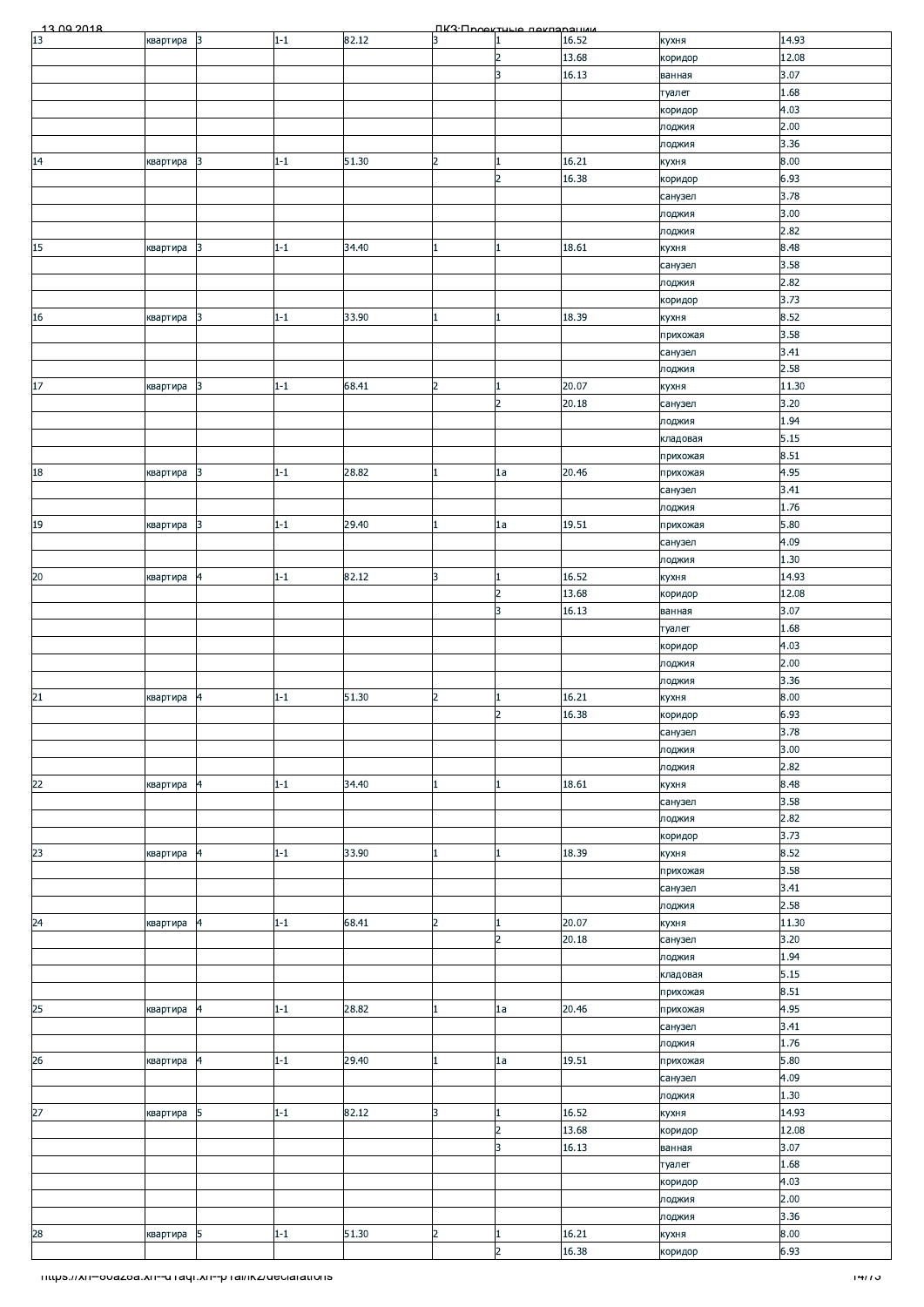|  | 12 00 2018 |  |
|--|------------|--|

| 13.00.2018                                                    |          |                |         |          |                | ПКЗ Проектине пекларации |        |          |                  |
|---------------------------------------------------------------|----------|----------------|---------|----------|----------------|--------------------------|--------|----------|------------------|
|                                                               |          |                |         |          |                |                          |        | санузел  | 3.78             |
|                                                               |          |                |         |          |                |                          |        | лоджия   | 3.00             |
|                                                               |          |                |         |          |                |                          |        | лоджия   | 2.82             |
| 29                                                            | квартира | 5              | $1 - 1$ | 34.40    |                |                          | 18.61  | кухня    | 8.48             |
|                                                               |          |                |         |          |                |                          |        | санузел  | 3.58             |
|                                                               |          |                |         |          |                |                          |        | лоджия   | 2.82             |
|                                                               |          |                |         |          |                |                          |        | коридор  | 3.73             |
| 30                                                            | квартира | 5              | $1 - 1$ | 33.90    |                |                          | 18.39  | кухня    | 8.52             |
|                                                               |          |                |         |          |                |                          |        | прихожая | 3.58             |
|                                                               |          |                |         |          |                |                          |        | санузел  | 3.41             |
|                                                               |          |                |         |          |                |                          |        | лоджия   | 2.58             |
| 31                                                            | квартира | 5              | $1 - 1$ | 68.41    | $\overline{2}$ |                          | 20.07  | кухня    | 11.30            |
|                                                               |          |                |         |          |                | $\overline{2}$           | 20.18  | санузел  | 3.20             |
|                                                               |          |                |         |          |                |                          |        | лоджия   | 1.94             |
|                                                               |          |                |         |          |                |                          |        | кладовая | 5.15             |
|                                                               |          |                |         |          |                |                          |        | прихожая | 8.51             |
| 32                                                            | квартира | 5              | $1 - 1$ | 28.82    |                | 1a                       | 20.46  | прихожая | 4.95             |
|                                                               |          |                |         |          |                |                          |        | санузел  | 3.41             |
|                                                               |          |                |         |          |                |                          |        | лоджия   | 1.76             |
| 33                                                            | квартира | 5              | $1 - 1$ | 29.40    |                | 1a                       | 19.51  | прихожая | 5.80             |
|                                                               |          |                |         |          |                |                          |        | санузел  | 4.09             |
|                                                               |          |                |         |          |                |                          |        | лоджия   | 1.30             |
| ИТОГО по блок-секции                                          |          |                |         |          |                |                          |        |          |                  |
| $1 - 1$                                                       |          |                |         | 1,533.99 |                |                          | 913.90 |          |                  |
| $\mathbf{1}$                                                  | квартира |                | $1 - 2$ | 43.49    | $\overline{2}$ |                          | 14.00  | кухня    | 8.71             |
|                                                               |          |                |         |          |                | $\overline{2}$           | 12.16  | прихожая | 5.26             |
|                                                               |          |                |         |          |                |                          |        | санузел  | 3.36             |
|                                                               |          |                |         |          |                |                          |        | лоджия   | 2.90             |
| 2                                                             | квартира |                | $1 - 2$ | 34.24    |                |                          | 13.05  | кухня    | 12.05            |
|                                                               |          |                |         |          |                |                          |        | прихожая | 5.89             |
|                                                               |          |                |         |          |                |                          |        | санузел  | 3.25             |
|                                                               |          |                |         |          |                |                          |        | лоджия   | 2.80             |
|                                                               |          |                |         |          |                |                          |        | лоджия   | 3.32             |
| 3                                                             | квартира |                | $1 - 2$ | 27.16    |                | 1a                       | 19.20  | прихожая | 3.85             |
|                                                               |          |                |         |          |                |                          |        | санузел  | 4.11             |
|                                                               |          |                |         |          |                |                          |        | лоджия   | 3.44             |
| 4                                                             | квартира |                | $1 - 2$ | 28.93    |                | 1a                       | 21.58  | прихожая | 4.09             |
|                                                               |          |                |         |          |                |                          |        | санузел  | 3.26             |
|                                                               |          |                |         |          |                |                          |        | лоджия   | 2.04             |
| 5                                                             | квартира |                | $1-2$   | 30.52    |                | 1a                       | 22.37  | прихожая | 4.71             |
|                                                               |          |                |         |          |                |                          |        |          | 3.44             |
|                                                               |          |                |         |          |                |                          |        | санузел  | 2.38             |
|                                                               |          |                | $1 - 2$ | 34.15    |                |                          | 14.97  | лоджия   | 9.49             |
| 6                                                             | квартира |                |         |          |                |                          |        | кухня    |                  |
|                                                               |          |                |         |          |                |                          |        | прихожая | 6.50             |
|                                                               |          |                |         |          |                |                          |        | санузел  | 3.19             |
|                                                               |          |                |         |          |                |                          |        | лоджия   | 3.00             |
|                                                               | квартира |                | $1 - 2$ | 42.19    |                |                          | 24.32  | кухня    | 9.63             |
|                                                               |          |                |         |          |                |                          |        | прихожая | 4.99             |
|                                                               |          |                |         |          |                |                          |        | санузел  | 3.25             |
|                                                               |          |                |         |          |                |                          |        | лоджия   | 6.28             |
| 8                                                             | квартира |                | $1 - 2$ | 54.05    | 2              |                          | 15.27  | кухня    | 10.42            |
|                                                               |          |                |         |          |                | $\overline{2}$           | 16.79  | прихожая | 7.59             |
|                                                               |          |                |         |          |                |                          |        | санузел  | 3.98             |
| 9                                                             | квартира | 2              | $1 - 2$ | 43.49    | $\overline{2}$ |                          | 14.00  | кухня    | 8.71             |
|                                                               |          |                |         |          |                | $\overline{2}$           | 12.16  | прихожая | 5.26             |
|                                                               |          |                |         |          |                |                          |        | санузел  | 3.36             |
|                                                               |          |                |         |          |                |                          |        | лоджия   | 2.90             |
| $10\,$                                                        | квартира | 2              | $1 - 2$ | 34.24    |                |                          | 13.05  | кухня    | 12.05            |
|                                                               |          |                |         |          |                |                          |        | прихожая | 5.89             |
|                                                               |          |                |         |          |                |                          |        | санузел  | 3.25             |
|                                                               |          |                |         |          |                |                          |        | лоджия   | 2.80             |
|                                                               |          |                |         |          |                |                          |        | лоджия   | 3.32             |
| 11                                                            | квартира | 2              | $1 - 2$ | 27.16    |                | 1a                       | 19.20  | прихожая | 3.85             |
|                                                               |          |                |         |          |                |                          |        | санузел  | 4.11             |
|                                                               |          |                |         |          |                |                          |        | лоджия   | 3.44             |
| 12                                                            | квартира | 2              | $1 - 2$ | 28.93    |                | 1a                       | 21.58  | прихожая | 4.09             |
|                                                               |          |                |         |          |                |                          |        | санузел  | 3.26             |
|                                                               |          |                |         |          |                |                          |        | лоджия   | 2.04             |
| 13                                                            | квартира | 2              | $1 - 2$ | 30.52    |                | 1a                       | 22.37  | прихожая | 4.71             |
|                                                               |          |                |         |          |                |                          |        | санузел  | 3.44             |
|                                                               |          |                |         |          |                |                          |        | лоджия   | 2.38             |
| 14                                                            | квартира | $\overline{2}$ | $1 - 2$ | 34.15    |                |                          | 14.97  | кухня    | 9.49             |
| <u> mups.//xn--ooazoa.xn--u raqi.xn--p ramkz/declarations</u> |          |                |         |          |                |                          |        |          | <del>ט וטו</del> |
|                                                               |          |                |         |          |                |                          |        |          |                  |
|                                                               |          |                |         |          |                |                          |        |          |                  |
|                                                               |          |                |         |          |                |                          |        |          |                  |
|                                                               |          |                |         |          |                |                          |        |          |                  |
|                                                               |          |                |         |          |                |                          |        |          |                  |
|                                                               |          |                |         |          |                |                          |        |          |                  |
|                                                               |          |                |         |          |                |                          |        |          |                  |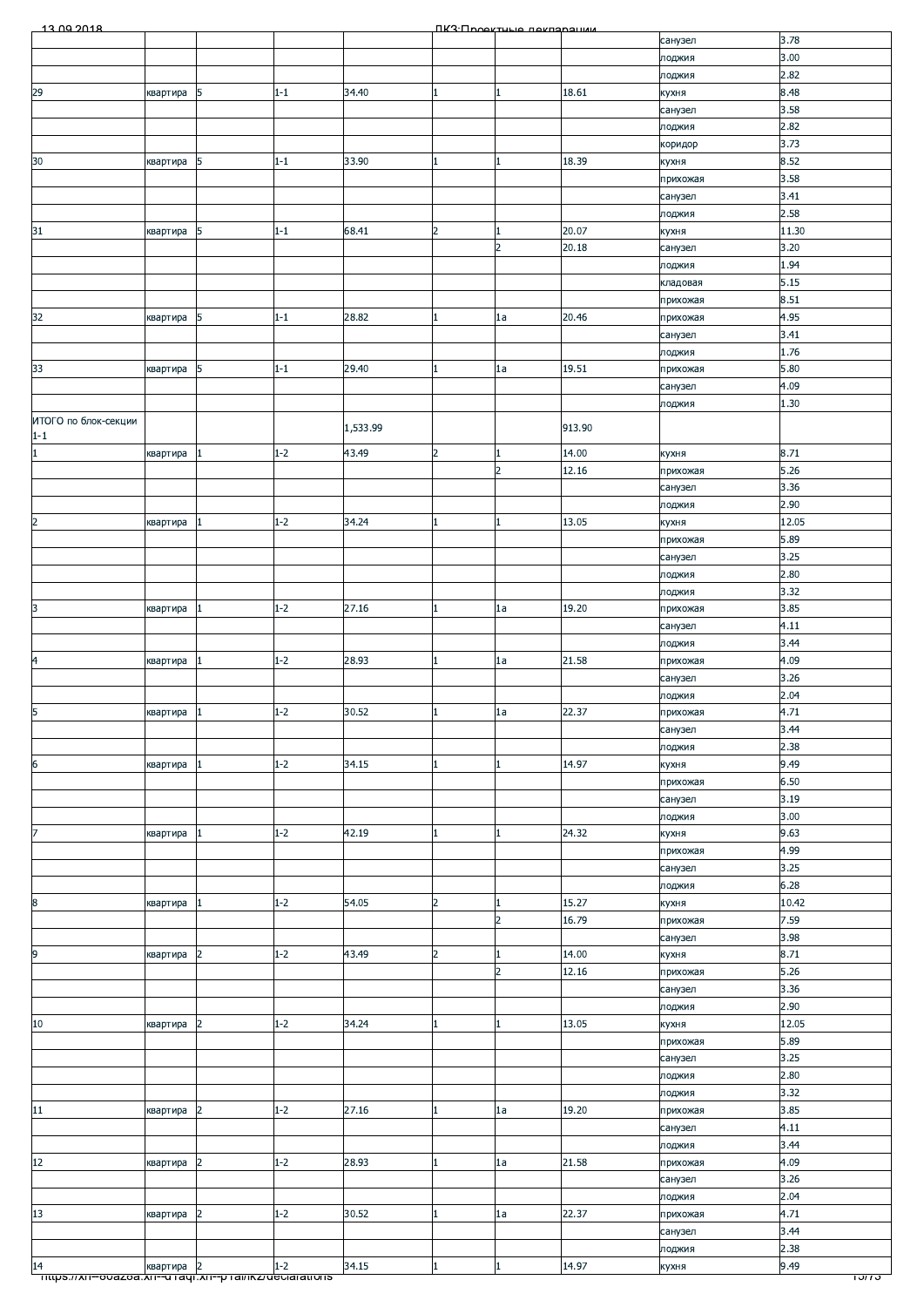| 13.00.2018                                              |          |                         |         |       |                         | <b><i><u>IK3: Проектные пекларации</u></i></b> |       |                   |                  |
|---------------------------------------------------------|----------|-------------------------|---------|-------|-------------------------|------------------------------------------------|-------|-------------------|------------------|
|                                                         |          |                         |         |       |                         |                                                |       | прихожая          | 6.50             |
|                                                         |          |                         |         |       |                         |                                                |       | санузел           | 3.19             |
|                                                         |          |                         |         |       |                         |                                                |       | лоджия            | 3.00             |
| 15                                                      | квартира | $\overline{2}$          | $1 - 2$ | 42.19 | 1                       |                                                | 24.32 | кухня             | 9.63             |
|                                                         |          |                         |         |       |                         |                                                |       | прихожая          | 4.99             |
|                                                         |          |                         |         |       |                         |                                                |       | санузел           | 3.25             |
|                                                         |          |                         |         |       |                         |                                                |       | лоджия            | 6.28             |
| $16\,$                                                  | квартира | $\overline{2}$          | $1 - 2$ | 54.05 | $\overline{2}$          |                                                | 15.27 | кухня             | 10.42            |
|                                                         |          |                         |         |       |                         | $\overline{2}$                                 | 16.79 | прихожая          | 7.59<br>3.98     |
| $17\,$                                                  |          | 3                       | $1 - 2$ | 43.49 | $\overline{2}$          |                                                | 14.00 | санузел           | 8.71             |
|                                                         | квартира |                         |         |       |                         | $\overline{2}$                                 | 12.16 | кухня<br>прихожая | 5.26             |
|                                                         |          |                         |         |       |                         |                                                |       | санузел           | 3.36             |
|                                                         |          |                         |         |       |                         |                                                |       | лоджия            | 2.90             |
| 18                                                      | квартира | 3                       | $1 - 2$ | 34.24 |                         |                                                | 13.05 | кухня             | 12.05            |
|                                                         |          |                         |         |       |                         |                                                |       | прихожая          | 5.89             |
|                                                         |          |                         |         |       |                         |                                                |       | санузел           | 3.25             |
|                                                         |          |                         |         |       |                         |                                                |       | лоджия            | 2.80             |
|                                                         |          |                         |         |       |                         |                                                |       | лоджия            | 3.32             |
| 19                                                      | квартира | 3                       | $1 - 2$ | 27.16 |                         | 1a                                             | 19.20 | прихожая          | 3.85             |
|                                                         |          |                         |         |       |                         |                                                |       | санузел           | 4.11             |
|                                                         |          |                         |         |       |                         |                                                |       | лоджия            | 3.44             |
| $20\,$                                                  | квартира | 3                       | $1 - 2$ | 28.93 |                         | 1a                                             | 21.58 | прихожая          | 4.09             |
|                                                         |          |                         |         |       |                         |                                                |       | санузел           | 3.26             |
|                                                         |          |                         |         |       |                         |                                                |       | лоджия            | 2.04             |
| 21                                                      | квартира | 3                       | $1 - 2$ | 30.52 |                         | 1a                                             | 22.37 | прихожая          | 4.71             |
|                                                         |          |                         |         |       |                         |                                                |       | санузел           | 3.44             |
|                                                         |          |                         |         |       |                         |                                                |       | лоджия            | 2.38             |
| 22                                                      | квартира | $\overline{3}$          | $1 - 2$ | 34.15 |                         |                                                | 14.97 | кухня             | 9.49             |
|                                                         |          |                         |         |       |                         |                                                |       | прихожая          | 6.50             |
|                                                         |          |                         |         |       |                         |                                                |       | санузел           | 3.19             |
|                                                         |          |                         |         |       |                         |                                                |       | лоджия            | 3.00             |
| 23                                                      | квартира | 3                       | $1 - 2$ | 42.19 |                         |                                                | 24.32 | кухня             | 9.63             |
|                                                         |          |                         |         |       |                         |                                                |       | прихожая          | 4.99             |
|                                                         |          |                         |         |       |                         |                                                |       | санузел           | 3.25             |
|                                                         |          |                         |         |       |                         |                                                |       | лоджия            | 6.28             |
| 24                                                      | квартира | 3                       | $1 - 2$ | 54.05 | $\overline{2}$          |                                                | 15.27 | кухня             | 10.42            |
|                                                         |          |                         |         |       |                         | $\overline{2}$                                 | 16.79 | прихожая          | 7.59             |
|                                                         |          |                         |         |       |                         |                                                |       | санузел           | 3.98             |
| 25                                                      | квартира |                         | $1 - 2$ | 43.49 | $\overline{\mathbf{c}}$ |                                                | 14.00 | кухня             | 8.71             |
|                                                         |          |                         |         |       |                         | $\overline{2}$                                 | 12.16 | прихожая          | 5.26             |
|                                                         |          |                         |         |       |                         |                                                |       | санузел           | 3.36             |
|                                                         |          |                         |         |       |                         |                                                |       | лоджия            | 2.90             |
| 26                                                      | квартира | 4                       | $1 - 2$ | 34.96 |                         |                                                | 13.05 | кухня             | 12.64            |
|                                                         |          |                         |         |       |                         |                                                |       | прихожая          | 6.02             |
|                                                         |          |                         |         |       |                         |                                                |       | санузел           | 3.25             |
|                                                         |          |                         |         |       |                         |                                                |       | лоджия            | 2.80             |
|                                                         |          |                         |         |       |                         |                                                |       | лоджия            | 3.32             |
| $\overline{27}$                                         | квартира | 4                       | $1 - 2$ | 27.16 |                         | 1a                                             | 19.20 | прихожая          | 3.85             |
|                                                         |          |                         |         |       |                         |                                                |       | санузел           | 4.11             |
|                                                         |          |                         |         |       |                         |                                                |       | лоджия            | 3.44             |
| 28                                                      | квартира | 4                       | $1 - 2$ | 28.93 | 1                       | 1a                                             | 21.58 | прихожая          | 4.09             |
|                                                         |          |                         |         |       |                         |                                                |       | санузел           | 3.26             |
|                                                         |          |                         |         |       |                         |                                                | 22.37 | лоджия            | 2.04<br>4.71     |
| 29                                                      | квартира | $\overline{4}$          | $1 - 2$ | 30.52 |                         | 1a                                             |       | прихожая          |                  |
|                                                         |          |                         |         |       |                         |                                                |       | санузел           | 3.44<br>2.38     |
| 30 <sub>o</sub>                                         | квартира | 4                       | $1 - 2$ | 34.15 |                         |                                                | 14.97 | лоджия<br>кухня   | 9.49             |
|                                                         |          |                         |         |       |                         |                                                |       | прихожая          | 6.50             |
|                                                         |          |                         |         |       |                         |                                                |       | санузел           | 3.19             |
|                                                         |          |                         |         |       |                         |                                                |       | лоджия            | 3.00             |
| 31                                                      | квартира | $\overline{\mathbf{4}}$ | $1 - 2$ | 42.19 |                         |                                                | 24.32 | кухня             | 9.63             |
|                                                         |          |                         |         |       |                         |                                                |       | прихожая          | 4.99             |
|                                                         |          |                         |         |       |                         |                                                |       | санузел           | 3.25             |
|                                                         |          |                         |         |       |                         |                                                |       | лоджия            | 6.28             |
| 32                                                      | квартира | 4                       | $1 - 2$ | 49.40 | $\overline{2}$          |                                                | 16.22 | кухня             | 10.15            |
|                                                         |          |                         |         |       |                         | $\overline{2}$                                 | 10.98 | прихожая          | 8.07             |
|                                                         |          |                         |         |       |                         |                                                |       | санузел           | 3.98             |
|                                                         |          |                         |         |       |                         |                                                |       | лоджия            | 3.32             |
| 33                                                      | квартира | 5                       | $1 - 2$ | 43.49 | $\overline{a}$          |                                                | 14.00 | кухня             | 8.71             |
|                                                         |          |                         |         |       |                         | $\overline{2}$                                 | 12.16 | прихожая          | 5.26             |
|                                                         |          |                         |         |       |                         |                                                |       |                   |                  |
| Thttps://xn--ovazoa.xn--u-raqr.xn--p-ramkz/declarations |          |                         |         |       |                         |                                                |       |                   | <del>ט וסו</del> |
|                                                         |          |                         |         |       |                         |                                                |       |                   |                  |
|                                                         |          |                         |         |       |                         |                                                |       |                   |                  |
|                                                         |          |                         |         |       |                         |                                                |       |                   |                  |
|                                                         |          |                         |         |       |                         |                                                |       |                   |                  |
|                                                         |          |                         |         |       |                         |                                                |       |                   |                  |
|                                                         |          |                         |         |       |                         |                                                |       |                   |                  |
|                                                         |          |                         |         |       |                         |                                                |       |                   |                  |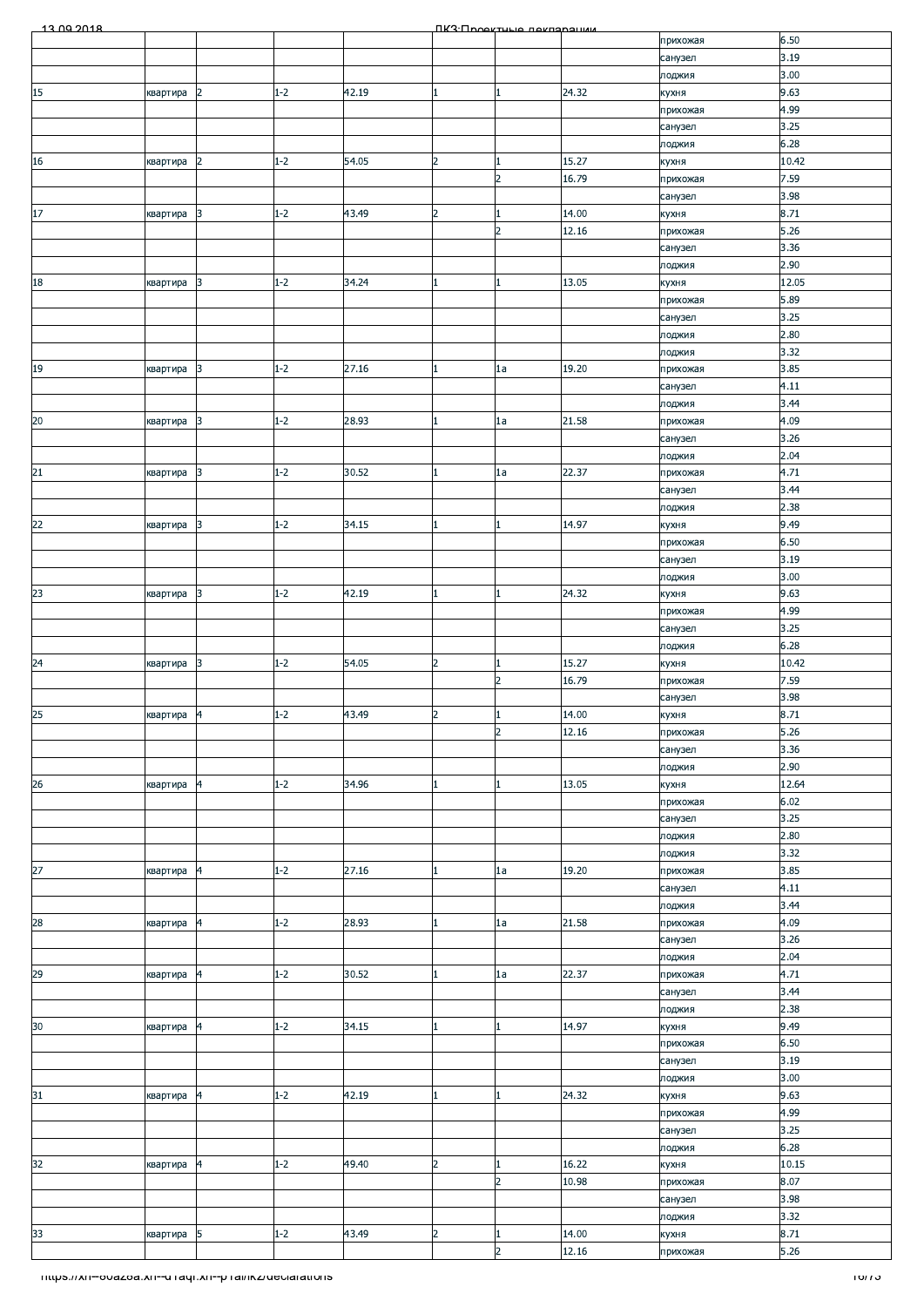| 13.00.2018                                             |          |            |         |       |                | ПКЗ: Проектиче пеклярации |                |                     |              |
|--------------------------------------------------------|----------|------------|---------|-------|----------------|---------------------------|----------------|---------------------|--------------|
|                                                        |          |            |         |       |                |                           |                | санузел             | 3.36         |
|                                                        |          |            |         |       |                |                           |                | лоджия              | 2.90         |
| 34                                                     | квартира | 5          | $1 - 2$ | 34.96 |                | $\mathbf{1}$              | 13.05          | кухня               | 12.64        |
|                                                        |          |            |         |       |                |                           |                | прихожая            | 6.02         |
|                                                        |          |            |         |       |                |                           |                | санузел<br>лоджия   | 3.25<br>2.80 |
|                                                        |          |            |         |       |                |                           |                | лоджия              | 3.32         |
| 35                                                     | квартира | 5          | $1 - 2$ | 27.26 |                | 1a                        | 19.30          | прихожая            | 3.85         |
|                                                        |          |            |         |       |                |                           |                | санузел             | 4.11         |
|                                                        |          |            |         |       |                |                           |                | лоджия              | 3.44         |
| 36                                                     | квартира | $\sqrt{5}$ | $1 - 2$ | 28.93 |                | 1a                        | 21.58          | прихожая            | 4.09         |
|                                                        |          |            |         |       |                |                           |                | санузел             | 3.26         |
|                                                        |          |            |         |       |                |                           |                | лоджия              | 2.04         |
| 37                                                     | квартира | 5          | $1 - 2$ | 30.52 |                | 1a                        | 22.37          | прихожая            | 4.71         |
|                                                        |          |            |         |       |                |                           |                | санузел             | 3.44         |
|                                                        |          |            |         |       |                |                           |                | лоджия              | 2.38         |
| 38                                                     | квартира | 5          | $1 - 2$ | 34.15 |                | $\mathbf{1}$              | 14.97          | кухня               | 9.49         |
|                                                        |          |            |         |       |                |                           |                | прихожая            | 6.50         |
|                                                        |          |            |         |       |                |                           |                | санузел             | 3.19<br>3.00 |
| 39                                                     | квартира | 5          | $1 - 2$ | 42.19 |                | 1                         | 24.32          | лоджия<br>кухня     | 9.63         |
|                                                        |          |            |         |       |                |                           |                | прихожая            | 4.99         |
|                                                        |          |            |         |       |                |                           |                | санузел             | 3.25         |
|                                                        |          |            |         |       |                |                           |                | лоджия              | 6.28         |
| 40                                                     | квартира | $\sqrt{5}$ | $1 - 2$ | 49.40 | $\overline{2}$ | $\mathbf{1}$              | 16.22          | кухня               | 10.15        |
|                                                        |          |            |         |       |                | $\overline{2}$            | 10.98          | прихожая            | 8.07         |
|                                                        |          |            |         |       |                |                           |                | санузел             | 3.98         |
|                                                        |          |            |         |       |                |                           |                | лоджия              | 3.32         |
| 41                                                     | квартира | 6          | $1 - 2$ | 43.49 | $\overline{2}$ | 1                         | 14.00          | кухня               | 8.71         |
|                                                        |          |            |         |       |                | $\overline{2}$            | 12.16          | прихожая            | 5.26         |
|                                                        |          |            |         |       |                |                           |                | санузел             | 3.36         |
|                                                        |          |            |         |       |                |                           |                | лоджия              | 2.90         |
| 42                                                     | квартира | 6          | $1 - 2$ | 34.96 |                | $\mathbf{1}$              | 13.05          | кухня               | 12.64        |
|                                                        |          |            |         |       |                |                           |                | прихожая            | 6.02<br>3.25 |
|                                                        |          |            |         |       |                |                           |                | санузел<br>лоджия   | 2.80         |
|                                                        |          |            |         |       |                |                           |                | лоджия              | 3.32         |
| 43                                                     | квартира | 6          | $1 - 2$ | 27.26 |                | 1a                        | 19.30          | прихожая            | 3.85         |
|                                                        |          |            |         |       |                |                           |                | санузел             | 4.11         |
|                                                        |          |            |         |       |                |                           |                | лоджия              | 3.44         |
| 44                                                     | квартира | 6          | $1 - 2$ | 28.93 |                | 1a                        | 21.58          | прихожая            | 4.09         |
|                                                        |          |            |         |       |                |                           |                | санузел             | 3.26         |
|                                                        |          |            |         |       |                |                           |                | лоджия              | 2.04         |
| 45                                                     | квартира | 6          | $1 - 2$ | 30.52 |                | 1a                        | 22.37          | прихожая            | 4.71         |
|                                                        |          |            |         |       |                |                           |                | санузел             | 3.44         |
|                                                        |          |            |         |       |                |                           |                | лоджия              | 2.38         |
| 46                                                     | квартира | 6          | $1 - 2$ | 34.15 |                | $\mathbf{1}$              | 14.97          | кухня               | 9.49<br>6.50 |
|                                                        |          |            |         |       |                |                           |                | прихожая<br>санузел | 3.19         |
|                                                        |          |            |         |       |                |                           |                | лоджия              | 3.00         |
| 47                                                     | квартира | 6          | $1 - 2$ | 42.19 |                | 1                         | 24.32          | кухня               | 9.63         |
|                                                        |          |            |         |       |                |                           |                | прихожая            | 4.99         |
|                                                        |          |            |         |       |                |                           |                | санузел             | 3.25         |
|                                                        |          |            |         |       |                |                           |                | лоджия              | 6.28         |
| 48                                                     | квартира | 6          | $1 - 2$ | 49.40 | 2              | 1                         | 16.22          | кухня               | 10.15        |
|                                                        |          |            |         |       |                |                           | 10.98          | прихожая            | 8.07         |
|                                                        |          |            |         |       |                |                           |                | санузел             | 3.98         |
|                                                        |          |            |         |       |                |                           |                | лоджия              | 3.32         |
| 49                                                     | квартира | 17         | $1 - 2$ | 43.49 | 2              | 1<br>$\overline{2}$       | 14.00<br>12.16 | кухня               | 8.71         |
|                                                        |          |            |         |       |                |                           |                | прихожая<br>санузел | 5.26<br>3.36 |
|                                                        |          |            |         |       |                |                           |                | лоджия              | 2.90         |
| 50                                                     | квартира | 7          | $1 - 2$ | 31.77 |                | 1                         | 13.05          | кухня               | 10.05        |
|                                                        |          |            |         |       |                |                           |                | прихожая            | 5.42         |
|                                                        |          |            |         |       |                |                           |                | санузел             | 3.25         |
|                                                        |          |            |         |       |                |                           |                | лоджия              | 2.80         |
|                                                        |          |            |         |       |                |                           |                | лоджия              | 3.32         |
|                                                        |          |            |         |       |                |                           |                | балкон              | 2.88         |
| 51                                                     | квартира | 17         | $1 - 2$ | 27.16 |                | 1a                        | 19.20          | прихожая            | 3.85         |
|                                                        |          |            |         |       |                |                           |                | санузел             | 4.11         |
|                                                        |          |            |         |       |                |                           |                | лоджия              | 3.44         |
| https://xn--ovazoa.xn--unaqr.xn--phai/ikz/declarations |          |            |         |       |                |                           |                |                     | 1777 J       |
|                                                        |          |            |         |       |                |                           |                |                     |              |
|                                                        |          |            |         |       |                |                           |                |                     |              |
|                                                        |          |            |         |       |                |                           |                |                     |              |
|                                                        |          |            |         |       |                |                           |                |                     |              |
|                                                        |          |            |         |       |                |                           |                |                     |              |
|                                                        |          |            |         |       |                |                           |                |                     |              |
|                                                        |          |            |         |       |                |                           |                |                     |              |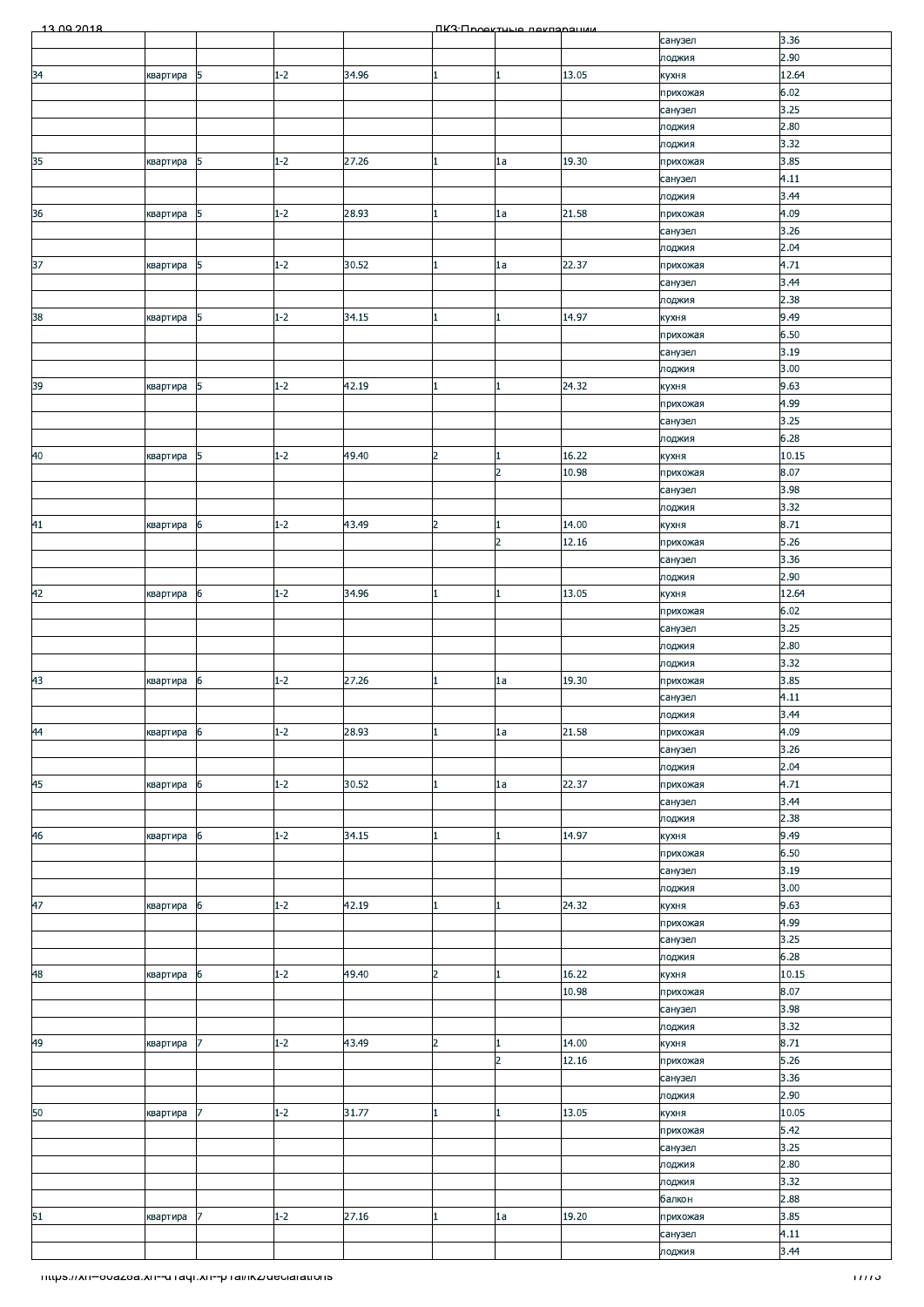|                                                          |          |                  |         |       |                | <b>NK3</b> · <b>NookTHLIO</b> Rekreepelikk |       |                     |                   |
|----------------------------------------------------------|----------|------------------|---------|-------|----------------|--------------------------------------------|-------|---------------------|-------------------|
| $\frac{13002018}{52}$                                    | квартира | 17               | $1 - 2$ | 28.93 |                | 1a                                         | 21.58 | прихожая            | 4.09              |
|                                                          |          |                  |         |       |                |                                            |       | санузел             | 3.26              |
|                                                          |          | 7                | $1 - 2$ | 30.52 |                |                                            | 22.37 | лоджия              | 2.04<br>4.71      |
| 53                                                       | квартира |                  |         |       | 1.             | 1a                                         |       | прихожая<br>санузел | 3.44              |
|                                                          |          |                  |         |       |                |                                            |       | лоджия              | 2.38              |
| 54                                                       | квартира |                  | $1 - 2$ | 34.15 |                | $\mathbf{1}$                               | 14.97 | кухня               | 9.49              |
|                                                          |          |                  |         |       |                |                                            |       | прихожая            | 6.50              |
|                                                          |          |                  |         |       |                |                                            |       | санузел             | 3.19              |
|                                                          |          |                  |         |       |                |                                            |       | лоджия              | 3.00              |
| 55                                                       | квартира | 7                | $1 - 2$ | 42.19 |                | $\mathbf{1}$                               | 24.32 | кухня               | 9.63              |
|                                                          |          |                  |         |       |                |                                            |       | прихожая<br>санузел | 4.99<br>3.25      |
|                                                          |          |                  |         |       |                |                                            |       | лоджия              | 6.28              |
| 56                                                       | квартира | 7                | $1 - 2$ | 49.40 | $\overline{2}$ | $\mathbf{1}$                               | 16.22 | кухня               | 10.15             |
|                                                          |          |                  |         |       |                | $\overline{2}$                             | 10.98 | прихожая            | 8.07              |
|                                                          |          |                  |         |       |                |                                            |       | санузел             | 3.98              |
|                                                          |          |                  |         |       |                |                                            |       | лоджия              | 3.32              |
| 57                                                       | квартира | $\boldsymbol{8}$ | $1 - 2$ | 43.49 | $\overline{2}$ | $\mathbf{1}$<br>$\overline{2}$             | 14.00 | кухня               | 8.71              |
|                                                          |          |                  |         |       |                |                                            | 12.16 | прихожая<br>санузел | 5.26<br>3.36      |
|                                                          |          |                  |         |       |                |                                            |       | лоджия              | 2.90              |
| 58                                                       | квартира | 8                | $1 - 2$ | 31.77 |                | 1                                          | 13.05 | кухня               | 10.05             |
|                                                          |          |                  |         |       |                |                                            |       | прихожая            | 5.42              |
|                                                          |          |                  |         |       |                |                                            |       | санузел             | 3.25              |
|                                                          |          |                  |         |       |                |                                            |       | лоджия              | 2.80              |
|                                                          |          |                  |         |       |                |                                            |       | лоджия              | 3.32              |
| 59                                                       | квартира | 8                | $1 - 2$ | 27.16 |                | 1a                                         | 19.20 | балкон<br>прихожая  | 2.88<br>3.85      |
|                                                          |          |                  |         |       |                |                                            |       | санузел             | 4.11              |
|                                                          |          |                  |         |       |                |                                            |       | лоджия              | 3.44              |
| 60                                                       | квартира | $\bf{8}$         | $1 - 2$ | 28.93 | 1              | 1a                                         | 21.58 | прихожая            | 4.09              |
|                                                          |          |                  |         |       |                |                                            |       | санузел             | 3.26              |
|                                                          |          |                  |         |       |                |                                            |       | лоджия              | 2.04              |
| 61                                                       | квартира | $\boldsymbol{8}$ | $1 - 2$ | 30.52 |                | 1a                                         | 22.37 | прихожая            | 4.71              |
|                                                          |          |                  |         |       |                |                                            |       | санузел<br>лоджия   | 3.44<br>2.38      |
| 62                                                       | квартира | 8                | $1 - 2$ | 34.15 |                | $\mathbf{1}$                               | 14.97 | кухня               | 9.49              |
|                                                          |          |                  |         |       |                |                                            |       | прихожая            | 6.50              |
|                                                          |          |                  |         |       |                |                                            |       | санузел             | 3.19              |
|                                                          |          |                  |         |       |                |                                            |       | лоджия              | 3.00              |
| 63                                                       | квартира | 8                | $1 - 2$ | 42.19 |                | $\mathbf{1}$                               | 24.32 | кухня               | 9.63              |
|                                                          |          |                  |         |       |                |                                            |       | прихожая            | 4.99<br>3.25      |
|                                                          |          |                  |         |       |                |                                            |       | санузел<br>лоджия   | 6.28              |
| 64                                                       | квартира | 8                | $1 - 2$ | 49.40 | $\overline{2}$ | $\mathbf{1}$                               | 16.22 | кухня               | 10.15             |
|                                                          |          |                  |         |       |                | $\overline{2}$                             | 10.98 | прихожая            | 8.07              |
|                                                          |          |                  |         |       |                |                                            |       | санузел             | 3.98              |
|                                                          |          |                  |         |       |                |                                            |       | лоджия              | 3.32              |
| 65                                                       | квартира | 9                | $1 - 2$ | 43.49 | $\overline{2}$ | $\mathbf{1}$                               | 14.00 | кухня               | 8.71              |
|                                                          |          |                  |         |       |                | $\overline{2}$                             | 12.16 | прихожая<br>санузел | 5.26<br>3.36      |
|                                                          |          |                  |         |       |                |                                            |       | лоджия              | 2.90              |
| 66                                                       | квартира | $\overline{9}$   | $1 - 2$ | 31.77 |                | 1                                          | 13.05 | кухня               | 10.05             |
|                                                          |          |                  |         |       |                |                                            |       | прихожая            | 5.42              |
|                                                          |          |                  |         |       |                |                                            |       | санузел             | 3.25              |
|                                                          |          |                  |         |       |                |                                            |       | лоджия              | 2.80              |
|                                                          |          |                  |         |       |                |                                            |       | лоджия              | 3.32<br>2.88      |
| 67                                                       | квартира | 9                | $1 - 2$ | 27.16 |                | 1a                                         | 19.20 | балкон<br>прихожая  | 3.85              |
|                                                          |          |                  |         |       |                |                                            |       | санузел             | 4.11              |
|                                                          |          |                  |         |       |                |                                            |       | лоджия              | 3.44              |
| 68                                                       | квартира | 9                | $1 - 2$ | 28.93 |                | 1a                                         | 21.58 | прихожая            | 4.09              |
|                                                          |          |                  |         |       |                |                                            |       | санузел             | 3.26              |
|                                                          |          |                  |         |       |                |                                            |       | лоджия              | 2.04              |
| 69                                                       | квартира | 9                | $1 - 2$ | 30.52 |                | 1a                                         | 22.37 | прихожая            | 4.71<br>3.44      |
|                                                          |          |                  |         |       |                |                                            |       | санузел<br>лоджия   | 2.38              |
| $70\,$                                                   | квартира | 9                | $1 - 2$ | 34.15 |                | 1                                          | 14.97 | кухня               | 9.49              |
|                                                          |          |                  |         |       |                |                                            |       | прихожая            | 6.50              |
|                                                          |          |                  |         |       |                |                                            |       | санузел             | 3.19              |
| - mups.//xn--ooazoa.xn--u raqr.xn--p ramicz/ueciarations |          |                  |         |       |                |                                            |       |                     | <del>נ</del> זוסו |
|                                                          |          |                  |         |       |                |                                            |       |                     |                   |
|                                                          |          |                  |         |       |                |                                            |       |                     |                   |
|                                                          |          |                  |         |       |                |                                            |       |                     |                   |
|                                                          |          |                  |         |       |                |                                            |       |                     |                   |
|                                                          |          |                  |         |       |                |                                            |       |                     |                   |
|                                                          |          |                  |         |       |                |                                            |       |                     |                   |
|                                                          |          |                  |         |       |                |                                            |       |                     |                   |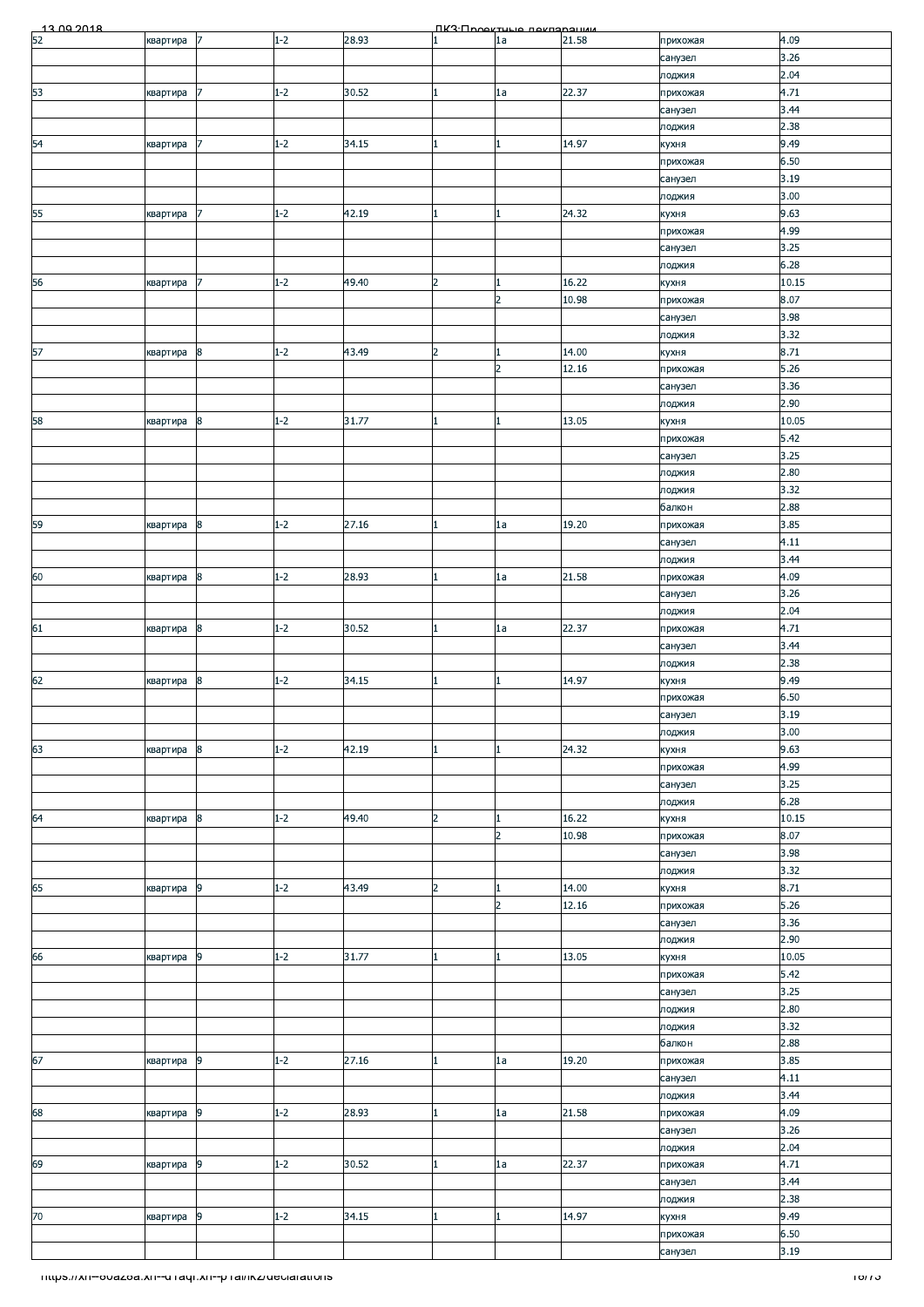| 13.00.2018                                            |          |        |         |       |                | ПКЗ Проектине пеклоронии       |                |                     |                  |
|-------------------------------------------------------|----------|--------|---------|-------|----------------|--------------------------------|----------------|---------------------|------------------|
|                                                       |          |        |         |       |                |                                |                | лоджия              | 3.00             |
| $71$                                                  | квартира | 9      | $1 - 2$ | 42.19 |                | 1                              | 24.32          | кухня<br>прихожая   | 9.63<br>4.99     |
|                                                       |          |        |         |       |                |                                |                | санузел             | 3.25             |
|                                                       |          |        |         |       |                |                                |                | лоджия              | 6.28             |
| 72                                                    | квартира | 9      | $1 - 2$ | 49.40 | $\overline{2}$ | $\overline{1}$                 | 16.22          | кухня               | 10.15            |
|                                                       |          |        |         |       |                | $\overline{2}$                 | 10.98          | прихожая            | 8.07             |
|                                                       |          |        |         |       |                |                                |                | санузел             | 3.98<br>3.32     |
| 73                                                    | квартира | 10     | $1 - 2$ | 43.49 | $\overline{2}$ | $\mathbf{1}$                   | 14.00          | лоджия<br>кухня     | 8.71             |
|                                                       |          |        |         |       |                | $\overline{2}$                 | 12.16          | прихожая            | 5.26             |
|                                                       |          |        |         |       |                |                                |                | санузел             | 3.36             |
|                                                       |          |        |         |       |                |                                |                | лоджия              | 2.90             |
| 74                                                    | квартира | 10     | $1 - 2$ | 31.77 |                | $\blacksquare$                 | 13.05          | кухня               | 10.05<br>5.42    |
|                                                       |          |        |         |       |                |                                |                | прихожая<br>санузел | 3.25             |
|                                                       |          |        |         |       |                |                                |                | лоджия              | 2.80             |
|                                                       |          |        |         |       |                |                                |                | лоджия              | 3.32             |
|                                                       |          |        |         |       |                |                                |                | балкон              | 2.88             |
| 75                                                    | квартира | 10     | $1 - 2$ | 27.16 |                | 1a                             | 19.20          | прихожая            | 3.85             |
|                                                       |          |        |         |       |                |                                |                | санузел<br>лоджия   | 4.11<br>3.44     |
| 76                                                    | квартира | $10\,$ | $1 - 2$ | 28.93 |                | 1a                             | 21.58          | прихожая            | 4.09             |
|                                                       |          |        |         |       |                |                                |                | санузел             | 3.26             |
|                                                       |          |        |         |       |                |                                |                | лоджия              | 2.04             |
| 77                                                    | квартира | $10\,$ | $1 - 2$ | 30.52 |                | 1a                             | 22.37          | прихожая            | 4.71             |
|                                                       |          |        |         |       |                |                                |                | санузел             | 3.44<br>2.38     |
| 78                                                    | квартира | 10     | $1 - 2$ | 34.15 |                | $\mathbf{1}$                   | 14.97          | лоджия<br>кухня     | 9.49             |
|                                                       |          |        |         |       |                |                                |                | прихожая            | 6.50             |
|                                                       |          |        |         |       |                |                                |                | санузел             | 3.19             |
|                                                       |          |        |         |       |                |                                |                | лоджия              | 3.00             |
| 79                                                    | квартира | $10\,$ | $1 - 2$ | 42.19 |                | $\mathbf{1}$                   | 24.32          | кухня               | 9.63             |
|                                                       |          |        |         |       |                |                                |                | прихожая            | 4.99<br>3.25     |
|                                                       |          |        |         |       |                |                                |                | санузел<br>лоджия   | 6.28             |
| 80                                                    | квартира | 10     | $1 - 2$ | 49.40 | $\overline{2}$ | $\mathbf{1}$                   | 16.22          | кухня               | 10.15            |
|                                                       |          |        |         |       |                | $\overline{2}$                 | 10.98          | прихожая            | 8.07             |
|                                                       |          |        |         |       |                |                                |                | санузел             | 3.98             |
|                                                       |          |        |         |       |                |                                |                | лоджия              | 3.32             |
| 81                                                    | квартира | 11     | $1 - 2$ | 43.49 | $\overline{2}$ | $\mathbf{1}$<br>$\overline{2}$ | 14.00<br>12.16 | кухня<br>прихожая   | 8.71<br>5.26     |
|                                                       |          |        |         |       |                |                                |                | санузел             | 3.36             |
|                                                       |          |        |         |       |                |                                |                | лоджия              | 2.90             |
| 82                                                    | квартира | 11     | $1 - 2$ | 31.77 |                | $\mathbf{1}$                   | 13.05          | кухня               | 10.05            |
|                                                       |          |        |         |       |                |                                |                | прихожая            | 5.42             |
|                                                       |          |        |         |       |                |                                |                | санузел             | 3.25<br>2.80     |
|                                                       |          |        |         |       |                |                                |                | лоджия<br>лоджия    | 3.32             |
|                                                       |          |        |         |       |                |                                |                | балкон              | 2.88             |
| 83                                                    | квартира | 11     | $1 - 2$ | 27.16 |                | 1a                             | 19.20          | прихожая            | 3.85             |
|                                                       |          |        |         |       |                |                                |                | санузел             | 4.11             |
|                                                       |          |        |         |       |                |                                |                | лоджия              | 3.44             |
| 84                                                    | квартира | $11\,$ | $1 - 2$ | 28.93 |                | 1a                             | 21.58          | прихожая<br>санузел | 4.09<br>3.26     |
|                                                       |          |        |         |       |                |                                |                | лоджия              | 2.04             |
| 85                                                    | квартира | $11\,$ | $1 - 2$ | 30.52 |                | 1a                             | 22.37          | прихожая            | 4.71             |
|                                                       |          |        |         |       |                |                                |                | санузел             | 3.44             |
|                                                       |          |        |         |       |                |                                |                | лоджия              | 2.38             |
| 86                                                    | квартира | 11     | $1 - 2$ | 34.15 |                | $\mathbf{1}$                   | 14.97          | кухня<br>прихожая   | 9.49<br>6.50     |
|                                                       |          |        |         |       |                |                                |                | санузел             | 3.19             |
|                                                       |          |        |         |       |                |                                |                | лоджия              | 3.00             |
| 87                                                    | квартира | $11\,$ | $1 - 2$ | 42.19 |                | $\mathbf{1}$                   | 24.32          | кухня               | 9.63             |
|                                                       |          |        |         |       |                |                                |                | прихожая            | 4.99             |
|                                                       |          |        |         |       |                |                                |                | санузел             | 3.25<br>6.28     |
| 88                                                    | квартира | 11     | $1 - 2$ | 49.40 | $\overline{2}$ | $\mathbf{1}$                   | 16.22          | лоджия<br>кухня     | 10.15            |
|                                                       |          |        |         |       |                | $\overline{2}$                 | 10.98          | прихожая            | 8.07             |
|                                                       |          |        |         |       |                |                                |                | санузел             | 3.98             |
|                                                       |          |        |         |       |                |                                |                | лоджия              | 3.32             |
| mups.//xn--ovazoa.xn--o raqr.xn--p ramxz/declarations |          |        |         |       |                |                                |                |                     | <del>נזופו</del> |
|                                                       |          |        |         |       |                |                                |                |                     |                  |
|                                                       |          |        |         |       |                |                                |                |                     |                  |
|                                                       |          |        |         |       |                |                                |                |                     |                  |
|                                                       |          |        |         |       |                |                                |                |                     |                  |
|                                                       |          |        |         |       |                |                                |                |                     |                  |
|                                                       |          |        |         |       |                |                                |                |                     |                  |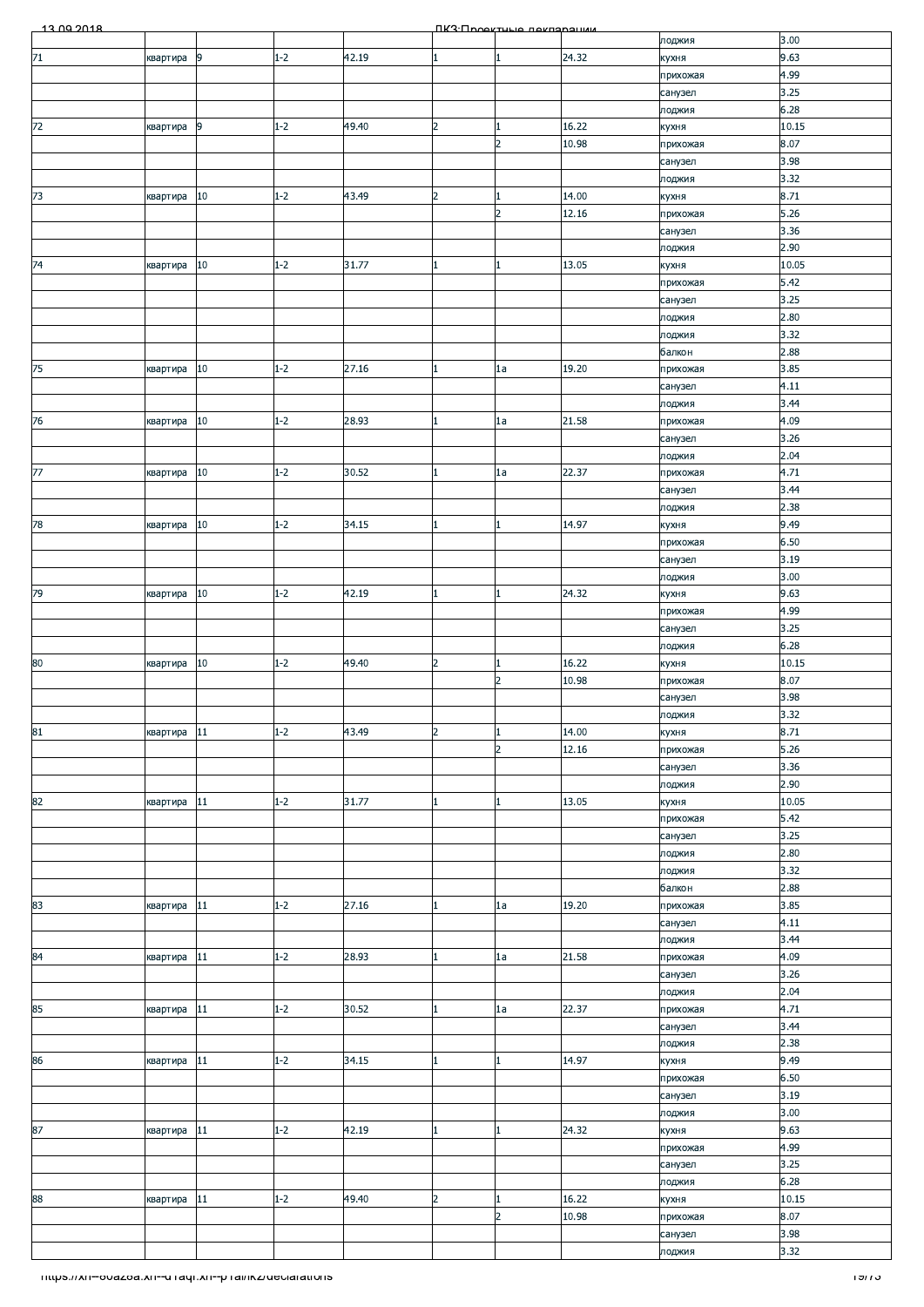| <u>13.00.2018</u>    |            |           |         |          |                | ПКЗ:Проектице пекларации |          |          |       |
|----------------------|------------|-----------|---------|----------|----------------|--------------------------|----------|----------|-------|
| 68                   | квартира   | $12\,$    | $1 - 2$ | 43.49    | $\overline{2}$ | $\mathbf{1}$             | 14.00    | кухня    | 8.71  |
|                      |            |           |         |          |                | $\overline{2}$           | 12.16    | прихожая | 5.26  |
|                      |            |           |         |          |                |                          |          | санузел  | 3.36  |
|                      |            |           |         |          |                |                          |          |          |       |
|                      |            |           |         |          |                |                          |          | лоджия   | 2.90  |
| 90                   | квартира   | 12        | $1 - 2$ | 31.77    |                | $\mathbf{1}$             | 13.05    | кухня    | 10.05 |
|                      |            |           |         |          |                |                          |          | прихожая | 5.42  |
|                      |            |           |         |          |                |                          |          | санузел  | 3.25  |
|                      |            |           |         |          |                |                          |          |          |       |
|                      |            |           |         |          |                |                          |          | лоджия   | 2.80  |
|                      |            |           |         |          |                |                          |          | лоджия   | 3.32  |
|                      |            |           |         |          |                |                          |          | балкон   | 2.88  |
| 91                   | квартира   | $12\,$    | $1 - 2$ | 27.16    | 1.             | 1a                       | 19.20    | прихожая | 3.85  |
|                      |            |           |         |          |                |                          |          |          |       |
|                      |            |           |         |          |                |                          |          | санузел  | 4.11  |
|                      |            |           |         |          |                |                          |          | лоджия   | 3.44  |
| 92                   | квартира   | 12        | $1 - 2$ | 28.93    |                | 1a                       | 21.58    | прихожая | 4.09  |
|                      |            |           |         |          |                |                          |          | санузел  | 3.26  |
|                      |            |           |         |          |                |                          |          |          | 2.04  |
|                      |            |           |         |          |                |                          |          | лоджия   |       |
| 93                   | квартира   | 12        | $1 - 2$ | 30.52    |                | 1a                       | 22.37    | прихожая | 4.71  |
|                      |            |           |         |          |                |                          |          | санузел  | 3.44  |
|                      |            |           |         |          |                |                          |          | лоджия   | 2.38  |
| 94                   |            | $12\,$    | $1 - 2$ | 34.15    |                | 1                        | 14.97    |          | 9.49  |
|                      | квартира   |           |         |          |                |                          |          | кухня    |       |
|                      |            |           |         |          |                |                          |          | прихожая | 6.50  |
|                      |            |           |         |          |                |                          |          | санузел  | 3.19  |
|                      |            |           |         |          |                |                          |          | лоджия   | 3.00  |
|                      |            |           |         |          |                |                          |          |          |       |
| 95                   | квартира   | 12        | $1 - 2$ | 42.19    |                | $\mathbf{1}$             | 24.32    | кухня    | 9.63  |
|                      |            |           |         |          |                |                          |          | прихожая | 4.99  |
|                      |            |           |         |          |                |                          |          | санузел  | 3.25  |
|                      |            |           |         |          |                |                          |          | лоджия   | 6.28  |
|                      |            |           |         |          |                |                          |          |          |       |
| 96                   | квартира   | 12        | $1 - 2$ | 49.40    | 2              | 1                        | 16.22    | кухня    | 10.15 |
|                      |            |           |         |          |                | $\overline{2}$           | 10.98    | прихожая | 8.07  |
|                      |            |           |         |          |                |                          |          | санузел  | 3.98  |
|                      |            |           |         |          |                |                          |          | лоджия   | 3.32  |
|                      |            |           |         |          |                |                          |          |          |       |
| ИТОГО по блок-секции |            |           |         | 3,482.45 |                |                          | 2,040.98 |          |       |
| $1-2$                |            |           |         |          |                |                          |          |          |       |
| 113                  |            | план на   | $1 - 3$ | 86.53    | $\overline{2}$ | $\mathbf{1}$             | 24.18    |          | 14.65 |
|                      | квартира   | отм.0,000 |         |          |                |                          |          | кухня    |       |
|                      |            |           |         |          |                | $\overline{2}$           | 15.27    | прихожая | 10.14 |
|                      |            |           |         |          |                |                          |          |          | 4.90  |
|                      |            |           |         |          |                |                          |          | санузел  |       |
|                      |            |           |         |          |                |                          |          | гардероб | 2.77  |
|                      |            |           |         |          |                |                          |          | гардероб | 2.90  |
|                      |            |           |         |          |                |                          |          | гардероб | 5.28  |
|                      |            |           |         |          |                |                          |          |          |       |
|                      |            |           |         |          |                |                          |          | холл     | 6.44  |
| 114                  | квартира   | план на   | $1 - 3$ | 33.80    | 1              | 1a                       | 25.15    | прихожая | 5.05  |
|                      |            | отм.0,000 |         |          |                |                          |          |          |       |
|                      |            |           |         |          |                |                          |          | санузел  | 3.60  |
|                      |            |           |         |          |                |                          |          | лоджия   | 2.06  |
|                      |            |           |         |          |                |                          |          |          |       |
| 115                  | квартира   | план на   | $1 - 3$ | 59.03    | $\overline{2}$ | $\mathbf{1}$             | 14.17    | кухня    | 12.28 |
|                      |            | отм.0,000 |         |          |                |                          |          |          |       |
|                      |            |           |         |          |                | $\overline{2}$           | 20.13    | прихожая | 8.69  |
|                      |            |           |         |          |                |                          |          | ванная   | 2.64  |
|                      |            |           |         |          |                |                          |          | туалет   | 1.12  |
|                      |            |           |         |          |                |                          |          |          |       |
| 116                  | квартира   | план на   | $1 - 3$ | 34.57    | 1              | 1                        | 16.15    | кухня    | 7.24  |
|                      |            | отм.0,000 |         |          |                |                          |          |          |       |
|                      |            |           |         |          |                |                          |          | прихожая | 8.18  |
|                      |            |           |         |          |                |                          |          | санузел  | 3.00  |
|                      |            |           |         |          |                |                          |          | лоджия   | 3.36  |
|                      |            | план на   |         |          |                |                          |          |          |       |
| 117                  | квартира   |           | $1 - 3$ | 27.50    | 1              | $\mathbf{1}$             | 14.35    | кухня    | 7.02  |
|                      |            | отм.0,000 |         |          |                |                          |          |          |       |
|                      |            |           |         |          |                |                          |          | прихожая | 3.13  |
|                      |            |           |         |          |                |                          |          | санузел  | 3.00  |
|                      |            |           |         |          |                |                          |          | лоджия   | 2.54  |
|                      |            | план на   |         |          |                |                          |          |          |       |
| 118                  | квартира   |           | $1 - 3$ | 41.31    | 2              | 1a                       | 20.83    | прихожая | 5.32  |
|                      |            | отм.0,000 |         |          |                |                          |          |          |       |
|                      |            |           |         |          |                | $\overline{2}$           | 11.14    | санузел  | 4.02  |
|                      |            |           |         |          |                |                          |          | лоджия   | 2.96  |
| $\mathbf{1}$         | квартира   |           | $1 - 3$ | 97.44    | 3              | 1                        | 24.07    | кухня    | 18.55 |
|                      |            |           |         |          |                |                          |          |          |       |
|                      |            |           |         |          |                | $\overline{2}$           | 15.16    | прихожая | 16.08 |
|                      |            |           |         |          |                | 3                        | 14.23    | ванная   | 4.90  |
|                      |            |           |         |          |                |                          |          | туалет   | 2.48  |
|                      |            |           |         |          |                |                          |          | кладовая | 1.97  |
|                      |            |           |         |          |                |                          |          |          | 7.02  |
|                      |            |           |         |          |                |                          |          | лоджия   |       |
|                      |            |           |         |          |                |                          |          | лоджия   | 7.04  |
| $\overline{2}$       | квартира 1 |           | $1 - 3$ | 45.77    |                | 1                        | 16.22    | кухня    | 17.87 |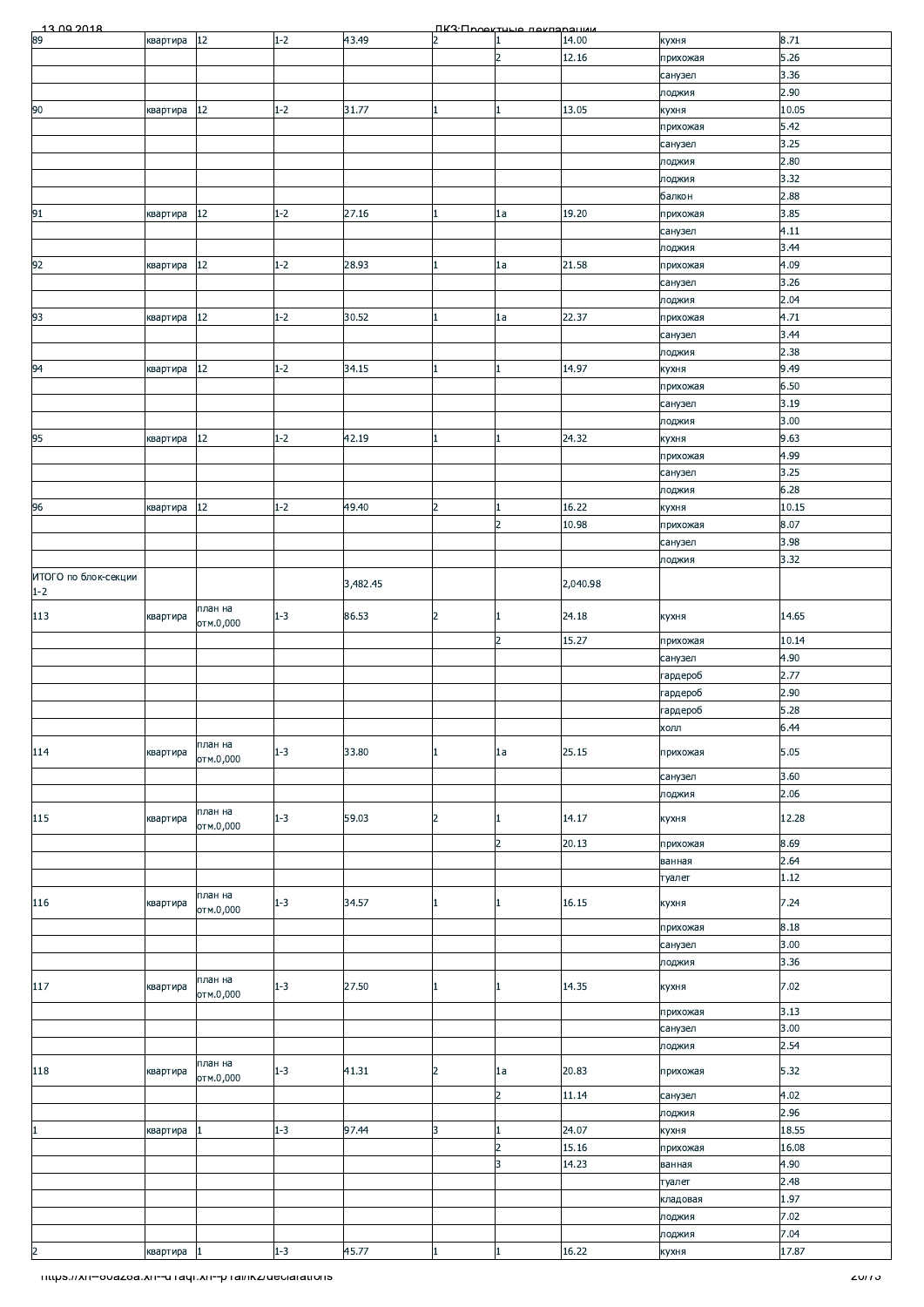| 13.00.2018                                            |          |                |         |       |                | <b><i><u>IK3: Проектные пеклоронии</u></i></b> |       |          |        |
|-------------------------------------------------------|----------|----------------|---------|-------|----------------|------------------------------------------------|-------|----------|--------|
|                                                       |          |                |         |       |                |                                                |       | прихожая | 6.41   |
|                                                       |          |                |         |       |                |                                                |       | санузел  | 5.27   |
|                                                       |          |                |         |       |                |                                                |       | лоджия   | 10.68  |
| 3                                                     | квартира |                | $1 - 3$ | 37.71 | 1              | $\mathbf{1}$                                   | 16.11 | кухня    | 9.81   |
|                                                       |          |                |         |       |                |                                                |       | прихожая | 7.93   |
|                                                       |          |                |         |       |                |                                                |       | санузел  | 3.86   |
|                                                       |          |                |         |       |                |                                                |       | лоджия   | 8.82   |
| $\overline{a}$                                        | квартира |                | $1 - 3$ | 59.03 | $\overline{2}$ | $\mathbf{1}$                                   | 14.17 | кухня    | 12.28  |
|                                                       |          |                |         |       |                | $\overline{2}$                                 | 20.13 | прихожая | 8.69   |
|                                                       |          |                |         |       |                |                                                |       | ванная   | 2.64   |
|                                                       |          |                |         |       |                |                                                |       | туалет   | 1.12   |
| 5                                                     | квартира |                | $1 - 3$ | 35.12 | $\mathbf{1}$   | $\mathbf{1}$                                   | 16.15 | кухня    | 7.79   |
|                                                       |          |                |         |       |                |                                                |       | прихожая | 8.18   |
|                                                       |          |                |         |       |                |                                                |       | санузел  | 3.00   |
|                                                       |          |                |         |       |                |                                                |       | лоджия   | 3.34   |
| $\overline{6}$                                        | квартира |                | $1 - 3$ | 27.81 | $\mathbf{1}$   | $\mathbf{1}$                                   | 14.35 | кухня    | 7.33   |
|                                                       |          |                |         |       |                |                                                |       | прихожая | 3.13   |
|                                                       |          |                |         |       |                |                                                |       | санузел  | 3.00   |
|                                                       |          |                |         |       |                |                                                |       | лоджия   | 2.54   |
| $\overline{7}$                                        | квартира |                | $1 - 3$ | 41.88 | $\mathbf{1}$   | $\mathbf{1}$                                   | 11.14 | кухня    | 21.40  |
|                                                       |          |                |         |       |                |                                                |       | прихожая | 5.32   |
|                                                       |          |                |         |       |                |                                                |       |          | 4.02   |
|                                                       |          |                |         |       |                |                                                |       | санузел  | 2.96   |
|                                                       |          |                | $1 - 3$ | 96.62 | 3              |                                                | 24.07 | лоджия   | 18.26  |
| 8                                                     | квартира | 2              |         |       |                | $\vert$ 1<br>$\overline{2}$                    | 15.16 | кухня    | 15.92  |
|                                                       |          |                |         |       |                | $\overline{3}$                                 |       | прихожая |        |
|                                                       |          |                |         |       |                |                                                | 14.23 | ванная   | 4.86   |
|                                                       |          |                |         |       |                |                                                |       | туалет   | 2.15   |
|                                                       |          |                |         |       |                |                                                |       | кладовая | 1.97   |
|                                                       |          |                |         |       |                |                                                |       | лоджия   | 7.02   |
|                                                       |          |                |         |       |                |                                                |       | лоджия   | 7.04   |
| $\overline{9}$                                        | квартира | 2              | $1 - 3$ | 45.57 | 1              | $\mathbf{1}$                                   | 16.22 | кухня    | 17.87  |
|                                                       |          |                |         |       |                |                                                |       | прихожая | 6.41   |
|                                                       |          |                |         |       |                |                                                |       | санузел  | 5.07   |
|                                                       |          |                |         |       |                |                                                |       | лоджия   | 10.68  |
| ${\bf 10}$                                            | квартира | $\overline{2}$ | $1 - 3$ | 37.02 | $\mathbf{1}$   | $\mathbf{1}$                                   | 16.11 | кухня    | 9.12   |
|                                                       |          |                |         |       |                |                                                |       | прихожая | 7.93   |
|                                                       |          |                |         |       |                |                                                |       | санузел  | 3.86   |
|                                                       |          |                |         |       |                |                                                |       | лоджия   | 8.82   |
| ${\bf 11}$                                            | квартира | $\overline{2}$ | $1 - 3$ | 59.03 | $\overline{2}$ | $\mathbf{1}$                                   | 14.17 | кухня    | 12.28  |
|                                                       |          |                |         |       |                | $\overline{2}$                                 | 20.13 | прихожая | 8.69   |
|                                                       |          |                |         |       |                |                                                |       | ванная   | 2.64   |
|                                                       |          |                |         |       |                |                                                |       | туалет   | 1.12   |
| 12                                                    | квартира | $\overline{2}$ | $1 - 3$ | 34.60 | 1              | $\mathbf{1}$                                   | 16.15 | кухня    | 7.27   |
|                                                       |          |                |         |       |                |                                                |       | прихожая | 8.18   |
|                                                       |          |                |         |       |                |                                                |       | санузел  | 3.00   |
|                                                       |          |                |         |       |                |                                                |       | лоджия   | 3.34   |
| 13                                                    | квартира | $\overline{2}$ | $1 - 3$ | 27.50 | $\mathbf{1}$   | $\mathbf{1}$                                   | 14.35 | кухня    | 7.02   |
|                                                       |          |                |         |       |                |                                                |       | прихожая | 3.13   |
|                                                       |          |                |         |       |                |                                                |       | санузел  | 3.00   |
|                                                       |          |                |         |       |                |                                                |       | лоджия   | 2.54   |
| 14                                                    | квартира | $\overline{2}$ | $1 - 3$ | 41.31 | 1              | $\mathbf{1}$                                   | 11.14 | кухня    | 20,83  |
|                                                       |          |                |         |       |                |                                                |       | прихожая | 5.32   |
|                                                       |          |                |         |       |                |                                                |       | санузел  | 4.02   |
|                                                       |          |                |         |       |                |                                                |       | лоджия   | 2.96   |
| 15                                                    | квартира | 3              | $1 - 3$ | 96.62 | 3              | $\mathbf{1}$                                   | 24.07 | кухня    | 18.26  |
|                                                       |          |                |         |       |                | $\overline{2}$                                 | 15.16 | прихожая | 15.92  |
|                                                       |          |                |         |       |                | 3                                              | 14.23 | ванная   | 4.86   |
|                                                       |          |                |         |       |                |                                                |       | туалет   | 2.15   |
|                                                       |          |                |         |       |                |                                                |       | гардероб | 1.97   |
|                                                       |          |                |         |       |                |                                                |       | лоджия   | 7.02   |
|                                                       |          |                |         |       |                |                                                |       | лоджия   | 7.04   |
| $16\,$                                                | квартира | 3              | $1 - 3$ | 45.57 | $\mathbf{1}$   | $\mathbf{1}$                                   | 16.22 | кухня    | 17.87  |
|                                                       |          |                |         |       |                |                                                |       | прихожая | 6.41   |
|                                                       |          |                |         |       |                |                                                |       | санузел  | 5.07   |
|                                                       |          |                |         |       |                |                                                |       | лоджия   | 10.68  |
| $17$                                                  | квартира | 3              | $1 - 3$ | 37.02 | 1              | $\mathbf{1}$                                   | 16.11 | кухня    | 9.12   |
|                                                       |          |                |         |       |                |                                                |       | прихожая | 7.93   |
|                                                       |          |                |         |       |                |                                                |       | санузел  | 3.86   |
|                                                       |          |                |         |       |                |                                                |       | лоджия   | 8.82   |
| $18\,$                                                | квартира | 3              | $1 - 3$ | 54.60 | $\overline{a}$ | $\mathbf{1}$                                   | 14.17 | кухня    | 11.68  |
|                                                       |          |                |         |       |                | $\overline{2}$                                 | 16.30 | прихожая | 8.69   |
|                                                       |          |                |         |       |                |                                                |       |          |        |
| mups.//xn--ovazoa.xn--unaqr.xn--prai/ikz/ueclarations |          |                |         |       |                |                                                |       |          | 2111 J |
|                                                       |          |                |         |       |                |                                                |       |          |        |
|                                                       |          |                |         |       |                |                                                |       |          |        |
|                                                       |          |                |         |       |                |                                                |       |          |        |
|                                                       |          |                |         |       |                |                                                |       |          |        |
|                                                       |          |                |         |       |                |                                                |       |          |        |
|                                                       |          |                |         |       |                |                                                |       |          |        |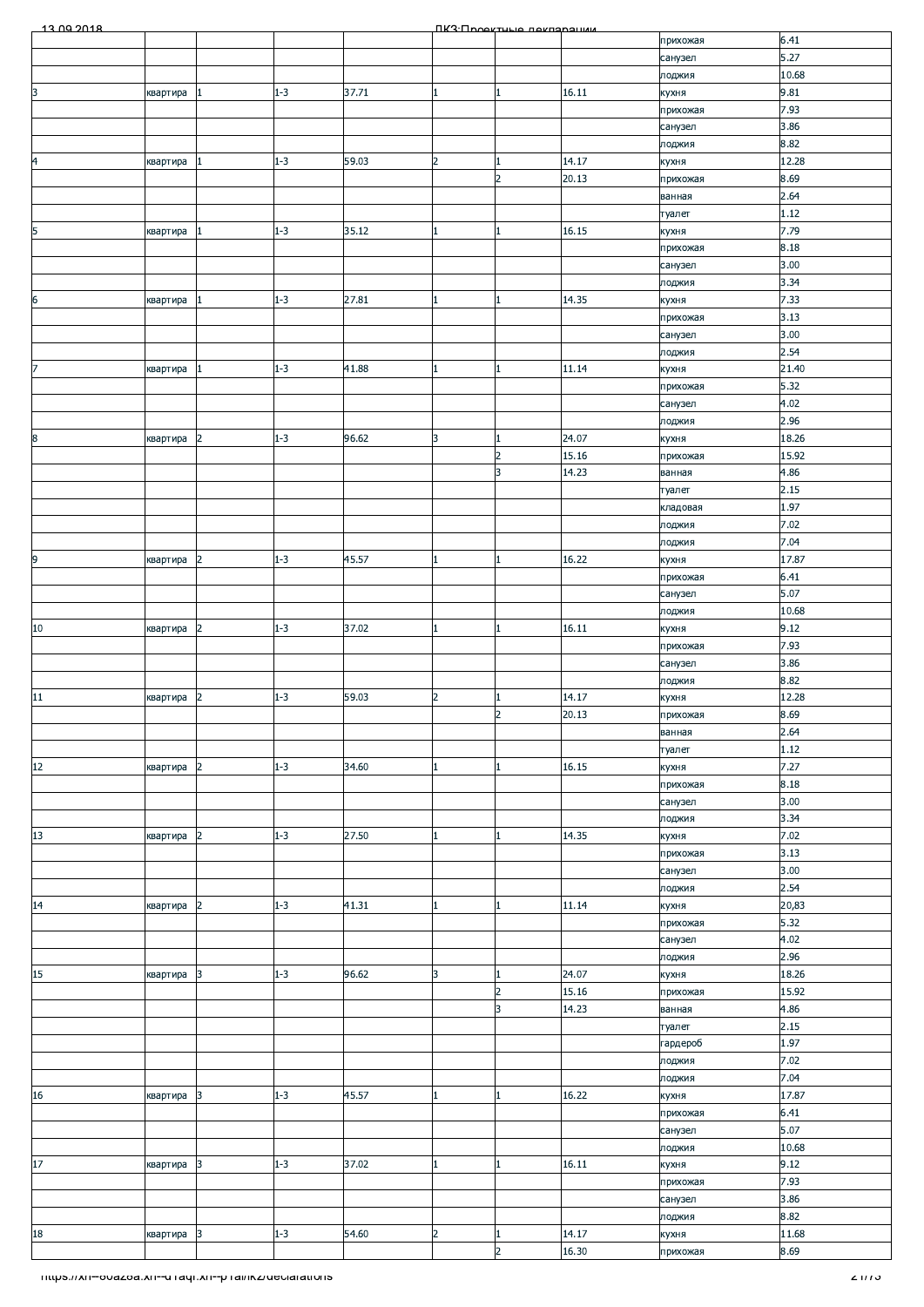| 13.00.2018                                             |            |                         |         |       |                | <b><i><u>RK3: Rhoektuule Rekrensumme</u></i></b> |       |          |        |
|--------------------------------------------------------|------------|-------------------------|---------|-------|----------------|--------------------------------------------------|-------|----------|--------|
|                                                        |            |                         |         |       |                |                                                  |       | ванная   | 2.64   |
|                                                        |            |                         |         |       |                |                                                  |       | туалет   | 1.12   |
|                                                        |            |                         |         |       |                |                                                  |       | лоджия   | 2.82   |
| 19                                                     | квартира   | 3                       | $1 - 3$ | 34.60 | 1              | 1                                                | 16.15 | кухня    | 7.27   |
|                                                        |            |                         |         |       |                |                                                  |       | прихожая | 8.18   |
|                                                        |            |                         |         |       |                |                                                  |       | санузел  | 3.00   |
|                                                        |            |                         |         |       |                |                                                  |       | лоджия   | 3.34   |
| 20                                                     | квартира   | 3                       | $1 - 3$ | 27.50 | 1              | 1                                                | 14.35 | кухня    | 7.02   |
|                                                        |            |                         |         |       |                |                                                  |       | прихожая | 3.13   |
|                                                        |            |                         |         |       |                |                                                  |       | санузел  | 3.00   |
|                                                        |            |                         |         |       |                |                                                  |       | лоджия   | 2.54   |
| 21                                                     | квартира   | 3                       | $1 - 3$ | 41.31 | $\mathbf{1}$   | 1                                                | 11.14 | кухня    | 20.83  |
|                                                        |            |                         |         |       |                |                                                  |       | прихожая | 5.32   |
|                                                        |            |                         |         |       |                |                                                  |       | санузел  | 4.02   |
|                                                        |            |                         |         |       |                |                                                  |       | лоджия   | 2.96   |
| 22                                                     | квартира   | 4                       | $1 - 3$ | 96.62 | 3              | 1                                                | 24.07 | кухня    | 18.26  |
|                                                        |            |                         |         |       |                | $\overline{2}$                                   | 15.16 |          | 15.92  |
|                                                        |            |                         |         |       |                | 3                                                | 14.23 | прихожая | 4.86   |
|                                                        |            |                         |         |       |                |                                                  |       | ванная   | 2.15   |
|                                                        |            |                         |         |       |                |                                                  |       | туалет   |        |
|                                                        |            |                         |         |       |                |                                                  |       | гардероб | 1.97   |
|                                                        |            |                         |         |       |                |                                                  |       | лоджия   | 7.02   |
|                                                        |            |                         |         |       |                |                                                  |       | лоджия   | 7.04   |
| 23                                                     | квартира   | 4                       | $1 - 3$ | 45.57 | $\mathbf{1}$   | 1                                                | 16.22 | кухня    | 17.87  |
|                                                        |            |                         |         |       |                |                                                  |       | прихожая | 6.41   |
|                                                        |            |                         |         |       |                |                                                  |       | санузел  | 5.07   |
|                                                        |            |                         |         |       |                |                                                  |       | лоджия   | 10.68  |
| 24                                                     | квартира   | $\overline{4}$          | $1 - 3$ | 37.02 | 1              | 1                                                | 16.11 | кухня    | 9.12   |
|                                                        |            |                         |         |       |                |                                                  |       | прихожая | 7.93   |
|                                                        |            |                         |         |       |                |                                                  |       | санузел  | 3.86   |
|                                                        |            |                         |         |       |                |                                                  |       | лоджия   | 8.82   |
| 25                                                     | квартира   | 4                       | $1 - 3$ | 54.60 | $\overline{2}$ | 1                                                | 14.17 | кухня    | 11.68  |
|                                                        |            |                         |         |       |                | $\overline{2}$                                   | 16.30 | прихожая | 8.69   |
|                                                        |            |                         |         |       |                |                                                  |       | ванная   | 2.64   |
|                                                        |            |                         |         |       |                |                                                  |       | туалет   | 1.12   |
|                                                        |            |                         |         |       |                |                                                  |       | лоджия   | 2.82   |
| 26                                                     | квартира   | 4                       | $1 - 3$ | 34.60 | 1              |                                                  | 16.15 | кухня    | 7.27   |
|                                                        |            |                         |         |       |                |                                                  |       | прихожая | 8.18   |
|                                                        |            |                         |         |       |                |                                                  |       | санузел  | 3.00   |
|                                                        |            |                         |         |       |                |                                                  |       | лоджия   | 3.34   |
| 27                                                     | квартира 4 |                         | $1 - 3$ | 27.50 |                |                                                  | 14.35 | кухня    | 7.02   |
|                                                        |            |                         |         |       |                |                                                  |       | прихожая | 3.13   |
|                                                        |            |                         |         |       |                |                                                  |       | санузел  | 3.00   |
|                                                        |            |                         |         |       |                |                                                  |       | лоджия   | 2.54   |
| 28                                                     | квартира   | 4                       | $1 - 3$ | 41.31 | $\mathbf{1}$   | $\mathbf{1}$                                     | 11.14 | кухня    | 20.83  |
|                                                        |            |                         |         |       |                |                                                  |       | прихожая | 5.32   |
|                                                        |            |                         |         |       |                |                                                  |       | санузел  | 4.02   |
|                                                        |            |                         |         |       |                |                                                  |       | лоджия   | 2.96   |
| 29                                                     | квартира   | $\sqrt{5}$              | $1 - 3$ | 81.69 | 3              | 1                                                | 19.39 | кухня    | 18.26  |
|                                                        |            |                         |         |       |                | $\overline{2}$                                   | 12.01 | прихожая | 13.12  |
|                                                        |            |                         |         |       |                | 3                                                | 11.56 | ванная   | 5.20   |
|                                                        |            |                         |         |       |                |                                                  |       | туалет   | 2.15   |
|                                                        |            |                         |         |       |                |                                                  |       | лоджия   | 7.04   |
|                                                        |            |                         |         |       |                |                                                  |       | лоджия   | 6.84   |
| 30                                                     | квартира   | 5                       | $1 - 3$ | 45.89 | 1              | 1                                                | 16.22 | кухня    | 18.19  |
|                                                        |            |                         |         |       |                |                                                  |       |          | 6.41   |
|                                                        |            |                         |         |       |                |                                                  |       | прихожая | 5.07   |
|                                                        |            |                         |         |       |                |                                                  |       | санузел  | 10.68  |
|                                                        |            |                         |         |       | $\mathbf{1}$   | $\mathbf{1}$                                     |       | лоджия   | 9.12   |
| 31                                                     | квартира   | 5                       | $1 - 3$ | 37.02 |                |                                                  | 16.11 | кухня    |        |
|                                                        |            |                         |         |       |                |                                                  |       | прихожая | 7.93   |
|                                                        |            |                         |         |       |                |                                                  |       | санузел  | 3.86   |
|                                                        |            |                         |         |       |                |                                                  |       | лоджия   | 8.82   |
| 32                                                     | квартира   | $\overline{\mathbf{5}}$ | $1 - 3$ | 54.60 | $\overline{2}$ | $\mathbf{1}$                                     | 14.17 | кухня    | 11.68  |
|                                                        |            |                         |         |       |                | $\overline{2}$                                   | 16.30 | прихожая | 8.69   |
|                                                        |            |                         |         |       |                |                                                  |       | ванная   | 2.64   |
|                                                        |            |                         |         |       |                |                                                  |       | туалет   | 1.12   |
|                                                        |            |                         |         |       |                |                                                  |       | лоджия   | 2.82   |
| 33                                                     | квартира   | 5                       | $1 - 3$ | 34.60 | 1              |                                                  | 16.15 | кухня    | 7.27   |
|                                                        |            |                         |         |       |                |                                                  |       | прихожая | 8.18   |
|                                                        |            |                         |         |       |                |                                                  |       | санузел  | 3.00   |
|                                                        |            |                         |         |       |                |                                                  |       | лоджия   | 3.34   |
| 34                                                     | квартира 5 |                         | $1 - 3$ | 27.50 | $\mathbf{1}$   | $\mathbf{1}$                                     | 14.35 | кухня    | 7.02   |
|                                                        |            |                         |         |       |                |                                                  |       |          |        |
| https://xn--ovazoa.xn--unaqr.xn--phai/ikz/ueciarations |            |                         |         |       |                |                                                  |       |          | 2211 J |
|                                                        |            |                         |         |       |                |                                                  |       |          |        |
|                                                        |            |                         |         |       |                |                                                  |       |          |        |
|                                                        |            |                         |         |       |                |                                                  |       |          |        |
|                                                        |            |                         |         |       |                |                                                  |       |          |        |
|                                                        |            |                         |         |       |                |                                                  |       |          |        |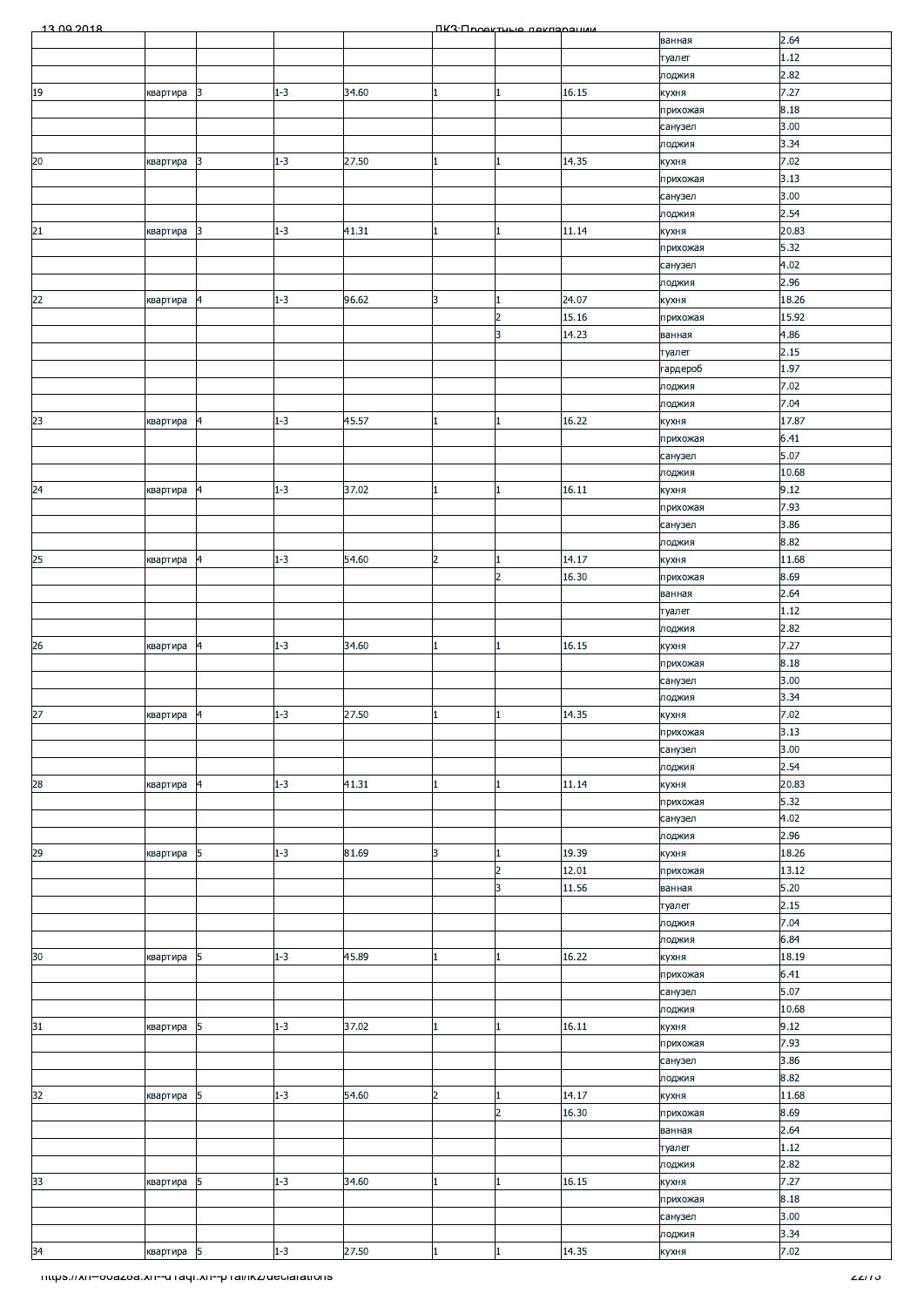| 13.09.2018                                                      |          |                  |         |       |                | <b><i><u>IK3: Проектные пекларации</u></i></b> |                |                    |                |
|-----------------------------------------------------------------|----------|------------------|---------|-------|----------------|------------------------------------------------|----------------|--------------------|----------------|
|                                                                 |          |                  |         |       |                |                                                |                | прихожая           | 3.13           |
|                                                                 |          |                  |         |       |                |                                                |                | санузел            | 3.00           |
|                                                                 |          |                  |         |       |                |                                                |                | лоджия             | 2.54           |
| 35                                                              | квартира | 5                | $1 - 3$ | 41.31 | 1              | 1.                                             | 11.14          | кухня              | 20.83          |
|                                                                 |          |                  |         |       |                |                                                |                | прихожая           | 5.32           |
|                                                                 |          |                  |         |       |                |                                                |                | санузел            | 4.02           |
|                                                                 |          |                  |         |       |                |                                                |                | лоджия             | 2.96           |
| 36                                                              | квартира | 6                | $1 - 3$ | 81.69 | 3              |                                                | 19.39<br>12.01 | кухня              | 18.26<br>13.12 |
|                                                                 |          |                  |         |       |                | $\overline{2}$<br>3                            | 11.56          | прихожая<br>ванная | 5.20           |
|                                                                 |          |                  |         |       |                |                                                |                | туалет             | 2.15           |
|                                                                 |          |                  |         |       |                |                                                |                | лоджия             | 7.04           |
|                                                                 |          |                  |         |       |                |                                                |                | лоджия             | 6.84           |
| 37                                                              | квартира | 6                | $1 - 3$ | 45.89 | 1              | 1                                              | 16.22          | кухня              | 18.19          |
|                                                                 |          |                  |         |       |                |                                                |                | прихожая           | 6.41           |
|                                                                 |          |                  |         |       |                |                                                |                | санузел            | 5.07           |
|                                                                 |          |                  |         |       |                |                                                |                | лоджия             | 10.68          |
| 38                                                              | квартира | 6                | $1 - 3$ | 37.02 | 1              | 1                                              | 16.11          | кухня              | 9.12           |
|                                                                 |          |                  |         |       |                |                                                |                | прихожая           | 7.93           |
|                                                                 |          |                  |         |       |                |                                                |                | санузел            | 3.86           |
|                                                                 |          |                  |         |       |                |                                                |                | лоджия             | 8.82           |
| 39                                                              | квартира | 6                | $1 - 3$ | 54.60 | $\overline{2}$ |                                                | 14.17          | кухня              | 11.68          |
|                                                                 |          |                  |         |       |                |                                                | 16.30          | прихожая           | 8.69           |
|                                                                 |          |                  |         |       |                |                                                |                | ванная             | 2.64           |
|                                                                 |          |                  |         |       |                |                                                |                | туалет             | 1.12           |
|                                                                 |          |                  |         |       |                |                                                |                | лоджия             | 2.82           |
| 40                                                              | квартира | 6                | $1 - 3$ | 34.60 |                |                                                | 16.15          | кухня              | 7.27           |
|                                                                 |          |                  |         |       |                |                                                |                | прихожая           | 8.18           |
|                                                                 |          |                  |         |       |                |                                                |                | санузел            | 3.00           |
|                                                                 |          |                  |         |       |                |                                                |                | лоджия             | 3.34           |
| 41                                                              | квартира | 6                | $1 - 3$ | 27.50 | 1              | $\mathbf{1}$                                   | 14.35          | кухня              | 7.02           |
|                                                                 |          |                  |         |       |                |                                                |                | прихожая           | 3.13           |
|                                                                 |          |                  |         |       |                |                                                |                | санузел            | 3.00           |
|                                                                 |          |                  |         |       |                |                                                |                | лоджия             | 2.54           |
| 42                                                              | квартира | 6                | $1 - 3$ | 41.31 | 1              | 1                                              | 11.14          | кухня              | 20.83<br>5.32  |
|                                                                 |          |                  |         |       |                |                                                |                | прихожая           | 4.02           |
|                                                                 |          |                  |         |       |                |                                                |                | санузел<br>лоджия  | 2.96           |
|                                                                 | квартира | 7                | $1 - 3$ | 81.69 | 3              |                                                | 19.39          | кухня              | 18.26          |
| $\frac{43}{1}$                                                  |          |                  |         |       |                | z                                              | 12.01          |                    | 13.12          |
|                                                                 |          |                  |         |       |                | 3                                              | 11.56          | прихожая<br>ванная | 5.20           |
|                                                                 |          |                  |         |       |                |                                                |                | туалет             | 2.15           |
|                                                                 |          |                  |         |       |                |                                                |                | лоджия             | 7.04           |
|                                                                 |          |                  |         |       |                |                                                |                | лоджия             | 6.84           |
| 44                                                              | квартира | 7                | $1 - 3$ | 45.89 | 1              | $\mathbf{1}$                                   | 16.22          | кухня              | 18.19          |
|                                                                 |          |                  |         |       |                |                                                |                | прихожая           | 6.41           |
|                                                                 |          |                  |         |       |                |                                                |                | санузел            | 5.07           |
|                                                                 |          |                  |         |       |                |                                                |                | лоджия             | 10.68          |
| 45                                                              | квартира | 7                | $1 - 3$ | 37.02 | 1              | 1.                                             | 16.11          | кухня              | 9.12           |
|                                                                 |          |                  |         |       |                |                                                |                | прихожая           | 7.93           |
|                                                                 |          |                  |         |       |                |                                                |                | санузел            | 3.86           |
|                                                                 |          |                  |         |       |                |                                                |                | лоджия             | 8.82           |
| 46                                                              | квартира |                  | $1 - 3$ | 54.60 | $\overline{a}$ | 1                                              | 14.17          | кухня              | 11.68          |
|                                                                 |          |                  |         |       |                | $\overline{2}$                                 | 16.30          | прихожая           | 8.69           |
|                                                                 |          |                  |         |       |                |                                                |                | ванная             | 2.64           |
|                                                                 |          |                  |         |       |                |                                                |                | туалет             | 1.12           |
|                                                                 |          |                  |         |       |                |                                                |                | лоджия             | 2.82           |
| 47                                                              | квартира | 7                | $1 - 3$ | 34.60 |                |                                                | 16.15          | кухня              | 7.27           |
|                                                                 |          |                  |         |       |                |                                                |                | прихожая           | 8.18           |
|                                                                 |          |                  |         |       |                |                                                |                | санузел            | 3.00<br>3.34   |
| 48                                                              | квартира | $\overline{7}$   | $1 - 3$ | 27.50 |                |                                                | 14.35          | лоджия<br>кухня    | 7.02           |
|                                                                 |          |                  |         |       |                |                                                |                | прихожая           | 3.13           |
|                                                                 |          |                  |         |       |                |                                                |                | санузел            | 3.00           |
|                                                                 |          |                  |         |       |                |                                                |                | лоджия             | 2.54           |
| 49                                                              | квартира | 7                | $1 - 3$ | 41.31 | 1              | 1                                              | 11.14          | кухня              | 20.83          |
|                                                                 |          |                  |         |       |                |                                                |                | прихожая           | 5.32           |
|                                                                 |          |                  |         |       |                |                                                |                | санузел            | 4.02           |
|                                                                 |          |                  |         |       |                |                                                |                | лоджия             | 2.96           |
| 50                                                              | квартира | $\boldsymbol{8}$ | $1 - 3$ | 81.69 | 3              | 1                                              | 19.39          | кухня              | 18.26          |
|                                                                 |          |                  |         |       |                | $\overline{2}$                                 | 12.01          | прихожая           | 13.12          |
|                                                                 |          |                  |         |       |                |                                                |                |                    |                |
| <u> Thttps://xn--ovazoa.xn--uTaqi.xn--pTal/ikz/ueciarations</u> |          |                  |         |       |                |                                                |                |                    | 2 <i>311</i> 3 |
|                                                                 |          |                  |         |       |                |                                                |                |                    |                |
|                                                                 |          |                  |         |       |                |                                                |                |                    |                |
|                                                                 |          |                  |         |       |                |                                                |                |                    |                |
|                                                                 |          |                  |         |       |                |                                                |                |                    |                |
|                                                                 |          |                  |         |       |                |                                                |                |                    |                |
|                                                                 |          |                  |         |       |                |                                                |                |                    |                |
|                                                                 |          |                  |         |       |                |                                                |                |                    |                |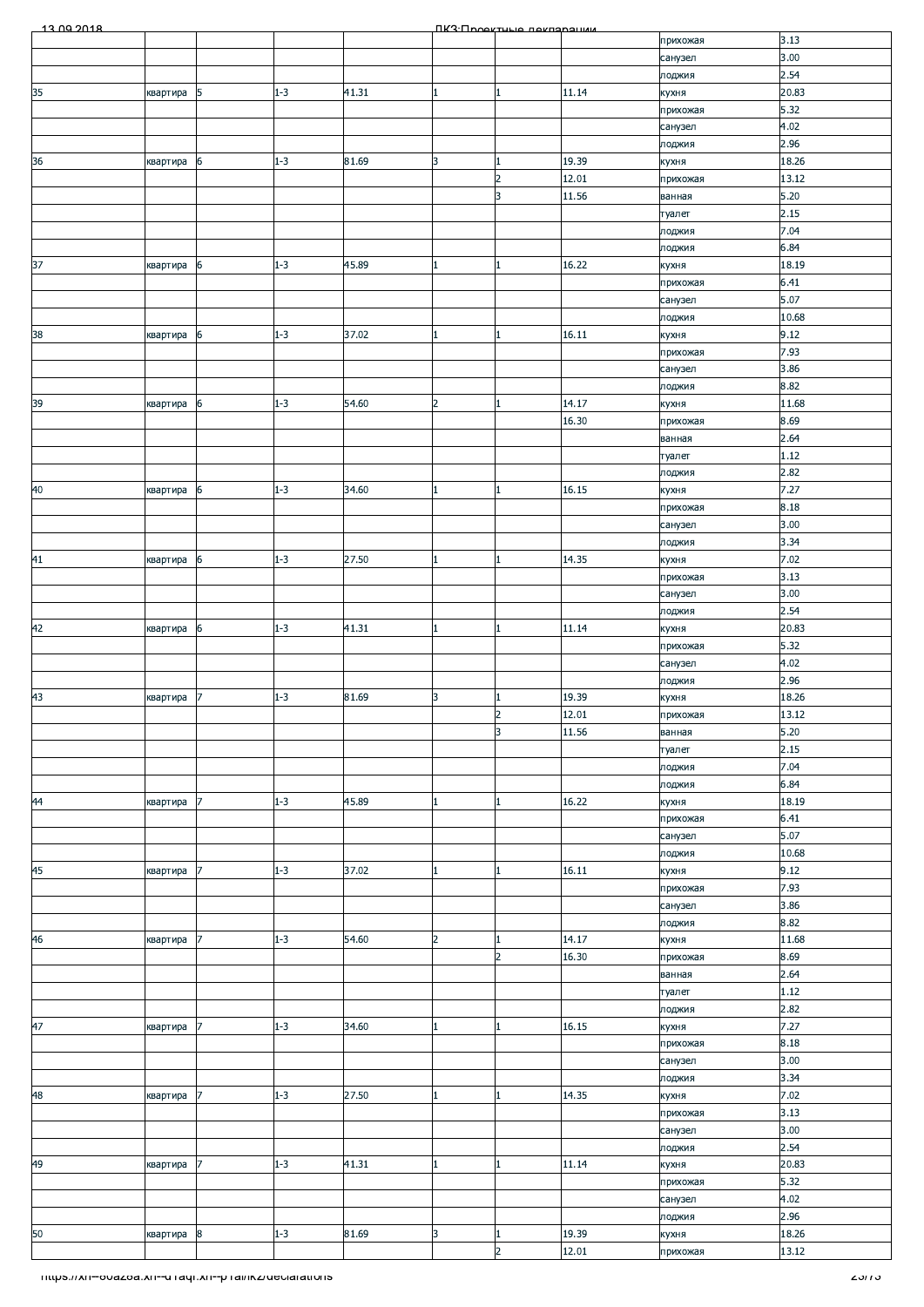| 13.00.2018                                              |             |                  |         |       |                | ПКЗ-Проектине пекларации |       |                     |               |
|---------------------------------------------------------|-------------|------------------|---------|-------|----------------|--------------------------|-------|---------------------|---------------|
|                                                         |             |                  |         |       |                |                          | 11.56 | ванная              | 5.20          |
|                                                         |             |                  |         |       |                |                          |       | туалет              | 2.15          |
|                                                         |             |                  |         |       |                |                          |       | лоджия              | 7.04          |
|                                                         |             |                  |         |       |                |                          |       | лоджия              | 6.84          |
| 51                                                      | квартира    | 8                | $1 - 3$ | 45.89 |                |                          | 16.22 | кухня               | 18.19         |
|                                                         |             |                  |         |       |                |                          |       | прихожая            | 6.41          |
|                                                         |             |                  |         |       |                |                          |       | санузел<br>лоджия   | 5.07<br>10.68 |
| 52                                                      | квартира    | $\boldsymbol{8}$ | $1 - 3$ | 37.02 |                |                          | 16.11 | кухня               | 9.12          |
|                                                         |             |                  |         |       |                |                          |       | прихожая            | 7.93          |
|                                                         |             |                  |         |       |                |                          |       | санузел             | 3.86          |
|                                                         |             |                  |         |       |                |                          |       | лоджия              | 8.82          |
| 53                                                      | квартира    | $\bf8$           | $1 - 3$ | 54.60 | $\overline{2}$ |                          | 14.17 | кухня               | 11.68         |
|                                                         |             |                  |         |       |                | $\overline{2}$           | 16.30 | прихожая            | 8.69          |
|                                                         |             |                  |         |       |                |                          |       | ванная              | 2.64          |
|                                                         |             |                  |         |       |                |                          |       | туалет              | 1.12          |
|                                                         |             |                  |         |       |                |                          |       | лоджия              | 2.82          |
| 54                                                      | квартира    | $\boldsymbol{8}$ | $1 - 3$ | 34.60 | 1              | 1                        | 16.15 | кухня               | 7.27          |
|                                                         |             |                  |         |       |                |                          |       | прихожая            | 8.18          |
|                                                         |             |                  |         |       |                |                          |       | санузел             | 3.00          |
|                                                         |             |                  |         |       |                |                          |       | лоджия              | 3.34          |
| 55                                                      | квартира    | 8                | $1 - 3$ | 27.50 |                |                          | 14.35 | кухня               | 7.02<br>3.13  |
|                                                         |             |                  |         |       |                |                          |       | прихожая<br>санузел | 3.00          |
|                                                         |             |                  |         |       |                |                          |       | лоджия              | 2.54          |
| 56                                                      | квартира    | $\bf8$           | $1 - 3$ | 41.31 |                |                          | 11.14 | кухня               | 20.83         |
|                                                         |             |                  |         |       |                |                          |       | прихожая            | 5.32          |
|                                                         |             |                  |         |       |                |                          |       | санузел             | 4.02          |
|                                                         |             |                  |         |       |                |                          |       | лоджия              | 2.96          |
| 57                                                      | квартира    | $\overline{9}$   | $1 - 3$ | 81.69 | 3              |                          | 19.39 | кухня               | 18.26         |
|                                                         |             |                  |         |       |                | $\overline{2}$           | 12.01 | прихожая            | 13.12         |
|                                                         |             |                  |         |       |                | 3                        | 11.56 | ванная              | 5.20          |
|                                                         |             |                  |         |       |                |                          |       | туалет              | 2.15          |
|                                                         |             |                  |         |       |                |                          |       | лоджия              | 7.04          |
|                                                         |             |                  |         |       |                |                          |       | лоджия              | 6.84          |
| 58                                                      | квартира    | 9                | $1 - 3$ | 45.89 |                |                          | 16.22 | кухня               | 18.19         |
|                                                         |             |                  |         |       |                |                          |       | прихожая            | 6.41          |
|                                                         |             |                  |         |       |                |                          |       | санузел             | 5.07<br>10.68 |
| 59                                                      | квартира 9  |                  | $1 - 3$ | 37.02 |                |                          | 16.11 | лоджия              | 9.12          |
|                                                         |             |                  |         |       | Щ              |                          |       | кухня<br>прихожая   | 7.93          |
|                                                         |             |                  |         |       |                |                          |       | санузел             | 3.86          |
|                                                         |             |                  |         |       |                |                          |       | лоджия              | 8.82          |
| 60                                                      | квартира    | $\overline{9}$   | $1 - 3$ | 54.60 | $\overline{2}$ |                          | 14.17 | кухня               | 11.68         |
|                                                         |             |                  |         |       |                | $\overline{2}$           | 16.30 | прихожая            | 8.69          |
|                                                         |             |                  |         |       |                |                          |       | ванная              | 2.64          |
|                                                         |             |                  |         |       |                |                          |       | туалет              | 1.12          |
|                                                         |             |                  |         |       |                |                          |       | лоджия              | 2.82          |
| 61                                                      | квартира    | 9                | $1 - 3$ | 34.60 | 1              |                          | 16.15 | кухня               | 7.27          |
|                                                         |             |                  |         |       |                |                          |       | прихожая            | 8.18          |
|                                                         |             |                  |         |       |                |                          |       | санузел             | 3.00          |
| 62                                                      |             | 9                | $1 - 3$ | 27.50 | 1              |                          | 14.35 | лоджия              | 3.34<br>7.02  |
|                                                         | квартира    |                  |         |       |                |                          |       | кухня<br>прихожая   | 3.13          |
|                                                         |             |                  |         |       |                |                          |       | санузел             | 3.00          |
|                                                         |             |                  |         |       |                |                          |       | лоджия              | 2.54          |
| 63                                                      | квартира    | 9                | $1 - 3$ | 41.31 |                |                          | 11.14 | кухня               | 20.83         |
|                                                         |             |                  |         |       |                |                          |       | прихожая            | 5.32          |
|                                                         |             |                  |         |       |                |                          |       | санузел             | 4.02          |
|                                                         |             |                  |         |       |                |                          |       | лоджия              | 2.96          |
| 64                                                      | квартира    | 10               | $1 - 3$ | 81.69 | 3              |                          | 19.39 | кухня               | 18.26         |
|                                                         |             |                  |         |       |                | $\overline{2}$           | 12.01 | прихожая            | 13.12         |
|                                                         |             |                  |         |       |                | 3                        | 11.56 | ванная              | 5.20          |
|                                                         |             |                  |         |       |                |                          |       | туалет              | 2.15          |
|                                                         |             |                  |         |       |                |                          |       | лоджия              | 7.04<br>6.84  |
|                                                         |             | 10               | $1 - 3$ | 45.89 | 1              |                          | 16.22 | лоджия              | 18.19         |
| 65                                                      | квартира    |                  |         |       |                |                          |       | кухня<br>прихожая   | 6.41          |
|                                                         |             |                  |         |       |                |                          |       | санузел             | 5.07          |
|                                                         |             |                  |         |       |                |                          |       | лоджия              | 10.68         |
| 66                                                      | квартира 10 |                  | $1 - 3$ | 37.02 | 1              |                          | 16.11 | кухня               | 9.12          |
|                                                         |             |                  |         |       |                |                          |       |                     |               |
| Thttps://xn--ovazoa.xn--unaqr.xn--phai/ikz/ueciarations |             |                  |         |       |                |                          |       |                     | 2411 J        |
|                                                         |             |                  |         |       |                |                          |       |                     |               |
|                                                         |             |                  |         |       |                |                          |       |                     |               |
|                                                         |             |                  |         |       |                |                          |       |                     |               |
|                                                         |             |                  |         |       |                |                          |       |                     |               |
|                                                         |             |                  |         |       |                |                          |       |                     |               |
|                                                         |             |                  |         |       |                |                          |       |                     |               |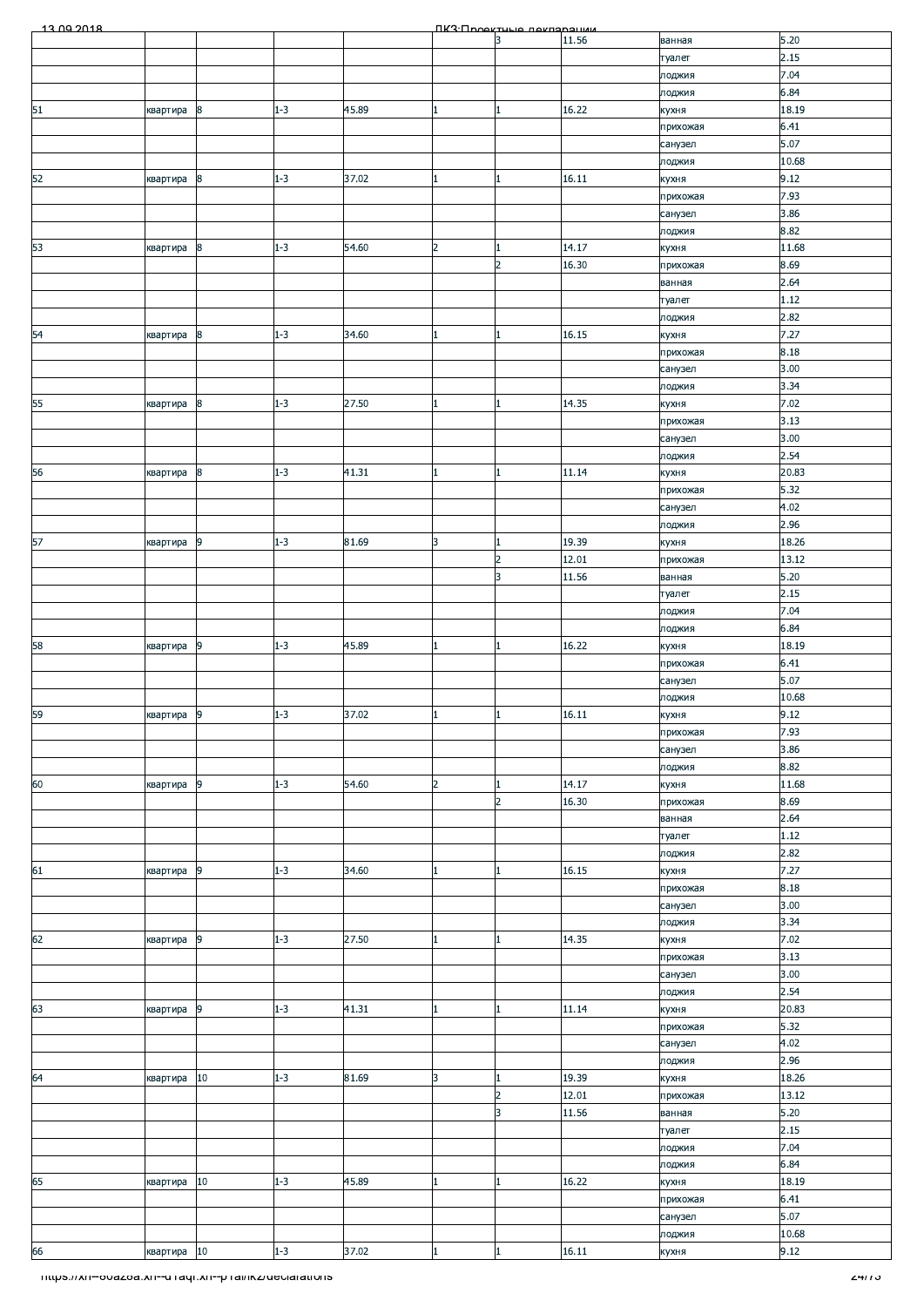| 13.00.2018 |             |        |         |       |                | <b><i><u>IK3: Проектично покларации</u></i></b> |       |                 |              |
|------------|-------------|--------|---------|-------|----------------|-------------------------------------------------|-------|-----------------|--------------|
|            |             |        |         |       |                |                                                 |       | прихожая        | 7.93         |
|            |             |        |         |       |                |                                                 |       | санузел         | 3.86         |
|            |             |        |         |       |                |                                                 |       | лоджия          | 8.82         |
| 67         | квартира    | 10     | $1 - 3$ | 54.60 | $\overline{2}$ |                                                 | 14.17 | кухня           | 11.68        |
|            |             |        |         |       |                | $\overline{2}$                                  | 16.30 |                 | 8.69         |
|            |             |        |         |       |                |                                                 |       | прихожая        |              |
|            |             |        |         |       |                |                                                 |       | ванная          | 2.64         |
|            |             |        |         |       |                |                                                 |       | туалет          | 1.12         |
|            |             |        |         |       |                |                                                 |       | лоджия          | 2.82         |
| 68         | квартира    | 10     | $1 - 3$ | 34.60 |                |                                                 | 16.15 | кухня           | 7.27         |
|            |             |        |         |       |                |                                                 |       | прихожая        | 8.18         |
|            |             |        |         |       |                |                                                 |       | санузел         | 3.00         |
|            |             |        |         |       |                |                                                 |       | лоджия          | 3.34         |
| 69         | квартира    | 10     | $1 - 3$ | 27.50 |                |                                                 | 14.35 | кухня           | 7.02         |
|            |             |        |         |       |                |                                                 |       |                 | 3.13         |
|            |             |        |         |       |                |                                                 |       | прихожая        |              |
|            |             |        |         |       |                |                                                 |       | санузел         | 3.00         |
|            |             |        |         |       |                |                                                 |       | лоджия          | 2.54         |
| 70         | квартира    | 10     | $1 - 3$ | 41.31 | $\mathbf{1}$   |                                                 | 11.14 | кухня           | 20.83        |
|            |             |        |         |       |                |                                                 |       | прихожая        | 5.32         |
|            |             |        |         |       |                |                                                 |       | санузел         | 4.02         |
|            |             |        |         |       |                |                                                 |       | лоджия          | 2.96         |
| $71$       | квартира    | 11     | $1 - 3$ | 81.69 | 3              |                                                 | 19.39 | кухня           | 18.26        |
|            |             |        |         |       |                | $\overline{2}$                                  | 12.01 | прихожая        | 13.12        |
|            |             |        |         |       |                | 3                                               | 11.56 | ванная          | 5.20         |
|            |             |        |         |       |                |                                                 |       |                 | 2.15         |
|            |             |        |         |       |                |                                                 |       | туалет          |              |
|            |             |        |         |       |                |                                                 |       | лоджия          | 7.04         |
|            |             |        |         |       |                |                                                 |       | лоджия          | 6.84         |
| 72         | квартира    | 11     | $1 - 3$ | 45.89 |                |                                                 | 16.22 | кухня           | 18.19        |
|            |             |        |         |       |                |                                                 |       | прихожая        | 6.41         |
|            |             |        |         |       |                |                                                 |       | санузел         | 5.07         |
|            |             |        |         |       |                |                                                 |       | лоджия          | 10.68        |
| 73         | квартира    | 11     | $1 - 3$ | 37.02 | $\mathbf{1}$   |                                                 | 16.11 | кухня           | 9.12         |
|            |             |        |         |       |                |                                                 |       | прихожая        | 7.93         |
|            |             |        |         |       |                |                                                 |       | санузел         | 3.86         |
|            |             |        |         |       |                |                                                 |       | лоджия          | 8.82         |
| 74         | квартира    | 11     | $1 - 3$ | 54.60 | $\overline{2}$ |                                                 | 14.17 | кухня           | 11.68        |
|            |             |        |         |       |                | $\overline{2}$                                  | 16.30 | прихожая        | 8.69         |
|            |             |        |         |       |                |                                                 |       | ванная          | 2.64         |
|            |             |        |         |       |                |                                                 |       |                 | 1.12         |
|            |             |        |         |       |                |                                                 |       | туалет          |              |
|            |             |        |         |       |                |                                                 |       | лоджия          | 2.82         |
| 75         | квартира 11 |        | $1 - 3$ | 34.60 |                |                                                 | 16.15 | кухня           | 7.27         |
|            |             |        |         |       |                |                                                 |       | прихожая        | 8.18         |
|            |             |        |         |       |                |                                                 |       | санузел         | 3.00         |
|            |             |        |         |       |                |                                                 |       | лоджия          | 3.34         |
| 76         | квартира    | 11     | $1 - 3$ | 27.50 |                |                                                 | 14.35 | кухня           | 7.02         |
|            |             |        |         |       |                |                                                 |       | прихожая        | 3.13         |
|            |             |        |         |       |                |                                                 |       | санузел         | 3.00         |
|            |             |        |         |       |                |                                                 |       | лоджия          | 2.54         |
| 77         | квартира    | 11     | $1 - 3$ | 41.31 | 1              |                                                 | 11.14 | кухня           | 20.83        |
|            |             |        |         |       |                |                                                 |       |                 | 5.32         |
|            |             |        |         |       |                |                                                 |       | прихожая        |              |
|            |             |        |         |       |                |                                                 |       | санузел         | 4.02         |
|            |             |        |         |       |                |                                                 |       | лоджия          | 2.96         |
| 78         | квартира    | $12\,$ | $1 - 3$ | 81.69 | 3              |                                                 | 19.39 | кухня           | 18.26        |
|            |             |        |         |       |                | $\overline{2}$                                  | 12.01 | прихожая        | 13.12        |
|            |             |        |         |       |                | 3                                               | 11.56 | ванная          | $5.20$       |
|            |             |        |         |       |                |                                                 |       | туалет          | 2.15         |
|            |             |        |         |       |                |                                                 |       | лоджия          | 7.04         |
|            |             |        |         |       |                |                                                 |       | лоджия          | 6.84         |
| 79         | квартира    | 12     | $1 - 3$ | 45.89 |                |                                                 | 16.22 | кухня           | 18.19        |
|            |             |        |         |       |                |                                                 |       | прихожая        | 6.41         |
|            |             |        |         |       |                |                                                 |       | санузел         | 5.07         |
|            |             |        |         |       |                |                                                 |       | лоджия          | 10.68        |
| 80         | квартира    | $12\,$ | $1 - 3$ | 37.02 |                |                                                 | 16.11 | кухня           | 9.12         |
|            |             |        |         |       |                |                                                 |       | прихожая        | 7.93         |
|            |             |        |         |       |                |                                                 |       | санузел         | 3.86         |
|            |             |        |         |       |                |                                                 |       | лоджия          | 8.82         |
| 81         | квартира    | 12     | $1 - 3$ | 54.60 | $\overline{2}$ |                                                 | 14.17 | кухня           | 11.68        |
|            |             |        |         |       |                | $\overline{2}$                                  | 16.30 |                 | 8.69         |
|            |             |        |         |       |                |                                                 |       | прихожая        | 2.64         |
|            |             |        |         |       |                |                                                 |       | ванная          |              |
|            |             |        |         |       |                |                                                 |       |                 |              |
|            |             |        |         |       |                |                                                 |       | туалет          | 1.12         |
| 82         | квартира 12 |        | $1 - 3$ | 34.60 |                |                                                 | 16.15 | лоджия<br>кухня | 2.82<br>7.27 |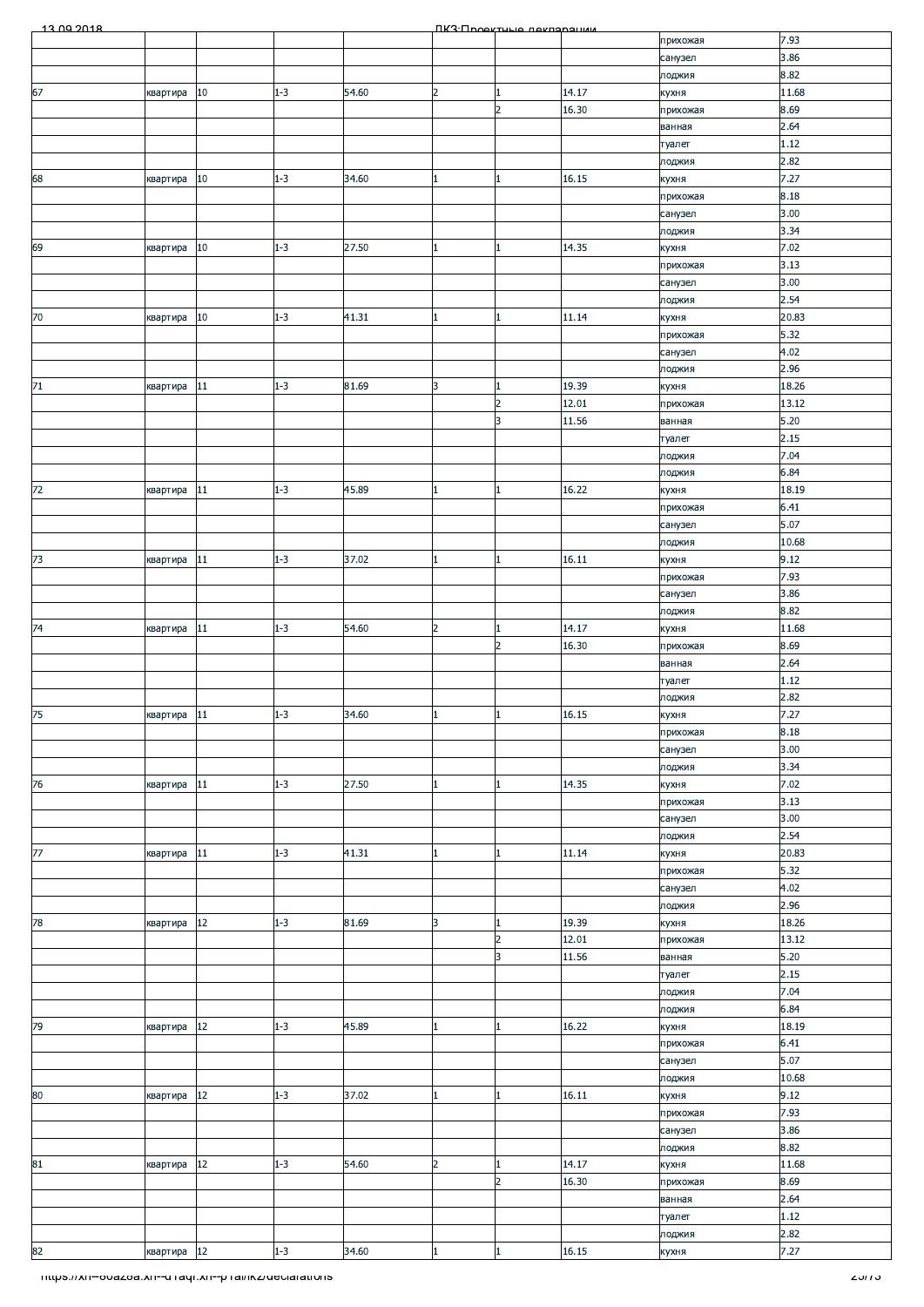| 13.00.2018                                            |          |    |         |       |                | ПКЗ Проектине пекларации |       |                     |               |
|-------------------------------------------------------|----------|----|---------|-------|----------------|--------------------------|-------|---------------------|---------------|
|                                                       |          |    |         |       |                |                          |       | прихожая            | 8.18          |
|                                                       |          |    |         |       |                |                          |       | санузел             | 3.00          |
|                                                       |          |    |         |       |                |                          |       | лоджия              | 3.34          |
| 83                                                    | квартира | 12 | $1 - 3$ | 27.50 |                |                          | 14.35 | кухня               | 7.02          |
|                                                       |          |    |         |       |                |                          |       | прихожая            | 3.13          |
|                                                       |          |    |         |       |                |                          |       | санузел             | 3.00          |
|                                                       |          | 12 | $1 - 3$ | 41.31 |                |                          | 11.14 | лоджия              | 2.54<br>20.83 |
| 84                                                    | квартира |    |         |       |                |                          |       | кухня               | 5.32          |
|                                                       |          |    |         |       |                |                          |       | прихожая<br>санузел | 4.02          |
|                                                       |          |    |         |       |                |                          |       | лоджия              | 2.96          |
| 85                                                    | квартира | 13 | $1 - 3$ | 81.69 | 3              |                          | 19.39 | кухня               | 18.26         |
|                                                       |          |    |         |       |                | $\overline{2}$           | 12.01 | прихожая            | 13.12         |
|                                                       |          |    |         |       |                | 3                        | 11.56 | ванная              | 5.20          |
|                                                       |          |    |         |       |                |                          |       | туалет              | 2.15          |
|                                                       |          |    |         |       |                |                          |       | лоджия              | 7.04          |
|                                                       |          |    |         |       |                |                          |       | лоджия              | 6.84          |
| 86                                                    | квартира | 13 | $1 - 3$ | 45.89 |                |                          | 16.22 | кухня               | 18.19         |
|                                                       |          |    |         |       |                |                          |       | прихожая            | 6.41          |
|                                                       |          |    |         |       |                |                          |       | санузел             | 5.07          |
|                                                       |          |    |         |       |                |                          |       | лоджия              | 10.68         |
| 87                                                    | квартира | 13 | $1 - 3$ | 37.02 |                |                          | 16.11 | кухня               | 9.12          |
|                                                       |          |    |         |       |                |                          |       | прихожая            | 7.93          |
|                                                       |          |    |         |       |                |                          |       | санузел             | 3.86          |
|                                                       |          |    |         |       |                |                          |       | лоджия              | 8.82          |
| 88                                                    | квартира | 13 | $1 - 3$ | 54.60 | $\overline{2}$ |                          | 14.17 | кухня               | 11.68         |
|                                                       |          |    |         |       |                | $\overline{2}$           | 16.30 | прихожая            | 8.69          |
|                                                       |          |    |         |       |                |                          |       | ванная              | 2.64          |
|                                                       |          |    |         |       |                |                          |       | туалет              | 1.12          |
|                                                       |          |    |         |       |                |                          |       | лоджия              | 2.82          |
| 89                                                    | квартира | 13 | $1 - 3$ | 34.60 |                |                          | 16.15 | кухня               | 7.27          |
|                                                       |          |    |         |       |                |                          |       | прихожая            | 8.18          |
|                                                       |          |    |         |       |                |                          |       | санузел             | 3.00          |
|                                                       |          |    |         |       |                |                          |       | лоджия              | 3.34          |
| 90                                                    | квартира | 13 | $1 - 3$ | 27.50 |                |                          | 14.35 | кухня               | 7.02          |
|                                                       |          |    |         |       |                |                          |       | прихожая            | 3.13          |
|                                                       |          |    |         |       |                |                          |       | санузел             | 3.00          |
|                                                       |          | 13 | $1 - 3$ | 41.31 |                |                          | 11.14 | лоджия              | 2.54<br>20.83 |
| 91                                                    | квартира |    |         |       |                |                          |       | кухня               | 5.32          |
|                                                       |          |    |         |       |                |                          |       | прихожая            | 4.02          |
|                                                       |          |    |         |       |                |                          |       | санузел<br>лоджия   | 2.96          |
| 92                                                    | квартира | 14 | $1 - 3$ | 81.69 | 3              |                          | 19.39 | кухня               | 18.26         |
|                                                       |          |    |         |       |                | $\overline{2}$           | 12.01 | прихожая            | 13.12         |
|                                                       |          |    |         |       |                | 3                        | 11.56 | ванная              | 5.20          |
|                                                       |          |    |         |       |                |                          |       | туалет              | 2.15          |
|                                                       |          |    |         |       |                |                          |       | лоджия              | 7.04          |
|                                                       |          |    |         |       |                |                          |       | лоджия              | 6.84          |
| 93                                                    | квартира | 14 | $1 - 3$ | 45.89 |                |                          | 16.22 | кухня               | 18.19         |
|                                                       |          |    |         |       |                |                          |       | прихожая            | 6.41          |
|                                                       |          |    |         |       |                |                          |       | санузел             | 5.07          |
|                                                       |          |    |         |       |                |                          |       | лоджия              | 10.68         |
| 94                                                    | квартира | 14 | $1 - 3$ | 37.02 |                |                          | 16.11 | кухня               | 9.12          |
|                                                       |          |    |         |       |                |                          |       | прихожая            | 7.93          |
|                                                       |          |    |         |       |                |                          |       | санузел             | 3.86          |
|                                                       |          |    |         |       |                |                          |       | лоджия              | 8.82          |
| 95                                                    | квартира | 14 | $1 - 3$ | 54.15 | $\overline{2}$ |                          | 14.17 | кухня               | 11.68         |
|                                                       |          |    |         |       |                | $\overline{2}$           | 15.85 | прихожая            | 8.69          |
|                                                       |          |    |         |       |                |                          |       | ванная              | 2.64          |
|                                                       |          |    |         |       |                |                          |       | туалет              | 1.12          |
|                                                       |          |    |         |       |                |                          |       | лоджия              | 2.82          |
|                                                       |          |    |         |       |                |                          |       | балкон              | 3.13          |
| 96                                                    | квартира | 14 | $1 - 3$ | 33.98 |                |                          | 16.15 | кухня               | 7.27          |
|                                                       |          |    |         |       |                |                          |       | прихожая            | 7.56          |
|                                                       |          |    |         |       |                |                          |       | санузел             | 3.00<br>3.34  |
|                                                       |          |    |         |       |                |                          |       | лоджия              | 7.02          |
| 97                                                    | квартира | 14 | $1 - 3$ | 27.50 |                |                          | 14.35 | кухня               | 3.13          |
|                                                       |          |    |         |       |                |                          |       | прихожая            | 3.00          |
|                                                       |          |    |         |       |                |                          |       | санузел<br>лоджия   | 2.54          |
| 98                                                    | квартира | 14 | $1 - 3$ | 41.31 |                |                          | 11.14 | кухня               | 20.83         |
|                                                       |          |    |         |       |                |                          |       |                     |               |
| mups.//xn--ooazoa.xn--u+aqr.xn--p+al/ikz/ueciarations |          |    |         |       |                |                          |       |                     | 2077 J        |
|                                                       |          |    |         |       |                |                          |       |                     |               |
|                                                       |          |    |         |       |                |                          |       |                     |               |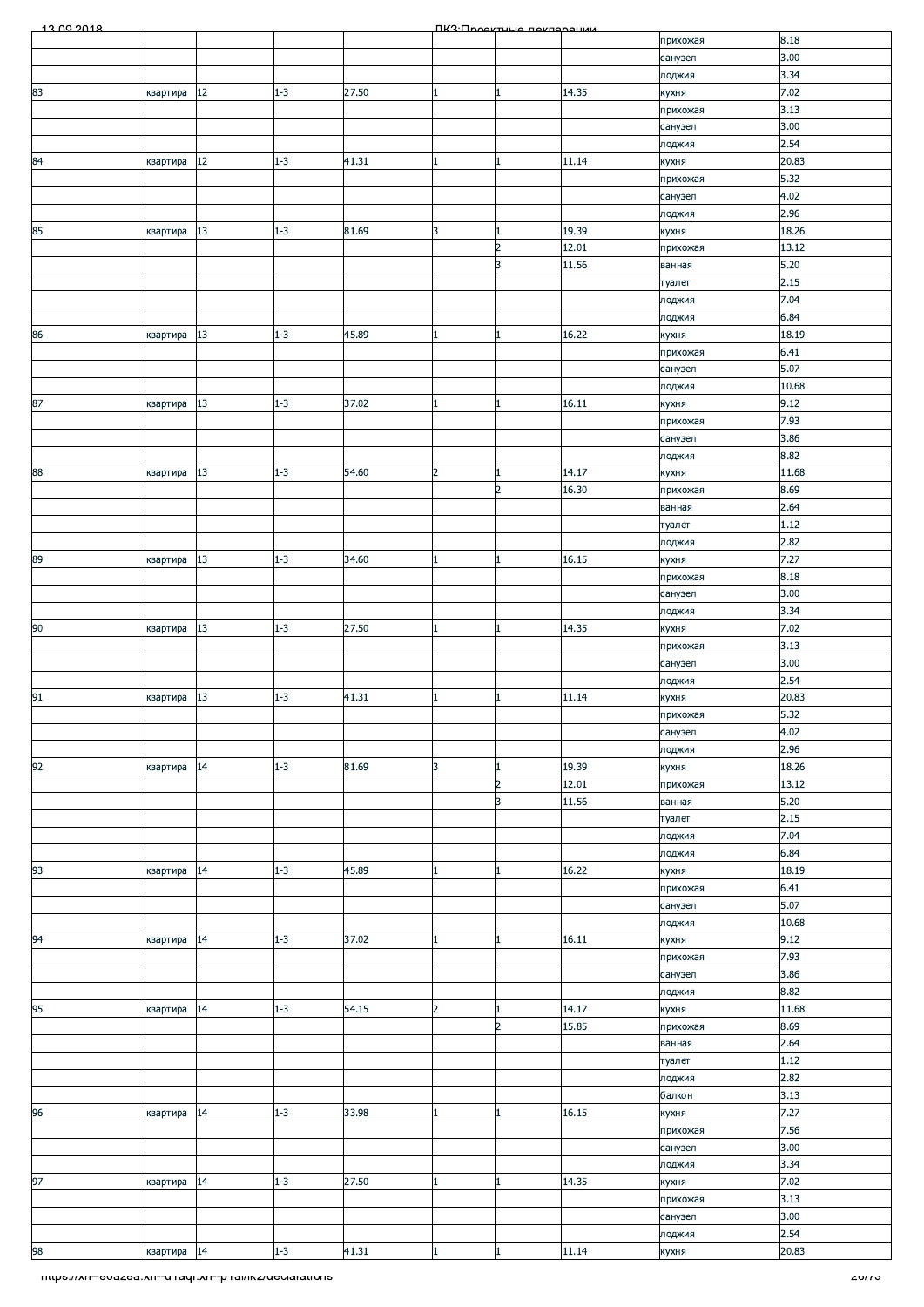| 13.00.2018            |            |    |         |           |                | ПКЗ-Проектине пекларации |          |                     |              |
|-----------------------|------------|----|---------|-----------|----------------|--------------------------|----------|---------------------|--------------|
|                       |            |    |         |           |                |                          |          | прихожая            | 5.32         |
|                       |            |    |         |           |                |                          |          | санузел             | 4.02         |
|                       |            |    |         |           |                |                          |          | лоджия              | 2.96         |
| 99                    | квартира   | 15 | $1 - 3$ | 81.69     | 3              | 1                        | 19.39    | кухня               | 18.26        |
|                       |            |    |         |           |                |                          | 12.01    | прихожая            | 13.12        |
|                       |            |    |         |           |                |                          | 11.56    | ванная              | 5.20         |
|                       |            |    |         |           |                |                          |          | туалет              | 2.15         |
|                       |            |    |         |           |                |                          |          | лоджия              | 7.04         |
|                       |            |    |         |           |                |                          |          | лоджия              | 6.84         |
| 100                   | квартира   | 15 | $1 - 3$ | 45.89     |                | 1                        | 16.22    | кухня               | 18.19        |
|                       |            |    |         |           |                |                          |          | прихожая            | 6.41         |
|                       |            |    |         |           |                |                          |          | санузел             | 5.07         |
|                       |            |    |         |           |                |                          |          | лоджия              | 10.68        |
| 101                   | квартира   | 15 | $1 - 3$ | 37.02     |                | 1                        | 16.11    | кухня               | 9.12         |
|                       |            |    |         |           |                |                          |          | прихожая            | 7.93         |
|                       |            |    |         |           |                |                          |          | санузел             | 3.86         |
|                       |            |    |         |           |                |                          |          | лоджия              | 8.82         |
| 102                   | квартира   | 15 | $1 - 3$ | 54.15     | $\overline{2}$ | $\mathbf{1}$             | 14.17    | кухня               | 11.68        |
|                       |            |    |         |           |                | $\overline{2}$           | 15.85    | прихожая            | 8.69         |
|                       |            |    |         |           |                |                          |          | ванная              | 2.64         |
|                       |            |    |         |           |                |                          |          | туалет              | 1.12         |
|                       |            |    |         |           |                |                          |          | лоджия              | 2.82         |
|                       |            |    |         |           |                |                          |          | балкон              | 3.13         |
| 103                   | квартира   | 15 | $1 - 3$ | 33.98     |                | $\mathbf{1}$             | 16.15    | кухня               | 7.27         |
|                       |            |    |         |           |                |                          |          | прихожая            | 7.56         |
|                       |            |    |         |           |                |                          |          | санузел             | 3.00         |
|                       |            |    |         |           |                |                          |          | лоджия              | 3.34         |
| 104                   | квартира   | 15 | $1 - 3$ | 27.50     |                | $\vert$ 1                | 14.35    | кухня               | 7.02         |
|                       |            |    |         |           |                |                          |          | прихожая            | 3.13         |
|                       |            |    |         |           |                |                          |          | санузел             | 3.00         |
|                       |            |    |         |           |                |                          |          | лоджия              | 2.54         |
| 105                   | квартира   | 15 | $1 - 3$ | 41.31     | 1              | 1                        | 11.14    | кухня               | 20.83        |
|                       |            |    |         |           |                |                          |          | прихожая            | 5.32         |
|                       |            |    |         |           |                |                          |          | санузел             | 4.02         |
|                       |            |    |         |           |                |                          |          | лоджия              | 2.96         |
| 106                   | квартира   | 16 | $1 - 3$ | 81.69     | 3              | $\mathbf{1}$             | 19.39    | кухня               | 18.26        |
|                       |            |    |         |           |                | $\overline{2}$           | 12.01    | прихожая            | 13.12        |
|                       |            |    |         |           |                | 3                        | 11.56    | ванная              | 5.20         |
|                       |            |    |         |           |                |                          |          | туалет              | 2.15         |
|                       |            |    |         |           |                |                          |          | лоджия              | 7.04<br>6.84 |
| 107                   |            | 16 | $1 - 3$ | 45.89     |                | $\vert$ 1                | 16.22    | лоджия              | 18.19        |
|                       | квартира   |    |         |           |                |                          |          | кухня               | 6.41         |
|                       |            |    |         |           |                |                          |          | прихожая<br>санузел | 5.07         |
|                       |            |    |         |           |                |                          |          | лоджия              | 10.68        |
| 108                   | квартира   | 16 | $1 - 3$ | 37.02     |                | $\mathbf{1}$             | 16.11    | кухня               | 9.12         |
|                       |            |    |         |           |                |                          |          | прихожая            | 7.93         |
|                       |            |    |         |           |                |                          |          | санузел             | 3.86         |
|                       |            |    |         |           |                |                          |          | лоджия              | 8.82         |
| 109                   | квартира   | 16 | $1 - 3$ | 54.15     | $\overline{2}$ | $\mathbf{1}$             | 14.17    | кухня               | 11.68        |
|                       |            |    |         |           |                |                          | 15.85    | прихожая            | 8.69         |
|                       |            |    |         |           |                |                          |          | ванная              | 2.64         |
|                       |            |    |         |           |                |                          |          | туалет              | 1.12         |
|                       |            |    |         |           |                |                          |          | лоджия              | 2.82         |
|                       |            |    |         |           |                |                          |          | балкон              | 3.13         |
| 110                   | квартира   | 16 | $1 - 3$ | 33.98     |                | 1                        | 16.15    | кухня               | 7.27         |
|                       |            |    |         |           |                |                          |          | прихожая            | 7.56         |
|                       |            |    |         |           |                |                          |          | санузел             | 3.00         |
|                       |            |    |         |           |                |                          |          | лоджия              | 3.34         |
| 111                   | квартира   | 16 | $1 - 3$ | 27.50     |                | $\mathbf{1}$             | 14.35    | кухня               | 7.02         |
|                       |            |    |         |           |                |                          |          | прихожая            | 3.13         |
|                       |            |    |         |           |                |                          |          | санузел             | 3.00         |
|                       |            |    |         |           |                |                          |          | лоджия              | 2.54         |
| 112                   | квартира   | 16 | $1 - 3$ | 41.31     |                | $\mathbf{1}$             | 11.14    | кухня               | 20.83        |
|                       |            |    |         |           |                |                          |          | прихожая            | 5.32         |
|                       |            |    |         |           |                |                          |          | санузел             | 4.02         |
|                       |            |    |         |           |                |                          |          | лоджия              | 2.96         |
| ИТОГО по блок-секции  |            |    |         |           |                |                          |          |                     |              |
| $1 - 3$               |            |    |         | 5,511.70  |                |                          | 2,568.08 |                     |              |
| ВСЕГО по 1 этапу      |            |    |         | 10,528.14 |                |                          | 5,523.96 |                     |              |
| II этап строительства |            |    |         |           |                |                          |          |                     |              |
| $\mathbf{1}$          | квартира 1 |    | $1 - 4$ | 58.92     | $\overline{2}$ | l1                       | 18.14    | кухня               | 8.81         |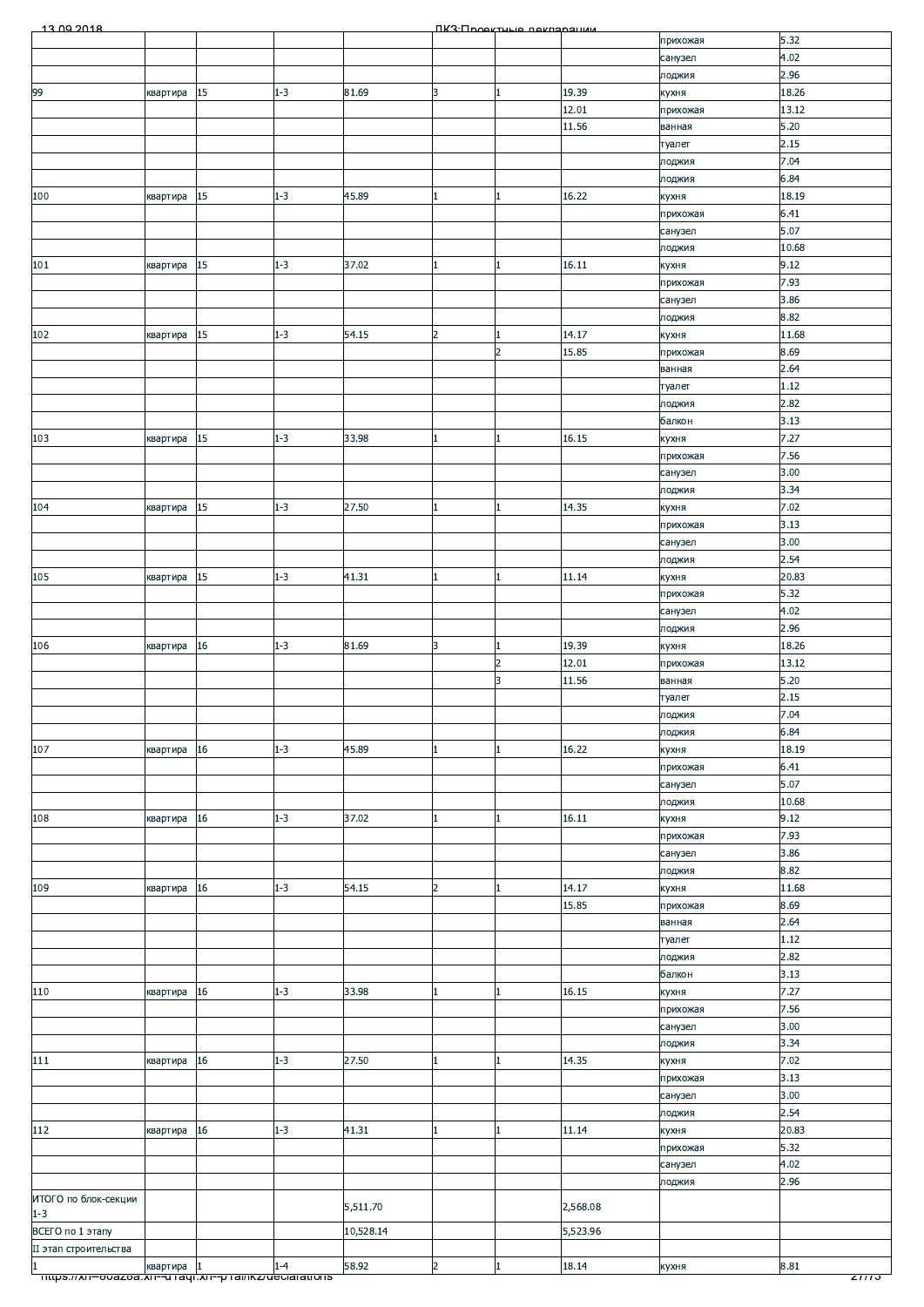| 13.00.2018                                            |             |                      |         |       |                | <b><i><u>IK3: Проектине пекларации</u></i></b> |       |                     |              |
|-------------------------------------------------------|-------------|----------------------|---------|-------|----------------|------------------------------------------------|-------|---------------------|--------------|
|                                                       |             |                      |         |       |                | $\overline{2}$                                 | 18.11 | прихожая            | 9.6          |
|                                                       |             |                      |         |       |                |                                                |       | санузел             | 4.26<br>5.64 |
| $\overline{c}$                                        | квартира    | 1                    | $1 - 4$ | 69.80 | $\overline{2}$ | $\mathbf{1}$                                   | 17.00 | лоджия<br>кухня     | 11.37        |
|                                                       |             |                      |         |       |                | $\overline{2}$                                 | 24.31 | прихожая            | 11.42        |
|                                                       |             |                      |         |       |                |                                                |       | ванная              | 3.54         |
|                                                       |             |                      |         |       |                |                                                |       | туалет              | 2.16         |
| 3                                                     | квартира    | 11                   | $1 - 4$ | 37.71 |                | 1a                                             | 28.08 | прихожая            | 5.52         |
|                                                       |             |                      |         |       |                |                                                |       | санузел             | 4.11         |
| $\overline{a}$                                        | квартира    | 1                    | $1 - 4$ | 40.57 |                | $\mathbf{1}$                                   | 14.40 | кухня               | 10.56        |
|                                                       |             |                      |         |       |                |                                                |       | прихожая            | 10.76        |
|                                                       |             |                      |         |       |                |                                                |       | ванная<br>туалет    | 3.72<br>1.13 |
| 5                                                     | квартира    | 1                    | $1 - 4$ | 31.73 |                | 1a                                             | 19.60 | прихожая            | 8.15         |
|                                                       |             |                      |         |       |                |                                                |       | санузел             | 3.98         |
| $\overline{6}$                                        | квартира    | 1                    | $1 - 4$ | 31.29 |                | 1a                                             | 19.33 | прихожая            | 7.98         |
|                                                       |             |                      |         |       |                |                                                |       | санузел             | 3.98         |
| $\overline{z}$                                        | квартира    | 1                    | $1 - 4$ | 31.59 |                | 1a                                             | 19.60 | прихожая            | 8.01         |
|                                                       |             |                      |         |       |                |                                                |       | санузел             | 3.98         |
| 8                                                     | квартира    | 1                    | $1 - 4$ | 74.19 | $\overline{2}$ | $\mathbf{1}$                                   | 22.61 | кухня               | 10.58        |
|                                                       |             |                      |         |       |                | $\overline{2}$                                 | 18.88 | прихожая            | 16.65        |
|                                                       |             |                      |         |       |                |                                                |       | ванная<br>туалет    | 3.93<br>1.54 |
| 9                                                     | квартира    | 2                    | $1 - 4$ | 58.55 | $\overline{2}$ | $\mathbf{1}$                                   | 18.14 | кухня               | 8.81         |
|                                                       |             |                      |         |       |                | $\overline{2}$                                 | 18.11 | прихожая            | 9.43         |
|                                                       |             |                      |         |       |                |                                                |       | санузел             | 4.06         |
|                                                       |             |                      |         |       |                |                                                |       | лоджия              | 5.64         |
| $10\,$                                                | квартира    | $\overline{2}$       | $1 - 4$ | 65.36 | 2              | 1                                              | 17.00 | кухня               | 11.37        |
|                                                       |             |                      |         |       |                | $\overline{2}$                                 | 20.31 | прихожая            | 11.42        |
|                                                       |             |                      |         |       |                |                                                |       | туалет              | 1.72         |
|                                                       |             |                      |         |       |                |                                                |       | ванная              | 3.54         |
|                                                       |             |                      |         |       |                |                                                |       | лоджия              | 3.52         |
| $11\,$                                                | квартира    | $\vert$ <sub>2</sub> | $1 - 4$ | 32.18 |                | 1a                                             | 21.88 | прихожая<br>санузел | 6.19<br>4.11 |
|                                                       |             |                      |         |       |                |                                                |       | лоджия              | 5.46         |
| $12$                                                  | квартира    | $\overline{2}$       | $1 - 4$ | 40.16 |                | 1                                              | 14.40 | кухня               | 10.35        |
|                                                       |             |                      |         |       |                |                                                |       | прихожая            | 10.76        |
|                                                       |             |                      |         |       |                |                                                |       | туалет              | 1.13         |
|                                                       |             |                      |         |       |                |                                                |       | ванная              | 3.52         |
|                                                       |             |                      |         |       |                |                                                |       | лоджия              | 5.20         |
| 13                                                    | квартира    | $\overline{2}$       | $1 - 4$ | 31.29 |                | 1a                                             | 19.60 | прихожая            | 8.15         |
|                                                       |             |                      |         |       |                |                                                |       | санузел             | 3.54         |
| 14                                                    | квартрира 2 |                      | $1 - 4$ | 30.85 |                | 1a                                             | 19.33 | лоджия<br>прихожая  | 3.86<br>7.98 |
|                                                       |             |                      |         |       |                |                                                |       | санузел             | 3.54         |
|                                                       |             |                      |         |       |                |                                                |       | лоджия              | 3.86         |
| 15                                                    | квартира    | $\overline{2}$       | $1 - 4$ | 31.15 |                | 1a                                             | 19.60 | прихожая            | 8.01         |
|                                                       |             |                      |         |       |                |                                                |       | санузел             | 3.54         |
|                                                       |             |                      |         |       |                |                                                |       | лоджия              | 3.50         |
| $16\,$                                                | квартира    | $\overline{2}$       | $1 - 4$ | 43.04 |                | 1                                              | 17.96 | кухня               | 10.35        |
|                                                       |             |                      |         |       |                |                                                |       | прихожая            | 10.35        |
|                                                       |             |                      |         |       |                |                                                |       | санузел             | 4.38<br>5.56 |
| $17\,$                                                | квартира    | $\overline{2}$       | $1 - 4$ | 84.13 | 3              | $\mathbf{1}$                                   | 16.14 | лоджия<br>кухня     | 13.09        |
|                                                       |             |                      |         |       |                | $\overline{2}$                                 | 18.29 | прихожая            | 10.51        |
|                                                       |             |                      |         |       |                | 3                                              | 14.38 | туалет              | 1.19         |
|                                                       |             |                      |         |       |                |                                                |       | ванная              | 3.68         |
|                                                       |             |                      |         |       |                |                                                |       | лоджия              | 3.22         |
|                                                       |             |                      |         |       |                |                                                |       | коридор             | 6.85         |
| $18\,$                                                | квартира    | 3                    | $1 - 4$ | 58.55 | $\overline{2}$ | $\mathbf{1}$                                   | 18.14 | кухня               | 8.81         |
|                                                       |             |                      |         |       |                | $\overline{2}$                                 | 18.11 | прихожая            | 9.43         |
|                                                       |             |                      |         |       |                |                                                |       | санузел<br>лоджия   | 4.06<br>5.64 |
| 19                                                    | квартира    | 3                    | $1 - 4$ | 65.36 | $\overline{2}$ | 1                                              | 17.00 | кухня               | 11.37        |
|                                                       |             |                      |         |       |                | $\overline{2}$                                 | 20.31 | прихожая            | 11.42        |
|                                                       |             |                      |         |       |                |                                                |       | туалет              | 1.72         |
|                                                       |             |                      |         |       |                |                                                |       | ванная              | 3.54         |
|                                                       |             |                      |         |       |                |                                                |       | лоджия              | 3.52         |
| $20\,$                                                | квартира    | 3                    | $1 - 4$ | 32.18 |                | 1a                                             | 21.88 | прихожая            | 6.19         |
|                                                       |             |                      |         |       |                |                                                |       | санузел             | 4.11         |
|                                                       |             |                      |         |       |                |                                                |       | лоджия              | 5.46         |
| mups.//xn--ovazoa.xn--u raqr.xn--p ramxz/ueciarations |             |                      |         |       |                |                                                |       |                     | 2011 J       |
|                                                       |             |                      |         |       |                |                                                |       |                     |              |
|                                                       |             |                      |         |       |                |                                                |       |                     |              |
|                                                       |             |                      |         |       |                |                                                |       |                     |              |
|                                                       |             |                      |         |       |                |                                                |       |                     |              |
|                                                       |             |                      |         |       |                |                                                |       |                     |              |
|                                                       |             |                      |         |       |                |                                                |       |                     |              |
|                                                       |             |                      |         |       |                |                                                |       |                     |              |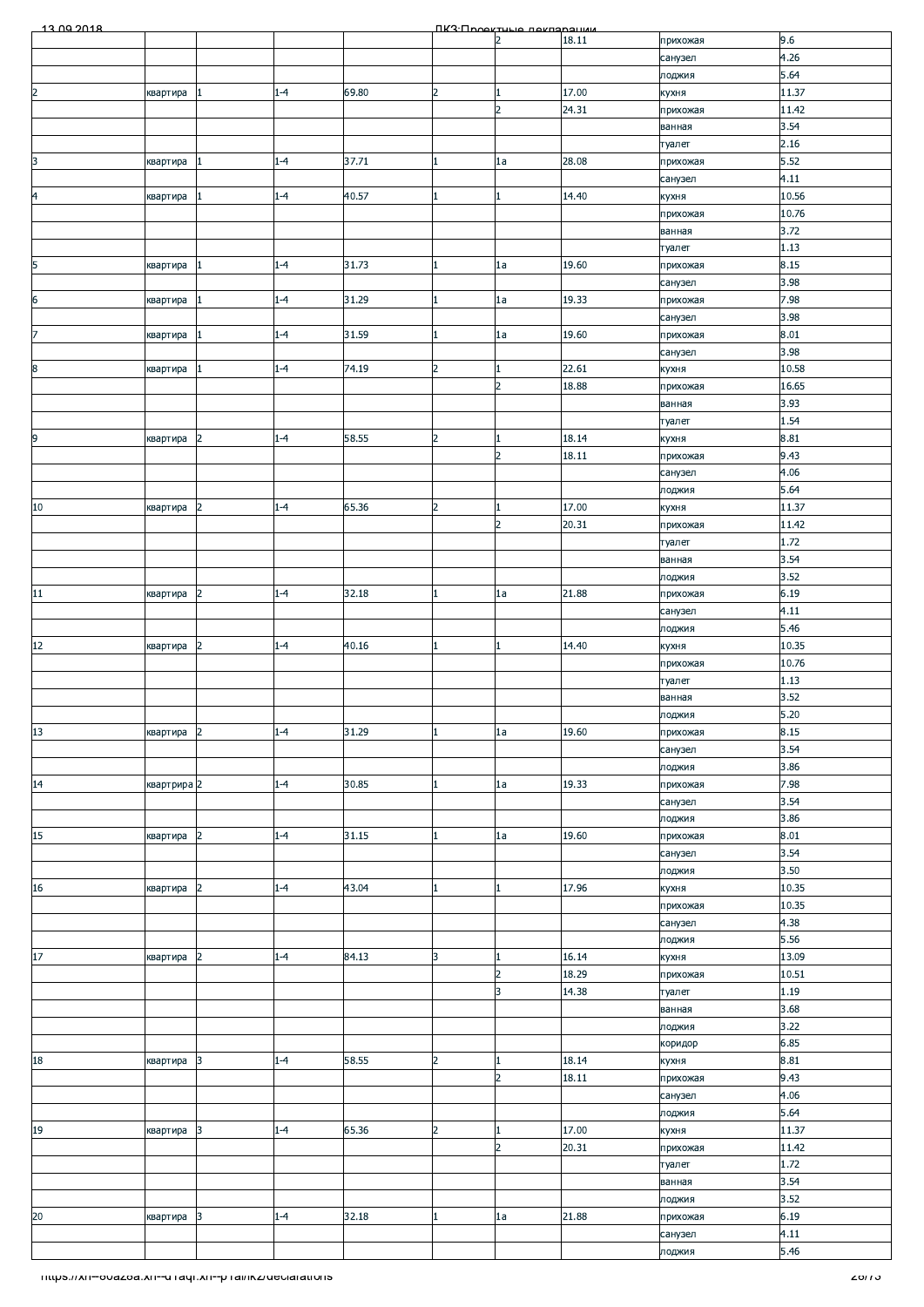|                                                       |          |                |         |       |                | <b><i><u>IK3: Проектина пекларации</u></i></b> |                |                     |               |
|-------------------------------------------------------|----------|----------------|---------|-------|----------------|------------------------------------------------|----------------|---------------------|---------------|
| $\frac{13.09.2018}{21}$                               | квартира | $\vert$ 3      | $1 - 4$ | 40.16 |                |                                                | 14.40          | кухня               | 10.35         |
|                                                       |          |                |         |       |                |                                                |                | прихожая            | 10.76         |
|                                                       |          |                |         |       |                |                                                |                | туалет<br>ванная    | 1.13<br>3.52  |
|                                                       |          |                |         |       |                |                                                |                | лоджия              | 5.20          |
| 22                                                    | квартира | 3              | $1 - 4$ | 31.29 |                | 1a                                             | 19.60          | прихожая            | 8.15          |
|                                                       |          |                |         |       |                |                                                |                | санузел             | 3.54          |
|                                                       |          |                |         |       |                |                                                |                | лоджия              | 3.86          |
| 23                                                    | квартира | 3              | $1 - 4$ | 30.85 |                | 1a                                             | 19.33          | прихожая            | 7.98          |
|                                                       |          |                |         |       |                |                                                |                | санузел<br>лоджия   | 3.54<br>3.86  |
| 24                                                    | квартира | 3              | $1 - 4$ | 31.15 |                | 1a                                             | 19.60          | прихожая            | 8.01          |
|                                                       |          |                |         |       |                |                                                |                | санузел             | 3.54          |
|                                                       |          |                |         |       |                |                                                |                | лоджия              | 3.50          |
| 25                                                    | квартира | 3              | $1 - 4$ | 43.04 |                | $\mathbf{1}$                                   | 17.96          | кухня               | 10.35         |
|                                                       |          |                |         |       |                |                                                |                | прихожая            | 10.35<br>4.38 |
|                                                       |          |                |         |       |                |                                                |                | санузел<br>лоджия   | 5.56          |
| 26                                                    | квартира | 3              | $1 - 4$ | 84.13 | 3              | $\mathbf{1}$                                   | 16.14          | кухня               | 13.09         |
|                                                       |          |                |         |       |                | $\overline{2}$                                 | 18.29          | прихожая            | 10.51         |
|                                                       |          |                |         |       |                | 3                                              | 14.38          | туалет              | 1.19          |
|                                                       |          |                |         |       |                |                                                |                | ванная              | 3.68          |
|                                                       |          |                |         |       |                |                                                |                | лоджия<br>коридор   | 3.22<br>6.85  |
| 27                                                    | квартира | $\overline{a}$ | $1 - 4$ | 58.55 | $\overline{2}$ | $\mathbf{1}$                                   | 18.14          | кухня               | 8.81          |
|                                                       |          |                |         |       |                | $\overline{2}$                                 | 18.11          | прихожая            | 9.43          |
|                                                       |          |                |         |       |                |                                                |                | санузел             | 4.06          |
|                                                       |          |                |         |       |                |                                                |                | лоджия              | 5.64          |
| 28                                                    | квартира | $\overline{4}$ | $1 - 4$ | 65.36 | $\overline{2}$ | $\mathbf{1}$                                   | 17.00          | кухня               | 11.37         |
|                                                       |          |                |         |       |                | $\overline{2}$                                 | 20.31          | прихожая<br>туалет  | 11.42<br>1.72 |
|                                                       |          |                |         |       |                |                                                |                | ванная              | 3.54          |
|                                                       |          |                |         |       |                |                                                |                | лоджия              | 3.52          |
| 29                                                    | квартира | $\overline{a}$ | $1 - 4$ | 32.18 |                | 1a                                             | 21.88          | прихожая            | 6.19          |
|                                                       |          |                |         |       |                |                                                |                | санузел             | 4.11          |
|                                                       |          |                |         |       |                |                                                |                | лоджия              | 5.46          |
| 30 <sub>o</sub>                                       | квартира | 4              | $1 - 4$ | 40.16 |                | 1                                              | 14.40          | кухня               | 10.35         |
|                                                       |          |                |         |       |                |                                                |                | прихожая            | 10.76         |
|                                                       |          |                |         |       |                |                                                |                | туалет              | 1.13<br>3.52  |
|                                                       |          |                |         |       |                |                                                |                | ванная<br>лоджия    | 5.20          |
| 31                                                    | квартира | 4              | $1 - 4$ | 31.29 |                | 1a                                             | 19.60          | прихожая            | 8.15          |
|                                                       |          |                |         |       |                |                                                |                | санузел             | 3.54          |
|                                                       |          |                |         |       |                |                                                |                | лоджия              | 3.86          |
| 32                                                    | квартира | $\overline{4}$ | $1 - 4$ | 30.85 |                | 1a                                             | 19.33          | прихожая            | 7.98          |
|                                                       |          |                |         |       |                |                                                |                | санузел             | 3.54<br>3.86  |
| 33                                                    | квартира | $\overline{a}$ | $1 - 4$ | 31.15 |                | 1a                                             | 19.60          | лоджия<br>прихожая  | 8.01          |
|                                                       |          |                |         |       |                |                                                |                | санузел             | 3.54          |
|                                                       |          |                |         |       |                |                                                |                | лоджия              | 3.50          |
| 34                                                    | квартира | 4              | $1 - 4$ | 43.04 |                | 1                                              | 17.96          | кухня               | 10.35         |
|                                                       |          |                |         |       |                |                                                |                | прихожая            | 10.35         |
|                                                       |          |                |         |       |                |                                                |                | санузел             | 4.38          |
| 35                                                    | квартира | 4              | $1 - 4$ | 84.13 | 3              | $\mathbf{1}$                                   | 16.14          | лоджия<br>кухня     | 5.56<br>13.09 |
|                                                       |          |                |         |       |                | $\overline{2}$                                 | 18.29          | прихожая            | 10.51         |
|                                                       |          |                |         |       |                | 3                                              | 14.38          | туалет              | 1.19          |
|                                                       |          |                |         |       |                |                                                |                | ванная              | 3.68          |
|                                                       |          |                |         |       |                |                                                |                | лоджия              | 3.22          |
|                                                       |          |                |         |       |                |                                                |                | коридор             | 6.85          |
| 36                                                    | квартира | 5              | $1 - 4$ | 58.55 | $\overline{2}$ | $\mathbf{1}$<br>$\overline{2}$                 | 18.14<br>18.11 | кухня<br>прихожая   | 8.81<br>9.43  |
|                                                       |          |                |         |       |                |                                                |                | санузел             | 4.06          |
|                                                       |          |                |         |       |                |                                                |                | лоджия              | 5.64          |
| 37                                                    | квартира | 5              | $1 - 4$ | 65.36 | $\overline{2}$ | 1                                              | 17.00          | кухня               | 11.37         |
|                                                       |          |                |         |       |                | $\overline{2}$                                 | 20.31          | прихожая            | 11.42         |
|                                                       |          |                |         |       |                |                                                |                | туалет              | 1.72          |
|                                                       |          |                |         |       |                |                                                |                | ванная              | 3.54          |
|                                                       |          | 5              |         | 32.18 |                |                                                | 21.88          | лоджия              | 3.52          |
| 38                                                    | квартира |                | $1 - 4$ |       |                | 1a                                             |                | прихожая<br>санузел | 6.19<br>4.11  |
|                                                       |          |                |         |       |                |                                                |                |                     |               |
| mups.//xn--ovazoa.xn--u raqr.xn--p ramxz/ueciarations |          |                |         |       |                |                                                |                |                     |               |
|                                                       |          |                |         |       |                |                                                |                |                     |               |
|                                                       |          |                |         |       |                |                                                |                |                     |               |
|                                                       |          |                |         |       |                |                                                |                |                     |               |
|                                                       |          |                |         |       |                |                                                |                |                     |               |
|                                                       |          |                |         |       |                |                                                |                |                     |               |
|                                                       |          |                |         |       |                |                                                |                |                     |               |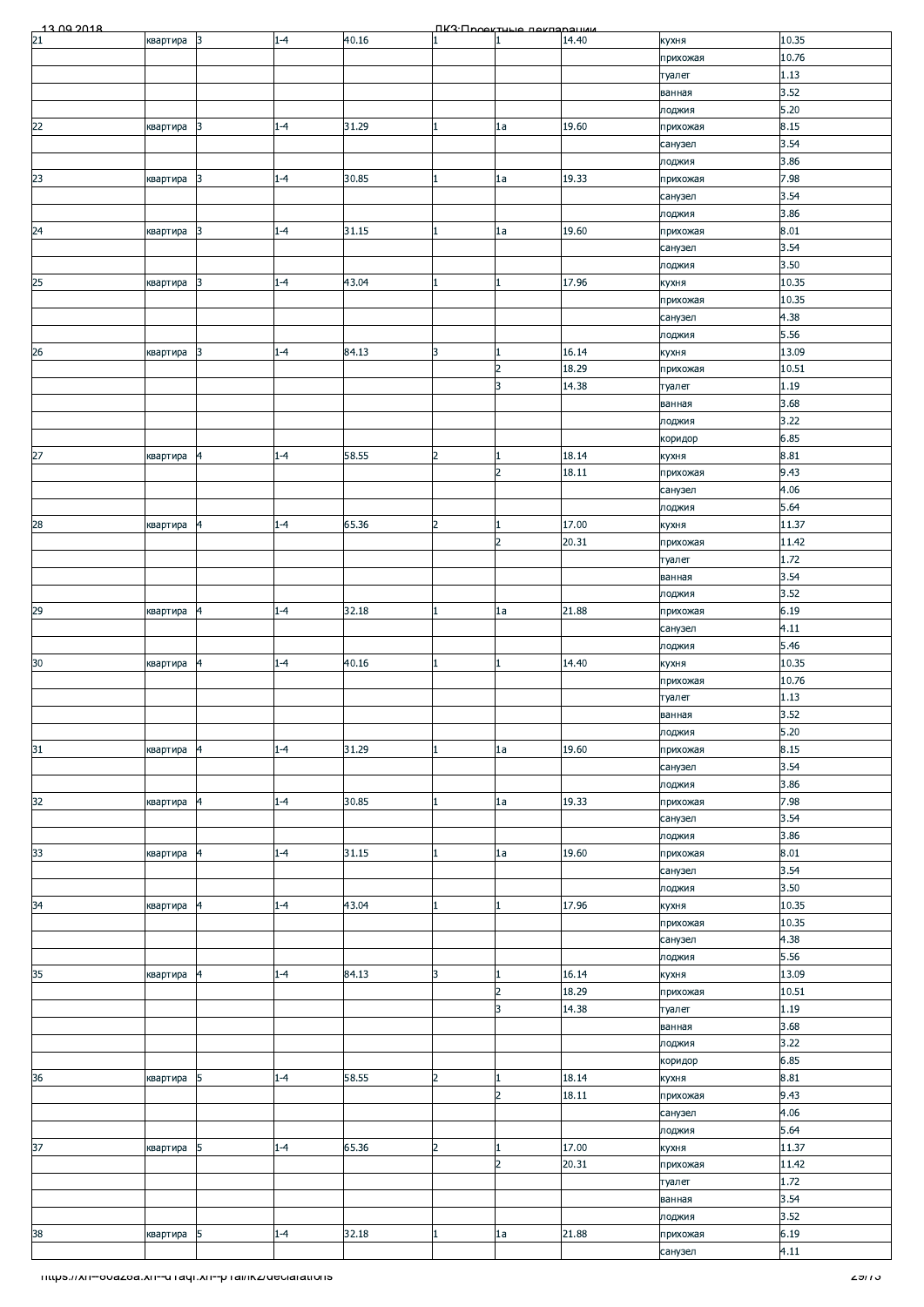| 13.00.2018                                                        |          |                |         |       |                | <b><i><u>IK3: Проектична пакларации</u></i></b> |       |                    |                |
|-------------------------------------------------------------------|----------|----------------|---------|-------|----------------|-------------------------------------------------|-------|--------------------|----------------|
|                                                                   |          |                |         |       |                |                                                 |       | лоджия             | 5.46           |
| 39                                                                | квартира | 5              | $1 - 4$ | 40.16 |                | 1                                               | 14.40 | кухня<br>прихожая  | 10.35<br>10.76 |
|                                                                   |          |                |         |       |                |                                                 |       | туалет             | 1.13           |
|                                                                   |          |                |         |       |                |                                                 |       | ванная             | 3.52           |
|                                                                   |          |                |         |       |                |                                                 |       | лоджия             | 5.20           |
| 40                                                                | квартира | 5              | $1 - 4$ | 31.29 |                | 1a                                              | 19.60 | прихожая           | 8.15           |
|                                                                   |          |                |         |       |                |                                                 |       | санузел            | 3.54           |
| 41                                                                | квартира | 5              | $1 - 4$ | 30.85 |                | 1a                                              | 19.33 | лоджия<br>прихожая | 3.86<br>7.98   |
|                                                                   |          |                |         |       |                |                                                 |       | санузел            | 3.54           |
|                                                                   |          |                |         |       |                |                                                 |       | лоджия             | 3.86           |
| 42                                                                | квартира | 5              | $1 - 4$ | 31.15 |                | 1a                                              | 19.60 | прихожая           | 8.01           |
|                                                                   |          |                |         |       |                |                                                 |       | санузел            | 3.54           |
|                                                                   |          |                | $1 - 4$ | 43.04 |                | 1                                               | 17.96 | лоджия             | 3.50<br>10.35  |
| 43                                                                | квартира | 5              |         |       |                |                                                 |       | кухня<br>прихожая  | 10.35          |
|                                                                   |          |                |         |       |                |                                                 |       | санузел            | 4.38           |
|                                                                   |          |                |         |       |                |                                                 |       | лоджия             | 5.56           |
| 44                                                                | квартира | 5              | $1 - 4$ | 84.13 | 3              | $\mathbf{1}$                                    | 16.14 | кухня              | 13.09          |
|                                                                   |          |                |         |       |                | $\overline{2}$                                  | 18.29 | прихожая           | 10.51          |
|                                                                   |          |                |         |       |                | 3                                               | 14.38 | туалет<br>ванная   | 1.19<br>3.68   |
|                                                                   |          |                |         |       |                |                                                 |       | лоджия             | 3.22           |
|                                                                   |          |                |         |       |                |                                                 |       | коридор            | 6.85           |
| 45                                                                | квартира | 6              | $1 - 4$ | 58.55 | $\overline{2}$ | $\mathbf{1}$                                    | 18.14 | кухня              | 8.81           |
|                                                                   |          |                |         |       |                | $\overline{2}$                                  | 18.11 | прихожая           | 9.43           |
|                                                                   |          |                |         |       |                |                                                 |       | санузел            | 4.06           |
|                                                                   |          |                |         |       | $\overline{2}$ |                                                 | 17.00 | лоджия             | 5.64           |
| 46                                                                | квартира | 6              | $1 - 4$ | 65.36 |                | 1<br>$\overline{2}$                             | 20.31 | кухня<br>прихожая  | 11.37<br>11.42 |
|                                                                   |          |                |         |       |                |                                                 |       | туалет             | 1.72           |
|                                                                   |          |                |         |       |                |                                                 |       | ванная             | 3.54           |
|                                                                   |          |                |         |       |                |                                                 |       | лоджия             | 3.52           |
| 47                                                                | квартира | 6              | $1 - 4$ | 32.18 |                | 1a                                              | 21.88 | прихожая           | 6.19           |
|                                                                   |          |                |         |       |                |                                                 |       | санузел            | 4.11           |
|                                                                   |          |                |         |       |                |                                                 |       | лоджия             | 5.46           |
| 48                                                                | квартира | 6              | $1 - 4$ | 40.16 |                | $\mathbf{1}$                                    | 14.40 | кухня              | 10.35<br>10.76 |
|                                                                   |          |                |         |       |                |                                                 |       | прихожая<br>туалет | 1.13           |
|                                                                   |          |                |         |       |                |                                                 |       | ванная             | 3.52           |
|                                                                   |          |                |         |       |                |                                                 |       | лоджия             | 5.20           |
| 49                                                                | квартира | 6              | $1 - 4$ | 31.29 |                | 1a                                              | 19.60 | прихожая           | 8.15           |
|                                                                   |          |                |         |       |                |                                                 |       | санузел            | 3.54           |
|                                                                   |          |                |         |       |                |                                                 |       | лоджия             | 3.86           |
| 50                                                                | квартира | 6              | $1 - 4$ | 30.85 |                | 1a                                              | 19.33 | прихожая           | 7.98<br>3.54   |
|                                                                   |          |                |         |       |                |                                                 |       | санузел<br>лоджия  | 3.86           |
| 51                                                                | квартира | 6              | $1 - 4$ | 31.15 |                | 1a                                              | 19.60 | прихожая           | 8.01           |
|                                                                   |          |                |         |       |                |                                                 |       | санузел            | 3.54           |
|                                                                   |          |                |         |       |                |                                                 |       | лоджия             | 3.50           |
| 52                                                                | квартира | 6              | $1 - 4$ | 43.04 |                | 1                                               | 17.96 | кухня              | 10.35          |
|                                                                   |          |                |         |       |                |                                                 |       | прихожая           | 10.35          |
|                                                                   |          |                |         |       |                |                                                 |       | санузел<br>лоджия  | 4.38<br>5.56   |
| 53                                                                | квартира | 6              | $1 - 4$ | 84.13 | 3              | 1                                               | 16.14 | кухня              | 13.09          |
|                                                                   |          |                |         |       |                | $\overline{2}$                                  | 18.29 | прихожая           | 10.51          |
|                                                                   |          |                |         |       |                | 3                                               | 14.38 | туалет             | 1.19           |
|                                                                   |          |                |         |       |                |                                                 |       | ванная             | 3.68           |
|                                                                   |          |                |         |       |                |                                                 |       | лоджия             | 3.22           |
|                                                                   |          | 17             | $1 - 4$ | 58.55 | $\overline{2}$ | $\mathbf{1}$                                    | 18.14 | коридор            | 6.85<br>8.81   |
| 54                                                                | квартира |                |         |       |                | $\overline{2}$                                  | 18.11 | кухня<br>прихожая  | 9.43           |
|                                                                   |          |                |         |       |                |                                                 |       | санузел            | 4.06           |
|                                                                   |          |                |         |       |                |                                                 |       | лоджия             | 5.64           |
| 55                                                                | квартира | 17             | $1 - 4$ | 65.36 | 2              | 1                                               | 17.00 | кухня              | 11.37          |
|                                                                   |          |                |         |       |                | $\overline{2}$                                  | 20.31 | прихожая           | 11.42          |
|                                                                   |          |                |         |       |                |                                                 |       | туалет             | 1.72           |
|                                                                   |          |                |         |       |                |                                                 |       | ванная             | 3.54           |
| 56                                                                | квартира | $\overline{7}$ | $1 - 4$ | 32.18 |                | 1a                                              | 21.88 | лоджия<br>прихожая | 3.52<br>6.19   |
|                                                                   |          |                |         |       |                |                                                 |       |                    |                |
| <u> Thttps://xn--ovazoa.xn--u raqr.xn--p rai/ikz/declarations</u> |          |                |         |       |                |                                                 |       |                    | <u>ডদাত্র</u>  |
|                                                                   |          |                |         |       |                |                                                 |       |                    |                |
|                                                                   |          |                |         |       |                |                                                 |       |                    |                |
|                                                                   |          |                |         |       |                |                                                 |       |                    |                |
|                                                                   |          |                |         |       |                |                                                 |       |                    |                |
|                                                                   |          |                |         |       |                |                                                 |       |                    |                |
|                                                                   |          |                |         |       |                |                                                 |       |                    |                |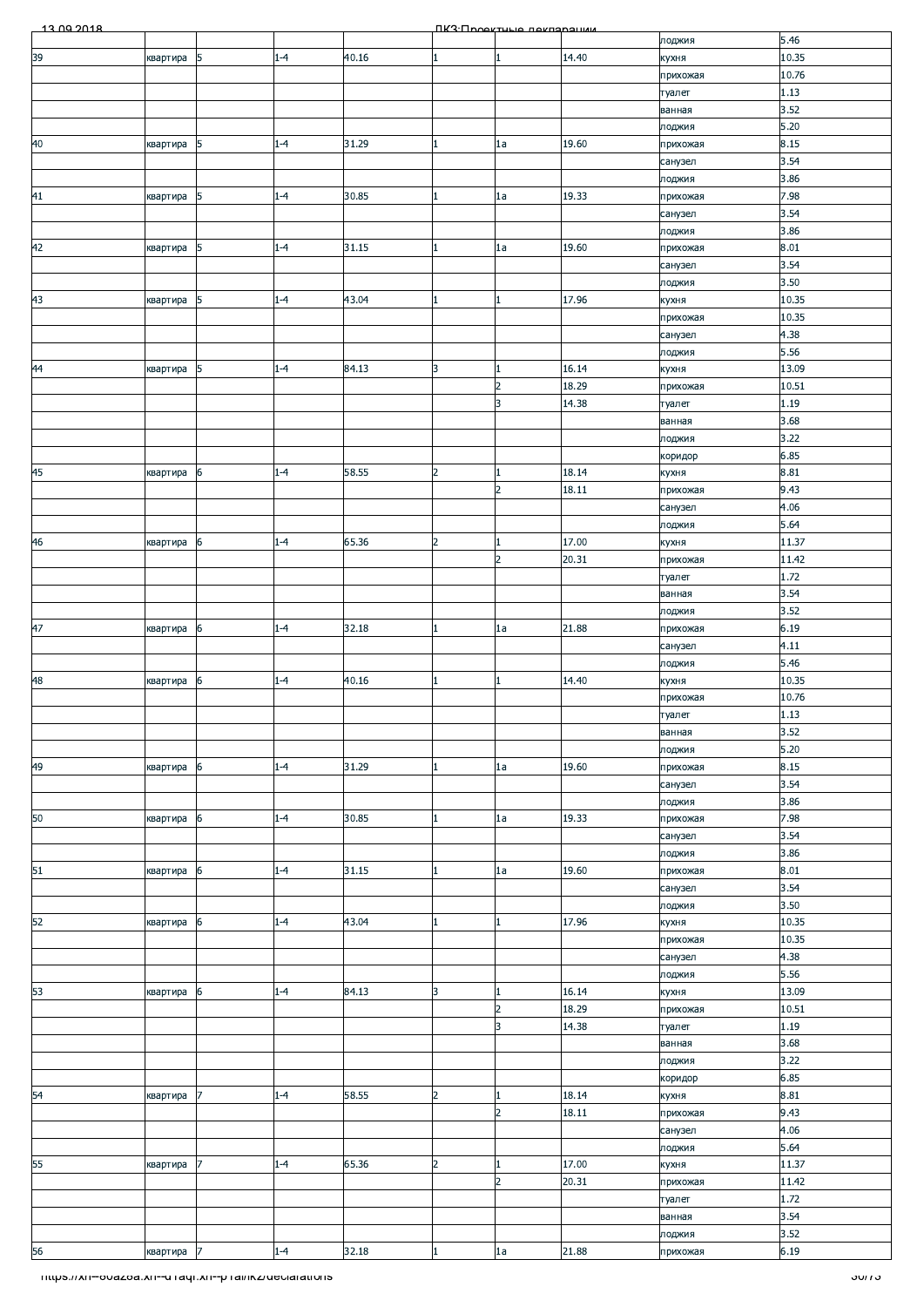| $-13,09,2018$                                          |          |                  |         |       |                | ПКЗ-Проектина пекларации |                |                     |                  |
|--------------------------------------------------------|----------|------------------|---------|-------|----------------|--------------------------|----------------|---------------------|------------------|
|                                                        |          |                  |         |       |                |                          |                | санузел             | 4.11             |
|                                                        |          |                  |         |       |                |                          |                | лоджия              | 5.46             |
| 57                                                     | квартира | 7                | $1 - 4$ | 40.16 | $\mathbf{1}$   | 1                        | 14.40          | кухня               | 10.35            |
|                                                        |          |                  |         |       |                |                          |                | прихожая            | 10.76<br>1.13    |
|                                                        |          |                  |         |       |                |                          |                | туалет<br>ванная    | 3.52             |
|                                                        |          |                  |         |       |                |                          |                | лоджия              | 5.20             |
| 58                                                     | квартира | 7                | $1 - 4$ | 31.29 |                | 1a                       | 19.60          | прихожая            | 8.15             |
|                                                        |          |                  |         |       |                |                          |                | санузел             | 3.54             |
|                                                        |          |                  |         |       |                |                          |                | лоджия              | 3.86             |
| 59                                                     | квартира | $\overline{7}$   | $1 - 4$ | 30.85 |                | 1a                       | 19.33          | прихожая            | 7.98             |
|                                                        |          |                  |         |       |                |                          |                | санузел             | 3.54             |
|                                                        |          |                  |         |       |                |                          |                | лоджия              | 3.86             |
| 60                                                     | квартира |                  | $1 - 4$ | 31.15 |                | 1a                       | 19.60          | прихожая            | 8.01             |
|                                                        |          |                  |         |       |                |                          |                | санузел             | 3.54             |
|                                                        |          |                  |         |       |                |                          |                | лоджия              | 3.50             |
| 61                                                     | квартира | 7                | $1 - 4$ | 43.04 | 1              |                          | 17.96          | кухня               | 10.35            |
|                                                        |          |                  |         |       |                |                          |                | прихожая<br>санузел | 10.35<br>4.38    |
|                                                        |          |                  |         |       |                |                          |                | лоджия              | 5.56             |
| 62                                                     | квартира |                  | $1 - 4$ | 84.13 | 3              |                          | 16.14          | кухня               | 13.09            |
|                                                        |          |                  |         |       |                | $\overline{2}$           | 18.29          | прихожая            | 10.51            |
|                                                        |          |                  |         |       |                | 3                        | 14.38          | туалет              | 1.19             |
|                                                        |          |                  |         |       |                |                          |                | ванная              | 3.68             |
|                                                        |          |                  |         |       |                |                          |                | лоджия              | 3.22             |
|                                                        |          |                  |         |       |                |                          |                | коридор             | 6.85             |
| 63                                                     | квартира | 8                | $1 - 4$ | 58.55 | $\overline{2}$ |                          | 18.14          | кухня               | 8.81             |
|                                                        |          |                  |         |       |                | $\overline{2}$           | 18.11          | прихожая            | 9.43             |
|                                                        |          |                  |         |       |                |                          |                | санузел             | 4.06             |
|                                                        |          |                  |         |       |                |                          |                | лоджия              | 5.64<br>11.37    |
| 64                                                     | квартира | 8                | $1 - 4$ | 65.36 | $\overline{2}$ | $\overline{2}$           | 17.00<br>20.31 | кухня               | 11.42            |
|                                                        |          |                  |         |       |                |                          |                | прихожая<br>туалет  | 1.72             |
|                                                        |          |                  |         |       |                |                          |                | ванная              | 3.54             |
|                                                        |          |                  |         |       |                |                          |                | лоджия              | 3.52             |
| 65                                                     | квартира | 8                | $1 - 4$ | 32.18 |                | 1a                       | 21.88          | прихожая            | 6.19             |
|                                                        |          |                  |         |       |                |                          |                | санузел             | 4.11             |
|                                                        |          |                  |         |       |                |                          |                | лоджия              | 5.46             |
| 66                                                     | квартира | 8                | $1 - 4$ | 40.16 |                |                          | 14.40          | кухня               | 10.35            |
|                                                        |          |                  |         |       |                |                          |                | прихожая            | 10.76            |
|                                                        |          |                  |         |       |                |                          |                | туалет              | 1.13             |
|                                                        |          |                  |         |       |                |                          |                | ванная              | 3.52             |
| 67                                                     |          | 8                | $1 - 4$ | 31.29 | 1              | 1a                       | 19.60          | лоджия              | 5.20<br>8.15     |
|                                                        | квартира |                  |         |       |                |                          |                | прихожая<br>санузел | 3.54             |
|                                                        |          |                  |         |       |                |                          |                | лоджия              | 3.86             |
| 68                                                     | квартира | $\boldsymbol{8}$ | $1 - 4$ | 30.85 | 1              | 1a                       | 19.33          | прихожая            | 7.98             |
|                                                        |          |                  |         |       |                |                          |                | санузел             | 3.54             |
|                                                        |          |                  |         |       |                |                          |                | лоджия              | 3.86             |
| 69                                                     | квартира | 8                | $1 - 4$ | 31.15 |                | 1a                       | 19.60          | прихожая            | 8.01             |
|                                                        |          |                  |         |       |                |                          |                | санузел             | 3.54             |
|                                                        |          |                  |         |       |                |                          |                | лоджия              | 3.50             |
| 70                                                     | квартира | 8                | $1 - 4$ | 43.04 |                |                          | 17.96          | кухня               | 10.35            |
|                                                        |          |                  |         |       |                |                          |                | прихожая            | 10.35<br>4.38    |
|                                                        |          |                  |         |       |                |                          |                | санузел<br>лоджия   | 5.56             |
| $71\,$                                                 | квартира | 8                | $1 - 4$ | 84.13 | 3              |                          | 16.14          | кухня               | 13.09            |
|                                                        |          |                  |         |       |                | $\overline{2}$           | 18.29          | прихожая            | 10.51            |
|                                                        |          |                  |         |       |                | 3                        | 14.38          | туалет              | 1.19             |
|                                                        |          |                  |         |       |                |                          |                | ванная              | 3.68             |
|                                                        |          |                  |         |       |                |                          |                | лоджия              | 3.22             |
|                                                        |          |                  |         |       |                |                          |                | коридор             | 6.85             |
| 72                                                     | квартира | 9                | $1 - 4$ | 58.55 | $\overline{2}$ |                          | 18.14          | кухня               | 8.81             |
|                                                        |          |                  |         |       |                | $\overline{2}$           | 18.11          | прихожая            | 9.43             |
|                                                        |          |                  |         |       |                |                          |                | санузел             | 4.06<br>5.64     |
| 73                                                     | квартира | 9                | $1 - 4$ | 65.36 | $\overline{2}$ |                          | 17.00          | лоджия<br>кухня     | 11.37            |
|                                                        |          |                  |         |       |                | $\overline{2}$           | 20.31          | прихожая            | 11.42            |
|                                                        |          |                  |         |       |                |                          |                | туалет              | 1.72             |
|                                                        |          |                  |         |       |                |                          |                | ванная              | 3.54             |
|                                                        |          |                  |         |       |                |                          |                | лоджия              | 3.52             |
|                                                        |          |                  |         |       |                |                          |                |                     |                  |
| https://xn--ovazoa.xn--unaqr.xn--phai/ikz/declarations |          |                  |         |       |                |                          |                |                     | <u> 31773 - </u> |
|                                                        |          |                  |         |       |                |                          |                |                     |                  |
|                                                        |          |                  |         |       |                |                          |                |                     |                  |
|                                                        |          |                  |         |       |                |                          |                |                     |                  |
|                                                        |          |                  |         |       |                |                          |                |                     |                  |
|                                                        |          |                  |         |       |                |                          |                |                     |                  |
|                                                        |          |                  |         |       |                |                          |                |                     |                  |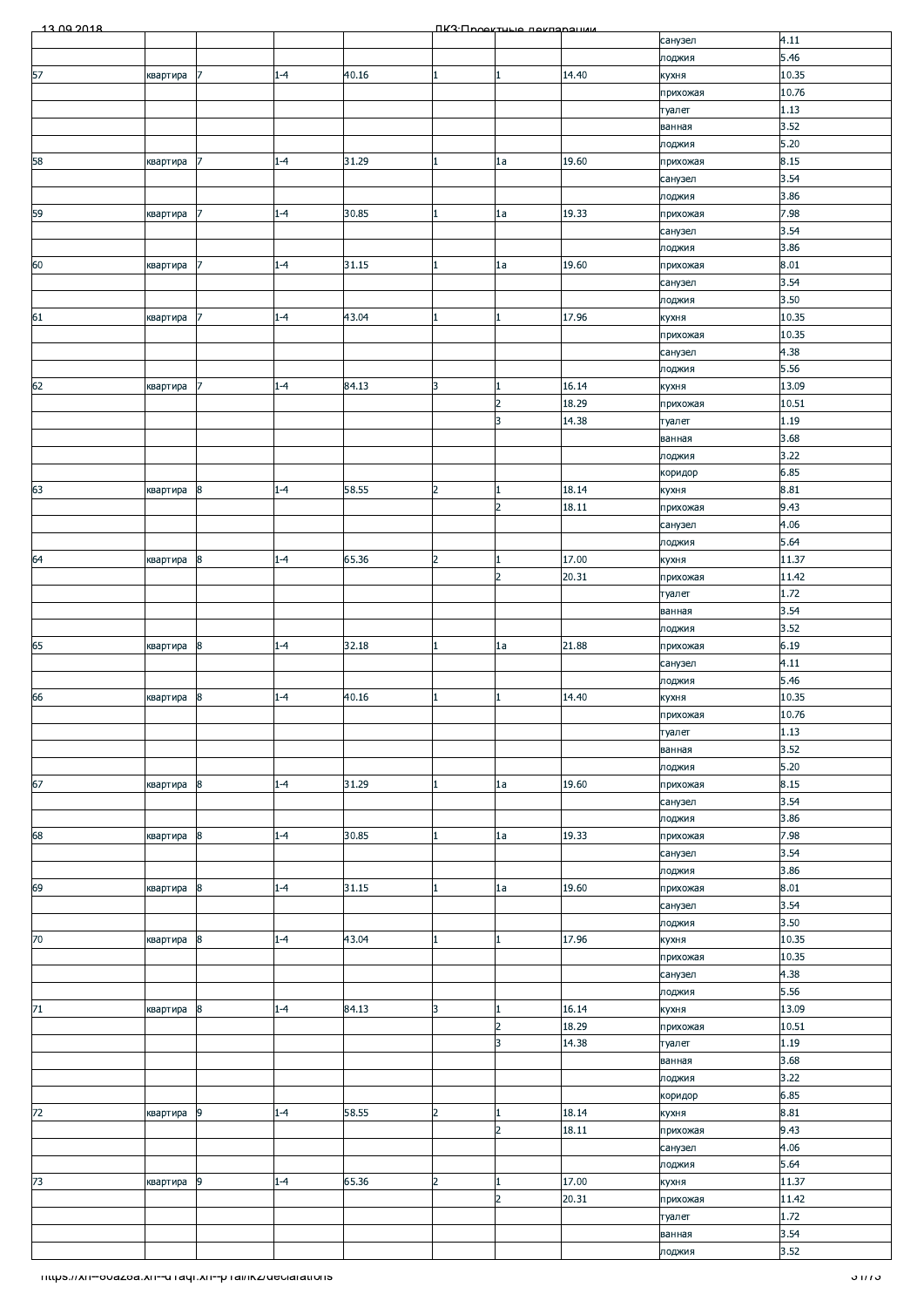| 13.00.2018                                            |             |                |         |       |                | ΠΚ3: Προοκτυμο ποκπαραμικικ |       |          |                |
|-------------------------------------------------------|-------------|----------------|---------|-------|----------------|-----------------------------|-------|----------|----------------|
| $\overline{74}$                                       | квартира    | 9              | $1 - 4$ | 32.18 |                | 1a                          | 21.88 | прихожая | 6.19           |
|                                                       |             |                |         |       |                |                             |       | санузел  | 4.11           |
|                                                       |             |                |         |       |                |                             |       | лоджия   | 5.46           |
| 75                                                    | квартира    | 9              | $1 - 4$ | 40.16 |                | $\mathbf{1}$                | 14.40 | кухня    | 10.35          |
|                                                       |             |                |         |       |                |                             |       | прихожая | 10.76          |
|                                                       |             |                |         |       |                |                             |       | туалет   | 1.13           |
|                                                       |             |                |         |       |                |                             |       | ванная   | 3.52           |
|                                                       |             |                |         |       |                |                             |       | лоджия   | 5.20           |
| 76                                                    | квартира    | 9              | $1 - 4$ | 31.29 |                | 1a                          | 19.60 | прихожая | 8.15           |
|                                                       |             |                |         |       |                |                             |       | санузел  | 3.54           |
|                                                       |             |                |         |       |                |                             |       |          | 3.86           |
| 77                                                    |             | $\overline{9}$ | $1 - 4$ | 30.85 | 1              | 1a                          | 19.33 | лоджия   | 7.98           |
|                                                       | квартира    |                |         |       |                |                             |       | прихожая |                |
|                                                       |             |                |         |       |                |                             |       | санузел  | 3.54           |
|                                                       |             |                |         |       |                |                             |       | лоджия   | 3.86           |
| 78                                                    | квартира    | $\overline{9}$ | $1 - 4$ | 31.15 |                | 1a                          | 19.60 | прихожая | 8.01           |
|                                                       |             |                |         |       |                |                             |       | санузел  | 3.54           |
|                                                       |             |                |         |       |                |                             |       | лоджия   | 3.50           |
| 79                                                    | квартира    | 9              | $1 - 4$ | 43.04 | 1              | $\mathbf{1}$                | 17.96 | кухня    | 10.35          |
|                                                       |             |                |         |       |                |                             |       | прихожая | 10.35          |
|                                                       |             |                |         |       |                |                             |       | санузел  | 4.38           |
|                                                       |             |                |         |       |                |                             |       | лоджия   | 5.56           |
| 80                                                    | квартира    | 9              | $1 - 4$ | 84.13 | 3              | 1                           | 16.14 | кухня    | 13.09          |
|                                                       |             |                |         |       |                | $\overline{2}$              | 18.29 | прихожая | 10.51          |
|                                                       |             |                |         |       |                | 3                           | 14.38 | туалет   | 1.19           |
|                                                       |             |                |         |       |                |                             |       | ванная   | 3.68           |
|                                                       |             |                |         |       |                |                             |       | лоджия   | 3.22           |
|                                                       |             |                |         |       |                |                             |       | коридор  | 6.85           |
| 81                                                    | квартира    | 10             | $1 - 4$ | 58.55 | $\overline{2}$ | $\mathbf{1}$                | 18.14 | кухня    | 8.81           |
|                                                       |             |                |         |       |                | 2                           | 18.11 | прихожая | 9.43           |
|                                                       |             |                |         |       |                |                             |       | санузел  | 4.06           |
|                                                       |             |                |         |       |                |                             |       | лоджия   | 5.64           |
| 82                                                    | квартира    | 10             | $1 - 4$ | 65.36 | $\overline{2}$ | $\mathbf{1}$                | 17.00 | кухня    | 11.37          |
|                                                       |             |                |         |       |                | $\overline{2}$              | 20.31 | прихожая | 11.42          |
|                                                       |             |                |         |       |                |                             |       | туалет   | 1.72           |
|                                                       |             |                |         |       |                |                             |       | ванная   | 3.54           |
|                                                       |             |                |         |       |                |                             |       | лоджия   | 3.52           |
| 83                                                    | квартира    | 10             | $1 - 4$ | 32.18 |                | 1a                          | 21.88 | прихожая | 6.19           |
|                                                       |             |                |         |       |                |                             |       |          |                |
|                                                       |             |                |         |       |                |                             |       | санузел  | 4.11           |
|                                                       |             |                |         |       |                |                             |       | лоджия   | 5.46           |
| 84                                                    | квартира 10 |                | $1 - 4$ | 40.16 | 11             | μ.                          | 14.40 | кухня    | 10.35          |
|                                                       |             |                |         |       |                |                             |       | прихожая | 10.76          |
|                                                       |             |                |         |       |                |                             |       | туалет   | 1.13           |
|                                                       |             |                |         |       |                |                             |       | ванная   | 3.52           |
|                                                       |             |                |         |       |                |                             |       |          |                |
|                                                       |             |                |         |       |                |                             |       | лоджия   | 5.20           |
| 85                                                    | квартира    | $10\,$         | $1 - 4$ | 31.29 |                | 1a                          | 19.60 | прихожая | 8.15           |
|                                                       |             |                |         |       |                |                             |       | санузел  | 3.54           |
|                                                       |             |                |         |       |                |                             |       | лоджия   | 3.86           |
| 86                                                    | квартира    | 10             | $1 - 4$ | 30.85 |                | 1a                          | 19.33 | прихожая | 7.98           |
|                                                       |             |                |         |       |                |                             |       | санузел  | 3.54           |
|                                                       |             |                |         |       |                |                             |       | лоджия   | 3.86           |
| 87                                                    | квартира    | $10\,$         | $1 - 4$ | 31.15 |                | 1a                          | 19.60 | прихожая | 8.01           |
|                                                       |             |                |         |       |                |                             |       | санузел  | 3.54           |
|                                                       |             |                |         |       |                |                             |       | лоджия   | 3.50           |
| 88                                                    | квартира    | $10\,$         | $1 - 4$ | 43.04 | 1.             | $\mathbf{1}$                | 17.96 | кухня    | 10.35          |
|                                                       |             |                |         |       |                |                             |       | прихожая | 10.35          |
|                                                       |             |                |         |       |                |                             |       | санузел  | 4.38           |
|                                                       |             |                |         |       |                |                             |       | лоджия   | 5.56           |
| 89                                                    | квартира    | 10             | $1 - 4$ | 84.13 | 3              | $\mathbf{1}$                | 16.14 | кухня    | 13.09          |
|                                                       |             |                |         |       |                | $\overline{2}$              | 18.29 | прихожая | 10.51          |
|                                                       |             |                |         |       |                | 3                           |       | туалет   | 1.19           |
|                                                       |             |                |         |       |                |                             | 14.38 |          |                |
|                                                       |             |                |         |       |                |                             |       | ванная   | 3.68           |
|                                                       |             |                |         |       |                |                             |       | лоджия   | 3.22           |
|                                                       |             |                |         |       |                |                             |       | коридор  | 6.85           |
| 90                                                    | квартира    | 11             | $1 - 4$ | 58.55 | $\overline{2}$ | 1                           | 18.14 | кухня    | 8.81           |
|                                                       |             |                |         |       |                | $\overline{2}$              | 18.11 | прихожая | 9.43           |
|                                                       |             |                |         |       |                |                             |       | санузел  | 4.06           |
|                                                       |             |                |         |       |                |                             |       | лоджия   | 5.64           |
| 91                                                    | квартира    | $11\,$         | $1 - 4$ | 65.36 | $\overline{2}$ | $\mathbf{1}$                | 17.00 | кухня    | 11.37          |
|                                                       |             |                |         |       |                | $\overline{2}$              | 20.31 | прихожая | 11.42          |
|                                                       |             |                |         |       |                |                             |       | туалет   | 1.72           |
|                                                       |             |                |         |       |                |                             |       | ванная   | 3.54           |
|                                                       |             |                |         |       |                |                             |       |          | <u>əzrrə -</u> |
| mups.//xn--ooazoa.xn--u+aqr.xn--p+al/ikz/ueciarations |             |                |         |       |                |                             |       |          |                |
|                                                       |             |                |         |       |                |                             |       |          |                |
|                                                       |             |                |         |       |                |                             |       |          |                |
|                                                       |             |                |         |       |                |                             |       |          |                |
|                                                       |             |                |         |       |                |                             |       |          |                |
|                                                       |             |                |         |       |                |                             |       |          |                |
|                                                       |             |                |         |       |                |                             |       |          |                |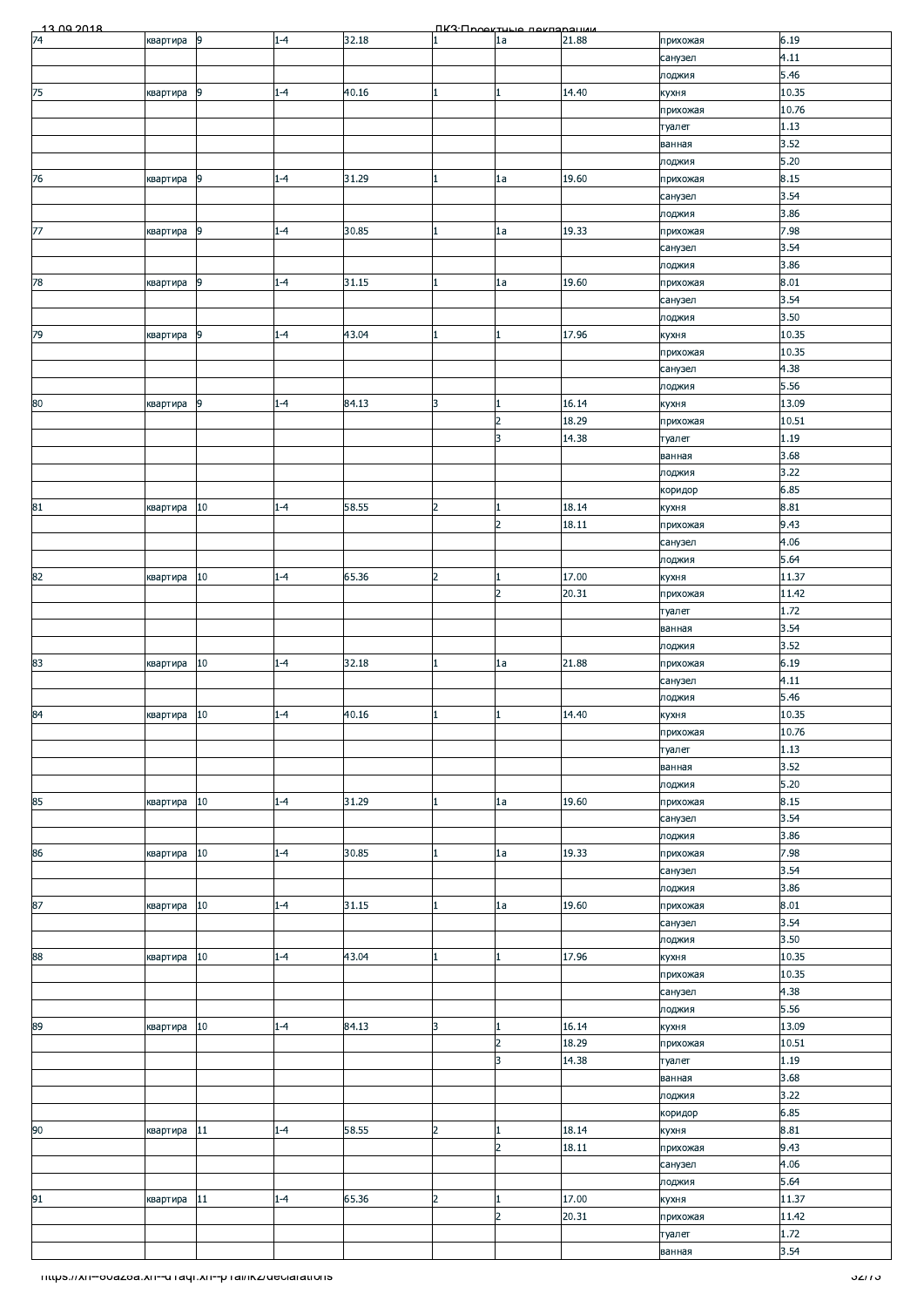| 13.00.2018                                            |          |        |         |       |                | ПКЗ Проектине пекларации |                |                     |                |
|-------------------------------------------------------|----------|--------|---------|-------|----------------|--------------------------|----------------|---------------------|----------------|
|                                                       |          |        |         |       |                |                          |                | лоджия              | 3.52           |
| 92                                                    | квартира | 11     | $1 - 4$ | 32.18 |                | 1a                       | 21.88          | прихожая            | 6.19           |
|                                                       |          |        |         |       |                |                          |                | санузел             | 4.11           |
|                                                       |          |        |         |       |                |                          | 14.40          | лоджия              | 5.46<br>10.35  |
| 93                                                    | квартира | 11     | $1 - 4$ | 40.16 |                |                          |                | кухня<br>прихожая   | 10.76          |
|                                                       |          |        |         |       |                |                          |                | туалет              | 1.13           |
|                                                       |          |        |         |       |                |                          |                | ванная              | 3.52           |
|                                                       |          |        |         |       |                |                          |                | лоджия              | 5.20           |
| 94                                                    | квартира | 11     | $1 - 4$ | 31.29 | 1              | 1a                       | 19.60          | прихожая            | 8.15           |
|                                                       |          |        |         |       |                |                          |                | санузел             | 3.54           |
|                                                       |          |        |         |       |                |                          |                | лоджия              | 3.86           |
| 95                                                    | квартира | 11     | $1 - 4$ | 30.85 | 1              | 1a                       | 19.33          | прихожая            | 7.98           |
|                                                       |          |        |         |       |                |                          |                | санузел             | 3.54           |
|                                                       |          |        |         | 31.15 |                |                          | 19.60          | лоджия              | 3.86<br>8.01   |
| 96                                                    | квартира | 11     | $1 - 4$ |       |                | 1a                       |                | прихожая<br>санузел | 3.54           |
|                                                       |          |        |         |       |                |                          |                | лоджия              | 3.50           |
| 97                                                    | квартира | 11     | $1 - 4$ | 43.04 |                |                          | 17.96          | кухня               | 10.35          |
|                                                       |          |        |         |       |                |                          |                | прихожая            | 10.35          |
|                                                       |          |        |         |       |                |                          |                | санузел             | 4.38           |
|                                                       |          |        |         |       |                |                          |                | лоджия              | 5.56           |
| 98                                                    | квартира | 11     | $1 - 4$ | 84.13 | 3              |                          | 16.14          | кухня               | 13.09          |
|                                                       |          |        |         |       |                | $\overline{2}$           | 18.29          | прихожая            | 10.51          |
|                                                       |          |        |         |       |                | 3                        | 14.38          | туалет              | 1.19           |
|                                                       |          |        |         |       |                |                          |                | ванная              | 3.68<br>3.22   |
|                                                       |          |        |         |       |                |                          |                | лоджия<br>коридор   | 6.85           |
| 99                                                    | квартира | 12     | $1 - 4$ | 58.55 | $\overline{2}$ |                          | 18.14          | кухня               | 8.81           |
|                                                       |          |        |         |       |                | $\overline{2}$           | 18.11          | прихожая            | 9.43           |
|                                                       |          |        |         |       |                |                          |                | санузел             | 4.06           |
|                                                       |          |        |         |       |                |                          |                | лоджия              | 5.64           |
| 100                                                   | квартира | $12\,$ | $1 - 4$ | 65.36 | $\overline{2}$ |                          | 17.00          | кухня               | 11.37          |
|                                                       |          |        |         |       |                | $\overline{2}$           | 20.31          | прихожая            | 11.42          |
|                                                       |          |        |         |       |                |                          |                | туалет              | 1.72           |
|                                                       |          |        |         |       |                |                          |                | ванная              | 3.54           |
|                                                       |          | 12     | $1 - 4$ |       | 1              |                          |                | лоджия              | 3.52<br>6.19   |
| 101                                                   | квартира |        |         | 32.18 |                | 1a                       | 21.88          | прихожая<br>санузел | 4.11           |
|                                                       |          |        |         |       |                |                          |                | лоджия              | 5.46           |
| 102                                                   | квартира | $12\,$ | $1 - 4$ | 40.16 |                |                          | 14.40          | кухня               | 10.35          |
|                                                       |          |        |         |       |                |                          |                | прихожая            | 10.76          |
|                                                       |          |        |         |       |                |                          |                | туалет              | 1.13           |
|                                                       |          |        |         |       |                |                          |                | ванная              | 3.52           |
|                                                       |          |        |         |       |                |                          |                | лоджия              | 5.20           |
| 103                                                   | квартира | $12\,$ | $1 - 4$ | 31.29 | 1              | 1a                       | 19.60          | прихожая            | 8.15           |
|                                                       |          |        |         |       |                |                          |                | санузел             | 3.54           |
|                                                       |          |        |         |       |                |                          |                | лоджия              | 3.86           |
| 104                                                   | квартира | $12\,$ | $1 - 4$ | 30.85 |                | 1a                       | 19.33          | прихожая<br>санузел | 7.98<br>3.54   |
|                                                       |          |        |         |       |                |                          |                | лоджия              | 3.86           |
| 105                                                   | квартира | $12\,$ | $1 - 4$ | 31.15 |                | 1a                       | 19.60          | прихожая            | 8.01           |
|                                                       |          |        |         |       |                |                          |                | санузел             | 3.54           |
|                                                       |          |        |         |       |                |                          |                | лоджия              | 3.50           |
| 106                                                   | квартира | $12\,$ | $1 - 4$ | 43.04 |                |                          | 17.96          | кухня               | 10.35          |
|                                                       |          |        |         |       |                |                          |                | прихожая            | 10.35          |
|                                                       |          |        |         |       |                |                          |                | санузел             | 4.38           |
|                                                       |          |        |         |       |                |                          |                | лоджия              | 5.56           |
| 107                                                   | квартира | 12     | $1 - 4$ | 84.13 | 3              |                          | 16.14          | кухня               | 13.09          |
|                                                       |          |        |         |       |                | $\overline{2}$<br>3      | 18.29<br>14.38 | прихожая            | 10.51<br>1.19  |
|                                                       |          |        |         |       |                |                          |                | туалет<br>ванная    | 3.68           |
|                                                       |          |        |         |       |                |                          |                | лоджия              | 3.22           |
|                                                       |          |        |         |       |                |                          |                | коридор             | 6.85           |
| 108                                                   | квартира | 13     | $1 - 4$ | 58.55 | $\overline{2}$ |                          | 18.14          | кухня               | 8.81           |
|                                                       |          |        |         |       |                | $\overline{2}$           | 18.11          | прихожая            | 9.43           |
|                                                       |          |        |         |       |                |                          |                | санузел             | 4.06           |
|                                                       |          |        |         |       |                |                          |                | лоджия              | 5.64           |
| 109                                                   | квартира | 13     | $1 - 4$ | 65.36 | $\overline{2}$ |                          | 17.00          | кухня               | 11.37          |
|                                                       |          |        |         |       |                | $\overline{2}$           | 20.31          | прихожая            | 11.42          |
|                                                       |          |        |         |       |                |                          |                | туалет              | 1.72           |
| mups.//xn--ovazoa.xn--u raqr.xn--p ramkz/ueciarations |          |        |         |       |                |                          |                |                     | <u>ააჩა - </u> |
|                                                       |          |        |         |       |                |                          |                |                     |                |
|                                                       |          |        |         |       |                |                          |                |                     |                |
|                                                       |          |        |         |       |                |                          |                |                     |                |
|                                                       |          |        |         |       |                |                          |                |                     |                |
|                                                       |          |        |         |       |                |                          |                |                     |                |
|                                                       |          |        |         |       |                |                          |                |                     |                |
|                                                       |          |        |         |       |                |                          |                |                     |                |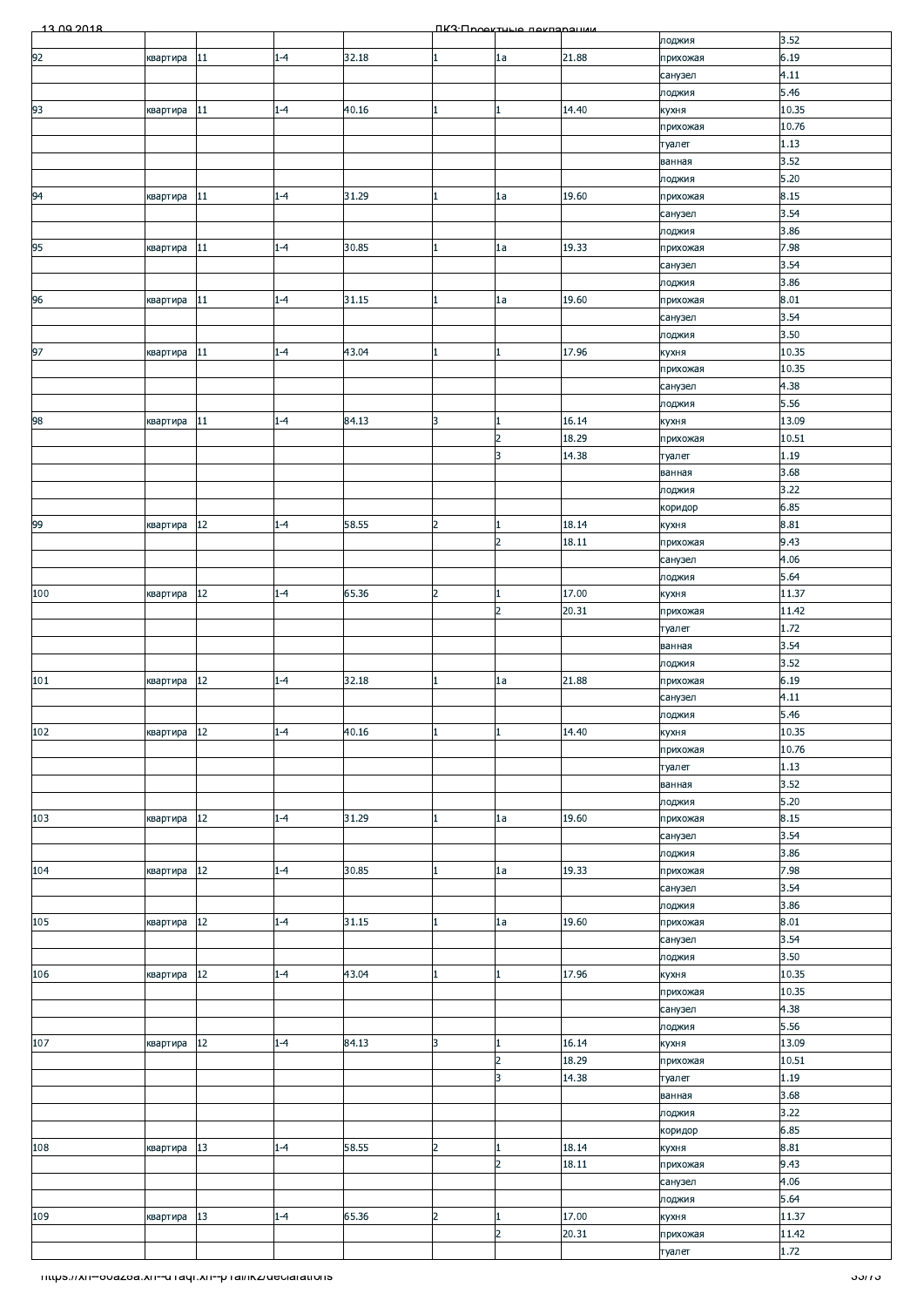| 13.00.2018                                            |          |        |         |       |                | <b><u> ПКЗ·Проектиче пекларации</u></b> |       |                     |                |
|-------------------------------------------------------|----------|--------|---------|-------|----------------|-----------------------------------------|-------|---------------------|----------------|
|                                                       |          |        |         |       |                |                                         |       | ванная              | 3.54           |
|                                                       |          |        |         |       |                |                                         |       | лоджия              | 3.52           |
| 110                                                   | квартира | 13     | $1 - 4$ | 32.18 | 1              | 1a                                      | 21.88 | прихожая            | 6.19           |
|                                                       |          |        |         |       |                |                                         |       | санузел<br>лоджия   | 4.11<br>5.46   |
| 111                                                   | квартира | 13     | $1 - 4$ | 40.16 |                |                                         | 14.40 | кухня               | 10.35          |
|                                                       |          |        |         |       |                |                                         |       | прихожая            | 10.76          |
|                                                       |          |        |         |       |                |                                         |       | туалет              | 1.13           |
|                                                       |          |        |         |       |                |                                         |       | ванная              | 3.52           |
|                                                       |          |        |         |       |                |                                         |       | лоджия              | 5.20           |
| 112                                                   | квартира | 13     | $1 - 4$ | 31.29 | 1              | 1a                                      | 19.60 | прихожая            | 8.15           |
|                                                       |          |        |         |       |                |                                         |       | санузел<br>лоджия   | 3.54<br>3.86   |
| 113                                                   | квартира | $13\,$ | $1 - 4$ | 30.85 |                | 1a                                      | 19.33 | прихожая            | 7.98           |
|                                                       |          |        |         |       |                |                                         |       | санузел             | 3.54           |
|                                                       |          |        |         |       |                |                                         |       | лоджия              | 3.86           |
| 114                                                   | квартира | 13     | $1 - 4$ | 31.15 | 1              | 1a                                      | 19.60 | прихожая            | 8.01           |
|                                                       |          |        |         |       |                |                                         |       | санузел             | 3.54           |
|                                                       |          |        |         |       |                |                                         |       | лоджия              | 3.50           |
| 115                                                   | квартира | 13     | $1 - 4$ | 43.04 |                |                                         | 17.96 | кухня               | 10.35<br>10.35 |
|                                                       |          |        |         |       |                |                                         |       | прихожая<br>санузел | 4.38           |
|                                                       |          |        |         |       |                |                                         |       | лоджия              | 5.56           |
| 116                                                   | квартира | 13     | $1 - 4$ | 84.13 | 3              |                                         | 16.14 | кухня               | 13.09          |
|                                                       |          |        |         |       |                | $\overline{2}$                          | 18.29 | прихожая            | 10.51          |
|                                                       |          |        |         |       |                | 3                                       | 14.38 | туалет              | 1.19           |
|                                                       |          |        |         |       |                |                                         |       | ванная              | 3.68           |
|                                                       |          |        |         |       |                |                                         |       | лоджия              | 3.22           |
| 117                                                   | квартира | 14     | $1 - 4$ | 58.55 | $\overline{2}$ |                                         | 18.14 | коридор<br>кухня    | 6.85<br>8.81   |
|                                                       |          |        |         |       |                | $\overline{2}$                          | 18.11 | прихожая            | 9.43           |
|                                                       |          |        |         |       |                |                                         |       | санузел             | 4.06           |
|                                                       |          |        |         |       |                |                                         |       | лоджия              | 5.64           |
| 118                                                   | квартира | 14     | $1 - 4$ | 65.36 | $\overline{2}$ |                                         | 17.00 | кухня               | 11.37          |
|                                                       |          |        |         |       |                | $\overline{2}$                          | 20.31 | прихожая            | 11.42          |
|                                                       |          |        |         |       |                |                                         |       | туалет              | 1.72           |
|                                                       |          |        |         |       |                |                                         |       | ванная<br>лоджия    | 3.54<br>3.52   |
|                                                       | квартира | 14     | $1 - 4$ | 32.18 |                | 1a                                      | 21.88 | прихожая            | 6.19           |
| 119                                                   |          |        |         |       |                |                                         |       | санузел             | 4.11           |
|                                                       |          |        |         |       |                |                                         |       | лоджия              | 5.46           |
| 120                                                   | квартира | 14     | $1 - 4$ | 40.16 |                |                                         | 14.40 | кухня               | 10.35          |
|                                                       |          |        |         |       |                |                                         |       | прихожая            | 10.76          |
|                                                       |          |        |         |       |                |                                         |       | туалет              | 1.13<br>3.52   |
|                                                       |          |        |         |       |                |                                         |       | ванная<br>лоджия    | $5.20$         |
| 121                                                   | квартира | 14     | $1 - 4$ | 31.29 |                | 1a                                      | 19.60 | прихожая            | 8.15           |
|                                                       |          |        |         |       |                |                                         |       | санузел             | 3.54           |
|                                                       |          |        |         |       |                |                                         |       | лоджия              | 3.86           |
| 122                                                   | квартира | 14     | $1 - 4$ | 30.85 |                | 1a                                      | 19.33 | прихожая            | 7.98           |
|                                                       |          |        |         |       |                |                                         |       | санузел             | 3.54           |
| 123                                                   |          | 14     | $1 - 4$ | 31.15 | 1              | 1a                                      | 19.60 | лоджия<br>прихожая  | 3.86<br>8.01   |
|                                                       | квартира |        |         |       |                |                                         |       | санузел             | 3.54           |
|                                                       |          |        |         |       |                |                                         |       | лоджия              | 3.50           |
| 124                                                   | квартира | 14     | $1 - 4$ | 43.04 |                |                                         | 17.96 | кухня               | 10.35          |
|                                                       |          |        |         |       |                |                                         |       | прихожая            | 10.35          |
|                                                       |          |        |         |       |                |                                         |       | санузел             | 4.38           |
| 125                                                   |          | 14     | $1 - 4$ | 84.13 | 3              |                                         | 16.14 | лоджия              | 5.56<br>13.09  |
|                                                       | квартира |        |         |       |                | $\overline{2}$                          | 18.29 | кухня<br>прихожая   | 10.51          |
|                                                       |          |        |         |       |                | 3                                       | 14.38 | туалет              | 1.19           |
|                                                       |          |        |         |       |                |                                         |       | ванная              | 3.68           |
|                                                       |          |        |         |       |                |                                         |       | лоджия              | 3.22           |
|                                                       |          |        |         |       |                |                                         |       | коридор             | 6.85           |
| 126                                                   | квартира | 15     | $1 - 4$ | 58.55 | $\overline{2}$ |                                         | 18.14 | кухня               | 8.81           |
|                                                       |          |        |         |       |                | $\overline{2}$                          | 18.11 | прихожая            | 9.43<br>4.06   |
|                                                       |          |        |         |       |                |                                         |       | санузел<br>лоджия   | 5.64           |
| 127                                                   | квартира | 15     | $1 - 4$ | 65.36 | $\overline{2}$ |                                         | 17.00 | кухня               | 11.37          |
|                                                       |          |        |         |       |                | $\overline{2}$                          | 20.31 | прихожая            | 11.42          |
|                                                       |          |        |         |       |                |                                         |       |                     |                |
| mups.//xn--ovazoa.xn--u raqr.xn--p ramkz/ueciarations |          |        |         |       |                |                                         |       |                     | <u>ড477ড -</u> |
|                                                       |          |        |         |       |                |                                         |       |                     |                |
|                                                       |          |        |         |       |                |                                         |       |                     |                |
|                                                       |          |        |         |       |                |                                         |       |                     |                |
|                                                       |          |        |         |       |                |                                         |       |                     |                |
|                                                       |          |        |         |       |                |                                         |       |                     |                |
|                                                       |          |        |         |       |                |                                         |       |                     |                |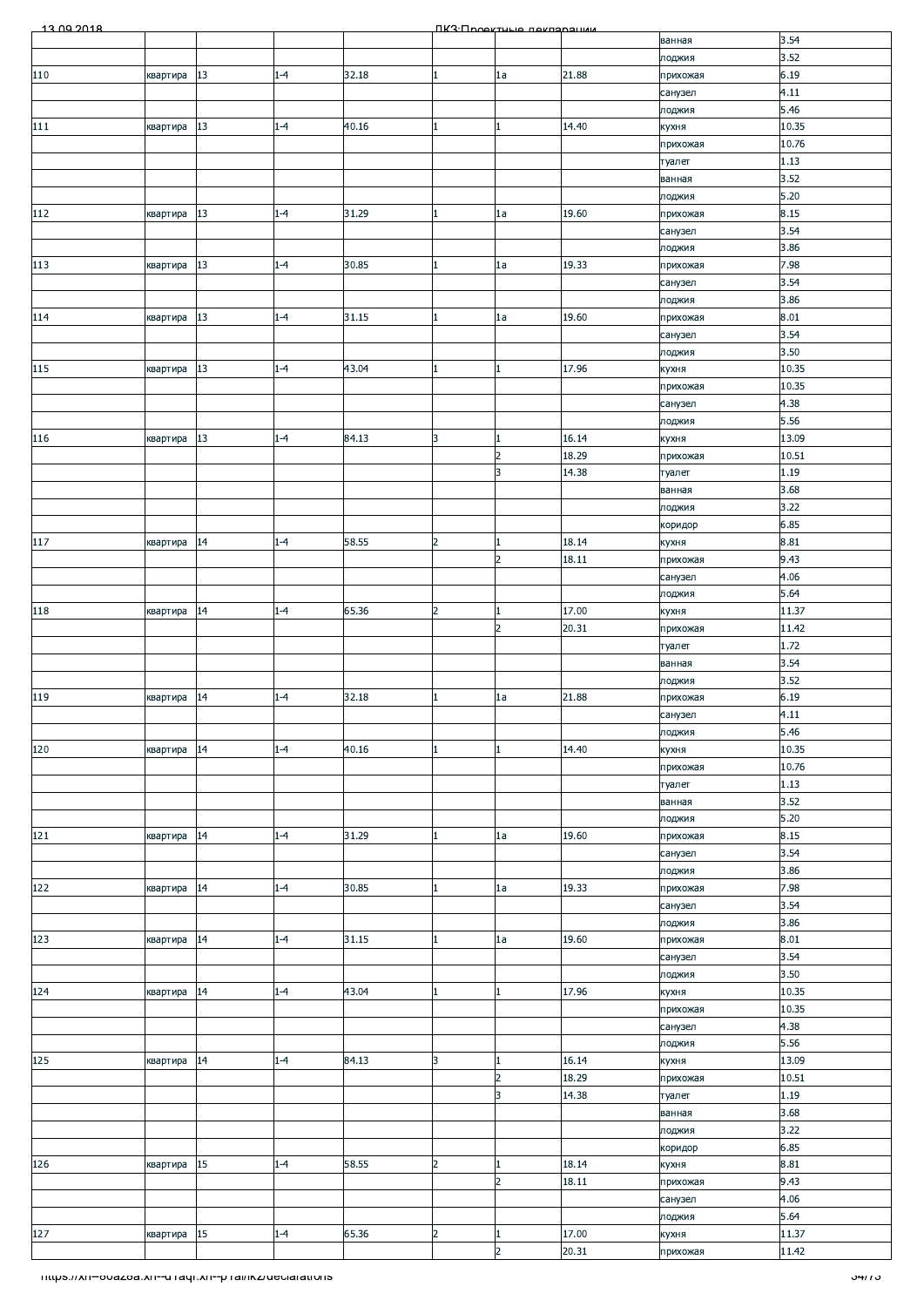| 1.72<br>туалет<br>3.54<br>ванная<br>3.52<br>лоджия<br>15<br>6.19<br>128<br>$1 - 4$<br>32.18<br>21.88<br>1a<br>прихожая<br>квартира<br>4.11<br>санузел<br>5.46<br>лоджия<br>15<br>40.16<br>10.35<br>$1 - 4$<br>14.40<br>129<br>квартира<br>кухня<br>10.76<br>прихожая<br>1.13<br>туалет<br>3.52<br>ванная<br>5.20<br>лоджия<br>15<br>31.29<br>19.60<br>8.15<br>$1 - 4$<br>1a<br>130<br>квартира<br>прихожая<br>3.54<br>санузел<br>3.86<br>лоджия<br>15<br>30.85<br>19.33<br>7.98<br>131<br>$1 - 4$<br>1a<br>прихожая<br>квартира<br>3.54<br>санузел<br>3.86<br>лоджия<br>15<br>132<br>$1 - 4$<br>31.15<br>19.60<br>8.01<br>1a<br>прихожая<br>квартира<br>1<br>3.54<br>санузел<br>3.50<br>лоджия<br>15<br>17.96<br>10.35<br>$1 - 4$<br>43.04<br>133<br>квартира<br>кухня<br>10.35<br>прихожая<br>4.38<br>санузел<br>5.56<br>лоджия<br>15<br>3<br>16.14<br>13.09<br>134<br>$1 - 4$<br>84.13<br>кухня<br>квартира<br>18.29<br>10.51<br>$\overline{2}$<br>прихожая<br>14.38<br>3<br>1.19<br>туалет<br>3.68<br>ванная<br>3.22<br>лоджия<br>6.85<br>коридор<br>18.14<br>$1 - 4$<br>58.55<br>$\overline{a}$<br>8.81<br>135<br>16<br>кухня<br>квартира<br>$\overline{2}$<br>18.11<br>9.43<br>прихожая<br>4.06<br>санузел<br>5.64<br>лоджия<br>17.00<br>65.36<br>16<br>$1 - 4$<br>$\overline{2}$<br>11.37<br>136<br>квартира<br>кухня<br>20.31<br>11.42<br>$\overline{2}$<br>прихожая<br>1.72<br>туалет<br>3.54<br>ванная<br>3.52<br>лоджия<br>137<br>32.18<br>6.19<br>квартира 16<br>21.88<br>$1 - 4$<br>1a<br>ш<br>прихожая<br>4.11<br>санузел<br>5.46<br>лоджия<br>10.35<br>16<br>$1 - 4$<br>40.16<br>14.40<br>138<br>кухня<br>квартира<br>10.76<br>прихожая<br>1.13<br>туалет<br>3.52<br>ванная<br>$5.20$<br>лоджия<br>8.15<br>$1 - 4$<br>31.29<br>19.60<br>139<br>16<br>1a<br>прихожая<br>квартира<br>3.54<br>санузел<br>3.86<br>лоджия<br>19.33<br>7.98<br>140<br>16<br>$1 - 4$<br>30.85<br>прихожая<br>квартира<br>1a<br>3.54<br>санузел<br>3.86<br>лоджия<br>31.15<br>8.01<br>16<br>19.60<br>141<br>$1 - 4$<br>1a<br>квартира<br>прихожая<br>3.54<br>санузел<br>3.50<br>лоджия<br>43.04<br>10.35<br>142<br>16<br>$1 - 4$<br>17.96<br>квартира<br>кухня<br>10.35<br>прихожая<br>4.38<br>санузел<br>5.56<br>лоджия<br>13.09<br>84.13<br>3<br>16.14<br>16<br>143<br>$1 - 4$<br>квартира<br>кухня<br>18.29<br>10.51<br>$\overline{2}$<br>прихожая<br>3<br>14.38<br>1.19<br>туалет<br>3.68<br>ванная<br>3.22<br>лоджия<br>6.85<br>коридор<br>17<br>58.55<br>8.81<br>144<br>$1 - 4$<br>$\overline{2}$<br>18.14<br>кухня<br>квартира<br>18.11<br>9.43<br>$\overline{2}$<br>прихожая<br>4.06<br>санузел<br>5.64<br>лоджия<br>$\overline{a}$<br>145<br>квартира 17<br>$1 - 4$<br>65.36<br>17.00<br>11.37<br>кухня<br><u> Thttps://xn--ovazoa.xn--uTaqi.xn--pTal/ikz/ueciarations</u> | 13.00.2018 |  |  | <b><u> ПКЗ·Проектична пакларации</u></b> |  |                |
|---------------------------------------------------------------------------------------------------------------------------------------------------------------------------------------------------------------------------------------------------------------------------------------------------------------------------------------------------------------------------------------------------------------------------------------------------------------------------------------------------------------------------------------------------------------------------------------------------------------------------------------------------------------------------------------------------------------------------------------------------------------------------------------------------------------------------------------------------------------------------------------------------------------------------------------------------------------------------------------------------------------------------------------------------------------------------------------------------------------------------------------------------------------------------------------------------------------------------------------------------------------------------------------------------------------------------------------------------------------------------------------------------------------------------------------------------------------------------------------------------------------------------------------------------------------------------------------------------------------------------------------------------------------------------------------------------------------------------------------------------------------------------------------------------------------------------------------------------------------------------------------------------------------------------------------------------------------------------------------------------------------------------------------------------------------------------------------------------------------------------------------------------------------------------------------------------------------------------------------------------------------------------------------------------------------------------------------------------------------------------------------------------------------------------------------------------------------------------------------------------------------------------------------------------------------------------------------------------------------------------------------------------------------------------------------------------------------------------------------------------------------------------|------------|--|--|------------------------------------------|--|----------------|
|                                                                                                                                                                                                                                                                                                                                                                                                                                                                                                                                                                                                                                                                                                                                                                                                                                                                                                                                                                                                                                                                                                                                                                                                                                                                                                                                                                                                                                                                                                                                                                                                                                                                                                                                                                                                                                                                                                                                                                                                                                                                                                                                                                                                                                                                                                                                                                                                                                                                                                                                                                                                                                                                                                                                                                           |            |  |  |                                          |  |                |
|                                                                                                                                                                                                                                                                                                                                                                                                                                                                                                                                                                                                                                                                                                                                                                                                                                                                                                                                                                                                                                                                                                                                                                                                                                                                                                                                                                                                                                                                                                                                                                                                                                                                                                                                                                                                                                                                                                                                                                                                                                                                                                                                                                                                                                                                                                                                                                                                                                                                                                                                                                                                                                                                                                                                                                           |            |  |  |                                          |  |                |
|                                                                                                                                                                                                                                                                                                                                                                                                                                                                                                                                                                                                                                                                                                                                                                                                                                                                                                                                                                                                                                                                                                                                                                                                                                                                                                                                                                                                                                                                                                                                                                                                                                                                                                                                                                                                                                                                                                                                                                                                                                                                                                                                                                                                                                                                                                                                                                                                                                                                                                                                                                                                                                                                                                                                                                           |            |  |  |                                          |  |                |
|                                                                                                                                                                                                                                                                                                                                                                                                                                                                                                                                                                                                                                                                                                                                                                                                                                                                                                                                                                                                                                                                                                                                                                                                                                                                                                                                                                                                                                                                                                                                                                                                                                                                                                                                                                                                                                                                                                                                                                                                                                                                                                                                                                                                                                                                                                                                                                                                                                                                                                                                                                                                                                                                                                                                                                           |            |  |  |                                          |  |                |
|                                                                                                                                                                                                                                                                                                                                                                                                                                                                                                                                                                                                                                                                                                                                                                                                                                                                                                                                                                                                                                                                                                                                                                                                                                                                                                                                                                                                                                                                                                                                                                                                                                                                                                                                                                                                                                                                                                                                                                                                                                                                                                                                                                                                                                                                                                                                                                                                                                                                                                                                                                                                                                                                                                                                                                           |            |  |  |                                          |  |                |
|                                                                                                                                                                                                                                                                                                                                                                                                                                                                                                                                                                                                                                                                                                                                                                                                                                                                                                                                                                                                                                                                                                                                                                                                                                                                                                                                                                                                                                                                                                                                                                                                                                                                                                                                                                                                                                                                                                                                                                                                                                                                                                                                                                                                                                                                                                                                                                                                                                                                                                                                                                                                                                                                                                                                                                           |            |  |  |                                          |  |                |
|                                                                                                                                                                                                                                                                                                                                                                                                                                                                                                                                                                                                                                                                                                                                                                                                                                                                                                                                                                                                                                                                                                                                                                                                                                                                                                                                                                                                                                                                                                                                                                                                                                                                                                                                                                                                                                                                                                                                                                                                                                                                                                                                                                                                                                                                                                                                                                                                                                                                                                                                                                                                                                                                                                                                                                           |            |  |  |                                          |  |                |
|                                                                                                                                                                                                                                                                                                                                                                                                                                                                                                                                                                                                                                                                                                                                                                                                                                                                                                                                                                                                                                                                                                                                                                                                                                                                                                                                                                                                                                                                                                                                                                                                                                                                                                                                                                                                                                                                                                                                                                                                                                                                                                                                                                                                                                                                                                                                                                                                                                                                                                                                                                                                                                                                                                                                                                           |            |  |  |                                          |  |                |
|                                                                                                                                                                                                                                                                                                                                                                                                                                                                                                                                                                                                                                                                                                                                                                                                                                                                                                                                                                                                                                                                                                                                                                                                                                                                                                                                                                                                                                                                                                                                                                                                                                                                                                                                                                                                                                                                                                                                                                                                                                                                                                                                                                                                                                                                                                                                                                                                                                                                                                                                                                                                                                                                                                                                                                           |            |  |  |                                          |  |                |
|                                                                                                                                                                                                                                                                                                                                                                                                                                                                                                                                                                                                                                                                                                                                                                                                                                                                                                                                                                                                                                                                                                                                                                                                                                                                                                                                                                                                                                                                                                                                                                                                                                                                                                                                                                                                                                                                                                                                                                                                                                                                                                                                                                                                                                                                                                                                                                                                                                                                                                                                                                                                                                                                                                                                                                           |            |  |  |                                          |  |                |
|                                                                                                                                                                                                                                                                                                                                                                                                                                                                                                                                                                                                                                                                                                                                                                                                                                                                                                                                                                                                                                                                                                                                                                                                                                                                                                                                                                                                                                                                                                                                                                                                                                                                                                                                                                                                                                                                                                                                                                                                                                                                                                                                                                                                                                                                                                                                                                                                                                                                                                                                                                                                                                                                                                                                                                           |            |  |  |                                          |  |                |
|                                                                                                                                                                                                                                                                                                                                                                                                                                                                                                                                                                                                                                                                                                                                                                                                                                                                                                                                                                                                                                                                                                                                                                                                                                                                                                                                                                                                                                                                                                                                                                                                                                                                                                                                                                                                                                                                                                                                                                                                                                                                                                                                                                                                                                                                                                                                                                                                                                                                                                                                                                                                                                                                                                                                                                           |            |  |  |                                          |  |                |
|                                                                                                                                                                                                                                                                                                                                                                                                                                                                                                                                                                                                                                                                                                                                                                                                                                                                                                                                                                                                                                                                                                                                                                                                                                                                                                                                                                                                                                                                                                                                                                                                                                                                                                                                                                                                                                                                                                                                                                                                                                                                                                                                                                                                                                                                                                                                                                                                                                                                                                                                                                                                                                                                                                                                                                           |            |  |  |                                          |  |                |
|                                                                                                                                                                                                                                                                                                                                                                                                                                                                                                                                                                                                                                                                                                                                                                                                                                                                                                                                                                                                                                                                                                                                                                                                                                                                                                                                                                                                                                                                                                                                                                                                                                                                                                                                                                                                                                                                                                                                                                                                                                                                                                                                                                                                                                                                                                                                                                                                                                                                                                                                                                                                                                                                                                                                                                           |            |  |  |                                          |  |                |
|                                                                                                                                                                                                                                                                                                                                                                                                                                                                                                                                                                                                                                                                                                                                                                                                                                                                                                                                                                                                                                                                                                                                                                                                                                                                                                                                                                                                                                                                                                                                                                                                                                                                                                                                                                                                                                                                                                                                                                                                                                                                                                                                                                                                                                                                                                                                                                                                                                                                                                                                                                                                                                                                                                                                                                           |            |  |  |                                          |  |                |
|                                                                                                                                                                                                                                                                                                                                                                                                                                                                                                                                                                                                                                                                                                                                                                                                                                                                                                                                                                                                                                                                                                                                                                                                                                                                                                                                                                                                                                                                                                                                                                                                                                                                                                                                                                                                                                                                                                                                                                                                                                                                                                                                                                                                                                                                                                                                                                                                                                                                                                                                                                                                                                                                                                                                                                           |            |  |  |                                          |  |                |
|                                                                                                                                                                                                                                                                                                                                                                                                                                                                                                                                                                                                                                                                                                                                                                                                                                                                                                                                                                                                                                                                                                                                                                                                                                                                                                                                                                                                                                                                                                                                                                                                                                                                                                                                                                                                                                                                                                                                                                                                                                                                                                                                                                                                                                                                                                                                                                                                                                                                                                                                                                                                                                                                                                                                                                           |            |  |  |                                          |  |                |
|                                                                                                                                                                                                                                                                                                                                                                                                                                                                                                                                                                                                                                                                                                                                                                                                                                                                                                                                                                                                                                                                                                                                                                                                                                                                                                                                                                                                                                                                                                                                                                                                                                                                                                                                                                                                                                                                                                                                                                                                                                                                                                                                                                                                                                                                                                                                                                                                                                                                                                                                                                                                                                                                                                                                                                           |            |  |  |                                          |  |                |
|                                                                                                                                                                                                                                                                                                                                                                                                                                                                                                                                                                                                                                                                                                                                                                                                                                                                                                                                                                                                                                                                                                                                                                                                                                                                                                                                                                                                                                                                                                                                                                                                                                                                                                                                                                                                                                                                                                                                                                                                                                                                                                                                                                                                                                                                                                                                                                                                                                                                                                                                                                                                                                                                                                                                                                           |            |  |  |                                          |  |                |
|                                                                                                                                                                                                                                                                                                                                                                                                                                                                                                                                                                                                                                                                                                                                                                                                                                                                                                                                                                                                                                                                                                                                                                                                                                                                                                                                                                                                                                                                                                                                                                                                                                                                                                                                                                                                                                                                                                                                                                                                                                                                                                                                                                                                                                                                                                                                                                                                                                                                                                                                                                                                                                                                                                                                                                           |            |  |  |                                          |  |                |
|                                                                                                                                                                                                                                                                                                                                                                                                                                                                                                                                                                                                                                                                                                                                                                                                                                                                                                                                                                                                                                                                                                                                                                                                                                                                                                                                                                                                                                                                                                                                                                                                                                                                                                                                                                                                                                                                                                                                                                                                                                                                                                                                                                                                                                                                                                                                                                                                                                                                                                                                                                                                                                                                                                                                                                           |            |  |  |                                          |  |                |
|                                                                                                                                                                                                                                                                                                                                                                                                                                                                                                                                                                                                                                                                                                                                                                                                                                                                                                                                                                                                                                                                                                                                                                                                                                                                                                                                                                                                                                                                                                                                                                                                                                                                                                                                                                                                                                                                                                                                                                                                                                                                                                                                                                                                                                                                                                                                                                                                                                                                                                                                                                                                                                                                                                                                                                           |            |  |  |                                          |  |                |
|                                                                                                                                                                                                                                                                                                                                                                                                                                                                                                                                                                                                                                                                                                                                                                                                                                                                                                                                                                                                                                                                                                                                                                                                                                                                                                                                                                                                                                                                                                                                                                                                                                                                                                                                                                                                                                                                                                                                                                                                                                                                                                                                                                                                                                                                                                                                                                                                                                                                                                                                                                                                                                                                                                                                                                           |            |  |  |                                          |  |                |
|                                                                                                                                                                                                                                                                                                                                                                                                                                                                                                                                                                                                                                                                                                                                                                                                                                                                                                                                                                                                                                                                                                                                                                                                                                                                                                                                                                                                                                                                                                                                                                                                                                                                                                                                                                                                                                                                                                                                                                                                                                                                                                                                                                                                                                                                                                                                                                                                                                                                                                                                                                                                                                                                                                                                                                           |            |  |  |                                          |  |                |
|                                                                                                                                                                                                                                                                                                                                                                                                                                                                                                                                                                                                                                                                                                                                                                                                                                                                                                                                                                                                                                                                                                                                                                                                                                                                                                                                                                                                                                                                                                                                                                                                                                                                                                                                                                                                                                                                                                                                                                                                                                                                                                                                                                                                                                                                                                                                                                                                                                                                                                                                                                                                                                                                                                                                                                           |            |  |  |                                          |  |                |
|                                                                                                                                                                                                                                                                                                                                                                                                                                                                                                                                                                                                                                                                                                                                                                                                                                                                                                                                                                                                                                                                                                                                                                                                                                                                                                                                                                                                                                                                                                                                                                                                                                                                                                                                                                                                                                                                                                                                                                                                                                                                                                                                                                                                                                                                                                                                                                                                                                                                                                                                                                                                                                                                                                                                                                           |            |  |  |                                          |  |                |
|                                                                                                                                                                                                                                                                                                                                                                                                                                                                                                                                                                                                                                                                                                                                                                                                                                                                                                                                                                                                                                                                                                                                                                                                                                                                                                                                                                                                                                                                                                                                                                                                                                                                                                                                                                                                                                                                                                                                                                                                                                                                                                                                                                                                                                                                                                                                                                                                                                                                                                                                                                                                                                                                                                                                                                           |            |  |  |                                          |  |                |
|                                                                                                                                                                                                                                                                                                                                                                                                                                                                                                                                                                                                                                                                                                                                                                                                                                                                                                                                                                                                                                                                                                                                                                                                                                                                                                                                                                                                                                                                                                                                                                                                                                                                                                                                                                                                                                                                                                                                                                                                                                                                                                                                                                                                                                                                                                                                                                                                                                                                                                                                                                                                                                                                                                                                                                           |            |  |  |                                          |  |                |
|                                                                                                                                                                                                                                                                                                                                                                                                                                                                                                                                                                                                                                                                                                                                                                                                                                                                                                                                                                                                                                                                                                                                                                                                                                                                                                                                                                                                                                                                                                                                                                                                                                                                                                                                                                                                                                                                                                                                                                                                                                                                                                                                                                                                                                                                                                                                                                                                                                                                                                                                                                                                                                                                                                                                                                           |            |  |  |                                          |  |                |
|                                                                                                                                                                                                                                                                                                                                                                                                                                                                                                                                                                                                                                                                                                                                                                                                                                                                                                                                                                                                                                                                                                                                                                                                                                                                                                                                                                                                                                                                                                                                                                                                                                                                                                                                                                                                                                                                                                                                                                                                                                                                                                                                                                                                                                                                                                                                                                                                                                                                                                                                                                                                                                                                                                                                                                           |            |  |  |                                          |  |                |
|                                                                                                                                                                                                                                                                                                                                                                                                                                                                                                                                                                                                                                                                                                                                                                                                                                                                                                                                                                                                                                                                                                                                                                                                                                                                                                                                                                                                                                                                                                                                                                                                                                                                                                                                                                                                                                                                                                                                                                                                                                                                                                                                                                                                                                                                                                                                                                                                                                                                                                                                                                                                                                                                                                                                                                           |            |  |  |                                          |  |                |
|                                                                                                                                                                                                                                                                                                                                                                                                                                                                                                                                                                                                                                                                                                                                                                                                                                                                                                                                                                                                                                                                                                                                                                                                                                                                                                                                                                                                                                                                                                                                                                                                                                                                                                                                                                                                                                                                                                                                                                                                                                                                                                                                                                                                                                                                                                                                                                                                                                                                                                                                                                                                                                                                                                                                                                           |            |  |  |                                          |  |                |
|                                                                                                                                                                                                                                                                                                                                                                                                                                                                                                                                                                                                                                                                                                                                                                                                                                                                                                                                                                                                                                                                                                                                                                                                                                                                                                                                                                                                                                                                                                                                                                                                                                                                                                                                                                                                                                                                                                                                                                                                                                                                                                                                                                                                                                                                                                                                                                                                                                                                                                                                                                                                                                                                                                                                                                           |            |  |  |                                          |  |                |
|                                                                                                                                                                                                                                                                                                                                                                                                                                                                                                                                                                                                                                                                                                                                                                                                                                                                                                                                                                                                                                                                                                                                                                                                                                                                                                                                                                                                                                                                                                                                                                                                                                                                                                                                                                                                                                                                                                                                                                                                                                                                                                                                                                                                                                                                                                                                                                                                                                                                                                                                                                                                                                                                                                                                                                           |            |  |  |                                          |  |                |
|                                                                                                                                                                                                                                                                                                                                                                                                                                                                                                                                                                                                                                                                                                                                                                                                                                                                                                                                                                                                                                                                                                                                                                                                                                                                                                                                                                                                                                                                                                                                                                                                                                                                                                                                                                                                                                                                                                                                                                                                                                                                                                                                                                                                                                                                                                                                                                                                                                                                                                                                                                                                                                                                                                                                                                           |            |  |  |                                          |  |                |
|                                                                                                                                                                                                                                                                                                                                                                                                                                                                                                                                                                                                                                                                                                                                                                                                                                                                                                                                                                                                                                                                                                                                                                                                                                                                                                                                                                                                                                                                                                                                                                                                                                                                                                                                                                                                                                                                                                                                                                                                                                                                                                                                                                                                                                                                                                                                                                                                                                                                                                                                                                                                                                                                                                                                                                           |            |  |  |                                          |  |                |
|                                                                                                                                                                                                                                                                                                                                                                                                                                                                                                                                                                                                                                                                                                                                                                                                                                                                                                                                                                                                                                                                                                                                                                                                                                                                                                                                                                                                                                                                                                                                                                                                                                                                                                                                                                                                                                                                                                                                                                                                                                                                                                                                                                                                                                                                                                                                                                                                                                                                                                                                                                                                                                                                                                                                                                           |            |  |  |                                          |  |                |
|                                                                                                                                                                                                                                                                                                                                                                                                                                                                                                                                                                                                                                                                                                                                                                                                                                                                                                                                                                                                                                                                                                                                                                                                                                                                                                                                                                                                                                                                                                                                                                                                                                                                                                                                                                                                                                                                                                                                                                                                                                                                                                                                                                                                                                                                                                                                                                                                                                                                                                                                                                                                                                                                                                                                                                           |            |  |  |                                          |  |                |
|                                                                                                                                                                                                                                                                                                                                                                                                                                                                                                                                                                                                                                                                                                                                                                                                                                                                                                                                                                                                                                                                                                                                                                                                                                                                                                                                                                                                                                                                                                                                                                                                                                                                                                                                                                                                                                                                                                                                                                                                                                                                                                                                                                                                                                                                                                                                                                                                                                                                                                                                                                                                                                                                                                                                                                           |            |  |  |                                          |  |                |
|                                                                                                                                                                                                                                                                                                                                                                                                                                                                                                                                                                                                                                                                                                                                                                                                                                                                                                                                                                                                                                                                                                                                                                                                                                                                                                                                                                                                                                                                                                                                                                                                                                                                                                                                                                                                                                                                                                                                                                                                                                                                                                                                                                                                                                                                                                                                                                                                                                                                                                                                                                                                                                                                                                                                                                           |            |  |  |                                          |  |                |
|                                                                                                                                                                                                                                                                                                                                                                                                                                                                                                                                                                                                                                                                                                                                                                                                                                                                                                                                                                                                                                                                                                                                                                                                                                                                                                                                                                                                                                                                                                                                                                                                                                                                                                                                                                                                                                                                                                                                                                                                                                                                                                                                                                                                                                                                                                                                                                                                                                                                                                                                                                                                                                                                                                                                                                           |            |  |  |                                          |  |                |
|                                                                                                                                                                                                                                                                                                                                                                                                                                                                                                                                                                                                                                                                                                                                                                                                                                                                                                                                                                                                                                                                                                                                                                                                                                                                                                                                                                                                                                                                                                                                                                                                                                                                                                                                                                                                                                                                                                                                                                                                                                                                                                                                                                                                                                                                                                                                                                                                                                                                                                                                                                                                                                                                                                                                                                           |            |  |  |                                          |  |                |
|                                                                                                                                                                                                                                                                                                                                                                                                                                                                                                                                                                                                                                                                                                                                                                                                                                                                                                                                                                                                                                                                                                                                                                                                                                                                                                                                                                                                                                                                                                                                                                                                                                                                                                                                                                                                                                                                                                                                                                                                                                                                                                                                                                                                                                                                                                                                                                                                                                                                                                                                                                                                                                                                                                                                                                           |            |  |  |                                          |  |                |
|                                                                                                                                                                                                                                                                                                                                                                                                                                                                                                                                                                                                                                                                                                                                                                                                                                                                                                                                                                                                                                                                                                                                                                                                                                                                                                                                                                                                                                                                                                                                                                                                                                                                                                                                                                                                                                                                                                                                                                                                                                                                                                                                                                                                                                                                                                                                                                                                                                                                                                                                                                                                                                                                                                                                                                           |            |  |  |                                          |  |                |
|                                                                                                                                                                                                                                                                                                                                                                                                                                                                                                                                                                                                                                                                                                                                                                                                                                                                                                                                                                                                                                                                                                                                                                                                                                                                                                                                                                                                                                                                                                                                                                                                                                                                                                                                                                                                                                                                                                                                                                                                                                                                                                                                                                                                                                                                                                                                                                                                                                                                                                                                                                                                                                                                                                                                                                           |            |  |  |                                          |  |                |
|                                                                                                                                                                                                                                                                                                                                                                                                                                                                                                                                                                                                                                                                                                                                                                                                                                                                                                                                                                                                                                                                                                                                                                                                                                                                                                                                                                                                                                                                                                                                                                                                                                                                                                                                                                                                                                                                                                                                                                                                                                                                                                                                                                                                                                                                                                                                                                                                                                                                                                                                                                                                                                                                                                                                                                           |            |  |  |                                          |  |                |
|                                                                                                                                                                                                                                                                                                                                                                                                                                                                                                                                                                                                                                                                                                                                                                                                                                                                                                                                                                                                                                                                                                                                                                                                                                                                                                                                                                                                                                                                                                                                                                                                                                                                                                                                                                                                                                                                                                                                                                                                                                                                                                                                                                                                                                                                                                                                                                                                                                                                                                                                                                                                                                                                                                                                                                           |            |  |  |                                          |  |                |
|                                                                                                                                                                                                                                                                                                                                                                                                                                                                                                                                                                                                                                                                                                                                                                                                                                                                                                                                                                                                                                                                                                                                                                                                                                                                                                                                                                                                                                                                                                                                                                                                                                                                                                                                                                                                                                                                                                                                                                                                                                                                                                                                                                                                                                                                                                                                                                                                                                                                                                                                                                                                                                                                                                                                                                           |            |  |  |                                          |  |                |
|                                                                                                                                                                                                                                                                                                                                                                                                                                                                                                                                                                                                                                                                                                                                                                                                                                                                                                                                                                                                                                                                                                                                                                                                                                                                                                                                                                                                                                                                                                                                                                                                                                                                                                                                                                                                                                                                                                                                                                                                                                                                                                                                                                                                                                                                                                                                                                                                                                                                                                                                                                                                                                                                                                                                                                           |            |  |  |                                          |  |                |
|                                                                                                                                                                                                                                                                                                                                                                                                                                                                                                                                                                                                                                                                                                                                                                                                                                                                                                                                                                                                                                                                                                                                                                                                                                                                                                                                                                                                                                                                                                                                                                                                                                                                                                                                                                                                                                                                                                                                                                                                                                                                                                                                                                                                                                                                                                                                                                                                                                                                                                                                                                                                                                                                                                                                                                           |            |  |  |                                          |  |                |
|                                                                                                                                                                                                                                                                                                                                                                                                                                                                                                                                                                                                                                                                                                                                                                                                                                                                                                                                                                                                                                                                                                                                                                                                                                                                                                                                                                                                                                                                                                                                                                                                                                                                                                                                                                                                                                                                                                                                                                                                                                                                                                                                                                                                                                                                                                                                                                                                                                                                                                                                                                                                                                                                                                                                                                           |            |  |  |                                          |  |                |
|                                                                                                                                                                                                                                                                                                                                                                                                                                                                                                                                                                                                                                                                                                                                                                                                                                                                                                                                                                                                                                                                                                                                                                                                                                                                                                                                                                                                                                                                                                                                                                                                                                                                                                                                                                                                                                                                                                                                                                                                                                                                                                                                                                                                                                                                                                                                                                                                                                                                                                                                                                                                                                                                                                                                                                           |            |  |  |                                          |  |                |
|                                                                                                                                                                                                                                                                                                                                                                                                                                                                                                                                                                                                                                                                                                                                                                                                                                                                                                                                                                                                                                                                                                                                                                                                                                                                                                                                                                                                                                                                                                                                                                                                                                                                                                                                                                                                                                                                                                                                                                                                                                                                                                                                                                                                                                                                                                                                                                                                                                                                                                                                                                                                                                                                                                                                                                           |            |  |  |                                          |  |                |
|                                                                                                                                                                                                                                                                                                                                                                                                                                                                                                                                                                                                                                                                                                                                                                                                                                                                                                                                                                                                                                                                                                                                                                                                                                                                                                                                                                                                                                                                                                                                                                                                                                                                                                                                                                                                                                                                                                                                                                                                                                                                                                                                                                                                                                                                                                                                                                                                                                                                                                                                                                                                                                                                                                                                                                           |            |  |  |                                          |  |                |
|                                                                                                                                                                                                                                                                                                                                                                                                                                                                                                                                                                                                                                                                                                                                                                                                                                                                                                                                                                                                                                                                                                                                                                                                                                                                                                                                                                                                                                                                                                                                                                                                                                                                                                                                                                                                                                                                                                                                                                                                                                                                                                                                                                                                                                                                                                                                                                                                                                                                                                                                                                                                                                                                                                                                                                           |            |  |  |                                          |  |                |
|                                                                                                                                                                                                                                                                                                                                                                                                                                                                                                                                                                                                                                                                                                                                                                                                                                                                                                                                                                                                                                                                                                                                                                                                                                                                                                                                                                                                                                                                                                                                                                                                                                                                                                                                                                                                                                                                                                                                                                                                                                                                                                                                                                                                                                                                                                                                                                                                                                                                                                                                                                                                                                                                                                                                                                           |            |  |  |                                          |  |                |
|                                                                                                                                                                                                                                                                                                                                                                                                                                                                                                                                                                                                                                                                                                                                                                                                                                                                                                                                                                                                                                                                                                                                                                                                                                                                                                                                                                                                                                                                                                                                                                                                                                                                                                                                                                                                                                                                                                                                                                                                                                                                                                                                                                                                                                                                                                                                                                                                                                                                                                                                                                                                                                                                                                                                                                           |            |  |  |                                          |  |                |
|                                                                                                                                                                                                                                                                                                                                                                                                                                                                                                                                                                                                                                                                                                                                                                                                                                                                                                                                                                                                                                                                                                                                                                                                                                                                                                                                                                                                                                                                                                                                                                                                                                                                                                                                                                                                                                                                                                                                                                                                                                                                                                                                                                                                                                                                                                                                                                                                                                                                                                                                                                                                                                                                                                                                                                           |            |  |  |                                          |  |                |
|                                                                                                                                                                                                                                                                                                                                                                                                                                                                                                                                                                                                                                                                                                                                                                                                                                                                                                                                                                                                                                                                                                                                                                                                                                                                                                                                                                                                                                                                                                                                                                                                                                                                                                                                                                                                                                                                                                                                                                                                                                                                                                                                                                                                                                                                                                                                                                                                                                                                                                                                                                                                                                                                                                                                                                           |            |  |  |                                          |  |                |
|                                                                                                                                                                                                                                                                                                                                                                                                                                                                                                                                                                                                                                                                                                                                                                                                                                                                                                                                                                                                                                                                                                                                                                                                                                                                                                                                                                                                                                                                                                                                                                                                                                                                                                                                                                                                                                                                                                                                                                                                                                                                                                                                                                                                                                                                                                                                                                                                                                                                                                                                                                                                                                                                                                                                                                           |            |  |  |                                          |  |                |
|                                                                                                                                                                                                                                                                                                                                                                                                                                                                                                                                                                                                                                                                                                                                                                                                                                                                                                                                                                                                                                                                                                                                                                                                                                                                                                                                                                                                                                                                                                                                                                                                                                                                                                                                                                                                                                                                                                                                                                                                                                                                                                                                                                                                                                                                                                                                                                                                                                                                                                                                                                                                                                                                                                                                                                           |            |  |  |                                          |  |                |
|                                                                                                                                                                                                                                                                                                                                                                                                                                                                                                                                                                                                                                                                                                                                                                                                                                                                                                                                                                                                                                                                                                                                                                                                                                                                                                                                                                                                                                                                                                                                                                                                                                                                                                                                                                                                                                                                                                                                                                                                                                                                                                                                                                                                                                                                                                                                                                                                                                                                                                                                                                                                                                                                                                                                                                           |            |  |  |                                          |  |                |
|                                                                                                                                                                                                                                                                                                                                                                                                                                                                                                                                                                                                                                                                                                                                                                                                                                                                                                                                                                                                                                                                                                                                                                                                                                                                                                                                                                                                                                                                                                                                                                                                                                                                                                                                                                                                                                                                                                                                                                                                                                                                                                                                                                                                                                                                                                                                                                                                                                                                                                                                                                                                                                                                                                                                                                           |            |  |  |                                          |  |                |
|                                                                                                                                                                                                                                                                                                                                                                                                                                                                                                                                                                                                                                                                                                                                                                                                                                                                                                                                                                                                                                                                                                                                                                                                                                                                                                                                                                                                                                                                                                                                                                                                                                                                                                                                                                                                                                                                                                                                                                                                                                                                                                                                                                                                                                                                                                                                                                                                                                                                                                                                                                                                                                                                                                                                                                           |            |  |  |                                          |  | <u>ათია - </u> |
|                                                                                                                                                                                                                                                                                                                                                                                                                                                                                                                                                                                                                                                                                                                                                                                                                                                                                                                                                                                                                                                                                                                                                                                                                                                                                                                                                                                                                                                                                                                                                                                                                                                                                                                                                                                                                                                                                                                                                                                                                                                                                                                                                                                                                                                                                                                                                                                                                                                                                                                                                                                                                                                                                                                                                                           |            |  |  |                                          |  |                |
|                                                                                                                                                                                                                                                                                                                                                                                                                                                                                                                                                                                                                                                                                                                                                                                                                                                                                                                                                                                                                                                                                                                                                                                                                                                                                                                                                                                                                                                                                                                                                                                                                                                                                                                                                                                                                                                                                                                                                                                                                                                                                                                                                                                                                                                                                                                                                                                                                                                                                                                                                                                                                                                                                                                                                                           |            |  |  |                                          |  |                |
|                                                                                                                                                                                                                                                                                                                                                                                                                                                                                                                                                                                                                                                                                                                                                                                                                                                                                                                                                                                                                                                                                                                                                                                                                                                                                                                                                                                                                                                                                                                                                                                                                                                                                                                                                                                                                                                                                                                                                                                                                                                                                                                                                                                                                                                                                                                                                                                                                                                                                                                                                                                                                                                                                                                                                                           |            |  |  |                                          |  |                |
|                                                                                                                                                                                                                                                                                                                                                                                                                                                                                                                                                                                                                                                                                                                                                                                                                                                                                                                                                                                                                                                                                                                                                                                                                                                                                                                                                                                                                                                                                                                                                                                                                                                                                                                                                                                                                                                                                                                                                                                                                                                                                                                                                                                                                                                                                                                                                                                                                                                                                                                                                                                                                                                                                                                                                                           |            |  |  |                                          |  |                |
|                                                                                                                                                                                                                                                                                                                                                                                                                                                                                                                                                                                                                                                                                                                                                                                                                                                                                                                                                                                                                                                                                                                                                                                                                                                                                                                                                                                                                                                                                                                                                                                                                                                                                                                                                                                                                                                                                                                                                                                                                                                                                                                                                                                                                                                                                                                                                                                                                                                                                                                                                                                                                                                                                                                                                                           |            |  |  |                                          |  |                |
|                                                                                                                                                                                                                                                                                                                                                                                                                                                                                                                                                                                                                                                                                                                                                                                                                                                                                                                                                                                                                                                                                                                                                                                                                                                                                                                                                                                                                                                                                                                                                                                                                                                                                                                                                                                                                                                                                                                                                                                                                                                                                                                                                                                                                                                                                                                                                                                                                                                                                                                                                                                                                                                                                                                                                                           |            |  |  |                                          |  |                |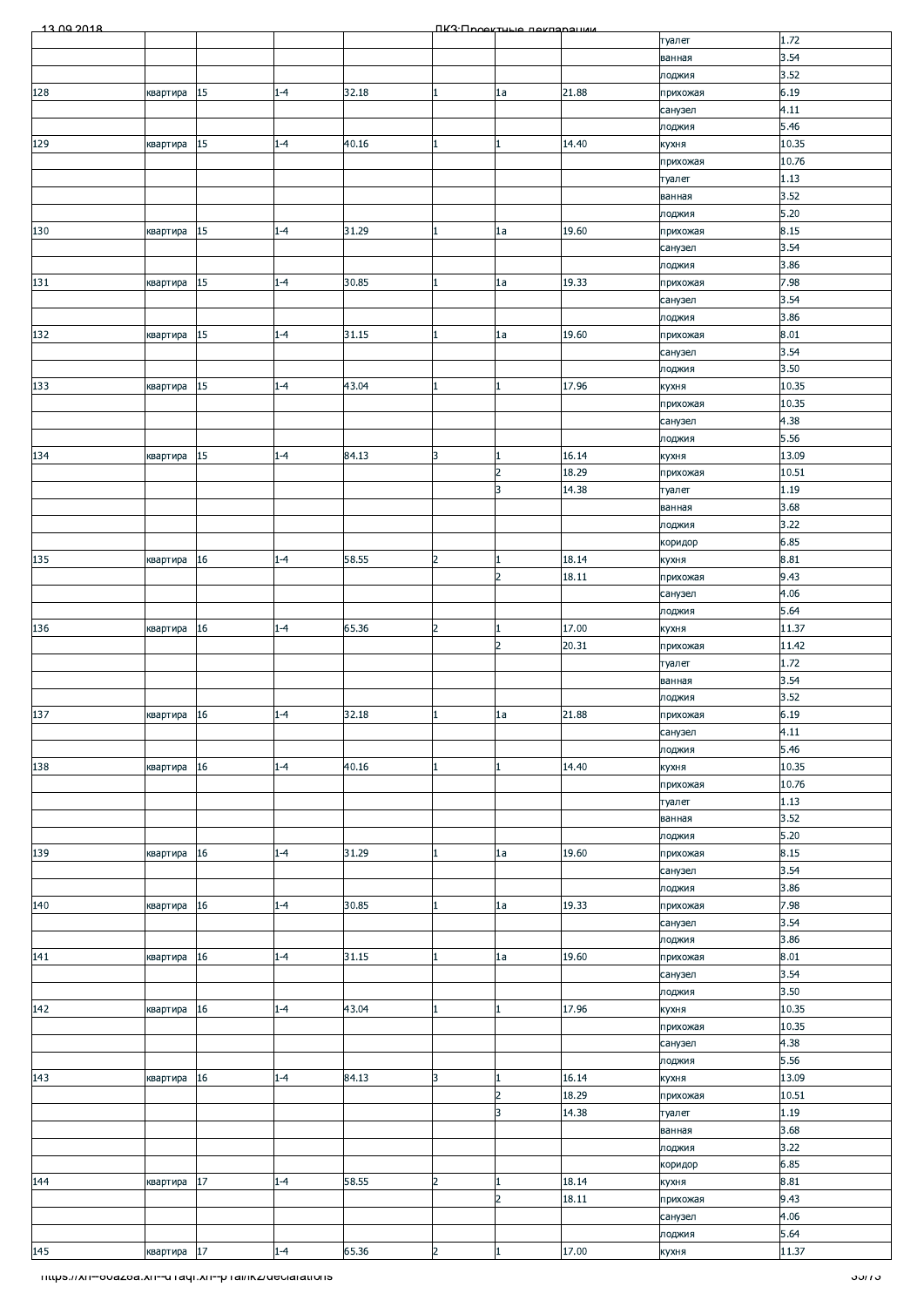| 20.31<br>11.42<br>C<br>прихожая<br>1.72<br>туалет<br>3.54<br>ванная<br>3.52<br>лоджия<br>6.19<br>17<br>32.18<br>21.88<br>146<br>$1 - 4$<br>1a<br>квартира<br>прихожая<br>4.11<br>санузел<br>5.46<br>лоджия<br>14.40<br>10.35<br>147<br>17<br>$1 - 4$<br>40.16<br>квартира<br>кухня<br>10.76<br>прихожая<br>1.13<br>туалет<br>3.52<br>ванная<br>5.20<br>лоджия<br>17<br>$1 - 4$<br>31.29<br>19.60<br>8.15<br>148<br>1a<br>квартира<br>прихожая<br>3.54<br>санузел<br>3.86<br>лоджия<br>19.33<br>7.98<br>149<br>17<br>$1 - 4$<br>30.85<br>1a<br>прихожая<br>квартира<br>3.54<br>санузел<br>3.86<br>лоджия<br>150<br>17<br>31.15<br>19.60<br>8.01<br>$1 - 4$<br>1a<br>квартира<br>прихожая<br>3.54<br>санузел<br>3.50<br>лоджия<br>10.35<br>151<br>17<br>$1 - 4$<br>43.04<br>17.96<br>квартира<br>кухня<br>10.35<br>прихожая<br>4.38<br>санузел<br>5.56<br>лоджия<br>152<br>17<br>$1 - 4$<br>84.13<br>16.14<br>13.09<br>3<br>квартира<br>кухня<br>18.29<br>10.51<br>$\overline{2}$<br>прихожая<br>3<br>14.38<br>1.19<br>туалет<br>3.68<br>ванная<br>3.22<br>лоджия<br>6.85<br>коридор<br>ИТОГО по блок-секции<br>7,043.16<br>3,982.30<br>$1 - 4$<br>153<br>$1 - 5$<br>56.29<br>$\overline{2}$<br>18.69<br>9.37<br>квартира<br>кухня<br>$\blacksquare$<br>13.24<br>$\overline{2}$<br>11.50<br>прихожая<br>3.49<br>санузел<br>$1 - 5$<br>14.55<br>11.61<br>154<br>36.66<br>кухня<br>квартира<br>7.27<br>прихожая<br>3.23<br>санузел<br>155<br>12.33<br>квартира $\boxed{1}$<br>$1 - 5$<br>70.32<br>$\overline{2}$<br>20.16<br>кухня<br>$\overline{2}$<br>14.51<br>14.80<br>прихожая<br>3.68<br>ванная<br>2.23<br>туалет<br>2.61<br>гардероб<br>5.60<br>лоджия<br>$1 - 5$<br>61.72<br>18.20<br>11.05<br>156<br>$\overline{2}$<br>$\overline{2}$<br>кухня<br>квартира<br>$\overline{2}$<br>9.90<br>15.57<br>прихожая<br>2.71<br>ванная<br>1.50<br>туалет<br>2.79<br>гардероб<br>6.06<br>лоджия<br>5.11<br>$\overline{2}$<br>$1 - 5$<br>31.92<br>23.56<br>157<br>1a<br>прихожая<br>квартира<br>3.25<br>санузел<br>1.92<br>лоджия<br>$1 - 5$<br>20.50<br>158<br>$\vert$ <sub>2</sub><br>75.45<br>$\overline{2}$<br>13.91<br>кухня<br>квартира<br>15.36<br>19.11<br>$\overline{2}$<br>прихожая<br>4.73<br>ванная<br>1.84<br>туалет<br>7.22<br>лоджия<br>$1 - 5$<br>19.96<br>6.72<br>159<br>$\overline{2}$<br>38.87<br>кухня<br>квартира<br>8.69<br>прихожая<br>3.50<br>санузел<br>10.82<br>лоджия<br>$1 - 5$<br>15.18<br>10.53<br>160<br>37.44<br>кухня<br>квартира<br>2<br>1<br>8.12<br>прихожая<br>3.61<br>санузел<br>7.42<br>лоджия<br>$1 - 5$<br>17.89<br>3.19<br>161<br>$\overline{2}$<br>24.40<br>1a<br>квартира<br>прихожая<br>3.32<br>санузел<br>4.66<br>лоджия<br>162<br>$1 - 5$<br>15.89<br>11.59<br>$\vert$ <sub>2</sub><br>38.52<br>квартира<br>кухня<br>6.83<br>прихожая<br><del>πιτρs.//xn--o∪azoa.xn--α raqi.xn--p ramκz/deciarations</del><br><u>ათი ა</u> | 13.00.2018 |  |  | <b><i><u>IK3: Проектине пекларации</u></i></b> |  |  |
|------------------------------------------------------------------------------------------------------------------------------------------------------------------------------------------------------------------------------------------------------------------------------------------------------------------------------------------------------------------------------------------------------------------------------------------------------------------------------------------------------------------------------------------------------------------------------------------------------------------------------------------------------------------------------------------------------------------------------------------------------------------------------------------------------------------------------------------------------------------------------------------------------------------------------------------------------------------------------------------------------------------------------------------------------------------------------------------------------------------------------------------------------------------------------------------------------------------------------------------------------------------------------------------------------------------------------------------------------------------------------------------------------------------------------------------------------------------------------------------------------------------------------------------------------------------------------------------------------------------------------------------------------------------------------------------------------------------------------------------------------------------------------------------------------------------------------------------------------------------------------------------------------------------------------------------------------------------------------------------------------------------------------------------------------------------------------------------------------------------------------------------------------------------------------------------------------------------------------------------------------------------------------------------------------------------------------------------------------------------------------------------------------------------------------------------------------------------------------------------------------------------------------------------------------------------------------------------------------------------------------------------------------------------------------------------------------------------------------------------------------------------------------------------------------------------------------------------------------------------|------------|--|--|------------------------------------------------|--|--|
|                                                                                                                                                                                                                                                                                                                                                                                                                                                                                                                                                                                                                                                                                                                                                                                                                                                                                                                                                                                                                                                                                                                                                                                                                                                                                                                                                                                                                                                                                                                                                                                                                                                                                                                                                                                                                                                                                                                                                                                                                                                                                                                                                                                                                                                                                                                                                                                                                                                                                                                                                                                                                                                                                                                                                                                                                                                                  |            |  |  |                                                |  |  |
|                                                                                                                                                                                                                                                                                                                                                                                                                                                                                                                                                                                                                                                                                                                                                                                                                                                                                                                                                                                                                                                                                                                                                                                                                                                                                                                                                                                                                                                                                                                                                                                                                                                                                                                                                                                                                                                                                                                                                                                                                                                                                                                                                                                                                                                                                                                                                                                                                                                                                                                                                                                                                                                                                                                                                                                                                                                                  |            |  |  |                                                |  |  |
|                                                                                                                                                                                                                                                                                                                                                                                                                                                                                                                                                                                                                                                                                                                                                                                                                                                                                                                                                                                                                                                                                                                                                                                                                                                                                                                                                                                                                                                                                                                                                                                                                                                                                                                                                                                                                                                                                                                                                                                                                                                                                                                                                                                                                                                                                                                                                                                                                                                                                                                                                                                                                                                                                                                                                                                                                                                                  |            |  |  |                                                |  |  |
|                                                                                                                                                                                                                                                                                                                                                                                                                                                                                                                                                                                                                                                                                                                                                                                                                                                                                                                                                                                                                                                                                                                                                                                                                                                                                                                                                                                                                                                                                                                                                                                                                                                                                                                                                                                                                                                                                                                                                                                                                                                                                                                                                                                                                                                                                                                                                                                                                                                                                                                                                                                                                                                                                                                                                                                                                                                                  |            |  |  |                                                |  |  |
|                                                                                                                                                                                                                                                                                                                                                                                                                                                                                                                                                                                                                                                                                                                                                                                                                                                                                                                                                                                                                                                                                                                                                                                                                                                                                                                                                                                                                                                                                                                                                                                                                                                                                                                                                                                                                                                                                                                                                                                                                                                                                                                                                                                                                                                                                                                                                                                                                                                                                                                                                                                                                                                                                                                                                                                                                                                                  |            |  |  |                                                |  |  |
|                                                                                                                                                                                                                                                                                                                                                                                                                                                                                                                                                                                                                                                                                                                                                                                                                                                                                                                                                                                                                                                                                                                                                                                                                                                                                                                                                                                                                                                                                                                                                                                                                                                                                                                                                                                                                                                                                                                                                                                                                                                                                                                                                                                                                                                                                                                                                                                                                                                                                                                                                                                                                                                                                                                                                                                                                                                                  |            |  |  |                                                |  |  |
|                                                                                                                                                                                                                                                                                                                                                                                                                                                                                                                                                                                                                                                                                                                                                                                                                                                                                                                                                                                                                                                                                                                                                                                                                                                                                                                                                                                                                                                                                                                                                                                                                                                                                                                                                                                                                                                                                                                                                                                                                                                                                                                                                                                                                                                                                                                                                                                                                                                                                                                                                                                                                                                                                                                                                                                                                                                                  |            |  |  |                                                |  |  |
|                                                                                                                                                                                                                                                                                                                                                                                                                                                                                                                                                                                                                                                                                                                                                                                                                                                                                                                                                                                                                                                                                                                                                                                                                                                                                                                                                                                                                                                                                                                                                                                                                                                                                                                                                                                                                                                                                                                                                                                                                                                                                                                                                                                                                                                                                                                                                                                                                                                                                                                                                                                                                                                                                                                                                                                                                                                                  |            |  |  |                                                |  |  |
|                                                                                                                                                                                                                                                                                                                                                                                                                                                                                                                                                                                                                                                                                                                                                                                                                                                                                                                                                                                                                                                                                                                                                                                                                                                                                                                                                                                                                                                                                                                                                                                                                                                                                                                                                                                                                                                                                                                                                                                                                                                                                                                                                                                                                                                                                                                                                                                                                                                                                                                                                                                                                                                                                                                                                                                                                                                                  |            |  |  |                                                |  |  |
|                                                                                                                                                                                                                                                                                                                                                                                                                                                                                                                                                                                                                                                                                                                                                                                                                                                                                                                                                                                                                                                                                                                                                                                                                                                                                                                                                                                                                                                                                                                                                                                                                                                                                                                                                                                                                                                                                                                                                                                                                                                                                                                                                                                                                                                                                                                                                                                                                                                                                                                                                                                                                                                                                                                                                                                                                                                                  |            |  |  |                                                |  |  |
|                                                                                                                                                                                                                                                                                                                                                                                                                                                                                                                                                                                                                                                                                                                                                                                                                                                                                                                                                                                                                                                                                                                                                                                                                                                                                                                                                                                                                                                                                                                                                                                                                                                                                                                                                                                                                                                                                                                                                                                                                                                                                                                                                                                                                                                                                                                                                                                                                                                                                                                                                                                                                                                                                                                                                                                                                                                                  |            |  |  |                                                |  |  |
|                                                                                                                                                                                                                                                                                                                                                                                                                                                                                                                                                                                                                                                                                                                                                                                                                                                                                                                                                                                                                                                                                                                                                                                                                                                                                                                                                                                                                                                                                                                                                                                                                                                                                                                                                                                                                                                                                                                                                                                                                                                                                                                                                                                                                                                                                                                                                                                                                                                                                                                                                                                                                                                                                                                                                                                                                                                                  |            |  |  |                                                |  |  |
|                                                                                                                                                                                                                                                                                                                                                                                                                                                                                                                                                                                                                                                                                                                                                                                                                                                                                                                                                                                                                                                                                                                                                                                                                                                                                                                                                                                                                                                                                                                                                                                                                                                                                                                                                                                                                                                                                                                                                                                                                                                                                                                                                                                                                                                                                                                                                                                                                                                                                                                                                                                                                                                                                                                                                                                                                                                                  |            |  |  |                                                |  |  |
|                                                                                                                                                                                                                                                                                                                                                                                                                                                                                                                                                                                                                                                                                                                                                                                                                                                                                                                                                                                                                                                                                                                                                                                                                                                                                                                                                                                                                                                                                                                                                                                                                                                                                                                                                                                                                                                                                                                                                                                                                                                                                                                                                                                                                                                                                                                                                                                                                                                                                                                                                                                                                                                                                                                                                                                                                                                                  |            |  |  |                                                |  |  |
|                                                                                                                                                                                                                                                                                                                                                                                                                                                                                                                                                                                                                                                                                                                                                                                                                                                                                                                                                                                                                                                                                                                                                                                                                                                                                                                                                                                                                                                                                                                                                                                                                                                                                                                                                                                                                                                                                                                                                                                                                                                                                                                                                                                                                                                                                                                                                                                                                                                                                                                                                                                                                                                                                                                                                                                                                                                                  |            |  |  |                                                |  |  |
|                                                                                                                                                                                                                                                                                                                                                                                                                                                                                                                                                                                                                                                                                                                                                                                                                                                                                                                                                                                                                                                                                                                                                                                                                                                                                                                                                                                                                                                                                                                                                                                                                                                                                                                                                                                                                                                                                                                                                                                                                                                                                                                                                                                                                                                                                                                                                                                                                                                                                                                                                                                                                                                                                                                                                                                                                                                                  |            |  |  |                                                |  |  |
|                                                                                                                                                                                                                                                                                                                                                                                                                                                                                                                                                                                                                                                                                                                                                                                                                                                                                                                                                                                                                                                                                                                                                                                                                                                                                                                                                                                                                                                                                                                                                                                                                                                                                                                                                                                                                                                                                                                                                                                                                                                                                                                                                                                                                                                                                                                                                                                                                                                                                                                                                                                                                                                                                                                                                                                                                                                                  |            |  |  |                                                |  |  |
|                                                                                                                                                                                                                                                                                                                                                                                                                                                                                                                                                                                                                                                                                                                                                                                                                                                                                                                                                                                                                                                                                                                                                                                                                                                                                                                                                                                                                                                                                                                                                                                                                                                                                                                                                                                                                                                                                                                                                                                                                                                                                                                                                                                                                                                                                                                                                                                                                                                                                                                                                                                                                                                                                                                                                                                                                                                                  |            |  |  |                                                |  |  |
|                                                                                                                                                                                                                                                                                                                                                                                                                                                                                                                                                                                                                                                                                                                                                                                                                                                                                                                                                                                                                                                                                                                                                                                                                                                                                                                                                                                                                                                                                                                                                                                                                                                                                                                                                                                                                                                                                                                                                                                                                                                                                                                                                                                                                                                                                                                                                                                                                                                                                                                                                                                                                                                                                                                                                                                                                                                                  |            |  |  |                                                |  |  |
|                                                                                                                                                                                                                                                                                                                                                                                                                                                                                                                                                                                                                                                                                                                                                                                                                                                                                                                                                                                                                                                                                                                                                                                                                                                                                                                                                                                                                                                                                                                                                                                                                                                                                                                                                                                                                                                                                                                                                                                                                                                                                                                                                                                                                                                                                                                                                                                                                                                                                                                                                                                                                                                                                                                                                                                                                                                                  |            |  |  |                                                |  |  |
|                                                                                                                                                                                                                                                                                                                                                                                                                                                                                                                                                                                                                                                                                                                                                                                                                                                                                                                                                                                                                                                                                                                                                                                                                                                                                                                                                                                                                                                                                                                                                                                                                                                                                                                                                                                                                                                                                                                                                                                                                                                                                                                                                                                                                                                                                                                                                                                                                                                                                                                                                                                                                                                                                                                                                                                                                                                                  |            |  |  |                                                |  |  |
|                                                                                                                                                                                                                                                                                                                                                                                                                                                                                                                                                                                                                                                                                                                                                                                                                                                                                                                                                                                                                                                                                                                                                                                                                                                                                                                                                                                                                                                                                                                                                                                                                                                                                                                                                                                                                                                                                                                                                                                                                                                                                                                                                                                                                                                                                                                                                                                                                                                                                                                                                                                                                                                                                                                                                                                                                                                                  |            |  |  |                                                |  |  |
|                                                                                                                                                                                                                                                                                                                                                                                                                                                                                                                                                                                                                                                                                                                                                                                                                                                                                                                                                                                                                                                                                                                                                                                                                                                                                                                                                                                                                                                                                                                                                                                                                                                                                                                                                                                                                                                                                                                                                                                                                                                                                                                                                                                                                                                                                                                                                                                                                                                                                                                                                                                                                                                                                                                                                                                                                                                                  |            |  |  |                                                |  |  |
|                                                                                                                                                                                                                                                                                                                                                                                                                                                                                                                                                                                                                                                                                                                                                                                                                                                                                                                                                                                                                                                                                                                                                                                                                                                                                                                                                                                                                                                                                                                                                                                                                                                                                                                                                                                                                                                                                                                                                                                                                                                                                                                                                                                                                                                                                                                                                                                                                                                                                                                                                                                                                                                                                                                                                                                                                                                                  |            |  |  |                                                |  |  |
|                                                                                                                                                                                                                                                                                                                                                                                                                                                                                                                                                                                                                                                                                                                                                                                                                                                                                                                                                                                                                                                                                                                                                                                                                                                                                                                                                                                                                                                                                                                                                                                                                                                                                                                                                                                                                                                                                                                                                                                                                                                                                                                                                                                                                                                                                                                                                                                                                                                                                                                                                                                                                                                                                                                                                                                                                                                                  |            |  |  |                                                |  |  |
|                                                                                                                                                                                                                                                                                                                                                                                                                                                                                                                                                                                                                                                                                                                                                                                                                                                                                                                                                                                                                                                                                                                                                                                                                                                                                                                                                                                                                                                                                                                                                                                                                                                                                                                                                                                                                                                                                                                                                                                                                                                                                                                                                                                                                                                                                                                                                                                                                                                                                                                                                                                                                                                                                                                                                                                                                                                                  |            |  |  |                                                |  |  |
|                                                                                                                                                                                                                                                                                                                                                                                                                                                                                                                                                                                                                                                                                                                                                                                                                                                                                                                                                                                                                                                                                                                                                                                                                                                                                                                                                                                                                                                                                                                                                                                                                                                                                                                                                                                                                                                                                                                                                                                                                                                                                                                                                                                                                                                                                                                                                                                                                                                                                                                                                                                                                                                                                                                                                                                                                                                                  |            |  |  |                                                |  |  |
|                                                                                                                                                                                                                                                                                                                                                                                                                                                                                                                                                                                                                                                                                                                                                                                                                                                                                                                                                                                                                                                                                                                                                                                                                                                                                                                                                                                                                                                                                                                                                                                                                                                                                                                                                                                                                                                                                                                                                                                                                                                                                                                                                                                                                                                                                                                                                                                                                                                                                                                                                                                                                                                                                                                                                                                                                                                                  |            |  |  |                                                |  |  |
|                                                                                                                                                                                                                                                                                                                                                                                                                                                                                                                                                                                                                                                                                                                                                                                                                                                                                                                                                                                                                                                                                                                                                                                                                                                                                                                                                                                                                                                                                                                                                                                                                                                                                                                                                                                                                                                                                                                                                                                                                                                                                                                                                                                                                                                                                                                                                                                                                                                                                                                                                                                                                                                                                                                                                                                                                                                                  |            |  |  |                                                |  |  |
|                                                                                                                                                                                                                                                                                                                                                                                                                                                                                                                                                                                                                                                                                                                                                                                                                                                                                                                                                                                                                                                                                                                                                                                                                                                                                                                                                                                                                                                                                                                                                                                                                                                                                                                                                                                                                                                                                                                                                                                                                                                                                                                                                                                                                                                                                                                                                                                                                                                                                                                                                                                                                                                                                                                                                                                                                                                                  |            |  |  |                                                |  |  |
|                                                                                                                                                                                                                                                                                                                                                                                                                                                                                                                                                                                                                                                                                                                                                                                                                                                                                                                                                                                                                                                                                                                                                                                                                                                                                                                                                                                                                                                                                                                                                                                                                                                                                                                                                                                                                                                                                                                                                                                                                                                                                                                                                                                                                                                                                                                                                                                                                                                                                                                                                                                                                                                                                                                                                                                                                                                                  |            |  |  |                                                |  |  |
|                                                                                                                                                                                                                                                                                                                                                                                                                                                                                                                                                                                                                                                                                                                                                                                                                                                                                                                                                                                                                                                                                                                                                                                                                                                                                                                                                                                                                                                                                                                                                                                                                                                                                                                                                                                                                                                                                                                                                                                                                                                                                                                                                                                                                                                                                                                                                                                                                                                                                                                                                                                                                                                                                                                                                                                                                                                                  |            |  |  |                                                |  |  |
|                                                                                                                                                                                                                                                                                                                                                                                                                                                                                                                                                                                                                                                                                                                                                                                                                                                                                                                                                                                                                                                                                                                                                                                                                                                                                                                                                                                                                                                                                                                                                                                                                                                                                                                                                                                                                                                                                                                                                                                                                                                                                                                                                                                                                                                                                                                                                                                                                                                                                                                                                                                                                                                                                                                                                                                                                                                                  |            |  |  |                                                |  |  |
|                                                                                                                                                                                                                                                                                                                                                                                                                                                                                                                                                                                                                                                                                                                                                                                                                                                                                                                                                                                                                                                                                                                                                                                                                                                                                                                                                                                                                                                                                                                                                                                                                                                                                                                                                                                                                                                                                                                                                                                                                                                                                                                                                                                                                                                                                                                                                                                                                                                                                                                                                                                                                                                                                                                                                                                                                                                                  |            |  |  |                                                |  |  |
|                                                                                                                                                                                                                                                                                                                                                                                                                                                                                                                                                                                                                                                                                                                                                                                                                                                                                                                                                                                                                                                                                                                                                                                                                                                                                                                                                                                                                                                                                                                                                                                                                                                                                                                                                                                                                                                                                                                                                                                                                                                                                                                                                                                                                                                                                                                                                                                                                                                                                                                                                                                                                                                                                                                                                                                                                                                                  |            |  |  |                                                |  |  |
|                                                                                                                                                                                                                                                                                                                                                                                                                                                                                                                                                                                                                                                                                                                                                                                                                                                                                                                                                                                                                                                                                                                                                                                                                                                                                                                                                                                                                                                                                                                                                                                                                                                                                                                                                                                                                                                                                                                                                                                                                                                                                                                                                                                                                                                                                                                                                                                                                                                                                                                                                                                                                                                                                                                                                                                                                                                                  |            |  |  |                                                |  |  |
|                                                                                                                                                                                                                                                                                                                                                                                                                                                                                                                                                                                                                                                                                                                                                                                                                                                                                                                                                                                                                                                                                                                                                                                                                                                                                                                                                                                                                                                                                                                                                                                                                                                                                                                                                                                                                                                                                                                                                                                                                                                                                                                                                                                                                                                                                                                                                                                                                                                                                                                                                                                                                                                                                                                                                                                                                                                                  |            |  |  |                                                |  |  |
|                                                                                                                                                                                                                                                                                                                                                                                                                                                                                                                                                                                                                                                                                                                                                                                                                                                                                                                                                                                                                                                                                                                                                                                                                                                                                                                                                                                                                                                                                                                                                                                                                                                                                                                                                                                                                                                                                                                                                                                                                                                                                                                                                                                                                                                                                                                                                                                                                                                                                                                                                                                                                                                                                                                                                                                                                                                                  |            |  |  |                                                |  |  |
|                                                                                                                                                                                                                                                                                                                                                                                                                                                                                                                                                                                                                                                                                                                                                                                                                                                                                                                                                                                                                                                                                                                                                                                                                                                                                                                                                                                                                                                                                                                                                                                                                                                                                                                                                                                                                                                                                                                                                                                                                                                                                                                                                                                                                                                                                                                                                                                                                                                                                                                                                                                                                                                                                                                                                                                                                                                                  |            |  |  |                                                |  |  |
|                                                                                                                                                                                                                                                                                                                                                                                                                                                                                                                                                                                                                                                                                                                                                                                                                                                                                                                                                                                                                                                                                                                                                                                                                                                                                                                                                                                                                                                                                                                                                                                                                                                                                                                                                                                                                                                                                                                                                                                                                                                                                                                                                                                                                                                                                                                                                                                                                                                                                                                                                                                                                                                                                                                                                                                                                                                                  |            |  |  |                                                |  |  |
|                                                                                                                                                                                                                                                                                                                                                                                                                                                                                                                                                                                                                                                                                                                                                                                                                                                                                                                                                                                                                                                                                                                                                                                                                                                                                                                                                                                                                                                                                                                                                                                                                                                                                                                                                                                                                                                                                                                                                                                                                                                                                                                                                                                                                                                                                                                                                                                                                                                                                                                                                                                                                                                                                                                                                                                                                                                                  |            |  |  |                                                |  |  |
|                                                                                                                                                                                                                                                                                                                                                                                                                                                                                                                                                                                                                                                                                                                                                                                                                                                                                                                                                                                                                                                                                                                                                                                                                                                                                                                                                                                                                                                                                                                                                                                                                                                                                                                                                                                                                                                                                                                                                                                                                                                                                                                                                                                                                                                                                                                                                                                                                                                                                                                                                                                                                                                                                                                                                                                                                                                                  |            |  |  |                                                |  |  |
|                                                                                                                                                                                                                                                                                                                                                                                                                                                                                                                                                                                                                                                                                                                                                                                                                                                                                                                                                                                                                                                                                                                                                                                                                                                                                                                                                                                                                                                                                                                                                                                                                                                                                                                                                                                                                                                                                                                                                                                                                                                                                                                                                                                                                                                                                                                                                                                                                                                                                                                                                                                                                                                                                                                                                                                                                                                                  |            |  |  |                                                |  |  |
|                                                                                                                                                                                                                                                                                                                                                                                                                                                                                                                                                                                                                                                                                                                                                                                                                                                                                                                                                                                                                                                                                                                                                                                                                                                                                                                                                                                                                                                                                                                                                                                                                                                                                                                                                                                                                                                                                                                                                                                                                                                                                                                                                                                                                                                                                                                                                                                                                                                                                                                                                                                                                                                                                                                                                                                                                                                                  |            |  |  |                                                |  |  |
|                                                                                                                                                                                                                                                                                                                                                                                                                                                                                                                                                                                                                                                                                                                                                                                                                                                                                                                                                                                                                                                                                                                                                                                                                                                                                                                                                                                                                                                                                                                                                                                                                                                                                                                                                                                                                                                                                                                                                                                                                                                                                                                                                                                                                                                                                                                                                                                                                                                                                                                                                                                                                                                                                                                                                                                                                                                                  |            |  |  |                                                |  |  |
|                                                                                                                                                                                                                                                                                                                                                                                                                                                                                                                                                                                                                                                                                                                                                                                                                                                                                                                                                                                                                                                                                                                                                                                                                                                                                                                                                                                                                                                                                                                                                                                                                                                                                                                                                                                                                                                                                                                                                                                                                                                                                                                                                                                                                                                                                                                                                                                                                                                                                                                                                                                                                                                                                                                                                                                                                                                                  |            |  |  |                                                |  |  |
|                                                                                                                                                                                                                                                                                                                                                                                                                                                                                                                                                                                                                                                                                                                                                                                                                                                                                                                                                                                                                                                                                                                                                                                                                                                                                                                                                                                                                                                                                                                                                                                                                                                                                                                                                                                                                                                                                                                                                                                                                                                                                                                                                                                                                                                                                                                                                                                                                                                                                                                                                                                                                                                                                                                                                                                                                                                                  |            |  |  |                                                |  |  |
|                                                                                                                                                                                                                                                                                                                                                                                                                                                                                                                                                                                                                                                                                                                                                                                                                                                                                                                                                                                                                                                                                                                                                                                                                                                                                                                                                                                                                                                                                                                                                                                                                                                                                                                                                                                                                                                                                                                                                                                                                                                                                                                                                                                                                                                                                                                                                                                                                                                                                                                                                                                                                                                                                                                                                                                                                                                                  |            |  |  |                                                |  |  |
|                                                                                                                                                                                                                                                                                                                                                                                                                                                                                                                                                                                                                                                                                                                                                                                                                                                                                                                                                                                                                                                                                                                                                                                                                                                                                                                                                                                                                                                                                                                                                                                                                                                                                                                                                                                                                                                                                                                                                                                                                                                                                                                                                                                                                                                                                                                                                                                                                                                                                                                                                                                                                                                                                                                                                                                                                                                                  |            |  |  |                                                |  |  |
|                                                                                                                                                                                                                                                                                                                                                                                                                                                                                                                                                                                                                                                                                                                                                                                                                                                                                                                                                                                                                                                                                                                                                                                                                                                                                                                                                                                                                                                                                                                                                                                                                                                                                                                                                                                                                                                                                                                                                                                                                                                                                                                                                                                                                                                                                                                                                                                                                                                                                                                                                                                                                                                                                                                                                                                                                                                                  |            |  |  |                                                |  |  |
|                                                                                                                                                                                                                                                                                                                                                                                                                                                                                                                                                                                                                                                                                                                                                                                                                                                                                                                                                                                                                                                                                                                                                                                                                                                                                                                                                                                                                                                                                                                                                                                                                                                                                                                                                                                                                                                                                                                                                                                                                                                                                                                                                                                                                                                                                                                                                                                                                                                                                                                                                                                                                                                                                                                                                                                                                                                                  |            |  |  |                                                |  |  |
|                                                                                                                                                                                                                                                                                                                                                                                                                                                                                                                                                                                                                                                                                                                                                                                                                                                                                                                                                                                                                                                                                                                                                                                                                                                                                                                                                                                                                                                                                                                                                                                                                                                                                                                                                                                                                                                                                                                                                                                                                                                                                                                                                                                                                                                                                                                                                                                                                                                                                                                                                                                                                                                                                                                                                                                                                                                                  |            |  |  |                                                |  |  |
|                                                                                                                                                                                                                                                                                                                                                                                                                                                                                                                                                                                                                                                                                                                                                                                                                                                                                                                                                                                                                                                                                                                                                                                                                                                                                                                                                                                                                                                                                                                                                                                                                                                                                                                                                                                                                                                                                                                                                                                                                                                                                                                                                                                                                                                                                                                                                                                                                                                                                                                                                                                                                                                                                                                                                                                                                                                                  |            |  |  |                                                |  |  |
|                                                                                                                                                                                                                                                                                                                                                                                                                                                                                                                                                                                                                                                                                                                                                                                                                                                                                                                                                                                                                                                                                                                                                                                                                                                                                                                                                                                                                                                                                                                                                                                                                                                                                                                                                                                                                                                                                                                                                                                                                                                                                                                                                                                                                                                                                                                                                                                                                                                                                                                                                                                                                                                                                                                                                                                                                                                                  |            |  |  |                                                |  |  |
|                                                                                                                                                                                                                                                                                                                                                                                                                                                                                                                                                                                                                                                                                                                                                                                                                                                                                                                                                                                                                                                                                                                                                                                                                                                                                                                                                                                                                                                                                                                                                                                                                                                                                                                                                                                                                                                                                                                                                                                                                                                                                                                                                                                                                                                                                                                                                                                                                                                                                                                                                                                                                                                                                                                                                                                                                                                                  |            |  |  |                                                |  |  |
|                                                                                                                                                                                                                                                                                                                                                                                                                                                                                                                                                                                                                                                                                                                                                                                                                                                                                                                                                                                                                                                                                                                                                                                                                                                                                                                                                                                                                                                                                                                                                                                                                                                                                                                                                                                                                                                                                                                                                                                                                                                                                                                                                                                                                                                                                                                                                                                                                                                                                                                                                                                                                                                                                                                                                                                                                                                                  |            |  |  |                                                |  |  |
|                                                                                                                                                                                                                                                                                                                                                                                                                                                                                                                                                                                                                                                                                                                                                                                                                                                                                                                                                                                                                                                                                                                                                                                                                                                                                                                                                                                                                                                                                                                                                                                                                                                                                                                                                                                                                                                                                                                                                                                                                                                                                                                                                                                                                                                                                                                                                                                                                                                                                                                                                                                                                                                                                                                                                                                                                                                                  |            |  |  |                                                |  |  |
|                                                                                                                                                                                                                                                                                                                                                                                                                                                                                                                                                                                                                                                                                                                                                                                                                                                                                                                                                                                                                                                                                                                                                                                                                                                                                                                                                                                                                                                                                                                                                                                                                                                                                                                                                                                                                                                                                                                                                                                                                                                                                                                                                                                                                                                                                                                                                                                                                                                                                                                                                                                                                                                                                                                                                                                                                                                                  |            |  |  |                                                |  |  |
|                                                                                                                                                                                                                                                                                                                                                                                                                                                                                                                                                                                                                                                                                                                                                                                                                                                                                                                                                                                                                                                                                                                                                                                                                                                                                                                                                                                                                                                                                                                                                                                                                                                                                                                                                                                                                                                                                                                                                                                                                                                                                                                                                                                                                                                                                                                                                                                                                                                                                                                                                                                                                                                                                                                                                                                                                                                                  |            |  |  |                                                |  |  |
|                                                                                                                                                                                                                                                                                                                                                                                                                                                                                                                                                                                                                                                                                                                                                                                                                                                                                                                                                                                                                                                                                                                                                                                                                                                                                                                                                                                                                                                                                                                                                                                                                                                                                                                                                                                                                                                                                                                                                                                                                                                                                                                                                                                                                                                                                                                                                                                                                                                                                                                                                                                                                                                                                                                                                                                                                                                                  |            |  |  |                                                |  |  |
|                                                                                                                                                                                                                                                                                                                                                                                                                                                                                                                                                                                                                                                                                                                                                                                                                                                                                                                                                                                                                                                                                                                                                                                                                                                                                                                                                                                                                                                                                                                                                                                                                                                                                                                                                                                                                                                                                                                                                                                                                                                                                                                                                                                                                                                                                                                                                                                                                                                                                                                                                                                                                                                                                                                                                                                                                                                                  |            |  |  |                                                |  |  |
|                                                                                                                                                                                                                                                                                                                                                                                                                                                                                                                                                                                                                                                                                                                                                                                                                                                                                                                                                                                                                                                                                                                                                                                                                                                                                                                                                                                                                                                                                                                                                                                                                                                                                                                                                                                                                                                                                                                                                                                                                                                                                                                                                                                                                                                                                                                                                                                                                                                                                                                                                                                                                                                                                                                                                                                                                                                                  |            |  |  |                                                |  |  |
|                                                                                                                                                                                                                                                                                                                                                                                                                                                                                                                                                                                                                                                                                                                                                                                                                                                                                                                                                                                                                                                                                                                                                                                                                                                                                                                                                                                                                                                                                                                                                                                                                                                                                                                                                                                                                                                                                                                                                                                                                                                                                                                                                                                                                                                                                                                                                                                                                                                                                                                                                                                                                                                                                                                                                                                                                                                                  |            |  |  |                                                |  |  |
|                                                                                                                                                                                                                                                                                                                                                                                                                                                                                                                                                                                                                                                                                                                                                                                                                                                                                                                                                                                                                                                                                                                                                                                                                                                                                                                                                                                                                                                                                                                                                                                                                                                                                                                                                                                                                                                                                                                                                                                                                                                                                                                                                                                                                                                                                                                                                                                                                                                                                                                                                                                                                                                                                                                                                                                                                                                                  |            |  |  |                                                |  |  |
|                                                                                                                                                                                                                                                                                                                                                                                                                                                                                                                                                                                                                                                                                                                                                                                                                                                                                                                                                                                                                                                                                                                                                                                                                                                                                                                                                                                                                                                                                                                                                                                                                                                                                                                                                                                                                                                                                                                                                                                                                                                                                                                                                                                                                                                                                                                                                                                                                                                                                                                                                                                                                                                                                                                                                                                                                                                                  |            |  |  |                                                |  |  |
|                                                                                                                                                                                                                                                                                                                                                                                                                                                                                                                                                                                                                                                                                                                                                                                                                                                                                                                                                                                                                                                                                                                                                                                                                                                                                                                                                                                                                                                                                                                                                                                                                                                                                                                                                                                                                                                                                                                                                                                                                                                                                                                                                                                                                                                                                                                                                                                                                                                                                                                                                                                                                                                                                                                                                                                                                                                                  |            |  |  |                                                |  |  |
|                                                                                                                                                                                                                                                                                                                                                                                                                                                                                                                                                                                                                                                                                                                                                                                                                                                                                                                                                                                                                                                                                                                                                                                                                                                                                                                                                                                                                                                                                                                                                                                                                                                                                                                                                                                                                                                                                                                                                                                                                                                                                                                                                                                                                                                                                                                                                                                                                                                                                                                                                                                                                                                                                                                                                                                                                                                                  |            |  |  |                                                |  |  |
|                                                                                                                                                                                                                                                                                                                                                                                                                                                                                                                                                                                                                                                                                                                                                                                                                                                                                                                                                                                                                                                                                                                                                                                                                                                                                                                                                                                                                                                                                                                                                                                                                                                                                                                                                                                                                                                                                                                                                                                                                                                                                                                                                                                                                                                                                                                                                                                                                                                                                                                                                                                                                                                                                                                                                                                                                                                                  |            |  |  |                                                |  |  |
|                                                                                                                                                                                                                                                                                                                                                                                                                                                                                                                                                                                                                                                                                                                                                                                                                                                                                                                                                                                                                                                                                                                                                                                                                                                                                                                                                                                                                                                                                                                                                                                                                                                                                                                                                                                                                                                                                                                                                                                                                                                                                                                                                                                                                                                                                                                                                                                                                                                                                                                                                                                                                                                                                                                                                                                                                                                                  |            |  |  |                                                |  |  |
|                                                                                                                                                                                                                                                                                                                                                                                                                                                                                                                                                                                                                                                                                                                                                                                                                                                                                                                                                                                                                                                                                                                                                                                                                                                                                                                                                                                                                                                                                                                                                                                                                                                                                                                                                                                                                                                                                                                                                                                                                                                                                                                                                                                                                                                                                                                                                                                                                                                                                                                                                                                                                                                                                                                                                                                                                                                                  |            |  |  |                                                |  |  |
|                                                                                                                                                                                                                                                                                                                                                                                                                                                                                                                                                                                                                                                                                                                                                                                                                                                                                                                                                                                                                                                                                                                                                                                                                                                                                                                                                                                                                                                                                                                                                                                                                                                                                                                                                                                                                                                                                                                                                                                                                                                                                                                                                                                                                                                                                                                                                                                                                                                                                                                                                                                                                                                                                                                                                                                                                                                                  |            |  |  |                                                |  |  |
|                                                                                                                                                                                                                                                                                                                                                                                                                                                                                                                                                                                                                                                                                                                                                                                                                                                                                                                                                                                                                                                                                                                                                                                                                                                                                                                                                                                                                                                                                                                                                                                                                                                                                                                                                                                                                                                                                                                                                                                                                                                                                                                                                                                                                                                                                                                                                                                                                                                                                                                                                                                                                                                                                                                                                                                                                                                                  |            |  |  |                                                |  |  |
|                                                                                                                                                                                                                                                                                                                                                                                                                                                                                                                                                                                                                                                                                                                                                                                                                                                                                                                                                                                                                                                                                                                                                                                                                                                                                                                                                                                                                                                                                                                                                                                                                                                                                                                                                                                                                                                                                                                                                                                                                                                                                                                                                                                                                                                                                                                                                                                                                                                                                                                                                                                                                                                                                                                                                                                                                                                                  |            |  |  |                                                |  |  |
|                                                                                                                                                                                                                                                                                                                                                                                                                                                                                                                                                                                                                                                                                                                                                                                                                                                                                                                                                                                                                                                                                                                                                                                                                                                                                                                                                                                                                                                                                                                                                                                                                                                                                                                                                                                                                                                                                                                                                                                                                                                                                                                                                                                                                                                                                                                                                                                                                                                                                                                                                                                                                                                                                                                                                                                                                                                                  |            |  |  |                                                |  |  |
|                                                                                                                                                                                                                                                                                                                                                                                                                                                                                                                                                                                                                                                                                                                                                                                                                                                                                                                                                                                                                                                                                                                                                                                                                                                                                                                                                                                                                                                                                                                                                                                                                                                                                                                                                                                                                                                                                                                                                                                                                                                                                                                                                                                                                                                                                                                                                                                                                                                                                                                                                                                                                                                                                                                                                                                                                                                                  |            |  |  |                                                |  |  |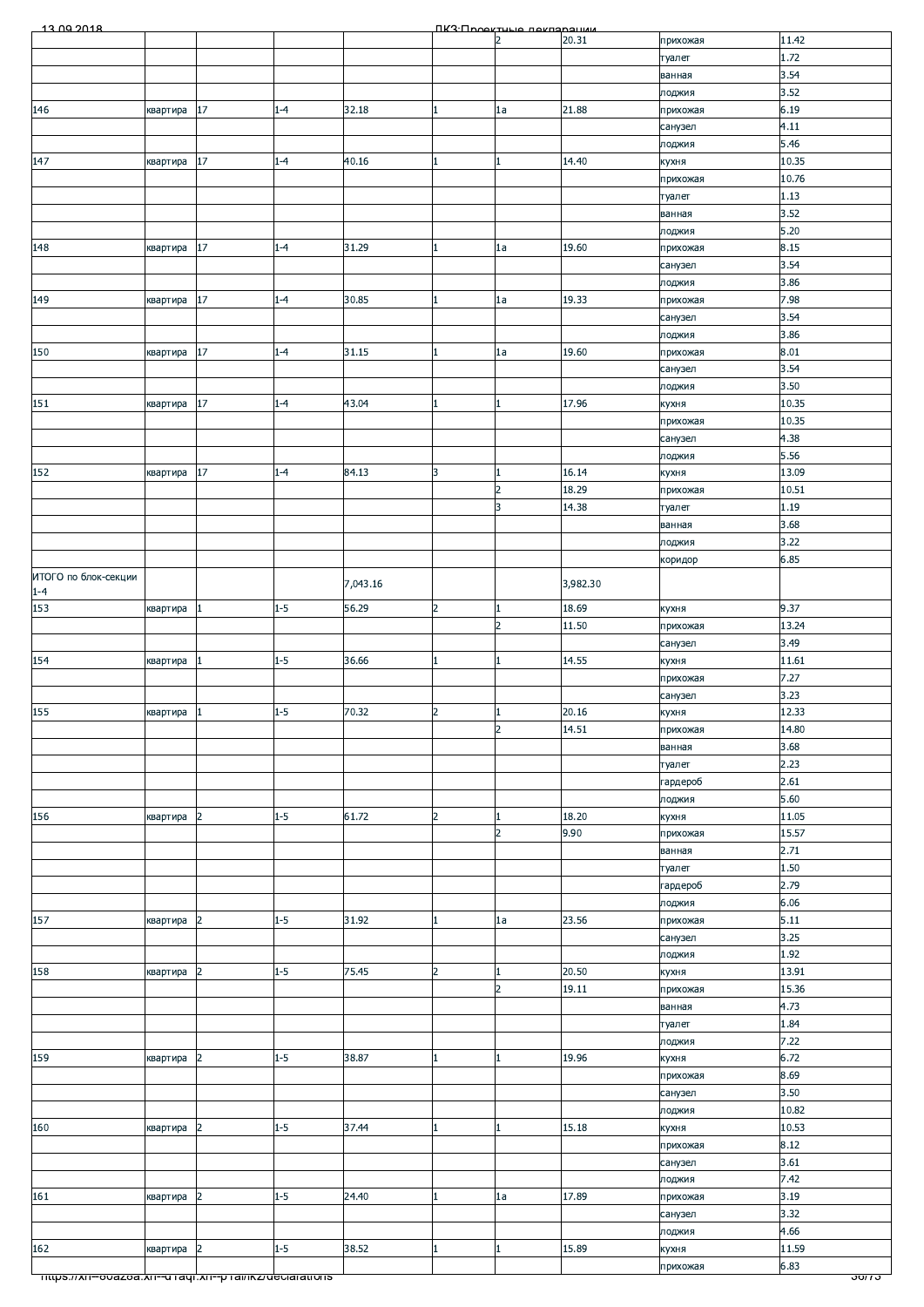| 13.00.2018                                            |            |                |         |       |                | ПКЗ Проектине пеклоронии |       |                    |                   |
|-------------------------------------------------------|------------|----------------|---------|-------|----------------|--------------------------|-------|--------------------|-------------------|
|                                                       |            |                |         |       |                |                          |       | ванная             | 3.06              |
|                                                       |            |                |         |       |                |                          |       | туалет             | 1.15              |
|                                                       |            |                |         |       |                |                          |       | лоджия             | 6.44              |
|                                                       |            |                |         |       |                |                          |       | лоджия             | 4.50              |
| 163                                                   | квартира   | 2              | $1 - 5$ | 22.92 |                | 1a                       | 15.21 | прихожая           | 4.04              |
|                                                       |            |                |         |       |                |                          |       | санузел            | 3.67              |
|                                                       |            |                |         |       |                |                          |       | лоджия             | 4.14              |
| 164                                                   | квартира   | 2              | $1 - 5$ | 36.24 |                |                          | 14.55 | кухня              | 11.19             |
|                                                       |            |                |         |       |                |                          |       | прихожая           | 7.27              |
|                                                       |            |                |         |       |                |                          |       | санузел            | 3.23              |
|                                                       |            |                |         |       |                |                          |       | лоджия             | 6.06              |
| 165                                                   | квартира   | 2              | $1 - 5$ | 69.70 | $\overline{2}$ |                          | 20.16 | кухня              | 11.71             |
|                                                       |            |                |         |       |                | $\overline{2}$           | 14.51 | прихожая           | 15.42             |
|                                                       |            |                |         |       |                |                          |       | ванная             | 3.68              |
|                                                       |            |                |         |       |                |                          |       | туалет             | 2.14              |
|                                                       |            |                |         |       |                |                          |       | гардероб           | 2.08              |
|                                                       |            |                |         |       |                |                          |       | лоджия             | 5.60              |
| 166                                                   | квартира   | 3              | $1 - 5$ | 61.72 | $\overline{2}$ |                          | 18.20 | кухня              | 11.05             |
|                                                       |            |                |         |       |                | $\overline{2}$           | 9.90  | прихожая           | 15.57             |
|                                                       |            |                |         |       |                |                          |       | ванная             | 2.71              |
|                                                       |            |                |         |       |                |                          |       | туалет             | 1.50              |
|                                                       |            |                |         |       |                |                          |       |                    | 2.79              |
|                                                       |            |                |         |       |                |                          |       | гардероб<br>лоджия | 6.06              |
|                                                       |            | 3              | $1 - 5$ | 31.92 |                |                          | 23.56 |                    |                   |
| 167                                                   | квартира   |                |         |       |                | 1a                       |       | прихожая           | 5.11<br>3.25      |
|                                                       |            |                |         |       |                |                          |       | санузел            |                   |
|                                                       |            |                |         |       |                |                          |       | лоджия             | 1.92              |
| 168                                                   | квартира   | 3              | $1 - 5$ | 75.45 | $\overline{2}$ |                          | 20.50 | кухня              | 13.91             |
|                                                       |            |                |         |       |                | $\overline{2}$           | 19.11 | прихожая           | 15.36             |
|                                                       |            |                |         |       |                |                          |       | ванная             | 4.73              |
|                                                       |            |                |         |       |                |                          |       | туалет             | 1.84              |
|                                                       |            |                |         |       |                |                          |       | лоджия             | 7.22              |
| 169                                                   | квартира   | 3              | $1 - 5$ | 38.87 |                |                          | 19.96 | кухня              | 6.72              |
|                                                       |            |                |         |       |                |                          |       | прихожая           | 8.69              |
|                                                       |            |                |         |       |                |                          |       | санузел            | 3.50              |
|                                                       |            |                |         |       |                |                          |       | лоджия             | 10.82             |
| 170                                                   | квартира   | 3              | $1 - 5$ | 37.44 |                |                          | 15.18 | кухня              | 10.53             |
|                                                       |            |                |         |       |                |                          |       | прихожая           | 8.12              |
|                                                       |            |                |         |       |                |                          |       | санузел            | 3.61              |
|                                                       |            |                |         |       |                |                          |       | лоджия             | 7.42              |
| 171                                                   | квартира 3 |                | $1-5$   | 24.40 |                | $1\mathrm{a}$            | 17.89 | прихожая           | 3.19              |
|                                                       |            |                |         |       |                |                          |       | санузел            | 3.32              |
|                                                       |            |                |         |       |                |                          |       | лоджия             | 4.66              |
| 172                                                   | квартира   | 3              | $1 - 5$ | 38.52 |                |                          | 15.89 | кухня              | 11.59             |
|                                                       |            |                |         |       |                |                          |       | прихожая           | 6.83              |
|                                                       |            |                |         |       |                |                          |       | ванная             | 3.06              |
|                                                       |            |                |         |       |                |                          |       | туалет             | 1.15              |
|                                                       |            |                |         |       |                |                          |       | лоджия             | 6.44              |
|                                                       |            |                |         |       |                |                          |       | лоджия             | 4.50              |
| 173                                                   | квартира   | 3              | $1 - 5$ | 22.92 |                | 1a                       | 15.21 | прихожая           | 4.04              |
|                                                       |            |                |         |       |                |                          |       | санузел            | 3.67              |
|                                                       |            |                |         |       |                |                          |       | лоджия             | 4.14              |
| 174                                                   | квартира   | 3              | $1 - 5$ | 36.24 |                |                          | 14.55 | кухня              | 11.19             |
|                                                       |            |                |         |       |                |                          |       | прихожая           | 7.27              |
|                                                       |            |                |         |       |                |                          |       | санузел            | 3.23              |
|                                                       |            |                |         |       |                |                          |       | лоджия             | 6.06              |
| 175                                                   | квартира   | 3              | $1 - 5$ | 69.70 | $\overline{2}$ |                          | 20.16 | кухня              | 11.71             |
|                                                       |            |                |         |       |                | $\overline{2}$           | 14.51 | прихожая           | 15.42             |
|                                                       |            |                |         |       |                |                          |       | ванная             | 3.68              |
|                                                       |            |                |         |       |                |                          |       | туалет             | 2.14              |
|                                                       |            |                |         |       |                |                          |       | гардероб           | 2.08              |
|                                                       |            |                |         |       |                |                          |       | лоджия             | 5.60              |
| 176                                                   | квартира   | $\overline{a}$ | $1 - 5$ | 61.72 | $\overline{2}$ |                          | 18.20 | кухня              | 11.05             |
|                                                       |            |                |         |       |                | $\overline{2}$           | 9.90  | прихожая           | 15.57             |
|                                                       |            |                |         |       |                |                          |       | ванная             | 2.71              |
|                                                       |            |                |         |       |                |                          |       | туалет             | 1.50              |
|                                                       |            |                |         |       |                |                          |       |                    | 2.79              |
|                                                       |            |                |         |       |                |                          |       | гардероб<br>лоджия | 6.06              |
| 177                                                   | квартира   | 4              | $1 - 5$ | 31.92 |                | 1a                       | 23.56 | прихожая           | 5.11              |
|                                                       |            |                |         |       |                |                          |       | санузел            | 3.25              |
|                                                       |            |                |         |       |                |                          |       | лоджия             | 1.92              |
| 178                                                   | квартира 4 |                | $1 - 5$ | 75.45 | $\overline{2}$ |                          | 20.50 |                    | 13.91             |
|                                                       |            |                |         |       |                |                          |       | кухня              |                   |
| mups.//xn--ovazoa.xn--anaqr.xn--phai/ikz/declarations |            |                |         |       |                |                          |       |                    | <i><b>ama</b></i> |
|                                                       |            |                |         |       |                |                          |       |                    |                   |
|                                                       |            |                |         |       |                |                          |       |                    |                   |
|                                                       |            |                |         |       |                |                          |       |                    |                   |
|                                                       |            |                |         |       |                |                          |       |                    |                   |
|                                                       |            |                |         |       |                |                          |       |                    |                   |
|                                                       |            |                |         |       |                |                          |       |                    |                   |
|                                                       |            |                |         |       |                |                          |       |                    |                   |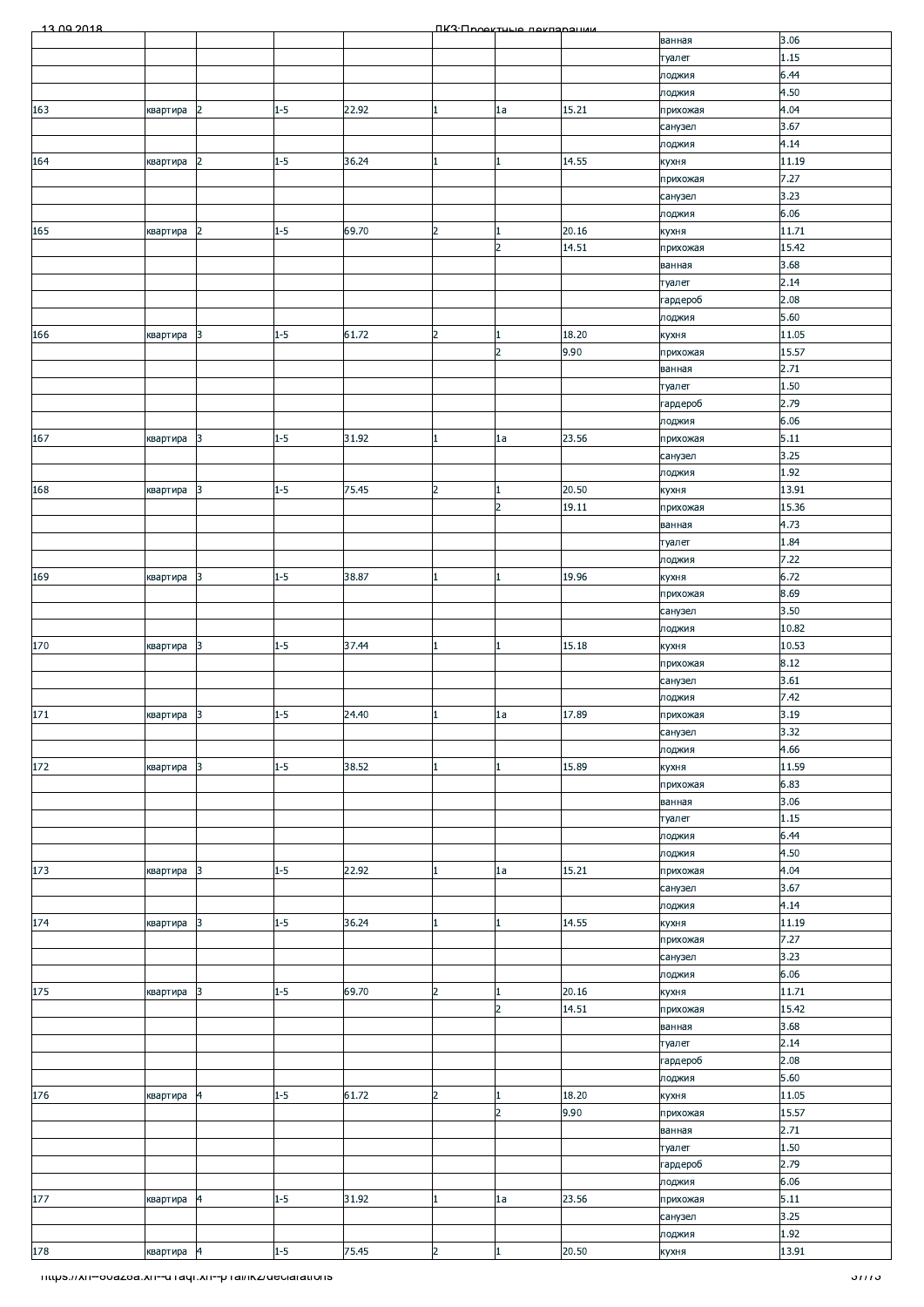| 13.00.2018                                            |          |                 |         |       |                | ΠΚ3:Προοκτυμιο ποκπαραμικικ |       |                     |                 |
|-------------------------------------------------------|----------|-----------------|---------|-------|----------------|-----------------------------|-------|---------------------|-----------------|
|                                                       |          |                 |         |       |                | $\overline{2}$              | 19.11 | прихожая            | 15.36           |
|                                                       |          |                 |         |       |                |                             |       | ванная              | 4.73            |
|                                                       |          |                 |         |       |                |                             |       | туалет<br>лоджия    | 1.84<br>7.22    |
| 179                                                   | квартира | $\vert 4 \vert$ | $1 - 5$ | 38.87 |                | 1                           | 19.96 | кухня               | 6.72            |
|                                                       |          |                 |         |       |                |                             |       | прихожая            | 8.69            |
|                                                       |          |                 |         |       |                |                             |       | санузел             | 3.50            |
|                                                       |          |                 |         |       |                |                             |       | лоджия              | 10.82           |
| 180                                                   | квартира | 4               | $1 - 5$ | 37.44 |                | 1                           | 15.18 | кухня<br>прихожая   | 10.53<br>8.12   |
|                                                       |          |                 |         |       |                |                             |       | санузел             | 3.61            |
|                                                       |          |                 |         |       |                |                             |       | лоджия              | 7.42            |
| 181                                                   | квартира | $\overline{4}$  | $1 - 5$ | 24.40 |                | 1a                          | 17.89 | прихожая            | 3.19            |
|                                                       |          |                 |         |       |                |                             |       | санузел             | 3.32            |
|                                                       |          |                 |         |       |                |                             |       | лоджия              | 4.66            |
| 182                                                   | квартира | 4               | $1 - 5$ | 38.52 |                | 1                           | 15.89 | кухня<br>прихожая   | 11.59<br>6.83   |
|                                                       |          |                 |         |       |                |                             |       | ванная              | 3.06            |
|                                                       |          |                 |         |       |                |                             |       | туалет              | 1.15            |
|                                                       |          |                 |         |       |                |                             |       | лоджия              | 6.44            |
|                                                       |          |                 |         |       |                |                             |       | лоджия              | 4.50            |
| 183                                                   | квартира | $\vert 4 \vert$ | $1 - 5$ | 22.92 |                | 1a                          | 15.21 | прихожая            | 4.04            |
|                                                       |          |                 |         |       |                |                             |       | санузел<br>лоджия   | 3.67<br>4.14    |
| 184                                                   | квартира | $\overline{a}$  | $1 - 5$ | 36.24 |                | $\mathbf{1}$                | 14.55 | кухня               | 11.19           |
|                                                       |          |                 |         |       |                |                             |       | прихожая            | 7.27            |
|                                                       |          |                 |         |       |                |                             |       | санузел             | 3.23            |
|                                                       |          |                 |         |       |                |                             |       | лоджия              | 6.06            |
| 185                                                   | квартира | $\vert 4 \vert$ | $1 - 5$ | 69.70 | $\overline{2}$ | $\mathbf{1}$                | 20.16 | кухня               | 11.71           |
|                                                       |          |                 |         |       |                | $\overline{2}$              | 14.51 | прихожая            | 15.42           |
|                                                       |          |                 |         |       |                |                             |       | ванная<br>туалет    | 3.68<br>2.14    |
|                                                       |          |                 |         |       |                |                             |       | гардероб            | 2.08            |
|                                                       |          |                 |         |       |                |                             |       | лоджия              | 5.60            |
| 186                                                   | квартира | 5               | $1 - 5$ | 61.72 | $\overline{2}$ | $\mathbf{1}$                | 18.20 | кухня               | 11.05           |
|                                                       |          |                 |         |       |                | $\overline{2}$              | 9.90  | прихожая            | 15.57           |
|                                                       |          |                 |         |       |                |                             |       | ванная              | 2.71            |
|                                                       |          |                 |         |       |                |                             |       | туалет              | 1.50            |
|                                                       |          |                 |         |       |                |                             |       | гардероб            | 2.79            |
| 187                                                   |          | 5               | $1 - 5$ | 31.92 |                | 1a                          | 23.56 | лоджия              | 6.06<br>5.11    |
|                                                       | квартира |                 |         |       |                |                             |       | прихожая<br>санузел | 3.25            |
|                                                       |          |                 |         |       |                |                             |       | лоджия              | 1.92            |
| 188                                                   | квартира | 5               | $1 - 5$ | 75.45 | $\overline{2}$ | 1                           | 20.50 | кухня               | 13.91           |
|                                                       |          |                 |         |       |                | $\overline{2}$              | 19.11 | прихожая            | 15.36           |
|                                                       |          |                 |         |       |                |                             |       | ванная              | 4.73            |
|                                                       |          |                 |         |       |                |                             |       | туалет              | 1.84            |
| 189                                                   |          | 5               | $1 - 5$ | 38.87 |                | 1                           | 19.96 | лоджия              | 7.22<br>6.72    |
|                                                       | квартира |                 |         |       |                |                             |       | кухня<br>прихожая   | 8.69            |
|                                                       |          |                 |         |       |                |                             |       | санузел             | 3.50            |
|                                                       |          |                 |         |       |                |                             |       | лоджия              | 10.82           |
| 190                                                   | квартира | 5               | $1 - 5$ | 37.44 |                | 1                           | 15.18 | кухня               | 10.53           |
|                                                       |          |                 |         |       |                |                             |       | прихожая            | 8.12            |
|                                                       |          |                 |         |       |                |                             |       | санузел             | 3.61            |
| 191                                                   | квартира | 5               | $1 - 5$ | 24.40 |                | 1a                          | 17.89 | лоджия<br>прихожая  | 7.42<br>3.19    |
|                                                       |          |                 |         |       |                |                             |       | санузел             | 3.32            |
|                                                       |          |                 |         |       |                |                             |       | лоджия              | 4.66            |
| 192                                                   | квартира | 5               | $1 - 5$ | 38.52 |                | $\mathbf{1}$                | 15.89 | кухня               | 11.59           |
|                                                       |          |                 |         |       |                |                             |       | прихожая            | 6.83            |
|                                                       |          |                 |         |       |                |                             |       | ванная              | 3.06            |
|                                                       |          |                 |         |       |                |                             |       | туалет              | 1.15            |
|                                                       |          |                 |         |       |                |                             |       | лоджия<br>лоджия    | 6.44<br>4.50    |
| 193                                                   | квартира | 15              | $1 - 5$ | 22.92 |                | 1a                          | 15.21 | прихожая            | 4.04            |
|                                                       |          |                 |         |       |                |                             |       | санузел             | 3.67            |
|                                                       |          |                 |         |       |                |                             |       | лоджия              | 4.14            |
| 194                                                   | квартира | 5               | $1 - 5$ | 36.24 |                | $\mathbf{1}$                | 14.55 | кухня               | 11.19           |
|                                                       |          |                 |         |       |                |                             |       | прихожая            | 7.27            |
|                                                       |          |                 |         |       |                |                             |       | санузел             | 3.23            |
| mups.//xn--ovazoa.xn--u raqr.xn--p ramkz/ueciarations |          |                 |         |       |                |                             |       |                     | <u>50775 - </u> |
|                                                       |          |                 |         |       |                |                             |       |                     |                 |
|                                                       |          |                 |         |       |                |                             |       |                     |                 |
|                                                       |          |                 |         |       |                |                             |       |                     |                 |
|                                                       |          |                 |         |       |                |                             |       |                     |                 |
|                                                       |          |                 |         |       |                |                             |       |                     |                 |
|                                                       |          |                 |         |       |                |                             |       |                     |                 |
|                                                       |          |                 |         |       |                |                             |       |                     |                 |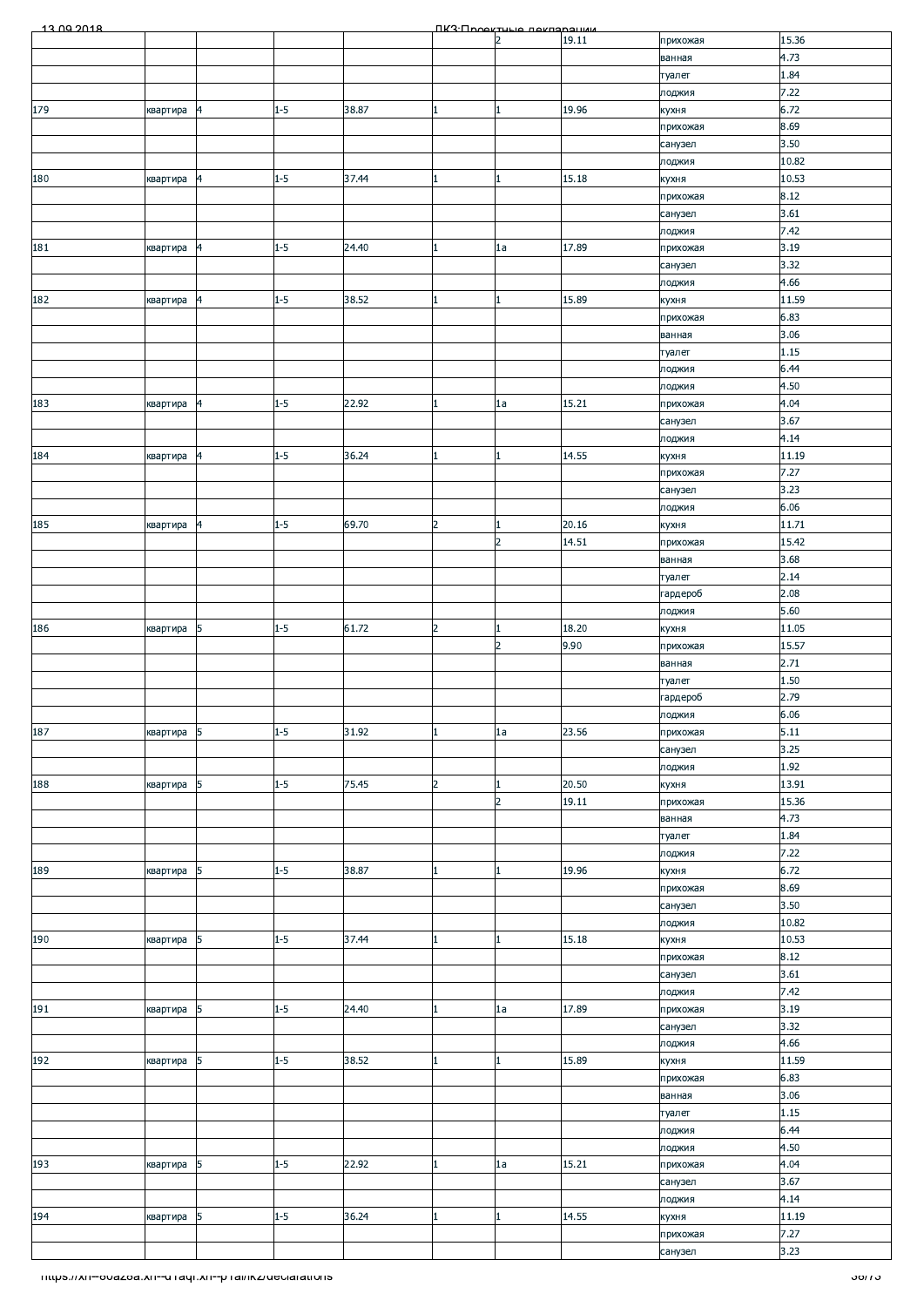| 13.00.2018                                            |          |            |         |       |                | <b><i><u>IK3: Проектина пекларации</u></i></b> |       |                     |                |
|-------------------------------------------------------|----------|------------|---------|-------|----------------|------------------------------------------------|-------|---------------------|----------------|
|                                                       |          |            |         |       |                |                                                |       | лоджия              | 6.06           |
| 195                                                   | квартира | $\sqrt{5}$ | $1 - 5$ | 69.70 | $\overline{2}$ |                                                | 20.16 | кухня               | 11.71          |
|                                                       |          |            |         |       |                | $\overline{2}$                                 | 14.51 | прихожая            | 15.42          |
|                                                       |          |            |         |       |                |                                                |       | ванная<br>туалет    | 3.68<br>2.14   |
|                                                       |          |            |         |       |                |                                                |       | гардероб            | 2.08           |
|                                                       |          |            |         |       |                |                                                |       | лоджия              | 5.60           |
| 196                                                   | квартира | 6          | $1 - 5$ | 61.72 | $\overline{2}$ |                                                | 18.20 | кухня               | 11.05          |
|                                                       |          |            |         |       |                | $\overline{2}$                                 | 9.90  | прихожая            | 15.57          |
|                                                       |          |            |         |       |                |                                                |       | ванная              | 2.71           |
|                                                       |          |            |         |       |                |                                                |       | туалет              | 1.50           |
|                                                       |          |            |         |       |                |                                                |       | гардероб            | 2.79           |
|                                                       |          |            |         |       |                |                                                |       | лоджия              | 6.06           |
| 197                                                   | квартира | 6          | $1 - 5$ | 31.92 | $\mathbf{1}$   | 1a                                             | 23.56 | прихожая            | 5.11           |
|                                                       |          |            |         |       |                |                                                |       | санузел<br>лоджия   | 3.25<br>1.92   |
| 198                                                   | квартира | 6          | $1 - 5$ | 75.45 | 2              |                                                | 20.50 | кухня               | 13.91          |
|                                                       |          |            |         |       |                | $\overline{2}$                                 | 19.11 | прихожая            | 15.36          |
|                                                       |          |            |         |       |                |                                                |       | ванная              | 4.73           |
|                                                       |          |            |         |       |                |                                                |       | туалет              | 1.84           |
|                                                       |          |            |         |       |                |                                                |       | лоджия              | 7.22           |
| 199                                                   | квартира | 6          | $1 - 5$ | 38.87 |                |                                                | 19.96 | кухня               | 6.72           |
|                                                       |          |            |         |       |                |                                                |       | прихожая            | 8.69           |
|                                                       |          |            |         |       |                |                                                |       | санузел             | 3.50           |
|                                                       |          |            |         |       |                |                                                |       | лоджия              | 10.82          |
| 200                                                   | квартира | 6          | $1 - 5$ | 37.44 |                |                                                | 15.18 | кухня               | 10.53<br>8.12  |
|                                                       |          |            |         |       |                |                                                |       | прихожая<br>санузел | 3.61           |
|                                                       |          |            |         |       |                |                                                |       | лоджия              | 7.42           |
| 201                                                   | квартира | 6          | $1 - 5$ | 24.40 |                | 1a                                             | 17.89 | прихожая            | 3.19           |
|                                                       |          |            |         |       |                |                                                |       | санузел             | 3.32           |
|                                                       |          |            |         |       |                |                                                |       | лоджия              | 4.66           |
| 202                                                   | квартира | 6          | $1 - 5$ | 38.52 |                |                                                | 15.89 | кухня               | 11.59          |
|                                                       |          |            |         |       |                |                                                |       | прихожая            | 6.83           |
|                                                       |          |            |         |       |                |                                                |       | ванная              | 3.06           |
|                                                       |          |            |         |       |                |                                                |       | туалет              | 1.15           |
|                                                       |          |            |         |       |                |                                                |       | лоджия              | 6.44<br>4.50   |
|                                                       | квартира | 6          | $1 - 5$ | 22.92 |                | 1a                                             | 15.21 | лоджия<br>прихожая  | 4.04           |
| $\frac{203}{2}$                                       |          |            |         |       |                |                                                |       | санузел             | 3.67           |
|                                                       |          |            |         |       |                |                                                |       | лоджия              | 4.14           |
| 204                                                   | квартира | 6          | $1 - 5$ | 36.24 |                |                                                | 14.55 | кухня               | 11.19          |
|                                                       |          |            |         |       |                |                                                |       | прихожая            | 7.27           |
|                                                       |          |            |         |       |                |                                                |       | санузел             | 3.23           |
|                                                       |          |            |         |       |                |                                                |       | лоджия              | 6.06           |
| 205                                                   | квартира | 6          | $1 - 5$ | 69.70 | $\overline{2}$ | 1.                                             | 20.16 | кухня               | 11.71          |
|                                                       |          |            |         |       |                | $\overline{2}$                                 | 14.51 | прихожая            | 15.42          |
|                                                       |          |            |         |       |                |                                                |       | ванная              | 3.68           |
|                                                       |          |            |         |       |                |                                                |       | туалет              | 2.14<br>2.08   |
|                                                       |          |            |         |       |                |                                                |       | гардероб<br>лоджия  | 5.60           |
| 206                                                   | квартира |            | $1 - 5$ | 61.72 | $\overline{2}$ |                                                | 18.20 | кухня               | 11.05          |
|                                                       |          |            |         |       |                | $\overline{2}$                                 | 9.90  | прихожая            | 15.57          |
|                                                       |          |            |         |       |                |                                                |       | ванная              | 2.71           |
|                                                       |          |            |         |       |                |                                                |       | туалет              | 1.50           |
|                                                       |          |            |         |       |                |                                                |       | гардероб            | 2.79           |
|                                                       |          |            |         |       |                |                                                |       | лоджия              | 6.06           |
| 207                                                   | квартира | 7          | $1 - 5$ | 31.92 |                | 1a                                             | 23.56 | прихожая            | 5.11           |
|                                                       |          |            |         |       |                |                                                |       | санузел             | 3.25           |
| 208                                                   |          | 7          | $1 - 5$ | 75.45 | $\overline{2}$ |                                                | 20.50 | лоджия              | 1.92<br>13.91  |
|                                                       | квартира |            |         |       |                | $\overline{2}$                                 | 19.11 | кухня<br>прихожая   | 15.36          |
|                                                       |          |            |         |       |                |                                                |       | ванная              | 4.73           |
|                                                       |          |            |         |       |                |                                                |       | туалет              | 1.84           |
|                                                       |          |            |         |       |                |                                                |       | лоджия              | 7.22           |
| 209                                                   | квартира | 7          | $1 - 5$ | 38.87 | $\mathbf{1}$   |                                                | 19.96 | кухня               | 6.72           |
|                                                       |          |            |         |       |                |                                                |       | прихожая            | 8.69           |
|                                                       |          |            |         |       |                |                                                |       | санузел             | 3.50           |
|                                                       |          |            |         |       |                |                                                |       | лоджия              | 10.82          |
| 210                                                   | квартира | 7          | $1 - 5$ | 37.44 |                |                                                | 15.18 | кухня               | 10.53          |
|                                                       |          |            |         |       |                |                                                |       | прихожая            | 8.12           |
| mups.//xn--ovazoa.xn--u raqr.xn--p ramkz/ueciarations |          |            |         |       |                |                                                |       |                     | <u>ວອ/1 ວັ</u> |
|                                                       |          |            |         |       |                |                                                |       |                     |                |
|                                                       |          |            |         |       |                |                                                |       |                     |                |
|                                                       |          |            |         |       |                |                                                |       |                     |                |
|                                                       |          |            |         |       |                |                                                |       |                     |                |
|                                                       |          |            |         |       |                |                                                |       |                     |                |
|                                                       |          |            |         |       |                |                                                |       |                     |                |
|                                                       |          |            |         |       |                |                                                |       |                     |                |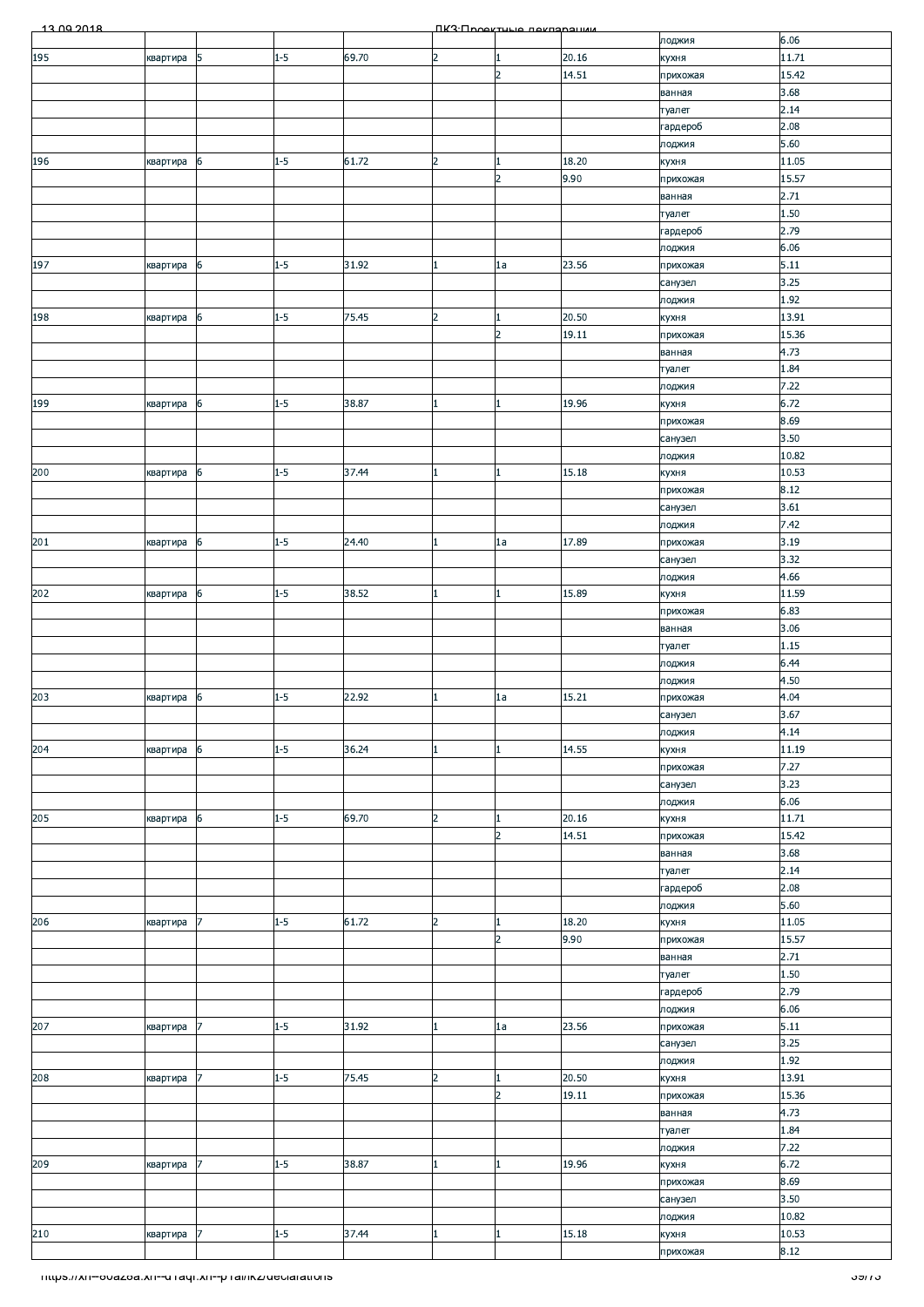| 13.00.2018                                              |          |                  |         |       |                | ΠΚ3:Προοκτυμιο ποκπαραμικικ    |                |                     |                |
|---------------------------------------------------------|----------|------------------|---------|-------|----------------|--------------------------------|----------------|---------------------|----------------|
|                                                         |          |                  |         |       |                |                                |                | санузел             | 3.61           |
| 211                                                     | квартира | 17               | $1 - 5$ | 24.40 |                | 1a                             | 17.89          | лоджия<br>прихожая  | 7.42<br>3.19   |
|                                                         |          |                  |         |       |                |                                |                | санузел             | 3.32           |
|                                                         |          |                  |         |       |                |                                |                | лоджия              | 4.66           |
| 212                                                     | квартира | 17               | $1 - 5$ | 38.52 |                | 1                              | 15.89          | кухня               | 11.59          |
|                                                         |          |                  |         |       |                |                                |                | прихожая            | 6.83           |
|                                                         |          |                  |         |       |                |                                |                | ванная<br>туалет    | 3.06<br>1.15   |
|                                                         |          |                  |         |       |                |                                |                | лоджия              | 6.44           |
|                                                         |          |                  |         |       |                |                                |                | лоджия              | 4.50           |
| 213                                                     | квартира | 17               | $1 - 5$ | 22.92 |                | 1a                             | 15.21          | прихожая            | 4.04           |
|                                                         |          |                  |         |       |                |                                |                | санузел             | 3.67           |
| 214                                                     | квартира | 7                | $1 - 5$ | 36.24 |                | $\mathbf{1}$                   | 14.55          | лоджия<br>кухня     | 4.14<br>11.19  |
|                                                         |          |                  |         |       |                |                                |                | прихожая            | 7.27           |
|                                                         |          |                  |         |       |                |                                |                | санузел             | 3.23           |
|                                                         |          |                  |         |       |                |                                |                | лоджия              | 6.06           |
| 215                                                     | квартира | 17               | $1 - 5$ | 69.70 | 2              | 1                              | 20.16          | кухня               | 11.71          |
|                                                         |          |                  |         |       |                | $\overline{2}$                 | 14.51          | прихожая            | 15.42<br>3.68  |
|                                                         |          |                  |         |       |                |                                |                | ванная<br>туалет    | 2.14           |
|                                                         |          |                  |         |       |                |                                |                | гардероб            | 2.08           |
|                                                         |          |                  |         |       |                |                                |                | лоджия              | 5.60           |
| 216                                                     | квартира | $\boldsymbol{8}$ | $1 - 5$ | 61.72 | $\overline{2}$ | $\mathbf{1}$                   | 18.20          | кухня               | 11.05          |
|                                                         |          |                  |         |       |                | $\overline{2}$                 | 9.90           | прихожая            | 15.57          |
|                                                         |          |                  |         |       |                |                                |                | ванная<br>туалет    | 2.71<br>1.50   |
|                                                         |          |                  |         |       |                |                                |                | гардероб            | 2.79           |
|                                                         |          |                  |         |       |                |                                |                | лоджия              | 6.06           |
| 217                                                     | квартира | 8                | $1 - 5$ | 31.92 |                | 1a                             | 23.56          | прихожая            | 5.11           |
|                                                         |          |                  |         |       |                |                                |                | санузел             | 3.25           |
|                                                         |          |                  |         |       |                |                                |                | лоджия              | 1.92           |
| 218                                                     | квартира | $\boldsymbol{8}$ | $1 - 5$ | 75.45 | $\overline{2}$ | $\mathbf{1}$<br>$\overline{2}$ | 20.50<br>19.11 | кухня<br>прихожая   | 13.91<br>15.36 |
|                                                         |          |                  |         |       |                |                                |                | ванная              | 4.73           |
|                                                         |          |                  |         |       |                |                                |                | туалет              | 1.84           |
|                                                         |          |                  |         |       |                |                                |                | лоджия              | 7.22           |
| 219                                                     | квартира | $\boldsymbol{8}$ | $1 - 5$ | 38.87 |                | 1                              | 19.96          | кухня               | 6.72           |
|                                                         |          |                  |         |       |                |                                |                | прихожая            | 8.69<br>3.50   |
|                                                         |          |                  |         |       |                |                                |                | санузел<br>лоджия   | 10.82          |
| 220                                                     | квартира | 8                | $1 - 5$ | 37.44 |                | 1                              | 15.18          | кухня               | 10.53          |
|                                                         |          |                  |         |       |                |                                |                | прихожая            | 8.12           |
|                                                         |          |                  |         |       |                |                                |                | санузел             | 3.61           |
|                                                         |          |                  |         |       |                |                                |                | лоджия              | 7.42           |
| 221                                                     | квартира | $\boldsymbol{8}$ | $1 - 5$ | 24.40 |                | 1a                             | 17.89          | прихожая<br>санузел | 3.19<br>3.32   |
|                                                         |          |                  |         |       |                |                                |                | лоджия              | 4.66           |
| 222                                                     | квартира | $\boldsymbol{8}$ | $1 - 5$ | 38.52 |                | 1                              | 15.89          | кухня               | 11.59          |
|                                                         |          |                  |         |       |                |                                |                | прихожая            | 6.83           |
|                                                         |          |                  |         |       |                |                                |                | ванная              | 3.06           |
|                                                         |          |                  |         |       |                |                                |                | туалет<br>лоджия    | 1.15<br>6.44   |
|                                                         |          |                  |         |       |                |                                |                | лоджия              | 4.50           |
| 223                                                     | квартира | 8                | $1 - 5$ | 22.92 |                | 1a                             | 15.21          | прихожая            | 4.04           |
|                                                         |          |                  |         |       |                |                                |                | санузел             | 3.67           |
|                                                         |          |                  |         |       |                |                                |                | лоджия              | 4.14           |
| 224                                                     | квартира | 8                | $1 - 5$ | 36.24 |                | $\mathbf{1}$                   | 14.55          | кухня               | 11.19<br>7.27  |
|                                                         |          |                  |         |       |                |                                |                | прихожая<br>санузел | 3.23           |
|                                                         |          |                  |         |       |                |                                |                | лоджия              | 6.06           |
| 225                                                     | квартира | 8                | $1 - 5$ | 69.70 | $\overline{2}$ | 1                              | 20.16          | кухня               | 11.71          |
|                                                         |          |                  |         |       |                | $\overline{2}$                 | 14.51          | прихожая            | 15.42          |
|                                                         |          |                  |         |       |                |                                |                | ванная              | 3.68           |
|                                                         |          |                  |         |       |                |                                |                | туалет<br>гардероб  | 2.14<br>2.08   |
|                                                         |          |                  |         |       |                |                                |                | лоджия              | 5.60           |
| 226                                                     | квартира | $\vert 9 \vert$  | $1 - 5$ | 61.72 | $\overline{2}$ | $\mathbf{1}$                   | 18.20          | кухня               | 11.05          |
|                                                         |          |                  |         |       |                | $\overline{2}$                 | 9.90           | прихожая            | 15.57          |
|                                                         |          |                  |         |       |                |                                |                | ванная              | 2.71           |
| mups.//xn--ovazoa.xn--u raqr.xn--p rai/ikz/deciarations |          |                  |         |       |                |                                |                |                     | <u>4077 उप</u> |
|                                                         |          |                  |         |       |                |                                |                |                     |                |
|                                                         |          |                  |         |       |                |                                |                |                     |                |
|                                                         |          |                  |         |       |                |                                |                |                     |                |
|                                                         |          |                  |         |       |                |                                |                |                     |                |
|                                                         |          |                  |         |       |                |                                |                |                     |                |
|                                                         |          |                  |         |       |                |                                |                |                     |                |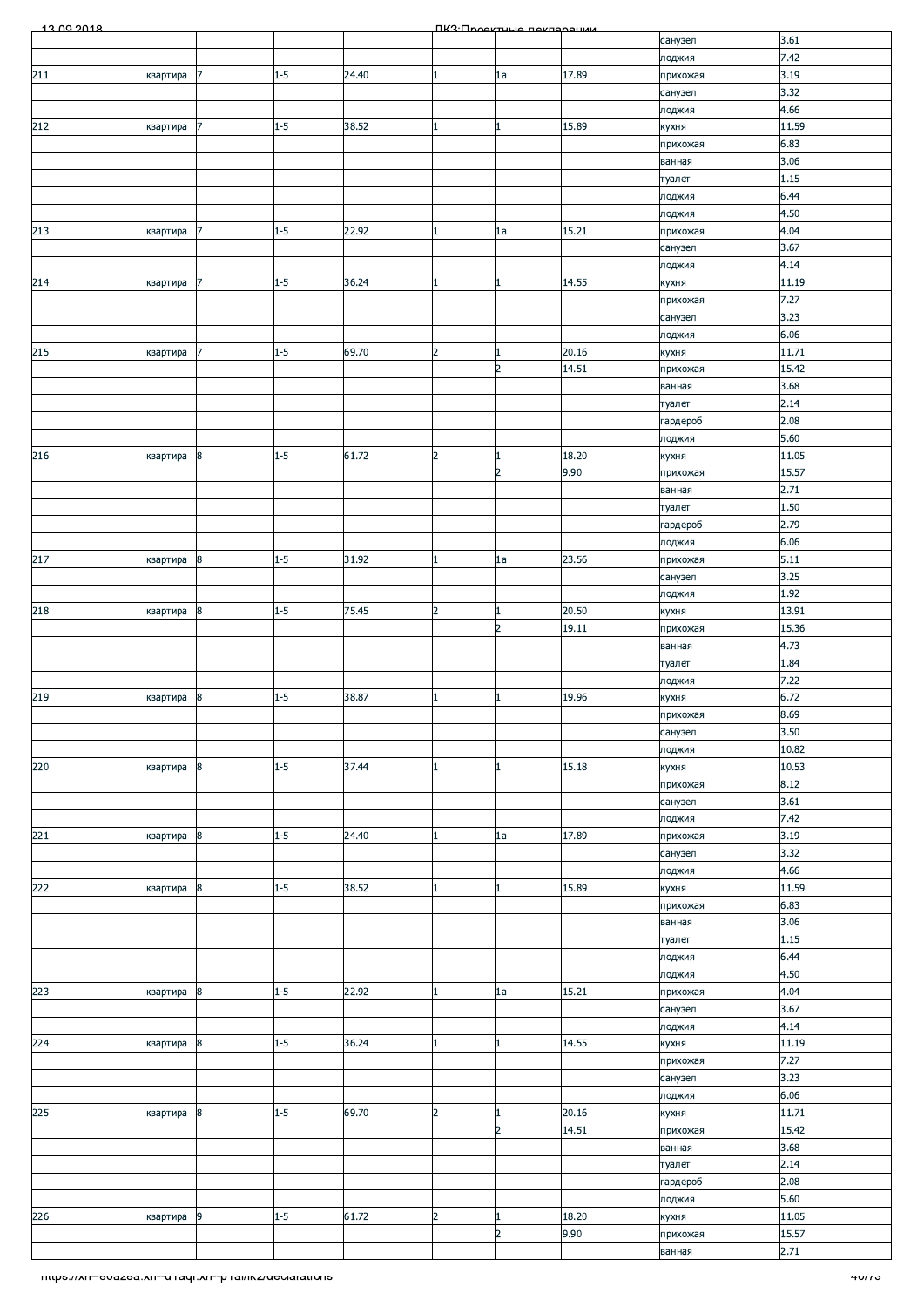| 13.00.2018                                               |          |                |         |       |                | <b><i><u>IK3: Проектина пекларации</u></i></b> |       |                     |               |
|----------------------------------------------------------|----------|----------------|---------|-------|----------------|------------------------------------------------|-------|---------------------|---------------|
|                                                          |          |                |         |       |                |                                                |       | туалет              | 1.50          |
|                                                          |          |                |         |       |                |                                                |       | гардероб            | 2.79          |
|                                                          |          |                |         |       |                |                                                |       | лоджия              | 6.06          |
| 227                                                      | квартира | 9              | $1 - 5$ | 31.92 | 1              | 1a                                             | 23.56 | прихожая<br>санузел | 5.11<br>3.25  |
|                                                          |          |                |         |       |                |                                                |       | лоджия              | 1.92          |
| 228                                                      | квартира | 9              | $1 - 5$ | 75.45 | $\overline{2}$ |                                                | 20.50 | кухня               | 13.91         |
|                                                          |          |                |         |       |                | $\overline{2}$                                 | 19.11 | прихожая            | 15.36         |
|                                                          |          |                |         |       |                |                                                |       | ванная              | 4.73          |
|                                                          |          |                |         |       |                |                                                |       | туалет              | 1.84          |
|                                                          |          |                |         |       |                |                                                |       | лоджия              | 7.22          |
| 229                                                      | квартира | 9              | $1 - 5$ | 38.87 |                |                                                | 19.96 | кухня               | 6.72          |
|                                                          |          |                |         |       |                |                                                |       | прихожая            | 8.69<br>3.50  |
|                                                          |          |                |         |       |                |                                                |       | санузел<br>лоджия   | 10.82         |
| 230                                                      | квартира | 9              | $1 - 5$ | 37.44 |                |                                                | 15.18 | кухня               | 10.53         |
|                                                          |          |                |         |       |                |                                                |       | прихожая            | 8.12          |
|                                                          |          |                |         |       |                |                                                |       | санузел             | 3.61          |
|                                                          |          |                |         |       |                |                                                |       | лоджия              | 7.42          |
| 231                                                      | квартира | 9              | $1 - 5$ | 24.40 |                | 1a                                             | 17.89 | прихожая            | 3.19          |
|                                                          |          |                |         |       |                |                                                |       | санузел             | 3.32          |
|                                                          |          |                |         |       |                |                                                |       | лоджия              | 4.66          |
| 232                                                      | квартира | $\overline{9}$ | $1 - 5$ | 38.52 |                |                                                | 15.89 | кухня<br>прихожая   | 11.59<br>6.83 |
|                                                          |          |                |         |       |                |                                                |       | ванная              | 3.06          |
|                                                          |          |                |         |       |                |                                                |       | туалет              | 1.15          |
|                                                          |          |                |         |       |                |                                                |       | лоджия              | 6.44          |
|                                                          |          |                |         |       |                |                                                |       | лоджия              | 4.50          |
| 233                                                      | квартира | 9              | $1 - 5$ | 22.92 |                | 1a                                             | 15.21 | прихожая            | 4.04          |
|                                                          |          |                |         |       |                |                                                |       | санузел             | 3.67          |
|                                                          |          |                |         |       |                |                                                |       | лоджия              | 4.14          |
| 234                                                      | квартира | 9              | $1 - 5$ | 36.24 | 1              | 1.                                             | 14.55 | кухня               | 11.19         |
|                                                          |          |                |         |       |                |                                                |       | прихожая            | 7.27          |
|                                                          |          |                |         |       |                |                                                |       | санузел<br>лоджия   | 3.23<br>6.06  |
| 235                                                      | квартира | 9              | $1 - 5$ | 69.70 | $\overline{2}$ |                                                | 20.16 | кухня               | 11.71         |
|                                                          |          |                |         |       |                | 2                                              | 14.51 | прихожая            | 15.42         |
|                                                          |          |                |         |       |                |                                                |       | ванная              | 3.68          |
|                                                          |          |                |         |       |                |                                                |       | туалет              | 2.14          |
|                                                          |          |                |         |       |                |                                                |       | гардероб            | 2.08          |
|                                                          |          |                |         |       |                |                                                |       | лоджия              | 5.60          |
| 236                                                      | квартира | 10             | $1 - 5$ | 61.72 | $\overline{2}$ |                                                | 18.20 | кухня               | 11.05         |
|                                                          |          |                |         |       |                | $\overline{2}$                                 | 9.90  | прихожая            | 15.57         |
|                                                          |          |                |         |       |                |                                                |       | ванная              | 2.71<br>1.50  |
|                                                          |          |                |         |       |                |                                                |       | туалет<br>гардероб  | 2.79          |
|                                                          |          |                |         |       |                |                                                |       | лоджия              | 6.06          |
| 237                                                      | квартира | $10\,$         | $1 - 5$ | 31.92 |                | 1a                                             | 23.56 | прихожая            | 5.11          |
|                                                          |          |                |         |       |                |                                                |       | санузел             | 3.25          |
|                                                          |          |                |         |       |                |                                                |       | лоджия              | 1.92          |
| 238                                                      | квартира | 10             | $1 - 5$ | 75.45 | $\overline{2}$ |                                                | 20.50 | кухня               | 13.91         |
|                                                          |          |                |         |       |                | $\overline{2}$                                 | 19.11 | прихожая            | 15.36         |
|                                                          |          |                |         |       |                |                                                |       | ванная              | 4.73          |
|                                                          |          |                |         |       |                |                                                |       | туалет<br>лоджия    | 1.84<br>7.22  |
| 239                                                      | квартира | $10\,$         | $1 - 5$ | 38.87 |                |                                                | 19.96 | кухня               | 6.72          |
|                                                          |          |                |         |       |                |                                                |       | прихожая            | 8.69          |
|                                                          |          |                |         |       |                |                                                |       | санузел             | 3.50          |
|                                                          |          |                |         |       |                |                                                |       | лоджия              | 10.82         |
| 240                                                      | квартира | $10\,$         | $1 - 5$ | 37.44 | 11             |                                                | 15.18 | кухня               | 10.53         |
|                                                          |          |                |         |       |                |                                                |       | прихожая            | 8.12          |
|                                                          |          |                |         |       |                |                                                |       | санузел             | 3.61          |
| 241                                                      |          | 10             | $1 - 5$ | 24.40 |                | 1a                                             | 17.89 | лоджия<br>прихожая  | 7.42<br>3.19  |
|                                                          | квартира |                |         |       |                |                                                |       | санузел             | 3.32          |
|                                                          |          |                |         |       |                |                                                |       | лоджия              | 4.66          |
| 242                                                      | квартира | 10             | $1 - 5$ | 38.52 | 1              |                                                | 15.89 | кухня               | 11.59         |
|                                                          |          |                |         |       |                |                                                |       | прихожая            | 6.83          |
|                                                          |          |                |         |       |                |                                                |       | ванная              | 3.06          |
|                                                          |          |                |         |       |                |                                                |       | туалет              | 1.15          |
|                                                          |          |                |         |       |                |                                                |       | лоджия              | 6.44          |
| nttps.//xn--ovazoa.xn--u.raqr.xn--p.rai/ikz/declarations |          |                |         |       |                |                                                |       |                     | काराज         |
|                                                          |          |                |         |       |                |                                                |       |                     |               |
|                                                          |          |                |         |       |                |                                                |       |                     |               |
|                                                          |          |                |         |       |                |                                                |       |                     |               |
|                                                          |          |                |         |       |                |                                                |       |                     |               |
|                                                          |          |                |         |       |                |                                                |       |                     |               |
|                                                          |          |                |         |       |                |                                                |       |                     |               |
|                                                          |          |                |         |       |                |                                                |       |                     |               |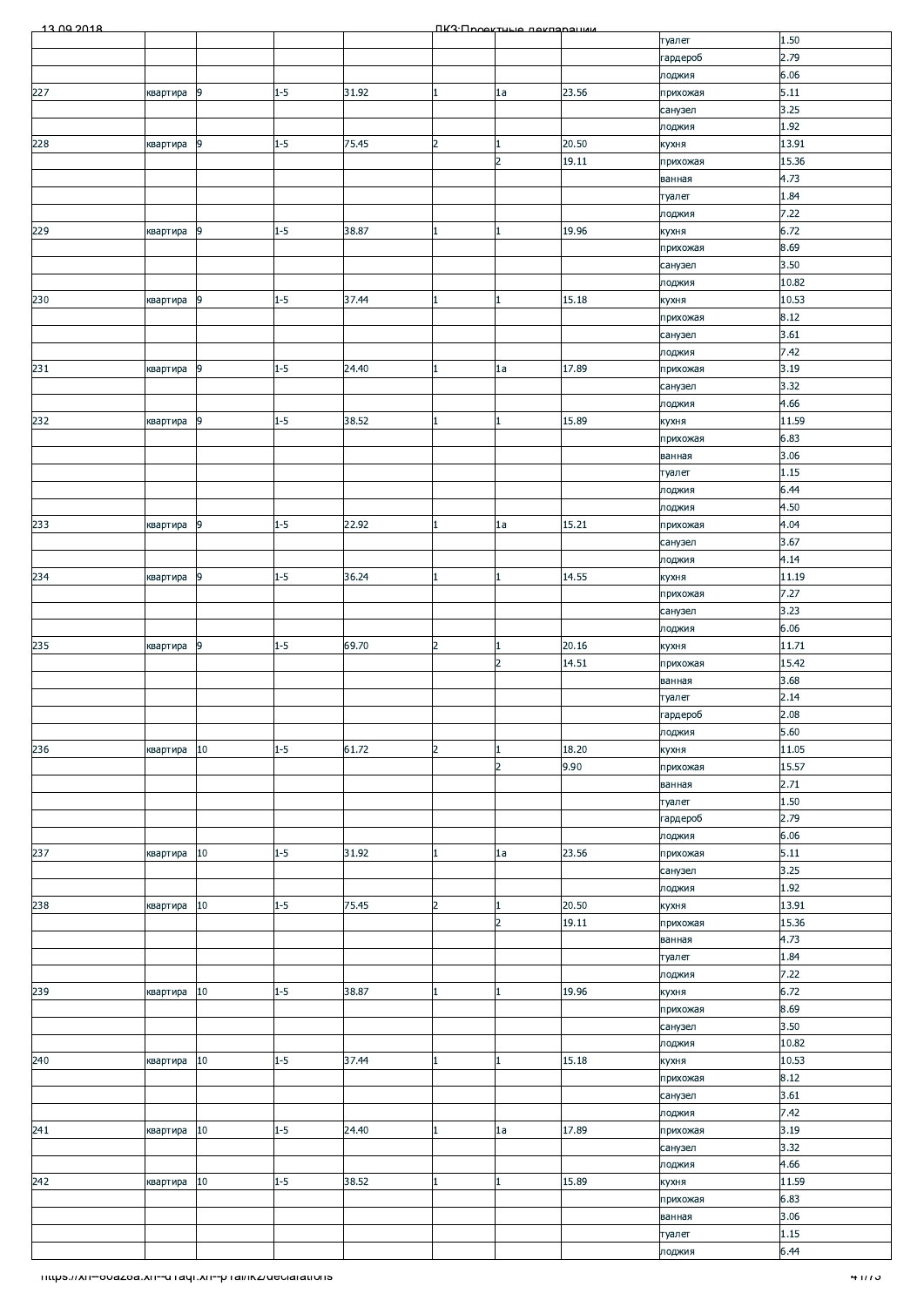| 13.00.2018                                                        |             |        |         |       |                | ΠΚ3: Προοκτυμιο ποκπαραμικικ   |       |                     |               |
|-------------------------------------------------------------------|-------------|--------|---------|-------|----------------|--------------------------------|-------|---------------------|---------------|
|                                                                   |             |        |         |       |                |                                |       | лоджия              | 4.50          |
| 243                                                               | квартира    | $10\,$ | $1 - 5$ | 22.92 | 1              | 1a                             | 15.21 | прихожая            | 4.04          |
|                                                                   |             |        |         |       |                |                                |       | санузел             | 3.67          |
|                                                                   |             |        |         |       |                |                                |       | лоджия              | 4.14          |
| 244                                                               | квартира    | $10\,$ | $1 - 5$ | 36.24 | $\mathbf{1}$   | $\mathbf{1}$                   | 14.55 | кухня               | 11.19<br>7.27 |
|                                                                   |             |        |         |       |                |                                |       | прихожая<br>санузел | 3.23          |
|                                                                   |             |        |         |       |                |                                |       | лоджия              | 6.06          |
| 245                                                               | квартира    | $10\,$ | $1 - 5$ | 69.70 | $\overline{2}$ | $\mathbf{1}$                   | 20.16 | кухня               | 11.71         |
|                                                                   |             |        |         |       |                | $\overline{2}$                 | 14.51 | прихожая            | 15.42         |
|                                                                   |             |        |         |       |                |                                |       | ванная              | 3.68          |
|                                                                   |             |        |         |       |                |                                |       | туалет              | 2.14          |
|                                                                   |             |        |         |       |                |                                |       | гардероб            | 2.08          |
|                                                                   |             |        |         |       |                |                                |       | лоджия              | 5.60          |
| 246                                                               | квартира    | 11     | $1 - 5$ | 61.72 | $\overline{2}$ | $\mathbf{1}$                   | 18.20 | кухня               | 11.05         |
|                                                                   |             |        |         |       |                | $\overline{2}$                 | 9.90  | прихожая            | 15.57         |
|                                                                   |             |        |         |       |                |                                |       | ванная              | 2.71          |
|                                                                   |             |        |         |       |                |                                |       | туалет              | 1.50          |
|                                                                   |             |        |         |       |                |                                |       | гардероб            | 2.79          |
|                                                                   |             |        |         |       |                |                                |       | лоджия              | 6.06          |
| 247                                                               | квартира    | 11     | $1 - 5$ | 31.92 | 1              | 1a                             | 23.56 | прихожая            | 5.11<br>3.25  |
|                                                                   |             |        |         |       |                |                                |       | санузел             | 1.92          |
| 248                                                               | квартира    | $11\,$ | $1 - 5$ | 75.45 | $\overline{2}$ | $\mathbf{1}$                   | 20.50 | лоджия<br>кухня     | 13.91         |
|                                                                   |             |        |         |       |                | $\overline{2}$                 | 19.11 | прихожая            | 15.36         |
|                                                                   |             |        |         |       |                |                                |       | ванная              | 4.73          |
|                                                                   |             |        |         |       |                |                                |       | туалет              | 1.84          |
|                                                                   |             |        |         |       |                |                                |       | лоджия              | 7.22          |
| 249                                                               | квартира    | $11\,$ | $1 - 5$ | 38.87 | $\mathbf{1}$   | $\mathbf{1}$                   | 19.96 | кухня               | 6.72          |
|                                                                   |             |        |         |       |                |                                |       | прихожая            | 8.69          |
|                                                                   |             |        |         |       |                |                                |       | санузел             | 3.50          |
|                                                                   |             |        |         |       |                |                                |       | лоджия              | 10.82         |
| 250                                                               | квартира    | 11     | $1 - 5$ | 37.44 | $\mathbf{1}$   | $\mathbf{1}$                   | 15.18 | кухня               | 10.53         |
|                                                                   |             |        |         |       |                |                                |       | прихожая            | 8.12          |
|                                                                   |             |        |         |       |                |                                |       | санузел             | 3.61          |
|                                                                   |             |        |         |       |                |                                |       | лоджия              | 7.42          |
| 251                                                               | квартира    | 11     | $1 - 5$ | 24.40 | 1              | 1a                             | 17.89 | прихожая            | 3.19          |
|                                                                   |             |        |         |       |                |                                |       | санузел             | 3.32<br>4.66  |
| 252                                                               | квартира 11 |        | $1 - 5$ | 38.52 |                | $\mathbf{1}$                   | 15.89 | лоджия<br>кухня     | 11.59         |
|                                                                   |             |        |         |       |                |                                |       | прихожая            | 6.83          |
|                                                                   |             |        |         |       |                |                                |       | ванная              | 3.06          |
|                                                                   |             |        |         |       |                |                                |       | туалет              | 1.15          |
|                                                                   |             |        |         |       |                |                                |       | лоджия              | 6.44          |
|                                                                   |             |        |         |       |                |                                |       | лоджия              | 4.50          |
| 253                                                               | квартира    | 11     | $1 - 5$ | 22.92 | 1              | 1a                             | 15.21 | прихожая            | 4.04          |
|                                                                   |             |        |         |       |                |                                |       | санузел             | 3.67          |
|                                                                   |             |        |         |       |                |                                |       | лоджия              | 4.14          |
| 254                                                               | квартира    | 11     | $1-5$   | 36.24 | 1              | $\mathbf{1}$                   | 14.55 | кухня               | 11.19         |
|                                                                   |             |        |         |       |                |                                |       | прихожая            | 7.27          |
|                                                                   |             |        |         |       |                |                                |       | санузел             | 3.23          |
|                                                                   |             |        |         |       |                |                                |       | лоджия              | 6.06          |
| 255                                                               | квартира    | 11     | $1 - 5$ | 69.70 | $\overline{a}$ | $\mathbf{1}$                   | 20.16 | кухня               | 11.71         |
|                                                                   |             |        |         |       |                | $\overline{2}$                 | 14.51 | прихожая            | 15.42<br>3.68 |
|                                                                   |             |        |         |       |                |                                |       | ванная<br>туалет    | 2.14          |
|                                                                   |             |        |         |       |                |                                |       | гардероб            | 2.08          |
|                                                                   |             |        |         |       |                |                                |       | лоджия              | 5.60          |
| 256                                                               | квартира    | 12     | $1 - 5$ | 61.72 | $\overline{2}$ | $\mathbf{1}$                   | 18.20 | кухня               | 11.05         |
|                                                                   |             |        |         |       |                | $\overline{2}$                 | 9.90  | прихожая            | 15.57         |
|                                                                   |             |        |         |       |                |                                |       | ванная              | 2.71          |
|                                                                   |             |        |         |       |                |                                |       | туалет              | 1.50          |
|                                                                   |             |        |         |       |                |                                |       | гардероб            | 2.79          |
|                                                                   |             |        |         |       |                |                                |       | лоджия              | 6.06          |
| 257                                                               | квартира    | $12\,$ | $1 - 5$ | 31.92 | 1              | 1a                             | 23.56 | прихожая            | 5.11          |
|                                                                   |             |        |         |       |                |                                |       | санузел             | 3.25          |
|                                                                   |             |        |         |       |                |                                |       | лоджия              | 1.92          |
| 258                                                               | квартира    | $12\,$ | $1 - 5$ | 75.45 | $\overline{2}$ | $\mathbf{1}$<br>$\overline{2}$ | 20.50 | кухня               | 13.91         |
|                                                                   |             |        |         |       |                |                                | 19.11 | прихожая            | 15.36<br>4.73 |
|                                                                   |             |        |         |       |                |                                |       | ванная<br>туалет    | 1.84          |
|                                                                   |             |        |         |       |                |                                |       |                     |               |
| <u> Thttps://xn--ovazoa.xn--u raqr.xn--p rai/ikz/declarations</u> |             |        |         |       |                |                                |       |                     | 4277 J        |
|                                                                   |             |        |         |       |                |                                |       |                     |               |
|                                                                   |             |        |         |       |                |                                |       |                     |               |
|                                                                   |             |        |         |       |                |                                |       |                     |               |
|                                                                   |             |        |         |       |                |                                |       |                     |               |
|                                                                   |             |        |         |       |                |                                |       |                     |               |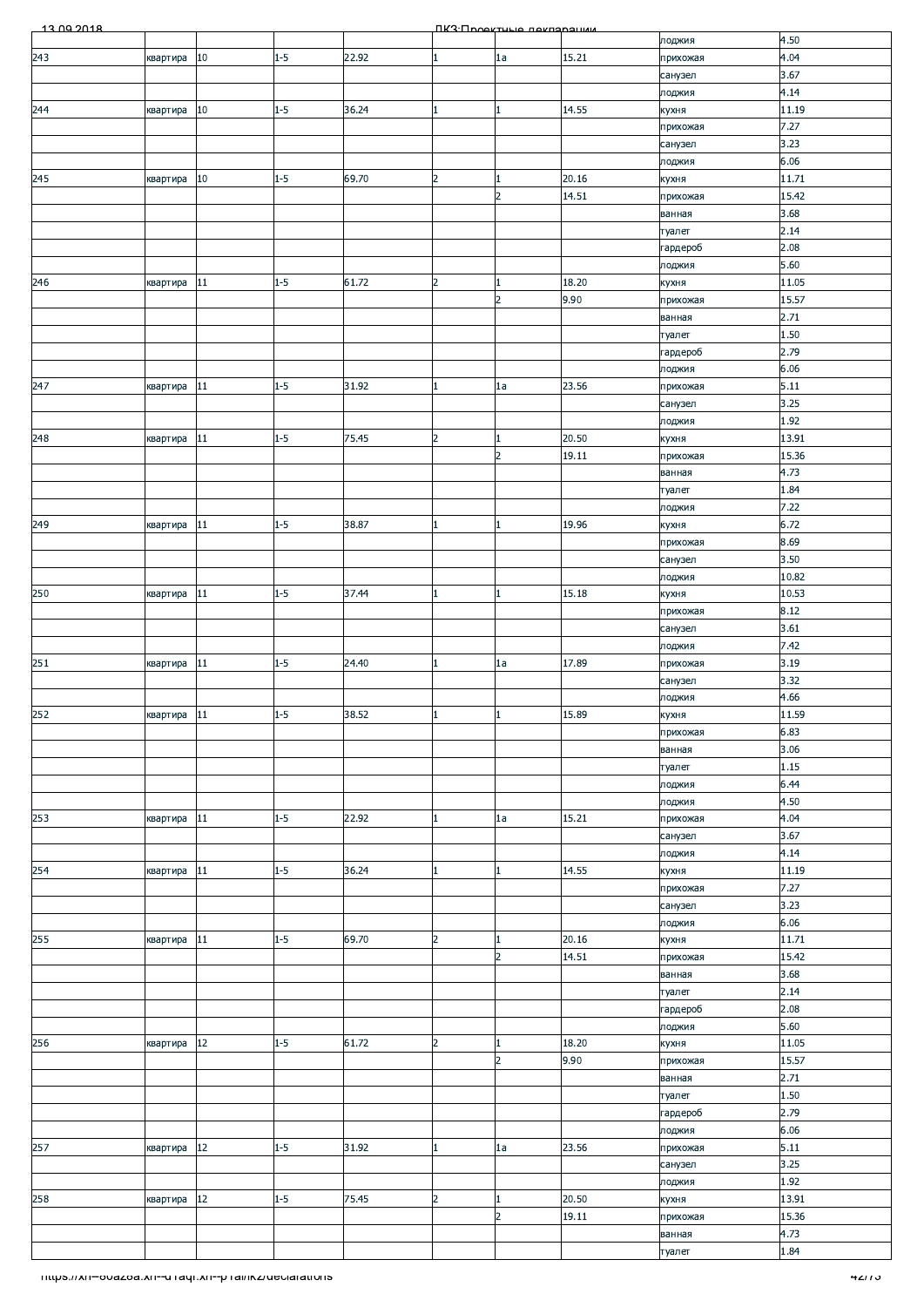| 13.00.2018                                                      |          |        |         |       |                | <b><u> ПКЗ·Проектиче пекларации</u></b> |       |                    |                |
|-----------------------------------------------------------------|----------|--------|---------|-------|----------------|-----------------------------------------|-------|--------------------|----------------|
|                                                                 |          |        |         |       |                |                                         |       | лоджия             | 7.22           |
| 259                                                             | квартира | 12     | $1 - 5$ | 38.87 |                |                                         | 19.96 | кухня              | 6.72           |
|                                                                 |          |        |         |       |                |                                         |       | прихожая           | 8.69           |
|                                                                 |          |        |         |       |                |                                         |       | санузел            | 3.50<br>10.82  |
| 260                                                             | квартира | 12     | $1 - 5$ | 37.44 |                |                                         | 15.18 | лоджия<br>кухня    | 10.53          |
|                                                                 |          |        |         |       |                |                                         |       | прихожая           | 8.12           |
|                                                                 |          |        |         |       |                |                                         |       | санузел            | 3.61           |
|                                                                 |          |        |         |       |                |                                         |       | лоджия             | 7.42           |
| 261                                                             | квартира | 12     | $1 - 5$ | 24.40 | 1              | 1a                                      | 17.89 | прихожая           | 3.19           |
|                                                                 |          |        |         |       |                |                                         |       | санузел            | 3.32           |
|                                                                 |          |        |         |       |                |                                         |       | лоджия             | 4.66           |
| 262                                                             | квартира | $12\,$ | $1 - 5$ | 38.52 |                |                                         | 15.89 | кухня              | 11.59          |
|                                                                 |          |        |         |       |                |                                         |       | прихожая           | 6.83           |
|                                                                 |          |        |         |       |                |                                         |       | ванная             | 3.06           |
|                                                                 |          |        |         |       |                |                                         |       | туалет<br>лоджия   | 1.15<br>6.44   |
|                                                                 |          |        |         |       |                |                                         |       | лоджия             | 4.50           |
| 263                                                             | квартира | 12     | $1 - 5$ | 22.92 |                | 1a                                      | 15.21 | прихожая           | 4.04           |
|                                                                 |          |        |         |       |                |                                         |       | санузел            | 3.67           |
|                                                                 |          |        |         |       |                |                                         |       | лоджия             | 4.14           |
| 264                                                             | квартира | 12     | $1 - 5$ | 36.24 |                |                                         | 14.55 | кухня              | 11.19          |
|                                                                 |          |        |         |       |                |                                         |       | прихожая           | 7.27           |
|                                                                 |          |        |         |       |                |                                         |       | санузел            | 3.23           |
|                                                                 |          |        |         |       |                |                                         |       | лоджия             | 6.06           |
| 265                                                             | квартира | 12     | $1 - 5$ | 69.70 | $\overline{2}$ |                                         | 20.16 | кухня              | 11.71          |
|                                                                 |          |        |         |       |                | $\overline{2}$                          | 14.51 | прихожая           | 15.42<br>3.68  |
|                                                                 |          |        |         |       |                |                                         |       | ванная<br>туалет   | 2.14           |
|                                                                 |          |        |         |       |                |                                         |       | гардероб           | 2.08           |
|                                                                 |          |        |         |       |                |                                         |       | лоджия             | 5.60           |
| 266                                                             | квартира | 13     | $1 - 5$ | 61.72 | $\overline{2}$ |                                         | 18.20 | кухня              | 11.05          |
|                                                                 |          |        |         |       |                | $\overline{2}$                          | 9.90  | прихожая           | 15.57          |
|                                                                 |          |        |         |       |                |                                         |       | ванная             | 2.71           |
|                                                                 |          |        |         |       |                |                                         |       | туалет             | 1.50           |
|                                                                 |          |        |         |       |                |                                         |       | гардероб           | 2.79           |
|                                                                 |          |        |         |       |                |                                         |       | лоджия             | 6.06           |
| 267                                                             | квартира | 13     | $1 - 5$ | 31.92 | 1              | 1a                                      | 23.56 | прихожая           | 5.11<br>3.25   |
|                                                                 |          |        |         |       |                |                                         |       | санузел            | 1.92           |
| 268                                                             | квартира | 13     | $1 - 5$ | 75.45 | $\overline{2}$ |                                         | 20.50 | лоджия<br>кухня    | 13.91          |
|                                                                 |          |        |         |       |                | $\overline{2}$                          | 19.11 | прихожая           | 15.36          |
|                                                                 |          |        |         |       |                |                                         |       | ванная             | 4.73           |
|                                                                 |          |        |         |       |                |                                         |       | туалет             | 1.84           |
|                                                                 |          |        |         |       |                |                                         |       | лоджия             | 7.22           |
| 269                                                             | квартира | 13     | $1 - 5$ | 38.87 | 1              |                                         | 19.96 | кухня              | 6.72           |
|                                                                 |          |        |         |       |                |                                         |       | прихожая           | 8.69           |
|                                                                 |          |        |         |       |                |                                         |       | санузел            | 3.50           |
|                                                                 |          |        | $1 - 5$ |       |                |                                         | 15.18 | лоджия             | 10.82<br>10.53 |
| 270                                                             | квартира | $13\,$ |         | 37.44 |                |                                         |       | кухня<br>прихожая  | 8.12           |
|                                                                 |          |        |         |       |                |                                         |       | санузел            | 3.61           |
|                                                                 |          |        |         |       |                |                                         |       | лоджия             | 7.42           |
| 271                                                             | квартира | 13     | $1 - 5$ | 24.40 |                | 1a                                      | 17.89 | прихожая           | 3.19           |
|                                                                 |          |        |         |       |                |                                         |       | санузел            | 3.32           |
|                                                                 |          |        |         |       |                |                                         |       | лоджия             | 4.66           |
| 272                                                             | квартира | 13     | $1 - 5$ | 38.52 |                |                                         | 15.89 | кухня              | 11.59          |
|                                                                 |          |        |         |       |                |                                         |       | прихожая           | 6.83           |
|                                                                 |          |        |         |       |                |                                         |       | ванная             | 3.06           |
|                                                                 |          |        |         |       |                |                                         |       | туалет             | 1.15           |
|                                                                 |          |        |         |       |                |                                         |       | лоджия             | 6.44<br>4.50   |
| 273                                                             | квартира | 13     | $1 - 5$ | 22.92 |                | 1a                                      | 15.21 | лоджия<br>прихожая | 4.04           |
|                                                                 |          |        |         |       |                |                                         |       | санузел            | 3.67           |
|                                                                 |          |        |         |       |                |                                         |       | лоджия             | 4.14           |
| 274                                                             | квартира | 13     | $1 - 5$ | 36.24 |                |                                         | 14.55 | кухня              | 11.19          |
|                                                                 |          |        |         |       |                |                                         |       | прихожая           | 7.27           |
|                                                                 |          |        |         |       |                |                                         |       | санузел            | 3.23           |
|                                                                 |          |        |         |       |                |                                         |       | лоджия             | 6.06           |
| 275                                                             | квартира | 13     | $1 - 5$ | 69.70 | $\overline{2}$ |                                         | 20.16 | кухня              | 11.71          |
|                                                                 |          |        |         |       |                | $\overline{2}$                          | 14.51 | прихожая           | 15.42          |
| <u> Thttps://xn--ovazoa.xn--uTaqr.xn--pTal/ikz/declarations</u> |          |        |         |       |                |                                         |       |                    | <u>4577 ა</u>  |
|                                                                 |          |        |         |       |                |                                         |       |                    |                |
|                                                                 |          |        |         |       |                |                                         |       |                    |                |
|                                                                 |          |        |         |       |                |                                         |       |                    |                |
|                                                                 |          |        |         |       |                |                                         |       |                    |                |
|                                                                 |          |        |         |       |                |                                         |       |                    |                |
|                                                                 |          |        |         |       |                |                                         |       |                    |                |
|                                                                 |          |        |         |       |                |                                         |       |                    |                |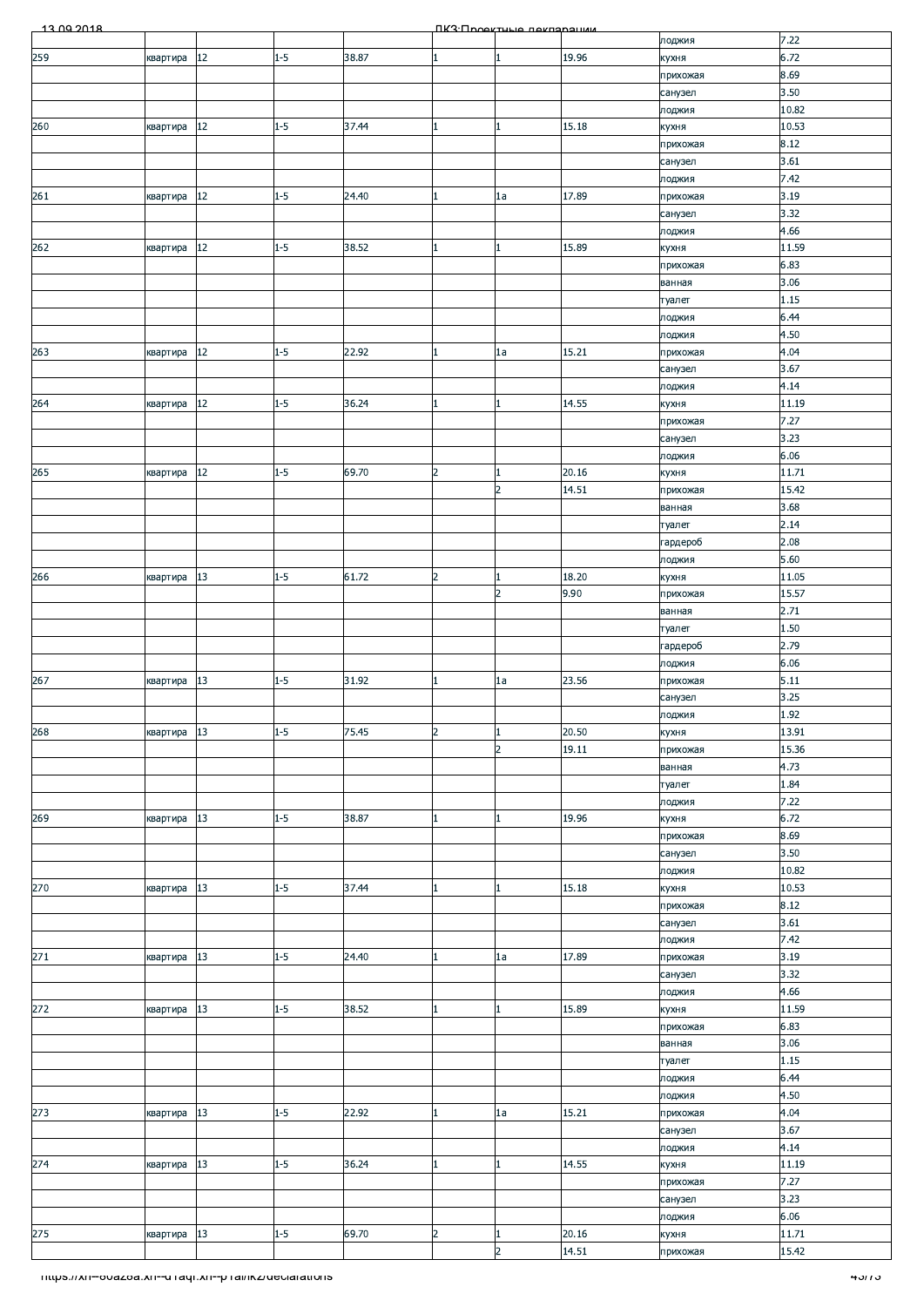| 13.00.2018                                                        |             |        |         |       |                | ПКЗ Проектине пеклоронии |       |          |        |
|-------------------------------------------------------------------|-------------|--------|---------|-------|----------------|--------------------------|-------|----------|--------|
|                                                                   |             |        |         |       |                |                          |       | ванная   | 3.68   |
|                                                                   |             |        |         |       |                |                          |       | туалет   | 2.14   |
|                                                                   |             |        |         |       |                |                          |       | гардероб | 2.08   |
|                                                                   |             |        |         |       |                |                          |       | лоджия   | 5.60   |
| 276                                                               | квартира    | 14     | $1 - 5$ | 61.72 | $\overline{2}$ |                          | 18.20 | кухня    | 11.05  |
|                                                                   |             |        |         |       |                | $\overline{2}$           | 9.90  | прихожая | 15.57  |
|                                                                   |             |        |         |       |                |                          |       | ванная   | 2.71   |
|                                                                   |             |        |         |       |                |                          |       | туалет   | 1.50   |
|                                                                   |             |        |         |       |                |                          |       | гардероб | 2.79   |
|                                                                   |             |        |         |       |                |                          |       | лоджия   | 6.06   |
| 277                                                               | квартира    | 14     | $1 - 5$ | 31.92 | $\mathbf{1}$   | 1a                       | 23.56 | прихожая | 5.11   |
|                                                                   |             |        |         |       |                |                          |       | санузел  | 3.25   |
|                                                                   |             |        |         |       |                |                          |       | лоджия   | 1.92   |
| 278                                                               |             | 14     | $1 - 5$ | 75.45 | $\overline{2}$ | 1                        | 20.50 |          | 13.91  |
|                                                                   | квартира    |        |         |       |                | $\overline{2}$           | 19.11 | кухня    | 15.36  |
|                                                                   |             |        |         |       |                |                          |       | прихожая |        |
|                                                                   |             |        |         |       |                |                          |       | ванная   | 4.73   |
|                                                                   |             |        |         |       |                |                          |       | туалет   | 1.84   |
|                                                                   |             |        |         |       |                |                          |       | лоджия   | 7.22   |
| 279                                                               | квартира    | 14     | $1 - 5$ | 38.87 | $\mathbf{1}$   |                          | 19.96 | кухня    | 6.72   |
|                                                                   |             |        |         |       |                |                          |       | прихожая | 8.69   |
|                                                                   |             |        |         |       |                |                          |       | санузел  | 3.50   |
|                                                                   |             |        |         |       |                |                          |       | лоджия   | 10.82  |
| 280                                                               | квартира    | 14     | $1 - 5$ | 37.44 | $\mathbf{1}$   | $\mathbf{1}$             | 15.18 | кухня    | 10.53  |
|                                                                   |             |        |         |       |                |                          |       | прихожая | 8.12   |
|                                                                   |             |        |         |       |                |                          |       | санузел  | 3.61   |
|                                                                   |             |        |         |       |                |                          |       | лоджия   | 7.42   |
| 281                                                               | квартира    | 14     | $1 - 5$ | 24.40 | $\mathbf{1}$   | 1a                       | 17.89 | прихожая | 3.19   |
|                                                                   |             |        |         |       |                |                          |       | санузел  | 3.32   |
|                                                                   |             |        |         |       |                |                          |       | лоджия   | 4.66   |
| 282                                                               | квартира    | 14     | $1 - 5$ | 38.52 | $\mathbf{1}$   | $\mathbf{1}$             | 15.89 | кухня    | 11.59  |
|                                                                   |             |        |         |       |                |                          |       | прихожая | 6.83   |
|                                                                   |             |        |         |       |                |                          |       | ванная   | 3.06   |
|                                                                   |             |        |         |       |                |                          |       | туалет   | 1.15   |
|                                                                   |             |        |         |       |                |                          |       | лоджия   | 6.44   |
|                                                                   |             |        |         |       |                |                          |       | лоджия   | 4.50   |
| 283                                                               | квартира    | 14     | $1 - 5$ | 22.92 | 1              | 1a                       | 15.21 | прихожая | 4.04   |
|                                                                   |             |        |         |       |                |                          |       | санузел  | 3.67   |
|                                                                   |             |        |         |       |                |                          |       | лоджия   | 4.14   |
| 284                                                               |             | 14     | $1 - 5$ | 36.24 | $\mathbf{1}$   |                          | 14.55 |          | 11.19  |
|                                                                   | квартира    |        |         |       |                |                          |       | кухня    | 7.27   |
|                                                                   |             |        |         |       |                |                          |       | прихожая |        |
|                                                                   |             |        |         |       |                |                          |       | санузел  | 3.23   |
|                                                                   |             |        |         |       |                |                          |       | лоджия   | 6.06   |
| 285                                                               | квартира    | 14     | $1 - 5$ | 69.70 | $\overline{2}$ |                          | 20.16 | кухня    | 11.71  |
|                                                                   |             |        |         |       |                | $\overline{2}$           | 14.51 | прихожая | 15.42  |
|                                                                   |             |        |         |       |                |                          |       | ванная   | 3.68   |
|                                                                   |             |        |         |       |                |                          |       | туалет   | 2.14   |
|                                                                   |             |        |         |       |                |                          |       | гардероб | 2.08   |
|                                                                   |             |        |         |       |                |                          |       | лоджия   | 5.60   |
| 286                                                               | квартира    | 15     | $1 - 5$ | 61.72 | $\overline{2}$ |                          | 18.20 | кухня    | 11.05  |
|                                                                   |             |        |         |       |                | $\overline{2}$           | 9.90  | прихожая | 15.57  |
|                                                                   |             |        |         |       |                |                          |       | ванная   | 2.71   |
|                                                                   |             |        |         |       |                |                          |       | туалет   | 1.50   |
|                                                                   |             |        |         |       |                |                          |       | гардероб | 2.79   |
|                                                                   |             |        |         |       |                |                          |       | лоджия   | 6.06   |
| 287                                                               | квартира    | 15     | $1-5$   | 31.92 | $\mathbf{1}$   | 1a                       | 23.56 | прихожая | 5.11   |
|                                                                   |             |        |         |       |                |                          |       | санузел  | 3.25   |
|                                                                   |             |        |         |       |                |                          |       | лоджия   | 1.92   |
| 288                                                               | квартира    | 15     | $1 - 5$ | 75.45 | $\overline{2}$ | $\mathbf{1}$             | 20.50 | кухня    | 13.91  |
|                                                                   |             |        |         |       |                | $\overline{2}$           | 19.11 | прихожая | 15.36  |
|                                                                   |             |        |         |       |                |                          |       | ванная   | 4.73   |
|                                                                   |             |        |         |       |                |                          |       | туалет   | 1.84   |
|                                                                   |             |        |         |       |                |                          |       | лоджия   | 7.22   |
| 289                                                               | квартира    | $15\,$ | $1 - 5$ | 38.87 | $\mathbf{1}$   | 1                        | 19.96 | кухня    | 6.72   |
|                                                                   |             |        |         |       |                |                          |       | прихожая | 8.69   |
|                                                                   |             |        |         |       |                |                          |       | санузел  | 3.50   |
|                                                                   |             |        |         |       |                |                          |       | лоджия   | 10.82  |
| 290                                                               | квартира    | 15     | $1 - 5$ | 37.44 | 1              |                          | 15.18 | кухня    | 10.53  |
|                                                                   |             |        |         |       |                |                          |       | прихожая | 8.12   |
|                                                                   |             |        |         |       |                |                          |       |          | 3.61   |
|                                                                   |             |        |         |       |                |                          |       | санузел  | 7.42   |
|                                                                   |             |        | $1 - 5$ | 24.40 |                |                          | 17.89 | лоджия   | 3.19   |
| 291                                                               | квартира 15 |        |         |       | $\mathbf{1}$   | 1a                       |       | прихожая |        |
| <del>https://xn--ouazoa.xn--unaqr.xn--phai/ikz/ueciarations</del> |             |        |         |       |                |                          |       |          | 4477 J |
|                                                                   |             |        |         |       |                |                          |       |          |        |
|                                                                   |             |        |         |       |                |                          |       |          |        |
|                                                                   |             |        |         |       |                |                          |       |          |        |
|                                                                   |             |        |         |       |                |                          |       |          |        |
|                                                                   |             |        |         |       |                |                          |       |          |        |
|                                                                   |             |        |         |       |                |                          |       |          |        |
|                                                                   |             |        |         |       |                |                          |       |          |        |
|                                                                   |             |        |         |       |                |                          |       |          |        |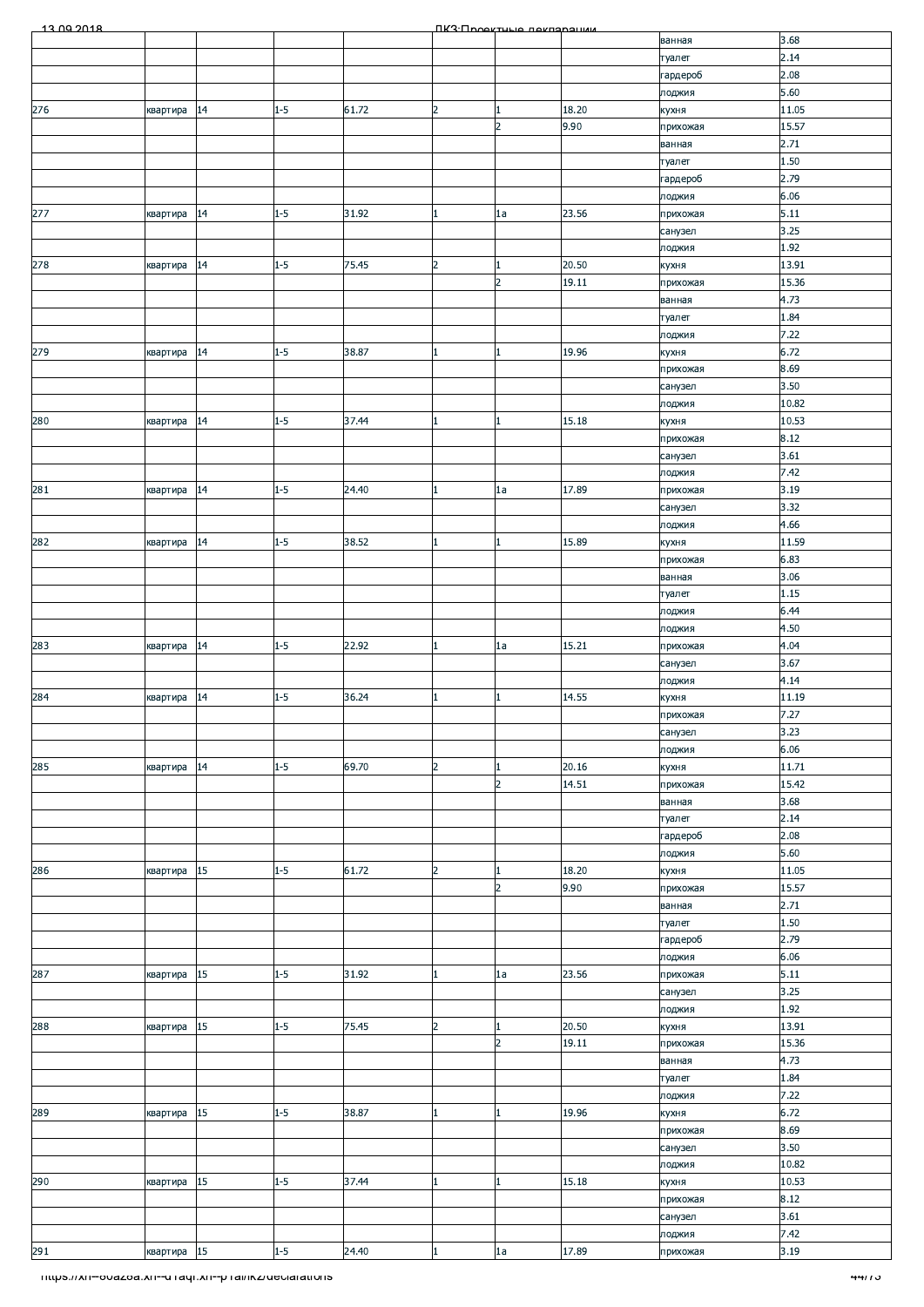| 3.32<br>санузел<br>4.66<br>лоджия<br>292<br>$1 - 5$<br>15<br>38.52<br>15.89<br>11.59<br>квартира<br>кухня<br>$\mathbf{1}$<br>6.83<br>прихожая<br>3.06<br>ванная<br>1.15<br>туалет<br>6.44<br>лоджия<br>4.50<br>лоджия<br>15<br>$1 - 5$<br>22.92<br>15.21<br>4.04<br>квартира<br>1a<br>прихожая<br>3.67<br>санузел<br>4.14<br>лоджия<br>294<br>15<br>$1-5$<br>36.24<br>14.55<br>11.19<br>квартира<br>кухня<br>7.27<br>прихожая<br>3.23<br>санузел<br>6.06<br>лоджия<br>295<br>$15\,$<br>$1 - 5$<br>69.70<br>20.16<br>11.71<br>$\overline{2}$<br>квартира<br>кухня<br>14.51<br>15.42<br>$\overline{2}$<br>прихожая<br>3.68<br>ванная<br>2.14<br>туалет<br>2.08<br>гардероб<br>5.60<br>лоджия<br>$1 - 5$<br>61.72<br>18.20<br>11.05<br>296<br>16<br>$\overline{2}$<br>квартира<br>кухня<br>$\overline{2}$<br>9.90<br>15.57<br>прихожая<br>2.71<br>ванная<br>1.50<br>туалет<br>2.79<br>гардероб<br>6.06<br>лоджия<br>16<br>$1 - 5$<br>31.92<br>23.56<br>5.11<br>1a<br>прихожая<br>квартира<br>$\mathbf{1}$<br>3.25<br>санузел<br>1.92<br>лоджия<br>$1 - 5$<br>13.91<br>16<br>$\overline{2}$<br>20.50<br>75.45<br>квартира<br>кухня<br>$\overline{2}$<br>19.11<br>15.36<br>прихожая<br>4.73<br>ванная<br>1.84<br>туалет<br>7.22<br>лоджия<br>6.72<br>$1 - 5$<br>38.87<br>19.96<br>299<br>16<br>квартира<br>кухня<br>8.69<br>прихожая<br>3.50<br>санузел<br>10.82<br>лоджия<br>300<br>10.53<br>$1-5$<br>37.44<br>квартира 16<br>15.18<br>кухня<br>8.12<br>прихожая<br>3.61<br>санузел<br>7.42<br>лоджия<br>301<br>$1 - 5$<br>17.89<br>квартира 16<br>24.40<br>3.19<br>прихожая<br>1a<br>3.32<br>санузел<br>4.66<br>лоджия<br>16<br>$1 - 5$<br>38.52<br>15.89<br>11.59<br>квартира<br>кухня<br>6.83<br>прихожая<br>3.06<br>ванная<br>1.15<br>туалет<br>6.44<br>лоджия<br>4.50<br>лоджия<br>4.04<br>303<br>16<br>$1 - 5$<br>22.92<br>15.21<br>1a<br>квартира<br>прихожая<br>1<br>3.67<br>санузел<br>4.14<br>лоджия<br>$1-5$<br>16<br>36.24<br>14.55<br>11.19<br>кухня<br>квартира<br>7.27<br>прихожая<br>3.23<br>санузел<br>6.06<br>лоджия<br>10.33<br>305<br>16<br>$1 - 5$<br>40.26<br>19.94<br>квартира<br>кухня<br>$\mathbf{1}$<br>5.29<br>прихожая<br>3.42<br>санузел<br>6.98<br>лоджия<br>1.28<br>кладовая<br>$1 - 5$<br>23.19<br>16<br>39.35<br>11.14<br>1a<br>прихожая<br>квартира<br>$5.02$<br>санузел<br>2.36<br>лоджия<br>307<br>$17\,$<br>61.72<br>11.05<br>$1 - 5$<br>18.20<br>$\overline{2}$<br>квартира<br>кухня<br>$\overline{2}$<br>9.90<br>15.57<br>прихожая<br>2.71<br>ванная<br>1.50<br>туалет<br>nttps.//xn--ovazoa.xn--u raqr.xn--p ramkz/ueciarations<br><del>י ג <i>ו</i>ט ז</del> | 13.00.2018 |  |  | <b><i><u>IK3: Проектично покларации</u></i></b> |  |  |
|---------------------------------------------------------------------------------------------------------------------------------------------------------------------------------------------------------------------------------------------------------------------------------------------------------------------------------------------------------------------------------------------------------------------------------------------------------------------------------------------------------------------------------------------------------------------------------------------------------------------------------------------------------------------------------------------------------------------------------------------------------------------------------------------------------------------------------------------------------------------------------------------------------------------------------------------------------------------------------------------------------------------------------------------------------------------------------------------------------------------------------------------------------------------------------------------------------------------------------------------------------------------------------------------------------------------------------------------------------------------------------------------------------------------------------------------------------------------------------------------------------------------------------------------------------------------------------------------------------------------------------------------------------------------------------------------------------------------------------------------------------------------------------------------------------------------------------------------------------------------------------------------------------------------------------------------------------------------------------------------------------------------------------------------------------------------------------------------------------------------------------------------------------------------------------------------------------------------------------------------------------------------------------------------------------------------------------------------------------------------------------------------------------------------------------------------------------------------------------------------------------------------------------------------------------------------------------------------------|------------|--|--|-------------------------------------------------|--|--|
|                                                                                                                                                                                                                                                                                                                                                                                                                                                                                                                                                                                                                                                                                                                                                                                                                                                                                                                                                                                                                                                                                                                                                                                                                                                                                                                                                                                                                                                                                                                                                                                                                                                                                                                                                                                                                                                                                                                                                                                                                                                                                                                                                                                                                                                                                                                                                                                                                                                                                                                                                                                                   |            |  |  |                                                 |  |  |
|                                                                                                                                                                                                                                                                                                                                                                                                                                                                                                                                                                                                                                                                                                                                                                                                                                                                                                                                                                                                                                                                                                                                                                                                                                                                                                                                                                                                                                                                                                                                                                                                                                                                                                                                                                                                                                                                                                                                                                                                                                                                                                                                                                                                                                                                                                                                                                                                                                                                                                                                                                                                   |            |  |  |                                                 |  |  |
|                                                                                                                                                                                                                                                                                                                                                                                                                                                                                                                                                                                                                                                                                                                                                                                                                                                                                                                                                                                                                                                                                                                                                                                                                                                                                                                                                                                                                                                                                                                                                                                                                                                                                                                                                                                                                                                                                                                                                                                                                                                                                                                                                                                                                                                                                                                                                                                                                                                                                                                                                                                                   |            |  |  |                                                 |  |  |
|                                                                                                                                                                                                                                                                                                                                                                                                                                                                                                                                                                                                                                                                                                                                                                                                                                                                                                                                                                                                                                                                                                                                                                                                                                                                                                                                                                                                                                                                                                                                                                                                                                                                                                                                                                                                                                                                                                                                                                                                                                                                                                                                                                                                                                                                                                                                                                                                                                                                                                                                                                                                   |            |  |  |                                                 |  |  |
|                                                                                                                                                                                                                                                                                                                                                                                                                                                                                                                                                                                                                                                                                                                                                                                                                                                                                                                                                                                                                                                                                                                                                                                                                                                                                                                                                                                                                                                                                                                                                                                                                                                                                                                                                                                                                                                                                                                                                                                                                                                                                                                                                                                                                                                                                                                                                                                                                                                                                                                                                                                                   |            |  |  |                                                 |  |  |
|                                                                                                                                                                                                                                                                                                                                                                                                                                                                                                                                                                                                                                                                                                                                                                                                                                                                                                                                                                                                                                                                                                                                                                                                                                                                                                                                                                                                                                                                                                                                                                                                                                                                                                                                                                                                                                                                                                                                                                                                                                                                                                                                                                                                                                                                                                                                                                                                                                                                                                                                                                                                   |            |  |  |                                                 |  |  |
|                                                                                                                                                                                                                                                                                                                                                                                                                                                                                                                                                                                                                                                                                                                                                                                                                                                                                                                                                                                                                                                                                                                                                                                                                                                                                                                                                                                                                                                                                                                                                                                                                                                                                                                                                                                                                                                                                                                                                                                                                                                                                                                                                                                                                                                                                                                                                                                                                                                                                                                                                                                                   |            |  |  |                                                 |  |  |
|                                                                                                                                                                                                                                                                                                                                                                                                                                                                                                                                                                                                                                                                                                                                                                                                                                                                                                                                                                                                                                                                                                                                                                                                                                                                                                                                                                                                                                                                                                                                                                                                                                                                                                                                                                                                                                                                                                                                                                                                                                                                                                                                                                                                                                                                                                                                                                                                                                                                                                                                                                                                   | 293        |  |  |                                                 |  |  |
|                                                                                                                                                                                                                                                                                                                                                                                                                                                                                                                                                                                                                                                                                                                                                                                                                                                                                                                                                                                                                                                                                                                                                                                                                                                                                                                                                                                                                                                                                                                                                                                                                                                                                                                                                                                                                                                                                                                                                                                                                                                                                                                                                                                                                                                                                                                                                                                                                                                                                                                                                                                                   |            |  |  |                                                 |  |  |
|                                                                                                                                                                                                                                                                                                                                                                                                                                                                                                                                                                                                                                                                                                                                                                                                                                                                                                                                                                                                                                                                                                                                                                                                                                                                                                                                                                                                                                                                                                                                                                                                                                                                                                                                                                                                                                                                                                                                                                                                                                                                                                                                                                                                                                                                                                                                                                                                                                                                                                                                                                                                   |            |  |  |                                                 |  |  |
|                                                                                                                                                                                                                                                                                                                                                                                                                                                                                                                                                                                                                                                                                                                                                                                                                                                                                                                                                                                                                                                                                                                                                                                                                                                                                                                                                                                                                                                                                                                                                                                                                                                                                                                                                                                                                                                                                                                                                                                                                                                                                                                                                                                                                                                                                                                                                                                                                                                                                                                                                                                                   |            |  |  |                                                 |  |  |
|                                                                                                                                                                                                                                                                                                                                                                                                                                                                                                                                                                                                                                                                                                                                                                                                                                                                                                                                                                                                                                                                                                                                                                                                                                                                                                                                                                                                                                                                                                                                                                                                                                                                                                                                                                                                                                                                                                                                                                                                                                                                                                                                                                                                                                                                                                                                                                                                                                                                                                                                                                                                   |            |  |  |                                                 |  |  |
|                                                                                                                                                                                                                                                                                                                                                                                                                                                                                                                                                                                                                                                                                                                                                                                                                                                                                                                                                                                                                                                                                                                                                                                                                                                                                                                                                                                                                                                                                                                                                                                                                                                                                                                                                                                                                                                                                                                                                                                                                                                                                                                                                                                                                                                                                                                                                                                                                                                                                                                                                                                                   |            |  |  |                                                 |  |  |
|                                                                                                                                                                                                                                                                                                                                                                                                                                                                                                                                                                                                                                                                                                                                                                                                                                                                                                                                                                                                                                                                                                                                                                                                                                                                                                                                                                                                                                                                                                                                                                                                                                                                                                                                                                                                                                                                                                                                                                                                                                                                                                                                                                                                                                                                                                                                                                                                                                                                                                                                                                                                   |            |  |  |                                                 |  |  |
|                                                                                                                                                                                                                                                                                                                                                                                                                                                                                                                                                                                                                                                                                                                                                                                                                                                                                                                                                                                                                                                                                                                                                                                                                                                                                                                                                                                                                                                                                                                                                                                                                                                                                                                                                                                                                                                                                                                                                                                                                                                                                                                                                                                                                                                                                                                                                                                                                                                                                                                                                                                                   |            |  |  |                                                 |  |  |
|                                                                                                                                                                                                                                                                                                                                                                                                                                                                                                                                                                                                                                                                                                                                                                                                                                                                                                                                                                                                                                                                                                                                                                                                                                                                                                                                                                                                                                                                                                                                                                                                                                                                                                                                                                                                                                                                                                                                                                                                                                                                                                                                                                                                                                                                                                                                                                                                                                                                                                                                                                                                   |            |  |  |                                                 |  |  |
|                                                                                                                                                                                                                                                                                                                                                                                                                                                                                                                                                                                                                                                                                                                                                                                                                                                                                                                                                                                                                                                                                                                                                                                                                                                                                                                                                                                                                                                                                                                                                                                                                                                                                                                                                                                                                                                                                                                                                                                                                                                                                                                                                                                                                                                                                                                                                                                                                                                                                                                                                                                                   |            |  |  |                                                 |  |  |
|                                                                                                                                                                                                                                                                                                                                                                                                                                                                                                                                                                                                                                                                                                                                                                                                                                                                                                                                                                                                                                                                                                                                                                                                                                                                                                                                                                                                                                                                                                                                                                                                                                                                                                                                                                                                                                                                                                                                                                                                                                                                                                                                                                                                                                                                                                                                                                                                                                                                                                                                                                                                   |            |  |  |                                                 |  |  |
|                                                                                                                                                                                                                                                                                                                                                                                                                                                                                                                                                                                                                                                                                                                                                                                                                                                                                                                                                                                                                                                                                                                                                                                                                                                                                                                                                                                                                                                                                                                                                                                                                                                                                                                                                                                                                                                                                                                                                                                                                                                                                                                                                                                                                                                                                                                                                                                                                                                                                                                                                                                                   |            |  |  |                                                 |  |  |
|                                                                                                                                                                                                                                                                                                                                                                                                                                                                                                                                                                                                                                                                                                                                                                                                                                                                                                                                                                                                                                                                                                                                                                                                                                                                                                                                                                                                                                                                                                                                                                                                                                                                                                                                                                                                                                                                                                                                                                                                                                                                                                                                                                                                                                                                                                                                                                                                                                                                                                                                                                                                   |            |  |  |                                                 |  |  |
|                                                                                                                                                                                                                                                                                                                                                                                                                                                                                                                                                                                                                                                                                                                                                                                                                                                                                                                                                                                                                                                                                                                                                                                                                                                                                                                                                                                                                                                                                                                                                                                                                                                                                                                                                                                                                                                                                                                                                                                                                                                                                                                                                                                                                                                                                                                                                                                                                                                                                                                                                                                                   |            |  |  |                                                 |  |  |
|                                                                                                                                                                                                                                                                                                                                                                                                                                                                                                                                                                                                                                                                                                                                                                                                                                                                                                                                                                                                                                                                                                                                                                                                                                                                                                                                                                                                                                                                                                                                                                                                                                                                                                                                                                                                                                                                                                                                                                                                                                                                                                                                                                                                                                                                                                                                                                                                                                                                                                                                                                                                   |            |  |  |                                                 |  |  |
|                                                                                                                                                                                                                                                                                                                                                                                                                                                                                                                                                                                                                                                                                                                                                                                                                                                                                                                                                                                                                                                                                                                                                                                                                                                                                                                                                                                                                                                                                                                                                                                                                                                                                                                                                                                                                                                                                                                                                                                                                                                                                                                                                                                                                                                                                                                                                                                                                                                                                                                                                                                                   |            |  |  |                                                 |  |  |
|                                                                                                                                                                                                                                                                                                                                                                                                                                                                                                                                                                                                                                                                                                                                                                                                                                                                                                                                                                                                                                                                                                                                                                                                                                                                                                                                                                                                                                                                                                                                                                                                                                                                                                                                                                                                                                                                                                                                                                                                                                                                                                                                                                                                                                                                                                                                                                                                                                                                                                                                                                                                   |            |  |  |                                                 |  |  |
|                                                                                                                                                                                                                                                                                                                                                                                                                                                                                                                                                                                                                                                                                                                                                                                                                                                                                                                                                                                                                                                                                                                                                                                                                                                                                                                                                                                                                                                                                                                                                                                                                                                                                                                                                                                                                                                                                                                                                                                                                                                                                                                                                                                                                                                                                                                                                                                                                                                                                                                                                                                                   | 297        |  |  |                                                 |  |  |
|                                                                                                                                                                                                                                                                                                                                                                                                                                                                                                                                                                                                                                                                                                                                                                                                                                                                                                                                                                                                                                                                                                                                                                                                                                                                                                                                                                                                                                                                                                                                                                                                                                                                                                                                                                                                                                                                                                                                                                                                                                                                                                                                                                                                                                                                                                                                                                                                                                                                                                                                                                                                   |            |  |  |                                                 |  |  |
|                                                                                                                                                                                                                                                                                                                                                                                                                                                                                                                                                                                                                                                                                                                                                                                                                                                                                                                                                                                                                                                                                                                                                                                                                                                                                                                                                                                                                                                                                                                                                                                                                                                                                                                                                                                                                                                                                                                                                                                                                                                                                                                                                                                                                                                                                                                                                                                                                                                                                                                                                                                                   |            |  |  |                                                 |  |  |
|                                                                                                                                                                                                                                                                                                                                                                                                                                                                                                                                                                                                                                                                                                                                                                                                                                                                                                                                                                                                                                                                                                                                                                                                                                                                                                                                                                                                                                                                                                                                                                                                                                                                                                                                                                                                                                                                                                                                                                                                                                                                                                                                                                                                                                                                                                                                                                                                                                                                                                                                                                                                   | 298        |  |  |                                                 |  |  |
|                                                                                                                                                                                                                                                                                                                                                                                                                                                                                                                                                                                                                                                                                                                                                                                                                                                                                                                                                                                                                                                                                                                                                                                                                                                                                                                                                                                                                                                                                                                                                                                                                                                                                                                                                                                                                                                                                                                                                                                                                                                                                                                                                                                                                                                                                                                                                                                                                                                                                                                                                                                                   |            |  |  |                                                 |  |  |
|                                                                                                                                                                                                                                                                                                                                                                                                                                                                                                                                                                                                                                                                                                                                                                                                                                                                                                                                                                                                                                                                                                                                                                                                                                                                                                                                                                                                                                                                                                                                                                                                                                                                                                                                                                                                                                                                                                                                                                                                                                                                                                                                                                                                                                                                                                                                                                                                                                                                                                                                                                                                   |            |  |  |                                                 |  |  |
|                                                                                                                                                                                                                                                                                                                                                                                                                                                                                                                                                                                                                                                                                                                                                                                                                                                                                                                                                                                                                                                                                                                                                                                                                                                                                                                                                                                                                                                                                                                                                                                                                                                                                                                                                                                                                                                                                                                                                                                                                                                                                                                                                                                                                                                                                                                                                                                                                                                                                                                                                                                                   |            |  |  |                                                 |  |  |
|                                                                                                                                                                                                                                                                                                                                                                                                                                                                                                                                                                                                                                                                                                                                                                                                                                                                                                                                                                                                                                                                                                                                                                                                                                                                                                                                                                                                                                                                                                                                                                                                                                                                                                                                                                                                                                                                                                                                                                                                                                                                                                                                                                                                                                                                                                                                                                                                                                                                                                                                                                                                   |            |  |  |                                                 |  |  |
|                                                                                                                                                                                                                                                                                                                                                                                                                                                                                                                                                                                                                                                                                                                                                                                                                                                                                                                                                                                                                                                                                                                                                                                                                                                                                                                                                                                                                                                                                                                                                                                                                                                                                                                                                                                                                                                                                                                                                                                                                                                                                                                                                                                                                                                                                                                                                                                                                                                                                                                                                                                                   |            |  |  |                                                 |  |  |
|                                                                                                                                                                                                                                                                                                                                                                                                                                                                                                                                                                                                                                                                                                                                                                                                                                                                                                                                                                                                                                                                                                                                                                                                                                                                                                                                                                                                                                                                                                                                                                                                                                                                                                                                                                                                                                                                                                                                                                                                                                                                                                                                                                                                                                                                                                                                                                                                                                                                                                                                                                                                   |            |  |  |                                                 |  |  |
|                                                                                                                                                                                                                                                                                                                                                                                                                                                                                                                                                                                                                                                                                                                                                                                                                                                                                                                                                                                                                                                                                                                                                                                                                                                                                                                                                                                                                                                                                                                                                                                                                                                                                                                                                                                                                                                                                                                                                                                                                                                                                                                                                                                                                                                                                                                                                                                                                                                                                                                                                                                                   |            |  |  |                                                 |  |  |
|                                                                                                                                                                                                                                                                                                                                                                                                                                                                                                                                                                                                                                                                                                                                                                                                                                                                                                                                                                                                                                                                                                                                                                                                                                                                                                                                                                                                                                                                                                                                                                                                                                                                                                                                                                                                                                                                                                                                                                                                                                                                                                                                                                                                                                                                                                                                                                                                                                                                                                                                                                                                   |            |  |  |                                                 |  |  |
|                                                                                                                                                                                                                                                                                                                                                                                                                                                                                                                                                                                                                                                                                                                                                                                                                                                                                                                                                                                                                                                                                                                                                                                                                                                                                                                                                                                                                                                                                                                                                                                                                                                                                                                                                                                                                                                                                                                                                                                                                                                                                                                                                                                                                                                                                                                                                                                                                                                                                                                                                                                                   |            |  |  |                                                 |  |  |
|                                                                                                                                                                                                                                                                                                                                                                                                                                                                                                                                                                                                                                                                                                                                                                                                                                                                                                                                                                                                                                                                                                                                                                                                                                                                                                                                                                                                                                                                                                                                                                                                                                                                                                                                                                                                                                                                                                                                                                                                                                                                                                                                                                                                                                                                                                                                                                                                                                                                                                                                                                                                   |            |  |  |                                                 |  |  |
|                                                                                                                                                                                                                                                                                                                                                                                                                                                                                                                                                                                                                                                                                                                                                                                                                                                                                                                                                                                                                                                                                                                                                                                                                                                                                                                                                                                                                                                                                                                                                                                                                                                                                                                                                                                                                                                                                                                                                                                                                                                                                                                                                                                                                                                                                                                                                                                                                                                                                                                                                                                                   |            |  |  |                                                 |  |  |
|                                                                                                                                                                                                                                                                                                                                                                                                                                                                                                                                                                                                                                                                                                                                                                                                                                                                                                                                                                                                                                                                                                                                                                                                                                                                                                                                                                                                                                                                                                                                                                                                                                                                                                                                                                                                                                                                                                                                                                                                                                                                                                                                                                                                                                                                                                                                                                                                                                                                                                                                                                                                   |            |  |  |                                                 |  |  |
|                                                                                                                                                                                                                                                                                                                                                                                                                                                                                                                                                                                                                                                                                                                                                                                                                                                                                                                                                                                                                                                                                                                                                                                                                                                                                                                                                                                                                                                                                                                                                                                                                                                                                                                                                                                                                                                                                                                                                                                                                                                                                                                                                                                                                                                                                                                                                                                                                                                                                                                                                                                                   |            |  |  |                                                 |  |  |
|                                                                                                                                                                                                                                                                                                                                                                                                                                                                                                                                                                                                                                                                                                                                                                                                                                                                                                                                                                                                                                                                                                                                                                                                                                                                                                                                                                                                                                                                                                                                                                                                                                                                                                                                                                                                                                                                                                                                                                                                                                                                                                                                                                                                                                                                                                                                                                                                                                                                                                                                                                                                   | 302        |  |  |                                                 |  |  |
|                                                                                                                                                                                                                                                                                                                                                                                                                                                                                                                                                                                                                                                                                                                                                                                                                                                                                                                                                                                                                                                                                                                                                                                                                                                                                                                                                                                                                                                                                                                                                                                                                                                                                                                                                                                                                                                                                                                                                                                                                                                                                                                                                                                                                                                                                                                                                                                                                                                                                                                                                                                                   |            |  |  |                                                 |  |  |
|                                                                                                                                                                                                                                                                                                                                                                                                                                                                                                                                                                                                                                                                                                                                                                                                                                                                                                                                                                                                                                                                                                                                                                                                                                                                                                                                                                                                                                                                                                                                                                                                                                                                                                                                                                                                                                                                                                                                                                                                                                                                                                                                                                                                                                                                                                                                                                                                                                                                                                                                                                                                   |            |  |  |                                                 |  |  |
|                                                                                                                                                                                                                                                                                                                                                                                                                                                                                                                                                                                                                                                                                                                                                                                                                                                                                                                                                                                                                                                                                                                                                                                                                                                                                                                                                                                                                                                                                                                                                                                                                                                                                                                                                                                                                                                                                                                                                                                                                                                                                                                                                                                                                                                                                                                                                                                                                                                                                                                                                                                                   |            |  |  |                                                 |  |  |
|                                                                                                                                                                                                                                                                                                                                                                                                                                                                                                                                                                                                                                                                                                                                                                                                                                                                                                                                                                                                                                                                                                                                                                                                                                                                                                                                                                                                                                                                                                                                                                                                                                                                                                                                                                                                                                                                                                                                                                                                                                                                                                                                                                                                                                                                                                                                                                                                                                                                                                                                                                                                   |            |  |  |                                                 |  |  |
|                                                                                                                                                                                                                                                                                                                                                                                                                                                                                                                                                                                                                                                                                                                                                                                                                                                                                                                                                                                                                                                                                                                                                                                                                                                                                                                                                                                                                                                                                                                                                                                                                                                                                                                                                                                                                                                                                                                                                                                                                                                                                                                                                                                                                                                                                                                                                                                                                                                                                                                                                                                                   |            |  |  |                                                 |  |  |
|                                                                                                                                                                                                                                                                                                                                                                                                                                                                                                                                                                                                                                                                                                                                                                                                                                                                                                                                                                                                                                                                                                                                                                                                                                                                                                                                                                                                                                                                                                                                                                                                                                                                                                                                                                                                                                                                                                                                                                                                                                                                                                                                                                                                                                                                                                                                                                                                                                                                                                                                                                                                   |            |  |  |                                                 |  |  |
|                                                                                                                                                                                                                                                                                                                                                                                                                                                                                                                                                                                                                                                                                                                                                                                                                                                                                                                                                                                                                                                                                                                                                                                                                                                                                                                                                                                                                                                                                                                                                                                                                                                                                                                                                                                                                                                                                                                                                                                                                                                                                                                                                                                                                                                                                                                                                                                                                                                                                                                                                                                                   |            |  |  |                                                 |  |  |
|                                                                                                                                                                                                                                                                                                                                                                                                                                                                                                                                                                                                                                                                                                                                                                                                                                                                                                                                                                                                                                                                                                                                                                                                                                                                                                                                                                                                                                                                                                                                                                                                                                                                                                                                                                                                                                                                                                                                                                                                                                                                                                                                                                                                                                                                                                                                                                                                                                                                                                                                                                                                   | 304        |  |  |                                                 |  |  |
|                                                                                                                                                                                                                                                                                                                                                                                                                                                                                                                                                                                                                                                                                                                                                                                                                                                                                                                                                                                                                                                                                                                                                                                                                                                                                                                                                                                                                                                                                                                                                                                                                                                                                                                                                                                                                                                                                                                                                                                                                                                                                                                                                                                                                                                                                                                                                                                                                                                                                                                                                                                                   |            |  |  |                                                 |  |  |
|                                                                                                                                                                                                                                                                                                                                                                                                                                                                                                                                                                                                                                                                                                                                                                                                                                                                                                                                                                                                                                                                                                                                                                                                                                                                                                                                                                                                                                                                                                                                                                                                                                                                                                                                                                                                                                                                                                                                                                                                                                                                                                                                                                                                                                                                                                                                                                                                                                                                                                                                                                                                   |            |  |  |                                                 |  |  |
|                                                                                                                                                                                                                                                                                                                                                                                                                                                                                                                                                                                                                                                                                                                                                                                                                                                                                                                                                                                                                                                                                                                                                                                                                                                                                                                                                                                                                                                                                                                                                                                                                                                                                                                                                                                                                                                                                                                                                                                                                                                                                                                                                                                                                                                                                                                                                                                                                                                                                                                                                                                                   |            |  |  |                                                 |  |  |
|                                                                                                                                                                                                                                                                                                                                                                                                                                                                                                                                                                                                                                                                                                                                                                                                                                                                                                                                                                                                                                                                                                                                                                                                                                                                                                                                                                                                                                                                                                                                                                                                                                                                                                                                                                                                                                                                                                                                                                                                                                                                                                                                                                                                                                                                                                                                                                                                                                                                                                                                                                                                   |            |  |  |                                                 |  |  |
|                                                                                                                                                                                                                                                                                                                                                                                                                                                                                                                                                                                                                                                                                                                                                                                                                                                                                                                                                                                                                                                                                                                                                                                                                                                                                                                                                                                                                                                                                                                                                                                                                                                                                                                                                                                                                                                                                                                                                                                                                                                                                                                                                                                                                                                                                                                                                                                                                                                                                                                                                                                                   |            |  |  |                                                 |  |  |
|                                                                                                                                                                                                                                                                                                                                                                                                                                                                                                                                                                                                                                                                                                                                                                                                                                                                                                                                                                                                                                                                                                                                                                                                                                                                                                                                                                                                                                                                                                                                                                                                                                                                                                                                                                                                                                                                                                                                                                                                                                                                                                                                                                                                                                                                                                                                                                                                                                                                                                                                                                                                   |            |  |  |                                                 |  |  |
|                                                                                                                                                                                                                                                                                                                                                                                                                                                                                                                                                                                                                                                                                                                                                                                                                                                                                                                                                                                                                                                                                                                                                                                                                                                                                                                                                                                                                                                                                                                                                                                                                                                                                                                                                                                                                                                                                                                                                                                                                                                                                                                                                                                                                                                                                                                                                                                                                                                                                                                                                                                                   |            |  |  |                                                 |  |  |
|                                                                                                                                                                                                                                                                                                                                                                                                                                                                                                                                                                                                                                                                                                                                                                                                                                                                                                                                                                                                                                                                                                                                                                                                                                                                                                                                                                                                                                                                                                                                                                                                                                                                                                                                                                                                                                                                                                                                                                                                                                                                                                                                                                                                                                                                                                                                                                                                                                                                                                                                                                                                   | 306        |  |  |                                                 |  |  |
|                                                                                                                                                                                                                                                                                                                                                                                                                                                                                                                                                                                                                                                                                                                                                                                                                                                                                                                                                                                                                                                                                                                                                                                                                                                                                                                                                                                                                                                                                                                                                                                                                                                                                                                                                                                                                                                                                                                                                                                                                                                                                                                                                                                                                                                                                                                                                                                                                                                                                                                                                                                                   |            |  |  |                                                 |  |  |
|                                                                                                                                                                                                                                                                                                                                                                                                                                                                                                                                                                                                                                                                                                                                                                                                                                                                                                                                                                                                                                                                                                                                                                                                                                                                                                                                                                                                                                                                                                                                                                                                                                                                                                                                                                                                                                                                                                                                                                                                                                                                                                                                                                                                                                                                                                                                                                                                                                                                                                                                                                                                   |            |  |  |                                                 |  |  |
|                                                                                                                                                                                                                                                                                                                                                                                                                                                                                                                                                                                                                                                                                                                                                                                                                                                                                                                                                                                                                                                                                                                                                                                                                                                                                                                                                                                                                                                                                                                                                                                                                                                                                                                                                                                                                                                                                                                                                                                                                                                                                                                                                                                                                                                                                                                                                                                                                                                                                                                                                                                                   |            |  |  |                                                 |  |  |
|                                                                                                                                                                                                                                                                                                                                                                                                                                                                                                                                                                                                                                                                                                                                                                                                                                                                                                                                                                                                                                                                                                                                                                                                                                                                                                                                                                                                                                                                                                                                                                                                                                                                                                                                                                                                                                                                                                                                                                                                                                                                                                                                                                                                                                                                                                                                                                                                                                                                                                                                                                                                   |            |  |  |                                                 |  |  |
|                                                                                                                                                                                                                                                                                                                                                                                                                                                                                                                                                                                                                                                                                                                                                                                                                                                                                                                                                                                                                                                                                                                                                                                                                                                                                                                                                                                                                                                                                                                                                                                                                                                                                                                                                                                                                                                                                                                                                                                                                                                                                                                                                                                                                                                                                                                                                                                                                                                                                                                                                                                                   |            |  |  |                                                 |  |  |
|                                                                                                                                                                                                                                                                                                                                                                                                                                                                                                                                                                                                                                                                                                                                                                                                                                                                                                                                                                                                                                                                                                                                                                                                                                                                                                                                                                                                                                                                                                                                                                                                                                                                                                                                                                                                                                                                                                                                                                                                                                                                                                                                                                                                                                                                                                                                                                                                                                                                                                                                                                                                   |            |  |  |                                                 |  |  |
|                                                                                                                                                                                                                                                                                                                                                                                                                                                                                                                                                                                                                                                                                                                                                                                                                                                                                                                                                                                                                                                                                                                                                                                                                                                                                                                                                                                                                                                                                                                                                                                                                                                                                                                                                                                                                                                                                                                                                                                                                                                                                                                                                                                                                                                                                                                                                                                                                                                                                                                                                                                                   |            |  |  |                                                 |  |  |
|                                                                                                                                                                                                                                                                                                                                                                                                                                                                                                                                                                                                                                                                                                                                                                                                                                                                                                                                                                                                                                                                                                                                                                                                                                                                                                                                                                                                                                                                                                                                                                                                                                                                                                                                                                                                                                                                                                                                                                                                                                                                                                                                                                                                                                                                                                                                                                                                                                                                                                                                                                                                   |            |  |  |                                                 |  |  |
|                                                                                                                                                                                                                                                                                                                                                                                                                                                                                                                                                                                                                                                                                                                                                                                                                                                                                                                                                                                                                                                                                                                                                                                                                                                                                                                                                                                                                                                                                                                                                                                                                                                                                                                                                                                                                                                                                                                                                                                                                                                                                                                                                                                                                                                                                                                                                                                                                                                                                                                                                                                                   |            |  |  |                                                 |  |  |
|                                                                                                                                                                                                                                                                                                                                                                                                                                                                                                                                                                                                                                                                                                                                                                                                                                                                                                                                                                                                                                                                                                                                                                                                                                                                                                                                                                                                                                                                                                                                                                                                                                                                                                                                                                                                                                                                                                                                                                                                                                                                                                                                                                                                                                                                                                                                                                                                                                                                                                                                                                                                   |            |  |  |                                                 |  |  |
|                                                                                                                                                                                                                                                                                                                                                                                                                                                                                                                                                                                                                                                                                                                                                                                                                                                                                                                                                                                                                                                                                                                                                                                                                                                                                                                                                                                                                                                                                                                                                                                                                                                                                                                                                                                                                                                                                                                                                                                                                                                                                                                                                                                                                                                                                                                                                                                                                                                                                                                                                                                                   |            |  |  |                                                 |  |  |
|                                                                                                                                                                                                                                                                                                                                                                                                                                                                                                                                                                                                                                                                                                                                                                                                                                                                                                                                                                                                                                                                                                                                                                                                                                                                                                                                                                                                                                                                                                                                                                                                                                                                                                                                                                                                                                                                                                                                                                                                                                                                                                                                                                                                                                                                                                                                                                                                                                                                                                                                                                                                   |            |  |  |                                                 |  |  |
|                                                                                                                                                                                                                                                                                                                                                                                                                                                                                                                                                                                                                                                                                                                                                                                                                                                                                                                                                                                                                                                                                                                                                                                                                                                                                                                                                                                                                                                                                                                                                                                                                                                                                                                                                                                                                                                                                                                                                                                                                                                                                                                                                                                                                                                                                                                                                                                                                                                                                                                                                                                                   |            |  |  |                                                 |  |  |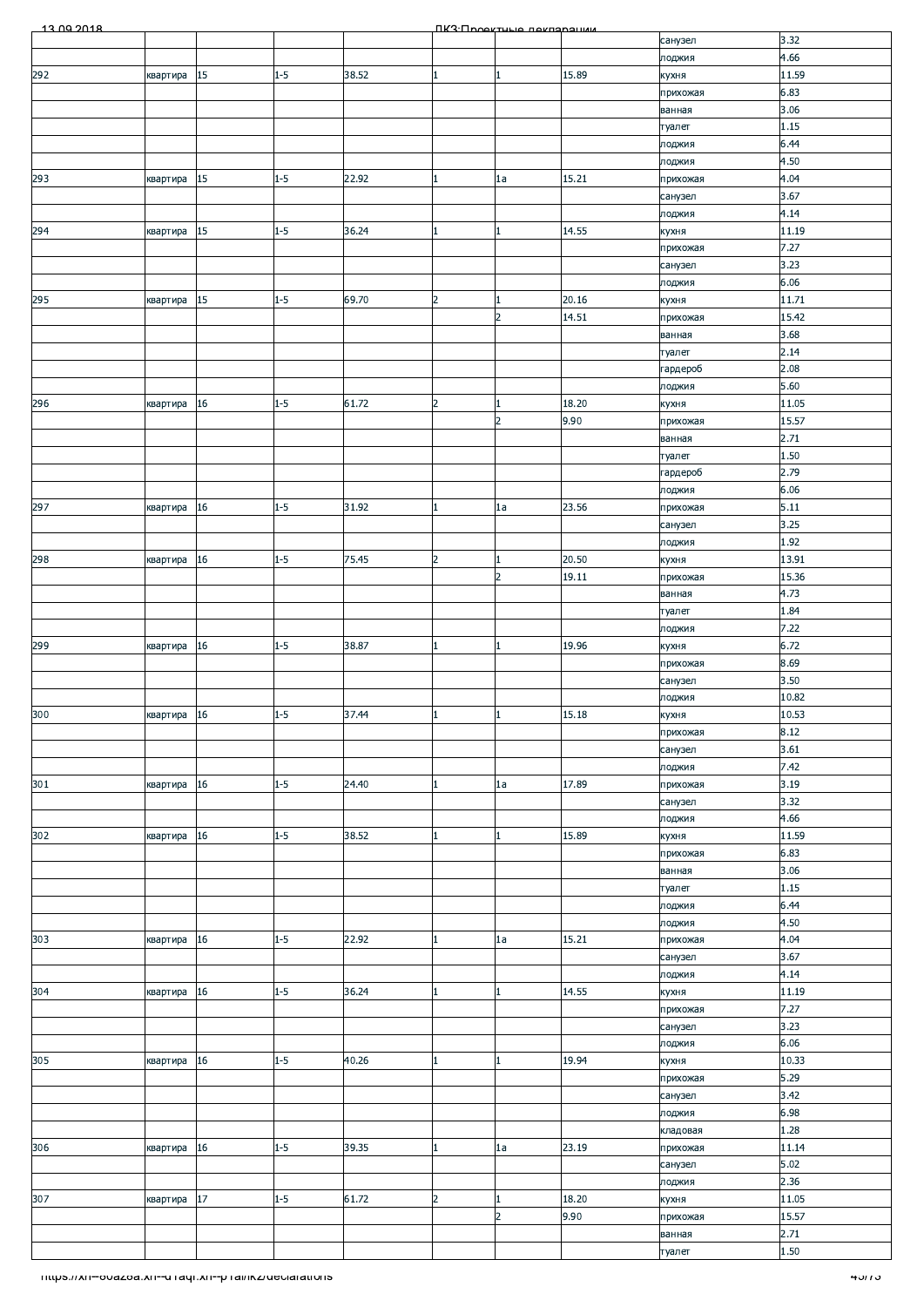| <b>ΠΚ</b> 3: Προοκτυμίο ποκπαραμικικ<br>2.79<br>гардероб<br>6.06<br>лоджия<br>308<br>17<br>$1 - 5$<br>31.92<br>23.56<br>5.11<br>квартира<br>1a<br>прихожая<br>3.25<br>санузел<br>1.92<br>лоджия<br>75.45<br>20.50<br>17<br>$1 - 5$<br>$\overline{2}$<br>13.91<br>309<br>кухня<br>квартира<br>19.11<br>15.36<br>$\overline{2}$<br>прихожая<br>4.73<br>ванная<br>1.84<br>туалет<br>7.22<br>лоджия<br>310<br>$1 - 5$<br>6.72<br>17<br>38.87<br>19.96<br>квартира<br>$\mathbf{1}$<br>кухня<br>8.69<br>прихожая<br>3.50<br>санузел<br>10.82<br>лоджия<br>17<br>$1 - 5$<br>37.44<br>15.18<br>10.53<br>311<br>кухня<br>квартира<br>8.12<br>прихожая<br>3.61<br>санузел<br>7.42<br>лоджия<br>17<br>$1 - 5$<br>312<br>24.40<br>17.89<br>3.19<br>1a<br>квартира<br>прихожая<br>1<br>3.32<br>санузел<br>4.66<br>лоджия<br>17<br>$1 - 5$<br>38.52<br>15.89<br>313<br>11.59<br>квартира<br>кухня<br>6.83<br>прихожая<br>3.06<br>ванная<br>1.15<br>туалет<br>6.44<br>лоджия<br>4.50<br>лоджия<br>17<br>22.92<br>$1 - 5$<br>15.21<br>4.04<br>314<br>1a<br>прихожая<br>квартира<br>3.67<br>санузел<br>4.14<br>лоджия<br>315<br>17<br>$1 - 5$<br>36.24<br>14.55<br>11.19<br>квартира<br>кухня<br>7.27<br>прихожая<br>3.23<br>санузел<br>6.06<br>лоджия<br>17<br>40.26<br>316<br>$1 - 5$<br>19.94<br>10.33<br>кухня<br>квартира<br>5.29<br>прихожая<br>3.42<br>санузел<br>6.98<br>лоджия<br>1.28<br>кладовая<br>квартира 17<br>39.35<br>23.19<br>$1 - 5$<br>11.14<br>1<br> la<br>прихожая<br>5.02<br>санузел<br>2.36<br>лоджия<br>7,177.97<br>3,690.25<br>$1 - 5$<br>318<br>$\overline{a}$<br>12.33<br>$1 - 6$<br>64.59<br>18.18<br>квартира<br>1<br>кухня<br>$\overline{2}$<br>14.55<br>14.09<br>прихожая<br>1.65<br>туалет<br>3.79<br>ванная<br>3.38<br>лоджия<br>20.99<br>7.88<br>$1 - 6$<br>32.64<br>квартира<br>$\vert$ 1<br>1a<br>прихожая<br>3.77<br>санузел<br>320<br>7.88<br>$1 - 6$<br>32.64<br>20.99<br>1a<br>прихожая<br>квартира<br>1<br>1<br>3.77<br>санузел<br>20.99<br>7.88<br>321<br>$1 - 6$<br>32.64<br>квартира<br>$\mathbf{1}$<br>1a<br>прихожая<br>3.77<br>санузел<br>322<br>45.65<br>13.75<br>$1 - 6$<br>13.81<br>кухня<br>квартира<br>1<br>13.44<br>прихожая<br>4.65<br>санузел<br>2.72<br>лоджия<br>323<br>15.27<br>11.16<br>54.30<br>$\overline{2}$<br>$1 - 6$<br>квартира<br>$\vert$ 1<br>кухня<br>11.74<br>$\overline{2}$<br>11.87<br>прихожая<br>1.65<br>туалет<br>2.61<br>ванная<br>3.48<br>лоджия<br>9.53<br>324<br>$\overline{2}$<br>22.79<br>$1 - 6$<br>72.30<br>квартира<br>$\overline{2}$<br>кухня<br>1<br>$\overline{2}$<br>20.11<br>13.75<br>прихожая<br>2.10<br>туалет<br>3.00<br>ванная<br>4.38<br>лоджия<br>1.02<br>гардероб<br>325<br>45.36<br>13.93<br>13.44<br>$\overline{2}$<br>$1 - 6$<br>квартира<br>кухня<br>13.03<br>прихожая<br><u> mups.//xn--ooazoa.xn--o raqi.xn--p rai/ikz/deciarations</u><br>40/13 |  | 13.00.2018 |  |  |  |  |  |
|----------------------------------------------------------------------------------------------------------------------------------------------------------------------------------------------------------------------------------------------------------------------------------------------------------------------------------------------------------------------------------------------------------------------------------------------------------------------------------------------------------------------------------------------------------------------------------------------------------------------------------------------------------------------------------------------------------------------------------------------------------------------------------------------------------------------------------------------------------------------------------------------------------------------------------------------------------------------------------------------------------------------------------------------------------------------------------------------------------------------------------------------------------------------------------------------------------------------------------------------------------------------------------------------------------------------------------------------------------------------------------------------------------------------------------------------------------------------------------------------------------------------------------------------------------------------------------------------------------------------------------------------------------------------------------------------------------------------------------------------------------------------------------------------------------------------------------------------------------------------------------------------------------------------------------------------------------------------------------------------------------------------------------------------------------------------------------------------------------------------------------------------------------------------------------------------------------------------------------------------------------------------------------------------------------------------------------------------------------------------------------------------------------------------------------------------------------------------------------------------------------------------------------------------------------------------------------------------------------------------------------------------------------------------------------------------------------------------------------------------------------------------------------------------------------------------------------------|--|------------|--|--|--|--|--|
| 317<br>ИТОГО по блок-секции<br>319                                                                                                                                                                                                                                                                                                                                                                                                                                                                                                                                                                                                                                                                                                                                                                                                                                                                                                                                                                                                                                                                                                                                                                                                                                                                                                                                                                                                                                                                                                                                                                                                                                                                                                                                                                                                                                                                                                                                                                                                                                                                                                                                                                                                                                                                                                                                                                                                                                                                                                                                                                                                                                                                                                                                                                                                     |  |            |  |  |  |  |  |
|                                                                                                                                                                                                                                                                                                                                                                                                                                                                                                                                                                                                                                                                                                                                                                                                                                                                                                                                                                                                                                                                                                                                                                                                                                                                                                                                                                                                                                                                                                                                                                                                                                                                                                                                                                                                                                                                                                                                                                                                                                                                                                                                                                                                                                                                                                                                                                                                                                                                                                                                                                                                                                                                                                                                                                                                                                        |  |            |  |  |  |  |  |
|                                                                                                                                                                                                                                                                                                                                                                                                                                                                                                                                                                                                                                                                                                                                                                                                                                                                                                                                                                                                                                                                                                                                                                                                                                                                                                                                                                                                                                                                                                                                                                                                                                                                                                                                                                                                                                                                                                                                                                                                                                                                                                                                                                                                                                                                                                                                                                                                                                                                                                                                                                                                                                                                                                                                                                                                                                        |  |            |  |  |  |  |  |
|                                                                                                                                                                                                                                                                                                                                                                                                                                                                                                                                                                                                                                                                                                                                                                                                                                                                                                                                                                                                                                                                                                                                                                                                                                                                                                                                                                                                                                                                                                                                                                                                                                                                                                                                                                                                                                                                                                                                                                                                                                                                                                                                                                                                                                                                                                                                                                                                                                                                                                                                                                                                                                                                                                                                                                                                                                        |  |            |  |  |  |  |  |
|                                                                                                                                                                                                                                                                                                                                                                                                                                                                                                                                                                                                                                                                                                                                                                                                                                                                                                                                                                                                                                                                                                                                                                                                                                                                                                                                                                                                                                                                                                                                                                                                                                                                                                                                                                                                                                                                                                                                                                                                                                                                                                                                                                                                                                                                                                                                                                                                                                                                                                                                                                                                                                                                                                                                                                                                                                        |  |            |  |  |  |  |  |
|                                                                                                                                                                                                                                                                                                                                                                                                                                                                                                                                                                                                                                                                                                                                                                                                                                                                                                                                                                                                                                                                                                                                                                                                                                                                                                                                                                                                                                                                                                                                                                                                                                                                                                                                                                                                                                                                                                                                                                                                                                                                                                                                                                                                                                                                                                                                                                                                                                                                                                                                                                                                                                                                                                                                                                                                                                        |  |            |  |  |  |  |  |
|                                                                                                                                                                                                                                                                                                                                                                                                                                                                                                                                                                                                                                                                                                                                                                                                                                                                                                                                                                                                                                                                                                                                                                                                                                                                                                                                                                                                                                                                                                                                                                                                                                                                                                                                                                                                                                                                                                                                                                                                                                                                                                                                                                                                                                                                                                                                                                                                                                                                                                                                                                                                                                                                                                                                                                                                                                        |  |            |  |  |  |  |  |
|                                                                                                                                                                                                                                                                                                                                                                                                                                                                                                                                                                                                                                                                                                                                                                                                                                                                                                                                                                                                                                                                                                                                                                                                                                                                                                                                                                                                                                                                                                                                                                                                                                                                                                                                                                                                                                                                                                                                                                                                                                                                                                                                                                                                                                                                                                                                                                                                                                                                                                                                                                                                                                                                                                                                                                                                                                        |  |            |  |  |  |  |  |
|                                                                                                                                                                                                                                                                                                                                                                                                                                                                                                                                                                                                                                                                                                                                                                                                                                                                                                                                                                                                                                                                                                                                                                                                                                                                                                                                                                                                                                                                                                                                                                                                                                                                                                                                                                                                                                                                                                                                                                                                                                                                                                                                                                                                                                                                                                                                                                                                                                                                                                                                                                                                                                                                                                                                                                                                                                        |  |            |  |  |  |  |  |
|                                                                                                                                                                                                                                                                                                                                                                                                                                                                                                                                                                                                                                                                                                                                                                                                                                                                                                                                                                                                                                                                                                                                                                                                                                                                                                                                                                                                                                                                                                                                                                                                                                                                                                                                                                                                                                                                                                                                                                                                                                                                                                                                                                                                                                                                                                                                                                                                                                                                                                                                                                                                                                                                                                                                                                                                                                        |  |            |  |  |  |  |  |
|                                                                                                                                                                                                                                                                                                                                                                                                                                                                                                                                                                                                                                                                                                                                                                                                                                                                                                                                                                                                                                                                                                                                                                                                                                                                                                                                                                                                                                                                                                                                                                                                                                                                                                                                                                                                                                                                                                                                                                                                                                                                                                                                                                                                                                                                                                                                                                                                                                                                                                                                                                                                                                                                                                                                                                                                                                        |  |            |  |  |  |  |  |
|                                                                                                                                                                                                                                                                                                                                                                                                                                                                                                                                                                                                                                                                                                                                                                                                                                                                                                                                                                                                                                                                                                                                                                                                                                                                                                                                                                                                                                                                                                                                                                                                                                                                                                                                                                                                                                                                                                                                                                                                                                                                                                                                                                                                                                                                                                                                                                                                                                                                                                                                                                                                                                                                                                                                                                                                                                        |  |            |  |  |  |  |  |
|                                                                                                                                                                                                                                                                                                                                                                                                                                                                                                                                                                                                                                                                                                                                                                                                                                                                                                                                                                                                                                                                                                                                                                                                                                                                                                                                                                                                                                                                                                                                                                                                                                                                                                                                                                                                                                                                                                                                                                                                                                                                                                                                                                                                                                                                                                                                                                                                                                                                                                                                                                                                                                                                                                                                                                                                                                        |  |            |  |  |  |  |  |
|                                                                                                                                                                                                                                                                                                                                                                                                                                                                                                                                                                                                                                                                                                                                                                                                                                                                                                                                                                                                                                                                                                                                                                                                                                                                                                                                                                                                                                                                                                                                                                                                                                                                                                                                                                                                                                                                                                                                                                                                                                                                                                                                                                                                                                                                                                                                                                                                                                                                                                                                                                                                                                                                                                                                                                                                                                        |  |            |  |  |  |  |  |
|                                                                                                                                                                                                                                                                                                                                                                                                                                                                                                                                                                                                                                                                                                                                                                                                                                                                                                                                                                                                                                                                                                                                                                                                                                                                                                                                                                                                                                                                                                                                                                                                                                                                                                                                                                                                                                                                                                                                                                                                                                                                                                                                                                                                                                                                                                                                                                                                                                                                                                                                                                                                                                                                                                                                                                                                                                        |  |            |  |  |  |  |  |
|                                                                                                                                                                                                                                                                                                                                                                                                                                                                                                                                                                                                                                                                                                                                                                                                                                                                                                                                                                                                                                                                                                                                                                                                                                                                                                                                                                                                                                                                                                                                                                                                                                                                                                                                                                                                                                                                                                                                                                                                                                                                                                                                                                                                                                                                                                                                                                                                                                                                                                                                                                                                                                                                                                                                                                                                                                        |  |            |  |  |  |  |  |
|                                                                                                                                                                                                                                                                                                                                                                                                                                                                                                                                                                                                                                                                                                                                                                                                                                                                                                                                                                                                                                                                                                                                                                                                                                                                                                                                                                                                                                                                                                                                                                                                                                                                                                                                                                                                                                                                                                                                                                                                                                                                                                                                                                                                                                                                                                                                                                                                                                                                                                                                                                                                                                                                                                                                                                                                                                        |  |            |  |  |  |  |  |
|                                                                                                                                                                                                                                                                                                                                                                                                                                                                                                                                                                                                                                                                                                                                                                                                                                                                                                                                                                                                                                                                                                                                                                                                                                                                                                                                                                                                                                                                                                                                                                                                                                                                                                                                                                                                                                                                                                                                                                                                                                                                                                                                                                                                                                                                                                                                                                                                                                                                                                                                                                                                                                                                                                                                                                                                                                        |  |            |  |  |  |  |  |
|                                                                                                                                                                                                                                                                                                                                                                                                                                                                                                                                                                                                                                                                                                                                                                                                                                                                                                                                                                                                                                                                                                                                                                                                                                                                                                                                                                                                                                                                                                                                                                                                                                                                                                                                                                                                                                                                                                                                                                                                                                                                                                                                                                                                                                                                                                                                                                                                                                                                                                                                                                                                                                                                                                                                                                                                                                        |  |            |  |  |  |  |  |
|                                                                                                                                                                                                                                                                                                                                                                                                                                                                                                                                                                                                                                                                                                                                                                                                                                                                                                                                                                                                                                                                                                                                                                                                                                                                                                                                                                                                                                                                                                                                                                                                                                                                                                                                                                                                                                                                                                                                                                                                                                                                                                                                                                                                                                                                                                                                                                                                                                                                                                                                                                                                                                                                                                                                                                                                                                        |  |            |  |  |  |  |  |
|                                                                                                                                                                                                                                                                                                                                                                                                                                                                                                                                                                                                                                                                                                                                                                                                                                                                                                                                                                                                                                                                                                                                                                                                                                                                                                                                                                                                                                                                                                                                                                                                                                                                                                                                                                                                                                                                                                                                                                                                                                                                                                                                                                                                                                                                                                                                                                                                                                                                                                                                                                                                                                                                                                                                                                                                                                        |  |            |  |  |  |  |  |
|                                                                                                                                                                                                                                                                                                                                                                                                                                                                                                                                                                                                                                                                                                                                                                                                                                                                                                                                                                                                                                                                                                                                                                                                                                                                                                                                                                                                                                                                                                                                                                                                                                                                                                                                                                                                                                                                                                                                                                                                                                                                                                                                                                                                                                                                                                                                                                                                                                                                                                                                                                                                                                                                                                                                                                                                                                        |  |            |  |  |  |  |  |
|                                                                                                                                                                                                                                                                                                                                                                                                                                                                                                                                                                                                                                                                                                                                                                                                                                                                                                                                                                                                                                                                                                                                                                                                                                                                                                                                                                                                                                                                                                                                                                                                                                                                                                                                                                                                                                                                                                                                                                                                                                                                                                                                                                                                                                                                                                                                                                                                                                                                                                                                                                                                                                                                                                                                                                                                                                        |  |            |  |  |  |  |  |
|                                                                                                                                                                                                                                                                                                                                                                                                                                                                                                                                                                                                                                                                                                                                                                                                                                                                                                                                                                                                                                                                                                                                                                                                                                                                                                                                                                                                                                                                                                                                                                                                                                                                                                                                                                                                                                                                                                                                                                                                                                                                                                                                                                                                                                                                                                                                                                                                                                                                                                                                                                                                                                                                                                                                                                                                                                        |  |            |  |  |  |  |  |
|                                                                                                                                                                                                                                                                                                                                                                                                                                                                                                                                                                                                                                                                                                                                                                                                                                                                                                                                                                                                                                                                                                                                                                                                                                                                                                                                                                                                                                                                                                                                                                                                                                                                                                                                                                                                                                                                                                                                                                                                                                                                                                                                                                                                                                                                                                                                                                                                                                                                                                                                                                                                                                                                                                                                                                                                                                        |  |            |  |  |  |  |  |
|                                                                                                                                                                                                                                                                                                                                                                                                                                                                                                                                                                                                                                                                                                                                                                                                                                                                                                                                                                                                                                                                                                                                                                                                                                                                                                                                                                                                                                                                                                                                                                                                                                                                                                                                                                                                                                                                                                                                                                                                                                                                                                                                                                                                                                                                                                                                                                                                                                                                                                                                                                                                                                                                                                                                                                                                                                        |  |            |  |  |  |  |  |
|                                                                                                                                                                                                                                                                                                                                                                                                                                                                                                                                                                                                                                                                                                                                                                                                                                                                                                                                                                                                                                                                                                                                                                                                                                                                                                                                                                                                                                                                                                                                                                                                                                                                                                                                                                                                                                                                                                                                                                                                                                                                                                                                                                                                                                                                                                                                                                                                                                                                                                                                                                                                                                                                                                                                                                                                                                        |  |            |  |  |  |  |  |
|                                                                                                                                                                                                                                                                                                                                                                                                                                                                                                                                                                                                                                                                                                                                                                                                                                                                                                                                                                                                                                                                                                                                                                                                                                                                                                                                                                                                                                                                                                                                                                                                                                                                                                                                                                                                                                                                                                                                                                                                                                                                                                                                                                                                                                                                                                                                                                                                                                                                                                                                                                                                                                                                                                                                                                                                                                        |  |            |  |  |  |  |  |
|                                                                                                                                                                                                                                                                                                                                                                                                                                                                                                                                                                                                                                                                                                                                                                                                                                                                                                                                                                                                                                                                                                                                                                                                                                                                                                                                                                                                                                                                                                                                                                                                                                                                                                                                                                                                                                                                                                                                                                                                                                                                                                                                                                                                                                                                                                                                                                                                                                                                                                                                                                                                                                                                                                                                                                                                                                        |  |            |  |  |  |  |  |
|                                                                                                                                                                                                                                                                                                                                                                                                                                                                                                                                                                                                                                                                                                                                                                                                                                                                                                                                                                                                                                                                                                                                                                                                                                                                                                                                                                                                                                                                                                                                                                                                                                                                                                                                                                                                                                                                                                                                                                                                                                                                                                                                                                                                                                                                                                                                                                                                                                                                                                                                                                                                                                                                                                                                                                                                                                        |  |            |  |  |  |  |  |
|                                                                                                                                                                                                                                                                                                                                                                                                                                                                                                                                                                                                                                                                                                                                                                                                                                                                                                                                                                                                                                                                                                                                                                                                                                                                                                                                                                                                                                                                                                                                                                                                                                                                                                                                                                                                                                                                                                                                                                                                                                                                                                                                                                                                                                                                                                                                                                                                                                                                                                                                                                                                                                                                                                                                                                                                                                        |  |            |  |  |  |  |  |
|                                                                                                                                                                                                                                                                                                                                                                                                                                                                                                                                                                                                                                                                                                                                                                                                                                                                                                                                                                                                                                                                                                                                                                                                                                                                                                                                                                                                                                                                                                                                                                                                                                                                                                                                                                                                                                                                                                                                                                                                                                                                                                                                                                                                                                                                                                                                                                                                                                                                                                                                                                                                                                                                                                                                                                                                                                        |  |            |  |  |  |  |  |
|                                                                                                                                                                                                                                                                                                                                                                                                                                                                                                                                                                                                                                                                                                                                                                                                                                                                                                                                                                                                                                                                                                                                                                                                                                                                                                                                                                                                                                                                                                                                                                                                                                                                                                                                                                                                                                                                                                                                                                                                                                                                                                                                                                                                                                                                                                                                                                                                                                                                                                                                                                                                                                                                                                                                                                                                                                        |  |            |  |  |  |  |  |
|                                                                                                                                                                                                                                                                                                                                                                                                                                                                                                                                                                                                                                                                                                                                                                                                                                                                                                                                                                                                                                                                                                                                                                                                                                                                                                                                                                                                                                                                                                                                                                                                                                                                                                                                                                                                                                                                                                                                                                                                                                                                                                                                                                                                                                                                                                                                                                                                                                                                                                                                                                                                                                                                                                                                                                                                                                        |  |            |  |  |  |  |  |
|                                                                                                                                                                                                                                                                                                                                                                                                                                                                                                                                                                                                                                                                                                                                                                                                                                                                                                                                                                                                                                                                                                                                                                                                                                                                                                                                                                                                                                                                                                                                                                                                                                                                                                                                                                                                                                                                                                                                                                                                                                                                                                                                                                                                                                                                                                                                                                                                                                                                                                                                                                                                                                                                                                                                                                                                                                        |  |            |  |  |  |  |  |
|                                                                                                                                                                                                                                                                                                                                                                                                                                                                                                                                                                                                                                                                                                                                                                                                                                                                                                                                                                                                                                                                                                                                                                                                                                                                                                                                                                                                                                                                                                                                                                                                                                                                                                                                                                                                                                                                                                                                                                                                                                                                                                                                                                                                                                                                                                                                                                                                                                                                                                                                                                                                                                                                                                                                                                                                                                        |  |            |  |  |  |  |  |
|                                                                                                                                                                                                                                                                                                                                                                                                                                                                                                                                                                                                                                                                                                                                                                                                                                                                                                                                                                                                                                                                                                                                                                                                                                                                                                                                                                                                                                                                                                                                                                                                                                                                                                                                                                                                                                                                                                                                                                                                                                                                                                                                                                                                                                                                                                                                                                                                                                                                                                                                                                                                                                                                                                                                                                                                                                        |  |            |  |  |  |  |  |
|                                                                                                                                                                                                                                                                                                                                                                                                                                                                                                                                                                                                                                                                                                                                                                                                                                                                                                                                                                                                                                                                                                                                                                                                                                                                                                                                                                                                                                                                                                                                                                                                                                                                                                                                                                                                                                                                                                                                                                                                                                                                                                                                                                                                                                                                                                                                                                                                                                                                                                                                                                                                                                                                                                                                                                                                                                        |  |            |  |  |  |  |  |
|                                                                                                                                                                                                                                                                                                                                                                                                                                                                                                                                                                                                                                                                                                                                                                                                                                                                                                                                                                                                                                                                                                                                                                                                                                                                                                                                                                                                                                                                                                                                                                                                                                                                                                                                                                                                                                                                                                                                                                                                                                                                                                                                                                                                                                                                                                                                                                                                                                                                                                                                                                                                                                                                                                                                                                                                                                        |  |            |  |  |  |  |  |
|                                                                                                                                                                                                                                                                                                                                                                                                                                                                                                                                                                                                                                                                                                                                                                                                                                                                                                                                                                                                                                                                                                                                                                                                                                                                                                                                                                                                                                                                                                                                                                                                                                                                                                                                                                                                                                                                                                                                                                                                                                                                                                                                                                                                                                                                                                                                                                                                                                                                                                                                                                                                                                                                                                                                                                                                                                        |  |            |  |  |  |  |  |
|                                                                                                                                                                                                                                                                                                                                                                                                                                                                                                                                                                                                                                                                                                                                                                                                                                                                                                                                                                                                                                                                                                                                                                                                                                                                                                                                                                                                                                                                                                                                                                                                                                                                                                                                                                                                                                                                                                                                                                                                                                                                                                                                                                                                                                                                                                                                                                                                                                                                                                                                                                                                                                                                                                                                                                                                                                        |  |            |  |  |  |  |  |
|                                                                                                                                                                                                                                                                                                                                                                                                                                                                                                                                                                                                                                                                                                                                                                                                                                                                                                                                                                                                                                                                                                                                                                                                                                                                                                                                                                                                                                                                                                                                                                                                                                                                                                                                                                                                                                                                                                                                                                                                                                                                                                                                                                                                                                                                                                                                                                                                                                                                                                                                                                                                                                                                                                                                                                                                                                        |  |            |  |  |  |  |  |
|                                                                                                                                                                                                                                                                                                                                                                                                                                                                                                                                                                                                                                                                                                                                                                                                                                                                                                                                                                                                                                                                                                                                                                                                                                                                                                                                                                                                                                                                                                                                                                                                                                                                                                                                                                                                                                                                                                                                                                                                                                                                                                                                                                                                                                                                                                                                                                                                                                                                                                                                                                                                                                                                                                                                                                                                                                        |  |            |  |  |  |  |  |
|                                                                                                                                                                                                                                                                                                                                                                                                                                                                                                                                                                                                                                                                                                                                                                                                                                                                                                                                                                                                                                                                                                                                                                                                                                                                                                                                                                                                                                                                                                                                                                                                                                                                                                                                                                                                                                                                                                                                                                                                                                                                                                                                                                                                                                                                                                                                                                                                                                                                                                                                                                                                                                                                                                                                                                                                                                        |  |            |  |  |  |  |  |
|                                                                                                                                                                                                                                                                                                                                                                                                                                                                                                                                                                                                                                                                                                                                                                                                                                                                                                                                                                                                                                                                                                                                                                                                                                                                                                                                                                                                                                                                                                                                                                                                                                                                                                                                                                                                                                                                                                                                                                                                                                                                                                                                                                                                                                                                                                                                                                                                                                                                                                                                                                                                                                                                                                                                                                                                                                        |  |            |  |  |  |  |  |
|                                                                                                                                                                                                                                                                                                                                                                                                                                                                                                                                                                                                                                                                                                                                                                                                                                                                                                                                                                                                                                                                                                                                                                                                                                                                                                                                                                                                                                                                                                                                                                                                                                                                                                                                                                                                                                                                                                                                                                                                                                                                                                                                                                                                                                                                                                                                                                                                                                                                                                                                                                                                                                                                                                                                                                                                                                        |  |            |  |  |  |  |  |
|                                                                                                                                                                                                                                                                                                                                                                                                                                                                                                                                                                                                                                                                                                                                                                                                                                                                                                                                                                                                                                                                                                                                                                                                                                                                                                                                                                                                                                                                                                                                                                                                                                                                                                                                                                                                                                                                                                                                                                                                                                                                                                                                                                                                                                                                                                                                                                                                                                                                                                                                                                                                                                                                                                                                                                                                                                        |  |            |  |  |  |  |  |
|                                                                                                                                                                                                                                                                                                                                                                                                                                                                                                                                                                                                                                                                                                                                                                                                                                                                                                                                                                                                                                                                                                                                                                                                                                                                                                                                                                                                                                                                                                                                                                                                                                                                                                                                                                                                                                                                                                                                                                                                                                                                                                                                                                                                                                                                                                                                                                                                                                                                                                                                                                                                                                                                                                                                                                                                                                        |  |            |  |  |  |  |  |
|                                                                                                                                                                                                                                                                                                                                                                                                                                                                                                                                                                                                                                                                                                                                                                                                                                                                                                                                                                                                                                                                                                                                                                                                                                                                                                                                                                                                                                                                                                                                                                                                                                                                                                                                                                                                                                                                                                                                                                                                                                                                                                                                                                                                                                                                                                                                                                                                                                                                                                                                                                                                                                                                                                                                                                                                                                        |  |            |  |  |  |  |  |
|                                                                                                                                                                                                                                                                                                                                                                                                                                                                                                                                                                                                                                                                                                                                                                                                                                                                                                                                                                                                                                                                                                                                                                                                                                                                                                                                                                                                                                                                                                                                                                                                                                                                                                                                                                                                                                                                                                                                                                                                                                                                                                                                                                                                                                                                                                                                                                                                                                                                                                                                                                                                                                                                                                                                                                                                                                        |  |            |  |  |  |  |  |
|                                                                                                                                                                                                                                                                                                                                                                                                                                                                                                                                                                                                                                                                                                                                                                                                                                                                                                                                                                                                                                                                                                                                                                                                                                                                                                                                                                                                                                                                                                                                                                                                                                                                                                                                                                                                                                                                                                                                                                                                                                                                                                                                                                                                                                                                                                                                                                                                                                                                                                                                                                                                                                                                                                                                                                                                                                        |  |            |  |  |  |  |  |
|                                                                                                                                                                                                                                                                                                                                                                                                                                                                                                                                                                                                                                                                                                                                                                                                                                                                                                                                                                                                                                                                                                                                                                                                                                                                                                                                                                                                                                                                                                                                                                                                                                                                                                                                                                                                                                                                                                                                                                                                                                                                                                                                                                                                                                                                                                                                                                                                                                                                                                                                                                                                                                                                                                                                                                                                                                        |  |            |  |  |  |  |  |
|                                                                                                                                                                                                                                                                                                                                                                                                                                                                                                                                                                                                                                                                                                                                                                                                                                                                                                                                                                                                                                                                                                                                                                                                                                                                                                                                                                                                                                                                                                                                                                                                                                                                                                                                                                                                                                                                                                                                                                                                                                                                                                                                                                                                                                                                                                                                                                                                                                                                                                                                                                                                                                                                                                                                                                                                                                        |  |            |  |  |  |  |  |
|                                                                                                                                                                                                                                                                                                                                                                                                                                                                                                                                                                                                                                                                                                                                                                                                                                                                                                                                                                                                                                                                                                                                                                                                                                                                                                                                                                                                                                                                                                                                                                                                                                                                                                                                                                                                                                                                                                                                                                                                                                                                                                                                                                                                                                                                                                                                                                                                                                                                                                                                                                                                                                                                                                                                                                                                                                        |  |            |  |  |  |  |  |
|                                                                                                                                                                                                                                                                                                                                                                                                                                                                                                                                                                                                                                                                                                                                                                                                                                                                                                                                                                                                                                                                                                                                                                                                                                                                                                                                                                                                                                                                                                                                                                                                                                                                                                                                                                                                                                                                                                                                                                                                                                                                                                                                                                                                                                                                                                                                                                                                                                                                                                                                                                                                                                                                                                                                                                                                                                        |  |            |  |  |  |  |  |
|                                                                                                                                                                                                                                                                                                                                                                                                                                                                                                                                                                                                                                                                                                                                                                                                                                                                                                                                                                                                                                                                                                                                                                                                                                                                                                                                                                                                                                                                                                                                                                                                                                                                                                                                                                                                                                                                                                                                                                                                                                                                                                                                                                                                                                                                                                                                                                                                                                                                                                                                                                                                                                                                                                                                                                                                                                        |  |            |  |  |  |  |  |
|                                                                                                                                                                                                                                                                                                                                                                                                                                                                                                                                                                                                                                                                                                                                                                                                                                                                                                                                                                                                                                                                                                                                                                                                                                                                                                                                                                                                                                                                                                                                                                                                                                                                                                                                                                                                                                                                                                                                                                                                                                                                                                                                                                                                                                                                                                                                                                                                                                                                                                                                                                                                                                                                                                                                                                                                                                        |  |            |  |  |  |  |  |
|                                                                                                                                                                                                                                                                                                                                                                                                                                                                                                                                                                                                                                                                                                                                                                                                                                                                                                                                                                                                                                                                                                                                                                                                                                                                                                                                                                                                                                                                                                                                                                                                                                                                                                                                                                                                                                                                                                                                                                                                                                                                                                                                                                                                                                                                                                                                                                                                                                                                                                                                                                                                                                                                                                                                                                                                                                        |  |            |  |  |  |  |  |
|                                                                                                                                                                                                                                                                                                                                                                                                                                                                                                                                                                                                                                                                                                                                                                                                                                                                                                                                                                                                                                                                                                                                                                                                                                                                                                                                                                                                                                                                                                                                                                                                                                                                                                                                                                                                                                                                                                                                                                                                                                                                                                                                                                                                                                                                                                                                                                                                                                                                                                                                                                                                                                                                                                                                                                                                                                        |  |            |  |  |  |  |  |
|                                                                                                                                                                                                                                                                                                                                                                                                                                                                                                                                                                                                                                                                                                                                                                                                                                                                                                                                                                                                                                                                                                                                                                                                                                                                                                                                                                                                                                                                                                                                                                                                                                                                                                                                                                                                                                                                                                                                                                                                                                                                                                                                                                                                                                                                                                                                                                                                                                                                                                                                                                                                                                                                                                                                                                                                                                        |  |            |  |  |  |  |  |
|                                                                                                                                                                                                                                                                                                                                                                                                                                                                                                                                                                                                                                                                                                                                                                                                                                                                                                                                                                                                                                                                                                                                                                                                                                                                                                                                                                                                                                                                                                                                                                                                                                                                                                                                                                                                                                                                                                                                                                                                                                                                                                                                                                                                                                                                                                                                                                                                                                                                                                                                                                                                                                                                                                                                                                                                                                        |  |            |  |  |  |  |  |
|                                                                                                                                                                                                                                                                                                                                                                                                                                                                                                                                                                                                                                                                                                                                                                                                                                                                                                                                                                                                                                                                                                                                                                                                                                                                                                                                                                                                                                                                                                                                                                                                                                                                                                                                                                                                                                                                                                                                                                                                                                                                                                                                                                                                                                                                                                                                                                                                                                                                                                                                                                                                                                                                                                                                                                                                                                        |  |            |  |  |  |  |  |
|                                                                                                                                                                                                                                                                                                                                                                                                                                                                                                                                                                                                                                                                                                                                                                                                                                                                                                                                                                                                                                                                                                                                                                                                                                                                                                                                                                                                                                                                                                                                                                                                                                                                                                                                                                                                                                                                                                                                                                                                                                                                                                                                                                                                                                                                                                                                                                                                                                                                                                                                                                                                                                                                                                                                                                                                                                        |  |            |  |  |  |  |  |
|                                                                                                                                                                                                                                                                                                                                                                                                                                                                                                                                                                                                                                                                                                                                                                                                                                                                                                                                                                                                                                                                                                                                                                                                                                                                                                                                                                                                                                                                                                                                                                                                                                                                                                                                                                                                                                                                                                                                                                                                                                                                                                                                                                                                                                                                                                                                                                                                                                                                                                                                                                                                                                                                                                                                                                                                                                        |  |            |  |  |  |  |  |
|                                                                                                                                                                                                                                                                                                                                                                                                                                                                                                                                                                                                                                                                                                                                                                                                                                                                                                                                                                                                                                                                                                                                                                                                                                                                                                                                                                                                                                                                                                                                                                                                                                                                                                                                                                                                                                                                                                                                                                                                                                                                                                                                                                                                                                                                                                                                                                                                                                                                                                                                                                                                                                                                                                                                                                                                                                        |  |            |  |  |  |  |  |
|                                                                                                                                                                                                                                                                                                                                                                                                                                                                                                                                                                                                                                                                                                                                                                                                                                                                                                                                                                                                                                                                                                                                                                                                                                                                                                                                                                                                                                                                                                                                                                                                                                                                                                                                                                                                                                                                                                                                                                                                                                                                                                                                                                                                                                                                                                                                                                                                                                                                                                                                                                                                                                                                                                                                                                                                                                        |  |            |  |  |  |  |  |
|                                                                                                                                                                                                                                                                                                                                                                                                                                                                                                                                                                                                                                                                                                                                                                                                                                                                                                                                                                                                                                                                                                                                                                                                                                                                                                                                                                                                                                                                                                                                                                                                                                                                                                                                                                                                                                                                                                                                                                                                                                                                                                                                                                                                                                                                                                                                                                                                                                                                                                                                                                                                                                                                                                                                                                                                                                        |  |            |  |  |  |  |  |
|                                                                                                                                                                                                                                                                                                                                                                                                                                                                                                                                                                                                                                                                                                                                                                                                                                                                                                                                                                                                                                                                                                                                                                                                                                                                                                                                                                                                                                                                                                                                                                                                                                                                                                                                                                                                                                                                                                                                                                                                                                                                                                                                                                                                                                                                                                                                                                                                                                                                                                                                                                                                                                                                                                                                                                                                                                        |  |            |  |  |  |  |  |
|                                                                                                                                                                                                                                                                                                                                                                                                                                                                                                                                                                                                                                                                                                                                                                                                                                                                                                                                                                                                                                                                                                                                                                                                                                                                                                                                                                                                                                                                                                                                                                                                                                                                                                                                                                                                                                                                                                                                                                                                                                                                                                                                                                                                                                                                                                                                                                                                                                                                                                                                                                                                                                                                                                                                                                                                                                        |  |            |  |  |  |  |  |
|                                                                                                                                                                                                                                                                                                                                                                                                                                                                                                                                                                                                                                                                                                                                                                                                                                                                                                                                                                                                                                                                                                                                                                                                                                                                                                                                                                                                                                                                                                                                                                                                                                                                                                                                                                                                                                                                                                                                                                                                                                                                                                                                                                                                                                                                                                                                                                                                                                                                                                                                                                                                                                                                                                                                                                                                                                        |  |            |  |  |  |  |  |
|                                                                                                                                                                                                                                                                                                                                                                                                                                                                                                                                                                                                                                                                                                                                                                                                                                                                                                                                                                                                                                                                                                                                                                                                                                                                                                                                                                                                                                                                                                                                                                                                                                                                                                                                                                                                                                                                                                                                                                                                                                                                                                                                                                                                                                                                                                                                                                                                                                                                                                                                                                                                                                                                                                                                                                                                                                        |  |            |  |  |  |  |  |
|                                                                                                                                                                                                                                                                                                                                                                                                                                                                                                                                                                                                                                                                                                                                                                                                                                                                                                                                                                                                                                                                                                                                                                                                                                                                                                                                                                                                                                                                                                                                                                                                                                                                                                                                                                                                                                                                                                                                                                                                                                                                                                                                                                                                                                                                                                                                                                                                                                                                                                                                                                                                                                                                                                                                                                                                                                        |  |            |  |  |  |  |  |
|                                                                                                                                                                                                                                                                                                                                                                                                                                                                                                                                                                                                                                                                                                                                                                                                                                                                                                                                                                                                                                                                                                                                                                                                                                                                                                                                                                                                                                                                                                                                                                                                                                                                                                                                                                                                                                                                                                                                                                                                                                                                                                                                                                                                                                                                                                                                                                                                                                                                                                                                                                                                                                                                                                                                                                                                                                        |  |            |  |  |  |  |  |
|                                                                                                                                                                                                                                                                                                                                                                                                                                                                                                                                                                                                                                                                                                                                                                                                                                                                                                                                                                                                                                                                                                                                                                                                                                                                                                                                                                                                                                                                                                                                                                                                                                                                                                                                                                                                                                                                                                                                                                                                                                                                                                                                                                                                                                                                                                                                                                                                                                                                                                                                                                                                                                                                                                                                                                                                                                        |  |            |  |  |  |  |  |
|                                                                                                                                                                                                                                                                                                                                                                                                                                                                                                                                                                                                                                                                                                                                                                                                                                                                                                                                                                                                                                                                                                                                                                                                                                                                                                                                                                                                                                                                                                                                                                                                                                                                                                                                                                                                                                                                                                                                                                                                                                                                                                                                                                                                                                                                                                                                                                                                                                                                                                                                                                                                                                                                                                                                                                                                                                        |  |            |  |  |  |  |  |
|                                                                                                                                                                                                                                                                                                                                                                                                                                                                                                                                                                                                                                                                                                                                                                                                                                                                                                                                                                                                                                                                                                                                                                                                                                                                                                                                                                                                                                                                                                                                                                                                                                                                                                                                                                                                                                                                                                                                                                                                                                                                                                                                                                                                                                                                                                                                                                                                                                                                                                                                                                                                                                                                                                                                                                                                                                        |  |            |  |  |  |  |  |
|                                                                                                                                                                                                                                                                                                                                                                                                                                                                                                                                                                                                                                                                                                                                                                                                                                                                                                                                                                                                                                                                                                                                                                                                                                                                                                                                                                                                                                                                                                                                                                                                                                                                                                                                                                                                                                                                                                                                                                                                                                                                                                                                                                                                                                                                                                                                                                                                                                                                                                                                                                                                                                                                                                                                                                                                                                        |  |            |  |  |  |  |  |
|                                                                                                                                                                                                                                                                                                                                                                                                                                                                                                                                                                                                                                                                                                                                                                                                                                                                                                                                                                                                                                                                                                                                                                                                                                                                                                                                                                                                                                                                                                                                                                                                                                                                                                                                                                                                                                                                                                                                                                                                                                                                                                                                                                                                                                                                                                                                                                                                                                                                                                                                                                                                                                                                                                                                                                                                                                        |  |            |  |  |  |  |  |
|                                                                                                                                                                                                                                                                                                                                                                                                                                                                                                                                                                                                                                                                                                                                                                                                                                                                                                                                                                                                                                                                                                                                                                                                                                                                                                                                                                                                                                                                                                                                                                                                                                                                                                                                                                                                                                                                                                                                                                                                                                                                                                                                                                                                                                                                                                                                                                                                                                                                                                                                                                                                                                                                                                                                                                                                                                        |  |            |  |  |  |  |  |
|                                                                                                                                                                                                                                                                                                                                                                                                                                                                                                                                                                                                                                                                                                                                                                                                                                                                                                                                                                                                                                                                                                                                                                                                                                                                                                                                                                                                                                                                                                                                                                                                                                                                                                                                                                                                                                                                                                                                                                                                                                                                                                                                                                                                                                                                                                                                                                                                                                                                                                                                                                                                                                                                                                                                                                                                                                        |  |            |  |  |  |  |  |
|                                                                                                                                                                                                                                                                                                                                                                                                                                                                                                                                                                                                                                                                                                                                                                                                                                                                                                                                                                                                                                                                                                                                                                                                                                                                                                                                                                                                                                                                                                                                                                                                                                                                                                                                                                                                                                                                                                                                                                                                                                                                                                                                                                                                                                                                                                                                                                                                                                                                                                                                                                                                                                                                                                                                                                                                                                        |  |            |  |  |  |  |  |
|                                                                                                                                                                                                                                                                                                                                                                                                                                                                                                                                                                                                                                                                                                                                                                                                                                                                                                                                                                                                                                                                                                                                                                                                                                                                                                                                                                                                                                                                                                                                                                                                                                                                                                                                                                                                                                                                                                                                                                                                                                                                                                                                                                                                                                                                                                                                                                                                                                                                                                                                                                                                                                                                                                                                                                                                                                        |  |            |  |  |  |  |  |
|                                                                                                                                                                                                                                                                                                                                                                                                                                                                                                                                                                                                                                                                                                                                                                                                                                                                                                                                                                                                                                                                                                                                                                                                                                                                                                                                                                                                                                                                                                                                                                                                                                                                                                                                                                                                                                                                                                                                                                                                                                                                                                                                                                                                                                                                                                                                                                                                                                                                                                                                                                                                                                                                                                                                                                                                                                        |  |            |  |  |  |  |  |
|                                                                                                                                                                                                                                                                                                                                                                                                                                                                                                                                                                                                                                                                                                                                                                                                                                                                                                                                                                                                                                                                                                                                                                                                                                                                                                                                                                                                                                                                                                                                                                                                                                                                                                                                                                                                                                                                                                                                                                                                                                                                                                                                                                                                                                                                                                                                                                                                                                                                                                                                                                                                                                                                                                                                                                                                                                        |  |            |  |  |  |  |  |
|                                                                                                                                                                                                                                                                                                                                                                                                                                                                                                                                                                                                                                                                                                                                                                                                                                                                                                                                                                                                                                                                                                                                                                                                                                                                                                                                                                                                                                                                                                                                                                                                                                                                                                                                                                                                                                                                                                                                                                                                                                                                                                                                                                                                                                                                                                                                                                                                                                                                                                                                                                                                                                                                                                                                                                                                                                        |  |            |  |  |  |  |  |
|                                                                                                                                                                                                                                                                                                                                                                                                                                                                                                                                                                                                                                                                                                                                                                                                                                                                                                                                                                                                                                                                                                                                                                                                                                                                                                                                                                                                                                                                                                                                                                                                                                                                                                                                                                                                                                                                                                                                                                                                                                                                                                                                                                                                                                                                                                                                                                                                                                                                                                                                                                                                                                                                                                                                                                                                                                        |  |            |  |  |  |  |  |
|                                                                                                                                                                                                                                                                                                                                                                                                                                                                                                                                                                                                                                                                                                                                                                                                                                                                                                                                                                                                                                                                                                                                                                                                                                                                                                                                                                                                                                                                                                                                                                                                                                                                                                                                                                                                                                                                                                                                                                                                                                                                                                                                                                                                                                                                                                                                                                                                                                                                                                                                                                                                                                                                                                                                                                                                                                        |  |            |  |  |  |  |  |
|                                                                                                                                                                                                                                                                                                                                                                                                                                                                                                                                                                                                                                                                                                                                                                                                                                                                                                                                                                                                                                                                                                                                                                                                                                                                                                                                                                                                                                                                                                                                                                                                                                                                                                                                                                                                                                                                                                                                                                                                                                                                                                                                                                                                                                                                                                                                                                                                                                                                                                                                                                                                                                                                                                                                                                                                                                        |  |            |  |  |  |  |  |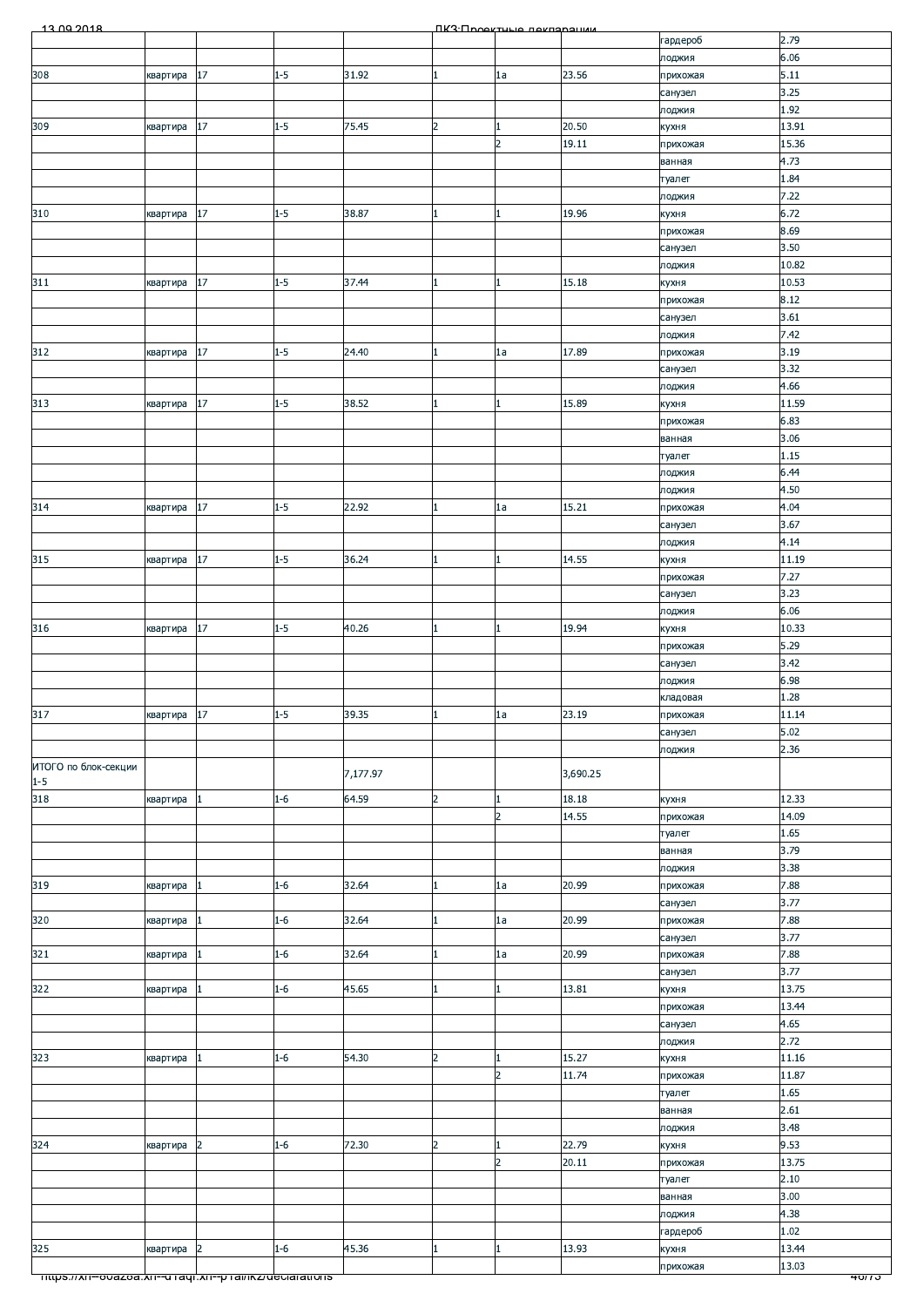| 13.00.2018                                              |             |                 |         |       |                | <b><i><u>IK3: Проектице пекларации</u></i></b> |       |                   | 4.96   |
|---------------------------------------------------------|-------------|-----------------|---------|-------|----------------|------------------------------------------------|-------|-------------------|--------|
|                                                         |             |                 |         |       |                |                                                |       | санузел<br>лоджия | 2.72   |
|                                                         |             |                 |         |       |                |                                                |       | лоджия            | 3.30   |
| 326                                                     | квартира    | 2               | $1 - 6$ | 32.64 | 1              | 1a                                             | 20.99 | прихожая          | 7.88   |
|                                                         |             |                 |         |       |                |                                                |       | санузел           | 3.77   |
|                                                         |             |                 |         |       |                |                                                |       | лоджия            | 3.80   |
| 327                                                     | квартира    | 2               | $1 - 6$ | 32.64 | 1              | 1a                                             | 20.99 | прихожая          | 7.88   |
|                                                         |             |                 |         |       |                |                                                |       | санузел           | 3.77   |
|                                                         |             |                 |         |       |                |                                                |       | лоджия            | 3.80   |
| 328                                                     | квартира    | $\overline{2}$  | $1 - 6$ | 32.64 |                | 1a                                             | 20.99 | прихожая          | 7.88   |
|                                                         |             |                 |         |       |                |                                                |       | санузел           | 3.77   |
|                                                         |             |                 |         |       |                |                                                |       | лоджия            | 3.80   |
| 329                                                     | квартира    | 2               | $1 - 6$ | 45.65 |                |                                                | 13.81 | кухня             | 13.75  |
|                                                         |             |                 |         |       |                |                                                |       | прихожая          | 13.44  |
|                                                         |             |                 |         |       |                |                                                |       | санузел           | 4.65   |
|                                                         |             |                 |         |       |                |                                                |       | лоджия            | 2.72   |
|                                                         |             |                 |         |       |                |                                                |       | лоджия            | 3.30   |
| 330                                                     | квартира    | 2               | $1 - 6$ | 54.30 | 2              | 1                                              | 15.27 | кухня             | 11.16  |
|                                                         |             |                 |         |       |                | $\overline{2}$                                 | 11.74 | прихожая          | 11.87  |
|                                                         |             |                 |         |       |                |                                                |       | туалет            | 1.65   |
|                                                         |             |                 |         |       |                |                                                |       | ванная            | 2.61   |
|                                                         |             |                 |         |       |                |                                                |       |                   | 3.48   |
| 331                                                     | квартира    | 3               | $1 - 6$ | 72.30 | $\overline{2}$ |                                                | 22.79 | лоджия<br>кухня   | 9.53   |
|                                                         |             |                 |         |       |                | $\overline{2}$                                 | 20.11 | прихожая          | 13.75  |
|                                                         |             |                 |         |       |                |                                                |       |                   | 2.10   |
|                                                         |             |                 |         |       |                |                                                |       | туалет            | 3.00   |
|                                                         |             |                 |         |       |                |                                                |       | ванная            |        |
|                                                         |             |                 |         |       |                |                                                |       | лоджия            | 4.38   |
|                                                         |             |                 |         |       |                |                                                |       | гардероб          | 1.02   |
| 332                                                     | квартира    | $\overline{3}$  | $1-6$   | 45.36 |                |                                                | 13.93 | кухня             | 13.44  |
|                                                         |             |                 |         |       |                |                                                |       | прихожая          | 13.03  |
|                                                         |             |                 |         |       |                |                                                |       | санузел           | 4.96   |
|                                                         |             |                 |         |       |                |                                                |       | лоджия            | 2.72   |
|                                                         |             |                 |         |       |                |                                                |       | лоджия            | 3.30   |
| 333                                                     | квартира    | 3               | $1 - 6$ | 32.64 |                | 1a                                             | 20.99 | прихожая          | 7.88   |
|                                                         |             |                 |         |       |                |                                                |       | санузел           | 3.77   |
|                                                         |             |                 |         |       |                |                                                |       | лоджия            | 3.80   |
| 334                                                     | квартира    | 3               | $1 - 6$ | 32.64 |                | 1a                                             | 20.99 | прихожая          | 7.88   |
|                                                         |             |                 |         |       |                |                                                |       | санузел           | 3.77   |
|                                                         |             |                 |         |       |                |                                                |       | лоджия            | 3.80   |
| 335                                                     | квартира  3 |                 | $1 - 6$ | 32.64 | μ.             | <sub>la</sub>                                  | 20.99 | прихожая          | 7.88   |
|                                                         |             |                 |         |       |                |                                                |       | санузел           | 3.77   |
|                                                         |             |                 |         |       |                |                                                |       | лоджия            | 3.80   |
| 336                                                     | квартира    | $\vert$ 3       | $1 - 6$ | 45.65 |                |                                                | 13.81 | кухня             | 13.75  |
|                                                         |             |                 |         |       |                |                                                |       | прихожая          | 13.44  |
|                                                         |             |                 |         |       |                |                                                |       | санузел           | 4.65   |
|                                                         |             |                 |         |       |                |                                                |       | лоджия            | 2.72   |
|                                                         |             |                 |         |       |                |                                                |       | лоджия            | 3.30   |
| 337                                                     | квартира    | $\overline{3}$  | $1 - 6$ | 54.30 | $\overline{2}$ |                                                | 15.27 | кухня             | 11.16  |
|                                                         |             |                 |         |       |                | $\overline{2}$                                 | 11.74 | прихожая          | 11.87  |
|                                                         |             |                 |         |       |                |                                                |       |                   |        |
|                                                         |             |                 |         |       |                |                                                |       | туалет            | 1.65   |
|                                                         |             |                 |         |       |                |                                                |       | ванная            | 2.61   |
|                                                         |             |                 |         |       |                |                                                |       | лоджия            | 3.48   |
| 338                                                     | квартира    | $\vert 4 \vert$ | $1 - 6$ | 72.30 | $\overline{2}$ | 1                                              | 22.79 | кухня             | 9.53   |
|                                                         |             |                 |         |       |                | $\overline{2}$                                 | 20.11 | прихожая          | 13.75  |
|                                                         |             |                 |         |       |                |                                                |       | туалет            | 2.10   |
|                                                         |             |                 |         |       |                |                                                |       | ванная            | 3.00   |
|                                                         |             |                 |         |       |                |                                                |       | лоджия            | 4.38   |
|                                                         |             |                 |         |       |                |                                                |       | гардероб          | 1.02   |
| 339                                                     | квартира    | $\vert 4 \vert$ | $1 - 6$ | 45.36 |                |                                                | 13.93 | кухня             | 13.44  |
|                                                         |             |                 |         |       |                |                                                |       | прихожая          | 13.03  |
|                                                         |             |                 |         |       |                |                                                |       | санузел           | 4.96   |
|                                                         |             |                 |         |       |                |                                                |       | лоджия            | 2.72   |
|                                                         |             |                 |         |       |                |                                                |       | лоджия            | 3.30   |
| 340                                                     | квартира    | $\overline{a}$  | $1 - 6$ | 32.64 | $\mathbf{1}$   | 1a                                             | 20.99 | прихожая          | 7.88   |
|                                                         |             |                 |         |       |                |                                                |       | санузел           | 3.77   |
|                                                         |             |                 |         |       |                |                                                |       | лоджия            | 3.80   |
| 341                                                     | квартира    | $\vert 4 \vert$ | $1 - 6$ | 32.64 | $\mathbf{1}$   | 1a                                             | 20.99 | прихожая          | 7.88   |
|                                                         |             |                 |         |       |                |                                                |       | санузел           | 3.77   |
|                                                         |             |                 |         |       |                |                                                |       | лоджия            | 3.80   |
| 342                                                     | квартира    | $\vert 4 \vert$ | $1 - 6$ | 32.64 | 1              | 1a                                             | 20.99 | прихожая          | 7.88   |
|                                                         |             |                 |         |       |                |                                                |       | санузел           | 3.77   |
|                                                         |             |                 |         |       |                |                                                |       |                   |        |
|                                                         |             |                 |         |       |                |                                                |       |                   | 4777 J |
|                                                         |             |                 |         |       |                |                                                |       |                   |        |
|                                                         |             |                 |         |       |                |                                                |       |                   |        |
| Thttps://xn--ovazoa.xn--u-raqr.xn--p-ramkz/ueclarations |             |                 |         |       |                |                                                |       |                   |        |
|                                                         |             |                 |         |       |                |                                                |       |                   |        |
|                                                         |             |                 |         |       |                |                                                |       |                   |        |
|                                                         |             |                 |         |       |                |                                                |       |                   |        |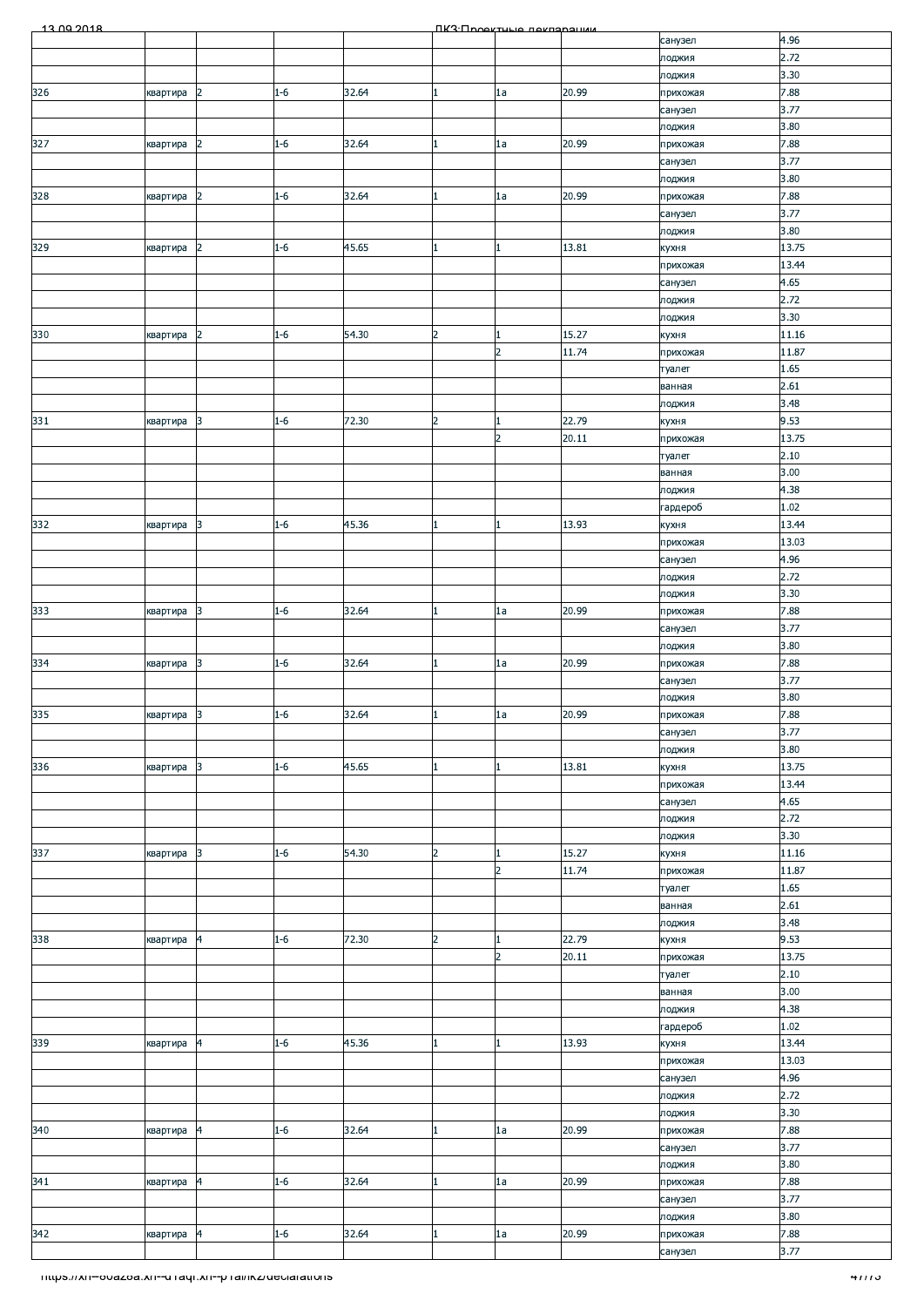| 13.00.2018                                                 |          |                          |         |       |                | ПКЗ Проектине пеклоронии    |                |                     |                |
|------------------------------------------------------------|----------|--------------------------|---------|-------|----------------|-----------------------------|----------------|---------------------|----------------|
|                                                            |          |                          |         |       |                |                             |                | лоджия              | 3.80           |
| 343                                                        | квартира | $\overline{\mathcal{A}}$ | $1 - 6$ | 45.65 |                | 1                           | 13.81          | кухня<br>прихожая   | 13.75<br>13.44 |
|                                                            |          |                          |         |       |                |                             |                | санузел             | 4.65           |
|                                                            |          |                          |         |       |                |                             |                | лоджия              | 2.72           |
|                                                            |          |                          |         |       |                |                             |                | лоджия              | 3.30           |
| 344                                                        | квартира | $\overline{4}$           | $1 - 6$ | 54.30 | $\overline{2}$ | $\mathbf{1}$                | 15.27          | кухня               | 11.16          |
|                                                            |          |                          |         |       |                | $\overline{2}$              | 11.74          | прихожая            | 11.87          |
|                                                            |          |                          |         |       |                |                             |                | туалет<br>ванная    | 1.65<br>2.61   |
|                                                            |          |                          |         |       |                |                             |                | лоджия              | 3.48           |
| 345                                                        | квартира | 5                        | $1 - 6$ | 72.30 | $\overline{2}$ | $\mathbf{1}$                | 22.79          | кухня               | 9.53           |
|                                                            |          |                          |         |       |                | $\overline{2}$              | 20.11          | прихожая            | 13.75          |
|                                                            |          |                          |         |       |                |                             |                | туалет              | 2.10           |
|                                                            |          |                          |         |       |                |                             |                | ванная              | 3.00           |
|                                                            |          |                          |         |       |                |                             |                | лоджия<br>гардероб  | 4.38<br>1.02   |
| 346                                                        | квартира | 5                        | $1 - 6$ | 45.36 | 1              | $\mathbf{1}$                | 13.93          | кухня               | 13.44          |
|                                                            |          |                          |         |       |                |                             |                | прихожая            | 13.03          |
|                                                            |          |                          |         |       |                |                             |                | санузел             | 4.96           |
|                                                            |          |                          |         |       |                |                             |                | лоджия              | 2.72           |
| 347                                                        | квартира | 5                        | $1 - 6$ | 32.64 |                | 1a                          | 20.99          | лоджия<br>прихожая  | 3.30<br>7.88   |
|                                                            |          |                          |         |       |                |                             |                | санузел             | 3.77           |
|                                                            |          |                          |         |       |                |                             |                | лоджия              | 3.80           |
| 348                                                        | квартира | 5                        | $1 - 6$ | 32.64 |                | 1a                          | 20.99          | прихожая            | 7.88           |
|                                                            |          |                          |         |       |                |                             |                | санузел             | 3.77           |
|                                                            |          |                          |         |       |                |                             |                | лоджия              | 3.80           |
| 349                                                        | квартира | 5                        | $1 - 6$ | 32.64 |                | 1a                          | 20.99          | прихожая<br>санузел | 7.88<br>3.77   |
|                                                            |          |                          |         |       |                |                             |                | лоджия              | 3.80           |
| 350                                                        | квартира | 5                        | $1 - 6$ | 45.65 | 1              | $\mathbf{1}$                | 13.81          | кухня               | 13.75          |
|                                                            |          |                          |         |       |                |                             |                | прихожая            | 13.44          |
|                                                            |          |                          |         |       |                |                             |                | санузел             | 4.65           |
|                                                            |          |                          |         |       |                |                             |                | лоджия              | 2.72<br>3.30   |
| 351                                                        | квартира | 5                        | $1 - 6$ | 54.30 | $\overline{2}$ | $\mathbf{1}$                | 15.27          | лоджия<br>кухня     | 11.16          |
|                                                            |          |                          |         |       |                | $\overline{2}$              | 11.74          | прихожая            | 11.87          |
|                                                            |          |                          |         |       |                |                             |                | туалет              | 1.65           |
|                                                            |          |                          |         |       |                |                             |                | ванная              | 2.61           |
|                                                            |          |                          |         |       |                |                             |                | лоджия              | 3.48           |
| 352                                                        | квартира | 6                        | $1 - 6$ | 72.30 | $\overline{2}$ | $\vert$ 1<br>$\overline{2}$ | 22.79<br>20.11 | кухня               | 9.53<br>13.75  |
|                                                            |          |                          |         |       |                |                             |                | прихожая<br>туалет  | 2.10           |
|                                                            |          |                          |         |       |                |                             |                | ванная              | 3.00           |
|                                                            |          |                          |         |       |                |                             |                | лоджия              | 4.38           |
|                                                            |          |                          |         |       |                |                             |                | гардероб            | 1.02           |
| 353                                                        | квартира | 6                        | $1 - 6$ | 45.36 |                | 1                           | 13.93          | кухня               | 13.44<br>13.03 |
|                                                            |          |                          |         |       |                |                             |                | прихожая<br>санузел | 4.96           |
|                                                            |          |                          |         |       |                |                             |                | лоджия              | 2.72           |
|                                                            |          |                          |         |       |                |                             |                | лоджия              | 3.30           |
| 354                                                        | квартира | 6                        | $1 - 6$ | 32.64 |                | 1a                          | 20.99          | прихожая            | 7.88           |
|                                                            |          |                          |         |       |                |                             |                | санузел             | 3.77           |
| 355                                                        | квартира | 6                        | $1 - 6$ | 32.64 |                | 1a                          | 20.99          | лоджия<br>прихожая  | 3.80<br>7.88   |
|                                                            |          |                          |         |       |                |                             |                | санузел             | 3.77           |
|                                                            |          |                          |         |       |                |                             |                | лоджия              | 3.80           |
| 356                                                        | квартира | 6                        | $1 - 6$ | 32.64 |                | 1a                          | 20.99          | прихожая            | 7.88           |
|                                                            |          |                          |         |       |                |                             |                | санузел             | 3.77           |
| 357                                                        |          | 6                        | $1 - 6$ | 45.65 |                | 1                           | 13.81          | лоджия              | 3.80<br>13.75  |
|                                                            | квартира |                          |         |       |                |                             |                | кухня<br>прихожая   | 13.44          |
|                                                            |          |                          |         |       |                |                             |                | санузел             | 4.65           |
|                                                            |          |                          |         |       |                |                             |                | лоджия              | 2.72           |
|                                                            |          |                          |         |       |                |                             |                | лоджия              | 3.30           |
| 358                                                        | квартира | 6                        | $1 - 6$ | 54.30 | $\overline{2}$ | 1                           | 15.27          | кухня               | 11.16          |
|                                                            |          |                          |         |       |                | $\overline{2}$              | 11.74          | прихожая            | 11.87<br>1.65  |
|                                                            |          |                          |         |       |                |                             |                | туалет<br>ванная    | 2.61           |
|                                                            |          |                          |         |       |                |                             |                | лоджия              | 3.48           |
| - https.//xn--ovazoa.xn--u raqr.xn--p rai/ikz/declarations |          |                          |         |       |                |                             |                |                     | 40/13          |
|                                                            |          |                          |         |       |                |                             |                |                     |                |
|                                                            |          |                          |         |       |                |                             |                |                     |                |
|                                                            |          |                          |         |       |                |                             |                |                     |                |
|                                                            |          |                          |         |       |                |                             |                |                     |                |
|                                                            |          |                          |         |       |                |                             |                |                     |                |
|                                                            |          |                          |         |       |                |                             |                |                     |                |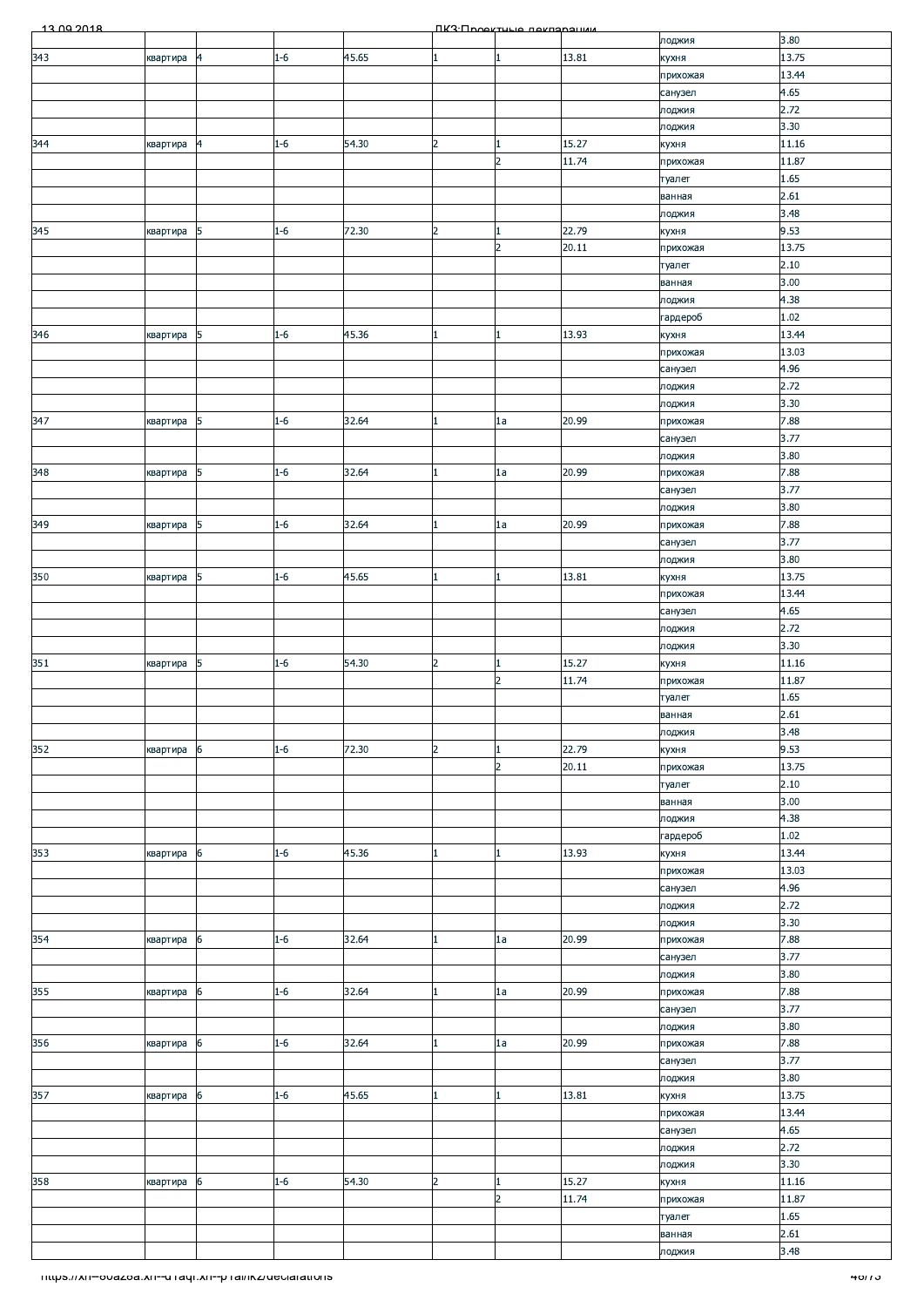|                                                       |          |                  |         |       |                | <b>NK3</b> · <b>NookTULIO</b> Rekreament |       |                     |                 |
|-------------------------------------------------------|----------|------------------|---------|-------|----------------|------------------------------------------|-------|---------------------|-----------------|
|                                                       | квартира | 17               | $1-6$   | 72.30 | $\overline{2}$ |                                          | 22.79 | кухня               | 9.53            |
|                                                       |          |                  |         |       |                | $\overline{2}$                           | 20.11 | прихожая            | 13.75           |
|                                                       |          |                  |         |       |                |                                          |       | туалет              | 2.10<br>3.00    |
|                                                       |          |                  |         |       |                |                                          |       | ванная<br>лоджия    | 4.38            |
|                                                       |          |                  |         |       |                |                                          |       | гардероб            | 1.02            |
| 360                                                   | квартира |                  | $1 - 6$ | 45.36 |                | 1                                        | 13.93 | кухня               | 13.44           |
|                                                       |          |                  |         |       |                |                                          |       | прихожая            | 13.03           |
|                                                       |          |                  |         |       |                |                                          |       | санузел             | 4.96            |
|                                                       |          |                  |         |       |                |                                          |       | лоджия              | 2.72            |
|                                                       |          |                  |         |       |                |                                          |       | лоджия              | 3.30            |
| 361                                                   | квартира | $\overline{7}$   | $1 - 6$ | 32.64 |                | 1a                                       | 20.99 | прихожая<br>санузел | 7.88<br>3.77    |
|                                                       |          |                  |         |       |                |                                          |       | лоджия              | 3.80            |
| 362                                                   | квартира |                  | $1 - 6$ | 32.64 |                | 1a                                       | 20.99 | прихожая            | 7.88            |
|                                                       |          |                  |         |       |                |                                          |       | санузел             | 3.77            |
|                                                       |          |                  |         |       |                |                                          |       | лоджия              | 3.80            |
| 363                                                   | квартира | 7                | $1 - 6$ | 32.64 | 1              | 1a                                       | 20.99 | прихожая            | 7.88            |
|                                                       |          |                  |         |       |                |                                          |       | санузел             | 3.77            |
|                                                       |          | 7                | $1 - 6$ | 45.65 |                | $\mathbf{1}$                             | 13.81 | лоджия              | 3.80<br>13.75   |
| 364                                                   | квартира |                  |         |       |                |                                          |       | кухня<br>прихожая   | 13.44           |
|                                                       |          |                  |         |       |                |                                          |       | санузел             | 4.65            |
|                                                       |          |                  |         |       |                |                                          |       | лоджия              | 2.72            |
|                                                       |          |                  |         |       |                |                                          |       | лоджия              | 3.30            |
| 365                                                   | квартира | 7                | $1 - 6$ | 54.30 | $\overline{2}$ | $\mathbf{1}$                             | 15.27 | кухня               | 11.16           |
|                                                       |          |                  |         |       |                | $\overline{2}$                           | 11.74 | прихожая            | 11.87           |
|                                                       |          |                  |         |       |                |                                          |       | туалет              | 1.65<br>2.61    |
|                                                       |          |                  |         |       |                |                                          |       | ванная<br>лоджия    | 3.48            |
| 366                                                   | квартира | 8                | $1 - 6$ | 72.30 | $\overline{2}$ | 1                                        | 22.79 | кухня               | 9.53            |
|                                                       |          |                  |         |       |                | $\overline{2}$                           | 20.11 | прихожая            | 13.75           |
|                                                       |          |                  |         |       |                |                                          |       | туалет              | 2.10            |
|                                                       |          |                  |         |       |                |                                          |       | ванная              | 3.00            |
|                                                       |          |                  |         |       |                |                                          |       | лоджия              | 4.38            |
|                                                       |          |                  |         |       |                |                                          |       | гардероб            | 1.02            |
| 367                                                   | квартира | $\boldsymbol{8}$ | $1 - 6$ | 45.36 |                | $\mathbf{1}$                             | 13.93 | кухня<br>прихожая   | 13.44<br>13.03  |
|                                                       |          |                  |         |       |                |                                          |       | санузел             | 4.96            |
|                                                       |          |                  |         |       |                |                                          |       | лоджия              | 2.72            |
|                                                       |          |                  |         |       |                |                                          |       | лоджия              | 3.30            |
| 368                                                   | квартира | 8                | $1 - 6$ | 32.64 |                | 1a                                       | 20.99 | прихожая            | 7.88            |
|                                                       |          |                  |         |       |                |                                          |       | санузел             | 3.77            |
|                                                       |          |                  |         |       |                |                                          |       | лоджия              | 3.80            |
| 369                                                   | квартира | 8                | $1 - 6$ | 32.64 |                | 1a                                       | 20.99 | прихожая<br>санузел | 7.88<br>3.77    |
|                                                       |          |                  |         |       |                |                                          |       | лоджия              | 3.80            |
| 370                                                   | квартира | $\overline{8}$   | $1 - 6$ | 32.64 |                | 1a                                       | 20.99 | прихожая            | 7.88            |
|                                                       |          |                  |         |       |                |                                          |       | санузел             | 3.77            |
|                                                       |          |                  |         |       |                |                                          |       | лоджия              | 3.80            |
| 371                                                   | квартира | $\boldsymbol{8}$ | $1 - 6$ | 45.65 |                | $\mathbf{1}$                             | 13.81 | кухня               | 13.75           |
|                                                       |          |                  |         |       |                |                                          |       | прихожая<br>санузел | 13.44<br>4.65   |
|                                                       |          |                  |         |       |                |                                          |       | лоджия              | 2.72            |
|                                                       |          |                  |         |       |                |                                          |       | лоджия              | 3.30            |
| 372                                                   | квартира | 8                | $1 - 6$ | 54.30 | $\overline{2}$ | 1                                        | 15.27 | кухня               | 11.16           |
|                                                       |          |                  |         |       |                | $\overline{2}$                           | 11.74 | прихожая            | 11.87           |
|                                                       |          |                  |         |       |                |                                          |       | туалет              | 1.65            |
|                                                       |          |                  |         |       |                |                                          |       | ванная              | 2.61<br>3.48    |
| 373                                                   | квартира | $\overline{9}$   | $1 - 6$ | 72.30 | $\overline{2}$ | $\mathbf{1}$                             | 22.79 | лоджия<br>кухня     | 9.53            |
|                                                       |          |                  |         |       |                | $\overline{2}$                           | 20.11 | прихожая            | 13.75           |
|                                                       |          |                  |         |       |                |                                          |       | туалет              | 2.10            |
|                                                       |          |                  |         |       |                |                                          |       | ванная              | 3.00            |
|                                                       |          |                  |         |       |                |                                          |       | лоджия              | 4.38            |
|                                                       |          |                  |         |       |                |                                          |       | гардероб            | 1.02            |
| 374                                                   | квартира | 9                | $1 - 6$ | 45.36 |                | 1                                        | 13.93 | кухня               | 13.44<br>13.03  |
|                                                       |          |                  |         |       |                |                                          |       | прихожая<br>санузел | 4.96            |
|                                                       |          |                  |         |       |                |                                          |       | лоджия              | 2.72            |
|                                                       |          |                  |         |       |                |                                          |       | лоджия              | 3.30            |
|                                                       |          |                  |         |       |                |                                          |       |                     |                 |
| mups.//xn--ovazoa.xn--u raqr.xn--p ramxz/declarations |          |                  |         |       |                |                                          |       |                     | <u>4খা ১ - </u> |
|                                                       |          |                  |         |       |                |                                          |       |                     |                 |
|                                                       |          |                  |         |       |                |                                          |       |                     |                 |
|                                                       |          |                  |         |       |                |                                          |       |                     |                 |
|                                                       |          |                  |         |       |                |                                          |       |                     |                 |
|                                                       |          |                  |         |       |                |                                          |       |                     |                 |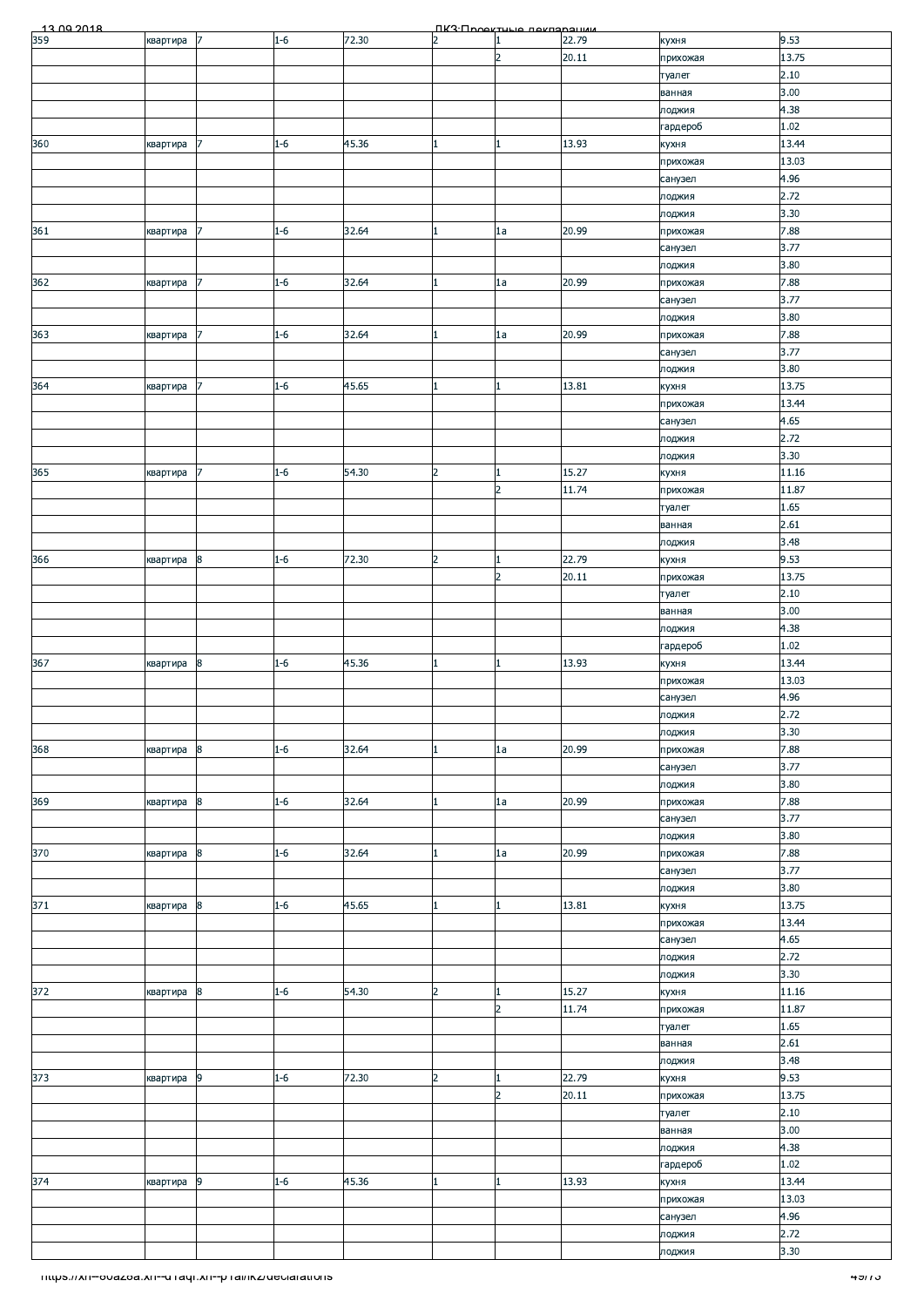|                                                         |          |                |         |       |                | ПКЗ Проектине пекларации |                |                    |                |
|---------------------------------------------------------|----------|----------------|---------|-------|----------------|--------------------------|----------------|--------------------|----------------|
|                                                         | квартира | 9              | $1 - 6$ | 32.64 |                | 1a                       | 20.99          | прихожая           | 7.88           |
|                                                         |          |                |         |       |                |                          |                | санузел            | 3.77           |
|                                                         |          |                |         |       |                |                          |                | лоджия             | 3.80           |
| 376                                                     | квартира | 9              | $1 - 6$ | 32.64 | 1.             | 1a                       | 20.99          | прихожая           | 7.88           |
|                                                         |          |                |         |       |                |                          |                | санузел            | 3.77<br>3.80   |
| 377                                                     | квартира | 9              | $1 - 6$ | 32.64 |                | 1a                       | 20.99          | лоджия<br>прихожая | 7.88           |
|                                                         |          |                |         |       |                |                          |                | санузел            | 3.77           |
|                                                         |          |                |         |       |                |                          |                | лоджия             | 3.80           |
| 378                                                     | квартира | 9              | $1 - 6$ | 45.65 |                | 1                        | 13.81          | кухня              | 13.75          |
|                                                         |          |                |         |       |                |                          |                | прихожая           | 13.44          |
|                                                         |          |                |         |       |                |                          |                | санузел            | 4.65           |
|                                                         |          |                |         |       |                |                          |                | лоджия             | 2.72           |
|                                                         |          |                |         |       |                |                          |                | лоджия             | 3.30           |
| 379                                                     | квартира | $\overline{9}$ | $1 - 6$ | 69.79 | $\overline{2}$ | 1<br>$\overline{2}$      | 22.15<br>17.13 | кухня<br>прихожая  | 11.16<br>11.87 |
|                                                         |          |                |         |       |                |                          |                | туалет             | 1.65           |
|                                                         |          |                |         |       |                |                          |                | ванная             | 2.61           |
|                                                         |          |                |         |       |                |                          |                | лоджия             | 5.08           |
|                                                         |          |                |         |       |                |                          |                | гардероб           | 1.35           |
|                                                         |          |                |         |       |                |                          |                | гардероб           | 1.87           |
| 380                                                     | квартира | 10             | $1 - 6$ | 72.30 | $\overline{2}$ | 1                        | 22.79          | кухня              | 9.53           |
|                                                         |          |                |         |       |                | $\overline{2}$           | 20.11          | прихожая           | 13.75          |
|                                                         |          |                |         |       |                |                          |                | туалет             | 2.10<br>3.00   |
|                                                         |          |                |         |       |                |                          |                | ванная<br>лоджия   | 4.38           |
|                                                         |          |                |         |       |                |                          |                | гардероб           | 1.02           |
| 381                                                     | квартира | 10             | $1 - 6$ | 45.36 |                | 1                        | 13.93          | кухня              | 13.44          |
|                                                         |          |                |         |       |                |                          |                | прихожая           | 13.03          |
|                                                         |          |                |         |       |                |                          |                | санузел            | 4.96           |
|                                                         |          |                |         |       |                |                          |                | лоджия             | 2.72           |
|                                                         |          |                |         |       |                |                          |                | лоджия             | 3.30           |
| 382                                                     | квартира | $10\,$         | $1 - 6$ | 32.64 |                | 1a                       | 20.99          | прихожая           | 7.88           |
|                                                         |          |                |         |       |                |                          |                | санузел            | 3.77<br>3.80   |
| 383                                                     | квартира | 10             | $1 - 6$ | 32.64 |                | 1a                       | 20.99          | лоджия<br>прихожая | 7.88           |
|                                                         |          |                |         |       |                |                          |                | санузел            | 3.77           |
|                                                         |          |                |         |       |                |                          |                | лоджия             | 3.80           |
| 384                                                     | квартира | 10             | $1 - 6$ | 32.64 |                | 1a                       | 20.99          | прихожая           | 7.88           |
|                                                         |          |                |         |       |                |                          |                | санузел            | 3.77           |
|                                                         |          |                |         |       |                |                          |                | лоджия             | 3.80           |
| 385                                                     | квартира | 10             | $1 - 6$ | 45.65 |                | $\mathbf{1}$             | 13.81          | кухня              | 13.75          |
|                                                         |          |                |         |       |                |                          |                | прихожая           | 13.44          |
|                                                         |          |                |         |       |                |                          |                | санузел<br>лоджия  | 4.65<br>2.72   |
|                                                         |          |                |         |       |                |                          |                | лоджия             | 3.30           |
| 386                                                     | квартира | 10             | $1 - 6$ | 69.79 | $\overline{2}$ | $\mathbf{1}$             | 22.15          | кухня              | 11.16          |
|                                                         |          |                |         |       |                | $\overline{2}$           | 17.13          | прихожая           | 11.87          |
|                                                         |          |                |         |       |                |                          |                | туалет             | 1.65           |
|                                                         |          |                |         |       |                |                          |                | ванная             | 2.61           |
|                                                         |          |                |         |       |                |                          |                | лоджия             | 5.08           |
|                                                         |          |                |         |       |                |                          |                | гардероб           | 1.35<br>1.87   |
| 387                                                     | квартира | 11             | $1 - 6$ | 72.30 | $\overline{2}$ | $\mathbf{1}$             | 22.79          | гардероб<br>кухня  | 9.53           |
|                                                         |          |                |         |       |                | $\overline{2}$           | 20.11          | прихожая           | 13.75          |
|                                                         |          |                |         |       |                |                          |                | туалет             | 2.10           |
|                                                         |          |                |         |       |                |                          |                | ванная             | 3.00           |
|                                                         |          |                |         |       |                |                          |                | лоджия             | 4.38           |
|                                                         |          |                |         |       |                |                          |                | гардероб           | $1.02\,$       |
| 388                                                     | квартира | 11             | $1 - 6$ | 45.36 |                | 1                        | 13.93          | кухня              | 13.44          |
|                                                         |          |                |         |       |                |                          |                | прихожая           | 13.03<br>4.96  |
|                                                         |          |                |         |       |                |                          |                | санузел<br>лоджия  | 2.72           |
|                                                         |          |                |         |       |                |                          |                | лоджия             | 3.30           |
| 389                                                     | квартира | 11             | $1 - 6$ | 32.64 |                | 1a                       | 20.99          | прихожая           | 7.88           |
|                                                         |          |                |         |       |                |                          |                | санузел            | 3.77           |
|                                                         |          |                |         |       |                |                          |                | лоджия             | 3.80           |
| 390                                                     | квартира | 11             | $1 - 6$ | 32.64 |                | 1a                       | 20.99          | прихожая           | 7.88           |
|                                                         |          |                |         |       |                |                          |                | санузел            | 3.77           |
|                                                         |          |                |         |       |                |                          |                | лоджия             | 3.80           |
| 391                                                     | квартира | 11             | $1 - 6$ | 32.64 |                | 1a                       | 20.99          | прихожая           | 7.88           |
| - mups.//xn--ovazoa.xn--u raqr.xn--p ramkz/ueciarations |          |                |         |       |                |                          |                |                    | <u>ວຫາ ວ</u>   |
|                                                         |          |                |         |       |                |                          |                |                    |                |
|                                                         |          |                |         |       |                |                          |                |                    |                |
|                                                         |          |                |         |       |                |                          |                |                    |                |
|                                                         |          |                |         |       |                |                          |                |                    |                |
|                                                         |          |                |         |       |                |                          |                |                    |                |
|                                                         |          |                |         |       |                |                          |                |                    |                |
|                                                         |          |                |         |       |                |                          |                |                    |                |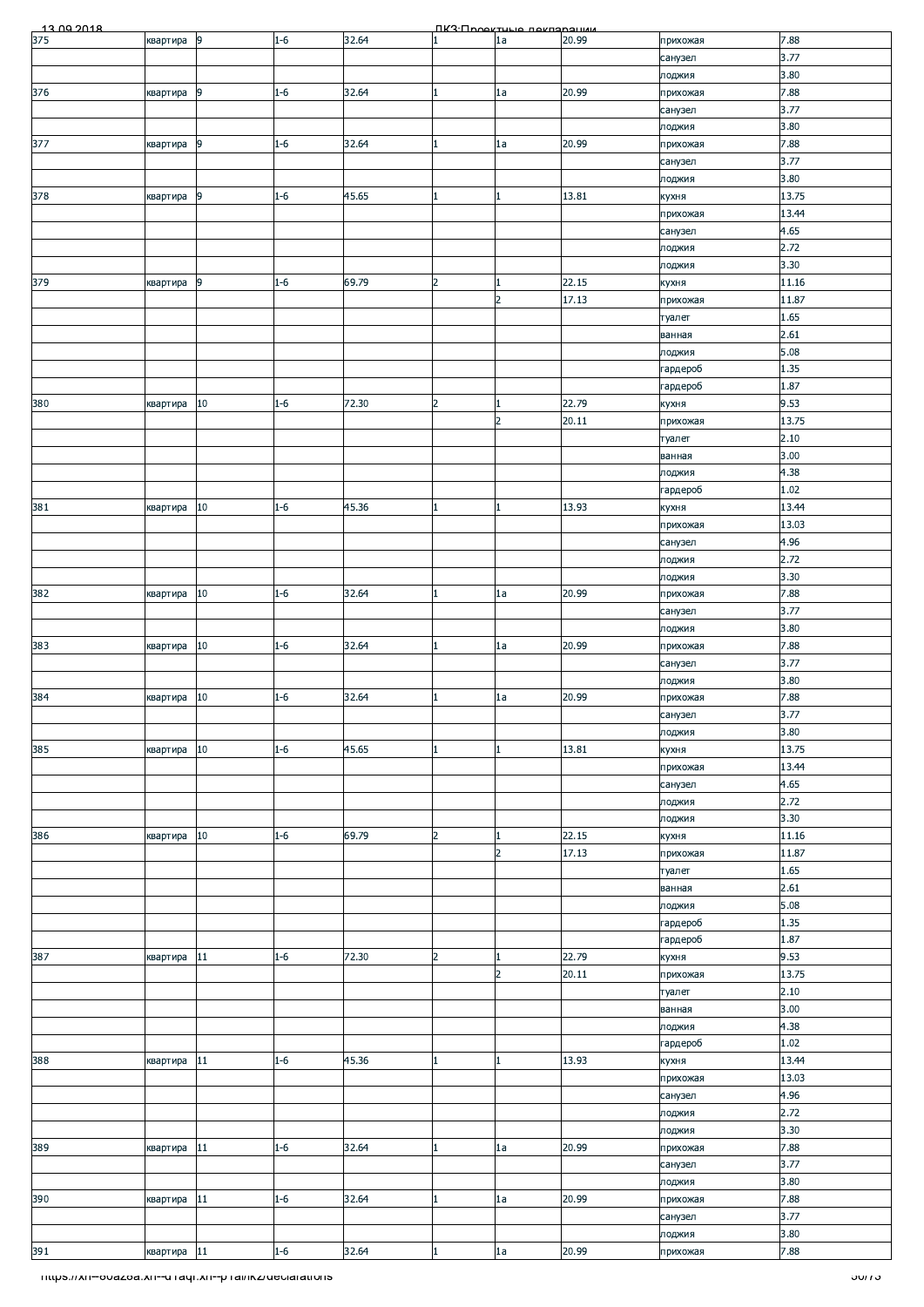| 13.00.2018                                             |             |        |         |       |                | <b><i><u>IK3: Проектично покларации</u></i></b> |                |                    |                |
|--------------------------------------------------------|-------------|--------|---------|-------|----------------|-------------------------------------------------|----------------|--------------------|----------------|
|                                                        |             |        |         |       |                |                                                 |                | санузел            | 3.77           |
|                                                        |             |        |         |       |                |                                                 |                | лоджия             | 3.80           |
| 392                                                    | квартира    | 11     | $1 - 6$ | 45.65 |                | $\mathbf{1}$                                    | 13.81          | кухня              | 13.75          |
|                                                        |             |        |         |       |                |                                                 |                | прихожая           | 13.44          |
|                                                        |             |        |         |       |                |                                                 |                | санузел            | 4.65<br>2.72   |
|                                                        |             |        |         |       |                |                                                 |                | лоджия<br>лоджия   | 3.30           |
| 393                                                    | квартира    | 11     | $1 - 6$ | 69.79 | 2              |                                                 | 22.15          | кухня              | 11.16          |
|                                                        |             |        |         |       |                | $\overline{2}$                                  | 17.13          | прихожая           | 11.87          |
|                                                        |             |        |         |       |                |                                                 |                | туалет             | 1.65           |
|                                                        |             |        |         |       |                |                                                 |                | ванная             | 2.61           |
|                                                        |             |        |         |       |                |                                                 |                | лоджия             | 5.08           |
|                                                        |             |        |         |       |                |                                                 |                | гардероб           | 1.35           |
|                                                        |             |        |         |       |                |                                                 |                | гардероб           | 1.87           |
| 394                                                    | квартира    | $12\,$ | $1 - 6$ | 72.30 | $\overline{2}$ | 1                                               | 22.79          | кухня              | 9.53           |
|                                                        |             |        |         |       |                | $\overline{2}$                                  | 20.11          | прихожая           | 13.75          |
|                                                        |             |        |         |       |                |                                                 |                | туалет             | 2.10           |
|                                                        |             |        |         |       |                |                                                 |                | ванная             | 3.00           |
|                                                        |             |        |         |       |                |                                                 |                | лоджия             | 4.38<br>1.02   |
| 395                                                    | квартира    | 12     | $1 - 6$ | 45.36 |                | 1                                               | 13.93          | гардероб<br>кухня  | 13.44          |
|                                                        |             |        |         |       |                |                                                 |                | прихожая           | 13.03          |
|                                                        |             |        |         |       |                |                                                 |                | санузел            | 4.96           |
|                                                        |             |        |         |       |                |                                                 |                | лоджия             | 2.72           |
|                                                        |             |        |         |       |                |                                                 |                | лоджия             | 3.30           |
| 396                                                    | квартира    | $12\,$ | $1 - 6$ | 32.64 |                | 1a                                              | 20.99          | прихожая           | 7.88           |
|                                                        |             |        |         |       |                |                                                 |                | санузел            | 3.77           |
|                                                        |             |        |         |       |                |                                                 |                | лоджия             | 3.80           |
| 397                                                    | квартира    | $12\,$ | $1 - 6$ | 32.64 |                | 1a                                              | 20.99          | прихожая           | 7.88           |
|                                                        |             |        |         |       |                |                                                 |                | санузел            | 3.77           |
|                                                        |             |        |         |       |                |                                                 |                | лоджия             | 3.80           |
| 398                                                    | квартира    | $12\,$ | $1 - 6$ | 32.64 |                | 1a                                              | 20.99          | прихожая           | 7.88           |
|                                                        |             |        |         |       |                |                                                 |                | санузел            | 3.77           |
| 399                                                    | квартира    | 12     | $1 - 6$ | 45.65 |                | $\mathbf{1}$                                    | 13.81          | лоджия             | 3.80<br>13.75  |
|                                                        |             |        |         |       |                |                                                 |                | кухня<br>прихожая  | 13.44          |
|                                                        |             |        |         |       |                |                                                 |                | санузел            | 4.65           |
|                                                        |             |        |         |       |                |                                                 |                | лоджия             | 2.72           |
|                                                        |             |        |         |       |                |                                                 |                | лоджия             | 3.30           |
| 400                                                    | квартира 12 |        | $1 - 6$ | 69.79 | 2              | $\vert$ 1                                       | 22.15          | кухня              | 11.16          |
|                                                        |             |        |         |       |                | $\overline{2}$                                  | 17.13          | прихожая           | 11.87          |
|                                                        |             |        |         |       |                |                                                 |                | туалет             | 1.65           |
|                                                        |             |        |         |       |                |                                                 |                | ванная             | 2.61           |
|                                                        |             |        |         |       |                |                                                 |                | лоджия             | 5.08           |
|                                                        |             |        |         |       |                |                                                 |                | гардероб           | 1.35           |
|                                                        |             |        |         |       |                |                                                 |                | гардероб           | 1.87           |
| 401                                                    | квартира    | 13     | $1 - 6$ | 72.30 | $\overline{2}$ | $\mathbf{1}$<br>$\overline{2}$                  | 22.79<br>20.11 | кухня              | 9.53<br>13.75  |
|                                                        |             |        |         |       |                |                                                 |                | прихожая<br>туалет | 2.10           |
|                                                        |             |        |         |       |                |                                                 |                | ванная             | 3.00           |
|                                                        |             |        |         |       |                |                                                 |                | лоджия             | 4.38           |
|                                                        |             |        |         |       |                |                                                 |                | гардероб           | 1.02           |
| 402                                                    | квартира    | 13     | $1 - 6$ | 45.36 |                | $\mathbf{1}$                                    | 13.93          | кухня              | 13.44          |
|                                                        |             |        |         |       |                |                                                 |                | прихожая           | 13.03          |
|                                                        |             |        |         |       |                |                                                 |                | санузел            | 4.96           |
|                                                        |             |        |         |       |                |                                                 |                | лоджия             | 2.72           |
|                                                        |             |        |         |       |                |                                                 |                | лоджия             | 3.30           |
| 403                                                    | квартира    | 13     | $1 - 6$ | 32.64 |                | 1a                                              | 20.99          | прихожая           | 7.88           |
|                                                        |             |        |         |       |                |                                                 |                | санузел<br>лоджия  | 3.77<br>3.80   |
| 404                                                    | квартира    | 13     | $1 - 6$ | 32.64 |                | 1a                                              | 20.99          | прихожая           | 7.88           |
|                                                        |             |        |         |       |                |                                                 |                | санузел            | 3.77           |
|                                                        |             |        |         |       |                |                                                 |                | лоджия             | 3.80           |
| 405                                                    | квартира    | 13     | $1 - 6$ | 32.64 |                | 1a                                              | 20.99          | прихожая           | 7.88           |
|                                                        |             |        |         |       |                |                                                 |                | санузел            | 3.77           |
|                                                        |             |        |         |       |                |                                                 |                | лоджия             | 3.80           |
| 406                                                    | квартира    | 13     | $1 - 6$ | 45.65 |                | 1                                               | 13.81          | кухня              | 13.75          |
|                                                        |             |        |         |       |                |                                                 |                | прихожая           | 13.44          |
|                                                        |             |        |         |       |                |                                                 |                | санузел            | 4.65           |
|                                                        |             |        |         |       |                |                                                 |                | лоджия             | 2.72           |
|                                                        |             |        |         |       |                |                                                 |                | лоджия             | 3.30           |
| https://xn--ovazoa.xn--unaqr.xn--phai/ikz/declarations |             |        |         |       |                |                                                 |                |                    | <u>হায়ে -</u> |
|                                                        |             |        |         |       |                |                                                 |                |                    |                |
|                                                        |             |        |         |       |                |                                                 |                |                    |                |
|                                                        |             |        |         |       |                |                                                 |                |                    |                |
|                                                        |             |        |         |       |                |                                                 |                |                    |                |
|                                                        |             |        |         |       |                |                                                 |                |                    |                |
|                                                        |             |        |         |       |                |                                                 |                |                    |                |
|                                                        |             |        |         |       |                |                                                 |                |                    |                |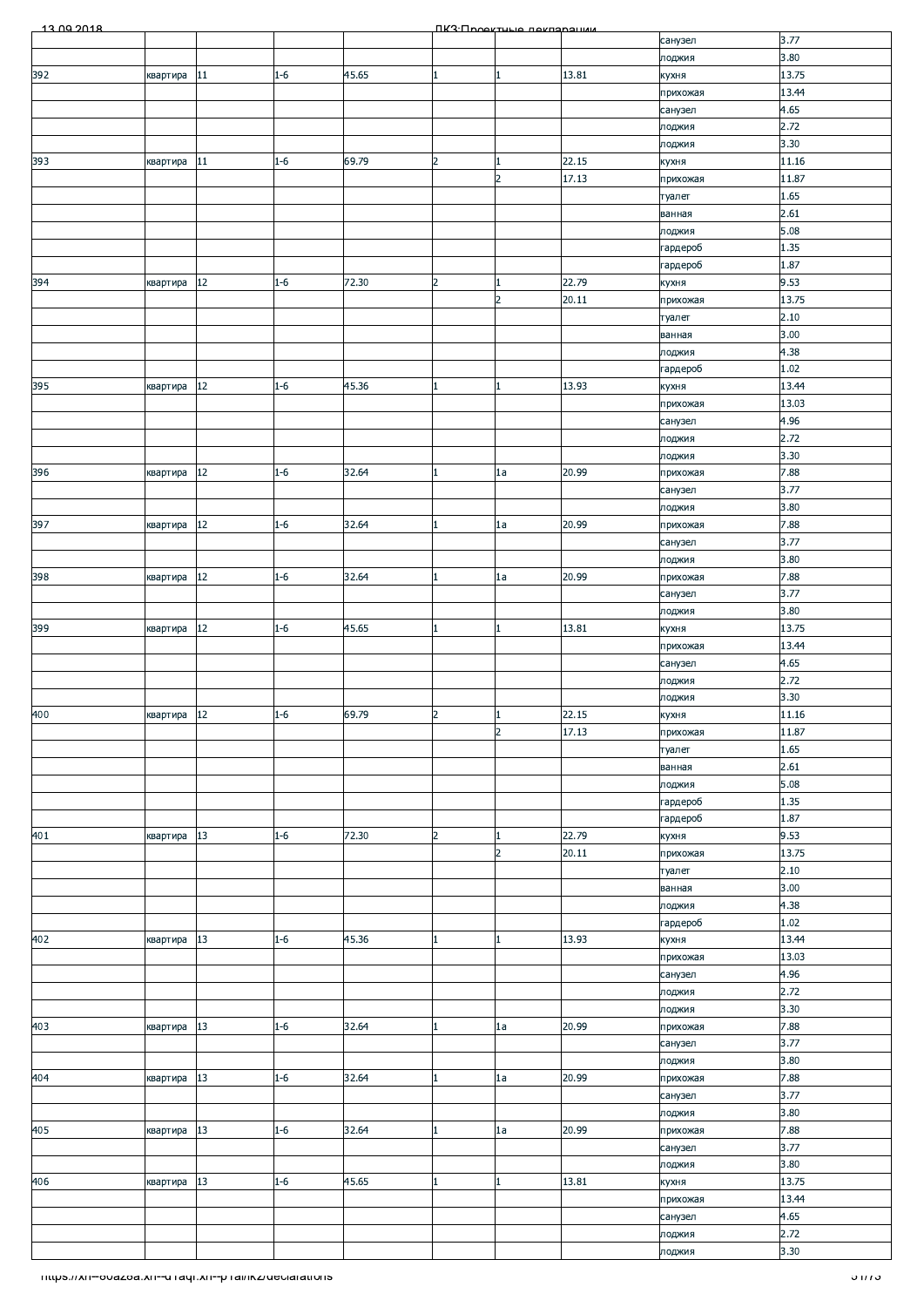| $\overline{2}$<br>17.13<br>11.87<br>прихожая<br>1.65<br>туалет<br>2.61<br>ванная<br>5.08<br>лоджия<br>1.35<br>гардероб<br>1.87<br>гардероб<br>2,125.31<br>4,126.27<br>$1 - 6$<br>15.30<br>$1 - 7$<br>58.16<br>квартира<br>$\overline{2}$<br>7.81<br>кухня<br>$\overline{2}$<br>16.19<br>14.68<br>прихожая<br>1.60<br>туалет<br>2.58<br>ванная<br>4.38<br>лоджия<br>$1 - 7$<br>16.29<br>48.20<br>14.24<br>409<br>квартира<br>$\mathbf{1}$<br>кухня<br>13.22<br>прихожая<br>4.45<br>санузел<br>3.08<br>лоджия<br>32.84<br>25.80<br>3.58<br>$1 - 7$<br>1a<br>410<br>1<br>квартира<br>прихожая<br>3.46<br>санузел<br>$1 - 7$<br>32.84<br>25.80<br>3.58<br>411<br>1a<br>1<br>прихожая<br>квартира<br>3.46<br>санузел<br>$1 - 7$<br>47.90<br>14.24<br>16.29<br>$\mathbf{1}$<br>квартира<br>кухня<br>1<br>12.92<br>прихожая<br>4.45<br>санузел<br>3.08<br>лоджия<br>19.03<br>9.44<br>413<br>$1 - 7$<br>65.76<br>$\overline{2}$<br>кухня<br>квартира<br>$\overline{2}$<br>13.52<br>18.56<br>прихожая<br>1.38<br>туалет<br>3.15<br>ванная<br>4.38<br>лоджия<br>0.68<br>гардероб<br>$1 - 7$<br>70.54<br>$\overline{2}$<br>14.26<br>19.95<br>414<br>квартира<br>$\overline{2}$<br>кухня<br>14.24<br>16.19<br>$\overline{z}$<br>прихожая<br>1.60<br>туалет<br>2.58<br>ванная<br>4.38<br>лоджия<br>1.72<br>гардероб<br>48.20<br>16.29<br>$1 - 7$<br>14.24<br>квартира<br>$\overline{2}$<br>кухня<br>1<br>13.22<br>прихожая<br>4.45<br>санузел<br>3.08<br>лоджия<br>3.28<br>лоджия<br>$1 - 7$<br>3.58<br>416<br>32.84<br>25.80<br>1a<br>квартира<br>$\mathbf{1}$<br>прихожая<br>2<br>3.46<br>санузел<br>3.80<br>лоджия<br>32.84<br>25.80<br>3.58<br>$1 - 7$<br>417<br>$\overline{2}$<br>1a<br>квартира<br>1<br>прихожая<br>3.46<br>санузел<br>3.80<br>лоджия<br>$1 - 7$<br>16.29<br>418<br>47.90<br>14.24<br>$\overline{2}$<br>$\mathbf{1}$<br>$\mathbf{1}$<br>квартира<br>кухня<br>12.92<br>прихожая<br>4.45<br>санузел<br>3.08<br>лоджия<br>3.28<br>лоджия<br>$1 - 7$<br>65.76<br>$\overline{2}$<br>19.03<br>9.44<br>$\overline{2}$<br>кухня<br>квартира<br>$\overline{2}$<br>18.56<br>13.52<br>прихожая<br>1.38<br>туалет<br>3.15<br>ванная<br>4.38<br>лоджия<br>0.68<br>гардероб<br>$\overline{2}$<br>$1 - 7$<br>70.54<br>19.95<br>14.26<br>420<br>3<br>квартира<br>кухня<br>14.24<br>$\overline{2}$<br>16.19<br>прихожая<br>1.60<br>туалет<br>2.58<br>ванная<br>4.38<br>лоджия<br>1.72<br>гардероб<br>421<br>$1 - 7$<br>48.20<br>14.24<br>16.29<br>3<br>квартира<br>кухня<br>13.22<br>прихожая<br>4.45<br>санузел<br>3.08<br>лоджия<br>3.28<br>лоджия<br>$1 - 7$<br>32.84<br>$\mathbf{1}$<br>25.80<br>3.58<br>1a<br>квартира<br>3<br>прихожая<br><del>⊤nups.//xn--o∪azoa.xn--u raql.xn--p rai/ikz/deciarations</del><br>ວ <i>zπ</i> ວ | 13.00.2018<br>407    | квартира | 13 | $1 - 6$ | 69.79 | $\overline{2}$ | ПКЗ:Проектица пекларацки<br>1 | 22.15 | кухня | 11.16 |
|------------------------------------------------------------------------------------------------------------------------------------------------------------------------------------------------------------------------------------------------------------------------------------------------------------------------------------------------------------------------------------------------------------------------------------------------------------------------------------------------------------------------------------------------------------------------------------------------------------------------------------------------------------------------------------------------------------------------------------------------------------------------------------------------------------------------------------------------------------------------------------------------------------------------------------------------------------------------------------------------------------------------------------------------------------------------------------------------------------------------------------------------------------------------------------------------------------------------------------------------------------------------------------------------------------------------------------------------------------------------------------------------------------------------------------------------------------------------------------------------------------------------------------------------------------------------------------------------------------------------------------------------------------------------------------------------------------------------------------------------------------------------------------------------------------------------------------------------------------------------------------------------------------------------------------------------------------------------------------------------------------------------------------------------------------------------------------------------------------------------------------------------------------------------------------------------------------------------------------------------------------------------------------------------------------------------------------------------------------------------------------------------------------------------------------------------------------------------------------------------------------------------------------------------------------------------------------------------------------------------------------------------------------------------------------------------------------------------------|----------------------|----------|----|---------|-------|----------------|-------------------------------|-------|-------|-------|
|                                                                                                                                                                                                                                                                                                                                                                                                                                                                                                                                                                                                                                                                                                                                                                                                                                                                                                                                                                                                                                                                                                                                                                                                                                                                                                                                                                                                                                                                                                                                                                                                                                                                                                                                                                                                                                                                                                                                                                                                                                                                                                                                                                                                                                                                                                                                                                                                                                                                                                                                                                                                                                                                                                                              |                      |          |    |         |       |                |                               |       |       |       |
|                                                                                                                                                                                                                                                                                                                                                                                                                                                                                                                                                                                                                                                                                                                                                                                                                                                                                                                                                                                                                                                                                                                                                                                                                                                                                                                                                                                                                                                                                                                                                                                                                                                                                                                                                                                                                                                                                                                                                                                                                                                                                                                                                                                                                                                                                                                                                                                                                                                                                                                                                                                                                                                                                                                              |                      |          |    |         |       |                |                               |       |       |       |
|                                                                                                                                                                                                                                                                                                                                                                                                                                                                                                                                                                                                                                                                                                                                                                                                                                                                                                                                                                                                                                                                                                                                                                                                                                                                                                                                                                                                                                                                                                                                                                                                                                                                                                                                                                                                                                                                                                                                                                                                                                                                                                                                                                                                                                                                                                                                                                                                                                                                                                                                                                                                                                                                                                                              |                      |          |    |         |       |                |                               |       |       |       |
|                                                                                                                                                                                                                                                                                                                                                                                                                                                                                                                                                                                                                                                                                                                                                                                                                                                                                                                                                                                                                                                                                                                                                                                                                                                                                                                                                                                                                                                                                                                                                                                                                                                                                                                                                                                                                                                                                                                                                                                                                                                                                                                                                                                                                                                                                                                                                                                                                                                                                                                                                                                                                                                                                                                              |                      |          |    |         |       |                |                               |       |       |       |
|                                                                                                                                                                                                                                                                                                                                                                                                                                                                                                                                                                                                                                                                                                                                                                                                                                                                                                                                                                                                                                                                                                                                                                                                                                                                                                                                                                                                                                                                                                                                                                                                                                                                                                                                                                                                                                                                                                                                                                                                                                                                                                                                                                                                                                                                                                                                                                                                                                                                                                                                                                                                                                                                                                                              |                      |          |    |         |       |                |                               |       |       |       |
|                                                                                                                                                                                                                                                                                                                                                                                                                                                                                                                                                                                                                                                                                                                                                                                                                                                                                                                                                                                                                                                                                                                                                                                                                                                                                                                                                                                                                                                                                                                                                                                                                                                                                                                                                                                                                                                                                                                                                                                                                                                                                                                                                                                                                                                                                                                                                                                                                                                                                                                                                                                                                                                                                                                              |                      |          |    |         |       |                |                               |       |       |       |
|                                                                                                                                                                                                                                                                                                                                                                                                                                                                                                                                                                                                                                                                                                                                                                                                                                                                                                                                                                                                                                                                                                                                                                                                                                                                                                                                                                                                                                                                                                                                                                                                                                                                                                                                                                                                                                                                                                                                                                                                                                                                                                                                                                                                                                                                                                                                                                                                                                                                                                                                                                                                                                                                                                                              |                      |          |    |         |       |                |                               |       |       |       |
|                                                                                                                                                                                                                                                                                                                                                                                                                                                                                                                                                                                                                                                                                                                                                                                                                                                                                                                                                                                                                                                                                                                                                                                                                                                                                                                                                                                                                                                                                                                                                                                                                                                                                                                                                                                                                                                                                                                                                                                                                                                                                                                                                                                                                                                                                                                                                                                                                                                                                                                                                                                                                                                                                                                              | ИТОГО по блок-секции |          |    |         |       |                |                               |       |       |       |
|                                                                                                                                                                                                                                                                                                                                                                                                                                                                                                                                                                                                                                                                                                                                                                                                                                                                                                                                                                                                                                                                                                                                                                                                                                                                                                                                                                                                                                                                                                                                                                                                                                                                                                                                                                                                                                                                                                                                                                                                                                                                                                                                                                                                                                                                                                                                                                                                                                                                                                                                                                                                                                                                                                                              |                      |          |    |         |       |                |                               |       |       |       |
|                                                                                                                                                                                                                                                                                                                                                                                                                                                                                                                                                                                                                                                                                                                                                                                                                                                                                                                                                                                                                                                                                                                                                                                                                                                                                                                                                                                                                                                                                                                                                                                                                                                                                                                                                                                                                                                                                                                                                                                                                                                                                                                                                                                                                                                                                                                                                                                                                                                                                                                                                                                                                                                                                                                              | 408                  |          |    |         |       |                |                               |       |       |       |
|                                                                                                                                                                                                                                                                                                                                                                                                                                                                                                                                                                                                                                                                                                                                                                                                                                                                                                                                                                                                                                                                                                                                                                                                                                                                                                                                                                                                                                                                                                                                                                                                                                                                                                                                                                                                                                                                                                                                                                                                                                                                                                                                                                                                                                                                                                                                                                                                                                                                                                                                                                                                                                                                                                                              |                      |          |    |         |       |                |                               |       |       |       |
|                                                                                                                                                                                                                                                                                                                                                                                                                                                                                                                                                                                                                                                                                                                                                                                                                                                                                                                                                                                                                                                                                                                                                                                                                                                                                                                                                                                                                                                                                                                                                                                                                                                                                                                                                                                                                                                                                                                                                                                                                                                                                                                                                                                                                                                                                                                                                                                                                                                                                                                                                                                                                                                                                                                              |                      |          |    |         |       |                |                               |       |       |       |
|                                                                                                                                                                                                                                                                                                                                                                                                                                                                                                                                                                                                                                                                                                                                                                                                                                                                                                                                                                                                                                                                                                                                                                                                                                                                                                                                                                                                                                                                                                                                                                                                                                                                                                                                                                                                                                                                                                                                                                                                                                                                                                                                                                                                                                                                                                                                                                                                                                                                                                                                                                                                                                                                                                                              |                      |          |    |         |       |                |                               |       |       |       |
|                                                                                                                                                                                                                                                                                                                                                                                                                                                                                                                                                                                                                                                                                                                                                                                                                                                                                                                                                                                                                                                                                                                                                                                                                                                                                                                                                                                                                                                                                                                                                                                                                                                                                                                                                                                                                                                                                                                                                                                                                                                                                                                                                                                                                                                                                                                                                                                                                                                                                                                                                                                                                                                                                                                              |                      |          |    |         |       |                |                               |       |       |       |
|                                                                                                                                                                                                                                                                                                                                                                                                                                                                                                                                                                                                                                                                                                                                                                                                                                                                                                                                                                                                                                                                                                                                                                                                                                                                                                                                                                                                                                                                                                                                                                                                                                                                                                                                                                                                                                                                                                                                                                                                                                                                                                                                                                                                                                                                                                                                                                                                                                                                                                                                                                                                                                                                                                                              |                      |          |    |         |       |                |                               |       |       |       |
|                                                                                                                                                                                                                                                                                                                                                                                                                                                                                                                                                                                                                                                                                                                                                                                                                                                                                                                                                                                                                                                                                                                                                                                                                                                                                                                                                                                                                                                                                                                                                                                                                                                                                                                                                                                                                                                                                                                                                                                                                                                                                                                                                                                                                                                                                                                                                                                                                                                                                                                                                                                                                                                                                                                              |                      |          |    |         |       |                |                               |       |       |       |
|                                                                                                                                                                                                                                                                                                                                                                                                                                                                                                                                                                                                                                                                                                                                                                                                                                                                                                                                                                                                                                                                                                                                                                                                                                                                                                                                                                                                                                                                                                                                                                                                                                                                                                                                                                                                                                                                                                                                                                                                                                                                                                                                                                                                                                                                                                                                                                                                                                                                                                                                                                                                                                                                                                                              |                      |          |    |         |       |                |                               |       |       |       |
|                                                                                                                                                                                                                                                                                                                                                                                                                                                                                                                                                                                                                                                                                                                                                                                                                                                                                                                                                                                                                                                                                                                                                                                                                                                                                                                                                                                                                                                                                                                                                                                                                                                                                                                                                                                                                                                                                                                                                                                                                                                                                                                                                                                                                                                                                                                                                                                                                                                                                                                                                                                                                                                                                                                              |                      |          |    |         |       |                |                               |       |       |       |
|                                                                                                                                                                                                                                                                                                                                                                                                                                                                                                                                                                                                                                                                                                                                                                                                                                                                                                                                                                                                                                                                                                                                                                                                                                                                                                                                                                                                                                                                                                                                                                                                                                                                                                                                                                                                                                                                                                                                                                                                                                                                                                                                                                                                                                                                                                                                                                                                                                                                                                                                                                                                                                                                                                                              |                      |          |    |         |       |                |                               |       |       |       |
|                                                                                                                                                                                                                                                                                                                                                                                                                                                                                                                                                                                                                                                                                                                                                                                                                                                                                                                                                                                                                                                                                                                                                                                                                                                                                                                                                                                                                                                                                                                                                                                                                                                                                                                                                                                                                                                                                                                                                                                                                                                                                                                                                                                                                                                                                                                                                                                                                                                                                                                                                                                                                                                                                                                              |                      |          |    |         |       |                |                               |       |       |       |
|                                                                                                                                                                                                                                                                                                                                                                                                                                                                                                                                                                                                                                                                                                                                                                                                                                                                                                                                                                                                                                                                                                                                                                                                                                                                                                                                                                                                                                                                                                                                                                                                                                                                                                                                                                                                                                                                                                                                                                                                                                                                                                                                                                                                                                                                                                                                                                                                                                                                                                                                                                                                                                                                                                                              |                      |          |    |         |       |                |                               |       |       |       |
|                                                                                                                                                                                                                                                                                                                                                                                                                                                                                                                                                                                                                                                                                                                                                                                                                                                                                                                                                                                                                                                                                                                                                                                                                                                                                                                                                                                                                                                                                                                                                                                                                                                                                                                                                                                                                                                                                                                                                                                                                                                                                                                                                                                                                                                                                                                                                                                                                                                                                                                                                                                                                                                                                                                              |                      |          |    |         |       |                |                               |       |       |       |
|                                                                                                                                                                                                                                                                                                                                                                                                                                                                                                                                                                                                                                                                                                                                                                                                                                                                                                                                                                                                                                                                                                                                                                                                                                                                                                                                                                                                                                                                                                                                                                                                                                                                                                                                                                                                                                                                                                                                                                                                                                                                                                                                                                                                                                                                                                                                                                                                                                                                                                                                                                                                                                                                                                                              |                      |          |    |         |       |                |                               |       |       |       |
|                                                                                                                                                                                                                                                                                                                                                                                                                                                                                                                                                                                                                                                                                                                                                                                                                                                                                                                                                                                                                                                                                                                                                                                                                                                                                                                                                                                                                                                                                                                                                                                                                                                                                                                                                                                                                                                                                                                                                                                                                                                                                                                                                                                                                                                                                                                                                                                                                                                                                                                                                                                                                                                                                                                              | 412                  |          |    |         |       |                |                               |       |       |       |
|                                                                                                                                                                                                                                                                                                                                                                                                                                                                                                                                                                                                                                                                                                                                                                                                                                                                                                                                                                                                                                                                                                                                                                                                                                                                                                                                                                                                                                                                                                                                                                                                                                                                                                                                                                                                                                                                                                                                                                                                                                                                                                                                                                                                                                                                                                                                                                                                                                                                                                                                                                                                                                                                                                                              |                      |          |    |         |       |                |                               |       |       |       |
|                                                                                                                                                                                                                                                                                                                                                                                                                                                                                                                                                                                                                                                                                                                                                                                                                                                                                                                                                                                                                                                                                                                                                                                                                                                                                                                                                                                                                                                                                                                                                                                                                                                                                                                                                                                                                                                                                                                                                                                                                                                                                                                                                                                                                                                                                                                                                                                                                                                                                                                                                                                                                                                                                                                              |                      |          |    |         |       |                |                               |       |       |       |
|                                                                                                                                                                                                                                                                                                                                                                                                                                                                                                                                                                                                                                                                                                                                                                                                                                                                                                                                                                                                                                                                                                                                                                                                                                                                                                                                                                                                                                                                                                                                                                                                                                                                                                                                                                                                                                                                                                                                                                                                                                                                                                                                                                                                                                                                                                                                                                                                                                                                                                                                                                                                                                                                                                                              |                      |          |    |         |       |                |                               |       |       |       |
|                                                                                                                                                                                                                                                                                                                                                                                                                                                                                                                                                                                                                                                                                                                                                                                                                                                                                                                                                                                                                                                                                                                                                                                                                                                                                                                                                                                                                                                                                                                                                                                                                                                                                                                                                                                                                                                                                                                                                                                                                                                                                                                                                                                                                                                                                                                                                                                                                                                                                                                                                                                                                                                                                                                              |                      |          |    |         |       |                |                               |       |       |       |
|                                                                                                                                                                                                                                                                                                                                                                                                                                                                                                                                                                                                                                                                                                                                                                                                                                                                                                                                                                                                                                                                                                                                                                                                                                                                                                                                                                                                                                                                                                                                                                                                                                                                                                                                                                                                                                                                                                                                                                                                                                                                                                                                                                                                                                                                                                                                                                                                                                                                                                                                                                                                                                                                                                                              |                      |          |    |         |       |                |                               |       |       |       |
|                                                                                                                                                                                                                                                                                                                                                                                                                                                                                                                                                                                                                                                                                                                                                                                                                                                                                                                                                                                                                                                                                                                                                                                                                                                                                                                                                                                                                                                                                                                                                                                                                                                                                                                                                                                                                                                                                                                                                                                                                                                                                                                                                                                                                                                                                                                                                                                                                                                                                                                                                                                                                                                                                                                              |                      |          |    |         |       |                |                               |       |       |       |
|                                                                                                                                                                                                                                                                                                                                                                                                                                                                                                                                                                                                                                                                                                                                                                                                                                                                                                                                                                                                                                                                                                                                                                                                                                                                                                                                                                                                                                                                                                                                                                                                                                                                                                                                                                                                                                                                                                                                                                                                                                                                                                                                                                                                                                                                                                                                                                                                                                                                                                                                                                                                                                                                                                                              |                      |          |    |         |       |                |                               |       |       |       |
|                                                                                                                                                                                                                                                                                                                                                                                                                                                                                                                                                                                                                                                                                                                                                                                                                                                                                                                                                                                                                                                                                                                                                                                                                                                                                                                                                                                                                                                                                                                                                                                                                                                                                                                                                                                                                                                                                                                                                                                                                                                                                                                                                                                                                                                                                                                                                                                                                                                                                                                                                                                                                                                                                                                              |                      |          |    |         |       |                |                               |       |       |       |
|                                                                                                                                                                                                                                                                                                                                                                                                                                                                                                                                                                                                                                                                                                                                                                                                                                                                                                                                                                                                                                                                                                                                                                                                                                                                                                                                                                                                                                                                                                                                                                                                                                                                                                                                                                                                                                                                                                                                                                                                                                                                                                                                                                                                                                                                                                                                                                                                                                                                                                                                                                                                                                                                                                                              |                      |          |    |         |       |                |                               |       |       |       |
|                                                                                                                                                                                                                                                                                                                                                                                                                                                                                                                                                                                                                                                                                                                                                                                                                                                                                                                                                                                                                                                                                                                                                                                                                                                                                                                                                                                                                                                                                                                                                                                                                                                                                                                                                                                                                                                                                                                                                                                                                                                                                                                                                                                                                                                                                                                                                                                                                                                                                                                                                                                                                                                                                                                              |                      |          |    |         |       |                |                               |       |       |       |
|                                                                                                                                                                                                                                                                                                                                                                                                                                                                                                                                                                                                                                                                                                                                                                                                                                                                                                                                                                                                                                                                                                                                                                                                                                                                                                                                                                                                                                                                                                                                                                                                                                                                                                                                                                                                                                                                                                                                                                                                                                                                                                                                                                                                                                                                                                                                                                                                                                                                                                                                                                                                                                                                                                                              |                      |          |    |         |       |                |                               |       |       |       |
|                                                                                                                                                                                                                                                                                                                                                                                                                                                                                                                                                                                                                                                                                                                                                                                                                                                                                                                                                                                                                                                                                                                                                                                                                                                                                                                                                                                                                                                                                                                                                                                                                                                                                                                                                                                                                                                                                                                                                                                                                                                                                                                                                                                                                                                                                                                                                                                                                                                                                                                                                                                                                                                                                                                              |                      |          |    |         |       |                |                               |       |       |       |
|                                                                                                                                                                                                                                                                                                                                                                                                                                                                                                                                                                                                                                                                                                                                                                                                                                                                                                                                                                                                                                                                                                                                                                                                                                                                                                                                                                                                                                                                                                                                                                                                                                                                                                                                                                                                                                                                                                                                                                                                                                                                                                                                                                                                                                                                                                                                                                                                                                                                                                                                                                                                                                                                                                                              |                      |          |    |         |       |                |                               |       |       |       |
|                                                                                                                                                                                                                                                                                                                                                                                                                                                                                                                                                                                                                                                                                                                                                                                                                                                                                                                                                                                                                                                                                                                                                                                                                                                                                                                                                                                                                                                                                                                                                                                                                                                                                                                                                                                                                                                                                                                                                                                                                                                                                                                                                                                                                                                                                                                                                                                                                                                                                                                                                                                                                                                                                                                              |                      |          |    |         |       |                |                               |       |       |       |
|                                                                                                                                                                                                                                                                                                                                                                                                                                                                                                                                                                                                                                                                                                                                                                                                                                                                                                                                                                                                                                                                                                                                                                                                                                                                                                                                                                                                                                                                                                                                                                                                                                                                                                                                                                                                                                                                                                                                                                                                                                                                                                                                                                                                                                                                                                                                                                                                                                                                                                                                                                                                                                                                                                                              |                      |          |    |         |       |                |                               |       |       |       |
|                                                                                                                                                                                                                                                                                                                                                                                                                                                                                                                                                                                                                                                                                                                                                                                                                                                                                                                                                                                                                                                                                                                                                                                                                                                                                                                                                                                                                                                                                                                                                                                                                                                                                                                                                                                                                                                                                                                                                                                                                                                                                                                                                                                                                                                                                                                                                                                                                                                                                                                                                                                                                                                                                                                              |                      |          |    |         |       |                |                               |       |       |       |
|                                                                                                                                                                                                                                                                                                                                                                                                                                                                                                                                                                                                                                                                                                                                                                                                                                                                                                                                                                                                                                                                                                                                                                                                                                                                                                                                                                                                                                                                                                                                                                                                                                                                                                                                                                                                                                                                                                                                                                                                                                                                                                                                                                                                                                                                                                                                                                                                                                                                                                                                                                                                                                                                                                                              | 415                  |          |    |         |       |                |                               |       |       |       |
|                                                                                                                                                                                                                                                                                                                                                                                                                                                                                                                                                                                                                                                                                                                                                                                                                                                                                                                                                                                                                                                                                                                                                                                                                                                                                                                                                                                                                                                                                                                                                                                                                                                                                                                                                                                                                                                                                                                                                                                                                                                                                                                                                                                                                                                                                                                                                                                                                                                                                                                                                                                                                                                                                                                              |                      |          |    |         |       |                |                               |       |       |       |
|                                                                                                                                                                                                                                                                                                                                                                                                                                                                                                                                                                                                                                                                                                                                                                                                                                                                                                                                                                                                                                                                                                                                                                                                                                                                                                                                                                                                                                                                                                                                                                                                                                                                                                                                                                                                                                                                                                                                                                                                                                                                                                                                                                                                                                                                                                                                                                                                                                                                                                                                                                                                                                                                                                                              |                      |          |    |         |       |                |                               |       |       |       |
|                                                                                                                                                                                                                                                                                                                                                                                                                                                                                                                                                                                                                                                                                                                                                                                                                                                                                                                                                                                                                                                                                                                                                                                                                                                                                                                                                                                                                                                                                                                                                                                                                                                                                                                                                                                                                                                                                                                                                                                                                                                                                                                                                                                                                                                                                                                                                                                                                                                                                                                                                                                                                                                                                                                              |                      |          |    |         |       |                |                               |       |       |       |
|                                                                                                                                                                                                                                                                                                                                                                                                                                                                                                                                                                                                                                                                                                                                                                                                                                                                                                                                                                                                                                                                                                                                                                                                                                                                                                                                                                                                                                                                                                                                                                                                                                                                                                                                                                                                                                                                                                                                                                                                                                                                                                                                                                                                                                                                                                                                                                                                                                                                                                                                                                                                                                                                                                                              |                      |          |    |         |       |                |                               |       |       |       |
|                                                                                                                                                                                                                                                                                                                                                                                                                                                                                                                                                                                                                                                                                                                                                                                                                                                                                                                                                                                                                                                                                                                                                                                                                                                                                                                                                                                                                                                                                                                                                                                                                                                                                                                                                                                                                                                                                                                                                                                                                                                                                                                                                                                                                                                                                                                                                                                                                                                                                                                                                                                                                                                                                                                              |                      |          |    |         |       |                |                               |       |       |       |
|                                                                                                                                                                                                                                                                                                                                                                                                                                                                                                                                                                                                                                                                                                                                                                                                                                                                                                                                                                                                                                                                                                                                                                                                                                                                                                                                                                                                                                                                                                                                                                                                                                                                                                                                                                                                                                                                                                                                                                                                                                                                                                                                                                                                                                                                                                                                                                                                                                                                                                                                                                                                                                                                                                                              |                      |          |    |         |       |                |                               |       |       |       |
|                                                                                                                                                                                                                                                                                                                                                                                                                                                                                                                                                                                                                                                                                                                                                                                                                                                                                                                                                                                                                                                                                                                                                                                                                                                                                                                                                                                                                                                                                                                                                                                                                                                                                                                                                                                                                                                                                                                                                                                                                                                                                                                                                                                                                                                                                                                                                                                                                                                                                                                                                                                                                                                                                                                              |                      |          |    |         |       |                |                               |       |       |       |
|                                                                                                                                                                                                                                                                                                                                                                                                                                                                                                                                                                                                                                                                                                                                                                                                                                                                                                                                                                                                                                                                                                                                                                                                                                                                                                                                                                                                                                                                                                                                                                                                                                                                                                                                                                                                                                                                                                                                                                                                                                                                                                                                                                                                                                                                                                                                                                                                                                                                                                                                                                                                                                                                                                                              |                      |          |    |         |       |                |                               |       |       |       |
|                                                                                                                                                                                                                                                                                                                                                                                                                                                                                                                                                                                                                                                                                                                                                                                                                                                                                                                                                                                                                                                                                                                                                                                                                                                                                                                                                                                                                                                                                                                                                                                                                                                                                                                                                                                                                                                                                                                                                                                                                                                                                                                                                                                                                                                                                                                                                                                                                                                                                                                                                                                                                                                                                                                              |                      |          |    |         |       |                |                               |       |       |       |
|                                                                                                                                                                                                                                                                                                                                                                                                                                                                                                                                                                                                                                                                                                                                                                                                                                                                                                                                                                                                                                                                                                                                                                                                                                                                                                                                                                                                                                                                                                                                                                                                                                                                                                                                                                                                                                                                                                                                                                                                                                                                                                                                                                                                                                                                                                                                                                                                                                                                                                                                                                                                                                                                                                                              |                      |          |    |         |       |                |                               |       |       |       |
|                                                                                                                                                                                                                                                                                                                                                                                                                                                                                                                                                                                                                                                                                                                                                                                                                                                                                                                                                                                                                                                                                                                                                                                                                                                                                                                                                                                                                                                                                                                                                                                                                                                                                                                                                                                                                                                                                                                                                                                                                                                                                                                                                                                                                                                                                                                                                                                                                                                                                                                                                                                                                                                                                                                              |                      |          |    |         |       |                |                               |       |       |       |
|                                                                                                                                                                                                                                                                                                                                                                                                                                                                                                                                                                                                                                                                                                                                                                                                                                                                                                                                                                                                                                                                                                                                                                                                                                                                                                                                                                                                                                                                                                                                                                                                                                                                                                                                                                                                                                                                                                                                                                                                                                                                                                                                                                                                                                                                                                                                                                                                                                                                                                                                                                                                                                                                                                                              |                      |          |    |         |       |                |                               |       |       |       |
|                                                                                                                                                                                                                                                                                                                                                                                                                                                                                                                                                                                                                                                                                                                                                                                                                                                                                                                                                                                                                                                                                                                                                                                                                                                                                                                                                                                                                                                                                                                                                                                                                                                                                                                                                                                                                                                                                                                                                                                                                                                                                                                                                                                                                                                                                                                                                                                                                                                                                                                                                                                                                                                                                                                              |                      |          |    |         |       |                |                               |       |       |       |
|                                                                                                                                                                                                                                                                                                                                                                                                                                                                                                                                                                                                                                                                                                                                                                                                                                                                                                                                                                                                                                                                                                                                                                                                                                                                                                                                                                                                                                                                                                                                                                                                                                                                                                                                                                                                                                                                                                                                                                                                                                                                                                                                                                                                                                                                                                                                                                                                                                                                                                                                                                                                                                                                                                                              |                      |          |    |         |       |                |                               |       |       |       |
|                                                                                                                                                                                                                                                                                                                                                                                                                                                                                                                                                                                                                                                                                                                                                                                                                                                                                                                                                                                                                                                                                                                                                                                                                                                                                                                                                                                                                                                                                                                                                                                                                                                                                                                                                                                                                                                                                                                                                                                                                                                                                                                                                                                                                                                                                                                                                                                                                                                                                                                                                                                                                                                                                                                              |                      |          |    |         |       |                |                               |       |       |       |
|                                                                                                                                                                                                                                                                                                                                                                                                                                                                                                                                                                                                                                                                                                                                                                                                                                                                                                                                                                                                                                                                                                                                                                                                                                                                                                                                                                                                                                                                                                                                                                                                                                                                                                                                                                                                                                                                                                                                                                                                                                                                                                                                                                                                                                                                                                                                                                                                                                                                                                                                                                                                                                                                                                                              |                      |          |    |         |       |                |                               |       |       |       |
|                                                                                                                                                                                                                                                                                                                                                                                                                                                                                                                                                                                                                                                                                                                                                                                                                                                                                                                                                                                                                                                                                                                                                                                                                                                                                                                                                                                                                                                                                                                                                                                                                                                                                                                                                                                                                                                                                                                                                                                                                                                                                                                                                                                                                                                                                                                                                                                                                                                                                                                                                                                                                                                                                                                              | 419                  |          |    |         |       |                |                               |       |       |       |
|                                                                                                                                                                                                                                                                                                                                                                                                                                                                                                                                                                                                                                                                                                                                                                                                                                                                                                                                                                                                                                                                                                                                                                                                                                                                                                                                                                                                                                                                                                                                                                                                                                                                                                                                                                                                                                                                                                                                                                                                                                                                                                                                                                                                                                                                                                                                                                                                                                                                                                                                                                                                                                                                                                                              |                      |          |    |         |       |                |                               |       |       |       |
|                                                                                                                                                                                                                                                                                                                                                                                                                                                                                                                                                                                                                                                                                                                                                                                                                                                                                                                                                                                                                                                                                                                                                                                                                                                                                                                                                                                                                                                                                                                                                                                                                                                                                                                                                                                                                                                                                                                                                                                                                                                                                                                                                                                                                                                                                                                                                                                                                                                                                                                                                                                                                                                                                                                              |                      |          |    |         |       |                |                               |       |       |       |
|                                                                                                                                                                                                                                                                                                                                                                                                                                                                                                                                                                                                                                                                                                                                                                                                                                                                                                                                                                                                                                                                                                                                                                                                                                                                                                                                                                                                                                                                                                                                                                                                                                                                                                                                                                                                                                                                                                                                                                                                                                                                                                                                                                                                                                                                                                                                                                                                                                                                                                                                                                                                                                                                                                                              |                      |          |    |         |       |                |                               |       |       |       |
|                                                                                                                                                                                                                                                                                                                                                                                                                                                                                                                                                                                                                                                                                                                                                                                                                                                                                                                                                                                                                                                                                                                                                                                                                                                                                                                                                                                                                                                                                                                                                                                                                                                                                                                                                                                                                                                                                                                                                                                                                                                                                                                                                                                                                                                                                                                                                                                                                                                                                                                                                                                                                                                                                                                              |                      |          |    |         |       |                |                               |       |       |       |
|                                                                                                                                                                                                                                                                                                                                                                                                                                                                                                                                                                                                                                                                                                                                                                                                                                                                                                                                                                                                                                                                                                                                                                                                                                                                                                                                                                                                                                                                                                                                                                                                                                                                                                                                                                                                                                                                                                                                                                                                                                                                                                                                                                                                                                                                                                                                                                                                                                                                                                                                                                                                                                                                                                                              |                      |          |    |         |       |                |                               |       |       |       |
|                                                                                                                                                                                                                                                                                                                                                                                                                                                                                                                                                                                                                                                                                                                                                                                                                                                                                                                                                                                                                                                                                                                                                                                                                                                                                                                                                                                                                                                                                                                                                                                                                                                                                                                                                                                                                                                                                                                                                                                                                                                                                                                                                                                                                                                                                                                                                                                                                                                                                                                                                                                                                                                                                                                              |                      |          |    |         |       |                |                               |       |       |       |
|                                                                                                                                                                                                                                                                                                                                                                                                                                                                                                                                                                                                                                                                                                                                                                                                                                                                                                                                                                                                                                                                                                                                                                                                                                                                                                                                                                                                                                                                                                                                                                                                                                                                                                                                                                                                                                                                                                                                                                                                                                                                                                                                                                                                                                                                                                                                                                                                                                                                                                                                                                                                                                                                                                                              |                      |          |    |         |       |                |                               |       |       |       |
|                                                                                                                                                                                                                                                                                                                                                                                                                                                                                                                                                                                                                                                                                                                                                                                                                                                                                                                                                                                                                                                                                                                                                                                                                                                                                                                                                                                                                                                                                                                                                                                                                                                                                                                                                                                                                                                                                                                                                                                                                                                                                                                                                                                                                                                                                                                                                                                                                                                                                                                                                                                                                                                                                                                              |                      |          |    |         |       |                |                               |       |       |       |
|                                                                                                                                                                                                                                                                                                                                                                                                                                                                                                                                                                                                                                                                                                                                                                                                                                                                                                                                                                                                                                                                                                                                                                                                                                                                                                                                                                                                                                                                                                                                                                                                                                                                                                                                                                                                                                                                                                                                                                                                                                                                                                                                                                                                                                                                                                                                                                                                                                                                                                                                                                                                                                                                                                                              |                      |          |    |         |       |                |                               |       |       |       |
|                                                                                                                                                                                                                                                                                                                                                                                                                                                                                                                                                                                                                                                                                                                                                                                                                                                                                                                                                                                                                                                                                                                                                                                                                                                                                                                                                                                                                                                                                                                                                                                                                                                                                                                                                                                                                                                                                                                                                                                                                                                                                                                                                                                                                                                                                                                                                                                                                                                                                                                                                                                                                                                                                                                              |                      |          |    |         |       |                |                               |       |       |       |
|                                                                                                                                                                                                                                                                                                                                                                                                                                                                                                                                                                                                                                                                                                                                                                                                                                                                                                                                                                                                                                                                                                                                                                                                                                                                                                                                                                                                                                                                                                                                                                                                                                                                                                                                                                                                                                                                                                                                                                                                                                                                                                                                                                                                                                                                                                                                                                                                                                                                                                                                                                                                                                                                                                                              |                      |          |    |         |       |                |                               |       |       |       |
|                                                                                                                                                                                                                                                                                                                                                                                                                                                                                                                                                                                                                                                                                                                                                                                                                                                                                                                                                                                                                                                                                                                                                                                                                                                                                                                                                                                                                                                                                                                                                                                                                                                                                                                                                                                                                                                                                                                                                                                                                                                                                                                                                                                                                                                                                                                                                                                                                                                                                                                                                                                                                                                                                                                              |                      |          |    |         |       |                |                               |       |       |       |
|                                                                                                                                                                                                                                                                                                                                                                                                                                                                                                                                                                                                                                                                                                                                                                                                                                                                                                                                                                                                                                                                                                                                                                                                                                                                                                                                                                                                                                                                                                                                                                                                                                                                                                                                                                                                                                                                                                                                                                                                                                                                                                                                                                                                                                                                                                                                                                                                                                                                                                                                                                                                                                                                                                                              |                      |          |    |         |       |                |                               |       |       |       |
|                                                                                                                                                                                                                                                                                                                                                                                                                                                                                                                                                                                                                                                                                                                                                                                                                                                                                                                                                                                                                                                                                                                                                                                                                                                                                                                                                                                                                                                                                                                                                                                                                                                                                                                                                                                                                                                                                                                                                                                                                                                                                                                                                                                                                                                                                                                                                                                                                                                                                                                                                                                                                                                                                                                              |                      |          |    |         |       |                |                               |       |       |       |
|                                                                                                                                                                                                                                                                                                                                                                                                                                                                                                                                                                                                                                                                                                                                                                                                                                                                                                                                                                                                                                                                                                                                                                                                                                                                                                                                                                                                                                                                                                                                                                                                                                                                                                                                                                                                                                                                                                                                                                                                                                                                                                                                                                                                                                                                                                                                                                                                                                                                                                                                                                                                                                                                                                                              |                      |          |    |         |       |                |                               |       |       |       |
|                                                                                                                                                                                                                                                                                                                                                                                                                                                                                                                                                                                                                                                                                                                                                                                                                                                                                                                                                                                                                                                                                                                                                                                                                                                                                                                                                                                                                                                                                                                                                                                                                                                                                                                                                                                                                                                                                                                                                                                                                                                                                                                                                                                                                                                                                                                                                                                                                                                                                                                                                                                                                                                                                                                              |                      |          |    |         |       |                |                               |       |       |       |
|                                                                                                                                                                                                                                                                                                                                                                                                                                                                                                                                                                                                                                                                                                                                                                                                                                                                                                                                                                                                                                                                                                                                                                                                                                                                                                                                                                                                                                                                                                                                                                                                                                                                                                                                                                                                                                                                                                                                                                                                                                                                                                                                                                                                                                                                                                                                                                                                                                                                                                                                                                                                                                                                                                                              |                      |          |    |         |       |                |                               |       |       |       |
|                                                                                                                                                                                                                                                                                                                                                                                                                                                                                                                                                                                                                                                                                                                                                                                                                                                                                                                                                                                                                                                                                                                                                                                                                                                                                                                                                                                                                                                                                                                                                                                                                                                                                                                                                                                                                                                                                                                                                                                                                                                                                                                                                                                                                                                                                                                                                                                                                                                                                                                                                                                                                                                                                                                              | 422                  |          |    |         |       |                |                               |       |       |       |
|                                                                                                                                                                                                                                                                                                                                                                                                                                                                                                                                                                                                                                                                                                                                                                                                                                                                                                                                                                                                                                                                                                                                                                                                                                                                                                                                                                                                                                                                                                                                                                                                                                                                                                                                                                                                                                                                                                                                                                                                                                                                                                                                                                                                                                                                                                                                                                                                                                                                                                                                                                                                                                                                                                                              |                      |          |    |         |       |                |                               |       |       |       |
|                                                                                                                                                                                                                                                                                                                                                                                                                                                                                                                                                                                                                                                                                                                                                                                                                                                                                                                                                                                                                                                                                                                                                                                                                                                                                                                                                                                                                                                                                                                                                                                                                                                                                                                                                                                                                                                                                                                                                                                                                                                                                                                                                                                                                                                                                                                                                                                                                                                                                                                                                                                                                                                                                                                              |                      |          |    |         |       |                |                               |       |       |       |
|                                                                                                                                                                                                                                                                                                                                                                                                                                                                                                                                                                                                                                                                                                                                                                                                                                                                                                                                                                                                                                                                                                                                                                                                                                                                                                                                                                                                                                                                                                                                                                                                                                                                                                                                                                                                                                                                                                                                                                                                                                                                                                                                                                                                                                                                                                                                                                                                                                                                                                                                                                                                                                                                                                                              |                      |          |    |         |       |                |                               |       |       |       |
|                                                                                                                                                                                                                                                                                                                                                                                                                                                                                                                                                                                                                                                                                                                                                                                                                                                                                                                                                                                                                                                                                                                                                                                                                                                                                                                                                                                                                                                                                                                                                                                                                                                                                                                                                                                                                                                                                                                                                                                                                                                                                                                                                                                                                                                                                                                                                                                                                                                                                                                                                                                                                                                                                                                              |                      |          |    |         |       |                |                               |       |       |       |
|                                                                                                                                                                                                                                                                                                                                                                                                                                                                                                                                                                                                                                                                                                                                                                                                                                                                                                                                                                                                                                                                                                                                                                                                                                                                                                                                                                                                                                                                                                                                                                                                                                                                                                                                                                                                                                                                                                                                                                                                                                                                                                                                                                                                                                                                                                                                                                                                                                                                                                                                                                                                                                                                                                                              |                      |          |    |         |       |                |                               |       |       |       |
|                                                                                                                                                                                                                                                                                                                                                                                                                                                                                                                                                                                                                                                                                                                                                                                                                                                                                                                                                                                                                                                                                                                                                                                                                                                                                                                                                                                                                                                                                                                                                                                                                                                                                                                                                                                                                                                                                                                                                                                                                                                                                                                                                                                                                                                                                                                                                                                                                                                                                                                                                                                                                                                                                                                              |                      |          |    |         |       |                |                               |       |       |       |
|                                                                                                                                                                                                                                                                                                                                                                                                                                                                                                                                                                                                                                                                                                                                                                                                                                                                                                                                                                                                                                                                                                                                                                                                                                                                                                                                                                                                                                                                                                                                                                                                                                                                                                                                                                                                                                                                                                                                                                                                                                                                                                                                                                                                                                                                                                                                                                                                                                                                                                                                                                                                                                                                                                                              |                      |          |    |         |       |                |                               |       |       |       |
|                                                                                                                                                                                                                                                                                                                                                                                                                                                                                                                                                                                                                                                                                                                                                                                                                                                                                                                                                                                                                                                                                                                                                                                                                                                                                                                                                                                                                                                                                                                                                                                                                                                                                                                                                                                                                                                                                                                                                                                                                                                                                                                                                                                                                                                                                                                                                                                                                                                                                                                                                                                                                                                                                                                              |                      |          |    |         |       |                |                               |       |       |       |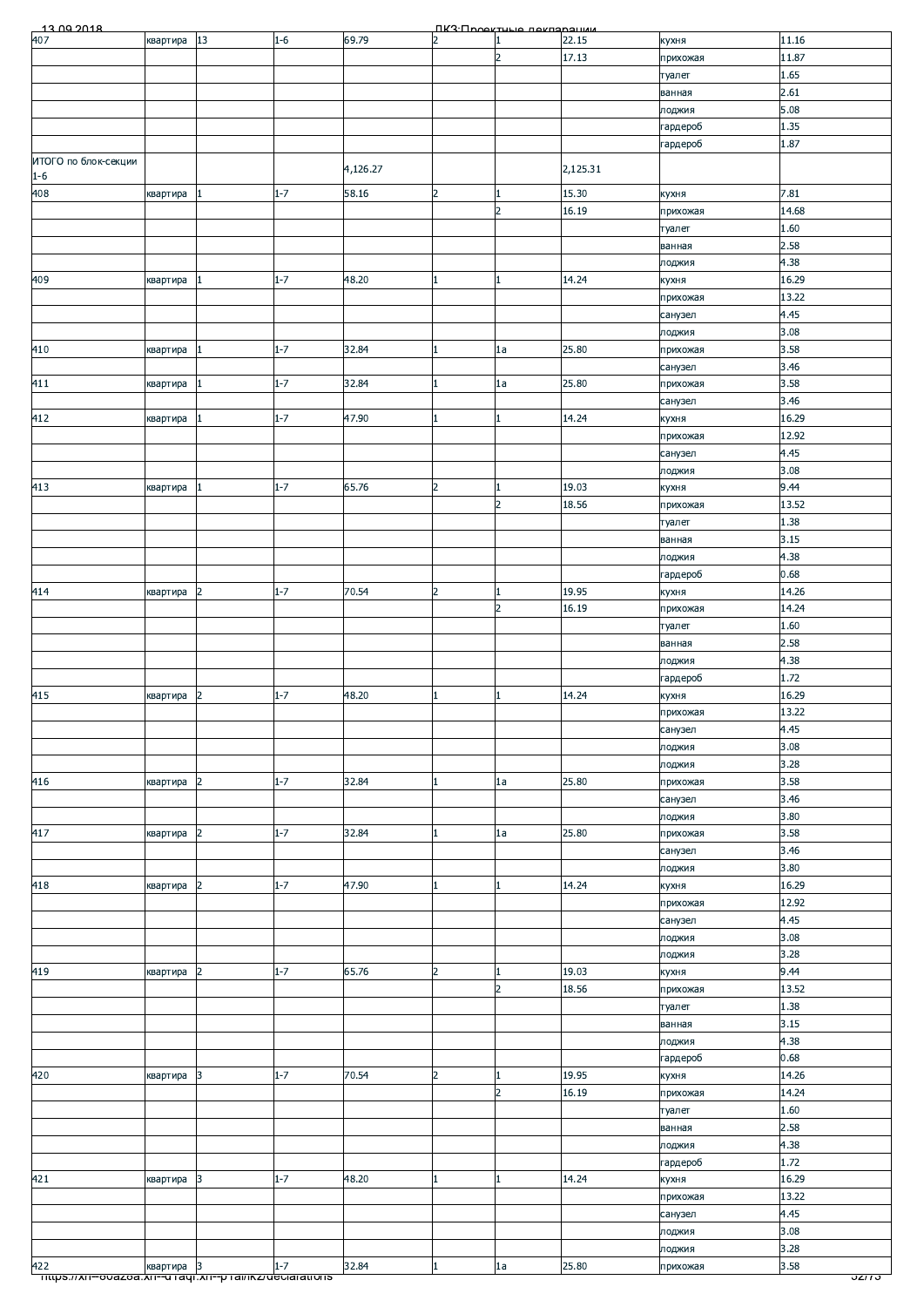| 13.00.2018                                              |          |                |         |       |                | ΠΚ3:Προοκτυμιο ποκπαραμικικ |                |                     |                |
|---------------------------------------------------------|----------|----------------|---------|-------|----------------|-----------------------------|----------------|---------------------|----------------|
|                                                         |          |                |         |       |                |                             |                | санузел             | 3.46           |
| 423                                                     | квартира | 3              | $1 - 7$ | 32.84 |                | 1a                          | 25.80          | лоджия<br>прихожая  | 3.80<br>3.58   |
|                                                         |          |                |         |       |                |                             |                | санузел             | 3.46           |
|                                                         |          |                |         |       |                |                             |                | лоджия              | 3.80           |
| 424                                                     | квартира | 3              | $1 - 7$ | 47.90 |                | 1                           | 14.24          | кухня               | 16.29          |
|                                                         |          |                |         |       |                |                             |                | прихожая            | 12.92          |
|                                                         |          |                |         |       |                |                             |                | санузел             | 4.45<br>3.08   |
|                                                         |          |                |         |       |                |                             |                | лоджия<br>лоджия    | 3.28           |
| 425                                                     | квартира | 3              | $1 - 7$ | 65.76 | $\overline{2}$ | $\mathbf{1}$                | 19.03          | кухня               | 9.44           |
|                                                         |          |                |         |       |                | $\overline{2}$              | 18.56          | прихожая            | 13.52          |
|                                                         |          |                |         |       |                |                             |                | туалет              | 1.38           |
|                                                         |          |                |         |       |                |                             |                | ванная              | 3.15           |
|                                                         |          |                |         |       |                |                             |                | лоджия<br>гардероб  | 4.38<br>0.68   |
| 426                                                     | квартира | $\overline{a}$ | $1 - 7$ | 70.54 | 2              | $\mathbf{1}$                | 19.95          | кухня               | 14.26          |
|                                                         |          |                |         |       |                | $\overline{2}$              | 16.19          | прихожая            | 14.24          |
|                                                         |          |                |         |       |                |                             |                | туалет              | 1.60           |
|                                                         |          |                |         |       |                |                             |                | ванная              | 2.58           |
|                                                         |          |                |         |       |                |                             |                | лоджия<br>гардероб  | 4.38<br>1.72   |
| 427                                                     | квартира | 4              | $1 - 7$ | 48.20 |                | 1                           | 14.24          | кухня               | 16.29          |
|                                                         |          |                |         |       |                |                             |                | прихожая            | 13.22          |
|                                                         |          |                |         |       |                |                             |                | санузел             | 4.45           |
|                                                         |          |                |         |       |                |                             |                | лоджия              | 3.08           |
|                                                         |          | 14             | $1 - 7$ | 32.84 |                | 1a                          | 25.80          | лоджия              | 3.28<br>3.58   |
| 428                                                     | квартира |                |         |       |                |                             |                | прихожая<br>санузел | 3.46           |
|                                                         |          |                |         |       |                |                             |                | лоджия              | 3.80           |
| 429                                                     | квартира | 14             | $1 - 7$ | 32.84 |                | 1a                          | 25.80          | прихожая            | 3.58           |
|                                                         |          |                |         |       |                |                             |                | санузел             | 3.46           |
|                                                         |          |                |         |       |                |                             |                | лоджия              | 3.80           |
| 430                                                     | квартира | $\overline{a}$ | $1 - 7$ | 47.90 |                | $\mathbf{1}$                | 14.24          | кухня               | 16.29<br>12.92 |
|                                                         |          |                |         |       |                |                             |                | прихожая<br>санузел | 4.45           |
|                                                         |          |                |         |       |                |                             |                | лоджия              | 3.08           |
|                                                         |          |                |         |       |                |                             |                | лоджия              | 3.28           |
| 431                                                     | квартира | 4              | $1 - 7$ | 65.76 | $\overline{2}$ | 1                           | 19.03          | кухня               | 9.44           |
|                                                         |          |                |         |       |                | $\overline{2}$              | 18.56          | прихожая            | 13.52          |
|                                                         |          |                |         |       |                |                             |                | туалет<br>ванная    | 1.38<br>3.15   |
|                                                         |          |                |         |       |                |                             |                | лоджия              | 4.38           |
|                                                         |          |                |         |       |                |                             |                | гардероб            | 0.68           |
| 432                                                     | квартира | 5              | $1 - 7$ | 70.54 | 2              | 1                           | 19.95          | кухня               | 14.26          |
|                                                         |          |                |         |       |                | $\overline{2}$              | 16.19          | прихожая            | 14.24          |
|                                                         |          |                |         |       |                |                             |                | туалет              | 1.60<br>2.58   |
|                                                         |          |                |         |       |                |                             |                | ванная<br>лоджия    | 4.38           |
|                                                         |          |                |         |       |                |                             |                | гардероб            | 1.72           |
| 433                                                     | квартира | 5              | $1 - 7$ | 48.20 |                | 1                           | 14.24          | кухня               | 16.29          |
|                                                         |          |                |         |       |                |                             |                | прихожая            | 13.22          |
|                                                         |          |                |         |       |                |                             |                | санузел             | 4.45           |
|                                                         |          |                |         |       |                |                             |                | лоджия<br>лоджия    | 3.08<br>3.28   |
| 434                                                     | квартира | 5              | $1 - 7$ | 32.84 |                | 1a                          | 25.80          | прихожая            | 3.58           |
|                                                         |          |                |         |       |                |                             |                | санузел             | 3.46           |
|                                                         |          |                |         |       |                |                             |                | лоджия              | 3.80           |
| 435                                                     | квартира | 5              | $1 - 7$ | 32.84 |                | 1a                          | 25.80          | прихожая            | 3.58           |
|                                                         |          |                |         |       |                |                             |                | санузел             | 3.46<br>3.80   |
| 436                                                     | квартира | 5              | $1 - 7$ | 47.90 |                | $\mathbf{1}$                | 14.24          | лоджия<br>кухня     | 16.29          |
|                                                         |          |                |         |       |                |                             |                | прихожая            | 12.92          |
|                                                         |          |                |         |       |                |                             |                | санузел             | 4.45           |
|                                                         |          |                |         |       |                |                             |                | лоджия              | 3.08           |
|                                                         |          |                |         |       |                |                             |                | лоджия              | 3.28           |
| 437                                                     | квартира | 5              | $1 - 7$ | 65.76 | 2              | 1<br>$\overline{2}$         | 19.03<br>18.56 | кухня<br>прихожая   | 9.44<br>13.52  |
|                                                         |          |                |         |       |                |                             |                | туалет              | 1.38           |
|                                                         |          |                |         |       |                |                             |                | ванная              | 3.15           |
|                                                         |          |                |         |       |                |                             |                | лоджия              | 4.38           |
| mups.//xn--ovazoa.xn--u raqr.xn--p rai/ikz/deciarations |          |                |         |       |                |                             |                |                     | ວວ/7 ວ         |
|                                                         |          |                |         |       |                |                             |                |                     |                |
|                                                         |          |                |         |       |                |                             |                |                     |                |
|                                                         |          |                |         |       |                |                             |                |                     |                |
|                                                         |          |                |         |       |                |                             |                |                     |                |
|                                                         |          |                |         |       |                |                             |                |                     |                |
|                                                         |          |                |         |       |                |                             |                |                     |                |
|                                                         |          |                |         |       |                |                             |                |                     |                |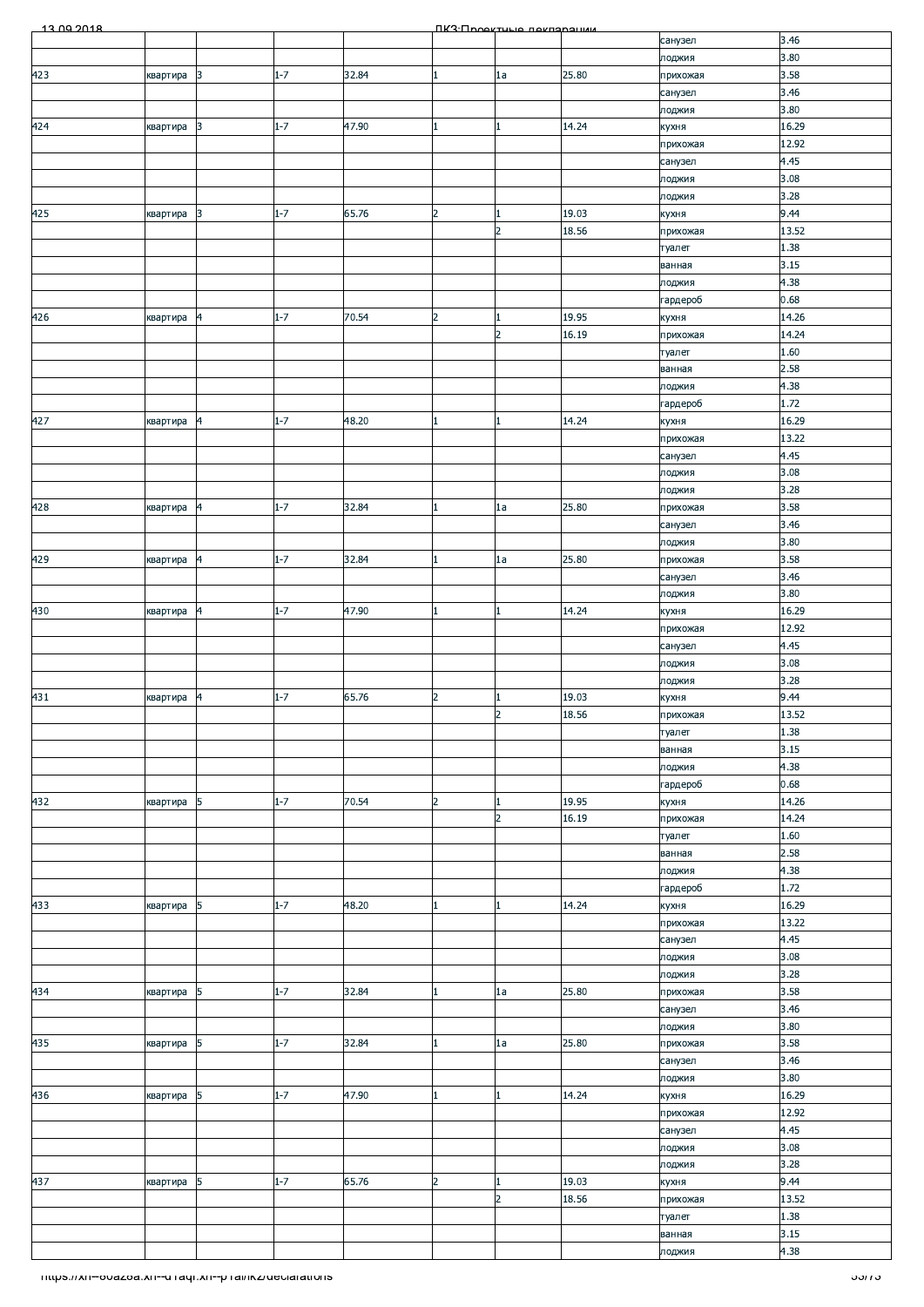| 13.00.2018                                                    |          |                |         |          |                | <b><i><u>IK3: Проектные пекларации</u></i></b> |                |                    |                |
|---------------------------------------------------------------|----------|----------------|---------|----------|----------------|------------------------------------------------|----------------|--------------------|----------------|
|                                                               |          |                |         |          |                |                                                |                | гардероб           | 0.68           |
| 438                                                           | квартира | 6              | $1 - 7$ | 70.54    | 2              |                                                | 19.95          | кухня              | 14.26          |
|                                                               |          |                |         |          |                | $\overline{2}$                                 | 16.19          | прихожая           | 14.24          |
|                                                               |          |                |         |          |                |                                                |                | туалет<br>ванная   | 1.60<br>2.58   |
|                                                               |          |                |         |          |                |                                                |                | лоджия             | 4.38           |
|                                                               |          |                |         |          |                |                                                |                | гардероб           | 1.72           |
| 439                                                           | квартира | 6              | $1 - 7$ | 48.20    |                |                                                | 14.24          | кухня              | 16.29          |
|                                                               |          |                |         |          |                |                                                |                | прихожая           | 13.22          |
|                                                               |          |                |         |          |                |                                                |                | санузел            | 4.45           |
|                                                               |          |                |         |          |                |                                                |                | лоджия             | 3.08           |
|                                                               |          |                |         |          |                |                                                |                | лоджия             | 3.28           |
| 440                                                           | квартира | 6              | $1 - 7$ | 32.84    |                | 1a                                             | 25.80          | прихожая           | 3.58           |
|                                                               |          |                |         |          |                |                                                |                | санузел            | 3.46           |
| 441                                                           |          | 6              | $1 - 7$ | 32.84    |                | 1a                                             | 25.80          | лоджия<br>прихожая | 3.80<br>3.58   |
|                                                               | квартира |                |         |          |                |                                                |                | санузел            | 3.46           |
|                                                               |          |                |         |          |                |                                                |                | лоджия             | 3.80           |
| 442                                                           | квартира | 6              | $1 - 7$ | 47.90    |                |                                                | 14.24          | кухня              | 16.29          |
|                                                               |          |                |         |          |                |                                                |                | прихожая           | 12.92          |
|                                                               |          |                |         |          |                |                                                |                | санузел            | 4.45           |
|                                                               |          |                |         |          |                |                                                |                | лоджия             | 3.08           |
|                                                               |          |                |         |          |                |                                                |                | лоджия             | 3.28           |
| 443                                                           | квартира | 6              | $1 - 7$ | 65.76    | $\overline{2}$ |                                                | 19.03          | кухня              | 9.44           |
|                                                               |          |                |         |          |                | $\overline{2}$                                 | 18.56          | прихожая           | 13.52          |
|                                                               |          |                |         |          |                |                                                |                | туалет             | 1.38<br>3.15   |
|                                                               |          |                |         |          |                |                                                |                | ванная<br>лоджия   | 4.38           |
|                                                               |          |                |         |          |                |                                                |                | гардероб           | 0.68           |
| ИТОГО по блок-секции                                          |          |                |         |          |                |                                                |                |                    |                |
| $1 - 7$                                                       |          |                |         | 1,776.10 |                |                                                | 918.21         |                    |                |
| 444                                                           | квартира | 2              | $1 - 8$ | 60.14    | $\overline{2}$ |                                                | 18.55          | кухня              | 14.02          |
|                                                               |          |                |         |          |                | $\overline{2}$                                 | 14.48          | прихожая           | 8.26           |
|                                                               |          |                |         |          |                |                                                |                | ванная             | 3.17           |
|                                                               |          |                |         |          |                |                                                |                | туалет             | 1.66           |
| 445                                                           |          | $\overline{2}$ | $1 - 8$ | 54.95    | 2              |                                                | 17.45          | лоджия             | 3.84<br>14.24  |
|                                                               | квартира |                |         |          |                | $\overline{2}$                                 | 10.07          | кухня<br>прихожая  | 8.43           |
|                                                               |          |                |         |          |                |                                                |                | ванная             | 3.21           |
|                                                               |          |                |         |          |                |                                                |                | туалет             | 1.55           |
|                                                               |          |                |         |          |                |                                                |                | лоджия             | 4.60           |
| 446                                                           | квартира | $\overline{2}$ | $1 - 8$ | 53.53    | $\overline{2}$ |                                                | 15.83          | кухня              | 7.60           |
|                                                               |          |                |         |          |                | $\overline{2}$                                 | 13.61          | прихожая           | 9.14           |
|                                                               |          |                |         |          |                |                                                |                | ванная             | 3.74           |
|                                                               |          |                |         |          |                |                                                |                | туалет             | 1.27           |
|                                                               |          |                |         |          |                |                                                |                | коридор            | 2.34           |
| 447                                                           | квартира | $\overline{2}$ | $1 - 8$ | 62.40    | $\overline{2}$ | $\overline{2}$                                 | 15.86<br>10.59 | кухня              | 12.05<br>16.22 |
|                                                               |          |                |         |          |                |                                                |                | прихожая<br>ванная | 4.01           |
|                                                               |          |                |         |          |                |                                                |                | туалет             | 1.16           |
|                                                               |          |                |         |          |                |                                                |                | гардероб           | 2.51           |
|                                                               |          |                |         |          |                |                                                |                | лоджия             | 11.78          |
| 448                                                           | квартира | $\overline{2}$ | $1 - 8$ | 56.70    | $\overline{2}$ |                                                | 15.15          | кухня              | 10.49          |
|                                                               |          |                |         |          |                | $\overline{2}$                                 | 10.59          | прихожая           | 15.68          |
|                                                               |          |                |         |          |                |                                                |                | ванная             | 3.44           |
|                                                               |          |                |         |          |                |                                                |                | туалет             | 1.35           |
|                                                               |          |                |         |          |                |                                                |                | лоджия             | 10.40          |
| 449                                                           | квартира | 2              | $1 - 8$ | 98.96    | 2              | $\overline{2}$                                 | 33.94<br>20.84 | кухня              | 15.07<br>14.91 |
|                                                               |          |                |         |          |                |                                                |                | прихожая<br>ванная | 3.77           |
|                                                               |          |                |         |          |                |                                                |                | туалет             | 1.50           |
|                                                               |          |                |         |          |                |                                                |                | гардероб           | 8.93           |
|                                                               |          |                |         |          |                |                                                |                | лоджия             | 16.90          |
| 450                                                           | квартира | 3              | $1 - 8$ | 60.14    | $\overline{2}$ |                                                | 18.55          | кухня              | 14.02          |
|                                                               |          |                |         |          |                | $\overline{2}$                                 | 14.48          | прихожая           | 8.26           |
|                                                               |          |                |         |          |                |                                                |                | ванная             | 3.17           |
|                                                               |          |                |         |          |                |                                                |                | туалет             | 1.66           |
|                                                               |          |                |         |          |                |                                                |                | лоджия             | 3.84           |
| 451                                                           | квартира | $\vert$ 3      | $1 - 8$ | 54.95    | $\overline{2}$ |                                                | 17.45          | кухня              | 14.24          |
|                                                               |          |                |         |          |                | $\mathcal{P}$                                  | 10.07          | прихожая           | 8.43<br>3.21   |
|                                                               |          |                |         |          |                |                                                |                | ванная<br>туалет   | 1.55           |
| <u> mups.//xn--ooazoa.xn--o+aqi.xn--p+ai/ikz/deciarations</u> |          |                |         |          |                |                                                |                |                    | 0477 J         |
|                                                               |          |                |         |          |                |                                                |                |                    |                |
|                                                               |          |                |         |          |                |                                                |                |                    |                |
|                                                               |          |                |         |          |                |                                                |                |                    |                |
|                                                               |          |                |         |          |                |                                                |                |                    |                |
|                                                               |          |                |         |          |                |                                                |                |                    |                |
|                                                               |          |                |         |          |                |                                                |                |                    |                |
|                                                               |          |                |         |          |                |                                                |                |                    |                |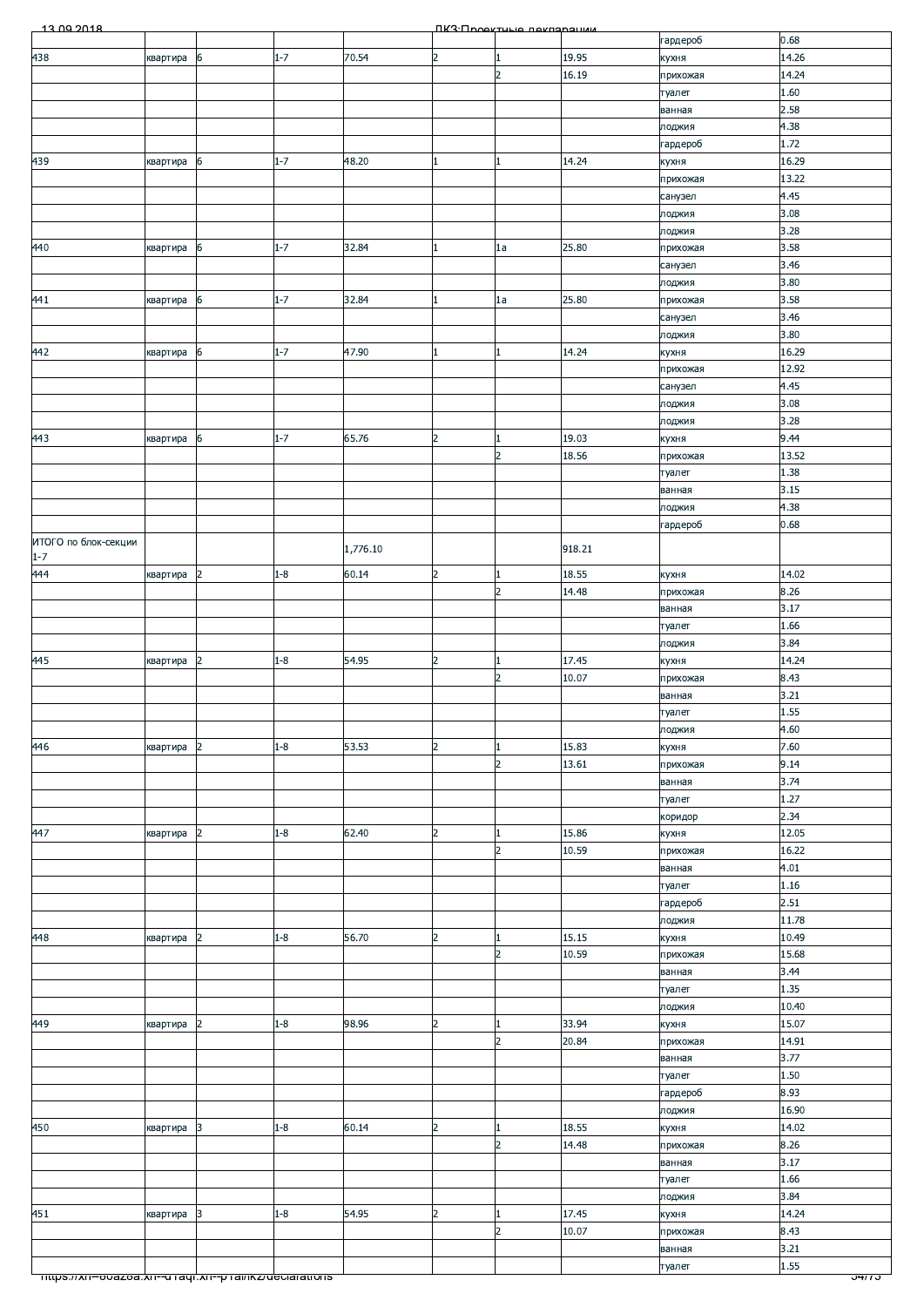| 13.00.2018                                             |          |                            |                  |           | <b><i><u>IK3: Проектично покларации</u></i></b> |                |                   |           |          |              |                                      |       |               |
|--------------------------------------------------------|----------|----------------------------|------------------|-----------|-------------------------------------------------|----------------|-------------------|-----------|----------|--------------|--------------------------------------|-------|---------------|
|                                                        |          |                            |                  |           |                                                 |                |                   |           |          | лоджия       |                                      | 4.60  |               |
| 452                                                    | квартира | 3                          | $1 - 8$          | 53.53     | $\overline{2}$                                  | 1              |                   | 15.83     |          | кухня        |                                      | 7.60  |               |
|                                                        |          |                            |                  |           |                                                 | $\overline{2}$ |                   | 13.61     |          | прихожая     |                                      | 9.14  |               |
|                                                        |          |                            |                  |           |                                                 |                |                   |           |          | ванная       |                                      | 3.74  |               |
|                                                        |          |                            |                  |           |                                                 |                |                   |           |          | туалет       |                                      | 1.27  |               |
|                                                        |          |                            |                  |           |                                                 |                |                   |           |          | коридор      |                                      | 2.34  |               |
| 453                                                    | квартира | 3                          | $1 - 8$          | 62.40     | $\overline{2}$                                  | 1              |                   | 15.86     |          | кухня        |                                      | 12.05 |               |
|                                                        |          |                            |                  |           |                                                 | $\overline{2}$ |                   | 10.59     |          | прихожая     |                                      | 16.22 |               |
|                                                        |          |                            |                  |           |                                                 |                |                   |           |          |              |                                      | 4.01  |               |
|                                                        |          |                            |                  |           |                                                 |                |                   |           |          | ванная       |                                      |       |               |
|                                                        |          |                            |                  |           |                                                 |                |                   |           |          | туалет       |                                      | 1.16  |               |
|                                                        |          |                            |                  |           |                                                 |                |                   |           |          | гардероб     |                                      | 2.51  |               |
|                                                        |          |                            |                  |           |                                                 |                |                   |           |          | лоджия       |                                      | 11.78 |               |
| 454                                                    | квартира | 3                          | $1 - 8$          | 56.70     | $\overline{2}$                                  | 1              |                   | 15.15     |          | кухня        |                                      | 10.49 |               |
|                                                        |          |                            |                  |           |                                                 | $\overline{2}$ |                   | 10.59     |          | прихожая     |                                      | 15.68 |               |
|                                                        |          |                            |                  |           |                                                 |                |                   |           |          | ванная       |                                      | 3.44  |               |
|                                                        |          |                            |                  |           |                                                 |                |                   |           |          | туалет       |                                      | 1.35  |               |
|                                                        |          |                            |                  |           |                                                 |                |                   |           |          | лоджия       |                                      | 10.40 |               |
| 455                                                    | квартира | 3                          | $1 - 8$          | 105.20    | $\overline{2}$                                  | 1              |                   | 33.94     |          | кухня        |                                      | 21.31 |               |
|                                                        |          |                            |                  |           |                                                 | $\overline{2}$ |                   | 20.84     |          | прихожая     |                                      | 14.91 |               |
|                                                        |          |                            |                  |           |                                                 |                |                   |           |          | ванная       |                                      | 3.77  |               |
|                                                        |          |                            |                  |           |                                                 |                |                   |           |          | туалет       |                                      | 1.50  |               |
|                                                        |          |                            |                  |           |                                                 |                |                   |           |          |              |                                      | 8.93  |               |
|                                                        |          |                            |                  |           |                                                 |                |                   |           |          | гардероб     |                                      | 16.90 |               |
|                                                        |          |                            |                  |           |                                                 |                |                   |           |          | лоджия       |                                      |       |               |
| 456                                                    | квартира | 4                          | $1 - 8$          | 60.14     | $\overline{2}$                                  | 1              |                   | 18.55     |          | кухня        |                                      | 14.02 |               |
|                                                        |          | $\overline{2}$<br>14.48    |                  | прихожая  |                                                 | 8.26           |                   |           |          |              |                                      |       |               |
|                                                        |          |                            |                  |           |                                                 |                |                   |           |          | ванная       |                                      | 3.17  |               |
|                                                        |          |                            |                  |           |                                                 |                |                   |           |          | туалет       |                                      | 1.66  |               |
|                                                        |          |                            |                  |           |                                                 |                |                   |           |          | лоджия       | 3.84                                 |       |               |
| 457                                                    | квартира | 4                          | $1 - 8$          | 54.95     | $\overline{2}$                                  | 1              |                   | 17.45     |          | кухня        |                                      | 14.24 |               |
|                                                        |          |                            |                  |           |                                                 | $\overline{2}$ |                   | 10.07     |          | прихожая     | 8.43                                 |       |               |
|                                                        |          |                            |                  |           |                                                 |                |                   |           |          | ванная       |                                      | 3.21  |               |
|                                                        |          |                            |                  |           |                                                 |                |                   |           |          | туалет       |                                      | 1.55  |               |
|                                                        |          |                            |                  |           |                                                 |                |                   |           |          | лоджия       |                                      | 4.60  |               |
| 458                                                    | квартира | 4                          | $1 - 8$          | 53.53     | $\overline{2}$                                  | $\mathbf{1}$   |                   | 15.83     |          | кухня        |                                      | 7.60  |               |
|                                                        |          |                            |                  |           |                                                 | $\overline{2}$ |                   | 13.61     |          | прихожая     | 9.14                                 |       |               |
|                                                        |          |                            |                  |           |                                                 |                |                   |           |          | ванная       |                                      | 3.74  |               |
|                                                        |          |                            |                  |           |                                                 |                |                   |           |          | туалет       |                                      | 1.27  |               |
|                                                        |          |                            |                  |           |                                                 |                |                   |           |          | коридор      |                                      | 2.34  |               |
| 459                                                    | квартира | $\overline{\mathbf{4}}$    | $1 - 8$<br>62.40 |           | $\overline{2}$                                  | 1              |                   | 15.86     |          | кухня        |                                      | 12.05 |               |
|                                                        |          |                            |                  |           |                                                 | $\overline{2}$ |                   | 10.59     |          | прихожая     |                                      | 16.22 |               |
|                                                        |          |                            |                  |           |                                                 |                |                   |           |          |              |                                      | 4.01  |               |
|                                                        |          |                            |                  |           |                                                 |                |                   |           |          | ванная       |                                      |       |               |
|                                                        |          |                            |                  |           |                                                 |                |                   |           |          | туалет       |                                      | 1.16  |               |
|                                                        |          |                            |                  |           |                                                 |                |                   |           |          | гардероб     |                                      | 2.51  |               |
|                                                        |          |                            |                  |           |                                                 |                |                   |           |          | лоджия       |                                      | 11.78 |               |
| 460                                                    | квартира | 4                          | $1 - 8$          | 56.70     | $\overline{2}$                                  | 1              |                   | 15.15     |          | кухня        |                                      | 10.49 |               |
|                                                        |          |                            |                  |           |                                                 | $\overline{2}$ |                   | 10.59     |          | прихожая     |                                      | 15.68 |               |
|                                                        |          |                            |                  |           |                                                 |                |                   |           |          | ванная       |                                      | 3.44  |               |
|                                                        |          |                            |                  |           |                                                 |                |                   |           |          | туалет       |                                      | 1.35  |               |
|                                                        |          |                            |                  |           |                                                 |                |                   |           |          | лоджия       |                                      | 10.40 |               |
| 461                                                    | квартира | 4                          | $1 - 8$          | 105.20    | $\overline{2}$                                  | 1              |                   | 33.94     |          | кухня        |                                      | 21.31 |               |
|                                                        |          |                            |                  |           |                                                 | $\overline{2}$ |                   | 20.84     |          | прихожая     |                                      | 14.91 |               |
|                                                        |          |                            |                  |           |                                                 |                |                   |           |          | ванная       |                                      | 3.77  |               |
|                                                        |          |                            |                  |           |                                                 |                |                   |           |          | туалет       |                                      | 1.50  |               |
|                                                        |          |                            |                  |           |                                                 |                |                   |           |          | гардероб     |                                      | 8.93  |               |
|                                                        |          |                            |                  |           |                                                 |                |                   |           |          |              |                                      | 16.90 |               |
| ИТОГО по блок-секции                                   |          |                            |                  |           |                                                 |                |                   |           |          | лоджия       |                                      |       |               |
| $1 - 8$                                                |          |                            |                  | 1,172.52  |                                                 |                |                   | 590.88    |          |              |                                      |       |               |
| ВСЕГО по II этапу                                      |          |                            |                  | 21,296.02 |                                                 |                |                   | 11,306.95 |          |              |                                      |       |               |
| ВСЕГО по Объекту                                       |          |                            |                  | 31,824.16 |                                                 |                |                   | 16,830.91 |          |              |                                      |       |               |
|                                                        |          |                            |                  |           |                                                 |                |                   |           |          |              |                                      |       |               |
| 15.3 Об основных характеристиках нежилых<br>помещений  |          | 15.3.1                     |                  |           |                                                 |                |                   |           |          |              |                                      |       |               |
|                                                        |          |                            |                  |           |                                                 |                |                   |           |          |              |                                      |       |               |
| $\mathsf{N}^{\mathsf{O}}$                              |          | Назачение                  |                  |           |                                                 |                | Этаж              |           | Номер    | Общая        | Площадь частей нежилого<br>помещения |       |               |
|                                                        |          |                            |                  |           |                                                 |                |                   |           | подъезда | площадь (м2) | Наименование                         |       | Площадь(м2)   |
|                                                        |          |                            |                  |           |                                                 |                |                   |           |          |              |                                      |       |               |
| I этап строительства                                   |          |                            |                  |           |                                                 |                |                   |           |          |              |                                      |       |               |
| I                                                      |          | Административные помещения |                  |           |                                                 |                | Цокольный         |           | $1 - 1$  | 177.23       | Комната уборочного                   |       | 4.77          |
|                                                        |          |                            |                  |           |                                                 |                | этаж              |           |          |              | инвентаря                            |       |               |
|                                                        |          |                            |                  |           |                                                 |                |                   |           |          |              | Административные<br>помещения        |       | 167.79        |
|                                                        |          |                            |                  |           |                                                 |                |                   |           |          |              | Тамбур входа                         |       | 4.67          |
|                                                        |          |                            |                  |           |                                                 |                |                   |           |          |              |                                      |       |               |
| $_{\rm II}$                                            |          | Административные помещения |                  |           |                                                 |                | Цокольный<br>этаж |           | $1 - 1$  | 102.09       | Санузел                              |       | 3.08          |
|                                                        |          |                            |                  |           |                                                 |                |                   |           |          |              |                                      |       |               |
| mups.//xn--ovazoa.xn--u raqr.xn--p rawikz/declarations |          |                            |                  |           |                                                 |                |                   |           |          |              |                                      |       | ວວ <i>ກ</i> ວ |
|                                                        |          |                            |                  |           |                                                 |                |                   |           |          |              |                                      |       |               |
|                                                        |          |                            |                  |           |                                                 |                |                   |           |          |              |                                      |       |               |
|                                                        |          |                            |                  |           |                                                 |                |                   |           |          |              |                                      |       |               |
|                                                        |          |                            |                  |           |                                                 |                |                   |           |          |              |                                      |       |               |
|                                                        |          |                            |                  |           |                                                 |                |                   |           |          |              |                                      |       |               |
|                                                        |          |                            |                  |           |                                                 |                |                   |           |          |              |                                      |       |               |
|                                                        |          |                            |                  |           |                                                 |                |                   |           |          |              |                                      |       |               |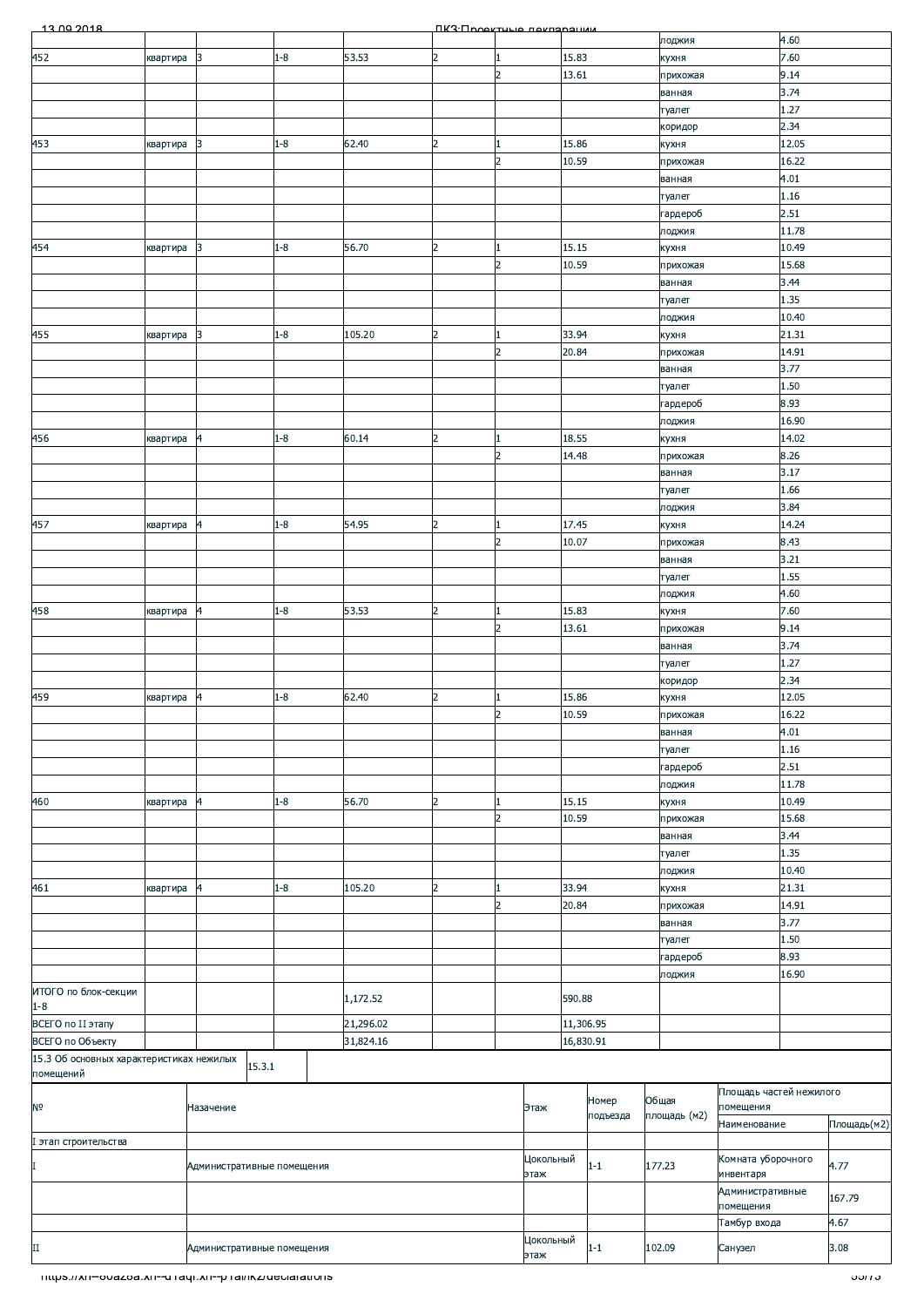| 13.00.2018               | ПКЗ Проектине пекларации                              |                  |                                  |              |                               |                    |
|--------------------------|-------------------------------------------------------|------------------|----------------------------------|--------------|-------------------------------|--------------------|
|                          |                                                       |                  |                                  |              | Санузел                       | 3.19               |
|                          |                                                       |                  |                                  |              | Административные<br>помещения | 91.15              |
|                          |                                                       |                  |                                  |              | Тамбур входа                  | 4.67               |
|                          |                                                       | Цокольный        |                                  |              |                               |                    |
| Ш                        | Вестибюль                                             | этаж             | $1 - 1$                          | 30.02        | Вестибюль                     | 30.02              |
| ИТОГО по Блок-секции 1-1 |                                                       |                  |                                  | 309.34       |                               |                    |
| IV.1.                    | Кладовая                                              | Подвал           | $1 - 1, 1 - 2$                   | 3.54         |                               |                    |
| IV.2.                    | Кладовая                                              | Подвал           | $1 - 1, 1 - 2$                   | 5.24         |                               |                    |
| IV.3.                    | Кладовая                                              | Подвал           | $1 - 1, 1 - 2$                   | 5.54         |                               |                    |
| IV.4.                    | Кладовая                                              | Подвал           | $1 - 1, 1 - 2$                   | 5.54         |                               |                    |
| IV.5.<br>IV.6.           | Кладовая                                              | Подвал           | $1 - 1, 1 - 2$                   | 5.54<br>4.29 |                               |                    |
| IV.7.                    | Кладовая<br>Кладовая                                  | Подвал<br>Подвал | $1 - 1, 1 - 2$<br>$1 - 1, 1 - 2$ | 5.54         |                               |                    |
| IV.8.                    | Кладовая                                              | Подвал           | $1 - 1, 1 - 2$                   | 5.35         |                               |                    |
| IV.9.                    | Кладовая                                              | Подвал           | $1 - 1, 1 - 2$                   | 5.54         |                               |                    |
| IV.10.                   | Кладовая                                              | Подвал           | $1 - 1, 1 - 2$                   | 5.54         |                               |                    |
| IV.11.                   | Кладовая                                              | Подвал           | $1 - 1, 1 - 2$                   | 5.54         |                               |                    |
| VI.12.                   | Кладовая                                              | Подвал           | $1 - 1, 1 - 2$                   | 5.54         |                               |                    |
| IV.13.                   | Кладовая                                              | Подвал           | $1 - 1, 1 - 2$                   | 5.54         |                               |                    |
| IV.14.                   | Кладовая                                              | Подвал           | $1 - 1, 1 - 2$                   | 5.61         |                               |                    |
| IV.15.                   | Кладовая                                              | Подвал           | $1 - 1, 1 - 2$                   | 4.70         |                               |                    |
| IV.16.                   | Кладовая                                              | Подвал           | $1 - 1, 1 - 2$                   | 3.73         |                               |                    |
| IV.17.                   | Кладовая                                              | Подвал           | $1 - 1, 1 - 2$                   | 2.93         |                               |                    |
| IV.18.<br>IV.19.         | Кладовая                                              | Подвал           | $1 - 1, 1 - 2$<br>$1 - 1, 1 - 2$ | 2.93<br>2.93 |                               |                    |
| IV.20.                   | Кладовая<br>Кладовая                                  | Подвал<br>Подвал | $1 - 1, 1 - 2$                   | 2.94         |                               |                    |
| IV.21.                   | Кладовая                                              | Подвал           | $1 - 1, 1 - 2$                   | 2.93         |                               |                    |
| IV.22.                   | Кладовая                                              | Подвал           | $1 - 1, 1 - 2$                   | 2.93         |                               |                    |
| IV.23.                   | Кладовая                                              | Подвал           | $1 - 1, 1 - 2$                   | 2.74         |                               |                    |
| IV.24.                   | Кладовая                                              | Подвал           | $1 - 1, 1 - 2$                   | 2.74         |                               |                    |
| IV.25.                   | Кладовая                                              | Подвал           | $1 - 1, 1 - 2$                   | 2.74         |                               |                    |
| IV.26.                   | Кладовая                                              | Подвал           | $1 - 1, 1 - 2$                   | 2.93         |                               |                    |
| IV.27.                   | Кладовая                                              | Подвал           | $1 - 1, 1 - 2$                   | 2.93         |                               |                    |
| IV.28.                   | Кладовая                                              | Подвал           | $1 - 1, 1 - 2$                   | 2.93         |                               |                    |
| IV.29.                   | Кладовая                                              | Подвал           | $1 - 1, 1 - 2$                   | 2.93         |                               |                    |
| IV.30.                   | Кладовая                                              | Подвал           | $1 - 1, 1 - 2$                   | 2.93         |                               |                    |
| IV.31.                   | Кладовая                                              | Подвал           | $1 - 1, 1 - 2$                   | 2.93         |                               |                    |
| IV.32.<br>IV.33.         | Кладовая<br>Кладовая                                  | Подвал<br>Подвал | $1 - 1, 1 - 2$<br>$1 - 1, 1 - 2$ | 3.32<br>3.42 |                               |                    |
| IV.34.                   | Кладовая                                              | Подвал           | $1 - 1, 1 - 2$                   | 4.85         |                               |                    |
| IV.35.                   | Кладовая                                              | Тодвал           | $1 - 1, 1 - 2$                   | 4.72         |                               |                    |
| IV.36.                   | Кладовая                                              | Подвал           | $1 - 1, 1 - 2$                   | 4.28         |                               |                    |
| IV.37.                   | Кладовая                                              | Подвал           | $1 - 1, 1 - 2$                   | 4.28         |                               |                    |
| IV.38.                   | Кладовая                                              | Подвал           | $1 - 1, 1 - 2$                   | 4.28         |                               |                    |
| IV.39.                   | Кладовая                                              | Подвал           | $1 - 1, 1 - 2$                   | 4.28         |                               |                    |
| IV.40.                   | Кладовая                                              | Подвал           | $1 - 1, 1 - 2$                   | 4.28         |                               |                    |
| IV.41.                   | Кладовая                                              | Подвал           | $1 - 1, 1 - 2$                   | 4.28         |                               |                    |
| IV.42.                   | Кладовая                                              | Тодвал           | 1-1,1-2                          | 2.93         |                               |                    |
| IV.43.                   | Кладовая                                              | Подвал           | $1 - 1, 1 - 2$                   | 2.73         |                               |                    |
| IV.44.                   | Кладовая                                              | Подвал           | $1 - 1, 1 - 2$                   | 3.30         |                               |                    |
| IV.45.<br>IV.46.         | Кладовая<br>Кладовая                                  | Подвал<br>Подвал | $1 - 1, 1 - 2$<br>$1 - 1, 1 - 2$ | 6.29<br>4.80 |                               |                    |
| IV.47.                   | Кладовая                                              | Подвал           | $1 - 1, 1 - 2$                   | 4.94         |                               |                    |
| IV.48.                   | Кладовая                                              | Подвал           | $1 - 1, 1 - 2$                   | 4.94         |                               |                    |
| IV.49.                   | Кладовая                                              | Тодвал           | 1-1,1-2                          | 4.85         |                               |                    |
| IV.50.                   | Кладовая                                              | Подвал           | $1 - 1, 1 - 2$                   | 5.02         |                               |                    |
| IV.51.                   | Кладовая                                              | Подвал           | $1 - 1, 1 - 2$                   | 4.93         |                               |                    |
| IV.52.                   | Кладовая                                              | Подвал           | $1 - 1, 1 - 2$                   | 4.59         |                               |                    |
| IV.53.                   | Кладовая                                              | Подвал           | $1 - 1, 1 - 2$                   | 4.27         |                               |                    |
| IV.54.                   | Кладовая                                              | Подвал           | $1 - 1, 1 - 2$                   | 4.44         |                               |                    |
| IV.55.                   | Кладовая                                              | Подвал           | $1 - 1, 1 - 2$                   | 4.59         |                               |                    |
| IV.56.<br>IV.57.         | Кладовая                                              | Тодвал           | 1-1,1-2<br>$1 - 1, 1 - 2$        | 4.27<br>4.44 |                               |                    |
| IV.58.                   | Кладовая<br>Кладовая                                  | Подвал<br>Подвал | $1 - 1, 1 - 2$                   | 4.03         |                               |                    |
| IV.59.                   | Кладовая                                              | Подвал           | $1 - 1, 1 - 2$                   | 3.75         |                               |                    |
| IV.60.                   | Кладовая                                              | Подвал           | $1 - 1, 1 - 2$                   | 3.90         |                               |                    |
| IV.61.                   | Кладовая                                              | Подвал           | $1 - 1, 1 - 2$                   | 4.03         |                               |                    |
| IV.62.                   | Кладовая                                              | Подвал           | $1 - 1, 1 - 2$                   | 3.75         |                               |                    |
| IV.63.                   | Кладовая                                              | Тодвал           | $1 - 1, 1 - 2$                   | 3.90         |                               |                    |
| IV.64.                   | Кладовая                                              | Подвал           | $1 - 1, 1 - 2$                   | 4.00         |                               |                    |
| IV.65.                   | Кладовая                                              | Подвал           | $1 - 1, 1 - 2$                   | 4.56         |                               |                    |
|                          | mups.//xn--ovazoa.xn--u raqr.xn--p ramkz/declarations |                  |                                  |              |                               | <del>ס ו וסכ</del> |
|                          |                                                       |                  |                                  |              |                               |                    |
|                          |                                                       |                  |                                  |              |                               |                    |
|                          |                                                       |                  |                                  |              |                               |                    |
|                          |                                                       |                  |                                  |              |                               |                    |
|                          |                                                       |                  |                                  |              |                               |                    |
|                          |                                                       |                  |                                  |              |                               |                    |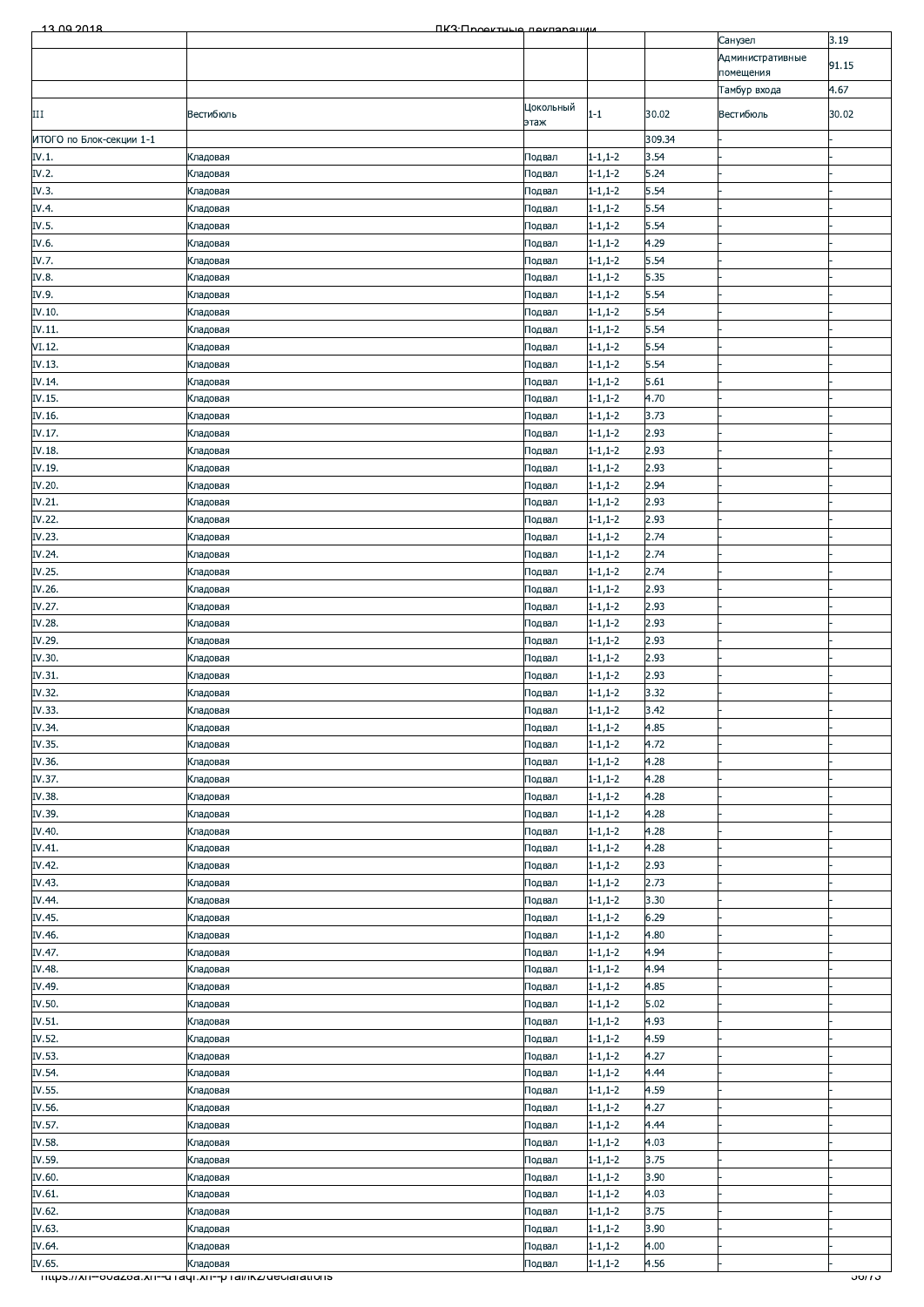| 4.28<br>$1 - 1, 1 - 2$<br>Кладовая<br>Подвал<br>IV.67.<br>$1 - 1, 1 - 2$<br>4.28<br>Кладовая<br>Подвал<br>IV.68.<br>$1 - 1, 1 - 2$<br>4.28<br>Кладовая<br>Подвал<br>IV.69.<br>$1 - 1, 1 - 2$<br>4.28<br>Кладовая<br>Подвал<br>IV.70.<br>4.71<br>$1 - 1, 1 - 2$<br>Кладовая<br>Подвал<br>$1 - 1, 1 - 2$<br>4.85<br>Кладовая<br>Подвал<br>IV.72.<br>4.94<br>$1 - 1, 1 - 2$<br>Кладовая<br>Подвал<br>IV.73.<br>$1 - 1, 1 - 2$<br>4.80<br>Кладовая<br>Подвал<br>IV.74.<br>$1 - 1, 1 - 2$<br>6.29<br>Кладовая<br>Подвал<br>IV.75.<br>$1 - 1, 1 - 2$<br>5.24<br>Кладовая<br>Подвал<br>5.63<br>$1 - 1, 1 - 2$<br>Подвал<br>Кладовая<br>IV.77.<br>2.35<br>$1 - 1, 1 - 2$<br>Кладовая<br>Подвал<br>IV.78.<br>3.18<br>$1 - 1, 1 - 2$<br>Кладовая<br>Подвал<br>IV.79.<br>$1 - 1, 1 - 2$<br>3.75<br>Кладовая<br>Подвал<br>IV.80.<br>3.90<br>$1 - 1, 1 - 2$<br>Кладовая<br>Подвал<br>$1 - 1, 1 - 2$<br>4.04<br>Кладовая<br>Подвал<br>IV.82.<br>$1 - 1, 1 - 2$<br>3.76<br>Кладовая<br>Подвал<br>IV.83.<br>3.91<br>$1 - 1, 1 - 2$<br>Кладовая<br>Подвал<br>IV.84.<br>$1 - 1, 1 - 2$<br>4.58<br>Кладовая<br>Подвал<br>IV.85.<br>$1 - 1, 1 - 2$<br>4.26<br>Кладовая<br>Подвал<br>4.43<br>$1 - 1, 1 - 2$<br>Кладовая<br>Подвал<br>IV.87.<br>$1 - 1, 1 - 2$<br>4.60<br>Кладовая<br>Подвал<br>IV.88.<br>$1 - 1, 1 - 2$<br>4.27<br>Кладовая<br>Подвал<br>IV.89.<br>$1 - 1, 1 - 2$<br>4.45<br>Кладовая<br>Подвал<br>5.03<br>$1 - 1, 1 - 2$<br>Подвал<br>Кладовая<br>3.73<br>$1 - 1, 1 - 2$<br>Подвал<br>Кладовая<br>IV.92.<br>5.12<br>$1 - 1, 1 - 2$<br>Кладовая<br>Подвал<br>IV.93.<br>$1 - 1, 1 - 2$<br>4.91<br>Кладовая<br>Подвал<br>IV.94.<br>3.74<br>$1 - 1, 1 - 2$<br>Кладовая<br>Подвал<br>IV.95.<br>4.27<br>$1 - 1, 1 - 2$<br>Кладовая<br>Подвал<br>$1 - 1, 1 - 2$<br>4.32<br>Кладовая<br>Подвал<br>IV.97.<br>4.32<br>$1 - 1, 1 - 2$<br>Кладовая<br>Подвал<br>IV.98.<br>4.26<br>$1 - 1, 1 - 2$<br>Кладовая<br>Подвал<br>4.32<br>IV.99.<br>$1 - 1, 1 - 2$<br>Кладовая<br>Подвал<br>4.43<br>$1 - 1, 1 - 2$<br>Кладовая<br>Подвал<br>IV.101.<br>$1 - 1, 1 - 2$<br>4.14<br>Кладовая<br>Подвал<br>IV.102.<br>$1 - 1, 1 - 2$<br>4.14<br>Кладовая<br>Подвал<br>IV.103.<br>$1 - 1, 1 - 2$<br>4.32<br>Кладовая<br>Подвал<br>4.32<br>IV.104.<br>$1 - 1, 1 - 2$<br>Подвал<br>Кладовая<br>4.26<br>$1 - 1, 1 - 2$<br>Кладовая<br>Подвал<br>4.26<br>IV.106.<br>$1 - 1, 1 - 2$<br>Подвал<br>Кладовая<br>IV.107.<br>4.60<br>$1 - 1, 1 - 2$<br>Подвал<br>Кладовая<br>IV.108.<br>$1 - 1, 1 - 2$<br>4.60<br>Кладовая<br>Подвал<br>IV.109.<br>$1 - 1, 1 - 2$<br>4.32<br>Кладовая<br>Подвал<br>$1 - 1, 1 - 2$<br>4.32<br>Кладовая<br>Подвал<br>IV.111.<br>3.27<br>$1 - 1, 1 - 2$<br>Кладовая<br>Подвал<br>IV.112.<br>$1 - 1, 1 - 2$<br>4.27<br>Кладовая<br>Подвал<br>IV.113.<br>5.99<br>$1 - 1, 1 - 2$<br>Кладовая<br>Подвал<br>IV.114.<br>$1 - 1, 1 - 2$<br>6.60<br>Подвал<br>Кладовая<br>$1 - 1, 1 - 2$<br>6.79<br>Кладовая<br>Подвал<br>IV.116.<br>$1 - 1, 1 - 2$<br>4.72<br>Кладовая<br>Подвал<br>IV.117.<br>$1 - 1, 1 - 2$<br>4.88<br>Кладовая<br>Подвал<br>IV.118.<br>$1 - 1, 1 - 2$<br>5.64<br>Кладовая<br>Подвал<br>IV.119.<br>$1 - 1, 1 - 2$<br>5.39<br>Кладовая<br>Подвал<br>5.39<br>$1 - 1, 1 - 2$<br>Кладовая<br>Подвал<br>5.87<br>$1 - 1, 1 - 2$<br>Подвал<br>Кладовая<br>IV.122.<br>$1 - 1, 1 - 2$<br>7.13<br>Кладовая<br>Подвал<br>IV.123.<br>3.54<br>$1 - 1, 1 - 2$<br>Кладовая<br>Подвал<br>IV.124.<br>$1 - 1, 1 - 2$<br>3.93<br>Кладовая<br>Подвал<br>$1 - 1, 1 - 2$<br>7.25<br>Кладовая<br>Подвал<br>$1 - 1, 1 - 2$<br>6.79<br>Кладовая<br>Подвал<br>6.79<br>$1 - 1, 1 - 2$<br>Кладовая<br>Подвал<br>IV.128.<br>5.32<br>$1 - 1, 1 - 2$<br>Кладовая<br>Подвал<br>IV.129.<br>$1 - 1, 1 - 2$<br>8.35<br>Кладовая<br>Подвал<br>IV.130.<br>$1 - 1, 1 - 2$<br>4.64<br>Кладовая<br>Подвал<br>$1 - 1, 1 - 2$<br>6.31<br>Кладовая<br>Подвал<br>$1 - 1, 1 - 2$<br>5.99<br>Кладовая<br>Подвал<br>IV.133.<br>$1 - 1, 1 - 2$<br>4.55<br>Кладовая<br>Подвал<br>IV.134.<br>$1 - 1, 1 - 2$<br>4.61<br>Кладовая<br>Подвал<br>3.75<br>$1 - 1, 1 - 2$<br>Кладовая<br>Подвал<br>4.29<br>$1 - 1, 1 - 2$<br>Кладовая<br>Подвал<br>mups.//xn--ovazoa.xn--u raqr.xn--p rai/ikz/deciarations<br><del>57775</del> | <u>13 00 2018</u> | ПКЗ Проектине пекларации |  |  |  |
|-------------------------------------------------------------------------------------------------------------------------------------------------------------------------------------------------------------------------------------------------------------------------------------------------------------------------------------------------------------------------------------------------------------------------------------------------------------------------------------------------------------------------------------------------------------------------------------------------------------------------------------------------------------------------------------------------------------------------------------------------------------------------------------------------------------------------------------------------------------------------------------------------------------------------------------------------------------------------------------------------------------------------------------------------------------------------------------------------------------------------------------------------------------------------------------------------------------------------------------------------------------------------------------------------------------------------------------------------------------------------------------------------------------------------------------------------------------------------------------------------------------------------------------------------------------------------------------------------------------------------------------------------------------------------------------------------------------------------------------------------------------------------------------------------------------------------------------------------------------------------------------------------------------------------------------------------------------------------------------------------------------------------------------------------------------------------------------------------------------------------------------------------------------------------------------------------------------------------------------------------------------------------------------------------------------------------------------------------------------------------------------------------------------------------------------------------------------------------------------------------------------------------------------------------------------------------------------------------------------------------------------------------------------------------------------------------------------------------------------------------------------------------------------------------------------------------------------------------------------------------------------------------------------------------------------------------------------------------------------------------------------------------------------------------------------------------------------------------------------------------------------------------------------------------------------------------------------------------------------------------------------------------------------------------------------------------------------------------------------------------------------------------------------------------------------------------------------------------------------------------------------------------------------------------------------------------------------------------------------------------------------------------------------------------------------------------------------------------------------------------------------------------------------------------------------------------------------------------------------------------------------------------------------------------------------------------------------------------------------------------------------------------------------------------------------------------------------------------------------------------------------------------------------------------|-------------------|--------------------------|--|--|--|
|                                                                                                                                                                                                                                                                                                                                                                                                                                                                                                                                                                                                                                                                                                                                                                                                                                                                                                                                                                                                                                                                                                                                                                                                                                                                                                                                                                                                                                                                                                                                                                                                                                                                                                                                                                                                                                                                                                                                                                                                                                                                                                                                                                                                                                                                                                                                                                                                                                                                                                                                                                                                                                                                                                                                                                                                                                                                                                                                                                                                                                                                                                                                                                                                                                                                                                                                                                                                                                                                                                                                                                                                                                                                                                                                                                                                                                                                                                                                                                                                                                                                                                                                                                         | IV.66.            |                          |  |  |  |
|                                                                                                                                                                                                                                                                                                                                                                                                                                                                                                                                                                                                                                                                                                                                                                                                                                                                                                                                                                                                                                                                                                                                                                                                                                                                                                                                                                                                                                                                                                                                                                                                                                                                                                                                                                                                                                                                                                                                                                                                                                                                                                                                                                                                                                                                                                                                                                                                                                                                                                                                                                                                                                                                                                                                                                                                                                                                                                                                                                                                                                                                                                                                                                                                                                                                                                                                                                                                                                                                                                                                                                                                                                                                                                                                                                                                                                                                                                                                                                                                                                                                                                                                                                         |                   |                          |  |  |  |
|                                                                                                                                                                                                                                                                                                                                                                                                                                                                                                                                                                                                                                                                                                                                                                                                                                                                                                                                                                                                                                                                                                                                                                                                                                                                                                                                                                                                                                                                                                                                                                                                                                                                                                                                                                                                                                                                                                                                                                                                                                                                                                                                                                                                                                                                                                                                                                                                                                                                                                                                                                                                                                                                                                                                                                                                                                                                                                                                                                                                                                                                                                                                                                                                                                                                                                                                                                                                                                                                                                                                                                                                                                                                                                                                                                                                                                                                                                                                                                                                                                                                                                                                                                         |                   |                          |  |  |  |
|                                                                                                                                                                                                                                                                                                                                                                                                                                                                                                                                                                                                                                                                                                                                                                                                                                                                                                                                                                                                                                                                                                                                                                                                                                                                                                                                                                                                                                                                                                                                                                                                                                                                                                                                                                                                                                                                                                                                                                                                                                                                                                                                                                                                                                                                                                                                                                                                                                                                                                                                                                                                                                                                                                                                                                                                                                                                                                                                                                                                                                                                                                                                                                                                                                                                                                                                                                                                                                                                                                                                                                                                                                                                                                                                                                                                                                                                                                                                                                                                                                                                                                                                                                         |                   |                          |  |  |  |
|                                                                                                                                                                                                                                                                                                                                                                                                                                                                                                                                                                                                                                                                                                                                                                                                                                                                                                                                                                                                                                                                                                                                                                                                                                                                                                                                                                                                                                                                                                                                                                                                                                                                                                                                                                                                                                                                                                                                                                                                                                                                                                                                                                                                                                                                                                                                                                                                                                                                                                                                                                                                                                                                                                                                                                                                                                                                                                                                                                                                                                                                                                                                                                                                                                                                                                                                                                                                                                                                                                                                                                                                                                                                                                                                                                                                                                                                                                                                                                                                                                                                                                                                                                         |                   |                          |  |  |  |
|                                                                                                                                                                                                                                                                                                                                                                                                                                                                                                                                                                                                                                                                                                                                                                                                                                                                                                                                                                                                                                                                                                                                                                                                                                                                                                                                                                                                                                                                                                                                                                                                                                                                                                                                                                                                                                                                                                                                                                                                                                                                                                                                                                                                                                                                                                                                                                                                                                                                                                                                                                                                                                                                                                                                                                                                                                                                                                                                                                                                                                                                                                                                                                                                                                                                                                                                                                                                                                                                                                                                                                                                                                                                                                                                                                                                                                                                                                                                                                                                                                                                                                                                                                         |                   |                          |  |  |  |
|                                                                                                                                                                                                                                                                                                                                                                                                                                                                                                                                                                                                                                                                                                                                                                                                                                                                                                                                                                                                                                                                                                                                                                                                                                                                                                                                                                                                                                                                                                                                                                                                                                                                                                                                                                                                                                                                                                                                                                                                                                                                                                                                                                                                                                                                                                                                                                                                                                                                                                                                                                                                                                                                                                                                                                                                                                                                                                                                                                                                                                                                                                                                                                                                                                                                                                                                                                                                                                                                                                                                                                                                                                                                                                                                                                                                                                                                                                                                                                                                                                                                                                                                                                         | IV.71.            |                          |  |  |  |
|                                                                                                                                                                                                                                                                                                                                                                                                                                                                                                                                                                                                                                                                                                                                                                                                                                                                                                                                                                                                                                                                                                                                                                                                                                                                                                                                                                                                                                                                                                                                                                                                                                                                                                                                                                                                                                                                                                                                                                                                                                                                                                                                                                                                                                                                                                                                                                                                                                                                                                                                                                                                                                                                                                                                                                                                                                                                                                                                                                                                                                                                                                                                                                                                                                                                                                                                                                                                                                                                                                                                                                                                                                                                                                                                                                                                                                                                                                                                                                                                                                                                                                                                                                         |                   |                          |  |  |  |
|                                                                                                                                                                                                                                                                                                                                                                                                                                                                                                                                                                                                                                                                                                                                                                                                                                                                                                                                                                                                                                                                                                                                                                                                                                                                                                                                                                                                                                                                                                                                                                                                                                                                                                                                                                                                                                                                                                                                                                                                                                                                                                                                                                                                                                                                                                                                                                                                                                                                                                                                                                                                                                                                                                                                                                                                                                                                                                                                                                                                                                                                                                                                                                                                                                                                                                                                                                                                                                                                                                                                                                                                                                                                                                                                                                                                                                                                                                                                                                                                                                                                                                                                                                         |                   |                          |  |  |  |
|                                                                                                                                                                                                                                                                                                                                                                                                                                                                                                                                                                                                                                                                                                                                                                                                                                                                                                                                                                                                                                                                                                                                                                                                                                                                                                                                                                                                                                                                                                                                                                                                                                                                                                                                                                                                                                                                                                                                                                                                                                                                                                                                                                                                                                                                                                                                                                                                                                                                                                                                                                                                                                                                                                                                                                                                                                                                                                                                                                                                                                                                                                                                                                                                                                                                                                                                                                                                                                                                                                                                                                                                                                                                                                                                                                                                                                                                                                                                                                                                                                                                                                                                                                         |                   |                          |  |  |  |
|                                                                                                                                                                                                                                                                                                                                                                                                                                                                                                                                                                                                                                                                                                                                                                                                                                                                                                                                                                                                                                                                                                                                                                                                                                                                                                                                                                                                                                                                                                                                                                                                                                                                                                                                                                                                                                                                                                                                                                                                                                                                                                                                                                                                                                                                                                                                                                                                                                                                                                                                                                                                                                                                                                                                                                                                                                                                                                                                                                                                                                                                                                                                                                                                                                                                                                                                                                                                                                                                                                                                                                                                                                                                                                                                                                                                                                                                                                                                                                                                                                                                                                                                                                         |                   |                          |  |  |  |
|                                                                                                                                                                                                                                                                                                                                                                                                                                                                                                                                                                                                                                                                                                                                                                                                                                                                                                                                                                                                                                                                                                                                                                                                                                                                                                                                                                                                                                                                                                                                                                                                                                                                                                                                                                                                                                                                                                                                                                                                                                                                                                                                                                                                                                                                                                                                                                                                                                                                                                                                                                                                                                                                                                                                                                                                                                                                                                                                                                                                                                                                                                                                                                                                                                                                                                                                                                                                                                                                                                                                                                                                                                                                                                                                                                                                                                                                                                                                                                                                                                                                                                                                                                         |                   |                          |  |  |  |
|                                                                                                                                                                                                                                                                                                                                                                                                                                                                                                                                                                                                                                                                                                                                                                                                                                                                                                                                                                                                                                                                                                                                                                                                                                                                                                                                                                                                                                                                                                                                                                                                                                                                                                                                                                                                                                                                                                                                                                                                                                                                                                                                                                                                                                                                                                                                                                                                                                                                                                                                                                                                                                                                                                                                                                                                                                                                                                                                                                                                                                                                                                                                                                                                                                                                                                                                                                                                                                                                                                                                                                                                                                                                                                                                                                                                                                                                                                                                                                                                                                                                                                                                                                         | IV.76.            |                          |  |  |  |
|                                                                                                                                                                                                                                                                                                                                                                                                                                                                                                                                                                                                                                                                                                                                                                                                                                                                                                                                                                                                                                                                                                                                                                                                                                                                                                                                                                                                                                                                                                                                                                                                                                                                                                                                                                                                                                                                                                                                                                                                                                                                                                                                                                                                                                                                                                                                                                                                                                                                                                                                                                                                                                                                                                                                                                                                                                                                                                                                                                                                                                                                                                                                                                                                                                                                                                                                                                                                                                                                                                                                                                                                                                                                                                                                                                                                                                                                                                                                                                                                                                                                                                                                                                         |                   |                          |  |  |  |
|                                                                                                                                                                                                                                                                                                                                                                                                                                                                                                                                                                                                                                                                                                                                                                                                                                                                                                                                                                                                                                                                                                                                                                                                                                                                                                                                                                                                                                                                                                                                                                                                                                                                                                                                                                                                                                                                                                                                                                                                                                                                                                                                                                                                                                                                                                                                                                                                                                                                                                                                                                                                                                                                                                                                                                                                                                                                                                                                                                                                                                                                                                                                                                                                                                                                                                                                                                                                                                                                                                                                                                                                                                                                                                                                                                                                                                                                                                                                                                                                                                                                                                                                                                         |                   |                          |  |  |  |
|                                                                                                                                                                                                                                                                                                                                                                                                                                                                                                                                                                                                                                                                                                                                                                                                                                                                                                                                                                                                                                                                                                                                                                                                                                                                                                                                                                                                                                                                                                                                                                                                                                                                                                                                                                                                                                                                                                                                                                                                                                                                                                                                                                                                                                                                                                                                                                                                                                                                                                                                                                                                                                                                                                                                                                                                                                                                                                                                                                                                                                                                                                                                                                                                                                                                                                                                                                                                                                                                                                                                                                                                                                                                                                                                                                                                                                                                                                                                                                                                                                                                                                                                                                         |                   |                          |  |  |  |
|                                                                                                                                                                                                                                                                                                                                                                                                                                                                                                                                                                                                                                                                                                                                                                                                                                                                                                                                                                                                                                                                                                                                                                                                                                                                                                                                                                                                                                                                                                                                                                                                                                                                                                                                                                                                                                                                                                                                                                                                                                                                                                                                                                                                                                                                                                                                                                                                                                                                                                                                                                                                                                                                                                                                                                                                                                                                                                                                                                                                                                                                                                                                                                                                                                                                                                                                                                                                                                                                                                                                                                                                                                                                                                                                                                                                                                                                                                                                                                                                                                                                                                                                                                         |                   |                          |  |  |  |
|                                                                                                                                                                                                                                                                                                                                                                                                                                                                                                                                                                                                                                                                                                                                                                                                                                                                                                                                                                                                                                                                                                                                                                                                                                                                                                                                                                                                                                                                                                                                                                                                                                                                                                                                                                                                                                                                                                                                                                                                                                                                                                                                                                                                                                                                                                                                                                                                                                                                                                                                                                                                                                                                                                                                                                                                                                                                                                                                                                                                                                                                                                                                                                                                                                                                                                                                                                                                                                                                                                                                                                                                                                                                                                                                                                                                                                                                                                                                                                                                                                                                                                                                                                         |                   |                          |  |  |  |
|                                                                                                                                                                                                                                                                                                                                                                                                                                                                                                                                                                                                                                                                                                                                                                                                                                                                                                                                                                                                                                                                                                                                                                                                                                                                                                                                                                                                                                                                                                                                                                                                                                                                                                                                                                                                                                                                                                                                                                                                                                                                                                                                                                                                                                                                                                                                                                                                                                                                                                                                                                                                                                                                                                                                                                                                                                                                                                                                                                                                                                                                                                                                                                                                                                                                                                                                                                                                                                                                                                                                                                                                                                                                                                                                                                                                                                                                                                                                                                                                                                                                                                                                                                         | IV.81.            |                          |  |  |  |
|                                                                                                                                                                                                                                                                                                                                                                                                                                                                                                                                                                                                                                                                                                                                                                                                                                                                                                                                                                                                                                                                                                                                                                                                                                                                                                                                                                                                                                                                                                                                                                                                                                                                                                                                                                                                                                                                                                                                                                                                                                                                                                                                                                                                                                                                                                                                                                                                                                                                                                                                                                                                                                                                                                                                                                                                                                                                                                                                                                                                                                                                                                                                                                                                                                                                                                                                                                                                                                                                                                                                                                                                                                                                                                                                                                                                                                                                                                                                                                                                                                                                                                                                                                         |                   |                          |  |  |  |
|                                                                                                                                                                                                                                                                                                                                                                                                                                                                                                                                                                                                                                                                                                                                                                                                                                                                                                                                                                                                                                                                                                                                                                                                                                                                                                                                                                                                                                                                                                                                                                                                                                                                                                                                                                                                                                                                                                                                                                                                                                                                                                                                                                                                                                                                                                                                                                                                                                                                                                                                                                                                                                                                                                                                                                                                                                                                                                                                                                                                                                                                                                                                                                                                                                                                                                                                                                                                                                                                                                                                                                                                                                                                                                                                                                                                                                                                                                                                                                                                                                                                                                                                                                         |                   |                          |  |  |  |
|                                                                                                                                                                                                                                                                                                                                                                                                                                                                                                                                                                                                                                                                                                                                                                                                                                                                                                                                                                                                                                                                                                                                                                                                                                                                                                                                                                                                                                                                                                                                                                                                                                                                                                                                                                                                                                                                                                                                                                                                                                                                                                                                                                                                                                                                                                                                                                                                                                                                                                                                                                                                                                                                                                                                                                                                                                                                                                                                                                                                                                                                                                                                                                                                                                                                                                                                                                                                                                                                                                                                                                                                                                                                                                                                                                                                                                                                                                                                                                                                                                                                                                                                                                         |                   |                          |  |  |  |
|                                                                                                                                                                                                                                                                                                                                                                                                                                                                                                                                                                                                                                                                                                                                                                                                                                                                                                                                                                                                                                                                                                                                                                                                                                                                                                                                                                                                                                                                                                                                                                                                                                                                                                                                                                                                                                                                                                                                                                                                                                                                                                                                                                                                                                                                                                                                                                                                                                                                                                                                                                                                                                                                                                                                                                                                                                                                                                                                                                                                                                                                                                                                                                                                                                                                                                                                                                                                                                                                                                                                                                                                                                                                                                                                                                                                                                                                                                                                                                                                                                                                                                                                                                         |                   |                          |  |  |  |
|                                                                                                                                                                                                                                                                                                                                                                                                                                                                                                                                                                                                                                                                                                                                                                                                                                                                                                                                                                                                                                                                                                                                                                                                                                                                                                                                                                                                                                                                                                                                                                                                                                                                                                                                                                                                                                                                                                                                                                                                                                                                                                                                                                                                                                                                                                                                                                                                                                                                                                                                                                                                                                                                                                                                                                                                                                                                                                                                                                                                                                                                                                                                                                                                                                                                                                                                                                                                                                                                                                                                                                                                                                                                                                                                                                                                                                                                                                                                                                                                                                                                                                                                                                         |                   |                          |  |  |  |
|                                                                                                                                                                                                                                                                                                                                                                                                                                                                                                                                                                                                                                                                                                                                                                                                                                                                                                                                                                                                                                                                                                                                                                                                                                                                                                                                                                                                                                                                                                                                                                                                                                                                                                                                                                                                                                                                                                                                                                                                                                                                                                                                                                                                                                                                                                                                                                                                                                                                                                                                                                                                                                                                                                                                                                                                                                                                                                                                                                                                                                                                                                                                                                                                                                                                                                                                                                                                                                                                                                                                                                                                                                                                                                                                                                                                                                                                                                                                                                                                                                                                                                                                                                         | IV.86.            |                          |  |  |  |
|                                                                                                                                                                                                                                                                                                                                                                                                                                                                                                                                                                                                                                                                                                                                                                                                                                                                                                                                                                                                                                                                                                                                                                                                                                                                                                                                                                                                                                                                                                                                                                                                                                                                                                                                                                                                                                                                                                                                                                                                                                                                                                                                                                                                                                                                                                                                                                                                                                                                                                                                                                                                                                                                                                                                                                                                                                                                                                                                                                                                                                                                                                                                                                                                                                                                                                                                                                                                                                                                                                                                                                                                                                                                                                                                                                                                                                                                                                                                                                                                                                                                                                                                                                         |                   |                          |  |  |  |
|                                                                                                                                                                                                                                                                                                                                                                                                                                                                                                                                                                                                                                                                                                                                                                                                                                                                                                                                                                                                                                                                                                                                                                                                                                                                                                                                                                                                                                                                                                                                                                                                                                                                                                                                                                                                                                                                                                                                                                                                                                                                                                                                                                                                                                                                                                                                                                                                                                                                                                                                                                                                                                                                                                                                                                                                                                                                                                                                                                                                                                                                                                                                                                                                                                                                                                                                                                                                                                                                                                                                                                                                                                                                                                                                                                                                                                                                                                                                                                                                                                                                                                                                                                         |                   |                          |  |  |  |
|                                                                                                                                                                                                                                                                                                                                                                                                                                                                                                                                                                                                                                                                                                                                                                                                                                                                                                                                                                                                                                                                                                                                                                                                                                                                                                                                                                                                                                                                                                                                                                                                                                                                                                                                                                                                                                                                                                                                                                                                                                                                                                                                                                                                                                                                                                                                                                                                                                                                                                                                                                                                                                                                                                                                                                                                                                                                                                                                                                                                                                                                                                                                                                                                                                                                                                                                                                                                                                                                                                                                                                                                                                                                                                                                                                                                                                                                                                                                                                                                                                                                                                                                                                         |                   |                          |  |  |  |
|                                                                                                                                                                                                                                                                                                                                                                                                                                                                                                                                                                                                                                                                                                                                                                                                                                                                                                                                                                                                                                                                                                                                                                                                                                                                                                                                                                                                                                                                                                                                                                                                                                                                                                                                                                                                                                                                                                                                                                                                                                                                                                                                                                                                                                                                                                                                                                                                                                                                                                                                                                                                                                                                                                                                                                                                                                                                                                                                                                                                                                                                                                                                                                                                                                                                                                                                                                                                                                                                                                                                                                                                                                                                                                                                                                                                                                                                                                                                                                                                                                                                                                                                                                         |                   |                          |  |  |  |
|                                                                                                                                                                                                                                                                                                                                                                                                                                                                                                                                                                                                                                                                                                                                                                                                                                                                                                                                                                                                                                                                                                                                                                                                                                                                                                                                                                                                                                                                                                                                                                                                                                                                                                                                                                                                                                                                                                                                                                                                                                                                                                                                                                                                                                                                                                                                                                                                                                                                                                                                                                                                                                                                                                                                                                                                                                                                                                                                                                                                                                                                                                                                                                                                                                                                                                                                                                                                                                                                                                                                                                                                                                                                                                                                                                                                                                                                                                                                                                                                                                                                                                                                                                         | IV.90.            |                          |  |  |  |
|                                                                                                                                                                                                                                                                                                                                                                                                                                                                                                                                                                                                                                                                                                                                                                                                                                                                                                                                                                                                                                                                                                                                                                                                                                                                                                                                                                                                                                                                                                                                                                                                                                                                                                                                                                                                                                                                                                                                                                                                                                                                                                                                                                                                                                                                                                                                                                                                                                                                                                                                                                                                                                                                                                                                                                                                                                                                                                                                                                                                                                                                                                                                                                                                                                                                                                                                                                                                                                                                                                                                                                                                                                                                                                                                                                                                                                                                                                                                                                                                                                                                                                                                                                         | IV.91.            |                          |  |  |  |
|                                                                                                                                                                                                                                                                                                                                                                                                                                                                                                                                                                                                                                                                                                                                                                                                                                                                                                                                                                                                                                                                                                                                                                                                                                                                                                                                                                                                                                                                                                                                                                                                                                                                                                                                                                                                                                                                                                                                                                                                                                                                                                                                                                                                                                                                                                                                                                                                                                                                                                                                                                                                                                                                                                                                                                                                                                                                                                                                                                                                                                                                                                                                                                                                                                                                                                                                                                                                                                                                                                                                                                                                                                                                                                                                                                                                                                                                                                                                                                                                                                                                                                                                                                         |                   |                          |  |  |  |
|                                                                                                                                                                                                                                                                                                                                                                                                                                                                                                                                                                                                                                                                                                                                                                                                                                                                                                                                                                                                                                                                                                                                                                                                                                                                                                                                                                                                                                                                                                                                                                                                                                                                                                                                                                                                                                                                                                                                                                                                                                                                                                                                                                                                                                                                                                                                                                                                                                                                                                                                                                                                                                                                                                                                                                                                                                                                                                                                                                                                                                                                                                                                                                                                                                                                                                                                                                                                                                                                                                                                                                                                                                                                                                                                                                                                                                                                                                                                                                                                                                                                                                                                                                         |                   |                          |  |  |  |
|                                                                                                                                                                                                                                                                                                                                                                                                                                                                                                                                                                                                                                                                                                                                                                                                                                                                                                                                                                                                                                                                                                                                                                                                                                                                                                                                                                                                                                                                                                                                                                                                                                                                                                                                                                                                                                                                                                                                                                                                                                                                                                                                                                                                                                                                                                                                                                                                                                                                                                                                                                                                                                                                                                                                                                                                                                                                                                                                                                                                                                                                                                                                                                                                                                                                                                                                                                                                                                                                                                                                                                                                                                                                                                                                                                                                                                                                                                                                                                                                                                                                                                                                                                         |                   |                          |  |  |  |
|                                                                                                                                                                                                                                                                                                                                                                                                                                                                                                                                                                                                                                                                                                                                                                                                                                                                                                                                                                                                                                                                                                                                                                                                                                                                                                                                                                                                                                                                                                                                                                                                                                                                                                                                                                                                                                                                                                                                                                                                                                                                                                                                                                                                                                                                                                                                                                                                                                                                                                                                                                                                                                                                                                                                                                                                                                                                                                                                                                                                                                                                                                                                                                                                                                                                                                                                                                                                                                                                                                                                                                                                                                                                                                                                                                                                                                                                                                                                                                                                                                                                                                                                                                         |                   |                          |  |  |  |
|                                                                                                                                                                                                                                                                                                                                                                                                                                                                                                                                                                                                                                                                                                                                                                                                                                                                                                                                                                                                                                                                                                                                                                                                                                                                                                                                                                                                                                                                                                                                                                                                                                                                                                                                                                                                                                                                                                                                                                                                                                                                                                                                                                                                                                                                                                                                                                                                                                                                                                                                                                                                                                                                                                                                                                                                                                                                                                                                                                                                                                                                                                                                                                                                                                                                                                                                                                                                                                                                                                                                                                                                                                                                                                                                                                                                                                                                                                                                                                                                                                                                                                                                                                         |                   |                          |  |  |  |
|                                                                                                                                                                                                                                                                                                                                                                                                                                                                                                                                                                                                                                                                                                                                                                                                                                                                                                                                                                                                                                                                                                                                                                                                                                                                                                                                                                                                                                                                                                                                                                                                                                                                                                                                                                                                                                                                                                                                                                                                                                                                                                                                                                                                                                                                                                                                                                                                                                                                                                                                                                                                                                                                                                                                                                                                                                                                                                                                                                                                                                                                                                                                                                                                                                                                                                                                                                                                                                                                                                                                                                                                                                                                                                                                                                                                                                                                                                                                                                                                                                                                                                                                                                         | IV.96.            |                          |  |  |  |
|                                                                                                                                                                                                                                                                                                                                                                                                                                                                                                                                                                                                                                                                                                                                                                                                                                                                                                                                                                                                                                                                                                                                                                                                                                                                                                                                                                                                                                                                                                                                                                                                                                                                                                                                                                                                                                                                                                                                                                                                                                                                                                                                                                                                                                                                                                                                                                                                                                                                                                                                                                                                                                                                                                                                                                                                                                                                                                                                                                                                                                                                                                                                                                                                                                                                                                                                                                                                                                                                                                                                                                                                                                                                                                                                                                                                                                                                                                                                                                                                                                                                                                                                                                         |                   |                          |  |  |  |
|                                                                                                                                                                                                                                                                                                                                                                                                                                                                                                                                                                                                                                                                                                                                                                                                                                                                                                                                                                                                                                                                                                                                                                                                                                                                                                                                                                                                                                                                                                                                                                                                                                                                                                                                                                                                                                                                                                                                                                                                                                                                                                                                                                                                                                                                                                                                                                                                                                                                                                                                                                                                                                                                                                                                                                                                                                                                                                                                                                                                                                                                                                                                                                                                                                                                                                                                                                                                                                                                                                                                                                                                                                                                                                                                                                                                                                                                                                                                                                                                                                                                                                                                                                         |                   |                          |  |  |  |
|                                                                                                                                                                                                                                                                                                                                                                                                                                                                                                                                                                                                                                                                                                                                                                                                                                                                                                                                                                                                                                                                                                                                                                                                                                                                                                                                                                                                                                                                                                                                                                                                                                                                                                                                                                                                                                                                                                                                                                                                                                                                                                                                                                                                                                                                                                                                                                                                                                                                                                                                                                                                                                                                                                                                                                                                                                                                                                                                                                                                                                                                                                                                                                                                                                                                                                                                                                                                                                                                                                                                                                                                                                                                                                                                                                                                                                                                                                                                                                                                                                                                                                                                                                         |                   |                          |  |  |  |
|                                                                                                                                                                                                                                                                                                                                                                                                                                                                                                                                                                                                                                                                                                                                                                                                                                                                                                                                                                                                                                                                                                                                                                                                                                                                                                                                                                                                                                                                                                                                                                                                                                                                                                                                                                                                                                                                                                                                                                                                                                                                                                                                                                                                                                                                                                                                                                                                                                                                                                                                                                                                                                                                                                                                                                                                                                                                                                                                                                                                                                                                                                                                                                                                                                                                                                                                                                                                                                                                                                                                                                                                                                                                                                                                                                                                                                                                                                                                                                                                                                                                                                                                                                         |                   |                          |  |  |  |
|                                                                                                                                                                                                                                                                                                                                                                                                                                                                                                                                                                                                                                                                                                                                                                                                                                                                                                                                                                                                                                                                                                                                                                                                                                                                                                                                                                                                                                                                                                                                                                                                                                                                                                                                                                                                                                                                                                                                                                                                                                                                                                                                                                                                                                                                                                                                                                                                                                                                                                                                                                                                                                                                                                                                                                                                                                                                                                                                                                                                                                                                                                                                                                                                                                                                                                                                                                                                                                                                                                                                                                                                                                                                                                                                                                                                                                                                                                                                                                                                                                                                                                                                                                         | IV.100.           |                          |  |  |  |
|                                                                                                                                                                                                                                                                                                                                                                                                                                                                                                                                                                                                                                                                                                                                                                                                                                                                                                                                                                                                                                                                                                                                                                                                                                                                                                                                                                                                                                                                                                                                                                                                                                                                                                                                                                                                                                                                                                                                                                                                                                                                                                                                                                                                                                                                                                                                                                                                                                                                                                                                                                                                                                                                                                                                                                                                                                                                                                                                                                                                                                                                                                                                                                                                                                                                                                                                                                                                                                                                                                                                                                                                                                                                                                                                                                                                                                                                                                                                                                                                                                                                                                                                                                         |                   |                          |  |  |  |
|                                                                                                                                                                                                                                                                                                                                                                                                                                                                                                                                                                                                                                                                                                                                                                                                                                                                                                                                                                                                                                                                                                                                                                                                                                                                                                                                                                                                                                                                                                                                                                                                                                                                                                                                                                                                                                                                                                                                                                                                                                                                                                                                                                                                                                                                                                                                                                                                                                                                                                                                                                                                                                                                                                                                                                                                                                                                                                                                                                                                                                                                                                                                                                                                                                                                                                                                                                                                                                                                                                                                                                                                                                                                                                                                                                                                                                                                                                                                                                                                                                                                                                                                                                         |                   |                          |  |  |  |
|                                                                                                                                                                                                                                                                                                                                                                                                                                                                                                                                                                                                                                                                                                                                                                                                                                                                                                                                                                                                                                                                                                                                                                                                                                                                                                                                                                                                                                                                                                                                                                                                                                                                                                                                                                                                                                                                                                                                                                                                                                                                                                                                                                                                                                                                                                                                                                                                                                                                                                                                                                                                                                                                                                                                                                                                                                                                                                                                                                                                                                                                                                                                                                                                                                                                                                                                                                                                                                                                                                                                                                                                                                                                                                                                                                                                                                                                                                                                                                                                                                                                                                                                                                         |                   |                          |  |  |  |
|                                                                                                                                                                                                                                                                                                                                                                                                                                                                                                                                                                                                                                                                                                                                                                                                                                                                                                                                                                                                                                                                                                                                                                                                                                                                                                                                                                                                                                                                                                                                                                                                                                                                                                                                                                                                                                                                                                                                                                                                                                                                                                                                                                                                                                                                                                                                                                                                                                                                                                                                                                                                                                                                                                                                                                                                                                                                                                                                                                                                                                                                                                                                                                                                                                                                                                                                                                                                                                                                                                                                                                                                                                                                                                                                                                                                                                                                                                                                                                                                                                                                                                                                                                         |                   |                          |  |  |  |
|                                                                                                                                                                                                                                                                                                                                                                                                                                                                                                                                                                                                                                                                                                                                                                                                                                                                                                                                                                                                                                                                                                                                                                                                                                                                                                                                                                                                                                                                                                                                                                                                                                                                                                                                                                                                                                                                                                                                                                                                                                                                                                                                                                                                                                                                                                                                                                                                                                                                                                                                                                                                                                                                                                                                                                                                                                                                                                                                                                                                                                                                                                                                                                                                                                                                                                                                                                                                                                                                                                                                                                                                                                                                                                                                                                                                                                                                                                                                                                                                                                                                                                                                                                         |                   |                          |  |  |  |
|                                                                                                                                                                                                                                                                                                                                                                                                                                                                                                                                                                                                                                                                                                                                                                                                                                                                                                                                                                                                                                                                                                                                                                                                                                                                                                                                                                                                                                                                                                                                                                                                                                                                                                                                                                                                                                                                                                                                                                                                                                                                                                                                                                                                                                                                                                                                                                                                                                                                                                                                                                                                                                                                                                                                                                                                                                                                                                                                                                                                                                                                                                                                                                                                                                                                                                                                                                                                                                                                                                                                                                                                                                                                                                                                                                                                                                                                                                                                                                                                                                                                                                                                                                         | IV.105.           |                          |  |  |  |
|                                                                                                                                                                                                                                                                                                                                                                                                                                                                                                                                                                                                                                                                                                                                                                                                                                                                                                                                                                                                                                                                                                                                                                                                                                                                                                                                                                                                                                                                                                                                                                                                                                                                                                                                                                                                                                                                                                                                                                                                                                                                                                                                                                                                                                                                                                                                                                                                                                                                                                                                                                                                                                                                                                                                                                                                                                                                                                                                                                                                                                                                                                                                                                                                                                                                                                                                                                                                                                                                                                                                                                                                                                                                                                                                                                                                                                                                                                                                                                                                                                                                                                                                                                         |                   |                          |  |  |  |
|                                                                                                                                                                                                                                                                                                                                                                                                                                                                                                                                                                                                                                                                                                                                                                                                                                                                                                                                                                                                                                                                                                                                                                                                                                                                                                                                                                                                                                                                                                                                                                                                                                                                                                                                                                                                                                                                                                                                                                                                                                                                                                                                                                                                                                                                                                                                                                                                                                                                                                                                                                                                                                                                                                                                                                                                                                                                                                                                                                                                                                                                                                                                                                                                                                                                                                                                                                                                                                                                                                                                                                                                                                                                                                                                                                                                                                                                                                                                                                                                                                                                                                                                                                         |                   |                          |  |  |  |
|                                                                                                                                                                                                                                                                                                                                                                                                                                                                                                                                                                                                                                                                                                                                                                                                                                                                                                                                                                                                                                                                                                                                                                                                                                                                                                                                                                                                                                                                                                                                                                                                                                                                                                                                                                                                                                                                                                                                                                                                                                                                                                                                                                                                                                                                                                                                                                                                                                                                                                                                                                                                                                                                                                                                                                                                                                                                                                                                                                                                                                                                                                                                                                                                                                                                                                                                                                                                                                                                                                                                                                                                                                                                                                                                                                                                                                                                                                                                                                                                                                                                                                                                                                         |                   |                          |  |  |  |
|                                                                                                                                                                                                                                                                                                                                                                                                                                                                                                                                                                                                                                                                                                                                                                                                                                                                                                                                                                                                                                                                                                                                                                                                                                                                                                                                                                                                                                                                                                                                                                                                                                                                                                                                                                                                                                                                                                                                                                                                                                                                                                                                                                                                                                                                                                                                                                                                                                                                                                                                                                                                                                                                                                                                                                                                                                                                                                                                                                                                                                                                                                                                                                                                                                                                                                                                                                                                                                                                                                                                                                                                                                                                                                                                                                                                                                                                                                                                                                                                                                                                                                                                                                         |                   |                          |  |  |  |
|                                                                                                                                                                                                                                                                                                                                                                                                                                                                                                                                                                                                                                                                                                                                                                                                                                                                                                                                                                                                                                                                                                                                                                                                                                                                                                                                                                                                                                                                                                                                                                                                                                                                                                                                                                                                                                                                                                                                                                                                                                                                                                                                                                                                                                                                                                                                                                                                                                                                                                                                                                                                                                                                                                                                                                                                                                                                                                                                                                                                                                                                                                                                                                                                                                                                                                                                                                                                                                                                                                                                                                                                                                                                                                                                                                                                                                                                                                                                                                                                                                                                                                                                                                         |                   |                          |  |  |  |
|                                                                                                                                                                                                                                                                                                                                                                                                                                                                                                                                                                                                                                                                                                                                                                                                                                                                                                                                                                                                                                                                                                                                                                                                                                                                                                                                                                                                                                                                                                                                                                                                                                                                                                                                                                                                                                                                                                                                                                                                                                                                                                                                                                                                                                                                                                                                                                                                                                                                                                                                                                                                                                                                                                                                                                                                                                                                                                                                                                                                                                                                                                                                                                                                                                                                                                                                                                                                                                                                                                                                                                                                                                                                                                                                                                                                                                                                                                                                                                                                                                                                                                                                                                         | IV.110.           |                          |  |  |  |
|                                                                                                                                                                                                                                                                                                                                                                                                                                                                                                                                                                                                                                                                                                                                                                                                                                                                                                                                                                                                                                                                                                                                                                                                                                                                                                                                                                                                                                                                                                                                                                                                                                                                                                                                                                                                                                                                                                                                                                                                                                                                                                                                                                                                                                                                                                                                                                                                                                                                                                                                                                                                                                                                                                                                                                                                                                                                                                                                                                                                                                                                                                                                                                                                                                                                                                                                                                                                                                                                                                                                                                                                                                                                                                                                                                                                                                                                                                                                                                                                                                                                                                                                                                         |                   |                          |  |  |  |
|                                                                                                                                                                                                                                                                                                                                                                                                                                                                                                                                                                                                                                                                                                                                                                                                                                                                                                                                                                                                                                                                                                                                                                                                                                                                                                                                                                                                                                                                                                                                                                                                                                                                                                                                                                                                                                                                                                                                                                                                                                                                                                                                                                                                                                                                                                                                                                                                                                                                                                                                                                                                                                                                                                                                                                                                                                                                                                                                                                                                                                                                                                                                                                                                                                                                                                                                                                                                                                                                                                                                                                                                                                                                                                                                                                                                                                                                                                                                                                                                                                                                                                                                                                         |                   |                          |  |  |  |
|                                                                                                                                                                                                                                                                                                                                                                                                                                                                                                                                                                                                                                                                                                                                                                                                                                                                                                                                                                                                                                                                                                                                                                                                                                                                                                                                                                                                                                                                                                                                                                                                                                                                                                                                                                                                                                                                                                                                                                                                                                                                                                                                                                                                                                                                                                                                                                                                                                                                                                                                                                                                                                                                                                                                                                                                                                                                                                                                                                                                                                                                                                                                                                                                                                                                                                                                                                                                                                                                                                                                                                                                                                                                                                                                                                                                                                                                                                                                                                                                                                                                                                                                                                         |                   |                          |  |  |  |
|                                                                                                                                                                                                                                                                                                                                                                                                                                                                                                                                                                                                                                                                                                                                                                                                                                                                                                                                                                                                                                                                                                                                                                                                                                                                                                                                                                                                                                                                                                                                                                                                                                                                                                                                                                                                                                                                                                                                                                                                                                                                                                                                                                                                                                                                                                                                                                                                                                                                                                                                                                                                                                                                                                                                                                                                                                                                                                                                                                                                                                                                                                                                                                                                                                                                                                                                                                                                                                                                                                                                                                                                                                                                                                                                                                                                                                                                                                                                                                                                                                                                                                                                                                         |                   |                          |  |  |  |
|                                                                                                                                                                                                                                                                                                                                                                                                                                                                                                                                                                                                                                                                                                                                                                                                                                                                                                                                                                                                                                                                                                                                                                                                                                                                                                                                                                                                                                                                                                                                                                                                                                                                                                                                                                                                                                                                                                                                                                                                                                                                                                                                                                                                                                                                                                                                                                                                                                                                                                                                                                                                                                                                                                                                                                                                                                                                                                                                                                                                                                                                                                                                                                                                                                                                                                                                                                                                                                                                                                                                                                                                                                                                                                                                                                                                                                                                                                                                                                                                                                                                                                                                                                         |                   |                          |  |  |  |
|                                                                                                                                                                                                                                                                                                                                                                                                                                                                                                                                                                                                                                                                                                                                                                                                                                                                                                                                                                                                                                                                                                                                                                                                                                                                                                                                                                                                                                                                                                                                                                                                                                                                                                                                                                                                                                                                                                                                                                                                                                                                                                                                                                                                                                                                                                                                                                                                                                                                                                                                                                                                                                                                                                                                                                                                                                                                                                                                                                                                                                                                                                                                                                                                                                                                                                                                                                                                                                                                                                                                                                                                                                                                                                                                                                                                                                                                                                                                                                                                                                                                                                                                                                         | IV.115.           |                          |  |  |  |
|                                                                                                                                                                                                                                                                                                                                                                                                                                                                                                                                                                                                                                                                                                                                                                                                                                                                                                                                                                                                                                                                                                                                                                                                                                                                                                                                                                                                                                                                                                                                                                                                                                                                                                                                                                                                                                                                                                                                                                                                                                                                                                                                                                                                                                                                                                                                                                                                                                                                                                                                                                                                                                                                                                                                                                                                                                                                                                                                                                                                                                                                                                                                                                                                                                                                                                                                                                                                                                                                                                                                                                                                                                                                                                                                                                                                                                                                                                                                                                                                                                                                                                                                                                         |                   |                          |  |  |  |
|                                                                                                                                                                                                                                                                                                                                                                                                                                                                                                                                                                                                                                                                                                                                                                                                                                                                                                                                                                                                                                                                                                                                                                                                                                                                                                                                                                                                                                                                                                                                                                                                                                                                                                                                                                                                                                                                                                                                                                                                                                                                                                                                                                                                                                                                                                                                                                                                                                                                                                                                                                                                                                                                                                                                                                                                                                                                                                                                                                                                                                                                                                                                                                                                                                                                                                                                                                                                                                                                                                                                                                                                                                                                                                                                                                                                                                                                                                                                                                                                                                                                                                                                                                         |                   |                          |  |  |  |
|                                                                                                                                                                                                                                                                                                                                                                                                                                                                                                                                                                                                                                                                                                                                                                                                                                                                                                                                                                                                                                                                                                                                                                                                                                                                                                                                                                                                                                                                                                                                                                                                                                                                                                                                                                                                                                                                                                                                                                                                                                                                                                                                                                                                                                                                                                                                                                                                                                                                                                                                                                                                                                                                                                                                                                                                                                                                                                                                                                                                                                                                                                                                                                                                                                                                                                                                                                                                                                                                                                                                                                                                                                                                                                                                                                                                                                                                                                                                                                                                                                                                                                                                                                         |                   |                          |  |  |  |
|                                                                                                                                                                                                                                                                                                                                                                                                                                                                                                                                                                                                                                                                                                                                                                                                                                                                                                                                                                                                                                                                                                                                                                                                                                                                                                                                                                                                                                                                                                                                                                                                                                                                                                                                                                                                                                                                                                                                                                                                                                                                                                                                                                                                                                                                                                                                                                                                                                                                                                                                                                                                                                                                                                                                                                                                                                                                                                                                                                                                                                                                                                                                                                                                                                                                                                                                                                                                                                                                                                                                                                                                                                                                                                                                                                                                                                                                                                                                                                                                                                                                                                                                                                         |                   |                          |  |  |  |
|                                                                                                                                                                                                                                                                                                                                                                                                                                                                                                                                                                                                                                                                                                                                                                                                                                                                                                                                                                                                                                                                                                                                                                                                                                                                                                                                                                                                                                                                                                                                                                                                                                                                                                                                                                                                                                                                                                                                                                                                                                                                                                                                                                                                                                                                                                                                                                                                                                                                                                                                                                                                                                                                                                                                                                                                                                                                                                                                                                                                                                                                                                                                                                                                                                                                                                                                                                                                                                                                                                                                                                                                                                                                                                                                                                                                                                                                                                                                                                                                                                                                                                                                                                         |                   |                          |  |  |  |
|                                                                                                                                                                                                                                                                                                                                                                                                                                                                                                                                                                                                                                                                                                                                                                                                                                                                                                                                                                                                                                                                                                                                                                                                                                                                                                                                                                                                                                                                                                                                                                                                                                                                                                                                                                                                                                                                                                                                                                                                                                                                                                                                                                                                                                                                                                                                                                                                                                                                                                                                                                                                                                                                                                                                                                                                                                                                                                                                                                                                                                                                                                                                                                                                                                                                                                                                                                                                                                                                                                                                                                                                                                                                                                                                                                                                                                                                                                                                                                                                                                                                                                                                                                         | IV.120.           |                          |  |  |  |
|                                                                                                                                                                                                                                                                                                                                                                                                                                                                                                                                                                                                                                                                                                                                                                                                                                                                                                                                                                                                                                                                                                                                                                                                                                                                                                                                                                                                                                                                                                                                                                                                                                                                                                                                                                                                                                                                                                                                                                                                                                                                                                                                                                                                                                                                                                                                                                                                                                                                                                                                                                                                                                                                                                                                                                                                                                                                                                                                                                                                                                                                                                                                                                                                                                                                                                                                                                                                                                                                                                                                                                                                                                                                                                                                                                                                                                                                                                                                                                                                                                                                                                                                                                         | IV.121.           |                          |  |  |  |
|                                                                                                                                                                                                                                                                                                                                                                                                                                                                                                                                                                                                                                                                                                                                                                                                                                                                                                                                                                                                                                                                                                                                                                                                                                                                                                                                                                                                                                                                                                                                                                                                                                                                                                                                                                                                                                                                                                                                                                                                                                                                                                                                                                                                                                                                                                                                                                                                                                                                                                                                                                                                                                                                                                                                                                                                                                                                                                                                                                                                                                                                                                                                                                                                                                                                                                                                                                                                                                                                                                                                                                                                                                                                                                                                                                                                                                                                                                                                                                                                                                                                                                                                                                         |                   |                          |  |  |  |
|                                                                                                                                                                                                                                                                                                                                                                                                                                                                                                                                                                                                                                                                                                                                                                                                                                                                                                                                                                                                                                                                                                                                                                                                                                                                                                                                                                                                                                                                                                                                                                                                                                                                                                                                                                                                                                                                                                                                                                                                                                                                                                                                                                                                                                                                                                                                                                                                                                                                                                                                                                                                                                                                                                                                                                                                                                                                                                                                                                                                                                                                                                                                                                                                                                                                                                                                                                                                                                                                                                                                                                                                                                                                                                                                                                                                                                                                                                                                                                                                                                                                                                                                                                         |                   |                          |  |  |  |
|                                                                                                                                                                                                                                                                                                                                                                                                                                                                                                                                                                                                                                                                                                                                                                                                                                                                                                                                                                                                                                                                                                                                                                                                                                                                                                                                                                                                                                                                                                                                                                                                                                                                                                                                                                                                                                                                                                                                                                                                                                                                                                                                                                                                                                                                                                                                                                                                                                                                                                                                                                                                                                                                                                                                                                                                                                                                                                                                                                                                                                                                                                                                                                                                                                                                                                                                                                                                                                                                                                                                                                                                                                                                                                                                                                                                                                                                                                                                                                                                                                                                                                                                                                         |                   |                          |  |  |  |
|                                                                                                                                                                                                                                                                                                                                                                                                                                                                                                                                                                                                                                                                                                                                                                                                                                                                                                                                                                                                                                                                                                                                                                                                                                                                                                                                                                                                                                                                                                                                                                                                                                                                                                                                                                                                                                                                                                                                                                                                                                                                                                                                                                                                                                                                                                                                                                                                                                                                                                                                                                                                                                                                                                                                                                                                                                                                                                                                                                                                                                                                                                                                                                                                                                                                                                                                                                                                                                                                                                                                                                                                                                                                                                                                                                                                                                                                                                                                                                                                                                                                                                                                                                         |                   |                          |  |  |  |
|                                                                                                                                                                                                                                                                                                                                                                                                                                                                                                                                                                                                                                                                                                                                                                                                                                                                                                                                                                                                                                                                                                                                                                                                                                                                                                                                                                                                                                                                                                                                                                                                                                                                                                                                                                                                                                                                                                                                                                                                                                                                                                                                                                                                                                                                                                                                                                                                                                                                                                                                                                                                                                                                                                                                                                                                                                                                                                                                                                                                                                                                                                                                                                                                                                                                                                                                                                                                                                                                                                                                                                                                                                                                                                                                                                                                                                                                                                                                                                                                                                                                                                                                                                         | IV.125.           |                          |  |  |  |
|                                                                                                                                                                                                                                                                                                                                                                                                                                                                                                                                                                                                                                                                                                                                                                                                                                                                                                                                                                                                                                                                                                                                                                                                                                                                                                                                                                                                                                                                                                                                                                                                                                                                                                                                                                                                                                                                                                                                                                                                                                                                                                                                                                                                                                                                                                                                                                                                                                                                                                                                                                                                                                                                                                                                                                                                                                                                                                                                                                                                                                                                                                                                                                                                                                                                                                                                                                                                                                                                                                                                                                                                                                                                                                                                                                                                                                                                                                                                                                                                                                                                                                                                                                         | IV.126.           |                          |  |  |  |
|                                                                                                                                                                                                                                                                                                                                                                                                                                                                                                                                                                                                                                                                                                                                                                                                                                                                                                                                                                                                                                                                                                                                                                                                                                                                                                                                                                                                                                                                                                                                                                                                                                                                                                                                                                                                                                                                                                                                                                                                                                                                                                                                                                                                                                                                                                                                                                                                                                                                                                                                                                                                                                                                                                                                                                                                                                                                                                                                                                                                                                                                                                                                                                                                                                                                                                                                                                                                                                                                                                                                                                                                                                                                                                                                                                                                                                                                                                                                                                                                                                                                                                                                                                         | IV.127.           |                          |  |  |  |
|                                                                                                                                                                                                                                                                                                                                                                                                                                                                                                                                                                                                                                                                                                                                                                                                                                                                                                                                                                                                                                                                                                                                                                                                                                                                                                                                                                                                                                                                                                                                                                                                                                                                                                                                                                                                                                                                                                                                                                                                                                                                                                                                                                                                                                                                                                                                                                                                                                                                                                                                                                                                                                                                                                                                                                                                                                                                                                                                                                                                                                                                                                                                                                                                                                                                                                                                                                                                                                                                                                                                                                                                                                                                                                                                                                                                                                                                                                                                                                                                                                                                                                                                                                         |                   |                          |  |  |  |
|                                                                                                                                                                                                                                                                                                                                                                                                                                                                                                                                                                                                                                                                                                                                                                                                                                                                                                                                                                                                                                                                                                                                                                                                                                                                                                                                                                                                                                                                                                                                                                                                                                                                                                                                                                                                                                                                                                                                                                                                                                                                                                                                                                                                                                                                                                                                                                                                                                                                                                                                                                                                                                                                                                                                                                                                                                                                                                                                                                                                                                                                                                                                                                                                                                                                                                                                                                                                                                                                                                                                                                                                                                                                                                                                                                                                                                                                                                                                                                                                                                                                                                                                                                         |                   |                          |  |  |  |
|                                                                                                                                                                                                                                                                                                                                                                                                                                                                                                                                                                                                                                                                                                                                                                                                                                                                                                                                                                                                                                                                                                                                                                                                                                                                                                                                                                                                                                                                                                                                                                                                                                                                                                                                                                                                                                                                                                                                                                                                                                                                                                                                                                                                                                                                                                                                                                                                                                                                                                                                                                                                                                                                                                                                                                                                                                                                                                                                                                                                                                                                                                                                                                                                                                                                                                                                                                                                                                                                                                                                                                                                                                                                                                                                                                                                                                                                                                                                                                                                                                                                                                                                                                         |                   |                          |  |  |  |
|                                                                                                                                                                                                                                                                                                                                                                                                                                                                                                                                                                                                                                                                                                                                                                                                                                                                                                                                                                                                                                                                                                                                                                                                                                                                                                                                                                                                                                                                                                                                                                                                                                                                                                                                                                                                                                                                                                                                                                                                                                                                                                                                                                                                                                                                                                                                                                                                                                                                                                                                                                                                                                                                                                                                                                                                                                                                                                                                                                                                                                                                                                                                                                                                                                                                                                                                                                                                                                                                                                                                                                                                                                                                                                                                                                                                                                                                                                                                                                                                                                                                                                                                                                         |                   |                          |  |  |  |
|                                                                                                                                                                                                                                                                                                                                                                                                                                                                                                                                                                                                                                                                                                                                                                                                                                                                                                                                                                                                                                                                                                                                                                                                                                                                                                                                                                                                                                                                                                                                                                                                                                                                                                                                                                                                                                                                                                                                                                                                                                                                                                                                                                                                                                                                                                                                                                                                                                                                                                                                                                                                                                                                                                                                                                                                                                                                                                                                                                                                                                                                                                                                                                                                                                                                                                                                                                                                                                                                                                                                                                                                                                                                                                                                                                                                                                                                                                                                                                                                                                                                                                                                                                         | IV.131.           |                          |  |  |  |
|                                                                                                                                                                                                                                                                                                                                                                                                                                                                                                                                                                                                                                                                                                                                                                                                                                                                                                                                                                                                                                                                                                                                                                                                                                                                                                                                                                                                                                                                                                                                                                                                                                                                                                                                                                                                                                                                                                                                                                                                                                                                                                                                                                                                                                                                                                                                                                                                                                                                                                                                                                                                                                                                                                                                                                                                                                                                                                                                                                                                                                                                                                                                                                                                                                                                                                                                                                                                                                                                                                                                                                                                                                                                                                                                                                                                                                                                                                                                                                                                                                                                                                                                                                         | IV.132.           |                          |  |  |  |
|                                                                                                                                                                                                                                                                                                                                                                                                                                                                                                                                                                                                                                                                                                                                                                                                                                                                                                                                                                                                                                                                                                                                                                                                                                                                                                                                                                                                                                                                                                                                                                                                                                                                                                                                                                                                                                                                                                                                                                                                                                                                                                                                                                                                                                                                                                                                                                                                                                                                                                                                                                                                                                                                                                                                                                                                                                                                                                                                                                                                                                                                                                                                                                                                                                                                                                                                                                                                                                                                                                                                                                                                                                                                                                                                                                                                                                                                                                                                                                                                                                                                                                                                                                         |                   |                          |  |  |  |
|                                                                                                                                                                                                                                                                                                                                                                                                                                                                                                                                                                                                                                                                                                                                                                                                                                                                                                                                                                                                                                                                                                                                                                                                                                                                                                                                                                                                                                                                                                                                                                                                                                                                                                                                                                                                                                                                                                                                                                                                                                                                                                                                                                                                                                                                                                                                                                                                                                                                                                                                                                                                                                                                                                                                                                                                                                                                                                                                                                                                                                                                                                                                                                                                                                                                                                                                                                                                                                                                                                                                                                                                                                                                                                                                                                                                                                                                                                                                                                                                                                                                                                                                                                         |                   |                          |  |  |  |
|                                                                                                                                                                                                                                                                                                                                                                                                                                                                                                                                                                                                                                                                                                                                                                                                                                                                                                                                                                                                                                                                                                                                                                                                                                                                                                                                                                                                                                                                                                                                                                                                                                                                                                                                                                                                                                                                                                                                                                                                                                                                                                                                                                                                                                                                                                                                                                                                                                                                                                                                                                                                                                                                                                                                                                                                                                                                                                                                                                                                                                                                                                                                                                                                                                                                                                                                                                                                                                                                                                                                                                                                                                                                                                                                                                                                                                                                                                                                                                                                                                                                                                                                                                         |                   |                          |  |  |  |
|                                                                                                                                                                                                                                                                                                                                                                                                                                                                                                                                                                                                                                                                                                                                                                                                                                                                                                                                                                                                                                                                                                                                                                                                                                                                                                                                                                                                                                                                                                                                                                                                                                                                                                                                                                                                                                                                                                                                                                                                                                                                                                                                                                                                                                                                                                                                                                                                                                                                                                                                                                                                                                                                                                                                                                                                                                                                                                                                                                                                                                                                                                                                                                                                                                                                                                                                                                                                                                                                                                                                                                                                                                                                                                                                                                                                                                                                                                                                                                                                                                                                                                                                                                         | IV.135.           |                          |  |  |  |
|                                                                                                                                                                                                                                                                                                                                                                                                                                                                                                                                                                                                                                                                                                                                                                                                                                                                                                                                                                                                                                                                                                                                                                                                                                                                                                                                                                                                                                                                                                                                                                                                                                                                                                                                                                                                                                                                                                                                                                                                                                                                                                                                                                                                                                                                                                                                                                                                                                                                                                                                                                                                                                                                                                                                                                                                                                                                                                                                                                                                                                                                                                                                                                                                                                                                                                                                                                                                                                                                                                                                                                                                                                                                                                                                                                                                                                                                                                                                                                                                                                                                                                                                                                         | IV.136.           |                          |  |  |  |
|                                                                                                                                                                                                                                                                                                                                                                                                                                                                                                                                                                                                                                                                                                                                                                                                                                                                                                                                                                                                                                                                                                                                                                                                                                                                                                                                                                                                                                                                                                                                                                                                                                                                                                                                                                                                                                                                                                                                                                                                                                                                                                                                                                                                                                                                                                                                                                                                                                                                                                                                                                                                                                                                                                                                                                                                                                                                                                                                                                                                                                                                                                                                                                                                                                                                                                                                                                                                                                                                                                                                                                                                                                                                                                                                                                                                                                                                                                                                                                                                                                                                                                                                                                         |                   |                          |  |  |  |
|                                                                                                                                                                                                                                                                                                                                                                                                                                                                                                                                                                                                                                                                                                                                                                                                                                                                                                                                                                                                                                                                                                                                                                                                                                                                                                                                                                                                                                                                                                                                                                                                                                                                                                                                                                                                                                                                                                                                                                                                                                                                                                                                                                                                                                                                                                                                                                                                                                                                                                                                                                                                                                                                                                                                                                                                                                                                                                                                                                                                                                                                                                                                                                                                                                                                                                                                                                                                                                                                                                                                                                                                                                                                                                                                                                                                                                                                                                                                                                                                                                                                                                                                                                         |                   |                          |  |  |  |
|                                                                                                                                                                                                                                                                                                                                                                                                                                                                                                                                                                                                                                                                                                                                                                                                                                                                                                                                                                                                                                                                                                                                                                                                                                                                                                                                                                                                                                                                                                                                                                                                                                                                                                                                                                                                                                                                                                                                                                                                                                                                                                                                                                                                                                                                                                                                                                                                                                                                                                                                                                                                                                                                                                                                                                                                                                                                                                                                                                                                                                                                                                                                                                                                                                                                                                                                                                                                                                                                                                                                                                                                                                                                                                                                                                                                                                                                                                                                                                                                                                                                                                                                                                         |                   |                          |  |  |  |
|                                                                                                                                                                                                                                                                                                                                                                                                                                                                                                                                                                                                                                                                                                                                                                                                                                                                                                                                                                                                                                                                                                                                                                                                                                                                                                                                                                                                                                                                                                                                                                                                                                                                                                                                                                                                                                                                                                                                                                                                                                                                                                                                                                                                                                                                                                                                                                                                                                                                                                                                                                                                                                                                                                                                                                                                                                                                                                                                                                                                                                                                                                                                                                                                                                                                                                                                                                                                                                                                                                                                                                                                                                                                                                                                                                                                                                                                                                                                                                                                                                                                                                                                                                         |                   |                          |  |  |  |
|                                                                                                                                                                                                                                                                                                                                                                                                                                                                                                                                                                                                                                                                                                                                                                                                                                                                                                                                                                                                                                                                                                                                                                                                                                                                                                                                                                                                                                                                                                                                                                                                                                                                                                                                                                                                                                                                                                                                                                                                                                                                                                                                                                                                                                                                                                                                                                                                                                                                                                                                                                                                                                                                                                                                                                                                                                                                                                                                                                                                                                                                                                                                                                                                                                                                                                                                                                                                                                                                                                                                                                                                                                                                                                                                                                                                                                                                                                                                                                                                                                                                                                                                                                         |                   |                          |  |  |  |
|                                                                                                                                                                                                                                                                                                                                                                                                                                                                                                                                                                                                                                                                                                                                                                                                                                                                                                                                                                                                                                                                                                                                                                                                                                                                                                                                                                                                                                                                                                                                                                                                                                                                                                                                                                                                                                                                                                                                                                                                                                                                                                                                                                                                                                                                                                                                                                                                                                                                                                                                                                                                                                                                                                                                                                                                                                                                                                                                                                                                                                                                                                                                                                                                                                                                                                                                                                                                                                                                                                                                                                                                                                                                                                                                                                                                                                                                                                                                                                                                                                                                                                                                                                         |                   |                          |  |  |  |
|                                                                                                                                                                                                                                                                                                                                                                                                                                                                                                                                                                                                                                                                                                                                                                                                                                                                                                                                                                                                                                                                                                                                                                                                                                                                                                                                                                                                                                                                                                                                                                                                                                                                                                                                                                                                                                                                                                                                                                                                                                                                                                                                                                                                                                                                                                                                                                                                                                                                                                                                                                                                                                                                                                                                                                                                                                                                                                                                                                                                                                                                                                                                                                                                                                                                                                                                                                                                                                                                                                                                                                                                                                                                                                                                                                                                                                                                                                                                                                                                                                                                                                                                                                         |                   |                          |  |  |  |
|                                                                                                                                                                                                                                                                                                                                                                                                                                                                                                                                                                                                                                                                                                                                                                                                                                                                                                                                                                                                                                                                                                                                                                                                                                                                                                                                                                                                                                                                                                                                                                                                                                                                                                                                                                                                                                                                                                                                                                                                                                                                                                                                                                                                                                                                                                                                                                                                                                                                                                                                                                                                                                                                                                                                                                                                                                                                                                                                                                                                                                                                                                                                                                                                                                                                                                                                                                                                                                                                                                                                                                                                                                                                                                                                                                                                                                                                                                                                                                                                                                                                                                                                                                         |                   |                          |  |  |  |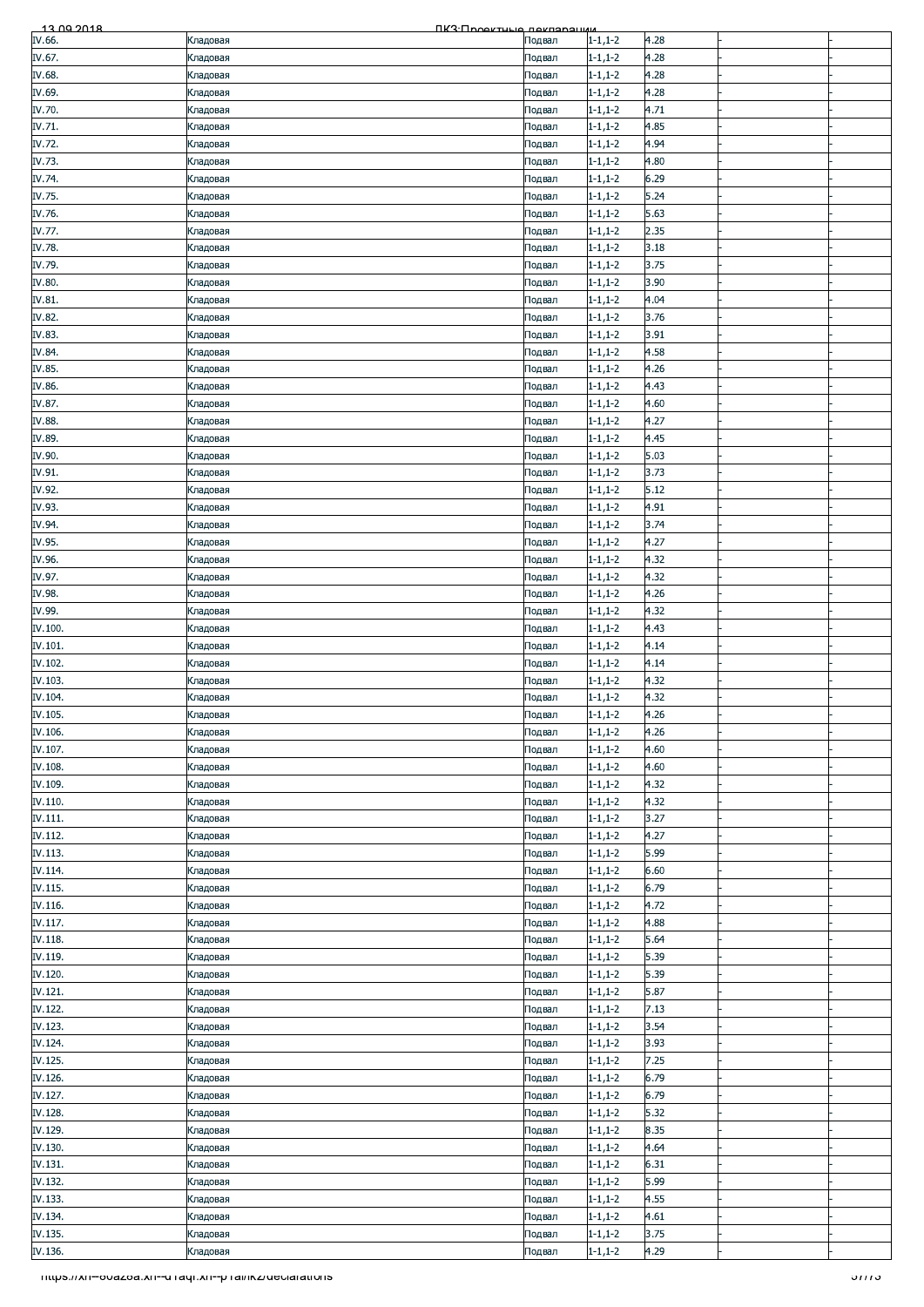| <u>13.00.2018</u>         | ПКЗ:Продитица пакларации                                                                       |            |                |          |                     |                          |
|---------------------------|------------------------------------------------------------------------------------------------|------------|----------------|----------|---------------------|--------------------------|
| IV.137.                   | Кладовая                                                                                       | Подвал     | $1 - 1, 1 - 2$ | 3.75     |                     |                          |
| IV.138.                   | Кладовая                                                                                       | Подвал     | $1 - 1, 1 - 2$ | 4.07     |                     |                          |
| IV.139.                   | Кладовая                                                                                       | Подвал     | $1 - 1, 1 - 2$ | 4.89     |                     |                          |
| IV.140.                   | Кладовая                                                                                       | Подвал     | $1 - 1, 1 - 2$ | 4.52     |                     |                          |
|                           |                                                                                                |            |                | 4.27     |                     |                          |
| IV.141.                   | Кладовая                                                                                       | Подвал     | $1 - 1, 1 - 2$ |          |                     |                          |
| IV.142.                   | Кладовая                                                                                       | Подвал     | $1 - 1, 1 - 2$ | 4.32     |                     |                          |
| IV.143.                   | Кладовая                                                                                       | Подвал     | $1 - 1, 1 - 2$ | 5.47     |                     |                          |
| IV.144.                   | Кладовая                                                                                       | Подвал     | $1 - 1, 1 - 2$ | 8.04     |                     |                          |
| IV.145.                   | Кладовая                                                                                       | Подвал     | $1 - 1, 1 - 2$ | 5.62     |                     |                          |
| IV.146.                   | Кладовая                                                                                       | Подвал     | $1 - 1, 1 - 2$ | 5.66     |                     |                          |
| IV.147.                   |                                                                                                |            | $1 - 1, 1 - 2$ | 6.04     |                     |                          |
|                           | Кладовая                                                                                       | Подвал     |                |          |                     |                          |
| IV.148.                   | Кладовая                                                                                       | Подвал     | $1 - 1, 1 - 2$ | 5.60     |                     |                          |
| IV.149.                   | Кладовая                                                                                       | Подвал     | $1 - 1, 1 - 2$ | 5.66     |                     |                          |
| IV.150.                   | Кладовая                                                                                       | Подвал     | $1 - 1, 1 - 2$ | 6.12     |                     |                          |
| IV.151.                   | Кладовая                                                                                       | Подвал     | $1 - 1, 1 - 2$ | 5.54     |                     |                          |
| IV.152.                   | Кладовая                                                                                       | Подвал     | $1 - 1, 1 - 2$ | 5.39     |                     |                          |
| IV.153.                   | Кладовая                                                                                       | Подвал     | $1 - 1, 1 - 2$ | 5.87     |                     |                          |
|                           |                                                                                                |            |                | 3.84     |                     |                          |
| IV.154.                   | Кладовая                                                                                       | Подвал     | $1 - 1, 1 - 2$ |          |                     |                          |
| IV.155.                   | Кладовая                                                                                       | Подвал     | $1 - 1, 1 - 2$ | 5.39     |                     |                          |
| IV.156.                   | Кладовая                                                                                       | Подвал     | $1 - 1, 1 - 2$ | 5.87     |                     |                          |
| IV.157.                   | Кладовая                                                                                       | Подвал     | $1 - 1, 1 - 2$ | 5.39     |                     |                          |
| IV.158.                   | Кладовая                                                                                       | Подвал     | $1 - 1, 1 - 2$ | 5.39     |                     |                          |
| IV.159.                   | Кладовая                                                                                       | Подвал     | $1 - 1, 1 - 2$ | 3.85     |                     |                          |
| IV.160.                   |                                                                                                |            | $1 - 1, 1 - 2$ | 4.61     |                     |                          |
|                           | Кладовая                                                                                       | Подвал     |                |          |                     |                          |
| ИТОГО "Кладовые" по Блок- |                                                                                                |            |                | 734.96   |                     |                          |
| секциям 1-1 и 1-2         |                                                                                                |            |                |          |                     |                          |
| V.161                     | Помещение для размещения инженерного оборудования<br>(коммуникаций) для II этапа строительства | Подвал     | $1 - 1, 1 - 2$ | 93.07    |                     |                          |
| VI                        | Продуктовый магазин                                                                            | Цокольный  | $1 - 2$        | 69.68    | Входной тамбур      | 7.02                     |
|                           |                                                                                                | этаж       |                |          |                     |                          |
|                           |                                                                                                |            |                |          | Подсобное помещение | 3.58                     |
|                           |                                                                                                |            |                |          | Комната уборочного  | 2.37                     |
|                           |                                                                                                |            |                |          | инвентаря           |                          |
|                           |                                                                                                |            |                |          | Санузел             | 3.84                     |
|                           |                                                                                                |            |                |          | Торговый зал        | 43.83                    |
|                           |                                                                                                |            |                |          | Помещение персонала | 9.04                     |
|                           |                                                                                                | Цокольный  |                |          |                     |                          |
| VII                       | Продуктовый магазин                                                                            | этаж       | 1-2            | 121.00   | Входной тамбур      | 3.82                     |
|                           |                                                                                                |            |                |          |                     |                          |
|                           |                                                                                                |            |                |          | Подсобное помещение | 3.7                      |
|                           |                                                                                                |            |                |          | Санузел             | 3.29                     |
|                           |                                                                                                |            |                |          | Комната уборочного  | 4.17                     |
|                           |                                                                                                |            |                |          | инвентаря           |                          |
|                           |                                                                                                |            |                |          | Торговый зал        | 89.65                    |
|                           |                                                                                                |            |                |          | Помещение персонала | 16.37                    |
|                           |                                                                                                | Цокольный  |                |          |                     |                          |
| VIII                      | Продуктовый магазин                                                                            | этаж       | $1-2$          | 115.85   | Входной тамбур      | 3.41                     |
|                           |                                                                                                |            |                |          | Подсобное помещение | 12.93                    |
|                           |                                                                                                |            |                |          |                     |                          |
|                           |                                                                                                |            |                |          | Санузел             | 3.63                     |
|                           |                                                                                                |            |                |          | Комната уборочного  | 2.56                     |
|                           |                                                                                                |            |                |          | инвентаря           |                          |
|                           |                                                                                                |            |                |          | Торговый зал        | 83.13                    |
|                           |                                                                                                |            |                |          | Помещение персонала | 10.19                    |
| ИТОГО по Блок-секции 1-2  |                                                                                                |            |                | 306.53   |                     |                          |
|                           |                                                                                                | На отметке |                |          |                     |                          |
| IX                        | Салон бытовых электроприборов                                                                  | $-4.300$   | $1 - 3$        | 215.28   | Коридор             | 64.65                    |
|                           |                                                                                                |            |                |          | Торговый зал        | 82.93                    |
|                           |                                                                                                |            |                |          |                     |                          |
|                           |                                                                                                |            |                |          | Распаковочная       | 17.33                    |
|                           |                                                                                                |            |                |          | Комната уборочного  | 4.38                     |
|                           |                                                                                                |            |                |          | инвентаря           |                          |
|                           |                                                                                                |            |                |          | Санузел             | 4.42                     |
|                           |                                                                                                |            |                |          | Помещение персонала | 41.57                    |
| X                         |                                                                                                | На отметке | $1 - 3$        | 183.25   | Тамбур входа №4     | 5.61                     |
|                           | Салон бытовых электроприборов                                                                  | $-4.300$   |                |          |                     |                          |
|                           |                                                                                                |            |                |          | Коридор             | 71.56                    |
|                           |                                                                                                |            |                |          | Санузел             | 4.71                     |
|                           |                                                                                                |            |                |          | Комната уборочного  |                          |
|                           |                                                                                                |            |                |          | инвентаря           | 5.54                     |
|                           |                                                                                                |            |                |          | Распаковочная       | 15.06                    |
|                           |                                                                                                |            |                |          |                     |                          |
|                           |                                                                                                |            |                |          | Торговый зал        | 68.43                    |
|                           |                                                                                                |            |                |          | Помещение персонала | 12.34                    |
| ИТОГО по Блок-секции 1-3  |                                                                                                |            |                | 398.53   |                     |                          |
| ВСЕГО по I этапу          |                                                                                                |            |                | 1,842.43 |                     |                          |
| II этап строительства     |                                                                                                |            |                |          |                     |                          |
|                           |                                                                                                |            |                |          |                     |                          |
|                           | mups.//xn--ovazoa.xn--unaqi.xn--phai/ikz/deciarations                                          |            |                |          |                     | <u>50715 - Septembri</u> |
|                           |                                                                                                |            |                |          |                     |                          |
|                           |                                                                                                |            |                |          |                     |                          |
|                           |                                                                                                |            |                |          |                     |                          |
|                           |                                                                                                |            |                |          |                     |                          |
|                           |                                                                                                |            |                |          |                     |                          |
|                           |                                                                                                |            |                |          |                     |                          |
|                           |                                                                                                |            |                |          |                     |                          |
|                           |                                                                                                |            |                |          |                     |                          |
|                           |                                                                                                |            |                |          |                     |                          |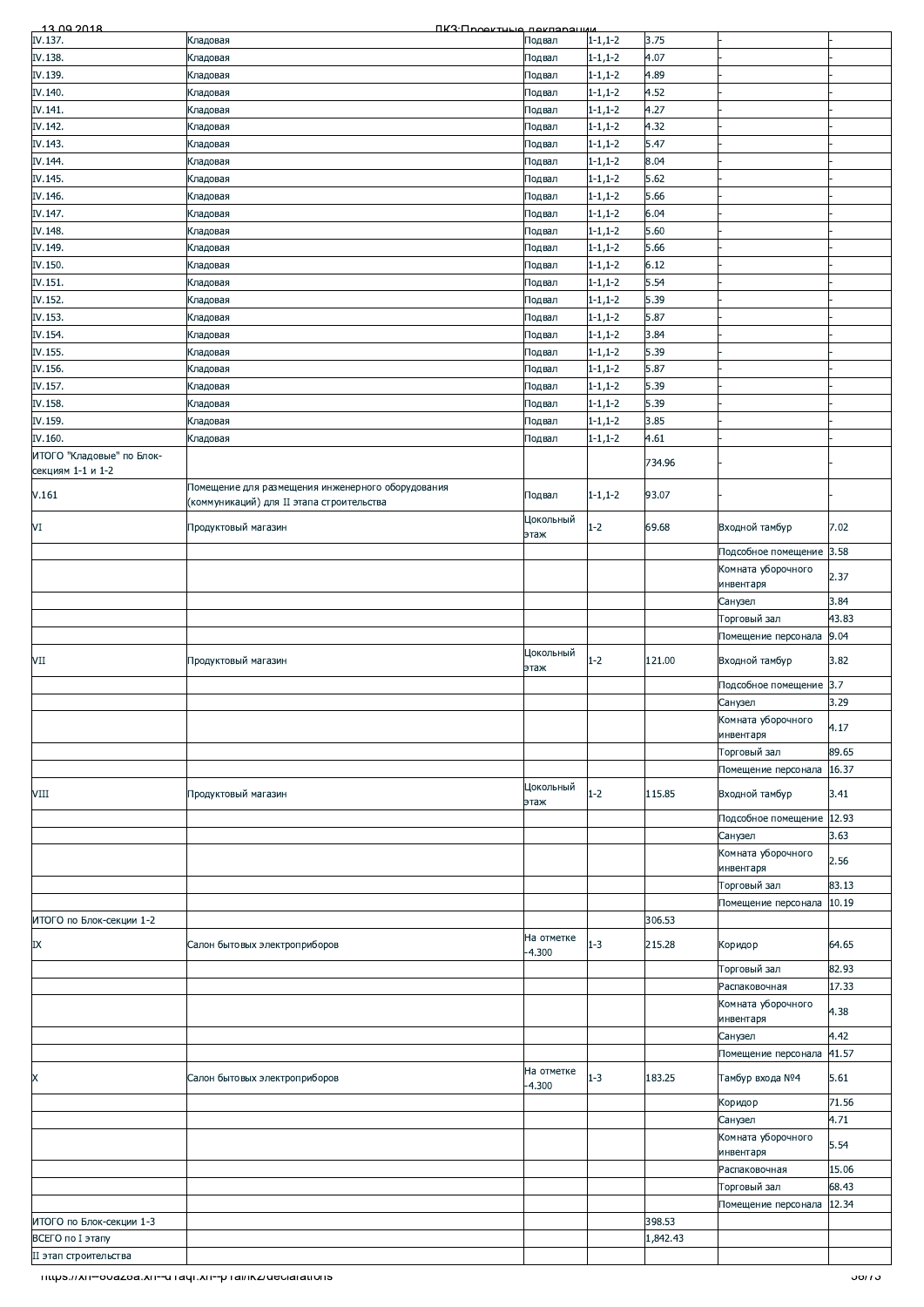| 13.00.2018               | <b><i><u>IK3: Проектине пекларации</u></i></b>        |                        |         |        |                                         |                 |
|--------------------------|-------------------------------------------------------|------------------------|---------|--------|-----------------------------------------|-----------------|
|                          | Салон бытовых электроприборов                         | На отметке<br>$-3.300$ | $-4$    | 137.32 | Коридор                                 | 40.92           |
|                          |                                                       |                        |         |        | Комната уборочного                      | 2.62            |
|                          |                                                       |                        |         |        | инвентаря<br>Санузел                    | 2.66            |
|                          |                                                       |                        |         |        | Помещение персонала                     | 11.20           |
|                          |                                                       |                        |         |        | Торговый зал                            | 72.68           |
|                          |                                                       |                        |         |        | Распаковочная                           | 7.24            |
| П                        | Салон бытовых электроприборов                         | На отметке<br>$-3.300$ | $1 - 4$ | 145.05 | Тамбур выхода                           | 5.05            |
|                          |                                                       |                        |         |        | Коридор                                 | 13.91           |
|                          |                                                       |                        |         |        | Санузел<br>Комната уборочного           | 2.62            |
|                          |                                                       |                        |         |        | инвентаря                               | 2.30            |
|                          |                                                       |                        |         |        | Помещение персонала                     | 41.18           |
|                          |                                                       |                        |         |        | Торговый зал<br>Распаковочная           | 73.72<br>6.27   |
| Ш                        | Салон бытовых электроприборов                         | На отметке             | $1 - 4$ | 150.01 | Тамбур выхода                           | 6.43            |
|                          |                                                       | $-3.300$               |         |        |                                         |                 |
|                          |                                                       |                        |         |        | Распаковочная<br>Санузел                | 9.14<br>2.64    |
|                          |                                                       |                        |         |        | Комната уборочного                      | 2.48            |
|                          |                                                       |                        |         |        | инвентаря                               | 18.26           |
|                          |                                                       |                        |         |        | Помещение персонала<br>Торговый зал     | 101.87          |
|                          |                                                       |                        |         |        | тех.помещение                           | 9.19            |
| ИТОГО по Блок-секции 1-4 |                                                       |                        |         | 432.38 |                                         | 432.38          |
| IV                       | Продуктовый магазин                                   | Цокольный<br>этаж      | $1 - 5$ | 273.34 | Помещение персонала 23.32               |                 |
|                          |                                                       |                        |         |        | Комната уборочного                      | 3.53            |
|                          |                                                       |                        |         |        | инвентаря                               | 1.65            |
|                          |                                                       |                        |         |        | Санузел<br>Коридор                      | 7.72            |
|                          |                                                       |                        |         |        | Подсобное помещение                     | 11.68           |
|                          |                                                       |                        |         |        | Загрузочная                             | 8.30            |
|                          |                                                       |                        |         |        | Кладовая<br>Торговый зал                | 6.88<br>204.85  |
|                          |                                                       |                        |         |        | Тамбур выхода                           | 5.41            |
| ИТОГО по Блок-секции 1-5 |                                                       |                        |         | 273.34 |                                         | 273.34          |
| V                        | Салон бытовых электроприборов                         | На отметке<br>$-3.650$ | $1 - 8$ | 89.16  | Тамбур выхода                           | 3.95            |
|                          |                                                       |                        |         |        | Торговый зал                            | 39.19           |
|                          |                                                       |                        |         |        | Распаковочная                           | 12.61           |
|                          |                                                       |                        |         |        | Туалет<br>Комната уборочного            | 3.41            |
|                          |                                                       |                        |         |        | инвентаря                               | 4.08            |
|                          |                                                       |                        |         |        | Помещение персонала                     | 25.92           |
| VI                       | Салон бытовых электроприборов                         | На отметке<br>$-3.650$ | $1 - 8$ | 99.14  | Торговый зал                            | 42.96           |
|                          |                                                       |                        |         |        | Распаковочная                           | 36.19           |
|                          |                                                       |                        |         |        | Туалет<br>Комната уборочного            | 2.23            |
|                          |                                                       |                        |         |        | инвентаря                               | 2.81            |
|                          |                                                       |                        |         |        | Помещение персонала                     | 14.95           |
| VII                      | Салон бытовых электроприборов                         | На отметке<br>$-3.650$ | $1 - 8$ | 109.56 | Тамбур выхода                           | 5.24            |
|                          |                                                       |                        |         |        | Торговый зал                            | 40.3            |
|                          |                                                       |                        |         |        | Распаковочная                           | 24.45           |
|                          |                                                       |                        |         |        | Санузел<br>Комната уборочного           | 4.67            |
|                          |                                                       |                        |         |        | инвентаря                               | 3.11            |
|                          |                                                       | На отметке             |         |        | Помещение персонала 31.79               |                 |
| VIII                     | Салон бытовых электроприборов                         | $-3.650$               | $1 - 8$ | 132.79 | Тамбур выхода                           | 7.81            |
|                          |                                                       |                        |         |        | Торговый зал                            | 67.76           |
|                          |                                                       |                        |         |        | Распаковочная<br>Туалет                 | 23.44<br>1.48   |
|                          |                                                       |                        |         |        | Комната уборочного                      | 2.38            |
|                          |                                                       |                        |         |        | инвентаря                               |                 |
| IX                       | Продуктовый магазин                                   | l этаж                 | $1 - 8$ | 168.03 | Помещение персонала<br>Тамбур выхода №1 | 29.92<br>3.10   |
|                          |                                                       |                        |         |        | Коридор                                 | 8.23            |
|                          |                                                       |                        |         |        | Загрузочная                             | 10.39           |
|                          | mups.//xn--ovazoa.xn--unaqr.xn--phai/ikz/declarations |                        |         |        | Помещение персонала                     | 11.67<br>ວອ/7 ວ |
|                          |                                                       |                        |         |        |                                         |                 |
|                          |                                                       |                        |         |        |                                         |                 |
|                          |                                                       |                        |         |        |                                         |                 |
|                          |                                                       |                        |         |        |                                         |                 |
|                          |                                                       |                        |         |        |                                         |                 |
|                          |                                                       |                        |         |        |                                         |                 |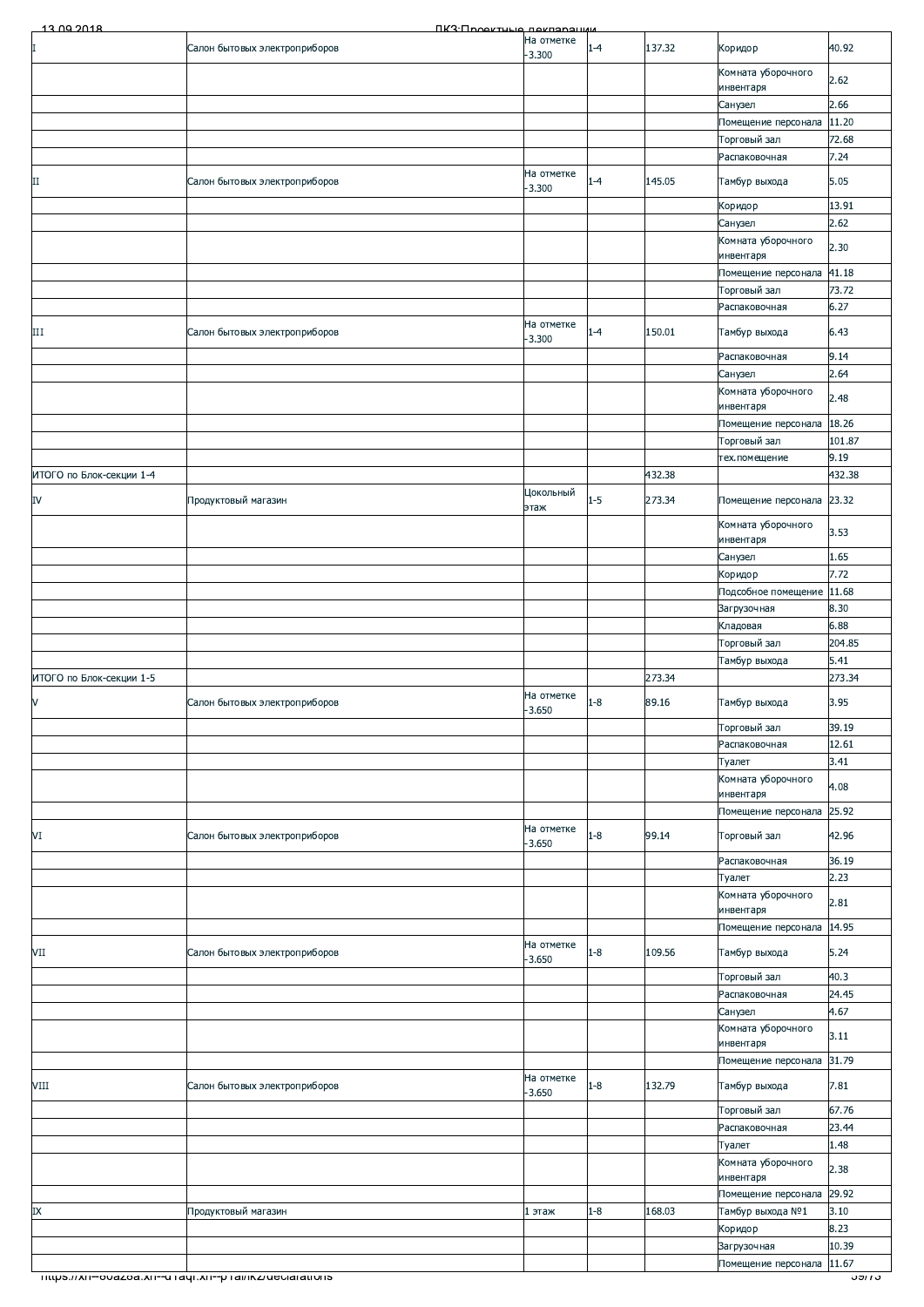| 13.00.2018                     |                                                                                                                                                                                                                                                                                                             | ПКЗ-Проектина покларации                                                                                                                                           |        |         |          |           |                     |                 |
|--------------------------------|-------------------------------------------------------------------------------------------------------------------------------------------------------------------------------------------------------------------------------------------------------------------------------------------------------------|--------------------------------------------------------------------------------------------------------------------------------------------------------------------|--------|---------|----------|-----------|---------------------|-----------------|
|                                |                                                                                                                                                                                                                                                                                                             |                                                                                                                                                                    |        |         |          | Санузел   |                     | 4.98            |
|                                |                                                                                                                                                                                                                                                                                                             |                                                                                                                                                                    |        |         |          |           | Комната уборочного  | 1.85            |
|                                |                                                                                                                                                                                                                                                                                                             |                                                                                                                                                                    |        |         |          | инвентаря |                     |                 |
|                                |                                                                                                                                                                                                                                                                                                             |                                                                                                                                                                    |        |         |          |           | Подсобное помещение | 10.56           |
|                                |                                                                                                                                                                                                                                                                                                             |                                                                                                                                                                    |        |         |          |           | Торговый зал        | 112.48          |
|                                |                                                                                                                                                                                                                                                                                                             |                                                                                                                                                                    |        |         |          |           | Тамбур входа        | 4.77            |
|                                | Продуктовый магазин                                                                                                                                                                                                                                                                                         |                                                                                                                                                                    | 1 этаж | $1 - 8$ | 77.92    |           | Тамбур входа        | 3.71            |
|                                |                                                                                                                                                                                                                                                                                                             |                                                                                                                                                                    |        |         |          |           | Подсобное помещение | 7.27            |
|                                |                                                                                                                                                                                                                                                                                                             |                                                                                                                                                                    |        |         |          |           | Помещение персонала | 8.03            |
|                                |                                                                                                                                                                                                                                                                                                             |                                                                                                                                                                    |        |         |          | Санузел   |                     | 3.48            |
|                                |                                                                                                                                                                                                                                                                                                             |                                                                                                                                                                    |        |         |          |           | Комната уборочного  |                 |
|                                |                                                                                                                                                                                                                                                                                                             |                                                                                                                                                                    |        |         |          | инвентаря |                     | 2.99            |
|                                |                                                                                                                                                                                                                                                                                                             |                                                                                                                                                                    |        |         |          |           | Торговый зал        | 52.44           |
| XI                             | Продуктовый магазин                                                                                                                                                                                                                                                                                         |                                                                                                                                                                    | l этаж | $1 - 8$ | 106.62   |           | Тамбур входа        | 4.45            |
|                                |                                                                                                                                                                                                                                                                                                             |                                                                                                                                                                    |        |         |          |           | Подсобное помещение | 7.91            |
|                                |                                                                                                                                                                                                                                                                                                             |                                                                                                                                                                    |        |         |          |           | Помещение персонала | 7.99            |
|                                |                                                                                                                                                                                                                                                                                                             |                                                                                                                                                                    |        |         |          | Санузел   |                     | 3.82            |
|                                |                                                                                                                                                                                                                                                                                                             |                                                                                                                                                                    |        |         |          |           | Комната уборочного  |                 |
|                                |                                                                                                                                                                                                                                                                                                             |                                                                                                                                                                    |        |         |          | инвентаря |                     | 2.63            |
|                                |                                                                                                                                                                                                                                                                                                             |                                                                                                                                                                    |        |         |          |           | Торговый зал        | 79.82           |
| ИТОГО по Блок-секции 1-8       |                                                                                                                                                                                                                                                                                                             |                                                                                                                                                                    |        |         | 783.22   |           |                     |                 |
| ВСЕГО по II этапу              |                                                                                                                                                                                                                                                                                                             |                                                                                                                                                                    |        |         | 1,488.94 |           |                     |                 |
|                                |                                                                                                                                                                                                                                                                                                             |                                                                                                                                                                    |        |         |          |           |                     |                 |
| ВСЕГО по Объекту               |                                                                                                                                                                                                                                                                                                             |                                                                                                                                                                    |        |         | 3,331.37 |           |                     |                 |
|                                |                                                                                                                                                                                                                                                                                                             | 16 О составе общего имущества в строящемся (создаваемом) в рамках проекта строительства многоквартирном доме (перечень помещений общего пользования с указанием их |        |         |          |           |                     |                 |
|                                | назначения и площади, перечень и характеристики технологического и инженерного оборудования, предназначенного для обслуживания более чем одного помещения в данном доме,<br>а также иного имущества, входящего в состав общего имущества многоквартирного дома в соответствии с жилищным законодательством) |                                                                                                                                                                    |        |         |          |           |                     |                 |
|                                |                                                                                                                                                                                                                                                                                                             |                                                                                                                                                                    |        |         |          |           |                     |                 |
| 16.1 Перечень помещений общего | 16.1.1                                                                                                                                                                                                                                                                                                      |                                                                                                                                                                    |        |         |          |           |                     |                 |
| площади                        | пользования с указанием их назначения и                                                                                                                                                                                                                                                                     |                                                                                                                                                                    |        |         |          |           |                     |                 |
| N٥                             |                                                                                                                                                                                                                                                                                                             |                                                                                                                                                                    |        |         |          |           |                     |                 |
|                                |                                                                                                                                                                                                                                                                                                             |                                                                                                                                                                    |        |         |          |           | Назначение          |                 |
| N0                             | Вид помещения                                                                                                                                                                                                                                                                                               | Описание места расположения помещения                                                                                                                              |        |         |          |           | помещения           | Площадь<br>(M2) |
|                                |                                                                                                                                                                                                                                                                                                             |                                                                                                                                                                    |        |         |          |           |                     |                 |
| I этап строительства           |                                                                                                                                                                                                                                                                                                             | план подвала на отм. -9,930, Блок-секция 1-1, план подвала на отм. -7,680/-8,130,                                                                                  |        |         |          |           |                     |                 |
| 1                              | пестничная клетка                                                                                                                                                                                                                                                                                           | Блок-секции 1-2                                                                                                                                                    |        |         |          |           | общественное        | 8.58            |
|                                |                                                                                                                                                                                                                                                                                                             | план подвала на отм. -9,930, Блок-секция 1-1, план подвала на отм. -7,680/-8,130,                                                                                  |        |         |          |           |                     |                 |
| 3                              | электрощитовая                                                                                                                                                                                                                                                                                              | Блок-секции 1-2                                                                                                                                                    |        |         |          |           | техническое         | 19.60           |
|                                |                                                                                                                                                                                                                                                                                                             | план подвала на отм. -9,930, Блок-секция 1-1, план подвала на отм. -7,680/-8,130,                                                                                  |        |         |          |           |                     |                 |
| 4                              | вытяжная венткамера                                                                                                                                                                                                                                                                                         | Блок-секции 1-2                                                                                                                                                    |        |         |          |           | техническое         | 9.79            |
| 5.                             | приточная венткамера                                                                                                                                                                                                                                                                                        | план подвала на отм. -9,930, Блок-секция 1-1, план подвала на отм. -7,680/-8,130,                                                                                  |        |         |          |           | техническое         | 11.64           |
|                                |                                                                                                                                                                                                                                                                                                             | Блок-секции 1-2                                                                                                                                                    |        |         |          |           |                     |                 |
| 6                              | коридор кладовых                                                                                                                                                                                                                                                                                            | план подвала на отм. -9,930, Блок-секция 1-1, план подвала на отм. -7,680/-8,130,                                                                                  |        |         |          |           | общественное        | 397.13          |
|                                |                                                                                                                                                                                                                                                                                                             | Блок-секции 1-2                                                                                                                                                    |        |         |          |           |                     |                 |
| ИТОГО на этаже                 |                                                                                                                                                                                                                                                                                                             |                                                                                                                                                                    |        |         |          |           |                     | 446.74          |
|                                | Гамбур входа                                                                                                                                                                                                                                                                                                | Цокольный этаж Блок-секции 1-1                                                                                                                                     |        |         |          |           | общественное        | 3.82            |
| 8                              | Гамбур входа                                                                                                                                                                                                                                                                                                | Цокольный этаж Блок-секции 1-1                                                                                                                                     |        |         |          |           | общественное        | 10.16           |
| 9                              | Лестничная клетка                                                                                                                                                                                                                                                                                           | Цокольный этаж Блок-секции 1-1                                                                                                                                     |        |         |          |           | общественное        | 21.65           |
| 10                             | Лифтовая шахта                                                                                                                                                                                                                                                                                              | Цокольный этаж Блок-секции 1-1                                                                                                                                     |        |         |          |           | техническое         | 2.64            |
| 11                             | Мусорокамера                                                                                                                                                                                                                                                                                                | Докольный этаж Блок-секции 1-1                                                                                                                                     |        |         |          |           | техническое         | 6.81            |
| 12                             | Электрощитовая                                                                                                                                                                                                                                                                                              | Цокольный этаж Блок-секции 1-1                                                                                                                                     |        |         |          |           | техническое         | 6.13            |
| ИТОГО на этаже                 |                                                                                                                                                                                                                                                                                                             |                                                                                                                                                                    |        |         |          |           |                     | 51.21           |
| 13                             | Лестничная клетка                                                                                                                                                                                                                                                                                           | . этаж, Блок-секции 1-1                                                                                                                                            |        |         |          |           | общественное        | 37.74           |
|                                |                                                                                                                                                                                                                                                                                                             |                                                                                                                                                                    |        |         |          |           |                     |                 |
| ИТОГО на этаже                 |                                                                                                                                                                                                                                                                                                             |                                                                                                                                                                    |        |         |          |           |                     | 37.74           |
| 14                             | Лестничная клетка                                                                                                                                                                                                                                                                                           | 2 этаж, Блок-секции 1-1                                                                                                                                            |        |         |          |           | общественное        | 37.74           |
| ИТОГО на этаже                 |                                                                                                                                                                                                                                                                                                             |                                                                                                                                                                    |        |         |          |           |                     | 37.74           |
| 15                             | Лестничная клетка                                                                                                                                                                                                                                                                                           | 3 этаж, Блок-секции 1-1                                                                                                                                            |        |         |          |           | общественное        | 40.28           |
| ИТОГО на этаже                 |                                                                                                                                                                                                                                                                                                             |                                                                                                                                                                    |        |         |          |           |                     | 40.28           |
| 16                             | Лестничная клетка                                                                                                                                                                                                                                                                                           | 4 этаж, Блок-секции 1-1                                                                                                                                            |        |         |          |           | общественное        | 40.28           |
| ИТОГО на этаже                 |                                                                                                                                                                                                                                                                                                             |                                                                                                                                                                    |        |         |          |           |                     | 40.28           |
| 17                             | Лестничная клетка                                                                                                                                                                                                                                                                                           | 5 этаж, Блок-секции 1-1                                                                                                                                            |        |         |          |           | общественное        | 40.28           |
| ИТОГО на этаже                 |                                                                                                                                                                                                                                                                                                             |                                                                                                                                                                    |        |         |          |           |                     | 40.28           |
| 18                             | Гехническое помещение                                                                                                                                                                                                                                                                                       | Гехнический этаж, Блок-секции 1-1                                                                                                                                  |        |         |          |           | техническое         | 385.56          |
| 19                             | Лестничная клетка №1                                                                                                                                                                                                                                                                                        | Гехнический этаж, Блок-секции 1-1                                                                                                                                  |        |         |          |           | общественное        | 17.54           |
| 20                             | Лестничная клетка №2 ( выход на                                                                                                                                                                                                                                                                             | Технический этаж, Блок-секции 1-1                                                                                                                                  |        |         |          |           | общественное        | 4.14            |
|                                | кровлю)                                                                                                                                                                                                                                                                                                     |                                                                                                                                                                    |        |         |          |           |                     |                 |
| 21                             | Машинное помещение лифта                                                                                                                                                                                                                                                                                    | Гехнический этаж, Блок-секции 1-1                                                                                                                                  |        |         |          |           | техническое         | 23.67           |
| ИТОГО на этаже                 |                                                                                                                                                                                                                                                                                                             |                                                                                                                                                                    |        |         |          |           |                     | 430.91          |
| 22                             | входной тамбур                                                                                                                                                                                                                                                                                              | план цокольного этажа на отм. -3,000 Блок-секции 1-2                                                                                                               |        |         |          |           | общественное        | 4.20            |
| 23                             | коридор                                                                                                                                                                                                                                                                                                     | план цокольного этажа на отм. -3,000 Блок-секции 1-2                                                                                                               |        |         |          |           | общественное        | 13.77           |
| 24                             | лифтовой холл                                                                                                                                                                                                                                                                                               | план цокольного этажа на отм. - 3,000 Блок-секции 1-2                                                                                                              |        |         |          |           | общественное        | 7.57            |
| 25                             | Комната уборочного инвентаря                                                                                                                                                                                                                                                                                | план цокольного этажа на отм. - 3,000 Блок-секции 1-2                                                                                                              |        |         |          |           | техническое         | 1.56            |
| 26                             | мусоросборная камера                                                                                                                                                                                                                                                                                        | план цокольного этажа на отм. -3,000 Блок-секции 1-2                                                                                                               |        |         |          |           | техническое         | 6.51            |
| 27                             | лестничная клетка                                                                                                                                                                                                                                                                                           | план цокольного этажа на отм. - 3,000 Блок-секции 1-2                                                                                                              |        |         |          |           | общественное        | 12.00           |
|                                | ilitps.//xii--ovazoa.xii--u raqi.xii--p rai/ikz/ueciarations                                                                                                                                                                                                                                                |                                                                                                                                                                    |        |         |          |           |                     | 00/15           |
|                                |                                                                                                                                                                                                                                                                                                             |                                                                                                                                                                    |        |         |          |           |                     |                 |
|                                |                                                                                                                                                                                                                                                                                                             |                                                                                                                                                                    |        |         |          |           |                     |                 |
|                                |                                                                                                                                                                                                                                                                                                             |                                                                                                                                                                    |        |         |          |           |                     |                 |
|                                |                                                                                                                                                                                                                                                                                                             |                                                                                                                                                                    |        |         |          |           |                     |                 |
|                                |                                                                                                                                                                                                                                                                                                             |                                                                                                                                                                    |        |         |          |           |                     |                 |
|                                |                                                                                                                                                                                                                                                                                                             |                                                                                                                                                                    |        |         |          |           |                     |                 |
|                                |                                                                                                                                                                                                                                                                                                             |                                                                                                                                                                    |        |         |          |           |                     |                 |
|                                |                                                                                                                                                                                                                                                                                                             |                                                                                                                                                                    |        |         |          |           |                     |                 |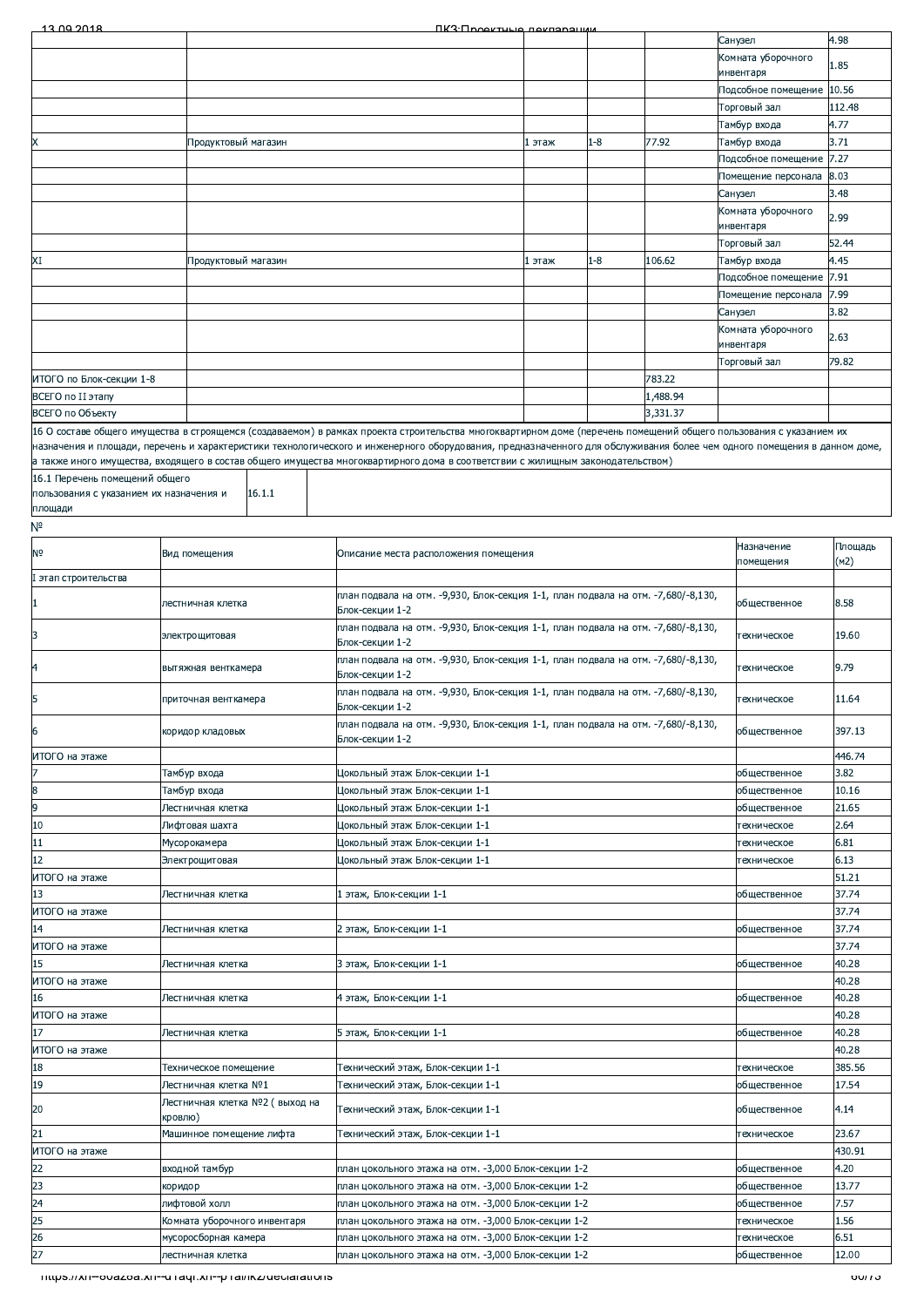| 13.00.2018           |                                                         | <b><i><u>IK3: Проектично покларации</u></i></b>                                                              |                              |                |
|----------------------|---------------------------------------------------------|--------------------------------------------------------------------------------------------------------------|------------------------------|----------------|
| 28                   | лестничная клетка                                       | план цокольного этажа на отм. -3,000 Блок-секции 1-2                                                         | общественное                 | 8.80           |
| 29                   | электрощитовая                                          | план цокольного этажа на отм. -3,000 Блок-секции 1-2                                                         | техническое                  | 12.68          |
| 30                   | входной тамбур                                          | план цокольного этажа на отм. -3,000 Блок-секции 1-2                                                         | общественное                 | 2.59           |
| 31                   | тепловой узел                                           | план цокольного этажа на отм. -3,000 Блок-секции 1-2                                                         | техническое                  | 24.09          |
| 32<br>33             | лифтовая шахта<br>лифтовая шахта                        | план цокольного этажа на отм. -3,000 Блок-секции 1-2<br>план цокольного этажа на отм. -3,000 Блок-секции 1-2 | техническое<br>техническое   | 2.49<br>3.88   |
| ИТОГО на этаже       |                                                         |                                                                                                              |                              | 100.14         |
| 34                   | Лестничная клетка                                       | 1 этаж, Блок-секции 1-2                                                                                      | общественное                 | 12.00          |
| 35                   | тамбур                                                  | 1 этаж, Блок-секции 1-2                                                                                      | общественное                 | 11.02          |
| 36                   | лифтовой холл                                           | 1 этаж, Блок-секции 1-2                                                                                      | общественное                 | 7.19           |
| 37                   | внеквартирный коридор                                   | 1 этаж, Блок-секции 1-2                                                                                      | общественное                 | 30.16          |
| 38                   | балкон                                                  | 1 этаж, Блок-секции 1-2                                                                                      | общественное                 | 6.84           |
| ИТОГО на этаже       |                                                         |                                                                                                              |                              | 67.21          |
| 39                   | Лестничная клетка                                       | 2 этаж, Блок-секции 1-2                                                                                      | общественное                 | 12.00          |
| 40                   | тамбур                                                  | 2 этаж, Блок-секции 1-2                                                                                      | общественное                 | 11.02          |
| 41                   | лифтовой холл                                           | 2 этаж, Блок-секции 1-2                                                                                      | общественное                 | 7.19           |
| 42<br>43             | внеквартирный коридор<br>балкон                         | 2 этаж, Блок-секции 1-2<br>2 этаж, Блок-секции 1-2                                                           | общественное<br>общественное | 30.10<br>6.84  |
| ИТОГО на этаже       |                                                         |                                                                                                              |                              | 67.15          |
| 44                   | Лестничная клетка                                       | 3 этаж, Блок-секции 1-2                                                                                      | общественное                 | 12.00          |
| 45                   | тамбур                                                  | 3 этаж, Блок-секции 1-2                                                                                      | общественное                 | 11.02          |
| 46                   | лифтовой холл                                           | 3 этаж, Блок-секции 1-2                                                                                      | общественное                 | 7.19           |
| 47                   | внеквартирный коридор                                   | 3 этаж, Блок-секции 1-2                                                                                      | общественное                 | 30.10          |
| 48                   | балкон                                                  | 3 этаж, Блок-секции 1-2                                                                                      | общественное                 | 6.84           |
| ИТОГО на этаже       |                                                         |                                                                                                              |                              | 67.15          |
| 49                   | Лестничная клетка                                       | 4 этаж, Блок-секции 1-2                                                                                      | общественное                 | 12.00          |
| 50                   | тамбур                                                  | 4 этаж, Блок-секции 1-2                                                                                      | общественное                 | 11.02          |
| 51                   | лифтовой холл                                           | 4 этаж, Блок-секции 1-2                                                                                      | общественное                 | 7.19           |
| 52                   | внеквартирный коридор                                   | 4 этаж, Блок-секции 1-2                                                                                      | общественное                 | 30.10          |
| 53<br>ИТОГО на этаже | балкон                                                  | 4 этаж, Блок-секции 1-2                                                                                      | общественное                 | 6.84<br>67.15  |
| 54                   | Лестничная клетка                                       | 5 этаж, Блок-секции 1-2                                                                                      | общественное                 | 12.00          |
| 55                   | тамбур                                                  | 5 этаж, Блок-секции 1-2                                                                                      | общественное                 | 11.02          |
| 56                   | лифтовой холл                                           | 5 этаж, Блок-секции 1-2                                                                                      | общественное                 | 7.19           |
| 57                   | внеквартирный коридор                                   | 5 этаж, Блок-секции 1-2                                                                                      | общественное                 | 30.10          |
| 58                   | балкон                                                  | 5 этаж, Блок-секции 1-2                                                                                      | общественное                 | 6.84           |
| ИТОГО на этаже       |                                                         |                                                                                                              |                              | 67.15          |
| 59                   | Лестничная клетка                                       | 6 этаж, Блок-секции 1-2                                                                                      | общественное                 | 12.00          |
| 60                   | тамбур                                                  | 6 этаж, Блок-секции 1-2                                                                                      | общественное                 | 11.02          |
| 61                   | лифтовой холл                                           | 6 этаж, Блок-секции 1-2                                                                                      | общественное                 | 7.19           |
| 62<br>63             | внеквартирный коридор<br>балкон                         | 6 этаж, Блок-секции 1-2<br>6 этаж, Блок-секции 1-2                                                           | общественное<br>общественное | 30.10<br>6.84  |
| ИТОГО на этаже       |                                                         |                                                                                                              |                              | 67.15          |
| 64                   | Лестничная клетка                                       | 7 этаж, Блок-секции 1-2                                                                                      | общественное                 | 12.00          |
| 65                   | тамбур                                                  | 7 этаж, Блок-секции 1-2                                                                                      | общественное                 | 11.02          |
| 66                   | лифтовой холл                                           | 7 этаж, Блок-секции 1-2                                                                                      | общественное                 | 7.19           |
| 67                   | внеквартирный коридор                                   | 7 этаж, Блок-секции 1-2                                                                                      | общественное                 | 30.10          |
| 68                   | балкон                                                  | 7 этаж, Блок-секции 1-2                                                                                      | общественное                 | 6.84           |
| ИТОГО на этаже       |                                                         |                                                                                                              |                              | 67.15          |
| 69                   | Лестничная клетка                                       | 8 этаж, Блок-секции 1-2                                                                                      | общественное                 | 12.00          |
| 70                   | тамбур                                                  | 8 этаж, Блок-секции 1-2                                                                                      | общественное                 | 11.02          |
| 71                   | лифтовой холл                                           | 8 этаж, Блок-секции 1-2                                                                                      | общественное                 | 7.19           |
| 72<br>73             | внеквартирный коридор                                   | 8 этаж, Блок-секции 1-2<br>8 этаж, Блок-секции 1-2                                                           | общественное<br>общественное | 30.10<br>6.84  |
| ИТОГО на этаже       | балкон                                                  |                                                                                                              |                              | 67.15          |
| 74                   | Лестничная клетка                                       | 9 этаж, Блок-секции 1-2                                                                                      | общественное                 | 12.00          |
| 75                   | тамбур                                                  | 9 этаж, Блок-секции 1-2                                                                                      | общественное                 | 11.02          |
| 76                   | лифтовой холл                                           | 9 этаж, Блок-секции 1-2                                                                                      | общественное                 | 7.19           |
| 77                   | внеквартирный коридор                                   | 9 этаж, Блок-секции 1-2                                                                                      | общественное                 | 30.10          |
| 78                   | балкон                                                  | 9 этаж, Блок-секции 1-2                                                                                      | общественное                 | 6.84           |
| ИТОГО на этаже       |                                                         |                                                                                                              |                              | 67.15          |
| 79                   | Лестничная клетка                                       | 10 этаж, Блок-секции 1-2                                                                                     | общественное                 | 12.00          |
| 80                   | тамбур                                                  | 10 этаж, Блок-секции 1-2                                                                                     | общественное                 | 11.02          |
| 81<br>82             | лифтовой холл                                           | 10 этаж, Блок-секции 1-2                                                                                     | общественное                 | 7.19           |
| 83                   | внеквартирный коридор<br>балкон                         | 10 этаж, Блок-секции 1-2<br>10 этаж, Блок-секции 1-2                                                         | общественное<br>общественное | 30.10<br>6.84  |
| ИТОГО на этаже       |                                                         |                                                                                                              |                              | 67.15          |
| 84                   | Лестничная клетка                                       | 11 этаж, Блок-секции 1-2                                                                                     | общественное                 | 12.00          |
| 85                   | тамбур                                                  | 11 этаж, Блок-секции 1-2                                                                                     | общественное                 | 11.02          |
| 86                   | лифтовой холл                                           | 11 этаж, Блок-секции 1-2                                                                                     | общественное                 | 7.19           |
| 87                   | внеквартирный коридор                                   | 11 этаж, Блок-секции 1-2                                                                                     | общественное                 | 30.10          |
|                      | mups.//xn--ouazoa.xn--u raqi.xn--p rai/ikz/ueciarations |                                                                                                              |                              | $\sigma$ $\pi$ |
|                      |                                                         |                                                                                                              |                              |                |
|                      |                                                         |                                                                                                              |                              |                |
|                      |                                                         |                                                                                                              |                              |                |
|                      |                                                         |                                                                                                              |                              |                |
|                      |                                                         |                                                                                                              |                              |                |
|                      |                                                         |                                                                                                              |                              |                |
|                      |                                                         |                                                                                                              |                              |                |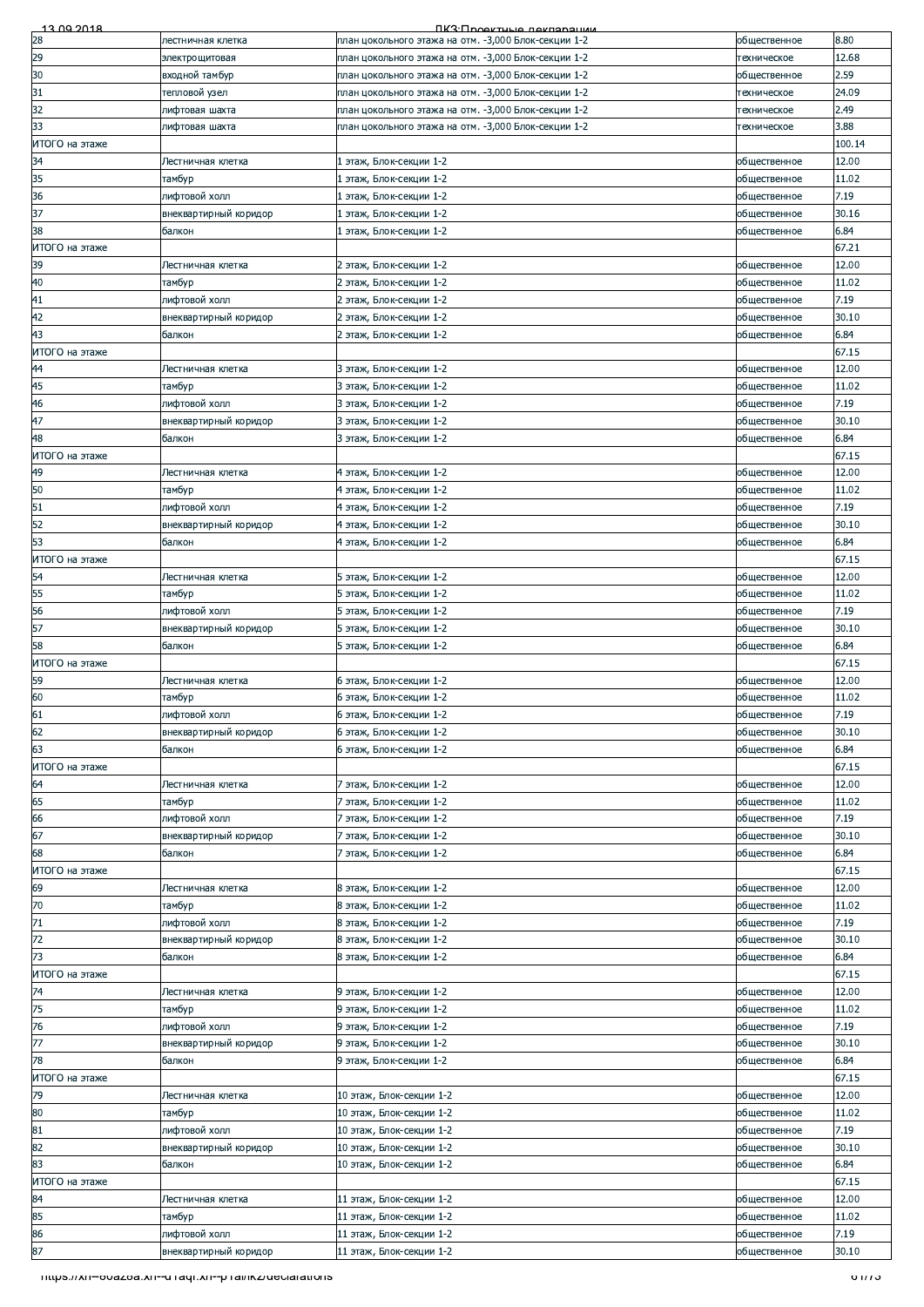| <u>13.00.2018</u>        |                                                                | <u> FIK3: Продитиціа паклараційн</u>                     |              |          |
|--------------------------|----------------------------------------------------------------|----------------------------------------------------------|--------------|----------|
| 88                       | балкон                                                         | 11 этаж, Блок-секции 1-2                                 | общественное | 6.84     |
| ИТОГО на этаже           |                                                                |                                                          |              | 67.15    |
|                          |                                                                |                                                          |              |          |
| 89                       | Лестничная клетка                                              | 12 этаж, Блок-секции 1-2                                 | общественное | 12.00    |
| 90                       | тамбур                                                         | 12 этаж, Блок-секции 1-2                                 | общественное | 11.02    |
| 91                       | лифтовой холл                                                  | 12 этаж, Блок-секции 1-2                                 | общественное | 7.19     |
| 92                       | внеквартирный коридор                                          | 12 этаж, Блок-секции 1-2                                 |              | 30.10    |
|                          |                                                                |                                                          | общественное |          |
| 93                       | балкон                                                         | 12 этаж, Блок-секции 1-2                                 | общественное | 6.84     |
| ИТОГО на этаже           |                                                                |                                                          |              | 67.15    |
| 94                       | Техническое помещение                                          | технический этаж, Блок-секции 1-2                        | техническое  | 131.17   |
|                          |                                                                |                                                          |              |          |
| 95                       | лестничная клетка №1                                           | технический этаж, Блок-секции 1-2                        | общественное | 12.00    |
|                          | Лестничная клетка №2 ( выход на                                | технический этаж, Блок-секции 1-2                        |              |          |
| 96                       | кровлю)                                                        |                                                          | общественное | 6.55     |
|                          | приточная венткамера №1 жилого                                 |                                                          |              |          |
| 97                       |                                                                | технический этаж, Блок-секции 1-2                        | техническое  | 13.47    |
|                          | дома                                                           |                                                          |              |          |
| 98                       | приточная венткамера №2 жилого                                 | технический этаж, Блок-секции 1-2                        | техническое  | 12.09    |
|                          | дома                                                           |                                                          |              |          |
| 99                       | вытяжная венткамера жилого дома                                | технический этаж, Блок-секции 1-2                        | техническое  | 7.30     |
| 100                      | Машинное помещение лифта                                       | технический этаж, Блок-секции 1-2                        | техническое  | 21.95    |
|                          |                                                                |                                                          |              |          |
| ИТОГО на этаже           |                                                                |                                                          |              | 204.53   |
| ВСЕГО по блок-секции 1-1 |                                                                |                                                          |              | 2,235.71 |
| и 1-2                    |                                                                |                                                          |              |          |
| 101                      | лестничная клетка                                              | план технического подвала на отм.-7,450, Блок-секция 1-3 | общественное | 16.10    |
|                          |                                                                |                                                          |              |          |
| 102                      | тамбур-шлюз                                                    | план технического подвала на отм.-7,450, Блок-секция 1-3 | общественное | 7.60     |
| 103                      | узел управления жилого дома                                    | план технического подвала на отм.-7,450, Блок-секция 1-3 | техническое  | 24.90    |
| 104                      | насосная жилого дома                                           | план технического подвала на отм.-7,450, Блок-секция 1-3 | техническое  | 40.00    |
| 105                      | Техническое помещение                                          | план технического подвала на отм.-7,450, Блок-секция 1-3 | техническое  | 600.74   |
|                          |                                                                |                                                          |              |          |
| ИТОГО на этаже           |                                                                |                                                          |              | 689.34   |
| 106                      | тамбур с подпором воздуха                                      | план этажа на отм.-4,300, Блок-секция 1-3                | общественное | 8.79     |
| 107                      | тамбур входа                                                   | план этажа на отм.-4,300, Блок-секция 1-3                | общественное | 5.81     |
|                          |                                                                |                                                          |              |          |
| 108                      | тамбур входа                                                   | план этажа на отм.-4,300, Блок-секция 1-3                | общественное | 5.70     |
| 109                      | лестничная клетка                                              | план этажа на отм.-4,300, Блок-секция 1-3                | общественное | 14.78    |
| 110                      | лестничная клетка                                              | план этажа на отм.-4,300, Блок-секция 1-3                | общественное | 24.08    |
| 111                      |                                                                | план этажа на отм.-4,300, Блок-секция 1-3                |              | 2.71     |
|                          | электрощитовая                                                 |                                                          | техническое  |          |
| 112                      | насосная                                                       | план этажа на отм.-4,300, Блок-секция 1-3                | техническое  | 19.98    |
| 113                      | приточная венткамера магазинов                                 | план этажа на отм.-4,300, Блок-секция 1-3                | техническое  | 16.74    |
| 114                      | вытяжная камера магазинов                                      | тлан этажа на отм.-4,300, Блок-секция 1-3                | техническое  | 25.24    |
|                          |                                                                |                                                          |              |          |
| 115                      | тамбур входа                                                   | план этажа на отм.-4,300, Блок-секция 1-3                | общественное | 5.30     |
| 116                      | Техническое помещение                                          | план этажа на отм.-4,300, Блок-секция 1-3                | техническое  | 6.57     |
| ИТОГО на этаже           |                                                                |                                                          |              | 135.70   |
| 117                      | Тамбур входа                                                   | на отм.0,000, Блок-секции 1-3                            | общественное | 6.35     |
|                          |                                                                |                                                          |              |          |
| 118                      | Тамбур входа                                                   | на отм.0,000, Блок-секции 1-3                            | общественное | 6.58     |
| 119                      | Электрощитовая                                                 | на отм.0,000, Блок-секции 1-3                            | техническое  | 14.16    |
| 120                      | Комната уборочного инвентаря                                   | на отм.0,000, Блок-секции 1-3                            | техническое  | 4.60     |
|                          |                                                                |                                                          |              |          |
| 121                      | Внеквартирный коридор                                          | на отм.0,000, Блок-секции 1-3                            | общественное | 66.50    |
| 122                      | холл                                                           | на отм.0,000, Блок-секции 1-3                            | общественное | 3.19     |
| 123                      | диспетчерская                                                  | на отм.0,000, Блок-секции 1-3                            | техническое  | 18.55    |
| 124                      | Санузел                                                        | на отм.0,000, Блок-секции 1-3                            | общественное | 2.52     |
|                          |                                                                |                                                          |              |          |
| 125                      | Лифтовая шахта                                                 | на отм.0,000, Блок-секции 1-3                            | техническое  | 2.63     |
| 126                      | Лифтовая шахта                                                 | на отм.0,000, Блок-секции 1-3                            | техническое  | 4.50     |
| 127                      | Лестничная клетка                                              | на отм.0,000, Блок-секции 1-3                            | общественное | 12.85    |
|                          |                                                                | на отм.0,000, Блок-секции 1-3                            | техническое  | 17.57    |
| 128                      | мусорокамера                                                   |                                                          |              |          |
| 129                      | тамбур выхода                                                  | на отм.0,000, Блок-секции 1-3                            | общественное | 2.72     |
| 130                      | лоджия                                                         | на отм.0,000, Блок-секции 1-3                            | общественное | 6.93     |
| ИТОГО на этаже           |                                                                |                                                          |              | 169.65   |
|                          |                                                                |                                                          |              | 6.37     |
| 131                      | тамбур                                                         | 1 этаж, Блок-секции 1-3                                  | общественное |          |
| 132                      | лифтовой холл                                                  | 1 этаж, Блок-секции 1-3                                  | общественное | 8.48     |
| 133                      | Лестничная клетка                                              | этаж, Блок-секции 1-3                                    | общественное | 12.75    |
| 134                      | лоджия                                                         | 1 этаж, Блок-секции 1-3                                  | общественное | 16.67    |
|                          |                                                                |                                                          |              |          |
| 135                      | Внеквартирный коридор                                          | 1 этаж, Блок-секции 1-3                                  | общественное | 43.14    |
| ИТОГО на этаже           |                                                                |                                                          |              | 87.41    |
| 136                      | тамбур                                                         | 2 этаж, Блок-секции 1-3                                  | общественное | 6.37     |
| 137                      | лифтовой холл                                                  | 2 этаж, Блок-секции 1-3                                  |              | 8.48     |
|                          |                                                                |                                                          | общественное |          |
| 138                      | Лестничная клетка                                              | 2 этаж, Блок-секции 1-3                                  | общественное | 12.75    |
| 139                      | Лоджия                                                         | 2 этаж, Блок-секции 1-3                                  | общественное | 16.67    |
| 140                      | Внеквартирный коридор                                          | 2 этаж, Блок-секции 1-3                                  | общественное | 43.14    |
|                          |                                                                |                                                          |              |          |
| ИТОГО на этаже           |                                                                |                                                          |              | 87.41    |
| 141                      | тамбур                                                         | 3 этаж, Блок-секции 1-3                                  | общественное | 6.37     |
| 142                      | пифтовой холл                                                  | 3 этаж, Блок-секции 1-3                                  | общественное | 8.48     |
| 143                      | Лестничная клетка                                              | 3 этаж, Блок-секции 1-3                                  | общественное | 12.75    |
|                          |                                                                |                                                          |              |          |
| 144                      | Лоджия                                                         | 3 этаж, Блок-секции 1-3                                  | общественное | 16.67    |
| 145                      | Внеквартирный коридор                                          | 3 этаж, Блок-секции 1-3                                  | общественное | 43.14    |
| ИТОГО на этаже           |                                                                |                                                          |              | 87.41    |
|                          |                                                                |                                                          |              |          |
|                          | <u>11ttps://xn--ovazoa.xn--u1aqi.xn--p1al/ikz/deciarations</u> |                                                          |              | 02/13    |
|                          |                                                                |                                                          |              |          |
|                          |                                                                |                                                          |              |          |
|                          |                                                                |                                                          |              |          |
|                          |                                                                |                                                          |              |          |
|                          |                                                                |                                                          |              |          |
|                          |                                                                |                                                          |              |          |
|                          |                                                                |                                                          |              |          |
|                          |                                                                |                                                          |              |          |
|                          |                                                                |                                                          |              |          |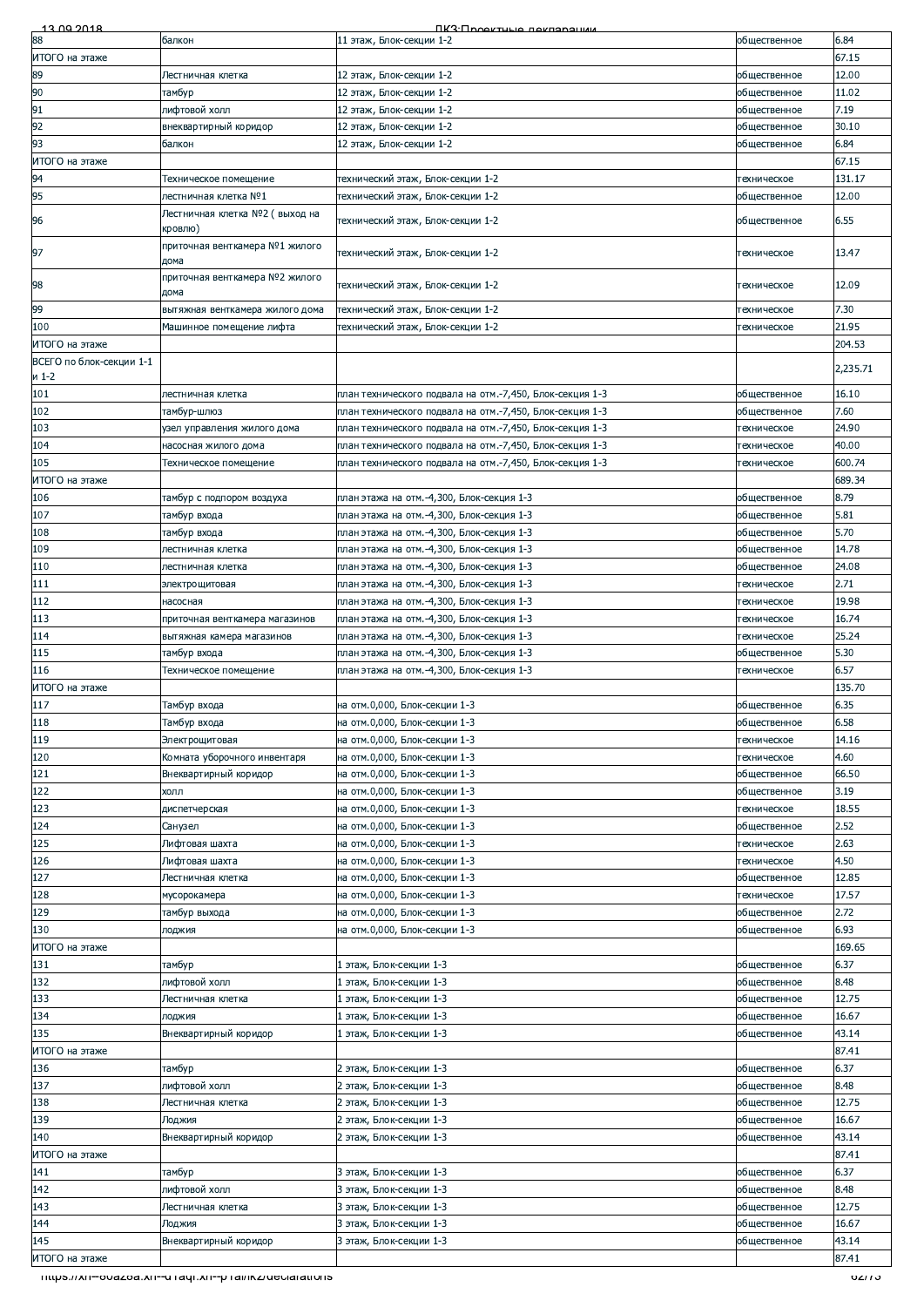| 6.37<br>146<br>тамбур<br>4 этаж, Блок-секции 1-3<br>общественное<br>147<br>лифтовой холл<br>4 этаж, Блок-секции 1-3<br>8.48<br>общественное<br>12.75<br>148<br>4 этаж, Блок-секции 1-3<br>общественное<br>Лестничная клетка<br>149<br>4 этаж, Блок-секции 1-3<br>16.67<br>общественное<br>Лоджия<br>150<br>Внеквартирный коридор<br>4 этаж, Блок-секции 1-3<br>43.14<br>общественное<br>87.41<br>151<br>6.37<br>тамбур<br>5 этаж, Блок-секции 1-3<br>общественное<br>152<br>8.48<br>лифтовой холл<br>5 этаж, Блок-секции 1-3<br>общественное<br>153<br>12.75<br>5 этаж, Блок-секции 1-3<br>Лестничная клетка<br>общественное<br>154<br>16.67<br>5 этаж, Блок-секции 1-3<br>Лоджия<br>общественное<br>43.14<br>155<br>Внеквартирный коридор<br>5 этаж, Блок-секции 1-3<br>общественное<br>ИТОГО на этаже<br>87.41<br>156<br>6.37<br>6 этаж, Блок-секции 1-3<br>общественное<br>тамбур<br>8.48<br>лифтовой холл<br>6 этаж, Блок-секции 1-3<br>общественное<br>12.75<br>158<br>6 этаж, Блок-секции 1-3<br>общественное<br>Лестничная клетка<br>159<br>6 этаж, Блок-секции 1-3<br>16.67<br>Лоджия<br>общественное<br>160<br>43.14<br>Внеквартирный коридор<br>6 этаж, Блок-секции 1-3<br>общественное<br>87.41<br>ИТОГО на этаже<br>161<br>7 этаж, Блок-секции 1-3<br>6.37<br>тамбур<br>общественное<br>162<br>лифтовой холл<br>7 этаж, Блок-секции 1-3<br>8.48<br>общественное<br>163<br>12.75<br>7 этаж, Блок-секции 1-3<br>Лестничная клетка<br>общественное<br>164<br>16.67<br>Лоджия<br>7 этаж, Блок-секции 1-3<br>общественное<br>165<br>43.14<br>Внеквартирный коридор<br>7 этаж, Блок-секции 1-3<br>общественное<br>ИТОГО на этаже<br>87.41<br>6.37<br>166<br>8 этаж, Блок-секции 1-3<br>тамбур<br>общественное<br>167<br>лифтовой холл<br>8 этаж, Блок-секции 1-3<br>8.48<br>общественное<br>168<br>8 этаж, Блок-секции 1-3<br>12.75<br>общественное<br>Лестничная клетка<br>169<br>16.67<br>8 этаж, Блок-секции 1-3<br>Лоджия<br>общественное<br>170<br>Внеквартирный коридор<br>8 этаж, Блок-секции 1-3<br>43.14<br>общественное<br>ИТОГО на этаже<br>87.41<br>171<br>6.37<br>тамбур<br>9 этаж, Блок-секции 1-3<br>общественное<br>172<br>лифтовой холл<br>9 этаж, Блок-секции 1-3<br>общественное<br>8.48<br>173<br>12.75<br>9 этаж, Блок-секции 1-3<br>Лестничная клетка<br>общественное<br>174<br>9 этаж, Блок-секции 1-3<br>16.67<br>Лоджия<br>общественное<br>175<br>9 этаж, Блок-секции 1-3<br>43.14<br>Внеквартирный коридор<br>общественное<br>87.41<br>ИТОГО на этаже<br>176<br>6.37<br>тамбур<br>10 этаж, Блок-секции 1-3<br>общественное<br>лифтовой холл<br>10 этаж, Блок-секции 1-3<br>8.48<br>общественное<br>178<br>12.75<br>10 этаж, Блок-секции 1-3<br>общественное<br>Лестничная клетка<br>179<br>10 этаж, Блок-секции 1-3<br>16.67<br>Лоджия<br>общественное<br>180<br>43.14<br>Внеквартирный коридор<br>10 этаж, Блок-секции 1-3<br>общественное<br>87.41<br>ИТОГО на этаже<br>6.37<br>181<br>тамбур<br>11 этаж, Блок-секции 1-3<br>общественное<br>182<br>лифтовой холл<br>11 этаж, Блок-секции 1-3<br>8.48<br>общественное<br>183<br>12.75<br>11 этаж, Блок-секции 1-3<br>Лестничная клетка<br>общественное<br>184<br>11 этаж, Блок-секции 1-3<br>общественное<br>16.67<br>Лоджия<br>185<br>Внеквартирный коридор<br>11 этаж, Блок-секции 1-3<br>43.14<br>общественное<br>ИТОГО на этаже<br>87.41<br>6.37<br>186<br>12 этаж, Блок-секции 1-3<br>общественное<br>тамбур<br>лифтовой холл<br>12 этаж, Блок-секции 1-3<br>общественное<br>8.48<br>188<br>12 этаж, Блок-секции 1-3<br>12.75<br>Лестничная клетка<br>общественное<br>189<br>12 этаж, Блок-секции 1-3<br>16.67<br>Лоджия<br>общественное<br>190<br>43.14<br>Внеквартирный коридор<br>12 этаж, Блок-секции 1-3<br>общественное<br>ИТОГО на этаже<br>87.41<br>191<br>13 этаж, Блок-секции 1-3<br>6.37<br>тамбур<br>общественное<br>192<br>лифтовой холл<br>8.48<br>13 этаж, Блок-секции 1-3<br>общественное<br>12.75<br>193<br>13 этаж, Блок-секции 1-3<br>общественное<br>Лестничная клетка<br>194<br>13 этаж, Блок-секции 1-3<br>16.67<br>Лоджия<br>общественное<br>195<br>Внеквартирный коридор<br>13 этаж, Блок-секции 1-3<br>43.14<br>общественное<br>87.41<br>ИТОГО на этаже<br>196<br>14 этаж, Блок-секции 1-3<br>6.37<br>тамбур<br>общественное<br>197<br>лифтовой холл<br>14 этаж, Блок-секции 1-3<br>8.48<br>общественное<br>12.75<br>198<br>14 этаж, Блок-секции 1-3<br>общественное<br>Лестничная клетка<br>199<br>14 этаж, Блок-секции 1-3<br>общественное<br>16.67<br>Лоджия<br>200<br>14 этаж, Блок-секции 1-3<br>43.14<br>Внеквартирный коридор<br>общественное<br>ИТОГО на этаже<br>87.41<br>6.37<br>201<br>15 этаж, Блок-секции 1-3<br>тамбур<br>общественное<br>202<br>лифтовой холл<br>15 этаж, Блок-секции 1-3<br>8.48<br>общественное<br>203<br>15 этаж, Блок-секции 1-3<br>12.75<br>Лестничная клетка<br>общественное<br>204<br>15 этаж, Блок-секции 1-3<br>16.67<br>Лоджия<br>общественное<br>205<br>43.14<br>Внеквартирный коридор<br>15 этаж, Блок-секции 1-3<br>общественное<br>03/13<br><u>11ttps://xn--ovazoa.xn--u raqi.xn--p rai/ikz/deciarations</u> | <u>13.00.2018</u> | <b><u> ПКЗ·Проектично покларации</u></b> |  |
|---------------------------------------------------------------------------------------------------------------------------------------------------------------------------------------------------------------------------------------------------------------------------------------------------------------------------------------------------------------------------------------------------------------------------------------------------------------------------------------------------------------------------------------------------------------------------------------------------------------------------------------------------------------------------------------------------------------------------------------------------------------------------------------------------------------------------------------------------------------------------------------------------------------------------------------------------------------------------------------------------------------------------------------------------------------------------------------------------------------------------------------------------------------------------------------------------------------------------------------------------------------------------------------------------------------------------------------------------------------------------------------------------------------------------------------------------------------------------------------------------------------------------------------------------------------------------------------------------------------------------------------------------------------------------------------------------------------------------------------------------------------------------------------------------------------------------------------------------------------------------------------------------------------------------------------------------------------------------------------------------------------------------------------------------------------------------------------------------------------------------------------------------------------------------------------------------------------------------------------------------------------------------------------------------------------------------------------------------------------------------------------------------------------------------------------------------------------------------------------------------------------------------------------------------------------------------------------------------------------------------------------------------------------------------------------------------------------------------------------------------------------------------------------------------------------------------------------------------------------------------------------------------------------------------------------------------------------------------------------------------------------------------------------------------------------------------------------------------------------------------------------------------------------------------------------------------------------------------------------------------------------------------------------------------------------------------------------------------------------------------------------------------------------------------------------------------------------------------------------------------------------------------------------------------------------------------------------------------------------------------------------------------------------------------------------------------------------------------------------------------------------------------------------------------------------------------------------------------------------------------------------------------------------------------------------------------------------------------------------------------------------------------------------------------------------------------------------------------------------------------------------------------------------------------------------------------------------------------------------------------------------------------------------------------------------------------------------------------------------------------------------------------------------------------------------------------------------------------------------------------------------------------------------------------------------------------------------------------------------------------------------------------------------------------------------------------------------------------------------------------------------------------------------------------------------------------------------------------------------------------------------------------------------------------------------------------------------------------------------------------------------------------------------------------------------------------|-------------------|------------------------------------------|--|
|                                                                                                                                                                                                                                                                                                                                                                                                                                                                                                                                                                                                                                                                                                                                                                                                                                                                                                                                                                                                                                                                                                                                                                                                                                                                                                                                                                                                                                                                                                                                                                                                                                                                                                                                                                                                                                                                                                                                                                                                                                                                                                                                                                                                                                                                                                                                                                                                                                                                                                                                                                                                                                                                                                                                                                                                                                                                                                                                                                                                                                                                                                                                                                                                                                                                                                                                                                                                                                                                                                                                                                                                                                                                                                                                                                                                                                                                                                                                                                                                                                                                                                                                                                                                                                                                                                                                                                                                                                                                                                                                                                                                                                                                                                                                                                                                                                                                                                                                                                                                                                                                           |                   |                                          |  |
|                                                                                                                                                                                                                                                                                                                                                                                                                                                                                                                                                                                                                                                                                                                                                                                                                                                                                                                                                                                                                                                                                                                                                                                                                                                                                                                                                                                                                                                                                                                                                                                                                                                                                                                                                                                                                                                                                                                                                                                                                                                                                                                                                                                                                                                                                                                                                                                                                                                                                                                                                                                                                                                                                                                                                                                                                                                                                                                                                                                                                                                                                                                                                                                                                                                                                                                                                                                                                                                                                                                                                                                                                                                                                                                                                                                                                                                                                                                                                                                                                                                                                                                                                                                                                                                                                                                                                                                                                                                                                                                                                                                                                                                                                                                                                                                                                                                                                                                                                                                                                                                                           |                   |                                          |  |
|                                                                                                                                                                                                                                                                                                                                                                                                                                                                                                                                                                                                                                                                                                                                                                                                                                                                                                                                                                                                                                                                                                                                                                                                                                                                                                                                                                                                                                                                                                                                                                                                                                                                                                                                                                                                                                                                                                                                                                                                                                                                                                                                                                                                                                                                                                                                                                                                                                                                                                                                                                                                                                                                                                                                                                                                                                                                                                                                                                                                                                                                                                                                                                                                                                                                                                                                                                                                                                                                                                                                                                                                                                                                                                                                                                                                                                                                                                                                                                                                                                                                                                                                                                                                                                                                                                                                                                                                                                                                                                                                                                                                                                                                                                                                                                                                                                                                                                                                                                                                                                                                           |                   |                                          |  |
|                                                                                                                                                                                                                                                                                                                                                                                                                                                                                                                                                                                                                                                                                                                                                                                                                                                                                                                                                                                                                                                                                                                                                                                                                                                                                                                                                                                                                                                                                                                                                                                                                                                                                                                                                                                                                                                                                                                                                                                                                                                                                                                                                                                                                                                                                                                                                                                                                                                                                                                                                                                                                                                                                                                                                                                                                                                                                                                                                                                                                                                                                                                                                                                                                                                                                                                                                                                                                                                                                                                                                                                                                                                                                                                                                                                                                                                                                                                                                                                                                                                                                                                                                                                                                                                                                                                                                                                                                                                                                                                                                                                                                                                                                                                                                                                                                                                                                                                                                                                                                                                                           |                   |                                          |  |
|                                                                                                                                                                                                                                                                                                                                                                                                                                                                                                                                                                                                                                                                                                                                                                                                                                                                                                                                                                                                                                                                                                                                                                                                                                                                                                                                                                                                                                                                                                                                                                                                                                                                                                                                                                                                                                                                                                                                                                                                                                                                                                                                                                                                                                                                                                                                                                                                                                                                                                                                                                                                                                                                                                                                                                                                                                                                                                                                                                                                                                                                                                                                                                                                                                                                                                                                                                                                                                                                                                                                                                                                                                                                                                                                                                                                                                                                                                                                                                                                                                                                                                                                                                                                                                                                                                                                                                                                                                                                                                                                                                                                                                                                                                                                                                                                                                                                                                                                                                                                                                                                           |                   |                                          |  |
|                                                                                                                                                                                                                                                                                                                                                                                                                                                                                                                                                                                                                                                                                                                                                                                                                                                                                                                                                                                                                                                                                                                                                                                                                                                                                                                                                                                                                                                                                                                                                                                                                                                                                                                                                                                                                                                                                                                                                                                                                                                                                                                                                                                                                                                                                                                                                                                                                                                                                                                                                                                                                                                                                                                                                                                                                                                                                                                                                                                                                                                                                                                                                                                                                                                                                                                                                                                                                                                                                                                                                                                                                                                                                                                                                                                                                                                                                                                                                                                                                                                                                                                                                                                                                                                                                                                                                                                                                                                                                                                                                                                                                                                                                                                                                                                                                                                                                                                                                                                                                                                                           |                   |                                          |  |
|                                                                                                                                                                                                                                                                                                                                                                                                                                                                                                                                                                                                                                                                                                                                                                                                                                                                                                                                                                                                                                                                                                                                                                                                                                                                                                                                                                                                                                                                                                                                                                                                                                                                                                                                                                                                                                                                                                                                                                                                                                                                                                                                                                                                                                                                                                                                                                                                                                                                                                                                                                                                                                                                                                                                                                                                                                                                                                                                                                                                                                                                                                                                                                                                                                                                                                                                                                                                                                                                                                                                                                                                                                                                                                                                                                                                                                                                                                                                                                                                                                                                                                                                                                                                                                                                                                                                                                                                                                                                                                                                                                                                                                                                                                                                                                                                                                                                                                                                                                                                                                                                           | ИТОГО на этаже    |                                          |  |
|                                                                                                                                                                                                                                                                                                                                                                                                                                                                                                                                                                                                                                                                                                                                                                                                                                                                                                                                                                                                                                                                                                                                                                                                                                                                                                                                                                                                                                                                                                                                                                                                                                                                                                                                                                                                                                                                                                                                                                                                                                                                                                                                                                                                                                                                                                                                                                                                                                                                                                                                                                                                                                                                                                                                                                                                                                                                                                                                                                                                                                                                                                                                                                                                                                                                                                                                                                                                                                                                                                                                                                                                                                                                                                                                                                                                                                                                                                                                                                                                                                                                                                                                                                                                                                                                                                                                                                                                                                                                                                                                                                                                                                                                                                                                                                                                                                                                                                                                                                                                                                                                           |                   |                                          |  |
|                                                                                                                                                                                                                                                                                                                                                                                                                                                                                                                                                                                                                                                                                                                                                                                                                                                                                                                                                                                                                                                                                                                                                                                                                                                                                                                                                                                                                                                                                                                                                                                                                                                                                                                                                                                                                                                                                                                                                                                                                                                                                                                                                                                                                                                                                                                                                                                                                                                                                                                                                                                                                                                                                                                                                                                                                                                                                                                                                                                                                                                                                                                                                                                                                                                                                                                                                                                                                                                                                                                                                                                                                                                                                                                                                                                                                                                                                                                                                                                                                                                                                                                                                                                                                                                                                                                                                                                                                                                                                                                                                                                                                                                                                                                                                                                                                                                                                                                                                                                                                                                                           |                   |                                          |  |
|                                                                                                                                                                                                                                                                                                                                                                                                                                                                                                                                                                                                                                                                                                                                                                                                                                                                                                                                                                                                                                                                                                                                                                                                                                                                                                                                                                                                                                                                                                                                                                                                                                                                                                                                                                                                                                                                                                                                                                                                                                                                                                                                                                                                                                                                                                                                                                                                                                                                                                                                                                                                                                                                                                                                                                                                                                                                                                                                                                                                                                                                                                                                                                                                                                                                                                                                                                                                                                                                                                                                                                                                                                                                                                                                                                                                                                                                                                                                                                                                                                                                                                                                                                                                                                                                                                                                                                                                                                                                                                                                                                                                                                                                                                                                                                                                                                                                                                                                                                                                                                                                           |                   |                                          |  |
|                                                                                                                                                                                                                                                                                                                                                                                                                                                                                                                                                                                                                                                                                                                                                                                                                                                                                                                                                                                                                                                                                                                                                                                                                                                                                                                                                                                                                                                                                                                                                                                                                                                                                                                                                                                                                                                                                                                                                                                                                                                                                                                                                                                                                                                                                                                                                                                                                                                                                                                                                                                                                                                                                                                                                                                                                                                                                                                                                                                                                                                                                                                                                                                                                                                                                                                                                                                                                                                                                                                                                                                                                                                                                                                                                                                                                                                                                                                                                                                                                                                                                                                                                                                                                                                                                                                                                                                                                                                                                                                                                                                                                                                                                                                                                                                                                                                                                                                                                                                                                                                                           |                   |                                          |  |
|                                                                                                                                                                                                                                                                                                                                                                                                                                                                                                                                                                                                                                                                                                                                                                                                                                                                                                                                                                                                                                                                                                                                                                                                                                                                                                                                                                                                                                                                                                                                                                                                                                                                                                                                                                                                                                                                                                                                                                                                                                                                                                                                                                                                                                                                                                                                                                                                                                                                                                                                                                                                                                                                                                                                                                                                                                                                                                                                                                                                                                                                                                                                                                                                                                                                                                                                                                                                                                                                                                                                                                                                                                                                                                                                                                                                                                                                                                                                                                                                                                                                                                                                                                                                                                                                                                                                                                                                                                                                                                                                                                                                                                                                                                                                                                                                                                                                                                                                                                                                                                                                           |                   |                                          |  |
|                                                                                                                                                                                                                                                                                                                                                                                                                                                                                                                                                                                                                                                                                                                                                                                                                                                                                                                                                                                                                                                                                                                                                                                                                                                                                                                                                                                                                                                                                                                                                                                                                                                                                                                                                                                                                                                                                                                                                                                                                                                                                                                                                                                                                                                                                                                                                                                                                                                                                                                                                                                                                                                                                                                                                                                                                                                                                                                                                                                                                                                                                                                                                                                                                                                                                                                                                                                                                                                                                                                                                                                                                                                                                                                                                                                                                                                                                                                                                                                                                                                                                                                                                                                                                                                                                                                                                                                                                                                                                                                                                                                                                                                                                                                                                                                                                                                                                                                                                                                                                                                                           |                   |                                          |  |
|                                                                                                                                                                                                                                                                                                                                                                                                                                                                                                                                                                                                                                                                                                                                                                                                                                                                                                                                                                                                                                                                                                                                                                                                                                                                                                                                                                                                                                                                                                                                                                                                                                                                                                                                                                                                                                                                                                                                                                                                                                                                                                                                                                                                                                                                                                                                                                                                                                                                                                                                                                                                                                                                                                                                                                                                                                                                                                                                                                                                                                                                                                                                                                                                                                                                                                                                                                                                                                                                                                                                                                                                                                                                                                                                                                                                                                                                                                                                                                                                                                                                                                                                                                                                                                                                                                                                                                                                                                                                                                                                                                                                                                                                                                                                                                                                                                                                                                                                                                                                                                                                           |                   |                                          |  |
|                                                                                                                                                                                                                                                                                                                                                                                                                                                                                                                                                                                                                                                                                                                                                                                                                                                                                                                                                                                                                                                                                                                                                                                                                                                                                                                                                                                                                                                                                                                                                                                                                                                                                                                                                                                                                                                                                                                                                                                                                                                                                                                                                                                                                                                                                                                                                                                                                                                                                                                                                                                                                                                                                                                                                                                                                                                                                                                                                                                                                                                                                                                                                                                                                                                                                                                                                                                                                                                                                                                                                                                                                                                                                                                                                                                                                                                                                                                                                                                                                                                                                                                                                                                                                                                                                                                                                                                                                                                                                                                                                                                                                                                                                                                                                                                                                                                                                                                                                                                                                                                                           |                   |                                          |  |
|                                                                                                                                                                                                                                                                                                                                                                                                                                                                                                                                                                                                                                                                                                                                                                                                                                                                                                                                                                                                                                                                                                                                                                                                                                                                                                                                                                                                                                                                                                                                                                                                                                                                                                                                                                                                                                                                                                                                                                                                                                                                                                                                                                                                                                                                                                                                                                                                                                                                                                                                                                                                                                                                                                                                                                                                                                                                                                                                                                                                                                                                                                                                                                                                                                                                                                                                                                                                                                                                                                                                                                                                                                                                                                                                                                                                                                                                                                                                                                                                                                                                                                                                                                                                                                                                                                                                                                                                                                                                                                                                                                                                                                                                                                                                                                                                                                                                                                                                                                                                                                                                           | 157               |                                          |  |
|                                                                                                                                                                                                                                                                                                                                                                                                                                                                                                                                                                                                                                                                                                                                                                                                                                                                                                                                                                                                                                                                                                                                                                                                                                                                                                                                                                                                                                                                                                                                                                                                                                                                                                                                                                                                                                                                                                                                                                                                                                                                                                                                                                                                                                                                                                                                                                                                                                                                                                                                                                                                                                                                                                                                                                                                                                                                                                                                                                                                                                                                                                                                                                                                                                                                                                                                                                                                                                                                                                                                                                                                                                                                                                                                                                                                                                                                                                                                                                                                                                                                                                                                                                                                                                                                                                                                                                                                                                                                                                                                                                                                                                                                                                                                                                                                                                                                                                                                                                                                                                                                           |                   |                                          |  |
|                                                                                                                                                                                                                                                                                                                                                                                                                                                                                                                                                                                                                                                                                                                                                                                                                                                                                                                                                                                                                                                                                                                                                                                                                                                                                                                                                                                                                                                                                                                                                                                                                                                                                                                                                                                                                                                                                                                                                                                                                                                                                                                                                                                                                                                                                                                                                                                                                                                                                                                                                                                                                                                                                                                                                                                                                                                                                                                                                                                                                                                                                                                                                                                                                                                                                                                                                                                                                                                                                                                                                                                                                                                                                                                                                                                                                                                                                                                                                                                                                                                                                                                                                                                                                                                                                                                                                                                                                                                                                                                                                                                                                                                                                                                                                                                                                                                                                                                                                                                                                                                                           |                   |                                          |  |
|                                                                                                                                                                                                                                                                                                                                                                                                                                                                                                                                                                                                                                                                                                                                                                                                                                                                                                                                                                                                                                                                                                                                                                                                                                                                                                                                                                                                                                                                                                                                                                                                                                                                                                                                                                                                                                                                                                                                                                                                                                                                                                                                                                                                                                                                                                                                                                                                                                                                                                                                                                                                                                                                                                                                                                                                                                                                                                                                                                                                                                                                                                                                                                                                                                                                                                                                                                                                                                                                                                                                                                                                                                                                                                                                                                                                                                                                                                                                                                                                                                                                                                                                                                                                                                                                                                                                                                                                                                                                                                                                                                                                                                                                                                                                                                                                                                                                                                                                                                                                                                                                           |                   |                                          |  |
|                                                                                                                                                                                                                                                                                                                                                                                                                                                                                                                                                                                                                                                                                                                                                                                                                                                                                                                                                                                                                                                                                                                                                                                                                                                                                                                                                                                                                                                                                                                                                                                                                                                                                                                                                                                                                                                                                                                                                                                                                                                                                                                                                                                                                                                                                                                                                                                                                                                                                                                                                                                                                                                                                                                                                                                                                                                                                                                                                                                                                                                                                                                                                                                                                                                                                                                                                                                                                                                                                                                                                                                                                                                                                                                                                                                                                                                                                                                                                                                                                                                                                                                                                                                                                                                                                                                                                                                                                                                                                                                                                                                                                                                                                                                                                                                                                                                                                                                                                                                                                                                                           |                   |                                          |  |
|                                                                                                                                                                                                                                                                                                                                                                                                                                                                                                                                                                                                                                                                                                                                                                                                                                                                                                                                                                                                                                                                                                                                                                                                                                                                                                                                                                                                                                                                                                                                                                                                                                                                                                                                                                                                                                                                                                                                                                                                                                                                                                                                                                                                                                                                                                                                                                                                                                                                                                                                                                                                                                                                                                                                                                                                                                                                                                                                                                                                                                                                                                                                                                                                                                                                                                                                                                                                                                                                                                                                                                                                                                                                                                                                                                                                                                                                                                                                                                                                                                                                                                                                                                                                                                                                                                                                                                                                                                                                                                                                                                                                                                                                                                                                                                                                                                                                                                                                                                                                                                                                           |                   |                                          |  |
|                                                                                                                                                                                                                                                                                                                                                                                                                                                                                                                                                                                                                                                                                                                                                                                                                                                                                                                                                                                                                                                                                                                                                                                                                                                                                                                                                                                                                                                                                                                                                                                                                                                                                                                                                                                                                                                                                                                                                                                                                                                                                                                                                                                                                                                                                                                                                                                                                                                                                                                                                                                                                                                                                                                                                                                                                                                                                                                                                                                                                                                                                                                                                                                                                                                                                                                                                                                                                                                                                                                                                                                                                                                                                                                                                                                                                                                                                                                                                                                                                                                                                                                                                                                                                                                                                                                                                                                                                                                                                                                                                                                                                                                                                                                                                                                                                                                                                                                                                                                                                                                                           |                   |                                          |  |
|                                                                                                                                                                                                                                                                                                                                                                                                                                                                                                                                                                                                                                                                                                                                                                                                                                                                                                                                                                                                                                                                                                                                                                                                                                                                                                                                                                                                                                                                                                                                                                                                                                                                                                                                                                                                                                                                                                                                                                                                                                                                                                                                                                                                                                                                                                                                                                                                                                                                                                                                                                                                                                                                                                                                                                                                                                                                                                                                                                                                                                                                                                                                                                                                                                                                                                                                                                                                                                                                                                                                                                                                                                                                                                                                                                                                                                                                                                                                                                                                                                                                                                                                                                                                                                                                                                                                                                                                                                                                                                                                                                                                                                                                                                                                                                                                                                                                                                                                                                                                                                                                           |                   |                                          |  |
|                                                                                                                                                                                                                                                                                                                                                                                                                                                                                                                                                                                                                                                                                                                                                                                                                                                                                                                                                                                                                                                                                                                                                                                                                                                                                                                                                                                                                                                                                                                                                                                                                                                                                                                                                                                                                                                                                                                                                                                                                                                                                                                                                                                                                                                                                                                                                                                                                                                                                                                                                                                                                                                                                                                                                                                                                                                                                                                                                                                                                                                                                                                                                                                                                                                                                                                                                                                                                                                                                                                                                                                                                                                                                                                                                                                                                                                                                                                                                                                                                                                                                                                                                                                                                                                                                                                                                                                                                                                                                                                                                                                                                                                                                                                                                                                                                                                                                                                                                                                                                                                                           |                   |                                          |  |
|                                                                                                                                                                                                                                                                                                                                                                                                                                                                                                                                                                                                                                                                                                                                                                                                                                                                                                                                                                                                                                                                                                                                                                                                                                                                                                                                                                                                                                                                                                                                                                                                                                                                                                                                                                                                                                                                                                                                                                                                                                                                                                                                                                                                                                                                                                                                                                                                                                                                                                                                                                                                                                                                                                                                                                                                                                                                                                                                                                                                                                                                                                                                                                                                                                                                                                                                                                                                                                                                                                                                                                                                                                                                                                                                                                                                                                                                                                                                                                                                                                                                                                                                                                                                                                                                                                                                                                                                                                                                                                                                                                                                                                                                                                                                                                                                                                                                                                                                                                                                                                                                           |                   |                                          |  |
|                                                                                                                                                                                                                                                                                                                                                                                                                                                                                                                                                                                                                                                                                                                                                                                                                                                                                                                                                                                                                                                                                                                                                                                                                                                                                                                                                                                                                                                                                                                                                                                                                                                                                                                                                                                                                                                                                                                                                                                                                                                                                                                                                                                                                                                                                                                                                                                                                                                                                                                                                                                                                                                                                                                                                                                                                                                                                                                                                                                                                                                                                                                                                                                                                                                                                                                                                                                                                                                                                                                                                                                                                                                                                                                                                                                                                                                                                                                                                                                                                                                                                                                                                                                                                                                                                                                                                                                                                                                                                                                                                                                                                                                                                                                                                                                                                                                                                                                                                                                                                                                                           |                   |                                          |  |
|                                                                                                                                                                                                                                                                                                                                                                                                                                                                                                                                                                                                                                                                                                                                                                                                                                                                                                                                                                                                                                                                                                                                                                                                                                                                                                                                                                                                                                                                                                                                                                                                                                                                                                                                                                                                                                                                                                                                                                                                                                                                                                                                                                                                                                                                                                                                                                                                                                                                                                                                                                                                                                                                                                                                                                                                                                                                                                                                                                                                                                                                                                                                                                                                                                                                                                                                                                                                                                                                                                                                                                                                                                                                                                                                                                                                                                                                                                                                                                                                                                                                                                                                                                                                                                                                                                                                                                                                                                                                                                                                                                                                                                                                                                                                                                                                                                                                                                                                                                                                                                                                           |                   |                                          |  |
|                                                                                                                                                                                                                                                                                                                                                                                                                                                                                                                                                                                                                                                                                                                                                                                                                                                                                                                                                                                                                                                                                                                                                                                                                                                                                                                                                                                                                                                                                                                                                                                                                                                                                                                                                                                                                                                                                                                                                                                                                                                                                                                                                                                                                                                                                                                                                                                                                                                                                                                                                                                                                                                                                                                                                                                                                                                                                                                                                                                                                                                                                                                                                                                                                                                                                                                                                                                                                                                                                                                                                                                                                                                                                                                                                                                                                                                                                                                                                                                                                                                                                                                                                                                                                                                                                                                                                                                                                                                                                                                                                                                                                                                                                                                                                                                                                                                                                                                                                                                                                                                                           |                   |                                          |  |
|                                                                                                                                                                                                                                                                                                                                                                                                                                                                                                                                                                                                                                                                                                                                                                                                                                                                                                                                                                                                                                                                                                                                                                                                                                                                                                                                                                                                                                                                                                                                                                                                                                                                                                                                                                                                                                                                                                                                                                                                                                                                                                                                                                                                                                                                                                                                                                                                                                                                                                                                                                                                                                                                                                                                                                                                                                                                                                                                                                                                                                                                                                                                                                                                                                                                                                                                                                                                                                                                                                                                                                                                                                                                                                                                                                                                                                                                                                                                                                                                                                                                                                                                                                                                                                                                                                                                                                                                                                                                                                                                                                                                                                                                                                                                                                                                                                                                                                                                                                                                                                                                           |                   |                                          |  |
|                                                                                                                                                                                                                                                                                                                                                                                                                                                                                                                                                                                                                                                                                                                                                                                                                                                                                                                                                                                                                                                                                                                                                                                                                                                                                                                                                                                                                                                                                                                                                                                                                                                                                                                                                                                                                                                                                                                                                                                                                                                                                                                                                                                                                                                                                                                                                                                                                                                                                                                                                                                                                                                                                                                                                                                                                                                                                                                                                                                                                                                                                                                                                                                                                                                                                                                                                                                                                                                                                                                                                                                                                                                                                                                                                                                                                                                                                                                                                                                                                                                                                                                                                                                                                                                                                                                                                                                                                                                                                                                                                                                                                                                                                                                                                                                                                                                                                                                                                                                                                                                                           |                   |                                          |  |
|                                                                                                                                                                                                                                                                                                                                                                                                                                                                                                                                                                                                                                                                                                                                                                                                                                                                                                                                                                                                                                                                                                                                                                                                                                                                                                                                                                                                                                                                                                                                                                                                                                                                                                                                                                                                                                                                                                                                                                                                                                                                                                                                                                                                                                                                                                                                                                                                                                                                                                                                                                                                                                                                                                                                                                                                                                                                                                                                                                                                                                                                                                                                                                                                                                                                                                                                                                                                                                                                                                                                                                                                                                                                                                                                                                                                                                                                                                                                                                                                                                                                                                                                                                                                                                                                                                                                                                                                                                                                                                                                                                                                                                                                                                                                                                                                                                                                                                                                                                                                                                                                           |                   |                                          |  |
|                                                                                                                                                                                                                                                                                                                                                                                                                                                                                                                                                                                                                                                                                                                                                                                                                                                                                                                                                                                                                                                                                                                                                                                                                                                                                                                                                                                                                                                                                                                                                                                                                                                                                                                                                                                                                                                                                                                                                                                                                                                                                                                                                                                                                                                                                                                                                                                                                                                                                                                                                                                                                                                                                                                                                                                                                                                                                                                                                                                                                                                                                                                                                                                                                                                                                                                                                                                                                                                                                                                                                                                                                                                                                                                                                                                                                                                                                                                                                                                                                                                                                                                                                                                                                                                                                                                                                                                                                                                                                                                                                                                                                                                                                                                                                                                                                                                                                                                                                                                                                                                                           |                   |                                          |  |
|                                                                                                                                                                                                                                                                                                                                                                                                                                                                                                                                                                                                                                                                                                                                                                                                                                                                                                                                                                                                                                                                                                                                                                                                                                                                                                                                                                                                                                                                                                                                                                                                                                                                                                                                                                                                                                                                                                                                                                                                                                                                                                                                                                                                                                                                                                                                                                                                                                                                                                                                                                                                                                                                                                                                                                                                                                                                                                                                                                                                                                                                                                                                                                                                                                                                                                                                                                                                                                                                                                                                                                                                                                                                                                                                                                                                                                                                                                                                                                                                                                                                                                                                                                                                                                                                                                                                                                                                                                                                                                                                                                                                                                                                                                                                                                                                                                                                                                                                                                                                                                                                           |                   |                                          |  |
|                                                                                                                                                                                                                                                                                                                                                                                                                                                                                                                                                                                                                                                                                                                                                                                                                                                                                                                                                                                                                                                                                                                                                                                                                                                                                                                                                                                                                                                                                                                                                                                                                                                                                                                                                                                                                                                                                                                                                                                                                                                                                                                                                                                                                                                                                                                                                                                                                                                                                                                                                                                                                                                                                                                                                                                                                                                                                                                                                                                                                                                                                                                                                                                                                                                                                                                                                                                                                                                                                                                                                                                                                                                                                                                                                                                                                                                                                                                                                                                                                                                                                                                                                                                                                                                                                                                                                                                                                                                                                                                                                                                                                                                                                                                                                                                                                                                                                                                                                                                                                                                                           |                   |                                          |  |
|                                                                                                                                                                                                                                                                                                                                                                                                                                                                                                                                                                                                                                                                                                                                                                                                                                                                                                                                                                                                                                                                                                                                                                                                                                                                                                                                                                                                                                                                                                                                                                                                                                                                                                                                                                                                                                                                                                                                                                                                                                                                                                                                                                                                                                                                                                                                                                                                                                                                                                                                                                                                                                                                                                                                                                                                                                                                                                                                                                                                                                                                                                                                                                                                                                                                                                                                                                                                                                                                                                                                                                                                                                                                                                                                                                                                                                                                                                                                                                                                                                                                                                                                                                                                                                                                                                                                                                                                                                                                                                                                                                                                                                                                                                                                                                                                                                                                                                                                                                                                                                                                           |                   |                                          |  |
|                                                                                                                                                                                                                                                                                                                                                                                                                                                                                                                                                                                                                                                                                                                                                                                                                                                                                                                                                                                                                                                                                                                                                                                                                                                                                                                                                                                                                                                                                                                                                                                                                                                                                                                                                                                                                                                                                                                                                                                                                                                                                                                                                                                                                                                                                                                                                                                                                                                                                                                                                                                                                                                                                                                                                                                                                                                                                                                                                                                                                                                                                                                                                                                                                                                                                                                                                                                                                                                                                                                                                                                                                                                                                                                                                                                                                                                                                                                                                                                                                                                                                                                                                                                                                                                                                                                                                                                                                                                                                                                                                                                                                                                                                                                                                                                                                                                                                                                                                                                                                                                                           |                   |                                          |  |
|                                                                                                                                                                                                                                                                                                                                                                                                                                                                                                                                                                                                                                                                                                                                                                                                                                                                                                                                                                                                                                                                                                                                                                                                                                                                                                                                                                                                                                                                                                                                                                                                                                                                                                                                                                                                                                                                                                                                                                                                                                                                                                                                                                                                                                                                                                                                                                                                                                                                                                                                                                                                                                                                                                                                                                                                                                                                                                                                                                                                                                                                                                                                                                                                                                                                                                                                                                                                                                                                                                                                                                                                                                                                                                                                                                                                                                                                                                                                                                                                                                                                                                                                                                                                                                                                                                                                                                                                                                                                                                                                                                                                                                                                                                                                                                                                                                                                                                                                                                                                                                                                           |                   |                                          |  |
|                                                                                                                                                                                                                                                                                                                                                                                                                                                                                                                                                                                                                                                                                                                                                                                                                                                                                                                                                                                                                                                                                                                                                                                                                                                                                                                                                                                                                                                                                                                                                                                                                                                                                                                                                                                                                                                                                                                                                                                                                                                                                                                                                                                                                                                                                                                                                                                                                                                                                                                                                                                                                                                                                                                                                                                                                                                                                                                                                                                                                                                                                                                                                                                                                                                                                                                                                                                                                                                                                                                                                                                                                                                                                                                                                                                                                                                                                                                                                                                                                                                                                                                                                                                                                                                                                                                                                                                                                                                                                                                                                                                                                                                                                                                                                                                                                                                                                                                                                                                                                                                                           |                   |                                          |  |
|                                                                                                                                                                                                                                                                                                                                                                                                                                                                                                                                                                                                                                                                                                                                                                                                                                                                                                                                                                                                                                                                                                                                                                                                                                                                                                                                                                                                                                                                                                                                                                                                                                                                                                                                                                                                                                                                                                                                                                                                                                                                                                                                                                                                                                                                                                                                                                                                                                                                                                                                                                                                                                                                                                                                                                                                                                                                                                                                                                                                                                                                                                                                                                                                                                                                                                                                                                                                                                                                                                                                                                                                                                                                                                                                                                                                                                                                                                                                                                                                                                                                                                                                                                                                                                                                                                                                                                                                                                                                                                                                                                                                                                                                                                                                                                                                                                                                                                                                                                                                                                                                           |                   |                                          |  |
|                                                                                                                                                                                                                                                                                                                                                                                                                                                                                                                                                                                                                                                                                                                                                                                                                                                                                                                                                                                                                                                                                                                                                                                                                                                                                                                                                                                                                                                                                                                                                                                                                                                                                                                                                                                                                                                                                                                                                                                                                                                                                                                                                                                                                                                                                                                                                                                                                                                                                                                                                                                                                                                                                                                                                                                                                                                                                                                                                                                                                                                                                                                                                                                                                                                                                                                                                                                                                                                                                                                                                                                                                                                                                                                                                                                                                                                                                                                                                                                                                                                                                                                                                                                                                                                                                                                                                                                                                                                                                                                                                                                                                                                                                                                                                                                                                                                                                                                                                                                                                                                                           |                   |                                          |  |
|                                                                                                                                                                                                                                                                                                                                                                                                                                                                                                                                                                                                                                                                                                                                                                                                                                                                                                                                                                                                                                                                                                                                                                                                                                                                                                                                                                                                                                                                                                                                                                                                                                                                                                                                                                                                                                                                                                                                                                                                                                                                                                                                                                                                                                                                                                                                                                                                                                                                                                                                                                                                                                                                                                                                                                                                                                                                                                                                                                                                                                                                                                                                                                                                                                                                                                                                                                                                                                                                                                                                                                                                                                                                                                                                                                                                                                                                                                                                                                                                                                                                                                                                                                                                                                                                                                                                                                                                                                                                                                                                                                                                                                                                                                                                                                                                                                                                                                                                                                                                                                                                           |                   |                                          |  |
|                                                                                                                                                                                                                                                                                                                                                                                                                                                                                                                                                                                                                                                                                                                                                                                                                                                                                                                                                                                                                                                                                                                                                                                                                                                                                                                                                                                                                                                                                                                                                                                                                                                                                                                                                                                                                                                                                                                                                                                                                                                                                                                                                                                                                                                                                                                                                                                                                                                                                                                                                                                                                                                                                                                                                                                                                                                                                                                                                                                                                                                                                                                                                                                                                                                                                                                                                                                                                                                                                                                                                                                                                                                                                                                                                                                                                                                                                                                                                                                                                                                                                                                                                                                                                                                                                                                                                                                                                                                                                                                                                                                                                                                                                                                                                                                                                                                                                                                                                                                                                                                                           |                   |                                          |  |
|                                                                                                                                                                                                                                                                                                                                                                                                                                                                                                                                                                                                                                                                                                                                                                                                                                                                                                                                                                                                                                                                                                                                                                                                                                                                                                                                                                                                                                                                                                                                                                                                                                                                                                                                                                                                                                                                                                                                                                                                                                                                                                                                                                                                                                                                                                                                                                                                                                                                                                                                                                                                                                                                                                                                                                                                                                                                                                                                                                                                                                                                                                                                                                                                                                                                                                                                                                                                                                                                                                                                                                                                                                                                                                                                                                                                                                                                                                                                                                                                                                                                                                                                                                                                                                                                                                                                                                                                                                                                                                                                                                                                                                                                                                                                                                                                                                                                                                                                                                                                                                                                           |                   |                                          |  |
|                                                                                                                                                                                                                                                                                                                                                                                                                                                                                                                                                                                                                                                                                                                                                                                                                                                                                                                                                                                                                                                                                                                                                                                                                                                                                                                                                                                                                                                                                                                                                                                                                                                                                                                                                                                                                                                                                                                                                                                                                                                                                                                                                                                                                                                                                                                                                                                                                                                                                                                                                                                                                                                                                                                                                                                                                                                                                                                                                                                                                                                                                                                                                                                                                                                                                                                                                                                                                                                                                                                                                                                                                                                                                                                                                                                                                                                                                                                                                                                                                                                                                                                                                                                                                                                                                                                                                                                                                                                                                                                                                                                                                                                                                                                                                                                                                                                                                                                                                                                                                                                                           | 177               |                                          |  |
|                                                                                                                                                                                                                                                                                                                                                                                                                                                                                                                                                                                                                                                                                                                                                                                                                                                                                                                                                                                                                                                                                                                                                                                                                                                                                                                                                                                                                                                                                                                                                                                                                                                                                                                                                                                                                                                                                                                                                                                                                                                                                                                                                                                                                                                                                                                                                                                                                                                                                                                                                                                                                                                                                                                                                                                                                                                                                                                                                                                                                                                                                                                                                                                                                                                                                                                                                                                                                                                                                                                                                                                                                                                                                                                                                                                                                                                                                                                                                                                                                                                                                                                                                                                                                                                                                                                                                                                                                                                                                                                                                                                                                                                                                                                                                                                                                                                                                                                                                                                                                                                                           |                   |                                          |  |
|                                                                                                                                                                                                                                                                                                                                                                                                                                                                                                                                                                                                                                                                                                                                                                                                                                                                                                                                                                                                                                                                                                                                                                                                                                                                                                                                                                                                                                                                                                                                                                                                                                                                                                                                                                                                                                                                                                                                                                                                                                                                                                                                                                                                                                                                                                                                                                                                                                                                                                                                                                                                                                                                                                                                                                                                                                                                                                                                                                                                                                                                                                                                                                                                                                                                                                                                                                                                                                                                                                                                                                                                                                                                                                                                                                                                                                                                                                                                                                                                                                                                                                                                                                                                                                                                                                                                                                                                                                                                                                                                                                                                                                                                                                                                                                                                                                                                                                                                                                                                                                                                           |                   |                                          |  |
|                                                                                                                                                                                                                                                                                                                                                                                                                                                                                                                                                                                                                                                                                                                                                                                                                                                                                                                                                                                                                                                                                                                                                                                                                                                                                                                                                                                                                                                                                                                                                                                                                                                                                                                                                                                                                                                                                                                                                                                                                                                                                                                                                                                                                                                                                                                                                                                                                                                                                                                                                                                                                                                                                                                                                                                                                                                                                                                                                                                                                                                                                                                                                                                                                                                                                                                                                                                                                                                                                                                                                                                                                                                                                                                                                                                                                                                                                                                                                                                                                                                                                                                                                                                                                                                                                                                                                                                                                                                                                                                                                                                                                                                                                                                                                                                                                                                                                                                                                                                                                                                                           |                   |                                          |  |
|                                                                                                                                                                                                                                                                                                                                                                                                                                                                                                                                                                                                                                                                                                                                                                                                                                                                                                                                                                                                                                                                                                                                                                                                                                                                                                                                                                                                                                                                                                                                                                                                                                                                                                                                                                                                                                                                                                                                                                                                                                                                                                                                                                                                                                                                                                                                                                                                                                                                                                                                                                                                                                                                                                                                                                                                                                                                                                                                                                                                                                                                                                                                                                                                                                                                                                                                                                                                                                                                                                                                                                                                                                                                                                                                                                                                                                                                                                                                                                                                                                                                                                                                                                                                                                                                                                                                                                                                                                                                                                                                                                                                                                                                                                                                                                                                                                                                                                                                                                                                                                                                           |                   |                                          |  |
|                                                                                                                                                                                                                                                                                                                                                                                                                                                                                                                                                                                                                                                                                                                                                                                                                                                                                                                                                                                                                                                                                                                                                                                                                                                                                                                                                                                                                                                                                                                                                                                                                                                                                                                                                                                                                                                                                                                                                                                                                                                                                                                                                                                                                                                                                                                                                                                                                                                                                                                                                                                                                                                                                                                                                                                                                                                                                                                                                                                                                                                                                                                                                                                                                                                                                                                                                                                                                                                                                                                                                                                                                                                                                                                                                                                                                                                                                                                                                                                                                                                                                                                                                                                                                                                                                                                                                                                                                                                                                                                                                                                                                                                                                                                                                                                                                                                                                                                                                                                                                                                                           |                   |                                          |  |
|                                                                                                                                                                                                                                                                                                                                                                                                                                                                                                                                                                                                                                                                                                                                                                                                                                                                                                                                                                                                                                                                                                                                                                                                                                                                                                                                                                                                                                                                                                                                                                                                                                                                                                                                                                                                                                                                                                                                                                                                                                                                                                                                                                                                                                                                                                                                                                                                                                                                                                                                                                                                                                                                                                                                                                                                                                                                                                                                                                                                                                                                                                                                                                                                                                                                                                                                                                                                                                                                                                                                                                                                                                                                                                                                                                                                                                                                                                                                                                                                                                                                                                                                                                                                                                                                                                                                                                                                                                                                                                                                                                                                                                                                                                                                                                                                                                                                                                                                                                                                                                                                           |                   |                                          |  |
|                                                                                                                                                                                                                                                                                                                                                                                                                                                                                                                                                                                                                                                                                                                                                                                                                                                                                                                                                                                                                                                                                                                                                                                                                                                                                                                                                                                                                                                                                                                                                                                                                                                                                                                                                                                                                                                                                                                                                                                                                                                                                                                                                                                                                                                                                                                                                                                                                                                                                                                                                                                                                                                                                                                                                                                                                                                                                                                                                                                                                                                                                                                                                                                                                                                                                                                                                                                                                                                                                                                                                                                                                                                                                                                                                                                                                                                                                                                                                                                                                                                                                                                                                                                                                                                                                                                                                                                                                                                                                                                                                                                                                                                                                                                                                                                                                                                                                                                                                                                                                                                                           |                   |                                          |  |
|                                                                                                                                                                                                                                                                                                                                                                                                                                                                                                                                                                                                                                                                                                                                                                                                                                                                                                                                                                                                                                                                                                                                                                                                                                                                                                                                                                                                                                                                                                                                                                                                                                                                                                                                                                                                                                                                                                                                                                                                                                                                                                                                                                                                                                                                                                                                                                                                                                                                                                                                                                                                                                                                                                                                                                                                                                                                                                                                                                                                                                                                                                                                                                                                                                                                                                                                                                                                                                                                                                                                                                                                                                                                                                                                                                                                                                                                                                                                                                                                                                                                                                                                                                                                                                                                                                                                                                                                                                                                                                                                                                                                                                                                                                                                                                                                                                                                                                                                                                                                                                                                           |                   |                                          |  |
|                                                                                                                                                                                                                                                                                                                                                                                                                                                                                                                                                                                                                                                                                                                                                                                                                                                                                                                                                                                                                                                                                                                                                                                                                                                                                                                                                                                                                                                                                                                                                                                                                                                                                                                                                                                                                                                                                                                                                                                                                                                                                                                                                                                                                                                                                                                                                                                                                                                                                                                                                                                                                                                                                                                                                                                                                                                                                                                                                                                                                                                                                                                                                                                                                                                                                                                                                                                                                                                                                                                                                                                                                                                                                                                                                                                                                                                                                                                                                                                                                                                                                                                                                                                                                                                                                                                                                                                                                                                                                                                                                                                                                                                                                                                                                                                                                                                                                                                                                                                                                                                                           |                   |                                          |  |
|                                                                                                                                                                                                                                                                                                                                                                                                                                                                                                                                                                                                                                                                                                                                                                                                                                                                                                                                                                                                                                                                                                                                                                                                                                                                                                                                                                                                                                                                                                                                                                                                                                                                                                                                                                                                                                                                                                                                                                                                                                                                                                                                                                                                                                                                                                                                                                                                                                                                                                                                                                                                                                                                                                                                                                                                                                                                                                                                                                                                                                                                                                                                                                                                                                                                                                                                                                                                                                                                                                                                                                                                                                                                                                                                                                                                                                                                                                                                                                                                                                                                                                                                                                                                                                                                                                                                                                                                                                                                                                                                                                                                                                                                                                                                                                                                                                                                                                                                                                                                                                                                           |                   |                                          |  |
|                                                                                                                                                                                                                                                                                                                                                                                                                                                                                                                                                                                                                                                                                                                                                                                                                                                                                                                                                                                                                                                                                                                                                                                                                                                                                                                                                                                                                                                                                                                                                                                                                                                                                                                                                                                                                                                                                                                                                                                                                                                                                                                                                                                                                                                                                                                                                                                                                                                                                                                                                                                                                                                                                                                                                                                                                                                                                                                                                                                                                                                                                                                                                                                                                                                                                                                                                                                                                                                                                                                                                                                                                                                                                                                                                                                                                                                                                                                                                                                                                                                                                                                                                                                                                                                                                                                                                                                                                                                                                                                                                                                                                                                                                                                                                                                                                                                                                                                                                                                                                                                                           |                   |                                          |  |
|                                                                                                                                                                                                                                                                                                                                                                                                                                                                                                                                                                                                                                                                                                                                                                                                                                                                                                                                                                                                                                                                                                                                                                                                                                                                                                                                                                                                                                                                                                                                                                                                                                                                                                                                                                                                                                                                                                                                                                                                                                                                                                                                                                                                                                                                                                                                                                                                                                                                                                                                                                                                                                                                                                                                                                                                                                                                                                                                                                                                                                                                                                                                                                                                                                                                                                                                                                                                                                                                                                                                                                                                                                                                                                                                                                                                                                                                                                                                                                                                                                                                                                                                                                                                                                                                                                                                                                                                                                                                                                                                                                                                                                                                                                                                                                                                                                                                                                                                                                                                                                                                           |                   |                                          |  |
|                                                                                                                                                                                                                                                                                                                                                                                                                                                                                                                                                                                                                                                                                                                                                                                                                                                                                                                                                                                                                                                                                                                                                                                                                                                                                                                                                                                                                                                                                                                                                                                                                                                                                                                                                                                                                                                                                                                                                                                                                                                                                                                                                                                                                                                                                                                                                                                                                                                                                                                                                                                                                                                                                                                                                                                                                                                                                                                                                                                                                                                                                                                                                                                                                                                                                                                                                                                                                                                                                                                                                                                                                                                                                                                                                                                                                                                                                                                                                                                                                                                                                                                                                                                                                                                                                                                                                                                                                                                                                                                                                                                                                                                                                                                                                                                                                                                                                                                                                                                                                                                                           |                   |                                          |  |
|                                                                                                                                                                                                                                                                                                                                                                                                                                                                                                                                                                                                                                                                                                                                                                                                                                                                                                                                                                                                                                                                                                                                                                                                                                                                                                                                                                                                                                                                                                                                                                                                                                                                                                                                                                                                                                                                                                                                                                                                                                                                                                                                                                                                                                                                                                                                                                                                                                                                                                                                                                                                                                                                                                                                                                                                                                                                                                                                                                                                                                                                                                                                                                                                                                                                                                                                                                                                                                                                                                                                                                                                                                                                                                                                                                                                                                                                                                                                                                                                                                                                                                                                                                                                                                                                                                                                                                                                                                                                                                                                                                                                                                                                                                                                                                                                                                                                                                                                                                                                                                                                           | 187               |                                          |  |
|                                                                                                                                                                                                                                                                                                                                                                                                                                                                                                                                                                                                                                                                                                                                                                                                                                                                                                                                                                                                                                                                                                                                                                                                                                                                                                                                                                                                                                                                                                                                                                                                                                                                                                                                                                                                                                                                                                                                                                                                                                                                                                                                                                                                                                                                                                                                                                                                                                                                                                                                                                                                                                                                                                                                                                                                                                                                                                                                                                                                                                                                                                                                                                                                                                                                                                                                                                                                                                                                                                                                                                                                                                                                                                                                                                                                                                                                                                                                                                                                                                                                                                                                                                                                                                                                                                                                                                                                                                                                                                                                                                                                                                                                                                                                                                                                                                                                                                                                                                                                                                                                           |                   |                                          |  |
|                                                                                                                                                                                                                                                                                                                                                                                                                                                                                                                                                                                                                                                                                                                                                                                                                                                                                                                                                                                                                                                                                                                                                                                                                                                                                                                                                                                                                                                                                                                                                                                                                                                                                                                                                                                                                                                                                                                                                                                                                                                                                                                                                                                                                                                                                                                                                                                                                                                                                                                                                                                                                                                                                                                                                                                                                                                                                                                                                                                                                                                                                                                                                                                                                                                                                                                                                                                                                                                                                                                                                                                                                                                                                                                                                                                                                                                                                                                                                                                                                                                                                                                                                                                                                                                                                                                                                                                                                                                                                                                                                                                                                                                                                                                                                                                                                                                                                                                                                                                                                                                                           |                   |                                          |  |
|                                                                                                                                                                                                                                                                                                                                                                                                                                                                                                                                                                                                                                                                                                                                                                                                                                                                                                                                                                                                                                                                                                                                                                                                                                                                                                                                                                                                                                                                                                                                                                                                                                                                                                                                                                                                                                                                                                                                                                                                                                                                                                                                                                                                                                                                                                                                                                                                                                                                                                                                                                                                                                                                                                                                                                                                                                                                                                                                                                                                                                                                                                                                                                                                                                                                                                                                                                                                                                                                                                                                                                                                                                                                                                                                                                                                                                                                                                                                                                                                                                                                                                                                                                                                                                                                                                                                                                                                                                                                                                                                                                                                                                                                                                                                                                                                                                                                                                                                                                                                                                                                           |                   |                                          |  |
|                                                                                                                                                                                                                                                                                                                                                                                                                                                                                                                                                                                                                                                                                                                                                                                                                                                                                                                                                                                                                                                                                                                                                                                                                                                                                                                                                                                                                                                                                                                                                                                                                                                                                                                                                                                                                                                                                                                                                                                                                                                                                                                                                                                                                                                                                                                                                                                                                                                                                                                                                                                                                                                                                                                                                                                                                                                                                                                                                                                                                                                                                                                                                                                                                                                                                                                                                                                                                                                                                                                                                                                                                                                                                                                                                                                                                                                                                                                                                                                                                                                                                                                                                                                                                                                                                                                                                                                                                                                                                                                                                                                                                                                                                                                                                                                                                                                                                                                                                                                                                                                                           |                   |                                          |  |
|                                                                                                                                                                                                                                                                                                                                                                                                                                                                                                                                                                                                                                                                                                                                                                                                                                                                                                                                                                                                                                                                                                                                                                                                                                                                                                                                                                                                                                                                                                                                                                                                                                                                                                                                                                                                                                                                                                                                                                                                                                                                                                                                                                                                                                                                                                                                                                                                                                                                                                                                                                                                                                                                                                                                                                                                                                                                                                                                                                                                                                                                                                                                                                                                                                                                                                                                                                                                                                                                                                                                                                                                                                                                                                                                                                                                                                                                                                                                                                                                                                                                                                                                                                                                                                                                                                                                                                                                                                                                                                                                                                                                                                                                                                                                                                                                                                                                                                                                                                                                                                                                           |                   |                                          |  |
|                                                                                                                                                                                                                                                                                                                                                                                                                                                                                                                                                                                                                                                                                                                                                                                                                                                                                                                                                                                                                                                                                                                                                                                                                                                                                                                                                                                                                                                                                                                                                                                                                                                                                                                                                                                                                                                                                                                                                                                                                                                                                                                                                                                                                                                                                                                                                                                                                                                                                                                                                                                                                                                                                                                                                                                                                                                                                                                                                                                                                                                                                                                                                                                                                                                                                                                                                                                                                                                                                                                                                                                                                                                                                                                                                                                                                                                                                                                                                                                                                                                                                                                                                                                                                                                                                                                                                                                                                                                                                                                                                                                                                                                                                                                                                                                                                                                                                                                                                                                                                                                                           |                   |                                          |  |
|                                                                                                                                                                                                                                                                                                                                                                                                                                                                                                                                                                                                                                                                                                                                                                                                                                                                                                                                                                                                                                                                                                                                                                                                                                                                                                                                                                                                                                                                                                                                                                                                                                                                                                                                                                                                                                                                                                                                                                                                                                                                                                                                                                                                                                                                                                                                                                                                                                                                                                                                                                                                                                                                                                                                                                                                                                                                                                                                                                                                                                                                                                                                                                                                                                                                                                                                                                                                                                                                                                                                                                                                                                                                                                                                                                                                                                                                                                                                                                                                                                                                                                                                                                                                                                                                                                                                                                                                                                                                                                                                                                                                                                                                                                                                                                                                                                                                                                                                                                                                                                                                           |                   |                                          |  |
|                                                                                                                                                                                                                                                                                                                                                                                                                                                                                                                                                                                                                                                                                                                                                                                                                                                                                                                                                                                                                                                                                                                                                                                                                                                                                                                                                                                                                                                                                                                                                                                                                                                                                                                                                                                                                                                                                                                                                                                                                                                                                                                                                                                                                                                                                                                                                                                                                                                                                                                                                                                                                                                                                                                                                                                                                                                                                                                                                                                                                                                                                                                                                                                                                                                                                                                                                                                                                                                                                                                                                                                                                                                                                                                                                                                                                                                                                                                                                                                                                                                                                                                                                                                                                                                                                                                                                                                                                                                                                                                                                                                                                                                                                                                                                                                                                                                                                                                                                                                                                                                                           |                   |                                          |  |
|                                                                                                                                                                                                                                                                                                                                                                                                                                                                                                                                                                                                                                                                                                                                                                                                                                                                                                                                                                                                                                                                                                                                                                                                                                                                                                                                                                                                                                                                                                                                                                                                                                                                                                                                                                                                                                                                                                                                                                                                                                                                                                                                                                                                                                                                                                                                                                                                                                                                                                                                                                                                                                                                                                                                                                                                                                                                                                                                                                                                                                                                                                                                                                                                                                                                                                                                                                                                                                                                                                                                                                                                                                                                                                                                                                                                                                                                                                                                                                                                                                                                                                                                                                                                                                                                                                                                                                                                                                                                                                                                                                                                                                                                                                                                                                                                                                                                                                                                                                                                                                                                           |                   |                                          |  |
|                                                                                                                                                                                                                                                                                                                                                                                                                                                                                                                                                                                                                                                                                                                                                                                                                                                                                                                                                                                                                                                                                                                                                                                                                                                                                                                                                                                                                                                                                                                                                                                                                                                                                                                                                                                                                                                                                                                                                                                                                                                                                                                                                                                                                                                                                                                                                                                                                                                                                                                                                                                                                                                                                                                                                                                                                                                                                                                                                                                                                                                                                                                                                                                                                                                                                                                                                                                                                                                                                                                                                                                                                                                                                                                                                                                                                                                                                                                                                                                                                                                                                                                                                                                                                                                                                                                                                                                                                                                                                                                                                                                                                                                                                                                                                                                                                                                                                                                                                                                                                                                                           |                   |                                          |  |
|                                                                                                                                                                                                                                                                                                                                                                                                                                                                                                                                                                                                                                                                                                                                                                                                                                                                                                                                                                                                                                                                                                                                                                                                                                                                                                                                                                                                                                                                                                                                                                                                                                                                                                                                                                                                                                                                                                                                                                                                                                                                                                                                                                                                                                                                                                                                                                                                                                                                                                                                                                                                                                                                                                                                                                                                                                                                                                                                                                                                                                                                                                                                                                                                                                                                                                                                                                                                                                                                                                                                                                                                                                                                                                                                                                                                                                                                                                                                                                                                                                                                                                                                                                                                                                                                                                                                                                                                                                                                                                                                                                                                                                                                                                                                                                                                                                                                                                                                                                                                                                                                           |                   |                                          |  |
|                                                                                                                                                                                                                                                                                                                                                                                                                                                                                                                                                                                                                                                                                                                                                                                                                                                                                                                                                                                                                                                                                                                                                                                                                                                                                                                                                                                                                                                                                                                                                                                                                                                                                                                                                                                                                                                                                                                                                                                                                                                                                                                                                                                                                                                                                                                                                                                                                                                                                                                                                                                                                                                                                                                                                                                                                                                                                                                                                                                                                                                                                                                                                                                                                                                                                                                                                                                                                                                                                                                                                                                                                                                                                                                                                                                                                                                                                                                                                                                                                                                                                                                                                                                                                                                                                                                                                                                                                                                                                                                                                                                                                                                                                                                                                                                                                                                                                                                                                                                                                                                                           |                   |                                          |  |
|                                                                                                                                                                                                                                                                                                                                                                                                                                                                                                                                                                                                                                                                                                                                                                                                                                                                                                                                                                                                                                                                                                                                                                                                                                                                                                                                                                                                                                                                                                                                                                                                                                                                                                                                                                                                                                                                                                                                                                                                                                                                                                                                                                                                                                                                                                                                                                                                                                                                                                                                                                                                                                                                                                                                                                                                                                                                                                                                                                                                                                                                                                                                                                                                                                                                                                                                                                                                                                                                                                                                                                                                                                                                                                                                                                                                                                                                                                                                                                                                                                                                                                                                                                                                                                                                                                                                                                                                                                                                                                                                                                                                                                                                                                                                                                                                                                                                                                                                                                                                                                                                           |                   |                                          |  |
|                                                                                                                                                                                                                                                                                                                                                                                                                                                                                                                                                                                                                                                                                                                                                                                                                                                                                                                                                                                                                                                                                                                                                                                                                                                                                                                                                                                                                                                                                                                                                                                                                                                                                                                                                                                                                                                                                                                                                                                                                                                                                                                                                                                                                                                                                                                                                                                                                                                                                                                                                                                                                                                                                                                                                                                                                                                                                                                                                                                                                                                                                                                                                                                                                                                                                                                                                                                                                                                                                                                                                                                                                                                                                                                                                                                                                                                                                                                                                                                                                                                                                                                                                                                                                                                                                                                                                                                                                                                                                                                                                                                                                                                                                                                                                                                                                                                                                                                                                                                                                                                                           |                   |                                          |  |
|                                                                                                                                                                                                                                                                                                                                                                                                                                                                                                                                                                                                                                                                                                                                                                                                                                                                                                                                                                                                                                                                                                                                                                                                                                                                                                                                                                                                                                                                                                                                                                                                                                                                                                                                                                                                                                                                                                                                                                                                                                                                                                                                                                                                                                                                                                                                                                                                                                                                                                                                                                                                                                                                                                                                                                                                                                                                                                                                                                                                                                                                                                                                                                                                                                                                                                                                                                                                                                                                                                                                                                                                                                                                                                                                                                                                                                                                                                                                                                                                                                                                                                                                                                                                                                                                                                                                                                                                                                                                                                                                                                                                                                                                                                                                                                                                                                                                                                                                                                                                                                                                           |                   |                                          |  |
|                                                                                                                                                                                                                                                                                                                                                                                                                                                                                                                                                                                                                                                                                                                                                                                                                                                                                                                                                                                                                                                                                                                                                                                                                                                                                                                                                                                                                                                                                                                                                                                                                                                                                                                                                                                                                                                                                                                                                                                                                                                                                                                                                                                                                                                                                                                                                                                                                                                                                                                                                                                                                                                                                                                                                                                                                                                                                                                                                                                                                                                                                                                                                                                                                                                                                                                                                                                                                                                                                                                                                                                                                                                                                                                                                                                                                                                                                                                                                                                                                                                                                                                                                                                                                                                                                                                                                                                                                                                                                                                                                                                                                                                                                                                                                                                                                                                                                                                                                                                                                                                                           |                   |                                          |  |
|                                                                                                                                                                                                                                                                                                                                                                                                                                                                                                                                                                                                                                                                                                                                                                                                                                                                                                                                                                                                                                                                                                                                                                                                                                                                                                                                                                                                                                                                                                                                                                                                                                                                                                                                                                                                                                                                                                                                                                                                                                                                                                                                                                                                                                                                                                                                                                                                                                                                                                                                                                                                                                                                                                                                                                                                                                                                                                                                                                                                                                                                                                                                                                                                                                                                                                                                                                                                                                                                                                                                                                                                                                                                                                                                                                                                                                                                                                                                                                                                                                                                                                                                                                                                                                                                                                                                                                                                                                                                                                                                                                                                                                                                                                                                                                                                                                                                                                                                                                                                                                                                           |                   |                                          |  |
|                                                                                                                                                                                                                                                                                                                                                                                                                                                                                                                                                                                                                                                                                                                                                                                                                                                                                                                                                                                                                                                                                                                                                                                                                                                                                                                                                                                                                                                                                                                                                                                                                                                                                                                                                                                                                                                                                                                                                                                                                                                                                                                                                                                                                                                                                                                                                                                                                                                                                                                                                                                                                                                                                                                                                                                                                                                                                                                                                                                                                                                                                                                                                                                                                                                                                                                                                                                                                                                                                                                                                                                                                                                                                                                                                                                                                                                                                                                                                                                                                                                                                                                                                                                                                                                                                                                                                                                                                                                                                                                                                                                                                                                                                                                                                                                                                                                                                                                                                                                                                                                                           |                   |                                          |  |
|                                                                                                                                                                                                                                                                                                                                                                                                                                                                                                                                                                                                                                                                                                                                                                                                                                                                                                                                                                                                                                                                                                                                                                                                                                                                                                                                                                                                                                                                                                                                                                                                                                                                                                                                                                                                                                                                                                                                                                                                                                                                                                                                                                                                                                                                                                                                                                                                                                                                                                                                                                                                                                                                                                                                                                                                                                                                                                                                                                                                                                                                                                                                                                                                                                                                                                                                                                                                                                                                                                                                                                                                                                                                                                                                                                                                                                                                                                                                                                                                                                                                                                                                                                                                                                                                                                                                                                                                                                                                                                                                                                                                                                                                                                                                                                                                                                                                                                                                                                                                                                                                           |                   |                                          |  |
|                                                                                                                                                                                                                                                                                                                                                                                                                                                                                                                                                                                                                                                                                                                                                                                                                                                                                                                                                                                                                                                                                                                                                                                                                                                                                                                                                                                                                                                                                                                                                                                                                                                                                                                                                                                                                                                                                                                                                                                                                                                                                                                                                                                                                                                                                                                                                                                                                                                                                                                                                                                                                                                                                                                                                                                                                                                                                                                                                                                                                                                                                                                                                                                                                                                                                                                                                                                                                                                                                                                                                                                                                                                                                                                                                                                                                                                                                                                                                                                                                                                                                                                                                                                                                                                                                                                                                                                                                                                                                                                                                                                                                                                                                                                                                                                                                                                                                                                                                                                                                                                                           |                   |                                          |  |
|                                                                                                                                                                                                                                                                                                                                                                                                                                                                                                                                                                                                                                                                                                                                                                                                                                                                                                                                                                                                                                                                                                                                                                                                                                                                                                                                                                                                                                                                                                                                                                                                                                                                                                                                                                                                                                                                                                                                                                                                                                                                                                                                                                                                                                                                                                                                                                                                                                                                                                                                                                                                                                                                                                                                                                                                                                                                                                                                                                                                                                                                                                                                                                                                                                                                                                                                                                                                                                                                                                                                                                                                                                                                                                                                                                                                                                                                                                                                                                                                                                                                                                                                                                                                                                                                                                                                                                                                                                                                                                                                                                                                                                                                                                                                                                                                                                                                                                                                                                                                                                                                           |                   |                                          |  |
|                                                                                                                                                                                                                                                                                                                                                                                                                                                                                                                                                                                                                                                                                                                                                                                                                                                                                                                                                                                                                                                                                                                                                                                                                                                                                                                                                                                                                                                                                                                                                                                                                                                                                                                                                                                                                                                                                                                                                                                                                                                                                                                                                                                                                                                                                                                                                                                                                                                                                                                                                                                                                                                                                                                                                                                                                                                                                                                                                                                                                                                                                                                                                                                                                                                                                                                                                                                                                                                                                                                                                                                                                                                                                                                                                                                                                                                                                                                                                                                                                                                                                                                                                                                                                                                                                                                                                                                                                                                                                                                                                                                                                                                                                                                                                                                                                                                                                                                                                                                                                                                                           |                   |                                          |  |
|                                                                                                                                                                                                                                                                                                                                                                                                                                                                                                                                                                                                                                                                                                                                                                                                                                                                                                                                                                                                                                                                                                                                                                                                                                                                                                                                                                                                                                                                                                                                                                                                                                                                                                                                                                                                                                                                                                                                                                                                                                                                                                                                                                                                                                                                                                                                                                                                                                                                                                                                                                                                                                                                                                                                                                                                                                                                                                                                                                                                                                                                                                                                                                                                                                                                                                                                                                                                                                                                                                                                                                                                                                                                                                                                                                                                                                                                                                                                                                                                                                                                                                                                                                                                                                                                                                                                                                                                                                                                                                                                                                                                                                                                                                                                                                                                                                                                                                                                                                                                                                                                           |                   |                                          |  |
|                                                                                                                                                                                                                                                                                                                                                                                                                                                                                                                                                                                                                                                                                                                                                                                                                                                                                                                                                                                                                                                                                                                                                                                                                                                                                                                                                                                                                                                                                                                                                                                                                                                                                                                                                                                                                                                                                                                                                                                                                                                                                                                                                                                                                                                                                                                                                                                                                                                                                                                                                                                                                                                                                                                                                                                                                                                                                                                                                                                                                                                                                                                                                                                                                                                                                                                                                                                                                                                                                                                                                                                                                                                                                                                                                                                                                                                                                                                                                                                                                                                                                                                                                                                                                                                                                                                                                                                                                                                                                                                                                                                                                                                                                                                                                                                                                                                                                                                                                                                                                                                                           |                   |                                          |  |
|                                                                                                                                                                                                                                                                                                                                                                                                                                                                                                                                                                                                                                                                                                                                                                                                                                                                                                                                                                                                                                                                                                                                                                                                                                                                                                                                                                                                                                                                                                                                                                                                                                                                                                                                                                                                                                                                                                                                                                                                                                                                                                                                                                                                                                                                                                                                                                                                                                                                                                                                                                                                                                                                                                                                                                                                                                                                                                                                                                                                                                                                                                                                                                                                                                                                                                                                                                                                                                                                                                                                                                                                                                                                                                                                                                                                                                                                                                                                                                                                                                                                                                                                                                                                                                                                                                                                                                                                                                                                                                                                                                                                                                                                                                                                                                                                                                                                                                                                                                                                                                                                           |                   |                                          |  |
|                                                                                                                                                                                                                                                                                                                                                                                                                                                                                                                                                                                                                                                                                                                                                                                                                                                                                                                                                                                                                                                                                                                                                                                                                                                                                                                                                                                                                                                                                                                                                                                                                                                                                                                                                                                                                                                                                                                                                                                                                                                                                                                                                                                                                                                                                                                                                                                                                                                                                                                                                                                                                                                                                                                                                                                                                                                                                                                                                                                                                                                                                                                                                                                                                                                                                                                                                                                                                                                                                                                                                                                                                                                                                                                                                                                                                                                                                                                                                                                                                                                                                                                                                                                                                                                                                                                                                                                                                                                                                                                                                                                                                                                                                                                                                                                                                                                                                                                                                                                                                                                                           |                   |                                          |  |
|                                                                                                                                                                                                                                                                                                                                                                                                                                                                                                                                                                                                                                                                                                                                                                                                                                                                                                                                                                                                                                                                                                                                                                                                                                                                                                                                                                                                                                                                                                                                                                                                                                                                                                                                                                                                                                                                                                                                                                                                                                                                                                                                                                                                                                                                                                                                                                                                                                                                                                                                                                                                                                                                                                                                                                                                                                                                                                                                                                                                                                                                                                                                                                                                                                                                                                                                                                                                                                                                                                                                                                                                                                                                                                                                                                                                                                                                                                                                                                                                                                                                                                                                                                                                                                                                                                                                                                                                                                                                                                                                                                                                                                                                                                                                                                                                                                                                                                                                                                                                                                                                           |                   |                                          |  |
|                                                                                                                                                                                                                                                                                                                                                                                                                                                                                                                                                                                                                                                                                                                                                                                                                                                                                                                                                                                                                                                                                                                                                                                                                                                                                                                                                                                                                                                                                                                                                                                                                                                                                                                                                                                                                                                                                                                                                                                                                                                                                                                                                                                                                                                                                                                                                                                                                                                                                                                                                                                                                                                                                                                                                                                                                                                                                                                                                                                                                                                                                                                                                                                                                                                                                                                                                                                                                                                                                                                                                                                                                                                                                                                                                                                                                                                                                                                                                                                                                                                                                                                                                                                                                                                                                                                                                                                                                                                                                                                                                                                                                                                                                                                                                                                                                                                                                                                                                                                                                                                                           |                   |                                          |  |
|                                                                                                                                                                                                                                                                                                                                                                                                                                                                                                                                                                                                                                                                                                                                                                                                                                                                                                                                                                                                                                                                                                                                                                                                                                                                                                                                                                                                                                                                                                                                                                                                                                                                                                                                                                                                                                                                                                                                                                                                                                                                                                                                                                                                                                                                                                                                                                                                                                                                                                                                                                                                                                                                                                                                                                                                                                                                                                                                                                                                                                                                                                                                                                                                                                                                                                                                                                                                                                                                                                                                                                                                                                                                                                                                                                                                                                                                                                                                                                                                                                                                                                                                                                                                                                                                                                                                                                                                                                                                                                                                                                                                                                                                                                                                                                                                                                                                                                                                                                                                                                                                           |                   |                                          |  |
|                                                                                                                                                                                                                                                                                                                                                                                                                                                                                                                                                                                                                                                                                                                                                                                                                                                                                                                                                                                                                                                                                                                                                                                                                                                                                                                                                                                                                                                                                                                                                                                                                                                                                                                                                                                                                                                                                                                                                                                                                                                                                                                                                                                                                                                                                                                                                                                                                                                                                                                                                                                                                                                                                                                                                                                                                                                                                                                                                                                                                                                                                                                                                                                                                                                                                                                                                                                                                                                                                                                                                                                                                                                                                                                                                                                                                                                                                                                                                                                                                                                                                                                                                                                                                                                                                                                                                                                                                                                                                                                                                                                                                                                                                                                                                                                                                                                                                                                                                                                                                                                                           |                   |                                          |  |
|                                                                                                                                                                                                                                                                                                                                                                                                                                                                                                                                                                                                                                                                                                                                                                                                                                                                                                                                                                                                                                                                                                                                                                                                                                                                                                                                                                                                                                                                                                                                                                                                                                                                                                                                                                                                                                                                                                                                                                                                                                                                                                                                                                                                                                                                                                                                                                                                                                                                                                                                                                                                                                                                                                                                                                                                                                                                                                                                                                                                                                                                                                                                                                                                                                                                                                                                                                                                                                                                                                                                                                                                                                                                                                                                                                                                                                                                                                                                                                                                                                                                                                                                                                                                                                                                                                                                                                                                                                                                                                                                                                                                                                                                                                                                                                                                                                                                                                                                                                                                                                                                           |                   |                                          |  |
|                                                                                                                                                                                                                                                                                                                                                                                                                                                                                                                                                                                                                                                                                                                                                                                                                                                                                                                                                                                                                                                                                                                                                                                                                                                                                                                                                                                                                                                                                                                                                                                                                                                                                                                                                                                                                                                                                                                                                                                                                                                                                                                                                                                                                                                                                                                                                                                                                                                                                                                                                                                                                                                                                                                                                                                                                                                                                                                                                                                                                                                                                                                                                                                                                                                                                                                                                                                                                                                                                                                                                                                                                                                                                                                                                                                                                                                                                                                                                                                                                                                                                                                                                                                                                                                                                                                                                                                                                                                                                                                                                                                                                                                                                                                                                                                                                                                                                                                                                                                                                                                                           |                   |                                          |  |
|                                                                                                                                                                                                                                                                                                                                                                                                                                                                                                                                                                                                                                                                                                                                                                                                                                                                                                                                                                                                                                                                                                                                                                                                                                                                                                                                                                                                                                                                                                                                                                                                                                                                                                                                                                                                                                                                                                                                                                                                                                                                                                                                                                                                                                                                                                                                                                                                                                                                                                                                                                                                                                                                                                                                                                                                                                                                                                                                                                                                                                                                                                                                                                                                                                                                                                                                                                                                                                                                                                                                                                                                                                                                                                                                                                                                                                                                                                                                                                                                                                                                                                                                                                                                                                                                                                                                                                                                                                                                                                                                                                                                                                                                                                                                                                                                                                                                                                                                                                                                                                                                           |                   |                                          |  |
|                                                                                                                                                                                                                                                                                                                                                                                                                                                                                                                                                                                                                                                                                                                                                                                                                                                                                                                                                                                                                                                                                                                                                                                                                                                                                                                                                                                                                                                                                                                                                                                                                                                                                                                                                                                                                                                                                                                                                                                                                                                                                                                                                                                                                                                                                                                                                                                                                                                                                                                                                                                                                                                                                                                                                                                                                                                                                                                                                                                                                                                                                                                                                                                                                                                                                                                                                                                                                                                                                                                                                                                                                                                                                                                                                                                                                                                                                                                                                                                                                                                                                                                                                                                                                                                                                                                                                                                                                                                                                                                                                                                                                                                                                                                                                                                                                                                                                                                                                                                                                                                                           |                   |                                          |  |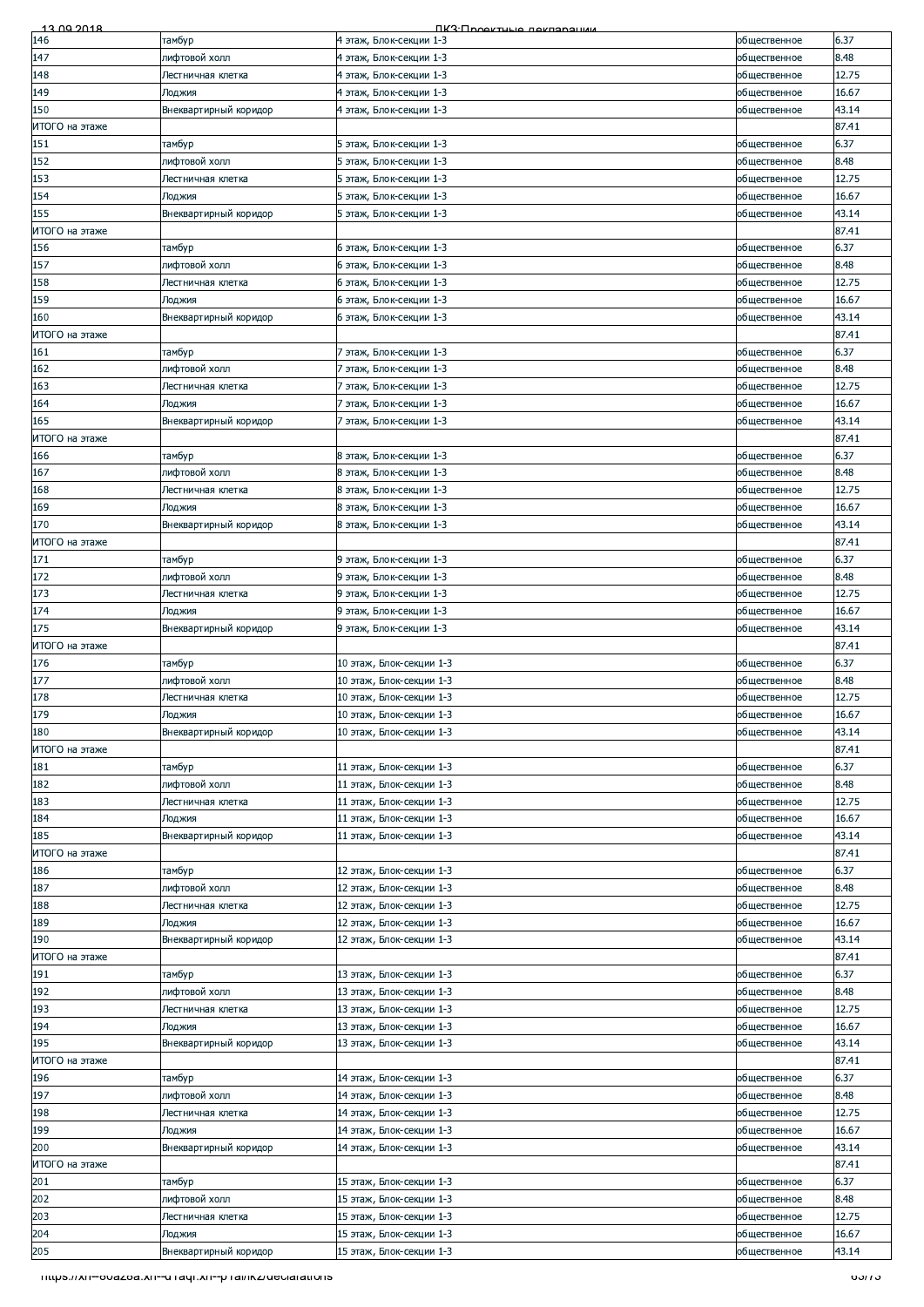| 13.00.2018               |                                                       | ПКЗ:Проектице пекларации           |              |                    |
|--------------------------|-------------------------------------------------------|------------------------------------|--------------|--------------------|
| ИТОГО на этаже           |                                                       |                                    |              | 87.41              |
| 206                      | тамбур                                                | 16 этаж, Блок-секции 1-3           | общественное | 6.37               |
| 207                      | лифтовой холл                                         | 16 этаж, Блок-секции 1-3           | общественное | 8.48               |
| 208                      | Лестничная клетка                                     | 16 этаж, Блок-секции 1-3           | общественное | 12.75              |
|                          |                                                       |                                    |              |                    |
| 209                      | Лоджия                                                | 16 этаж, Блок-секции 1-3           | общественное | 16.67              |
| 210                      | Внеквартирный коридор                                 | 16 этаж, Блок-секции 1-3           | общественное | 43.14              |
| ИТОГО на этаже           |                                                       |                                    |              | 87.41              |
| 211                      | Техническое помещение                                 | Гехнический этаж, Блок-секции 1-3  | техническое  | 415.88             |
|                          |                                                       |                                    |              |                    |
| 212                      | Приточная венткамера №1 жилого                        | Технический этаж, Блок-секции 1-3  | техническое  | 16.90              |
|                          | дома                                                  |                                    |              |                    |
|                          | Приточная венткамера №2 жилого                        |                                    |              | 15.28              |
| 213                      | дома                                                  | Технический этаж, Блок-секции 1-3  | техническое  |                    |
| 214                      | вытяжная венткамера жилого дома                       | Гехнический этаж, Блок-секции 1-3  | техническое  | 18.42              |
|                          |                                                       |                                    |              |                    |
| 215                      | Машинное помещение лифта                              | Гехнический этаж, Блок-секции 1-3  | техническое  | 20.67              |
| 216                      | лестничная клетка                                     | Гехнический этаж, Блок-секции 1-3  | общественное | 12.75              |
| 217                      | лоджия                                                | Гехнический этаж, Блок-секции 1-3  | общественное | 16.39              |
| ИТОГО на этаже           |                                                       |                                    |              | 516.29             |
| ВСЕГО по блок-секции 1-3 |                                                       |                                    |              | 2,909.54           |
|                          |                                                       |                                    |              |                    |
| ВСЕГО по I этапу         |                                                       |                                    |              | 5,145.25           |
| II этап строительства    |                                                       |                                    |              |                    |
|                          | Техническое помещение                                 | На отметке -3.300, Блок-секция 1-4 | Техническое  | 24.54              |
| $\overline{\mathbf{c}}$  |                                                       | На отметке -3.300, Блок-секция 1-4 |              | 3.11               |
|                          | Тамбур                                                |                                    | общественное |                    |
| 3                        | Электрощитовая                                        | На отметке -3.300, Блок-секция 1-4 | Техническое  | 11.1               |
| $\overline{4}$           | Лестничная клетка                                     | На отметке -3.300, Блок-секция 1-4 | общественное | 12.96              |
| 5                        | Мусоросборная камера                                  | На отметке -3.300, Блок-секция 1-4 | Техническое  | 4.38               |
| 6                        | Тамбур входа                                          | На отметке -3.300, Блок-секция 1-4 | общественное | 3.92               |
|                          |                                                       |                                    |              |                    |
| $\overline{7}$           | Тамбур входа                                          | На отметке -3.300, Блок-секция 1-4 | общественное | 5.58               |
| 8                        | Вытяжная кмера магазинов                              | На отметке -3.300, Блок-секция 1-4 | Техническое  | 6.4                |
| ИТОГО на этаже           |                                                       |                                    |              | 71.99              |
|                          |                                                       |                                    |              |                    |
| $\overline{9}$           | Тамбур входа                                          | l этаж, Блок-секции 1-4            | общественное | 4.84               |
| 10                       | Тамбур входа                                          | l этаж, Блок-секции 1-4            | общественное | 3.48               |
| 11                       | Тамбур входа                                          | l этаж, Блок-секции 1-4            | общественное | 5.57               |
| 12                       | Санузел                                               | . этаж, Блок-секции 1-4            | общественное | 2.56               |
|                          |                                                       |                                    |              |                    |
| 13                       | Помещение охраны                                      | . этаж, Блок-секции 1-4            | общественное | 10.38              |
| 14                       | Внеквартирный коридор                                 | . этаж, Блок-секции 1-4            | общественное | 78.11              |
| 15                       | Комната уборочного инвентаря                          | . этаж, Блок-секции 1-4            | техническое  | 3.86               |
| 16                       | Лоджия                                                | . этаж, Блок-секции 1-4            | общественное | 9.13               |
|                          |                                                       |                                    |              |                    |
| 17                       | Лестничная клетка                                     | . этаж, Блок-секции 1-4            | общественное | 12.96              |
| 18                       | Лифтовая шахта                                        | l этаж, Блок-секции 1-4            | Техническое  | 4.5                |
| 19                       | Лифтовая шахта                                        | . этаж, Блок-секции 1-4            | Техническое  | 2.64               |
| ИТОГО на этаже           |                                                       |                                    |              | 138.03             |
|                          |                                                       |                                    |              |                    |
| 20                       | Тамбур входа                                          | 2 этаж, Блок-секции 1-4            | общественное | 5.57               |
|                          | Внеквартирный коридор                                 | 2 этаж, Блок-секции 1-4            | общественное | 59.27              |
| $\frac{21}{22}$          | Лоджия                                                | 2 этаж, Блок-секции 1-4            | общественное | 9.13               |
| $\overline{23}$          | Лестничная клетка                                     | 2 этаж, Блок-секции 1-4            | общественное | 12.96              |
|                          |                                                       |                                    |              |                    |
| ИТОГО на этаже           |                                                       |                                    |              | 86.93              |
| 24                       | Тамбур входа                                          | 3 этаж, Блок-секции 1-4            | общественное | 5.57               |
| 25                       | Внеквартирный коридор                                 | 3 этаж, Блок-секции 1-4            | общественное | 59.27              |
| 26                       | Лоджия                                                | 3 этаж, Блок-секции 1-4            | общественное | 9.13               |
|                          |                                                       |                                    |              |                    |
| 27                       | Лестничная клетка                                     | 3 этаж, Блок-секции 1-4            | общественное | 12.96              |
| ИТОГО на этаже           |                                                       |                                    |              | 86.93              |
| 28                       | Тамбур входа                                          | 4 этаж, Блок-секции 1-4            | общественное | 5.57               |
| 29                       |                                                       |                                    |              | 59.27              |
|                          | Внеквартирный коридор                                 | 4 этаж, Блок-секции 1-4            | общественное |                    |
| 30                       | Лоджия                                                | 4 этаж, Блок-секции 1-4            | общественное | 9.13               |
| 31                       | Лестничная клетка                                     | 4 этаж, Блок-секции 1-4            | общественное | 12.96              |
| ИТОГО на этаже           |                                                       |                                    |              | 86.93              |
| 32                       | Тамбур входа                                          | 5 этаж, Блок-секции 1-4            | общественное | 5.57               |
|                          |                                                       |                                    |              |                    |
| 33                       | Внеквартирный коридор                                 | 5 этаж, Блок-секции 1-4            | общественное | 59.27              |
| 34                       | Лоджия                                                | 5 этаж, Блок-секции 1-4            | общественное | 9.13               |
| 35                       | Лестничная клетка                                     | 5 этаж, Блок-секции 1-4            | общественное | 12.96              |
| ИТОГО на этаже           |                                                       |                                    |              | 86.93              |
|                          |                                                       |                                    |              |                    |
| 36                       | Тамбур входа                                          | 6 этаж, Блок-секции 1-4            | общественное | 5.57               |
| 37                       | Внеквартирный коридор                                 | 6 этаж, Блок-секции 1-4            | общественное | 59.27              |
| 38                       | Лоджия                                                | 6 этаж, Блок-секции 1-4            | общественное | 9.13               |
| 39                       | Лестничная клетка                                     | 6 этаж, Блок-секции 1-4            | общественное | 12.96              |
|                          |                                                       |                                    |              |                    |
| ИТОГО на этаже           |                                                       |                                    |              | 86.93              |
| 40                       | Тамбур входа                                          | 7 этаж, Блок-секции 1-4            | общественное | 5.57               |
| 41                       | Внеквартирный коридор                                 | 7 этаж, Блок-секции 1-4            | общественное | 59.27              |
|                          |                                                       |                                    |              | 9.13               |
| 42                       | Лоджия                                                | ' этаж, Блок-секции 1-4            | общественное |                    |
| 43                       | Лестничная клетка                                     | 7 этаж, Блок-секции 1-4            | общественное | 12.96              |
| ИТОГО на этаже           |                                                       |                                    |              | 86.93              |
| 44                       | Тамбур входа                                          | 8 этаж, Блок-секции 1-4            | общественное | 5.57               |
|                          | mups.//xn--ovazoa.xn--u raqr.xn--p ramxz/ueclarations |                                    |              | ত <del>477 ১</del> |
|                          |                                                       |                                    |              |                    |
|                          |                                                       |                                    |              |                    |
|                          |                                                       |                                    |              |                    |
|                          |                                                       |                                    |              |                    |
|                          |                                                       |                                    |              |                    |
|                          |                                                       |                                    |              |                    |
|                          |                                                       |                                    |              |                    |
|                          |                                                       |                                    |              |                    |
|                          |                                                       |                                    |              |                    |
|                          |                                                       |                                    |              |                    |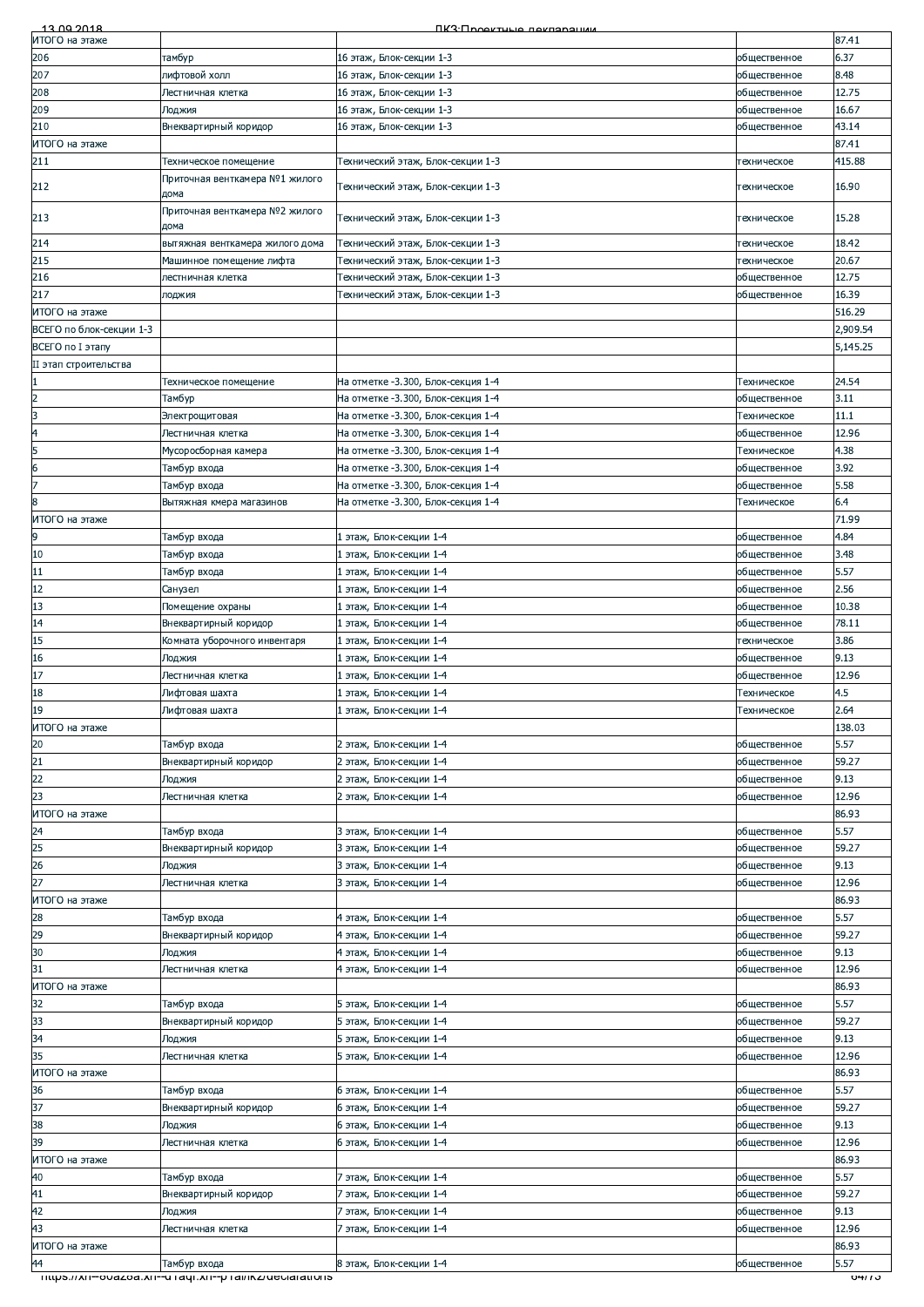| 13.00.2018               |                                                         | <b><i><u>IK3: Проектична паклярации</u></i></b> |              |          |
|--------------------------|---------------------------------------------------------|-------------------------------------------------|--------------|----------|
| 45                       | Внеквартирный коридор                                   | 8 этаж, Блок-секции 1-4                         | общественное | 59.27    |
| 46                       | Лоджия                                                  | 8 этаж, Блок-секции 1-4                         | общественное | 9.13     |
| 47                       | Лестничная клетка                                       | 8 этаж, Блок-секции 1-4                         | общественное | 12.96    |
| ИТОГО на этаже           |                                                         |                                                 |              | 86.93    |
| 48                       | Тамбур входа                                            | 9 этаж, Блок-секции 1-4                         | общественное | 5.57     |
| 49                       | Внеквартирный коридор                                   | 9 этаж, Блок-секции 1-4                         | общественное | 59.27    |
| 50                       | Лоджия                                                  | 9 этаж, Блок-секции 1-4                         | общественное | 9.13     |
| 51                       | Лестничная клетка                                       | 9 этаж, Блок-секции 1-4                         | общественное | 12.96    |
| ИТОГО на этаже           |                                                         |                                                 |              | 86.93    |
| 52                       | Тамбур входа                                            | 10 этаж, Блок-секции 1-4                        | общественное | 5.57     |
| 53                       |                                                         | 10 этаж, Блок-секции 1-4                        |              | 59.27    |
|                          | Внеквартирный коридор                                   |                                                 | общественное |          |
| 54                       | Лоджия                                                  | 10 этаж, Блок-секции 1-4                        | общественное | 9.13     |
| 55                       | Лестничная клетка                                       | 10 этаж, Блок-секции 1-4                        | общественное | 12.96    |
| ИТОГО на этаже           |                                                         |                                                 |              | 86.93    |
| 56                       | Тамбур входа                                            | 11 этаж, Блок-секции 1-4                        | общественное | 5.57     |
| 57                       | Внеквартирный коридор                                   | 11 этаж, Блок-секции 1-4                        | общественное | 59.27    |
| 58                       | Лоджия                                                  | 11 этаж, Блок-секции 1-4                        | общественное | 9.13     |
| 59                       | Лестничная клетка                                       | 11 этаж, Блок-секции 1-4                        | общественное | 12.96    |
| ИТОГО на этаже           |                                                         |                                                 |              | 86.93    |
| 60                       | Тамбур входа                                            | 12 этаж, Блок-секции 1-4                        | общественное | 5.57     |
| 61                       | Внеквартирный коридор                                   | 12 этаж, Блок-секции 1-4                        | общественное | 59.27    |
| 62                       | Лоджия                                                  | 12 этаж, Блок-секции 1-4                        | общественное | 9.13     |
| 63                       | Лестничная клетка                                       | 12 этаж, Блок-секции 1-4                        | общественное | 12.96    |
| ИТОГО на этаже           |                                                         |                                                 |              | 86.93    |
| 64                       | Тамбур входа                                            | 13 этаж, Блок-секции 1-4                        | общественное | 5.57     |
| 65                       | Внеквартирный коридор                                   | 13 этаж, Блок-секции 1-4                        | общественное | 59.27    |
| 66                       | Лоджия                                                  | 13 этаж, Блок-секции 1-4                        | общественное | 9.13     |
| 67                       |                                                         |                                                 |              | 12.96    |
|                          | Лестничная клетка                                       | 13 этаж, Блок-секции 1-4                        | общественное |          |
| ИТОГО на этаже           |                                                         |                                                 |              | 86.93    |
| 68                       | Тамбур входа                                            | 14 этаж, Блок-секции 1-4                        | общественное | 5.57     |
| 69                       | Внеквартирный коридор                                   | 14 этаж, Блок-секции 1-4                        | общественное | 59.27    |
| 70                       | Лоджия                                                  | 14 этаж, Блок-секции 1-4                        | общественное | 9.13     |
| 71                       | Лестничная клетка                                       | 14 этаж, Блок-секции 1-4                        | общественное | 12.96    |
| ИТОГО на этаже           |                                                         |                                                 |              | 86.93    |
| 72                       | Тамбур входа                                            | 15 этаж, Блок-секции 1-4                        | общественное | 5.57     |
| 73                       | Внеквартирный коридор                                   | 15 этаж, Блок-секции 1-4                        | общественное | 59.27    |
| 74                       | Лоджия                                                  | 15 этаж, Блок-секции 1-4                        | общественное | 9.13     |
| 75                       | Лестничная клетка                                       | 15 этаж, Блок-секции 1-4                        | общественное | 12.96    |
| ИТОГО на этаже           |                                                         |                                                 |              | 86.93    |
| 76                       | Тамбур входа                                            | 16 этаж, Блок-секции 1-4                        | общественное | 5.57     |
| 77                       | Внеквартирный коридор                                   | 16 этаж, Блок-секции 1-4                        | общественное | 59.27    |
| 78                       | Лоджия                                                  | 16 этаж, Блок-секции 1-4                        | общественное | 9.13     |
| 79                       | Лестничная клетка                                       | 16 этаж, Блок-секции 1-4                        | общественное | 12.96    |
| ИТОГО на этаже           |                                                         |                                                 |              | 86.93    |
|                          |                                                         |                                                 |              |          |
| 80                       | Тамбур входа                                            | 17 этаж, Блок-секции 1-4                        | общественное | 5.57     |
| 81                       | Внеквартирный коридор                                   | 17 этаж, Блок-секции 1-4                        | общественное | 59.27    |
| 82                       | Лоджия                                                  | 17 этаж, Блок-секции 1-4                        | общественное | 9.13     |
| 83                       | Лестничная клетка                                       | 17 этаж, Блок-секции 1-4                        | общественное | 12.96    |
| ИТОГО на этаже           |                                                         |                                                 |              | 86.93    |
| 84                       | Техническое помещение                                   | Технический этаж, Блок-секции 1-4               | техническое  | 498.64   |
| 85                       | Приточная венткамера жилого дома                        | Технический этаж, Блок-секции 1-4               | техническое  | 27.13    |
| 86                       | Лестничная клетка                                       | Гехнический этаж, Блок-секции 1-4               | общественное | 12.86    |
| 87                       | Машинное помещение лифта                                | Гехнический этаж, Блок-секции 1-4               | техническое  | 25.76    |
| 88                       | Лоджия                                                  | Технический этаж, Блок-секции 1-4               | общественное | 13.82    |
| ИТОГО на этаже           |                                                         |                                                 |              | 578.21   |
| ВСЕГО по Блок-секции 1-4 |                                                         |                                                 |              | 2,179.11 |
| 89                       | Насосная с узлом управления                             | На отметке -2.700 (подвал), Блок-секция 1-5     | техническое  | 575.93   |
| ИТОГО на этаже           |                                                         |                                                 |              | 575.93   |
| 90                       | Тамбур входа                                            | . этаж, Блок-секции 1-5                         | общественное | 6.35     |
| 91                       | Тамбур входа                                            | этаж, Блок-секции 1-5                           | общественное | 4.31     |
| 92                       | Колясочная                                              | . этаж, Блок-секции 1-5                         | общественное | 7.98     |
| 93                       | Мусорокамера                                            | l этаж, Блок-секции 1-5                         | техническое  | 5.74     |
| 94                       |                                                         |                                                 |              | 11.67    |
|                          | Электрощитовая                                          | этаж, Блок-секции 1-5                           | техническое  |          |
| 95                       | Внеквартирный коридор                                   | этаж, Блок-секции 1-5                           | общественное | 35.87    |
| 96                       | Комната уборочного инвентаря                            | . этаж, Блок-секции 1-5                         | техническое  | 4.66     |
| 97                       | Санузел                                                 | . этаж, Блок-секции 1-5                         | общественное | 2.65     |
| 98                       | Лестничная клетка                                       | этаж, Блок-секции 1-5                           | общественное | 14.73    |
| 99                       | Лифтовая шахта                                          | . этаж, Блок-секции 1-5                         | техническое  | 2.64     |
| 100                      | Лифтовая шахта                                          | . этаж, Блок-секции 1-5                         | техническое  | 4.5      |
| ИТОГО на этаже           |                                                         |                                                 |              | 101.10   |
| 101                      | Лифтовый холл                                           | 2 этаж, Блок-секции 1-5                         | общественное | 14.74    |
|                          |                                                         |                                                 |              |          |
|                          | - mups.//xn--ovazoa.xn--u raqr.xn--p ramxz/ueciarations |                                                 |              | 00773    |
|                          |                                                         |                                                 |              |          |
|                          |                                                         |                                                 |              |          |
|                          |                                                         |                                                 |              |          |
|                          |                                                         |                                                 |              |          |
|                          |                                                         |                                                 |              |          |
|                          |                                                         |                                                 |              |          |
|                          |                                                         |                                                 |              |          |
|                          |                                                         |                                                 |              |          |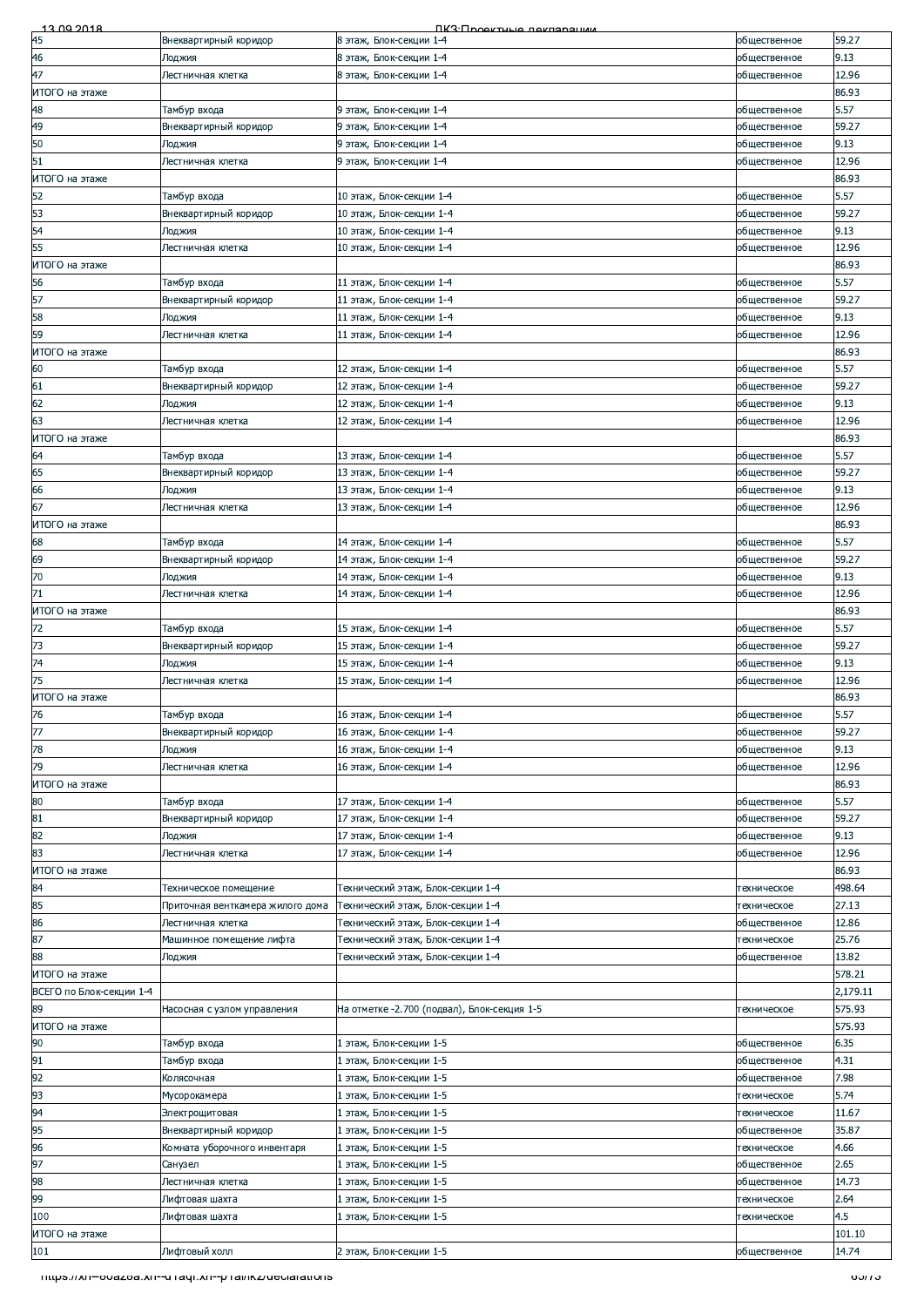| 13.00.2018            |                                                          | <b><i><u>IK3: Проектные пекларации</u></i></b>       |                              |                |
|-----------------------|----------------------------------------------------------|------------------------------------------------------|------------------------------|----------------|
| 102                   | Лестничная клетка                                        | 2 этаж, Блок-секции 1-5                              | общественное                 | 14.97          |
| 103<br>104            | Лоджия<br>Внеквартирный коридор                          | 2 этаж, Блок-секции 1-5<br>2 этаж, Блок-секции 1-5   | общественное<br>общественное | 4.62<br>41.04  |
| ИТОГО на этаже        |                                                          |                                                      |                              | 75.37          |
| 105                   | Лифтовый холл                                            | 3 этаж, Блок-секции 1-5                              | общественное                 | 14.74          |
| 106                   | Лестничная клетка                                        | 3 этаж, Блок-секции 1-5                              | общественное                 | 14.97          |
| 107                   | Лоджия                                                   | 3 этаж, Блок-секции 1-5                              | общественное                 | 4.62           |
| 108                   | Внеквартирный коридор                                    | 3 этаж, Блок-секции 1-5                              | общественное                 | 41.04          |
| ИТОГО на этаже<br>109 | Лифтовый холл                                            |                                                      |                              | 75.37<br>14.74 |
| 110                   | Лестничная клетка                                        | 4 этаж, Блок-секции 1-5<br>4 этаж, Блок-секции 1-5   | общественное<br>общественное | 14.97          |
| 111                   | Лоджия                                                   | 4 этаж, Блок-секции 1-5                              | общественное                 | 4.62           |
| 112                   | Внеквартирный коридор                                    | 4 этаж, Блок-секции 1-5                              | общественное                 | 41.04          |
| ИТОГО на этаже        |                                                          |                                                      |                              | 75.37          |
| 113                   | Лифтовый холл                                            | 5 этаж, Блок-секции 1-5                              | общественное                 | 14.74          |
| 114                   | Лестничная клетка                                        | 5 этаж, Блок-секции 1-5                              | общественное                 | 14.97          |
| 115<br>116            | Лоджия<br>Внеквартирный коридор                          | 5 этаж, Блок-секции 1-5<br>5 этаж, Блок-секции 1-5   | общественное<br>общественное | 4.62<br>41.04  |
| ИТОГО на этаже        |                                                          |                                                      |                              | 75.37          |
| 117                   | Лифтовый холл                                            | 6 этаж, Блок-секции 1-5                              | общественное                 | 14.74          |
| 118                   | Лестничная клетка                                        | 6 этаж, Блок-секции 1-5                              | общественное                 | 14.97          |
| 119                   | Лоджия                                                   | 6 этаж, Блок-секции 1-5                              | общественное                 | 4.62           |
| 120                   | Внеквартирный коридор                                    | 6 этаж, Блок-секции 1-5                              | общественное                 | 41.04          |
| ИТОГО на этаже        | Лифтовый холл                                            |                                                      |                              | 75.37          |
| 121<br>122            | Лестничная клетка                                        | 7 этаж, Блок-секции 1-5<br>7 этаж, Блок-секции 1-5   | общественное<br>общественное | 14.74<br>14.97 |
| 123                   | Лоджия                                                   | 7 этаж, Блок-секции 1-5                              | общественное                 | 4.62           |
| 124                   | Внеквартирный коридор                                    | 7 этаж, Блок-секции 1-5                              | общественное                 | 41.04          |
| ИТОГО на этаже        |                                                          |                                                      |                              | 75.37          |
| 125                   | Лифтовый холл                                            | 8 этаж, Блок-секции 1-5                              | общественное                 | 14.74          |
| 126                   | Лестничная клетка                                        | 8 этаж, Блок-секции 1-5                              | общественное                 | 14.97          |
| 127                   | Лоджия                                                   | 8 этаж, Блок-секции 1-5                              | общественное                 | 4.62           |
| 128<br>ИТОГО на этаже | Внеквартирный коридор                                    | 8 этаж, Блок-секции 1-5                              | общественное                 | 41.04<br>75.37 |
| 129                   | Лифтовый холл                                            | 9 этаж, Блок-секции 1-5                              | общественное                 | 14.74          |
| 130                   | Лестничная клетка                                        | 9 этаж, Блок-секции 1-5                              | общественное                 | 14.97          |
| 131                   | Лоджия                                                   | 9 этаж, Блок-секции 1-5                              | общественное                 | 4.62           |
| 132                   | Внеквартирный коридор                                    | 9 этаж, Блок-секции 1-5                              | общественное                 | 41.04          |
| ИТОГО на этаже        |                                                          |                                                      |                              | 75.37          |
| 133<br>134            | Лифтовый холл<br>Лестничная клетка                       | 10 этаж, Блок-секции 1-5<br>10 этаж, Блок-секции 1-5 | общественное<br>общественное | 14.74<br>14.97 |
| 135                   | Лоджия                                                   | 10 этаж, Блок-секции 1-5                             | общественное                 | 4.62           |
|                       |                                                          |                                                      |                              |                |
| 136                   | Внеквартирный коридор                                    | 10 этаж, Блок-секции 1-5                             | общественное                 | 41.04          |
| ИТОГО на этаже        |                                                          |                                                      |                              | 75.37          |
| 137                   | Лифтовый холл                                            | 11 этаж, Блок-секции 1-5                             | общественное                 | 14.74          |
| 138                   | Лестничная клетка                                        | 11 этаж, Блок-секции 1-5                             | общественное                 | 14.97          |
| 139                   | Лоджия                                                   | 11 этаж, Блок-секции 1-5                             | общественное                 | 4.62           |
| 140                   | Внеквартирный коридор                                    | 11 этаж, Блок-секции 1-5                             | общественное                 | 41.04          |
|                       |                                                          |                                                      |                              | 75.37<br>14.74 |
| 141<br>142            | Лифтовый холл<br>Лестничная клетка                       | 12 этаж, Блок-секции 1-5<br>12 этаж, Блок-секции 1-5 | общественное<br>общественное | 14.97          |
| 143                   | Лоджия                                                   | 12 этаж, Блок-секции 1-5                             | общественное                 | 4.62           |
| ИТОГО на этаже<br>144 | Внеквартирный коридор                                    | 12 этаж, Блок-секции 1-5                             | общественное                 | 41.04          |
| ИТОГО на этаже        |                                                          |                                                      |                              | 75.37          |
| 145                   | Лифтовый холл                                            | 13 этаж, Блок-секции 1-5                             | общественное                 | 14.74          |
| 146<br>147            | Лестничная клетка<br>Лоджия                              | 13 этаж, Блок-секции 1-5<br>13 этаж, Блок-секции 1-5 | общественное<br>общественное | 14.97<br>4.62  |
| 148                   | Внеквартирный коридор                                    | 13 этаж, Блок-секции 1-5                             | общественное                 | 41.04          |
| ИТОГО на этаже        |                                                          |                                                      |                              | 75.37          |
| 149                   | Лифтовый холл                                            | 14 этаж, Блок-секции 1-5                             | общественное                 | 14.74          |
| 150                   | Лестничная клетка                                        | 14 этаж, Блок-секции 1-5                             | общественное                 | 14.97          |
| 151                   | Лоджия                                                   | 14 этаж, Блок-секции 1-5                             | общественное                 | 4.62           |
| 152<br>ИТОГО на этаже | Внеквартирный коридор                                    | 14 этаж, Блок-секции 1-5                             | общественное                 | 41.04<br>75.37 |
| 153                   | Лифтовый холл                                            | 15 этаж, Блок-секции 1-5                             | общественное                 | 14.74          |
| 154                   | Лестничная клетка                                        | 15 этаж, Блок-секции 1-5                             | общественное                 | 14.97          |
| 155                   | Лоджия                                                   | 15 этаж, Блок-секции 1-5                             | общественное                 | 4.62           |
| 156                   | Внеквартирный коридор                                    | 15 этаж, Блок-секции 1-5                             | общественное                 | 41.04          |
| ИТОГО на этаже        |                                                          |                                                      |                              | 75.37          |
| 157                   | Лифтовый холл                                            | 16 этаж, Блок-секции 1-5                             | общественное                 | 14.74          |
| 158                   | Лестничная клетка                                        | 16 этаж, Блок-секции 1-5                             | общественное                 | 14.97          |
|                       | https.//xn--ovazoa.xn--u raqr.xn--p rai/ikz/declarations |                                                      |                              | 00/13          |
|                       |                                                          |                                                      |                              |                |
|                       |                                                          |                                                      |                              |                |
|                       |                                                          |                                                      |                              |                |
|                       |                                                          |                                                      |                              |                |
|                       |                                                          |                                                      |                              |                |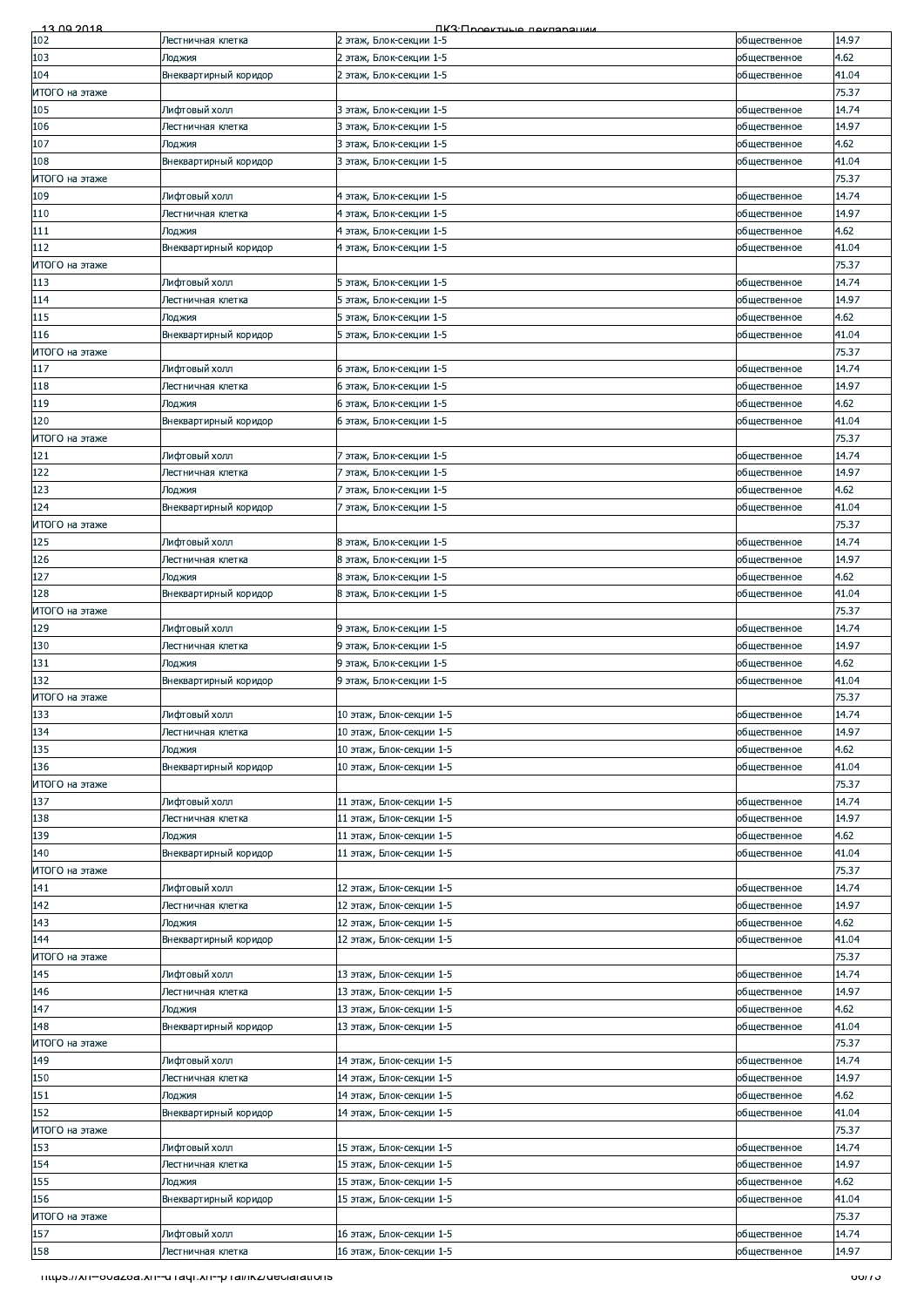|                                                                     |                                                         | <u> FIKR: Продитициа паклараци</u>          |              |          |
|---------------------------------------------------------------------|---------------------------------------------------------|---------------------------------------------|--------------|----------|
| 159                                                                 | Лоджия                                                  | 16 этаж, Блок-секции 1-5                    | общественное | 4.62     |
| 160                                                                 | Внеквартирный коридор                                   | 16 этаж, Блок-секции 1-5                    | общественное | 43.37    |
| ИТОГО на этаже                                                      |                                                         |                                             |              | 77.70    |
| 161                                                                 | Лифтовый холл                                           | 16 этаж, Блок-секции 1-5                    | общественное | 14.74    |
| 162                                                                 | Лестничная клетка                                       | 16 этаж, Блок-секции 1-5                    | общественное | 14.97    |
| 163                                                                 | Лоджия                                                  | 16 этаж, Блок-секции 1-5                    | общественное | 4.62     |
|                                                                     |                                                         | 16 этаж, Блок-секции 1-5                    |              | 43.37    |
| 164                                                                 | Внеквартирный коридор                                   |                                             | общественное |          |
| ИТОГО на этаже                                                      |                                                         |                                             |              | 77.70    |
| 165                                                                 | Гехническое помещение                                   | Гехнический этаж, Блок-секции 1-5           | техническое  | 544.21   |
| 166                                                                 | Приточная венткамера жилого дома                        | Гехнический этаж, Блок-секции 1-5           | техническое  | 10.4     |
| 167                                                                 | Лестничная клетка                                       | Гехнический этаж, Блок-секции 1-5           | общественное | 15.21    |
| 168                                                                 | Машинное помещение лифта                                | Гехнический этаж, Блок-секции 1-5           | техническое  | 29.41    |
| 169                                                                 | Лоджия                                                  | Технический этаж, Блок-секции 1-5           | общественное | 16.85    |
| ИТОГО на этаже                                                      |                                                         |                                             |              | 616.08   |
| ВСЕГО по Блок-секции 1-5                                            |                                                         |                                             |              | 2,503.69 |
| 170                                                                 | Техническое помещение                                   | На отметке -2.700 (подвал), Блок-секция 1-6 | техническое  | 412.35   |
| 171                                                                 | Узел управления                                         | На отметке -2.700 (подвал), Блок-секция 1-6 | техническое  | 13.09    |
|                                                                     |                                                         |                                             |              | 425.44   |
| ИТОГО на этаже                                                      |                                                         |                                             |              |          |
| 172                                                                 | Тамбур входа                                            | 1 этаж, Блок-секции 1-6                     | общественное | 3.01     |
| 173                                                                 | Тамбур входа                                            | этаж, Блок-секции 1-6                       | общественное | 3.1      |
| 174                                                                 | Лестничная клетка                                       | этаж, Блок-секции 1-6                       | общественное | 4.23     |
| 175                                                                 | Лестничная клетка                                       | этаж, Блок-секции 1-6                       | общественное | 8.7      |
| 176                                                                 | Мусорокамера                                            | I этаж, Блок-секции 1-6                     | техническое  | 4.3      |
| 177                                                                 | Внеквартирный коридор                                   | 1 этаж, Блок-секции 1-6                     | общественное | 37.74    |
| 178                                                                 | Комната уборочного инвентаря                            | l этаж, Блок-секции 1-6                     | техническое  | 3.85     |
| 179                                                                 | Лифтовая шахта                                          | 1 этаж, Блок-секции 1-6                     | техническое  | 2.64     |
| 180                                                                 | Лифтовая шахта                                          | 1 этаж, Блок-секции 1-6                     | техническое  | 4.51     |
| ИТОГО на этаже                                                      |                                                         |                                             |              | 72.08    |
|                                                                     |                                                         |                                             |              |          |
| 181                                                                 | Внеквартирный коридор                                   | 2 этаж, Блок-секции 1-6                     | общественное | 36.23    |
| 182                                                                 | Лестничная клетка                                       | 2 этаж, Блок-секции 1-6                     | общественное | 13.77    |
| 183                                                                 | Тамбур                                                  | 2 этаж, Блок-секции 1-6                     | общественное | 4.79     |
| 184                                                                 | Балкон                                                  | 2 этаж, Блок-секции 1-6                     | общественное | 9.84     |
| ИТОГО на этаже                                                      |                                                         |                                             |              | 64.63    |
| 185                                                                 | Внеквартирный коридор                                   | 3 этаж, Блок-секции 1-6                     | общественное | 36.23    |
| 186                                                                 | Лестничная клетка                                       | 3 этаж, Блок-секции 1-6                     | общественное | 13.77    |
| 187                                                                 | Тамбур                                                  | 3 этаж, Блок-секции 1-6                     | общественное | 4.79     |
| 188                                                                 | Балкон                                                  | 3 этаж, Блок-секции 1-6                     | общественное | 9.84     |
| ИТОГО на этаже                                                      |                                                         |                                             |              | 64.63    |
|                                                                     |                                                         |                                             |              |          |
| 189                                                                 | Внеквартирный коридор                                   | 4 этаж, Блок-секции 1-6                     | общественное | 36.23    |
| 190                                                                 | Лестничная клетка                                       | 4 этаж, Блок-секции 1-6                     | общественное | 13.77    |
| 191                                                                 | Тамбур                                                  | 4 этаж, Блок-секции 1-6                     | общественное | 4.79     |
| 192                                                                 | Балкон                                                  | 4 этаж, Блок-секции 1-6                     | общественное | 9.84     |
| ИТОГО на этаже                                                      |                                                         |                                             |              | 64.63    |
| 193                                                                 | Внеквартирный коридор                                   | 5 этаж, Блок-секции 1-6                     | общественное | 36.23    |
| 194                                                                 | Лестничная клетка                                       | 5 этаж, Блок-секции 1-6                     | общественное | 13.77    |
| 195                                                                 | Тамбур                                                  | 5 этаж, Блок-секции 1-6                     | общественное | 4.79     |
| 196                                                                 | Балкон                                                  | 5 этаж, Блок-секции 1-6                     | общественное | 9.84     |
| ИТОГО на этаже                                                      |                                                         |                                             |              | 64.63    |
| 197                                                                 | Внеквартирный коридор                                   | 6 этаж, Блок-секции 1-6                     | общественное | 36.23    |
| 198                                                                 |                                                         |                                             |              |          |
| 199                                                                 |                                                         |                                             |              |          |
|                                                                     | Лестничная клетка                                       | 6 этаж, Блок-секции 1-6                     | общественное | 13.77    |
|                                                                     | Тамбур                                                  | 6 этаж, Блок-секции 1-6                     | общественное | 4.79     |
| 200                                                                 | Балкон                                                  | 6 этаж, Блок-секции 1-6                     | общественное | 9.84     |
| ИТОГО на этаже                                                      |                                                         |                                             |              | 64.63    |
| 201                                                                 | Внеквартирный коридор                                   | 7 этаж, Блок-секции 1-6                     | общественное | 36.23    |
|                                                                     | Лестничная клетка                                       | 7 этаж, Блок-секции 1-6                     | общественное | 13.77    |
|                                                                     | Тамбур                                                  | 7 этаж, Блок-секции 1-6                     | общественное | 4.79     |
| 204                                                                 | Балкон                                                  | 7 этаж, Блок-секции 1-6                     | общественное | 9.84     |
| ИТОГО на этаже                                                      |                                                         |                                             |              | 64.63    |
| 205                                                                 | Внеквартирный коридор                                   | 8 этаж, Блок-секции 1-6                     | общественное | 36.23    |
| 206                                                                 | Лестничная клетка                                       | 8 этаж, Блок-секции 1-6                     | общественное | 13.77    |
| 207                                                                 |                                                         |                                             |              | 4.79     |
|                                                                     | Тамбур                                                  | 8 этаж, Блок-секции 1-6                     | общественное |          |
|                                                                     | Балкон                                                  | 8 этаж, Блок-секции 1-6                     | общественное | 9.84     |
|                                                                     |                                                         |                                             |              | 64.63    |
| 209                                                                 | Внеквартирный коридор                                   | 9 этаж, Блок-секции 1-6                     | общественное | 36.84    |
|                                                                     | Лестничная клетка                                       | 9 этаж, Блок-секции 1-6                     | общественное | 13.77    |
| 211                                                                 | Тамбур                                                  | 9 этаж, Блок-секции 1-6                     | общественное | 5.11     |
|                                                                     | Балкон                                                  | 9 этаж, Блок-секции 1-6                     | общественное | 9.84     |
| 202<br>203<br>208<br>ИТОГО на этаже<br>210<br>212<br>ИТОГО на этаже |                                                         |                                             |              | 65.56    |
| 213                                                                 | Внеквартирный коридор                                   | 10 этаж, Блок-секции 1-6                    | общественное | 36.84    |
| 214                                                                 | Лестничная клетка                                       | 10 этаж, Блок-секции 1-6                    | общественное | 13.77    |
|                                                                     | Тамбур                                                  | 10 этаж, Блок-секции 1-6                    | общественное | 5.11     |
| 215                                                                 |                                                         |                                             |              |          |
|                                                                     | Thttps://xn--ovazoa.xn--unaqr.xn--phai/ikz/declarations |                                             |              | 01113    |
|                                                                     |                                                         |                                             |              |          |
|                                                                     |                                                         |                                             |              |          |
|                                                                     |                                                         |                                             |              |          |
|                                                                     |                                                         |                                             |              |          |
|                                                                     |                                                         |                                             |              |          |
|                                                                     |                                                         |                                             |              |          |
|                                                                     |                                                         |                                             |              |          |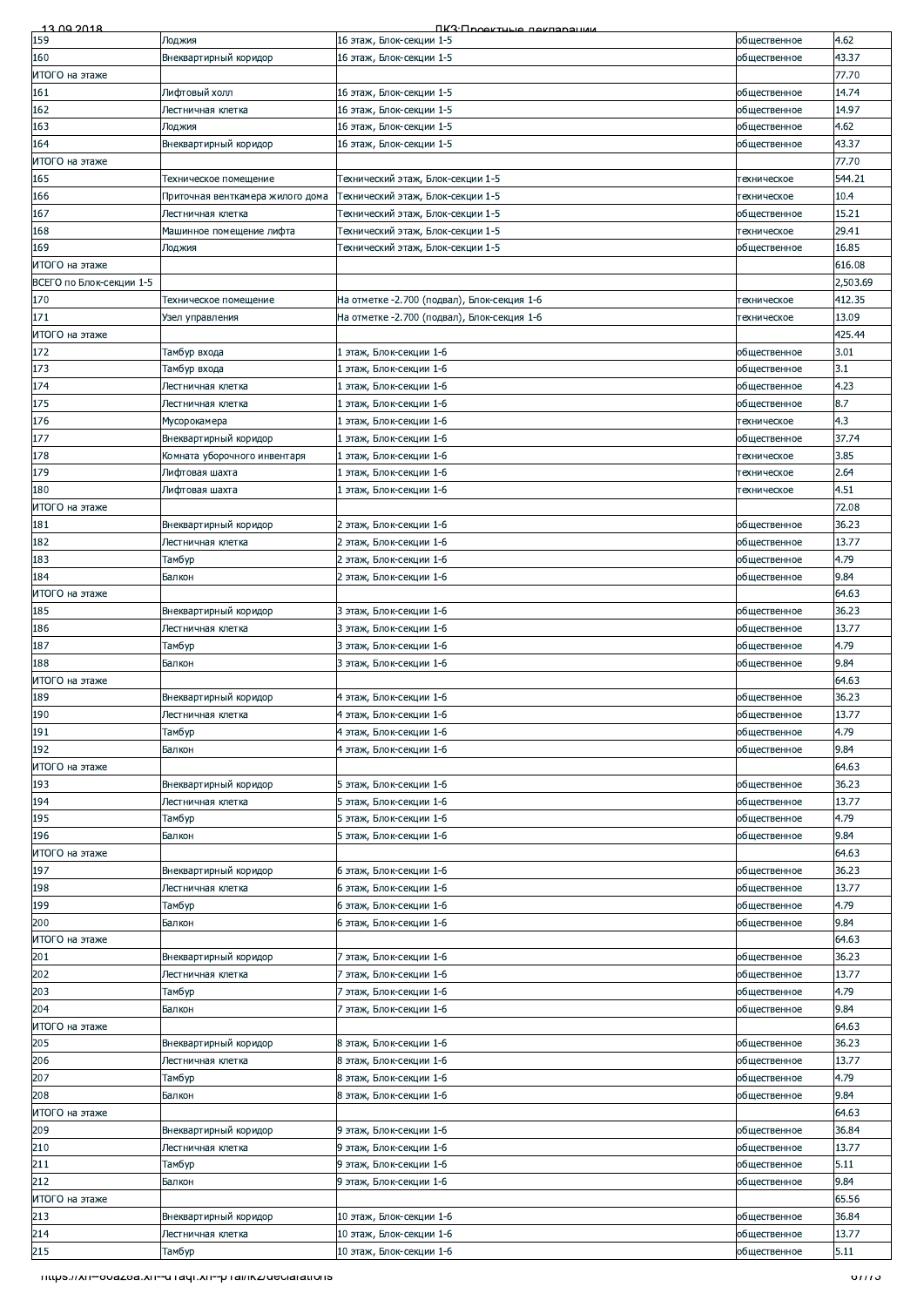| 13.00.2018<br>216                                                | Балкон                                     |                                | 10 этаж, Блок-секции 1-6                                               | <b><i><u>IK3: Проектина пекларации</u></i></b> | общественное                 | 9.84            |
|------------------------------------------------------------------|--------------------------------------------|--------------------------------|------------------------------------------------------------------------|------------------------------------------------|------------------------------|-----------------|
| ИТОГО на этаже                                                   |                                            |                                |                                                                        |                                                |                              | 65.56           |
| 217                                                              | Внеквартирный коридор                      |                                | 11 этаж, Блок-секции 1-6                                               |                                                | общественное                 | 36.84           |
| 218                                                              | Лестничная клетка                          |                                | 11 этаж, Блок-секции 1-6                                               |                                                | общественное                 | 13.77           |
| 219                                                              | Тамбур                                     |                                | 11 этаж, Блок-секции 1-6                                               |                                                | общественное                 | 5.11            |
| 220                                                              | Балкон                                     |                                | 11 этаж, Блок-секции 1-6                                               |                                                | общественное                 | 9.84            |
| ИТОГО на этаже<br>221                                            | Внеквартирный коридор                      |                                | 12 этаж, Блок-секции 1-6                                               |                                                | общественное                 | 65.56<br>36.84  |
| 222                                                              | Лестничная клетка                          |                                | 12 этаж, Блок-секции 1-6                                               |                                                | общественное                 | 13.77           |
| 223                                                              | Тамбур                                     |                                | 12 этаж, Блок-секции 1-6                                               |                                                | общественное                 | 5.11            |
| 224                                                              | Балкон                                     |                                | 12 этаж, Блок-секции 1-6                                               |                                                | общественное                 | 9.84            |
| ИТОГО на этаже                                                   |                                            |                                |                                                                        |                                                |                              | 65.56           |
| 225<br>226                                                       | Внеквартирный коридор<br>Лестничная клетка |                                | 13 этаж, Блок-секции 1-6<br>13 этаж, Блок-секции 1-6                   |                                                | общественное<br>общественное | 36.84<br>13.77  |
| 227                                                              | Тамбур                                     |                                | 13 этаж, Блок-секции 1-6                                               |                                                | общественное                 | 5.11            |
| 228                                                              | Балкон                                     |                                | 13 этаж, Блок-секции 1-6                                               |                                                | общественное                 | 9.84            |
| ИТОГО на этаже                                                   |                                            |                                |                                                                        |                                                |                              | 65.56           |
| 229                                                              | Техническое помещение                      |                                | Технический этаж, Блок-секции 1-6                                      |                                                | техническое                  | 395.22          |
| 230                                                              | Лестничная клетка                          |                                | Технический этаж, Блок-секции 1-6                                      |                                                | общественное                 | 25.95           |
| 231<br>232                                                       | Лоджия                                     | Машинное помещение лифта       | Технический этаж, Блок-секции 1-6<br>Технический этаж, Блок-секции 1-6 |                                                | техническое<br>общественное  | 13.77<br>9.84   |
| ИТОГО на этаже                                                   |                                            |                                |                                                                        |                                                |                              | 444.78          |
| ВСЕГО по Блок-секции 1-6                                         |                                            |                                |                                                                        |                                                |                              | 1,722.51        |
| 233                                                              | Техническое помещение                      |                                |                                                                        | На отметке -2.700 (подвал), Блок-секция 1-7    | техническое                  | 394.94          |
| ИТОГО на этаже                                                   |                                            |                                |                                                                        |                                                |                              | 394.94          |
| 234                                                              | Тамбур входа                               |                                | 1 этаж, Блок-секции 1-7                                                |                                                | общественное                 | 3.43            |
| 235<br>236                                                       | Тамбур входа                               | Комната уборочного инвентаря   | 1 этаж, Блок-секции 1-7<br>1 этаж, Блок-секции 1-7                     |                                                | общественное<br>техническое  | 3.73<br>4.03    |
| 237                                                              | Лестничная клетка                          |                                | 1 этаж, Блок-секции 1-7                                                |                                                | общественное                 | 40.41           |
| 238                                                              | Мусорокамера                               |                                | 1 этаж, Блок-секции 1-7                                                |                                                | техническое                  | 5.03            |
| 239                                                              | Лифтовая шахта                             |                                | 1 этаж, Блок-секции 1-7                                                |                                                | техническое                  | 4.51            |
| ИТОГО на этаже                                                   |                                            |                                |                                                                        |                                                |                              | 61.14           |
| 240<br>241                                                       | Лестничная клетка<br>Лестничная клетка     |                                | 2 этаж, Блок-секции 1-7<br>3 этаж, Блок-секции 1-7                     |                                                | общественное<br>общественное | 46.35<br>46.35  |
| 242                                                              | Лестничная клетка                          |                                | 4 этаж, Блок-секции 1-7                                                |                                                | общественное                 | 46.35           |
| 243                                                              | Лестничная клетка                          |                                | 5 этаж, Блок-секции 1-7                                                |                                                | общественное                 | 46.35           |
| 244                                                              | Лестничная клетка                          |                                | 6 этаж, Блок-секции 1-7                                                |                                                | общественное                 | 46.35           |
| 245                                                              | Техническое помещение                      |                                | Гехнический этаж, Блок-секции 1-7                                      |                                                | общественное                 | 361.28          |
| 246                                                              |                                            | Машинное помещение лифта       | Технический этаж, Блок-секции 1-7                                      |                                                | техническое                  | 22.56           |
| 247<br>ИТОГО на этаже                                            | Лестничная клетка                          |                                | Гехнический этаж, Блок-секции 1-7                                      |                                                | общественное                 | 12.85<br>396.69 |
| ВСЕГО по Блок-секции 1-7                                         |                                            |                                |                                                                        |                                                |                              | 1,084.52        |
| 248                                                              | Тамбур входа                               |                                | Этаж на отметке -3.650, Блок-секции 1-8                                |                                                | общественное                 | 3.67            |
| 249                                                              | Коридор                                    |                                | Этаж на отметке -3.650, Блок-секции 1-8                                |                                                | общественное                 | 13.09           |
| 250                                                              |                                            | Узел управления жилого дома    | Этаж на отметке -3.650, Блок-секции 1-8                                |                                                | техническое                  | 12.77           |
| 251                                                              |                                            | Венткамера приточная магазинов | Этаж на отметке -3.650, Блок-секции 1-8                                |                                                | техническое                  | 13.8            |
| ИТОГО на этаже                                                   |                                            |                                |                                                                        |                                                |                              | 43.33           |
| 252<br>253                                                       | Тамбур входа №1<br>Тамбур входа №2         |                                | 1 этаж, Блок-секции 1-8<br>этаж, Блок-секции 1-8                       |                                                | общественное<br>общественное | 6.07<br>5.64    |
| 254                                                              | Лестничная клетка                          |                                | этаж, Блок-секции 1-8                                                  |                                                | общественное                 | 11.23           |
| 255                                                              | Мусоросборная камера                       |                                | этаж, Блок-секции 1-8                                                  |                                                | техническое                  | 8.58            |
| 256                                                              | Электрощитовая                             |                                | 1-3 этаж, Блок-секции 1-8                                              |                                                | техническое                  | 12.51           |
| ИТОГО на этаже                                                   |                                            |                                |                                                                        |                                                |                              | 44.03           |
| 257                                                              | Лестничная клетка                          |                                | 2 этаж, Блок-секции 1-8                                                |                                                | общественное                 | 62.57           |
| 258<br>259                                                       | Лестничная клетка<br>Лестничная клетка     |                                | 3 этаж, Блок-секции 1-8<br>4 этаж, Блок-секции 1-8                     |                                                | общественное<br>общественное | 50.60<br>50.60  |
| 260                                                              | Техническое помещение                      |                                | Гехнический этаж, Блок-секции 1-8                                      |                                                | техническое                  | 498.12          |
| 261                                                              | Лестничная клетка                          |                                | Технический этаж, Блок-секции 1-8                                      |                                                | общественное                 | 17.48           |
| ИТОГО на этаже                                                   |                                            |                                |                                                                        |                                                |                              | 515.60          |
| ВСЕГО по Блок-секции 1-8                                         |                                            |                                |                                                                        |                                                |                              | 766.73          |
| ВСЕГО по II этапу                                                |                                            |                                |                                                                        |                                                |                              | 8,256.56        |
| ВСЕГО по Объекту                                                 |                                            |                                |                                                                        |                                                |                              | 13,401.81       |
| 16.2 Перечень и характеристики<br>технологического и инженерного |                                            |                                |                                                                        |                                                |                              |                 |
| оборудования, предназначенного для                               |                                            | 16.2.1                         |                                                                        |                                                |                              |                 |
| обслуживания более чем одного помещения                          |                                            |                                |                                                                        |                                                |                              |                 |
| в данном доме                                                    |                                            |                                |                                                                        |                                                |                              |                 |
| N0                                                               | Описание места расположения<br>помещения   |                                | Вид оборудования                                                       | Назначения                                     |                              |                 |
| этап                                                             |                                            |                                |                                                                        |                                                |                              |                 |
| строительства                                                    |                                            |                                |                                                                        |                                                |                              |                 |
| Водоснабжение                                                    |                                            |                                |                                                                        |                                                |                              |                 |
| mups.//xn--ovazoa.xn--craqr.xn--pravikz/declarations             |                                            |                                |                                                                        |                                                |                              | <u>তচাতে</u>    |
|                                                                  |                                            |                                |                                                                        |                                                |                              |                 |
|                                                                  |                                            |                                |                                                                        |                                                |                              |                 |
|                                                                  |                                            |                                |                                                                        |                                                |                              |                 |
|                                                                  |                                            |                                |                                                                        |                                                |                              |                 |
|                                                                  |                                            |                                |                                                                        |                                                |                              |                 |
|                                                                  |                                            |                                |                                                                        |                                                |                              |                 |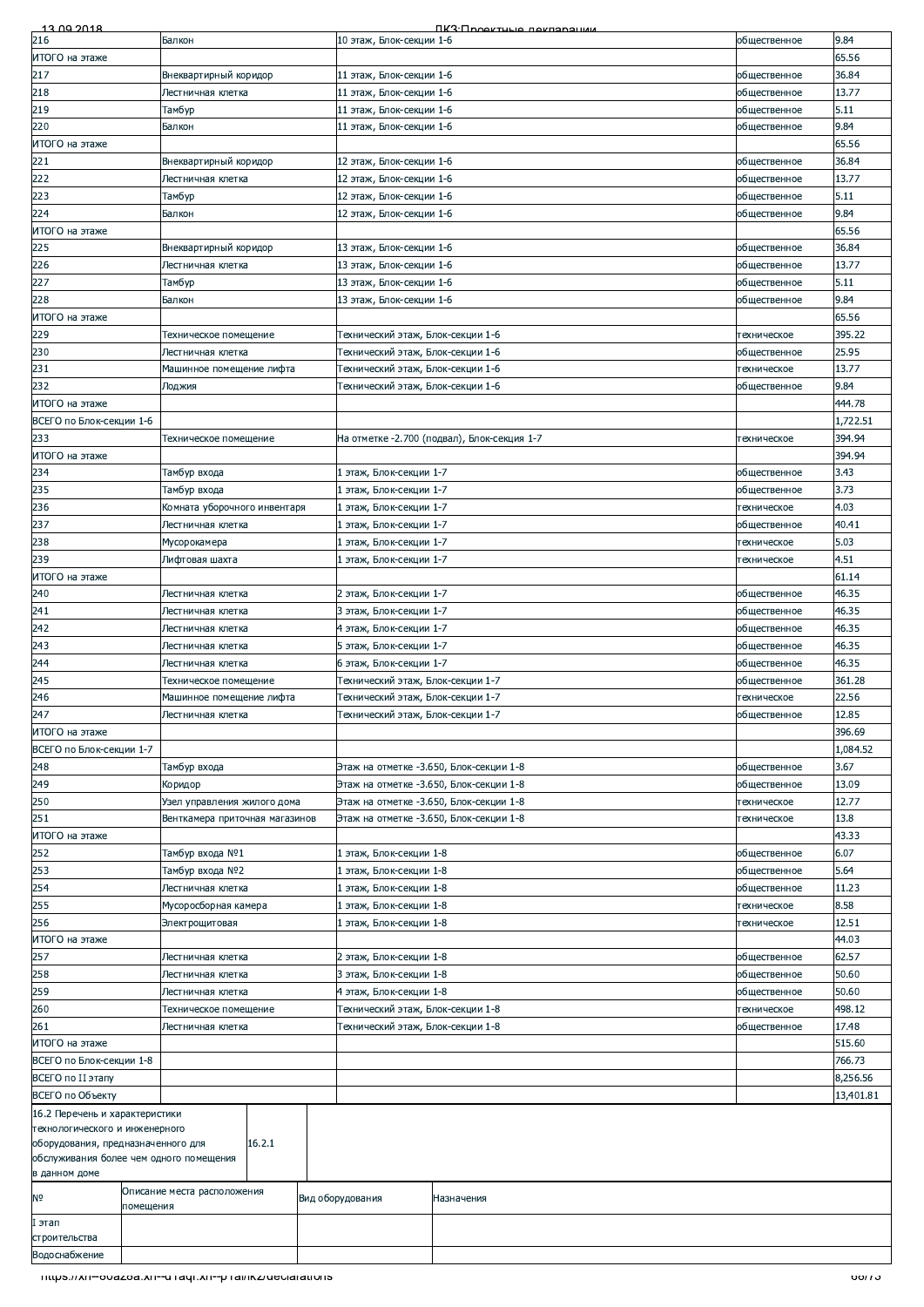| 13.00.2018       |                                                                                            |                                                                          | <b><i><u>IK3: Проектные пекларации</u></i></b>                                                                                                                                                                                      |
|------------------|--------------------------------------------------------------------------------------------|--------------------------------------------------------------------------|-------------------------------------------------------------------------------------------------------------------------------------------------------------------------------------------------------------------------------------|
|                  | Блок-секция 1-3                                                                            |                                                                          |                                                                                                                                                                                                                                     |
|                  | Помещение 3- узел управления<br>жилого дома с насосной на отм.<br>-7,450                   | Установка насосная<br>повышения давления<br>SiBoost Smart 2 Helix VE 405 | Водоснабжение 1 зоны с 1 по 9 этажи блок-секции 1-1, 1-2, 1-3                                                                                                                                                                       |
| $\overline{2}$   | Помещение 3- узел управления<br>жилого дома с насосной на отм.<br>$-7,450$                 | Установка насосная<br>повышения давления<br>SiBoost Smart 2 Helix VE 606 | Водоснабжение 2 зоны с10 по 17 этажи блок-секций 1-2, 1-3.                                                                                                                                                                          |
| 3                | Помещение 8 - насосная на<br>отм.-4,300                                                    | Установка пожаротушения<br>CO 2 Helix V 3604                             | Внутреннее пожаротушение блок-секций 1-2, 1-3                                                                                                                                                                                       |
| Отопление        |                                                                                            |                                                                          |                                                                                                                                                                                                                                     |
|                  | Блок-секция 1-2                                                                            |                                                                          |                                                                                                                                                                                                                                     |
| 4                | Помещение 10 – тепловой узел<br>отм.-3,000                                                 | Установка насосная COR-2<br>MVIE 208/VR-EB                               | Теплоснабжение блок-секций 1-1 – 1-3                                                                                                                                                                                                |
| 5                | Помещение 10 - тепловой узел<br>отм.-3,000                                                 | Hacoc MVIE 7002/2                                                        | Заполнение системы теплоснабжения                                                                                                                                                                                                   |
| Электроснабжение |                                                                                            |                                                                          |                                                                                                                                                                                                                                     |
|                  | Блок-секция 1-1                                                                            |                                                                          |                                                                                                                                                                                                                                     |
| 6                | Подземный этаж: помещение 164 –<br>вытяжная венткамера кладовых на<br>отм. -9,930          | Шкаф управления ЯУ-В1-1<br>(A5141-3074 10A)                              | Общеобменная вытяжная вентиляция кладовых                                                                                                                                                                                           |
|                  | Цокольный этаж: помещение 9 –<br>электрощитовая на отм. - 3,000                            | Вводно-распределительное<br>устройство BPY-1 (BPY1-21-<br>10)            | Прием, распределение и учет электрической энергии для потребителей блок-секции 1-1.                                                                                                                                                 |
| 8                | Цокольный этаж: помещение 9 –<br>электрощитовая на отм. -3,000                             | Вводно-распределительное<br>устройство ВРУ-2 (ША8366-<br>250-74)         | Прием, распределение и учет электрической энергии для потребителей секции 1-1: управление<br>лифтами, аварийное освещение.                                                                                                          |
| 9                | Внеквартирные коридоры                                                                     | Щит этажный<br>ЩЭд-3342УХЛ4                                              | Трием, распределение и учет электрической энергии по квартирам                                                                                                                                                                      |
|                  | Блок секция 1-2                                                                            |                                                                          |                                                                                                                                                                                                                                     |
| 10               | Подвал, помещение163 –<br>электрощитовая кладовых на<br>отм.-9,930                         | Вводно-распределительное<br>устройство ВРУ-3 (BPУ1-11-<br>10)            | Прием, распределение и учет электрической энергии для потребителей секции 1-1, 1-2<br>(кладовые): приточная и вытяжная вентиляция, рабочее и дежурное освещение.                                                                    |
| 11               | Подземный этаж: помещение 165 -<br>приточная венткамера кладовых на<br>отм. -9,930         | Шкаф управления ЯУ-П1-1<br>(A5141-3474 10A)                              | Общеобменная приточная вентиляция кладовых                                                                                                                                                                                          |
| 12               | Цокольный этаж, помещение 8 –<br>электрощитовая на отм.-3,000                              | Вводно-распределительное<br>устройство ВРУ-1 (ВРУ1-11-<br>10)            | Прием, распределение и учет электрической энергии потребителей блок-секции 1-1, 1-2                                                                                                                                                 |
| 13               | Цокольный этаж, помещение 8 –<br>электрощитовая на отм.-3,000                              | Вводно-распределительное<br>устройство ВРУ-2(ША8366-<br>250-74)          | Прием, распределение и учет электрической энергии для потребителей блок-секции 1-2:<br>управление лифтами, противодымной вентиляцией, автоматикой ИТП, аварийное освещение,<br>шкаф автоматики блок-секции 1-3.                     |
| 14               | Цокольный этаж, помещение 8 -<br>электрощитовая на отм.-3,000                              | Вводно-распределительное<br>устройство ВРУ-5 (ВРУ1-21-<br>10)            | Прием, распределение и учет электрической энергии для магазинов цокольного этажа блок-<br>секции 1-2:                                                                                                                               |
| 15               | Внеквартирные коридоры                                                                     | Щит этажный<br>ЩЭд-3342УХЛ4                                              | Прием, распределение и учет электрической энергии по квартирам                                                                                                                                                                      |
| 16               | Технический этаж: помещение 6 –<br>вытяжная венткамера дымоудаления<br>на отметке +37,000  | Шкаф управления ВДЗ-Я<br>(Я5111-3774)                                    | Электроснабжение вентиляционного оборудования системы ДУ1 б/с 1-2                                                                                                                                                                   |
| 17               | Технический этаж: помещение 4 –<br>приточная венткамера дымоудаления<br>на отметке +37,000 | Шкаф управления ПД1-Я<br>(Я5111-3274)                                    | Электроснабжение вентиляционного оборудования системы ПД2 6/с 1-2                                                                                                                                                                   |
| 18               | Технический этаж: помещение 5 –<br>приточная венткамера дымоудаления<br>на отметке +37,000 | Шкаф управления ПД2-Я<br>(Я5111-3274)                                    | Электроснабжение вентиляционного оборудования системы ПД1 б/с 1-2                                                                                                                                                                   |
|                  | Блок-секция 1-3                                                                            |                                                                          |                                                                                                                                                                                                                                     |
| 19               | Подземный этаж: помещение 7 –<br>электрощитовая на отм.-4,300                              | Вводно-распределительное<br>устройство ВРУ-5 (ВРУ1-21-<br>10)            | Прием, распределение и учет электрической энергии потребителей помещений общественного<br>назначения (салоны бытовой техники подземного этажа)                                                                                      |
| 20               | 1 этаж: помещение 17 –<br>электрощитовая на отм. 0,000                                     | Вводно-распределительное<br>устройство ВРУ-1 (ВРУ1-11-<br>10)            | Прием, распределение и учет электрической энергии для потребителей блок-секции 1-3.                                                                                                                                                 |
| 21               | 1 этаж: помещение 17 –<br>электрощитовая на отм. 0,000                                     | Вводно-распределительное<br>устройство ВРУ-2 (ША 8366-<br>$250-$         | Прием, распределение и учет электрической энергии для потребителей секции 1-3: управление<br>лифтами, противодымная вентиляция, противопожарными насосами, аварийное освещение.                                                     |
| 22               | 1 этаж: помещение 17 –<br>электрощитовая на отм. 0,000                                     | Распределительный щит<br>ГРЩ-1 (ВРУ 1-48-03)                             | Распределение электрической энергии среди потребителей блок-секции 1-3: квартиры, освещение<br>МОП, технических помещений, освещение диспетчерской                                                                                  |
| 23               | 1 этаж: помещение 17 –<br>электрощитовая на отм. 0,000                                     | Распределительный щит<br>ГРЩ-2 (ПР-11)                                   | Распределение электрической энергии среди потребителей блок-секции 1-3: управление<br>лифтами, противодымная вентиляция, противопожарными насосами, аварийное освещение,<br>распределение и учет электрической энергии потребителей |
| 24               | Подземный этаж: помещение 4 –<br>насосная на отм.-7,450                                    | Щит учетно-<br>распределительный ЩС-Н<br>(ЩУРн-3/24з)                    | Прием, распределение и учет электрической энергии для потребителей секции 1-3:повысительная<br>насосная станция, электроподогрев кровельных воронок.                                                                                |
| 25               | Технический этаж: помещение 3 –<br>приточная венткамера на<br>отм.+51,160                  | ПУ-ПД4 (Я5115-3174)                                                      | Электроснабжение вентиляционного оборудования системы ПД4 б/с 1-3                                                                                                                                                                   |
|                  | Thttps.//xn--ovazoa.xn--unaqi.xn--phai/ikz/declarations                                    |                                                                          | <u>oan o</u>                                                                                                                                                                                                                        |
|                  |                                                                                            |                                                                          |                                                                                                                                                                                                                                     |
|                  |                                                                                            |                                                                          |                                                                                                                                                                                                                                     |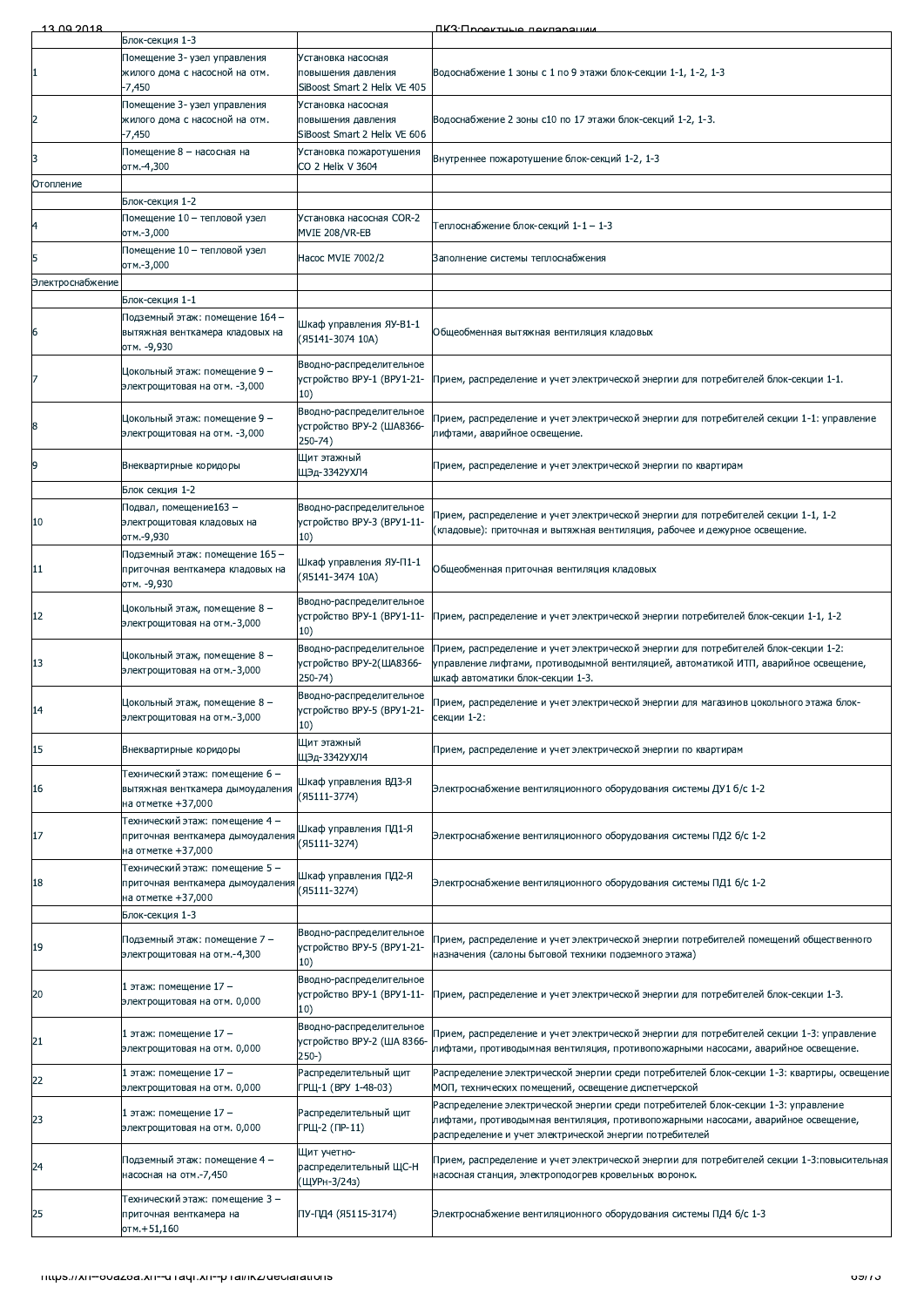| 13.00.2018               |                                                                                   |                                                                              | ПКЗ:Проектична паклярации                                                                                     |
|--------------------------|-----------------------------------------------------------------------------------|------------------------------------------------------------------------------|---------------------------------------------------------------------------------------------------------------|
| 26                       | Технический этаж: помещение 4 –<br>вытяжная венткамера на<br>отм.+51,160          | ПУ-ВД4 (Я5115-3574)                                                          | Электроснабжение вентиляционного оборудования системы ВД4 б/с 1-3                                             |
| 27                       | Технический этаж: помещение 2 –<br>приточная венткамера на<br>отм.+51,160         | ПУ-ПДЗ (Я5115-3274)                                                          | Электроснабжение вентиляционного оборудования системы ПДЗ б/с 1-3                                             |
|                          | Вентиляция                                                                        |                                                                              |                                                                                                               |
|                          | Блок-секция 1-1                                                                   |                                                                              |                                                                                                               |
| 28                       | подвал, помещение 165, венткамера<br>приточная кладовых                           | П1-1 (канал-ВЕНТ 250)                                                        | Общеобменная приточная вентляция                                                                              |
| 29                       | подвал, помещение 165, венткамера<br>приточная кладовых                           | П1-2 (канал-ВЕНТ 200)                                                        | Общеобменная приточная вентляция                                                                              |
| 30                       | подвал, помещение 164, венткамера<br>вытяжная кладовых                            | B1-1 (канал-BEHT 250)                                                        | Общеобменная вытяжная вентиляция                                                                              |
| 31                       | подвал, помещение 164, венткамера<br>вытяжная кладовых                            | B1-2 (канал-ВЕНТ 200)                                                        | Общеобменная вытяжная вентиляция                                                                              |
|                          | Блок-секция 1-2                                                                   |                                                                              |                                                                                                               |
| 32                       | Технический этаж, помещение 6 –<br>вытяжная венткамера<br>помещение 5 – приточная | ДУ1 (ВР-280-46)                                                              | дымоудаление из коридоров жилой части б/с 1-2                                                                 |
| 33                       | венткамера №2                                                                     | ПД1 (ВР-86-77)                                                               | подпор воздуха в лифтовую шахту                                                                               |
| 34                       | помещение 4 – приточная<br>венткамера №1                                          | ПД2 (ВР-86-77)                                                               | подпор воздуха в лифтовую шахту                                                                               |
|                          | Блок-секция 1-3                                                                   |                                                                              |                                                                                                               |
| 35                       | Помещение 4 – вытяжная<br>венткамера                                              | ДУ1 (ВР-280-46)                                                              | дымоудаление из коридоров жилой части б/с 1-3                                                                 |
| 36                       | Помещение 2 - приточная<br>венткамера №1                                          | ПД1 (ВР-86-77)                                                               | подпор воздуха в лифтовую шахту                                                                               |
| 37                       | Помещение 3 - приточная<br>венткамера №2                                          | ПД2 (ВР-86-77)                                                               | подпор воздуха в лифтовую шахту                                                                               |
| 38                       | На кровле                                                                         | ДУ2 (КРОВ91)                                                                 | дымоудаление из салонов бытовых приборов                                                                      |
| 39                       | Помещение 9 - приточная камера                                                    | ПДЗ (ОСА 501)                                                                | компенсация ДУ2                                                                                               |
|                          | салонов бытовых приборов                                                          |                                                                              |                                                                                                               |
| II этап<br>строительства |                                                                                   |                                                                              |                                                                                                               |
| Водоснабжение            |                                                                                   |                                                                              |                                                                                                               |
|                          | Блок-секция 1-5                                                                   |                                                                              |                                                                                                               |
| 40                       | Помещение 1 – насосная на отм.<br>$-2,700$                                        | Установка насосная<br>повышения давления<br>SiBoost Smart 2 Helix VE 405     | Водоснабжение 1 зоны: б/с 1-5 - 1-9 этажи б/с 1-7 - 1-6 этажи                                                 |
| 41                       | Помещение 1 – насосная на отм.<br>$-2,700$                                        | Установка насосная<br>повышения давления<br>SiBoost Smart 2 Helix VE<br>1005 | Водоснабжение 2 зоны: б/с 1-4 - 1-17 этажи б/с 1-5 - 10-17 этажи б/с 1-6 - 1-13 этажи б/с 1-8 -<br>1-4 этажи  |
| 42                       | Помещение 1 - насосная на отм.<br>$-2,700$                                        | Узел учета ПРЭМ                                                              | Коммерческий учет водопотребления                                                                             |
| 43                       | Помещение 1 – насосная на отм.<br>$-2,700$                                        | Установка пожаротушения<br>Wilo CO 2 MVI 3604/SK-FFS-<br>D-R                 | Внутреннее пожаротушение блок-секций 1-4, 1-5, 1-6, 1-7, 1-8                                                  |
| Отопление                |                                                                                   |                                                                              |                                                                                                               |
|                          | Блок-секция 1-6                                                                   |                                                                              |                                                                                                               |
| 44                       | Помещение - индивидуальный<br>тепловой пункт на отм.-2,700                        | Установка насосная COR-2<br>MVIE 208/VR-EB                                   | Теплоснабжение блок-секций 1-4 - 1-8                                                                          |
| 45                       | Помещение - индивидуальный<br>тепловой пункт на отм.-2,700                        | Hacoc MVIE 7002/2                                                            | Заполнение системы теплоснабжения                                                                             |
| Электроснабжение         |                                                                                   |                                                                              |                                                                                                               |
| 46                       | Блок-секция 1-4<br>Помещение 3 - электрощитовая на<br>отм.-3,300                  | Вводно-распределительное<br>устройство ВРУ-4.1                               | Прием, распределение и учет электрической энергии потребителей блок-секции 1-4                                |
| 47                       | Помещение 3 - электрощитовая на                                                   | ВРУ-4.3 (ША8366-250-74)                                                      | Прием, распределение и учет электрической энергии потребителей блок-секции 1-4                                |
| 48                       | отм.-3,300<br>Помещение 3 – электрощитовая на                                     | Щит силовой ЩС-4.1                                                           | (противодымные системы ДУ1, ПП1, управление лифтами, аварийное освещение)<br>Электроснабжение салонов 1, 2, 3 |
|                          | отм.-3,300<br>Помещение 3 – электрощитовая на                                     |                                                                              |                                                                                                               |
| 49                       | отм.-3,300                                                                        | Щит силовой ЩС -4.2                                                          | Электроснабжение электронагревателей                                                                          |
| 50                       | Внеквартирные коридоры 1-17 этажи Щит этажный (ЩЭ-3-1 36)                         | Ящик управления ШУ-ДУ1                                                       | Прием, распределение и учет электрической энергии по квартирам                                                |
| 51                       | Технический этаж на отм. +51,000                                                  | (PYCM 5111-3474)                                                             | Электроснабжение вентиляционного оборудования системы ДУ1 б/с 1-4                                             |
| 52                       | Технический этаж на отм. +51,000                                                  | Ящик управления ШУ-ПП1<br>(PYCM 5111-3574)                                   | Электроснабжение вентиляционного оборудования системы ПП1 б/с 1-4                                             |
| 53                       | Технический этаж: помещение 4 -<br>машинное помещение лифтов на<br>отм. +51,750   | Шкафы управления<br>лифтами ШУЛ-1, ШУЛ-2                                     | Шкаф управления лифтами блок-секции 1-4                                                                       |
|                          | Блок секция 1-5                                                                   |                                                                              |                                                                                                               |
| 54                       | помещение 15 – электрощитовая на<br>отм. 0,000                                    | Вводно-распределительное<br>устройство BPY-5.1, BPY-5.2                      | Трием, распределение и учет электрической энергии потребителей блок-секции 1-5                                |
|                          | Thups.//xn--ovazoa.xn--u rayi.xn--p rai/ikz/deciarations                          |                                                                              | ב זוט ז                                                                                                       |
|                          |                                                                                   |                                                                              |                                                                                                               |
|                          |                                                                                   |                                                                              |                                                                                                               |
|                          |                                                                                   |                                                                              |                                                                                                               |
|                          |                                                                                   |                                                                              |                                                                                                               |
|                          |                                                                                   |                                                                              |                                                                                                               |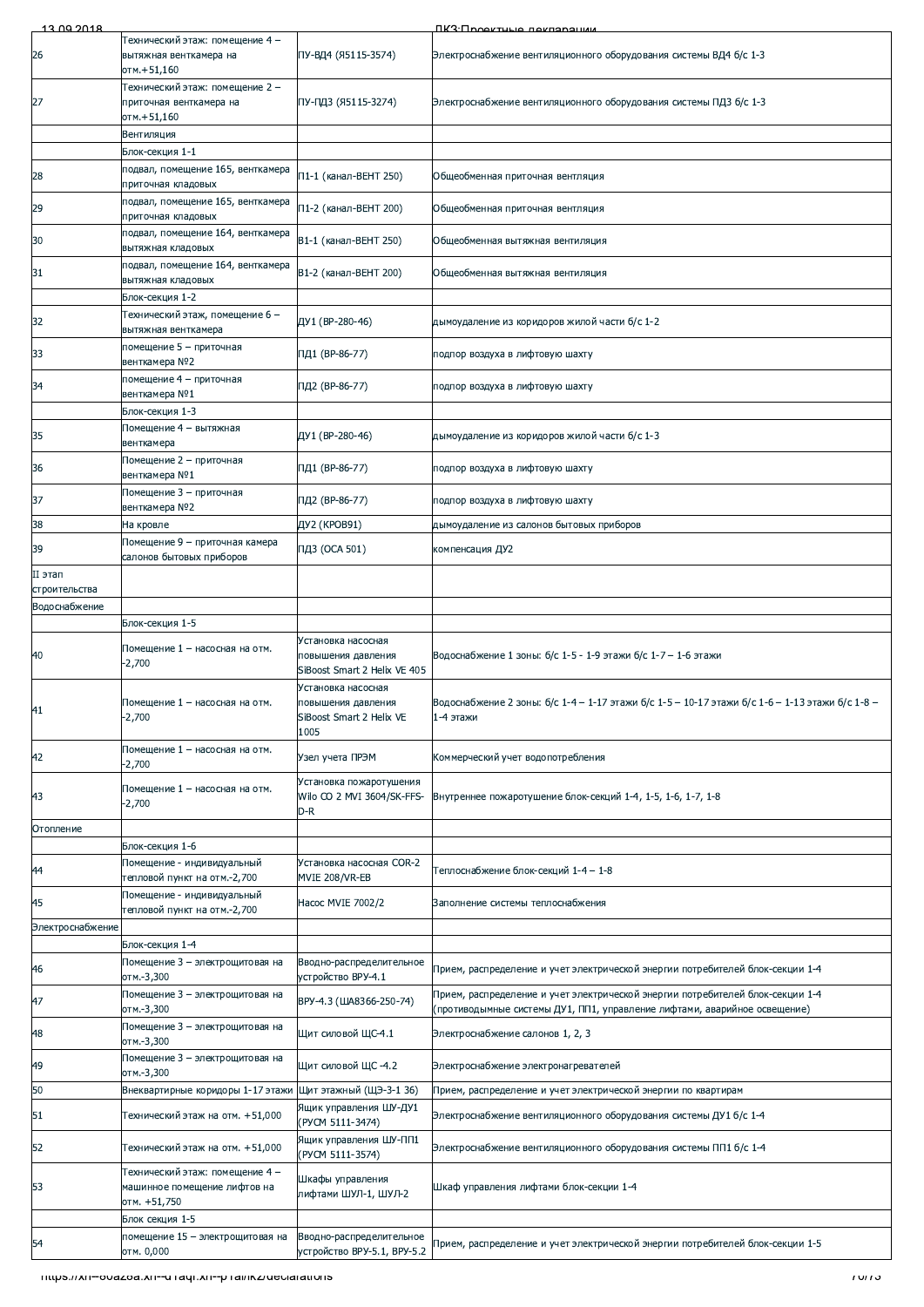| 13.00.2018              |                                                                                    |                                                                   | <b><i><u>RK3: Проектице пекларации</u></i></b>                                                                                                                                                   |
|-------------------------|------------------------------------------------------------------------------------|-------------------------------------------------------------------|--------------------------------------------------------------------------------------------------------------------------------------------------------------------------------------------------|
| 55                      | помещение 15 - электрощитовая на<br>отм. 0,000                                     | Вводно-распределительное<br>устройство ВРУ-5.4<br>(ША8366-250-74) | Прием, распределение и учет электрической энергии потребителей блок-секции 1-5<br>(противодымные системы ДУ1, ПД1, управление лифтами, аварийное освещение, насосная<br>установка пожаротушения) |
| 56                      | Цокольный этаж -помещение 22 –<br>помещение персонала на отм.-0,300                | Щит силовой ЩС-5.1                                                | Электроснабжение продуктового магазина                                                                                                                                                           |
| 57                      | Техподполье на отм. - 2,700                                                        | Щит силовой ЩС -5.2                                               | Электроснабжение повысительных насосов водоснабжения блок-секций 1-1, 1-4, 1-5, 1-6, 1-7, 1-8                                                                                                    |
| 58                      | Внеквартирные коридоры 1-17 этажи                                                  | Щит этажный (ЩЭ-3-1 36)                                           | Прием, распределение и учет электрической энергии по квартирам                                                                                                                                   |
| 59                      | Технический этаж на отм. +51,000                                                   | Ящик управления ШУ-ДУ1<br>(PYCM 5111-3474)                        | Электроснабжение вентиляционного оборудования системы ДУ1 б/с 1-5                                                                                                                                |
| 60                      | Технический этаж на отм. +51,000                                                   | Ящик управления ШУ-ПП1<br>(PYCM 5111-3574)                        | Электроснабжение вентиляционного оборудования системы ПП1 б/с 1-5                                                                                                                                |
| 61                      | Помещение 4 - машинное помещение Шкафы управления<br>лифта на отм. +51,750         | лифтами ШУЛ-1 (ШУЛ-2)                                             | Управление лифтами блок-секции 1-5                                                                                                                                                               |
|                         | Блок-секция 1-6                                                                    |                                                                   |                                                                                                                                                                                                  |
| 62                      | Подвал – помещение 2,<br>индивидуальный тепловой пункт на<br>отм.-2,700            | Щит управления ЩС-ИТП                                             | Электроснабжение насосов, размещенных в ИТП блок-секции 1-6                                                                                                                                      |
| 63                      | Внеквартирные коридоры 1-13 этажи                                                  | Щит этажный (ЩЭ-3-1 36)                                           | Прием, распределение и учет электрической энергии по квартирам                                                                                                                                   |
| 64                      | Чердак – помещение 1 техническое<br>помещение на отм. +39,000                      | Ящик управления ШУ-ДУ1<br>(PYCM 5111-3474)                        | Электроснабжение вентиляционного оборудования системы ДУ1 б/с 1-6                                                                                                                                |
| 65                      | Чердак - помещение 1 техническое<br>помещение на отм. +39,000                      | Ящик управления ШУ-ПП1<br>(PYCM 5111-3474)                        | Электроснабжение вентиляционного оборудования системы ПП1 б/с 1-6                                                                                                                                |
| 66                      | Помещение 2 - машинное                                                             | Шкафы управления ШУЛ-1,                                           | Электроснабжение лифтов блок-секции 1-6                                                                                                                                                          |
|                         | помещение лифтов на отм.+39,750<br>Блок-секция 1-7                                 | ШУЛ-2                                                             |                                                                                                                                                                                                  |
| 67                      | Внеквартирные коридоры 1-6 этажи<br>Блок-секция 1-8                                | Щит этажный (ЩЭ-3-1 36)                                           | Трием, распределение и учет электрической энергии по квартирам                                                                                                                                   |
|                         | 1 этаж, помещение 5 –                                                              | Вводно-распределительное                                          |                                                                                                                                                                                                  |
| 68                      | электрощитовая на отм.0,000                                                        | устройство ВРУ-6.1<br>Вводно-распределительное                    | Прием, распределение и учет электрической энергии потребителей блок-секции 1-6<br>Прием, распределение и учет электрической энергии потребителей блок-секции 1-6                                 |
| 69                      | 1 этаж, помещение 5 –<br>электрощитовая на отм.0,000                               | устройство ВРУ-6.3<br>(ША8366-250-74)                             | (противодымные системы ДУ1, ПД1, управление лифтами, аварийное освещение), 1-7<br>(управление лифтами), 1-7, 1-8 (аварийное освещение), 1-7 (ИТП)                                                |
| 70                      | 1 этаж, помещение 5 –<br>электрощитовая на отм.0,000                               | Вводно-распределительное<br>устройство ВРУ-7/8                    | Прием, распределение и учет электрической энергии потребителей блок-секции 1-7, 1-8                                                                                                              |
| 71                      | 1 этаж, помещение 5 –<br>электрощитовая на отм.0,000                               | Щит силовой ЩС-8.1<br>(ЩУРн-3/18з)                                | Прием, распределение и учет электрической энергии торговых помещений на отм.-3,690                                                                                                               |
| 72                      | 1 этаж, помещение 5 –<br>электрощитовая на отм.0,000                               | Щит силовой ЩС-8.2<br>(ЩУРн-3/18з)                                | Прием, распределение и учет электрической энергии торговых помещений на отм.0,000                                                                                                                |
| 73                      | 1 этаж, помещение 5 -                                                              | Щит силовой ЩС-8.3                                                | Электроснабжение электронагревателей, электропрогрева кровельных воронок                                                                                                                         |
| 74                      | электрощитовая на отм.0,000<br>Техническое помещение на                            | (ЩУРн-3/18з)<br>Вводно-распределительное                          | Трием, распределение и учет электрической энергии потребителей блок-секции 1-8                                                                                                                   |
|                         | отм.-2,700<br>Технический этаж; помещение 1 -                                      | устройство ВРУ-8<br>Ящик управления ШУ-ДУ1                        | (противодымные системы ДУ1, ПД1)                                                                                                                                                                 |
| 75                      | гехническое на отм.+12,170<br>Подземный этаж: помещение 4 –                        | (PYCM 5111-3174)                                                  | Электроснабжение вентиляционного оборудования системы ДУ1 б/с 1-8                                                                                                                                |
| 76                      | приточная венткамера магазинов на<br>отм. -3,650                                   | Ящик управления ШУ-ПД1<br>(PYCM 5111-2874)                        | Электроснабжение вентиляционного оборудования системы ПП1 6/с 1-8                                                                                                                                |
| 77                      | Внеквартирные коридоры                                                             | ЩЭ (ЩЭ-3-1 36)                                                    | Прием, распределение и учет электрической энергии по квартирам                                                                                                                                   |
|                         | Вентиляция                                                                         |                                                                   |                                                                                                                                                                                                  |
| 78                      | Блок-секция 1-4<br>На кровле                                                       | ДУ1 (КРОВ91)                                                      | дымоудаление из коридоров жилой части б/с 1-4                                                                                                                                                    |
|                         | Технический этаж: помещение 2 –                                                    |                                                                   |                                                                                                                                                                                                  |
| 79                      | приточная вент камера на отм.<br>+51,000                                           | ПД1 (ОСА 501)                                                     | подпор воздуха в лифтовую шахту и компенсация дымоудаления                                                                                                                                       |
| 80                      | Блок-секция 1-5<br>На кровле                                                       | ДУ1 (КРОВ91)                                                      | дымоудаление из коридоров жилой части б/с 1-5                                                                                                                                                    |
|                         | Технический этаж: помещение 2 –                                                    |                                                                   |                                                                                                                                                                                                  |
| 81                      | приточная вент камера на отм.<br>+51,000<br>Блок-секция 1-6                        | ПД1 (ОСА 501)                                                     | подпор воздуха в лифтовую шахту и компенсация дымоудаления                                                                                                                                       |
| 82                      | На кровле                                                                          | ДУ1 (KVR-710-DU-2h/4000С-                                         | дымоудаление из коридоров и холлов жилой части б/с 1-6                                                                                                                                           |
| 83                      | На кровле                                                                          | 11/1500)<br>ПД1 (UVO-1000-O-11x/1500-                             | подпор воздуха в лифтовую шахту и компенсация дымоудаления                                                                                                                                       |
|                         |                                                                                    | 2Д45-03-KR)                                                       |                                                                                                                                                                                                  |
| 84                      | Блок-секция 1-8<br>На кровле                                                       | ДУ1 (КРОВ91)                                                      | дымоудаление из торговых залов салонов бытовых приборов б/с 1-8 на отм. -3,650                                                                                                                   |
| 85                      | Помещение 4 - приточная                                                            | ПД1 (ОСА 501)                                                     | компенсация дымоудаления                                                                                                                                                                         |
|                         | венткамера магазинов на отм. -3,650<br>Противопожарное оборудование                |                                                                   |                                                                                                                                                                                                  |
|                         | Блок-секция 1-4                                                                    |                                                                   |                                                                                                                                                                                                  |
| 86                      | Помещение 15 - помещение охраны                                                    | Пульт контроля и                                                  | Контроль и управление системами пожарной сигнализации, пожаротушения, оповещения и                                                                                                               |
|                         | на отм. 0,000                                                                      | управления С2000М                                                 | эвакуации.                                                                                                                                                                                       |
|                         | 16.3 Иное имущество, входящее в состав<br>общего имущества многоквартирного дома в |                                                                   |                                                                                                                                                                                                  |
| соответствии с жилищным | 16.3.1                                                                             |                                                                   |                                                                                                                                                                                                  |
|                         | законодательством Российской Федерации                                             |                                                                   |                                                                                                                                                                                                  |
|                         | mups.//xn--ovazoa.xn--u raqi.xn--p rai/ikz/ueciarations                            |                                                                   | োাতি                                                                                                                                                                                             |
|                         |                                                                                    |                                                                   |                                                                                                                                                                                                  |
|                         |                                                                                    |                                                                   |                                                                                                                                                                                                  |
|                         |                                                                                    |                                                                   |                                                                                                                                                                                                  |
|                         |                                                                                    |                                                                   |                                                                                                                                                                                                  |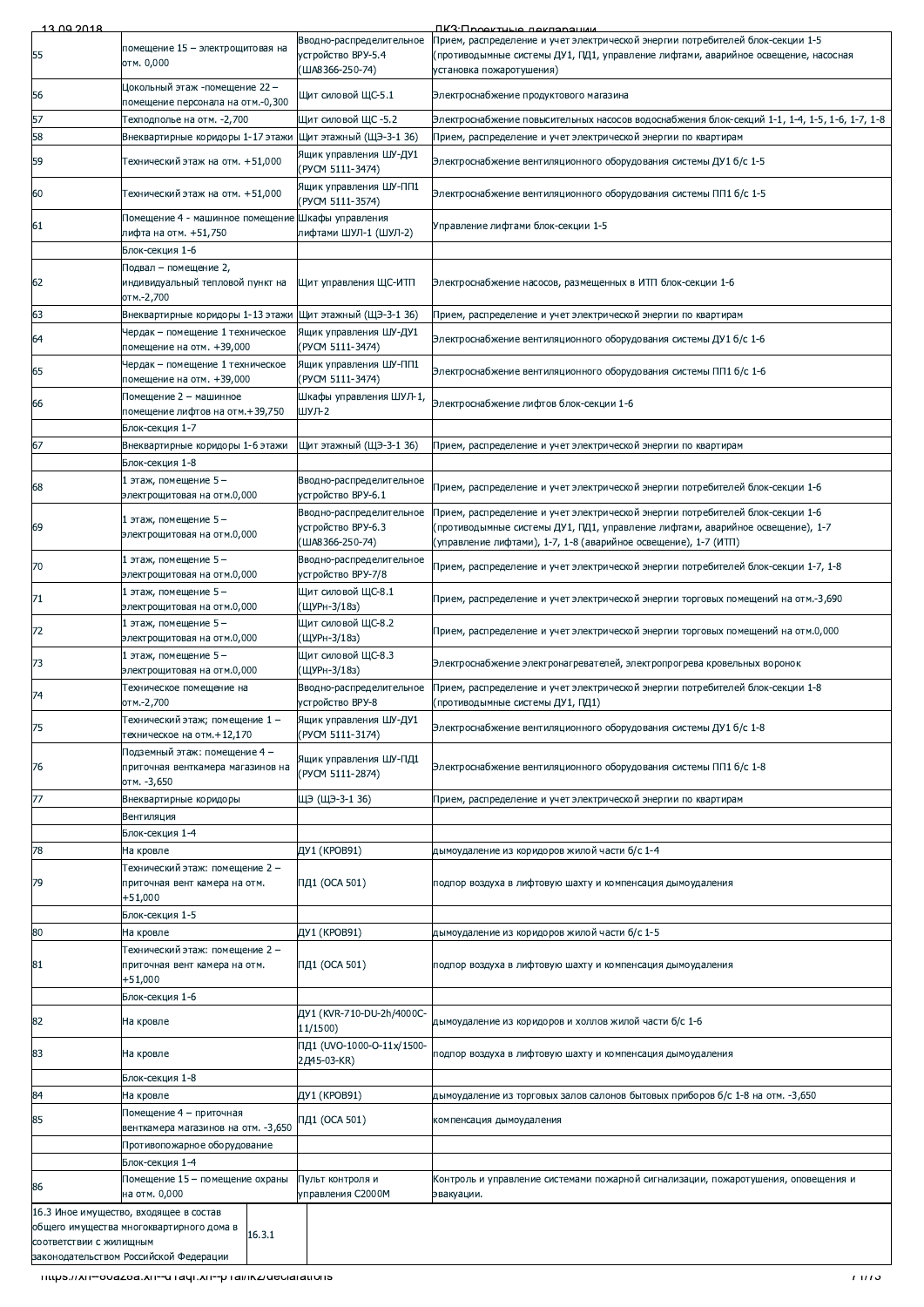| 17 О примерном графике реализации проекта строительства, включающем информацию об этапах и о сроках его реализации, в том числе предполагаемом сроке получения<br>разрешения на ввод в эксплуатацию строящихся (создаваемых) многоквартирных домов и (или) иных объектов недвижимости<br>Этап реализации проекта строительства:<br>получение разрешения на ввод в эксплуатацию объекта недвижимости<br>Планируемый квартал и год выполнения этапа реализации проекта строительства:<br>18 О планируемой стоимости строительства (создания) многоквартирного дома и (или) иного объекта недвижимости<br>Планируемая стоимость строительства:<br>19 О способе обеспечения исполнения обязательств застройщика по договору и (или) о банке, в котором участниками долевого строительства должны быть открыты счета эскроу<br>Планируемый способ обеспечения обязательств застройщика по договорам участия в долевом строительстве:<br>Кадастровый номер земельного участка, находящегося в залоге у участников долевого строительства в силу закона:<br>54:35:052345 .53 .54:35:052345 .1046<br>Организационно-правовая форма кредитной организации, в которой участниками долевого строительства должны быть<br>открыты счета эскроу:<br>Полное наименование кредитной организации, в которой участниками долевого строительства должны быть открыты счета<br>эскроу, без указания организационно - правовой формы:<br>Индивидуальный номер налогоплательщика кредитной организации, в которой участниками долевого строительства должны<br>быть открыты счета эскроу:<br>20 Об иных соглашениях и о сделках, на основании которых привлекаются денежные средства для строительства (создания) многоквартирного дома и (или) иного объекта<br>недвижимости, за исключением привлечения денежных средств участников долевого строительства<br>Вид соглашения или сделки: |
|-----------------------------------------------------------------------------------------------------------------------------------------------------------------------------------------------------------------------------------------------------------------------------------------------------------------------------------------------------------------------------------------------------------------------------------------------------------------------------------------------------------------------------------------------------------------------------------------------------------------------------------------------------------------------------------------------------------------------------------------------------------------------------------------------------------------------------------------------------------------------------------------------------------------------------------------------------------------------------------------------------------------------------------------------------------------------------------------------------------------------------------------------------------------------------------------------------------------------------------------------------------------------------------------------------------------------------------------------------------------------------------------------------------------------------------------------------------------------------------------------------------------------------------------------------------------------------------------------------------------------------------------------------------------------------------------------------------------------------------------------------------------------------------------------------------------------------------------------------------------------|
|                                                                                                                                                                                                                                                                                                                                                                                                                                                                                                                                                                                                                                                                                                                                                                                                                                                                                                                                                                                                                                                                                                                                                                                                                                                                                                                                                                                                                                                                                                                                                                                                                                                                                                                                                                                                                                                                       |
|                                                                                                                                                                                                                                                                                                                                                                                                                                                                                                                                                                                                                                                                                                                                                                                                                                                                                                                                                                                                                                                                                                                                                                                                                                                                                                                                                                                                                                                                                                                                                                                                                                                                                                                                                                                                                                                                       |
|                                                                                                                                                                                                                                                                                                                                                                                                                                                                                                                                                                                                                                                                                                                                                                                                                                                                                                                                                                                                                                                                                                                                                                                                                                                                                                                                                                                                                                                                                                                                                                                                                                                                                                                                                                                                                                                                       |
|                                                                                                                                                                                                                                                                                                                                                                                                                                                                                                                                                                                                                                                                                                                                                                                                                                                                                                                                                                                                                                                                                                                                                                                                                                                                                                                                                                                                                                                                                                                                                                                                                                                                                                                                                                                                                                                                       |
|                                                                                                                                                                                                                                                                                                                                                                                                                                                                                                                                                                                                                                                                                                                                                                                                                                                                                                                                                                                                                                                                                                                                                                                                                                                                                                                                                                                                                                                                                                                                                                                                                                                                                                                                                                                                                                                                       |
|                                                                                                                                                                                                                                                                                                                                                                                                                                                                                                                                                                                                                                                                                                                                                                                                                                                                                                                                                                                                                                                                                                                                                                                                                                                                                                                                                                                                                                                                                                                                                                                                                                                                                                                                                                                                                                                                       |
|                                                                                                                                                                                                                                                                                                                                                                                                                                                                                                                                                                                                                                                                                                                                                                                                                                                                                                                                                                                                                                                                                                                                                                                                                                                                                                                                                                                                                                                                                                                                                                                                                                                                                                                                                                                                                                                                       |
|                                                                                                                                                                                                                                                                                                                                                                                                                                                                                                                                                                                                                                                                                                                                                                                                                                                                                                                                                                                                                                                                                                                                                                                                                                                                                                                                                                                                                                                                                                                                                                                                                                                                                                                                                                                                                                                                       |
|                                                                                                                                                                                                                                                                                                                                                                                                                                                                                                                                                                                                                                                                                                                                                                                                                                                                                                                                                                                                                                                                                                                                                                                                                                                                                                                                                                                                                                                                                                                                                                                                                                                                                                                                                                                                                                                                       |
|                                                                                                                                                                                                                                                                                                                                                                                                                                                                                                                                                                                                                                                                                                                                                                                                                                                                                                                                                                                                                                                                                                                                                                                                                                                                                                                                                                                                                                                                                                                                                                                                                                                                                                                                                                                                                                                                       |
|                                                                                                                                                                                                                                                                                                                                                                                                                                                                                                                                                                                                                                                                                                                                                                                                                                                                                                                                                                                                                                                                                                                                                                                                                                                                                                                                                                                                                                                                                                                                                                                                                                                                                                                                                                                                                                                                       |
|                                                                                                                                                                                                                                                                                                                                                                                                                                                                                                                                                                                                                                                                                                                                                                                                                                                                                                                                                                                                                                                                                                                                                                                                                                                                                                                                                                                                                                                                                                                                                                                                                                                                                                                                                                                                                                                                       |
|                                                                                                                                                                                                                                                                                                                                                                                                                                                                                                                                                                                                                                                                                                                                                                                                                                                                                                                                                                                                                                                                                                                                                                                                                                                                                                                                                                                                                                                                                                                                                                                                                                                                                                                                                                                                                                                                       |
|                                                                                                                                                                                                                                                                                                                                                                                                                                                                                                                                                                                                                                                                                                                                                                                                                                                                                                                                                                                                                                                                                                                                                                                                                                                                                                                                                                                                                                                                                                                                                                                                                                                                                                                                                                                                                                                                       |
|                                                                                                                                                                                                                                                                                                                                                                                                                                                                                                                                                                                                                                                                                                                                                                                                                                                                                                                                                                                                                                                                                                                                                                                                                                                                                                                                                                                                                                                                                                                                                                                                                                                                                                                                                                                                                                                                       |
|                                                                                                                                                                                                                                                                                                                                                                                                                                                                                                                                                                                                                                                                                                                                                                                                                                                                                                                                                                                                                                                                                                                                                                                                                                                                                                                                                                                                                                                                                                                                                                                                                                                                                                                                                                                                                                                                       |
|                                                                                                                                                                                                                                                                                                                                                                                                                                                                                                                                                                                                                                                                                                                                                                                                                                                                                                                                                                                                                                                                                                                                                                                                                                                                                                                                                                                                                                                                                                                                                                                                                                                                                                                                                                                                                                                                       |
| Организационно-правовая форма организации, у которой привлекаются денежные средства:                                                                                                                                                                                                                                                                                                                                                                                                                                                                                                                                                                                                                                                                                                                                                                                                                                                                                                                                                                                                                                                                                                                                                                                                                                                                                                                                                                                                                                                                                                                                                                                                                                                                                                                                                                                  |
| Полное наименование организации, у которой привлекаются денежные средства, без указания организационно - правовой                                                                                                                                                                                                                                                                                                                                                                                                                                                                                                                                                                                                                                                                                                                                                                                                                                                                                                                                                                                                                                                                                                                                                                                                                                                                                                                                                                                                                                                                                                                                                                                                                                                                                                                                                     |
| "Индивидуальный номер налогоплательщика организации, у которой привлекаются денежные средства                                                                                                                                                                                                                                                                                                                                                                                                                                                                                                                                                                                                                                                                                                                                                                                                                                                                                                                                                                                                                                                                                                                                                                                                                                                                                                                                                                                                                                                                                                                                                                                                                                                                                                                                                                         |
| Сумма привлеченных средств:                                                                                                                                                                                                                                                                                                                                                                                                                                                                                                                                                                                                                                                                                                                                                                                                                                                                                                                                                                                                                                                                                                                                                                                                                                                                                                                                                                                                                                                                                                                                                                                                                                                                                                                                                                                                                                           |
| Определенный соглашением или сделкой срок возврата привлеченных средств:<br>Кадастровый номер земельного участка, являющегося предметом залога в обеспечение исполнения обязательства по                                                                                                                                                                                                                                                                                                                                                                                                                                                                                                                                                                                                                                                                                                                                                                                                                                                                                                                                                                                                                                                                                                                                                                                                                                                                                                                                                                                                                                                                                                                                                                                                                                                                              |
| возврату привлеченных средств:                                                                                                                                                                                                                                                                                                                                                                                                                                                                                                                                                                                                                                                                                                                                                                                                                                                                                                                                                                                                                                                                                                                                                                                                                                                                                                                                                                                                                                                                                                                                                                                                                                                                                                                                                                                                                                        |
| 24 Информация в отношении объекта социальной инфраструктуры, указанная в части 6 статьи 18.1 настоящего Федерального закона, в случае, предусмотренном частью 1 статьи 18.1                                                                                                                                                                                                                                                                                                                                                                                                                                                                                                                                                                                                                                                                                                                                                                                                                                                                                                                                                                                                                                                                                                                                                                                                                                                                                                                                                                                                                                                                                                                                                                                                                                                                                           |
|                                                                                                                                                                                                                                                                                                                                                                                                                                                                                                                                                                                                                                                                                                                                                                                                                                                                                                                                                                                                                                                                                                                                                                                                                                                                                                                                                                                                                                                                                                                                                                                                                                                                                                                                                                                                                                                                       |
| Наличие договора (соглашения), предусматривающего безвозмездную передачу объекта социальной инфраструктуры в<br>государственную или муниципальную собственность:                                                                                                                                                                                                                                                                                                                                                                                                                                                                                                                                                                                                                                                                                                                                                                                                                                                                                                                                                                                                                                                                                                                                                                                                                                                                                                                                                                                                                                                                                                                                                                                                                                                                                                      |
|                                                                                                                                                                                                                                                                                                                                                                                                                                                                                                                                                                                                                                                                                                                                                                                                                                                                                                                                                                                                                                                                                                                                                                                                                                                                                                                                                                                                                                                                                                                                                                                                                                                                                                                                                                                                                                                                       |
| Иная информация о проекте:<br>1. Информация об ином имуществе, входящим в состав общего имущества Объекта: 1.1. Центральны тепловой                                                                                                                                                                                                                                                                                                                                                                                                                                                                                                                                                                                                                                                                                                                                                                                                                                                                                                                                                                                                                                                                                                                                                                                                                                                                                                                                                                                                                                                                                                                                                                                                                                                                                                                                   |
| пункт, в состав которого входят: здание центрального теплового пункта общей площадью 206,8 кв.м.,<br>расположенное по адресу: г.Новосибирск, ул. Тульская, д. (84), и технические устройства, смонтированные в<br>здании центрального теплового пункта; 1.2. тепловые сети (в состав которых входят трубопроводы, тепловые<br>камеры и иное оборудование) от ул. Немировича-Данченко до здания вышеназванного центрального<br>теплового пункта. 2. Информация об иных соглашениях и сделках, на основании которых реализуется проект<br>Соглашение о взаимодействии по завершению строительства многоквартирного жилого дома по ул. Тульской<br>в Кировском районе г.Новосибирска, заключенное 12 ноября 2011 года между Правительством Новосибирской<br>области, мэрией г. Новосибирска, ООО «Соцжилкомплекс», ООО «Баутехник-Т» и ЖСК «Свой дом». 3.<br>Реквизиты расчетно счета Застройщика в уполномоченном банке: Наименование получателя платежа: ООО<br>«Соцжилкомплекс» ИНН получателя платежа: 540 621 4161 КПП получателя платежа: 540 601 001 Р/с<br>получателя платежа: 407 028 105 440 500 344 42 Наименование банка получателя платежа: СИБИРСКИЙ БАНК<br>ПАО СБЕРБАНК К/с банка получателя платежа: 301 018 105 0000 0000 641 БИК банка получателя платежа:                                                                                                                                                                                                                                                                                                                                                                                                                                                                                                                                                                                            |
|                                                                                                                                                                                                                                                                                                                                                                                                                                                                                                                                                                                                                                                                                                                                                                                                                                                                                                                                                                                                                                                                                                                                                                                                                                                                                                                                                                                                                                                                                                                                                                                                                                                                                                                                                                                                                                                                       |
|                                                                                                                                                                                                                                                                                                                                                                                                                                                                                                                                                                                                                                                                                                                                                                                                                                                                                                                                                                                                                                                                                                                                                                                                                                                                                                                                                                                                                                                                                                                                                                                                                                                                                                                                                                                                                                                                       |
|                                                                                                                                                                                                                                                                                                                                                                                                                                                                                                                                                                                                                                                                                                                                                                                                                                                                                                                                                                                                                                                                                                                                                                                                                                                                                                                                                                                                                                                                                                                                                                                                                                                                                                                                                                                                                                                                       |